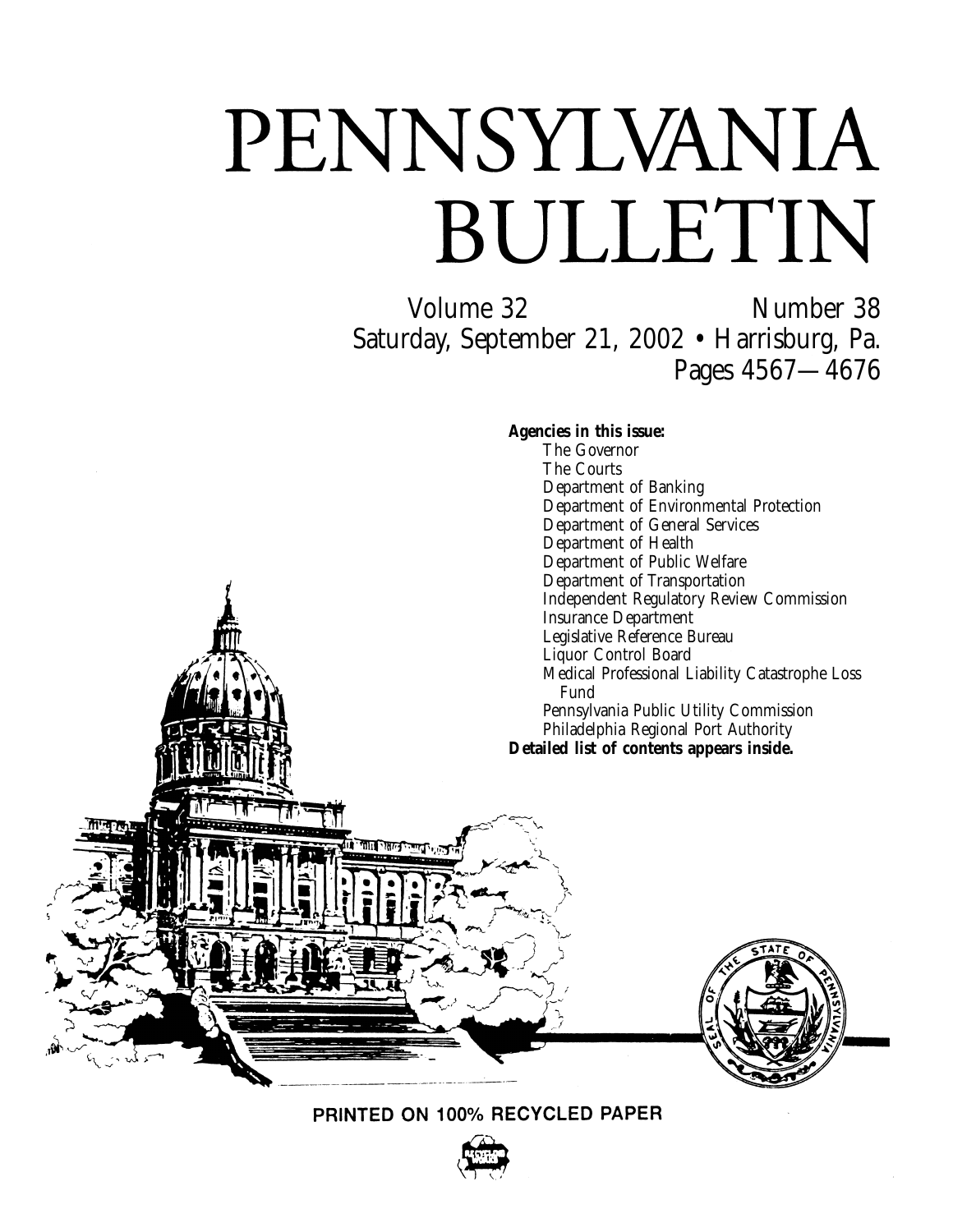|                                                                                             |                                                | If information on mailing label is incorrect, please make changes in space provided below and mail to:<br>17055-3198<br>$\frac{1}{2}$ |                                             |                    |                   |                             | Code)<br>$\overline{\mathsf{Q}}$ |                             |
|---------------------------------------------------------------------------------------------|------------------------------------------------|---------------------------------------------------------------------------------------------------------------------------------------|---------------------------------------------|--------------------|-------------------|-----------------------------|----------------------------------|-----------------------------|
| Latest Pennsylvania Code Reporter<br>(Master Transmittal Sheet):<br>No. 334, September 2002 | CUT ON DOTTED LINES AND ENCLOSE IN AN ENVELOPE | Pennsylvania Bulletin<br>800 W. Church Rd.<br>Mechanicsburg, PA<br>FRY COMMUNICATIONS,<br>CHANGE NOTICE<br>Attr:                      |                                             |                    |                   |                             | (State)                          | <b>YPE OR PRINT LEGIBLY</b> |
|                                                                                             |                                                |                                                                                                                                       | CUSTOMER NUMBER (6 digit number above name) | NAME OF INDIVIDUAI | OFFICE NAME-TITLE | ADDRESS (Number and Street) | (City)                           |                             |
|                                                                                             |                                                |                                                                                                                                       |                                             |                    |                   |                             |                                  |                             |

# **PENNSYLVANIA**



# **BULLETIN**

(ISSN 0162-2137)

published weekly by Fry Communications, Inc. for the Commonwealth of Pennsylvania, Legislative Reference Bureau, 647 Main Capitol Building, State & Third Streets, Harrisburg, Pa. 17120, under the policy supervision and direction of the Joint Committee on Documents pursuant to Part II of Title 45 of the Pennsylvania Consolidated Statutes (relating to publication and effectiveness of Commonwealth Documents). Subscription rate \$82.00 per year, postpaid to points in the United States. Individual copies \$2.50. Checks for subscriptions and individual copies should be made payable to ''*Fry Communications, Inc.*'' Periodicals postage paid at Harrisburg, Pennsylvania.

Orders for subscriptions and other circulation matters should be sent to:

Fry Communications, Inc. Attn: *Pennsylvania Bulletin* 800 W. Church Rd. Mechanicsburg, PA 17055-3198

Postmaster send address changes to:

FRY COMMUNICATIONS Attn: *Pennsylvania Bulletin* 800 W. Church Rd. Mechanicsburg, Pennsylvania 17055-3198 (717) 766-0211 ext. 2340 (800) 334-1429 ext. 2340 (toll free, out-of-State) (800) 524-3232 ext. 2340 (toll free, in State)

Copyright 2002 Commonwealth of Pennsylvania ISBN 0-8182-0004-9

Editorial preparation, composition, printing and distribution of the *Pennsylvania Bulletin* is effected on behalf of the Commonwealth of Pennsylvania by FRY COMMUNICATIONS, Inc., 800 W. Church Road, Mechanicsburg, Pennsylvania 17055-3198.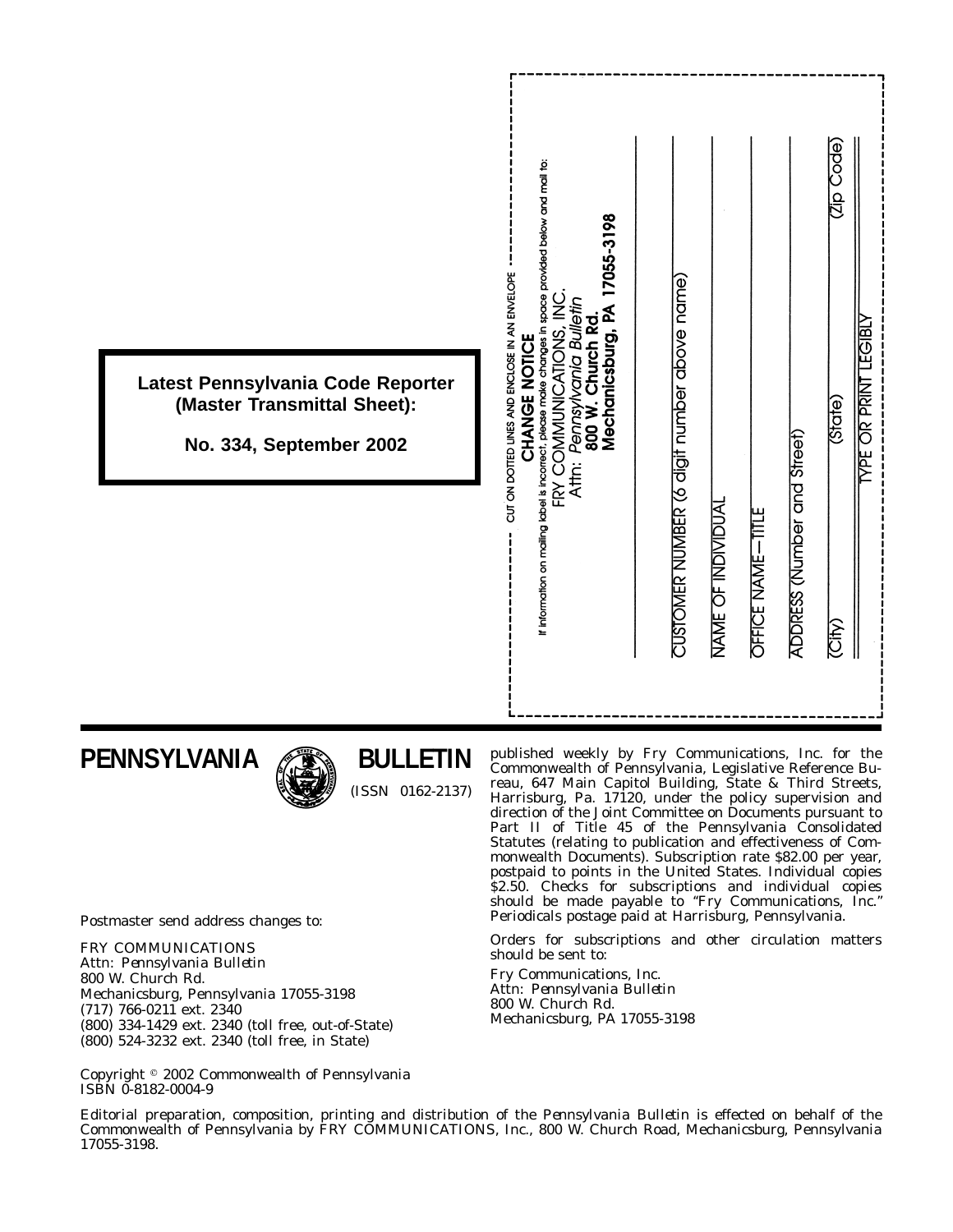# **THE GOVERNOR**

# **EXECUTIVE ORDER**

|                     |  | Governor's Fire and Emergency Services Task |  |  |
|---------------------|--|---------------------------------------------|--|--|
|                     |  |                                             |  |  |
| <b>PROCLAMATION</b> |  |                                             |  |  |

| Amendment to proclamation 4577                          |  |
|---------------------------------------------------------|--|
| Amendment to proclamation of disaster emergency. . 4578 |  |

# **THE COURTS**

# **DISCIPLINARY BOARD OF THE SUPREME COURT**

| Notice of suspension (2 documents)  4580 |  |
|------------------------------------------|--|

# **EXECUTIVE AGENCIES**

# **DEPARTMENT OF BANKING**

# **Notices**

| Action on applications (2 documents)4610, 4611 |  |
|------------------------------------------------|--|
|------------------------------------------------|--|

# **DEPARTMENT OF ENVIRONMENTAL PROTECTION Notices**

| Applications, actions and special notices 4612   |  |
|--------------------------------------------------|--|
| Air Quality Technical Advisory Committee meeting |  |
| cancellation; Ad Hoc Committee on NOx Monitor-   |  |
|                                                  |  |
| Availability of technical guidance  4660         |  |

# **DEPARTMENT OF GENERAL SERVICES**

# **Notices**

| State contracts information 4671 |  |
|----------------------------------|--|

# **DEPARTMENT OF HEALTH**

# **Proposed Rulemaking**

| Recreational swimming establishment lifeguard re- |  |
|---------------------------------------------------|--|
| Supplemental nutrition program for women, infants |  |
|                                                   |  |
| <b>Notices</b>                                    |  |
| Infant Hearing Screening Advisory Committee       |  |
|                                                   |  |

# **DEPARTMENT OF PUBLIC WELFARE**

# **Notices**

| Payments to nursing facilities; July 1, 2002 pro-  |  |
|----------------------------------------------------|--|
|                                                    |  |
| 2002 group one exception requests; Medical Assist- |  |
| ance long term care participation review  4661     |  |

# **DEPARTMENT OF TRANSPORTATION Notices**

| Addendum and revision of the listing of approved      |  |
|-------------------------------------------------------|--|
| speed-timing devices and appointment of mainte-       |  |
|                                                       |  |
| Receipt of applications for Section 5310 program 4662 |  |
| INDEDENDENT DECHLATODY DEVIEW                         |  |

#### **INDEPENDENT REGULATORY REVIEW COMMISSION**

| Notices                                              |
|------------------------------------------------------|
| Notice of comments issued  4662                      |
| Notice of filing of final rulemakings 4665           |
| <b>INSURANCE DEPARTMENT</b>                          |
| Notices                                              |
| Agency contract termination of Adlen-O'Brien Insur-  |
| ance Agency under Act 143; National Grange           |
| Mutual Insurance Company; doc. no. AT02-09-002 4665  |
| Alleged violation of insurance laws; Paul R. Bender; |
|                                                      |
| Federal employees health benefits program 4666       |
| Highmark Inc. d/b/a Pennsylvania Blue Shield and     |
| d/b/a Highmark Blue Cross Blue Shield; increases     |
| in UCR and PremierBlue Shield allowances; filing     |
|                                                      |
| Keystone Health Plan West; rate filing 4666          |
| Medical Care Availability and Reduction of Error     |
| Fund's assessment; notice 2002-09  4666              |

| Pennsylvania Compensation Rating Bureau;               |  |
|--------------------------------------------------------|--|
| F-classification and USL&HW rating value filing . 4667 |  |
| Review procedure hearings; cancellation or refusal     |  |
|                                                        |  |
| Review procedure hearings under the Unfair Insur-      |  |
|                                                        |  |

# **LEGISLATIVE REFERENCE BUREAU**

# **Notices**

|  |  | Request for bids (3 documents)  4670 |  |
|--|--|--------------------------------------|--|
|--|--|--------------------------------------|--|

# **Now Available Online at http://www.pabulletin.com**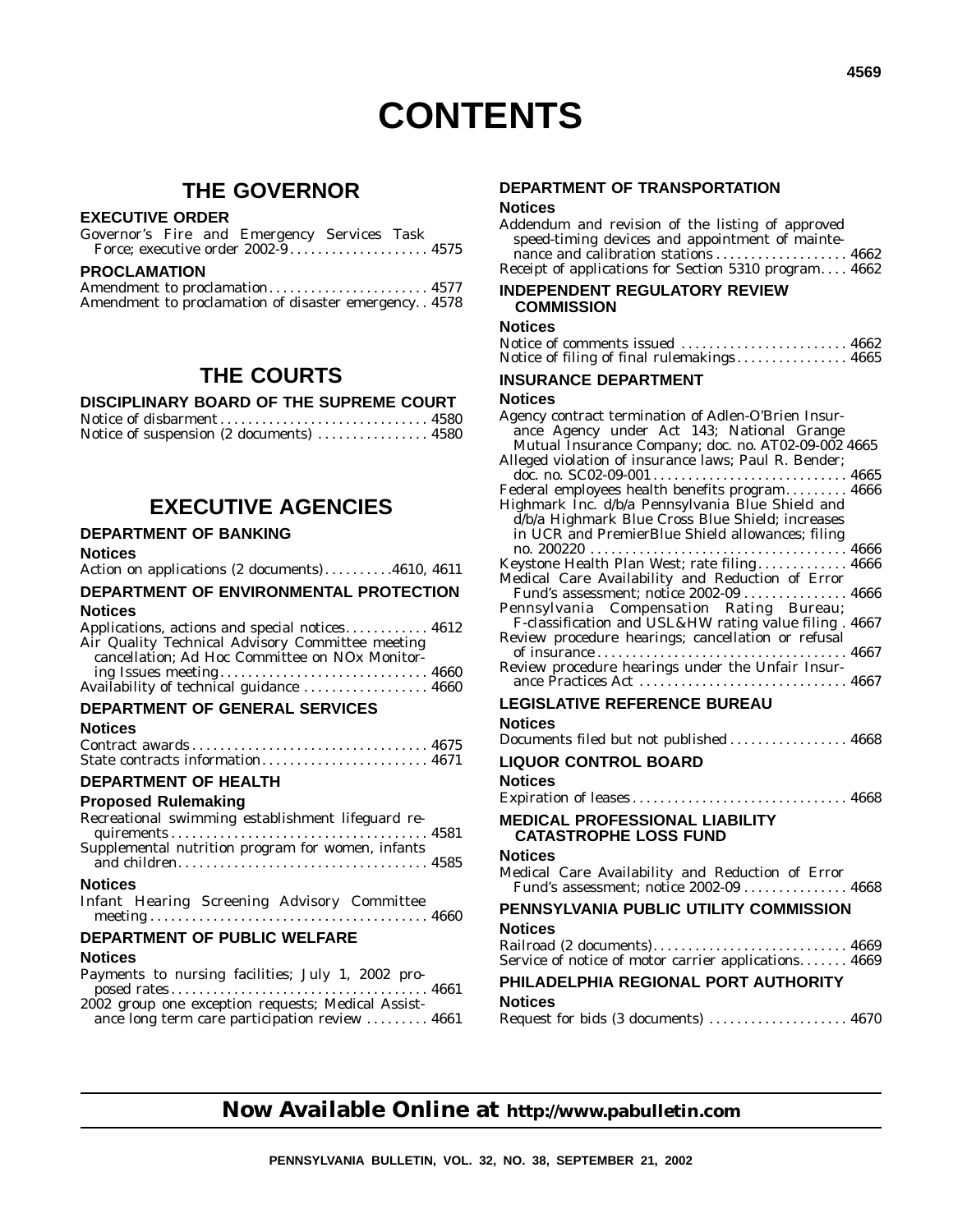# **READER'S GUIDE TO THE** *PENNSYLVANIA BULLETIN* **AND** *PENNSYLVANIA CODE*

## *Pennsylvania Bulletin*

The *Pennsylvania Bulletin* is the official gazette of the Commonwealth of Pennsylvania. It is published every week and includes a table of contents. A cumulative subject matter index is published quarterly.

The *Pennsylvania Bulletin* serves several purposes. First, it is the temporary supplement to the *Pennsylvania Code*, which is the official codification of agency rules and regulations and other statutorily authorized documents. Changes in the codified text, whether by adoption, amendment, repeal or emergency action must be published in the *Pennsylvania Bulletin*. Further, agencies proposing changes to the codified text do so in the *Pennsylvania Bulletin*.

Second, the *Pennsylvania Bulletin* also publishes: Governor's Executive Orders; State Contract Notices; Summaries of Enacted Statutes; Statewide and Local Court Rules; Attorney General Opinions; Motor Carrier Applications before the Public Utility Commission; Applications and Actions before the Department of Environmental Protection; Orders of the Independent Regulatory Review Commission; and other documents authorized by law.

The text of certain documents published in the *Pennsylvania Bulletin* is the only valid and enforceable text. Courts are required to take judicial notice of the *Pennsylvania Bulletin*.

# **Adoption, Amendment or Repeal of Regulations**

Generally an agency wishing to adopt, amend or repeal regulations must first publish in the *Pennsylvania Bulletin* a Notice of Proposed Rulemaking. There are limited instances where the agency may omit the proposal step; they still must publish the adopted version.

The Notice of Proposed Rulemaking contains the full text of the change, the agency contact person, a fiscal note required by law and background for the action.

The agency then allows sufficient time for public comment before taking final action. An adopted proposal must be published in the *Pennsylvania*

*Bulletin* before it can take effect. If the agency wishes to adopt changes to the Notice of Proposed Rulemaking to enlarge the scope, they must repropose.

## **Citation to the** *Pennsylvania Bulletin*

Cite material in the *Pennsylvania Bulletin* by volume number and page number. Example: Volume 1, *Pennsylvania Bulletin*, page 801 (short form: 1 Pa.B. 801).

## *Pennsylvania Code*

The *Pennsylvania Code* is the official codification of rules and regulations issued by Commonwealth agencies and other statutorily authorized documents. The *Pennsylvania Bulletin* is the temporary supplement to the *Pennsylvania Code*, printing changes as soon as they occur. These changes are then permanently codified by the *Pennsylvania Code Reporter*, a monthly, loose-leaf supplement.

The *Pennsylvania Code* is cited by title number and section number. Example: Title 10 *Pennsylvania Code*, § 1.1 (short form: 10 Pa.Code § 1.1).

Under the *Pennsylvania Code* codification system, each regulation is assigned a unique number by title and section. Titles roughly parallel the organization of Commonwealth government. Title 1 *Pennsylvania Code* lists every agency and its corresponding *Code* title location.

#### **How to Find Documents**

Search for your area of interest in the *Pennsylvania Code*.

The *Pennsylvania Code* contains, as Finding Aids, subject indexes for the complete *Code* and for each individual title, a list of Statutes Used As Authority for Adopting Rules and a list of annotated cases. Source Notes give you the history of the documents. To see if there have been recent changes, not yet codified, check the List of *Pennsylvania Code* Chapters Affected in the most recent issue of the *Pennsylvania Bulletin*.

The *Pennsylvania Bulletin* also publishes a quarterly List of Pennsylvania Code Sections Affected which lists the regulations in numerical order, followed by the citation to the *Pennsylvania Bulletin* in which the change occurred.

# **SUBSCRIPTION INFORMATION: (717) 766-0211 GENERAL INFORMATION AND FINDING AIDS: (717) 783-1530**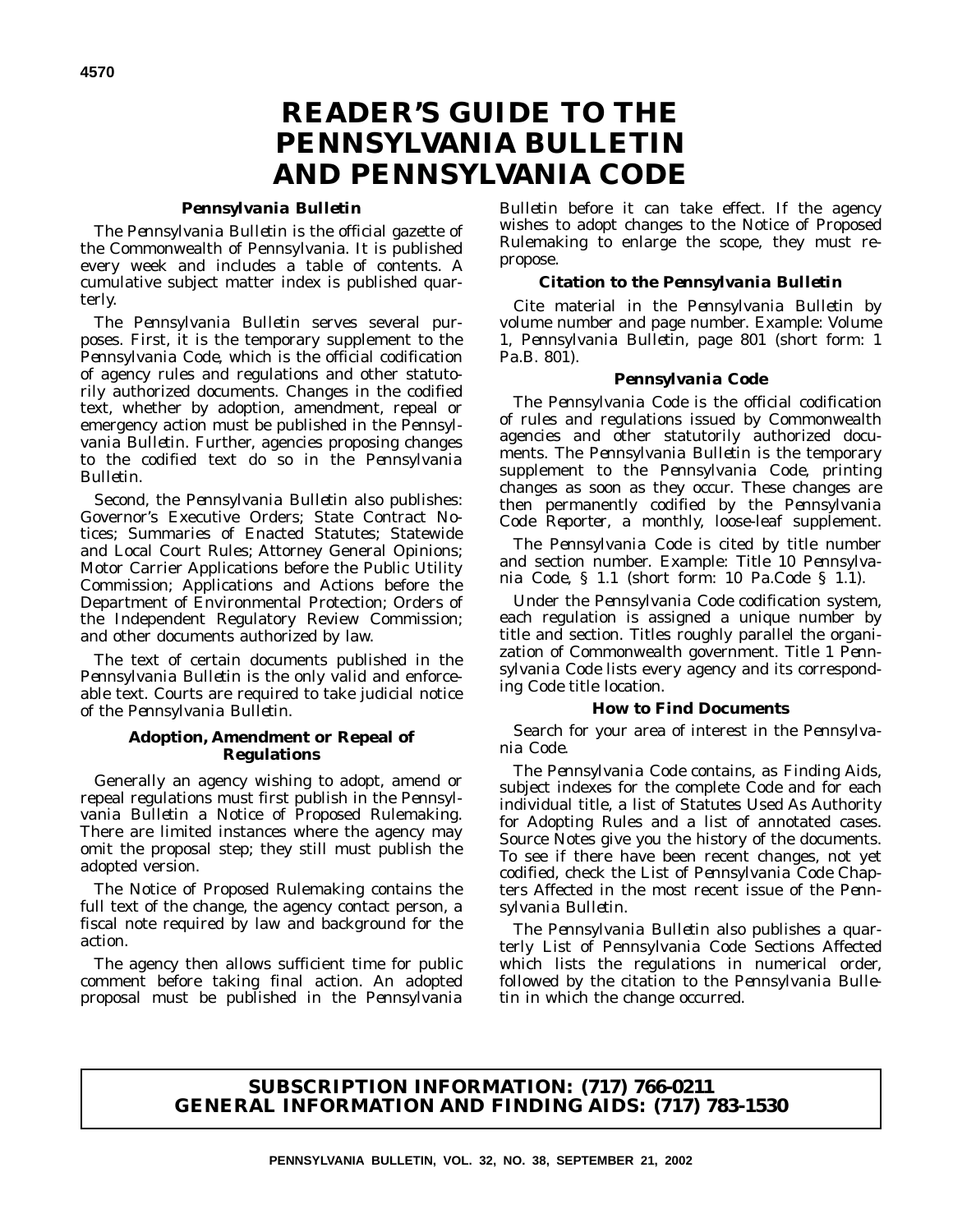#### **Printing Format**

Material proposed to be added to an existing rule or regulation is printed in **bold face** and material proposed to be deleted from such a rule or regulation is enclosed in brackets **[ ]** and printed in **bold face.** Asterisks indicate ellipsis of *Pennsylvania Code* text retained without change. Proposed new or additional regulations are printed in ordinary style face.

## **Fiscal Notes**

Section 612 of The Administrative Code of 1929 (71 P. S. § 232) requires that the Office of Budget prepare a fiscal note for regulatory actions and administrative procedures of the administrative departments, boards, commissions or authorities receiving money from the State Treasury stating whether the proposed action or procedure causes a loss of revenue or an increase in the cost of programs for the Commonwealth or its political subdivisions; that the fiscal note be published in the *Pennsylvania Bulletin* at the same time as the proposed change is advertised; and that the fiscal note shall provide the following information: (1) the designation of the fund out of which the appropriation providing for expenditures under the action or procedure shall be made; (2) the probable cost for the fiscal year the program is implemented; (3) projected cost estimate of the program for each of the five succeeding fiscal years; (4) fiscal history of the program for which expenditures are to be made; (5) probable loss of revenue for the fiscal year of its implementation; (6) projected loss of revenue from the program for each of the five succeeding fiscal years; (7) line item, if any, of the General Appropriation Act or other appropriation act out of which expenditures or losses of Commonwealth funds shall occur as a result of the action or procedures; (8) recommendation, if any, of the Secretary of the Budget and the reasons therefor.

The required information is published in the foregoing order immediately following the proposed change to which it relates; the omission of an item indicates that the agency text of the fiscal note states that there is no information available with respect thereto. In items (3) and (6) information is set forth for the first through fifth fiscal years; in that order, following the year the program is implemented, which is stated. In item (4) information is set forth for the current and two immediately preceding years, in that order. In item (8) the recommendation, if any, made by the Secretary of Budget is published with the fiscal note. See 4 Pa. Code § 7.231 *et seq.* Where ''no fiscal impact'' is published, the statement means no additional cost or revenue loss to the Commonwealth or its local political subdivision is intended.

#### **Reproduction, Dissemination or Publication of Information**

Third parties may not take information from the *Pennsylvania Code* and *Pennsylvania Bulletin* and reproduce, disseminate or publish such information except as provided by 1 Pa. Code § 3.44. 1 Pa. Code § 3.44 reads as follows:

#### **§ 3.44. General permission to reproduce content of Code and Bulletin.**

Information published under this part, which information includes, but is not limited to, cross references, tables of cases, notes of decisions, tables of contents, indexes, source notes, authority notes, numerical lists and codification guides, other than the actual text of rules or regulations may be reproduced only with the written consent of the Bureau. The information which appears on the same leaf with the text of a rule or regulation, however, may be incidentally reproduced in connection with the reproduction of the rule or regulation, if the reproduction is for the private use of a subscriber and not for resale. There are no other restrictions on the reproduction of information published under this part, and the Commonwealth hereby consents to a reproduction.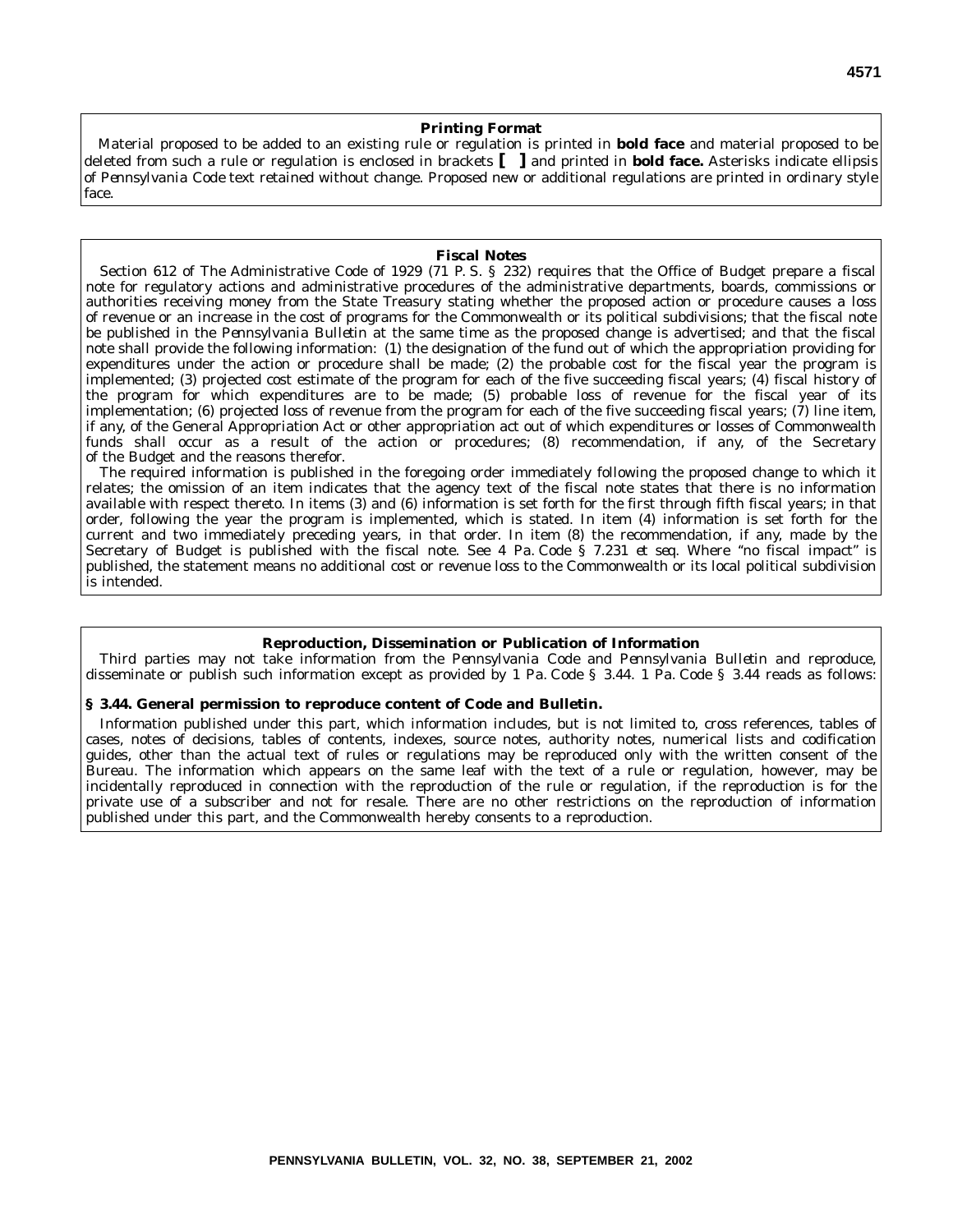# **List of Pa. Code Chapters Affected**

The following numerical guide is a list of the chapters of each title of the Pennsylvania Code affected by documents published in the Pennsylvania Bulletin during 2002.

## 4 Pa. Code (Administration) **Adopted Rules**  $5.............................................3695$ 7 ....................................2987, 2989, 3070, 3199  $405...$ **Statements of Policy**  $9 \ldots \ldots \ldots \ldots \ldots \ldots \ldots \ldots \ldots 255, 948, 1227, 1412, 1539,$ 1879, 2224, 2598, 2767, 3400, 4238, 4487 6 Pa. Code (Aging) **Adopted Rules** 7 Pa. Code (Agriculture) **Adopted Rules Proposed Rulemaking**  $31$  and  $1046$  $35.............................................1046$ 10 Pa. Code (Banks and Banking) **Adopted Rules** 12 Pa. Code (Commerce, Trade and Local Government) **Statements of Policy** 17 Pa. Code (Conservation and Natural Resources) **Proposed Rulemaking**

# 22 Pa. Code (Education) **Adopted Rules Proposed Rulemaking Statements of Policy** 25 Pa. Code (Environmental Protection) **Adopted Rules**  $1021.................................3085.3390$ **Proposed Rulemaking**  $93...$   $93...$  $1021..........................................1980$ 28 Pa. Code (Health) **Adopted Rules**  $6...$  3484 **Proposed Rulemaking**  $1101.......................................... 4585$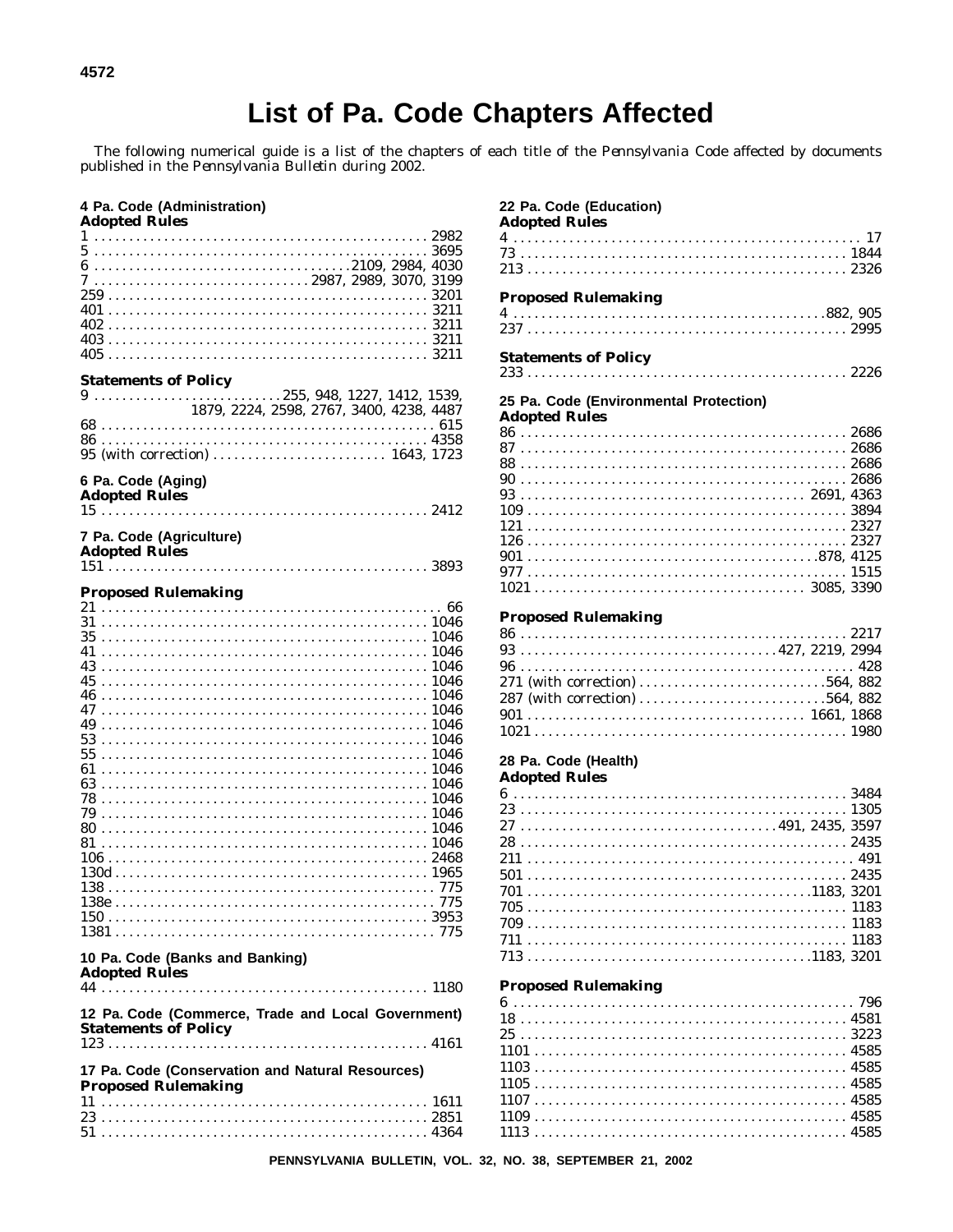| 31 Pa. Code (Insurance)<br><b>Adopted Rules</b>          |  |
|----------------------------------------------------------|--|
|                                                          |  |
|                                                          |  |
|                                                          |  |
|                                                          |  |
| <b>Proposed Rulemaking</b>                               |  |
|                                                          |  |
|                                                          |  |
|                                                          |  |
|                                                          |  |
|                                                          |  |
|                                                          |  |
| 34 Pa. Code (Labor and Industry)<br><b>Adopted Rules</b> |  |
| 401 (with correction) 1849, 2114                         |  |
|                                                          |  |
| <b>Proposed Rulemaking</b>                               |  |
|                                                          |  |
|                                                          |  |
|                                                          |  |
|                                                          |  |
|                                                          |  |
| <b>Statements of Policy</b>                              |  |
|                                                          |  |
|                                                          |  |
| 37 Pa. Code (Law)                                        |  |
| <b>Statements of Policy</b>                              |  |
|                                                          |  |
|                                                          |  |
| 49 Pa. Code (Professional and Vocational Standards)      |  |
| <b>Adopted Rules</b>                                     |  |
|                                                          |  |
|                                                          |  |
|                                                          |  |
| 16                                                       |  |
| 18                                                       |  |
| 19                                                       |  |
|                                                          |  |
|                                                          |  |
|                                                          |  |
| 29                                                       |  |
| 31                                                       |  |
| 35                                                       |  |
|                                                          |  |
|                                                          |  |
|                                                          |  |
|                                                          |  |
|                                                          |  |
| <b>Proposed Rulemaking</b>                               |  |
|                                                          |  |
|                                                          |  |
|                                                          |  |
|                                                          |  |
|                                                          |  |
| 52 Pa. Code (Public Utilities)                           |  |
| <b>Rules and Regulations</b>                             |  |
|                                                          |  |
|                                                          |  |
|                                                          |  |
| <b>Proposed Rulemaking</b>                               |  |
| 63 (with correction) 1986, 2116                          |  |
|                                                          |  |
| 55 Pa. Code (Public Welfare)                             |  |
| <b>Adopted Rules</b>                                     |  |
|                                                          |  |

 $165...$   $4435$  $177.............................................$  4435  $187.......................................... 4435$  $1187.......................................734, 1962$ **Proposed Rulemaking Statements of Policy** 58 Pa. Code (Recreation) **Adopted Rules**  $5.............................................2443$ 135 (with correction) ..................1305, 4235, 4486 **Proposed Rulemaking**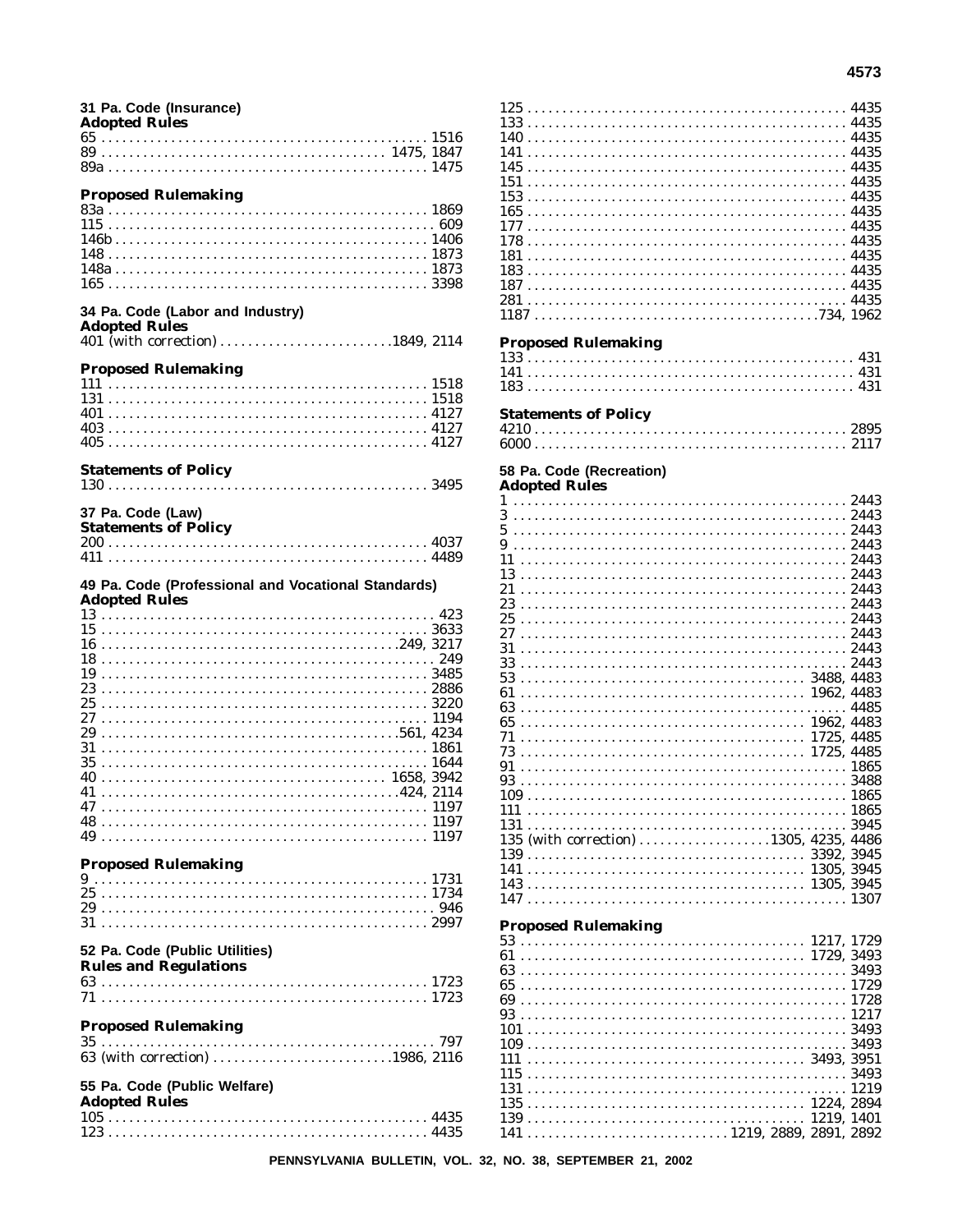# 4574

| $143 \ldots \ldots \ldots \ldots \ldots \ldots \ldots \ldots \ldots \ldots \ldots \ldots 1219, 2888, 3952$ |
|------------------------------------------------------------------------------------------------------------|
| 61 Pa. Code (Revenue)<br><b>Adopted Rules</b>                                                              |
|                                                                                                            |
|                                                                                                            |
|                                                                                                            |
|                                                                                                            |
| 67 Pa. Code (Transportation)<br><b>Adopted Rules</b>                                                       |
|                                                                                                            |
| <b>Proposed Rulemaking</b>                                                                                 |
|                                                                                                            |
| 201 Pa. Code (Rules of Judicial Administration)                                                            |
| <b>Adopted Rules</b>                                                                                       |
|                                                                                                            |
| <b>Proposed Rulemaking</b>                                                                                 |
|                                                                                                            |
| 204 Pa. Code (Judicial System General Provisions)<br><b>Adopted Rules</b>                                  |
|                                                                                                            |
|                                                                                                            |
|                                                                                                            |
|                                                                                                            |
|                                                                                                            |
|                                                                                                            |
|                                                                                                            |
| <b>Proposed Rulemaking</b>                                                                                 |
|                                                                                                            |
| 207 Pa. Code (Judicial Conduct)<br><b>Adopted Rules</b>                                                    |
|                                                                                                            |
|                                                                                                            |
|                                                                                                            |
|                                                                                                            |
|                                                                                                            |
| <b>Proposed Rulemaking</b>                                                                                 |
|                                                                                                            |
|                                                                                                            |
|                                                                                                            |
| 210 Pa. Code (Appellate Procedure)                                                                         |
| <b>Adopted Rules</b>                                                                                       |
|                                                                                                            |
|                                                                                                            |
|                                                                                                            |
|                                                                                                            |
|                                                                                                            |
| <b>Proposed Rulemaking</b>                                                                                 |
|                                                                                                            |
|                                                                                                            |
|                                                                                                            |
| 231 Pa. Code (Rules of Civil Procedure)<br><b>Adopted Rules</b>                                            |
|                                                                                                            |
|                                                                                                            |
|                                                                                                            |
|                                                                                                            |
| <b>Proposed Rulemaking</b>                                                                                 |
|                                                                                                            |
|                                                                                                            |

| 234 Pa. Code (Rules of Criminal Procedure)                                                                      |  |
|-----------------------------------------------------------------------------------------------------------------|--|
| <b>Adopted Rules</b>                                                                                            |  |
| $1 \ldots \ldots \ldots \ldots \ldots \ldots \ldots \ldots \ldots \ldots \ldots \ldots \ldots 1391, 1630, 2582$ |  |
|                                                                                                                 |  |
| $52582$                                                                                                         |  |
| 7                                                                                                               |  |
| 8                                                                                                               |  |
|                                                                                                                 |  |
|                                                                                                                 |  |
|                                                                                                                 |  |
| <b>Proposed Rulemaking</b>                                                                                      |  |
|                                                                                                                 |  |
|                                                                                                                 |  |
|                                                                                                                 |  |

# 237 Pa. Code (Juvenile Rules)

| Statements of Policy |  |  |
|----------------------|--|--|
|----------------------|--|--|

# 246 Pa. Code (Minor Court Civil Rules)

| Adopted Rules |  |
|---------------|--|
|               |  |
|               |  |
|               |  |
|               |  |
|               |  |

#### **Proposed Rulemaking**

# 249 Pa. Code (Philadelphia Rules)

Unclassified .......... 422, 1178, 2113, 2212, 2596, 4033

# 252 Pa. Code (Allegheny County Rules)

255 Pa. Code (Local Court Rules)

1045, 1178, 1179, 1303, 1514, 1631, 1958, 2113, 2323, 2597, 2670, 2754, 2755, 2756, 2881, 2882, 2883, 2885, 2991, 3076, 3389, 3483, 3632, 3892, 4035, 4036, 4123, 4124, 4332, 4356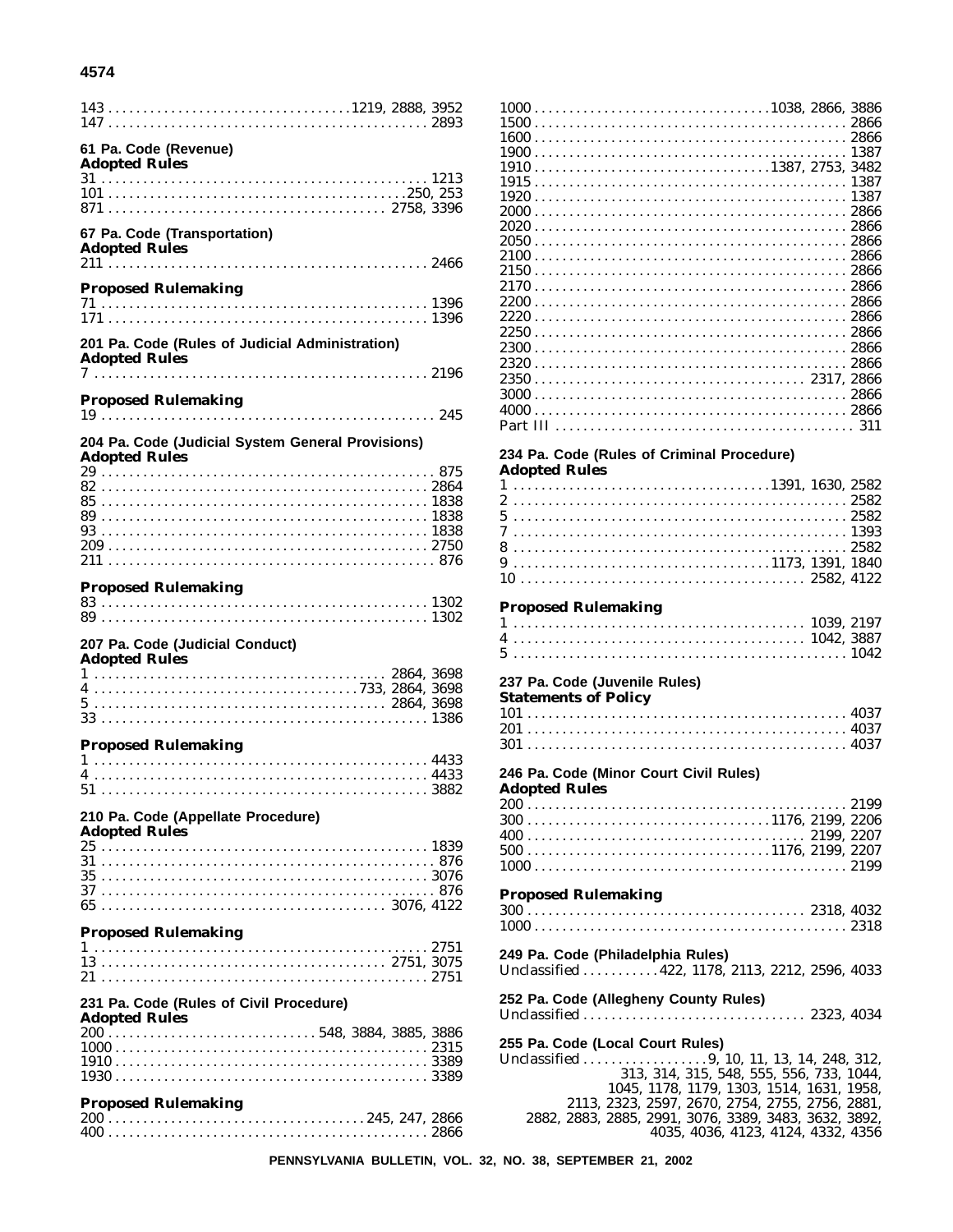# **THE GOVERNOR GOVERNOR'S OFFICE**

**Governor's Fire and Emergency Services Task Force; Executive Order 2002-9**

August 27, 2002

*Whereas*, Pennsylvania's fire and emergency service organizations and their members provide the backbone for a community's response to emergencies and disasters; and

*Whereas*, responsibility for fire and emergency service protection within a community rests with local government and local government support of community-based volunteer fire and emergency responder organizations is critical; and

*Whereas*, the Pennsylvania Fire and Emergency Services Institute estimates that volunteer fire and emergency responders annually provide more than six billion dollars in services to the public, saving local governments billions of dollars that would have to be raised through state and local taxes if the cost of these services were borne directly by Pennsylvania taxpayers; and

*Whereas*, recruiting and retaining volunteer fire and emergency responders is a serious challenge to effective community response; and

*Whereas*, the safety of more than 100,000 volunteer firefighters and emergency responders is dependent upon proper training and preparedness; and

*Whereas*, fire safety education of the public is important and has led to dramatic reductions in the number of lives lost to fire over the past decade; and

*Whereas*, fire prevention, including smoke detectors and residential sprinkler systems, reduce the potential for property loss, injury, and loss of life due to fire; and

*Whereas*, community fire and emergency service organizations are encouraged, where possible, to consider consolidation or merger with nearby organizations in order to maximize the availability and use of public safety equipment and personnel; and

*Whereas*, the Commonwealth, through the Pennsylvania Emergency Management Agency and the Office of the State Fire Commissioner, provides training, guidance, and leadership to ensure the maximum effectiveness of community-based emergency service preparedness and response; and

*Whereas*, the General Assembly, through Section 31.2 of the Act of June 29, 2002 (Act 89), has directed the Pennsylvania Emergency Management Agency to conduct a study of the manner in which funding sources may be established to improve the delivery of services provided by volunteer fire companies and volunteer emergency services in the Commonwealth; and

*Whereas*, the General Assembly has directed in Act 89 that the Pennsylvania Emergency Management Agency provide to the Committee on Veterans Affairs and Emergency Preparedness in the House of Representatives and the Committee on Communications and High Technology in the Senate of Pennsylvania, no later than September 30, 2002, a report making recommendations regarding the amount of funding necessary and the scope of services required to meet the needs of volunteer fire companies and volunteer emergency services for the delivery of essential services to the people and communities of this Commonwealth.

*Now, Therefore*, I, Mark S. Schweiker, Governor of the Commonwealth of Pennsylvania, by virtue of the authority vested in me by the Constitution of the Commonwealth of Pennsylvania and other laws, do formally create the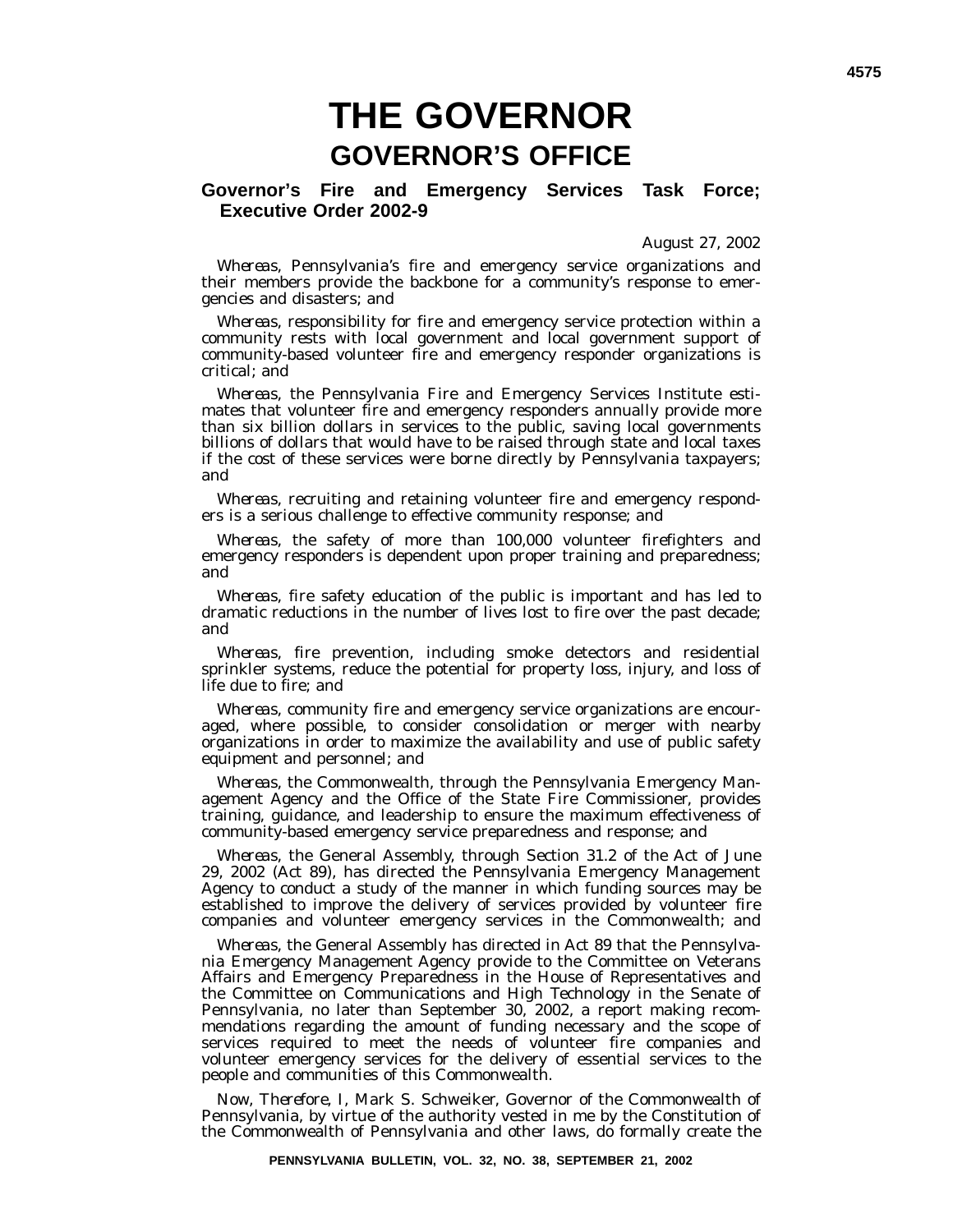Governor's Fire and Emergency Services Task Force (hereinafter referred to as Task Force) and do order and direct as follows:

Markf. Schweiher

*Governor*

**Fiscal Note**: GOV 02-10. No fiscal impact; (8) recommends adoption.

1. *Mission*. The mission of the Task Force is to:

a. Advise the Pennsylvania Emergency Management Agency (PEMA) as it prepares the report required by Act 89;

b. Review and evaluate potential funding sources that could be used to improve the delivery of services provided by fire companies and emergency service providers;

c. Review and evaluate opportunities that are available to improve the delivery of services provided by fire companies and emergency service providers; and

d. Review and evaluate the funding requirements to address these opportunities to improve the delivery of services provided by fire companies and emergency service providers.

2. *Composition of the Task Force*. The Task Force shall consist of the following members, each of whom shall be appointed by and serve at the pleasure of the Governor:

a. Director of PEMA, who shall serve as Chairman.

b. One representative from each of the following agencies and organizations:

(1) Ambulance Association of Pennsylvania.

(2) Pennsylvania Emergency Health Services Council.

(3) Pennsylvania Fire and Emergency Services Institute.

(4) Firemen's Association of the State of Pennsylvania.

(5) Western Pennsylvania Firemen's Association.

(6) Fireman's Legislative Federation of Pennsylvania.

(7) Office of the State Fire Commissioner.

- (8) Governor's Policy Office.
- (9) Department of Community and Economic Development.

(10) Department of Conservation and Natural Resources.

(11) Department of Environmental Protection.

(12) Department of Health.

3. *Responsibilities of the Task Force.*

a. The Task Force shall provide advice and assistance to PEMA as the agency prepares the report required by Section 31.2 of Act 89.

b. The Task Force shall focus on addressing three specific goals:

(1) Identification of funding sources;

(2) Identification of opportunities available to improve the delivery of services provided by fire companies and emergency service providers; and

(3) Identification of the amount of funding necessary to address these opportunities to improve the delivery of services that are provided by fire companies and emergency service providers.

4. *Responsibilities of the Chairman and the Pennsylvania Emergency Management Agency.*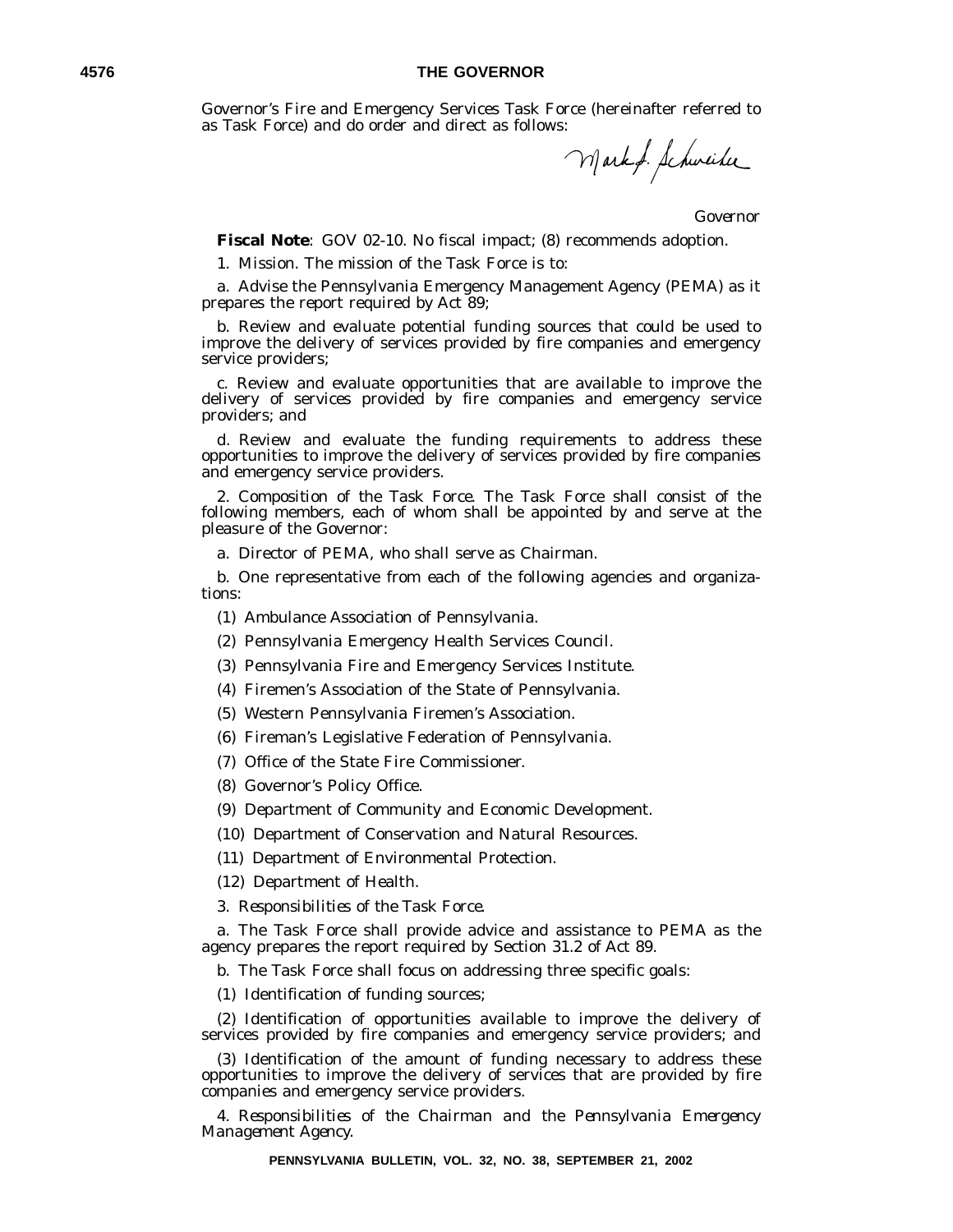a. The Chairman and PEMA shall prepare the report required by Section 31.2 of Act 89.

b. The Chairman and PEMA shall convene the Task Force meetings, as necessary, and maintain a record of the actions taken or recommendations made by the Task Force.

c. The Chairman and PEMA shall make available to Task Force members copies of PA Burning, Supporting Volunteer Fire Services in Pennsylvania, and other documents identifying potential funding sources, opportunities to improve the delivery of services, and the amount of funding necessary to address those opportunities.

5. *Compensation.* Members of the Task Force shall receive no compensation for their services, except that such members may be reimbursed for actual travel and related expenses in accordance with Commonwealth policy.

6. *Meetings.* Task Force meetings shall be held at least once prior to September 30, 2002, and shall be open to the public as required by law.

7. *Effective Date.* This order shall take effect immediately.

8. *Termination Date.* This order shall continue in effect until October 1, 2002, or until the report required by Section 31.2 of Act 89 has been provided to the legislature.

[Pa.B. Doc. No. 02-1627. Filed for public inspection September 20, 2002, 9:00 a.m.]

# **Amendment to Proclamation**

September 5, 2002

*Whereas*, on February 12, 2002, I declared a state of drought and water shortage emergency in twenty-four counties of the Commonwealth due to a long and continuing period of rainfall deficits and a lack of winter snow accumulation which resulted in abnormally low stream flows, reduced groundwater levels and water supply shortages within those counties; and

*Whereas*, on May 7, 2002 and August 9, 2002, I renewed the Declaration of Drought Emergency for ninety days in several counties of the Commonwealth due to insufficient amounts of rainfall to replenish the groundwater levels or return overall water supplies to their normal levels within those several counties; and

*Whereas*, since the August 9, 2002, renewal of the Declaration of Drought Emergency in fourteen counties of the Commonwealth, there have been insufficient amounts of rainfall in Bucks, Dauphin, Montgomery, Perry and Philadelphia Counties to replenish the groundwater levels or return overall water supplies to their normal levels within those five counties; and

*Whereas*, the present drought and water shortage conditions are expected to continue or worsen within all or most of those five counties during the next sixty to ninety day period of time; and

*Whereas*, there is an immediate need to place Bucks, Dauphin, Montgomery, Perry and Philadelphia Counties in a state of drought and water shortage emergency.

*Now Therefore*, I, Mark S. Schweiker, Governor of the Commonwealth of Pennsylvania, pursuant to the provisions of Subsection 7301(c) of the Emergency Management Services Code (35 Pa.C.S. Section 7101 et seq.), do hereby order and direct as follows:

1. The Counties of Bucks, Dauphin, Montgomery, Perry and Philadelphia are added to the designated drought emergency area that was renewed on August 9, 2002.

2. The designated drought emergency area now includes the following counties: Adams, Bedford, Berks, Bucks, Chester, Cumberland, Dauphin,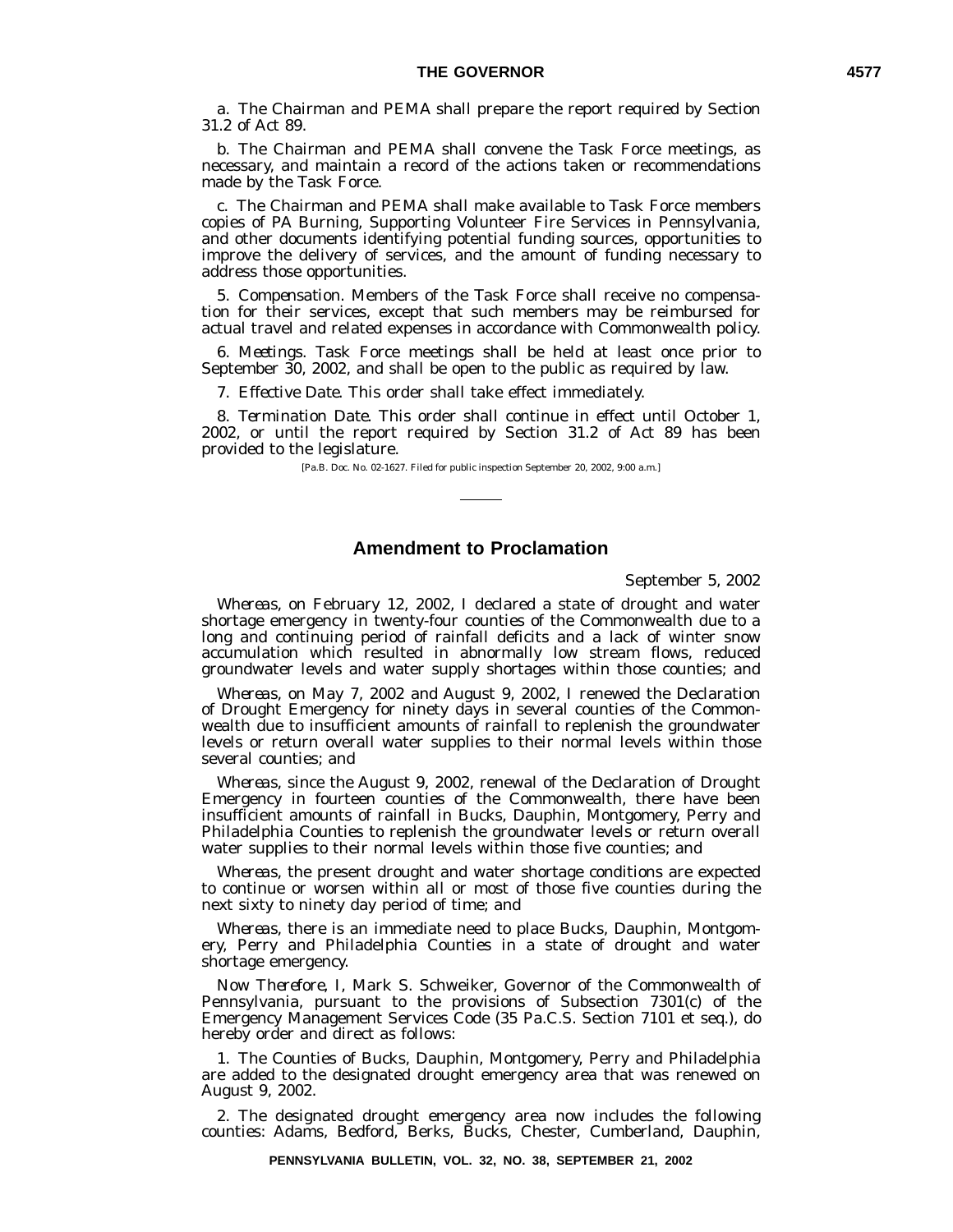Delaware, Franklin, Fulton, Lancaster, Lebanon, Lehigh, Montgomery, Northampton, Perry, Philadelphia, Schuylkill and York.

3. All of the authorized actions by state agencies and departments, regulations, water-use restrictions and other terms, conditions, and provisions of the February 12, 2002, Declaration of Drought Emergency shall be placed into full force and effect in the designated drought emergency area until either rescinded by me or terminated by law.

4. This Proclamation amendment shall take effect immediately.

*Given* under my hand and the Seal of the Governor, at the city of Harrisburg, this 5th day of September in the year of our Lord, two thousand and two and of the Commonwealth, the two hundred and twentyseventh.

Mark f. Schweiber

*Governor*

[Pa.B. Doc. No. 02-1628. Filed for public inspection September 20, 2002, 9:00 a.m.]

# **Amendment to Proclamation of Disaster Emergency**

September 4, 2002

*Whereas*, on May 20, 2002, I extended the Proclamation of Disaster Emergency that was issued on September 11, 2001, in response to the acts of terrorism in New York City, New York, Washington, D.C., and Somerset County, Pennsylvania; and

*Whereas*, there continues to be a need for the Commonwealth to provide supplementary personnel and other resources at critical facilities in Pennsylvania, such as airports and nuclear power plants, in order to provide additional security, monitoring and other measures to protect the safety and well-being of the citizens of Pennsylvania; and

*Whereas*, the Federal government, through the Office of Homeland Security and the Department of Justice, has asked all state and municipal governments to commit additional resources, in the form of National Guard and law enforcement personnel, urban search and rescue and hazardous materials response teams and other resources, in order to provide additional emergency response, security and law enforcement resources in the ongoing fight against terrorism; and

*Whereas*, in response to the request from the Federal government to provide law enforcement, security and other forms of assistance at critical facilities and other locations in Pennsylvania and because there is a need to provide such assistance in order to protect the health, safety and welfare of the citizens of Pennsylvania from possible future acts of terrorism.

*Now Therefore*, I, Mark Schweiker, Governor of the Commonwealth of Pennsylvania, by virtue of the authority vested in me by the Constitution, the Emergency Management Services Code, 35 Pa.C.S. Section 7101 et seq., as amended, and other laws of the Commonwealth, do hereby amend the Proclamation of September 11, 2001, as follows;

1. The period of the state of disaster emergency is extended from September 6, 2002 through December 4, 2002.

2. I hereby transfer an additional \$300,000.00 in unused appropriated funds to the Pennsylvania Emergency Management Agency. The aforementioned funds shall be used for disaster-related expenses incurred by various state agencies and departments. These funds shall be credited to a special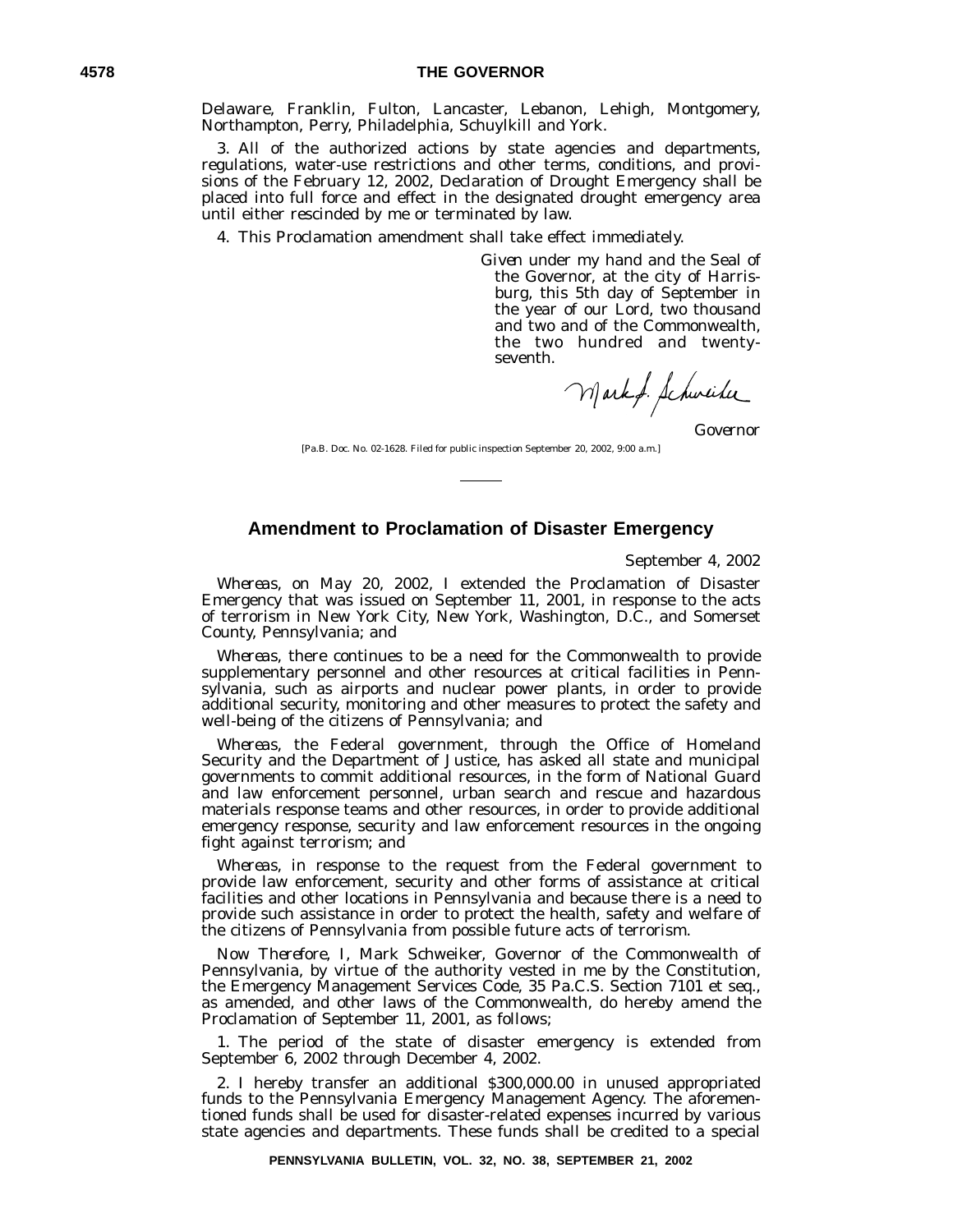## THE GOVERNOR 4579

account established by the Office of the Budget. All Commonwealth agencies purchasing supplies or services in response to this emergency are authorized to utilize the emergency procurement procedures set forth in Section 516 of the Commonwealth Procurement Code, 62 Pa.C.S. Section 516. This Proclamation shall serve as the written determination of the basis for the emergency under Section 516.

3. I hereby authorize the Adjutant General of Pennsylvania to place on state active duty for the duration of the emergency such individuals and units of the Pennsylvania National Guard as may be needed to provide security and other public safety measures at critical facilities in Pennsylvania and to alleviate the danger to public health and safety caused by the aforementioned emergency.

4. I hereby authorize the Commissioner of the Pennsylvania State Police to use all available equipment, resources and personnel of the Department, in whatever manner he deems necessary, to ensure that the public health, safety and welfare of the Commonwealth's citizens are protected at this time of emergency.

5. I hereby direct that the other operational provisions of the September 11, 2001, Proclamation that remain applicable to the current emergency circumstances in Pennsylvania shall continue in full force and effect.

6. This Proclamation amendment shall take effect immediately from the date of this amendment.

> *Given* under my hand and the Seal of the Governor, at the city of Harrisburg, this 4th day of September in the year of our Lord, two thousand and two and of the Commonwealth, the two hundred and twentyseventh.

Mark f. Schweiber

*Governor*

[Pa.B. Doc. No. 02-1629. Filed for public inspection September 20, 2002, 9:00 a.m.]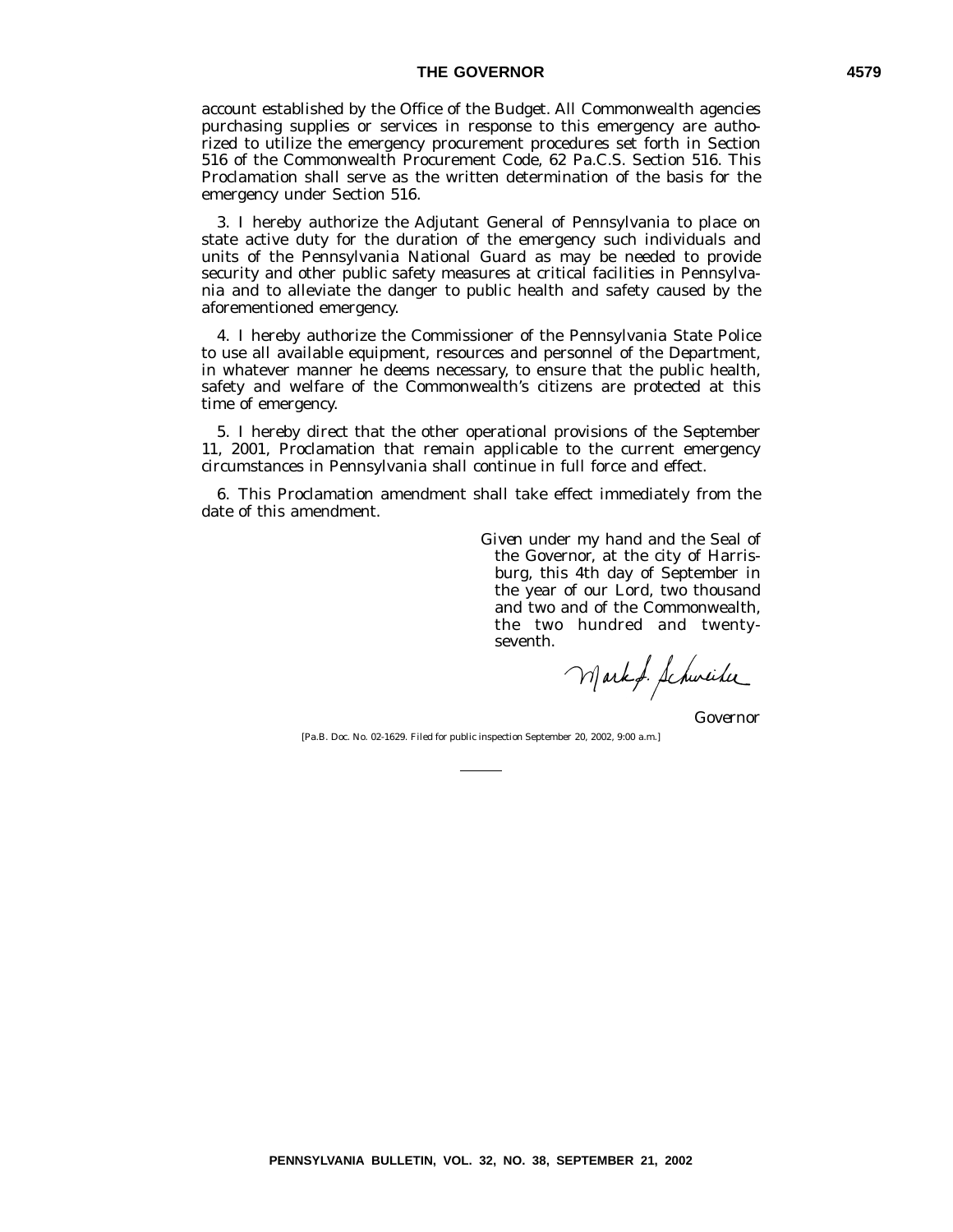# **THE COURTS**

# **DISCIPLINARY BOARD OF THE SUPREME COURT**

#### **Notice of Disbarment**

Notice is hereby given that Lawrence S. Coven having been disbarred from the practice of law in the State of New Jersey by Order dated April 2, 2002, the Supreme Court of Pennsylvania issued an Order on September 6, 2002, disbarring Lawrence S. Coven from the Bar of this Commonwealth, effective October 6, 2002. In accordance with Rule 217(f), Pa.R.D.E., since this formerly admitted attorney resides outside of the Commonwealth of Pennsylvania, this notice is published in the *Pennsylvania Bulletin*.

> ELAINE M. BIXLER, *Executive Director and Secretary The Disciplinary Board of the Supreme Court of Pennsylvania*

[Pa.B. Doc. No. 02-1630. Filed for public inspection September 20, 2002, 9:00 a.m.]

#### **Notice of Suspension**

Notice is hereby given that on September 6, 2002, pursuant to Rule  $\tilde{2}14(d)(1)$  of the Pa.R.D.E., Gary Steven Melvin was placed on temporary suspension by the Supreme Court until further Order of the Court. In accordance with Rule 217(f), Pa.R.D.E., since this formerly admitted attorney resides outside of the Commonwealth of Pennsylvania, this notice is published in the *Pennsylvania Bulletin*.

ELAINE M. BIXLER, *Executive Director and Secretary The Disciplinary Board of the Supreme Court of Pennsylvania* [Pa.B. Doc. No. 02-1631. Filed for public inspection September 20, 2002, 9:00 a.m.]

## **Notice of Suspension**

Notice is hereby given that Philip Edward Van Riper having been suspended from the practice of law in the State of New York for a period of one year, the Supreme Court of Pennsylvania issued an Order dated September 6, 2002 suspending Philip Edward Van Riper from the practice of law in this Commonwealth for a period of one year and one day, retroactive to February 16, 2002. In accordance with Rule 217(f), Pa.R.D.E., since this formerly admitted attorney resides outside the Commonwealth of Pennsylvania, this notice is published in the *Pennsylvania Bulletin*.

> ELAINE M. BIXLER, *Executive Director and Secretary The Disciplinary Board of the Supreme Court of Pennsylvania*

[Pa.B. Doc. No. 02-1632. Filed for public inspection September 20, 2002, 9:00 a.m.]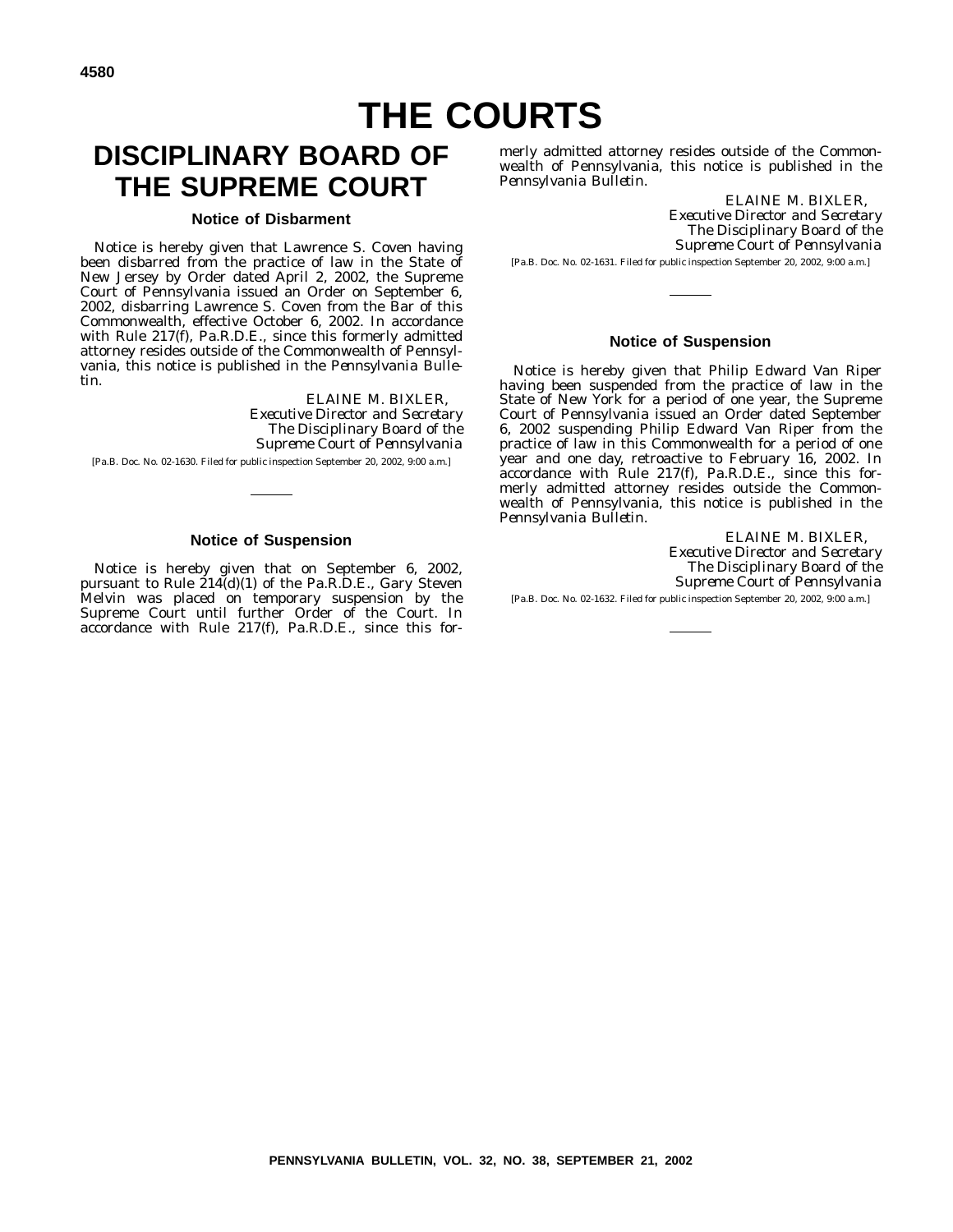# **PROPOSED RULEMAKING**

# **DEPARTMENT OF HEALTH**

# **[28 PA. CODE CH. 18]**

#### **Recreational Swimming Establishment Lifeguard Requirements**

The Department of Health (Department) proposes to amend Chapter 18 (relating to public swimming and bathing places) to read as set forth in Annex A.

#### *Purpose of the Proposed Amendments*

The act of June 18, 1998 (P. L. 531, No. 75) (Act 75), amending the Public Bathing Law (act) (35 P. S. §§ 672— 680d), directed the Department to select and identify authorities to certify lifeguards and to promulgate regulations to determine the number of lifeguards required at a recreational swimming establishment when the recreational swimming establishment is open to the public. The Department is proposing these amendments in consultation with established certifying authorities and recreational swimming establishments.

Act 75 granted authority to the Department to promulgate regulations to require an adequate number of certified lifeguards at certain types of swimming facilities. Application of these lifeguard requirements is limited to ''recreational swimming establishments'' as defined in Act 75. Two major factors governing the applicability of the regulations are that the recreational swimming establishment must be open to the public and charge a fee for admission.

The lifeguard requirements of Act 75 and the regulations are intended to enhance public safety by requiring adequate lifeguard coverage at recreational swimming establishments and by setting forth requirements for the certification of lifeguards. The provisions of current § 18.42 (relating to lifeguards) requiring lifeguard coverage for public bathing places, were invalidated by the Pennsylvania Supreme Court in 1990 as exceeding the promulgating agency's regulatory authority. *Spooner v. Secretary of Commonwealth*, 574 A.2d 600 (Pa. 1990), aff'g per curiam, 539 A.2d 1 (Pa. Cmwlth. 1988). The Conservation and Natural Resources Act (71 P. S. §§ 134.101— 134.103), which dismantled the former Department of Environmental Resources and transferred certain powers and duties to other agencies, also required the Department to administer the act. The Department is proposing to delete the inoperative language from § 18.42 and add language that corresponds to the requirements of Act 75.

# *Requirements of the Proposed Amendments*

#### § 18.1. *Definitions*

The Department has proposed to amend this section to add definitions for pertinent terms.

A ''certified lifeguard'' is defined in section 2(5) of the act (35 P. S. § 673(5)) as:

''[A] . . . an individual who has a current certification in lifeguarding from a certifying authority recognized by the Department in a notice published in the *Pennsylvania Bulletin*.''

The Department is proposing to add the statutory definition to this section.

A ''recreational swimming establishment'' is defined in section 2(6) of the act  $(35 \text{ P. S. } § 673(6))$  as:

''[A] facility that is designed, constructed and/or designated for use by individuals for the primary purpose of swimming, where a fee is charged for admission.''

This definition includes, swimming pools, water rides, wave pools and swimming beaches and other outdoor swimming facilities. The term excludes those facilities owned by condominiums, other property owner associations, rental arrangements which include three or more families or social units, hotels or motels, campgrounds, private clubs and private organizations which do not provide access to the general public, swimming facilities used exclusively for hydrotherapy and residential swimming facilities used solely by the owner of a residence, his family and personal guests.

The Department is proposing to add the statutory definition to § 18.1.

The Department is proposing definitions for "bather," "bather load," "maximum bather load," and "rope and float line" that are derived from established definitions adopted by the National Spa and Pool Institute. See National Spa and Pool Institute, *American National Standard for Public Swimming Pools, ANSI/NSPI—1 (1991).*

#### § 18.42. *Certified lifeguards*.

The Department is proposing to change the title of this section to "certified lifeguards" to reflect Act 75. Subsections (a) and (b) would be deleted and replaced by new subsections  $(a)$ — $(d)$ .

#### *Subsection (a)*

The Department has identified the American Red Cross, the YMCA and Ellis and Associates as approved lifeguard certifying authorities and has listed them in proposed subsection (a). This is consistent with the practice in various other states, as these organizations are Nationally recognized and accepted lifeguard certifying authorities.

Another authority that provides certification for lifeguards could apply to be approved by the Department as a qualified, certifying authority. Every authority applying for approval must submit materials to the Department on an annual basis to establish that its lifeguard training would satisfy the requirements of proposed subsection (b). The Department would publish a list of approved certifying authorities, on an annual basis, in the *Pennsylvania Bulletin*.

#### *Subsection (b)*

In addition to the American Red Cross, the YMCA and Ellis and Associates, another lifeguard certifying authority may apply to be approved by the Department. Proposed subsection (b) specifies the criteria that would be required for a certifying authority's lifeguard training course to be recognized by the Department. The criteria are based on Nationally recognized lifeguard certifying authority standards and include first aid training, cardiopulmonary resuscitation certification, swimming ability, testing and certification and renewal criteria.

#### *Subsection (c)*

This proposed subsection would provide the Department's criteria for determining that a minimum number of certified lifeguards are on duty at a recreational swimming establishment to protect the safety of the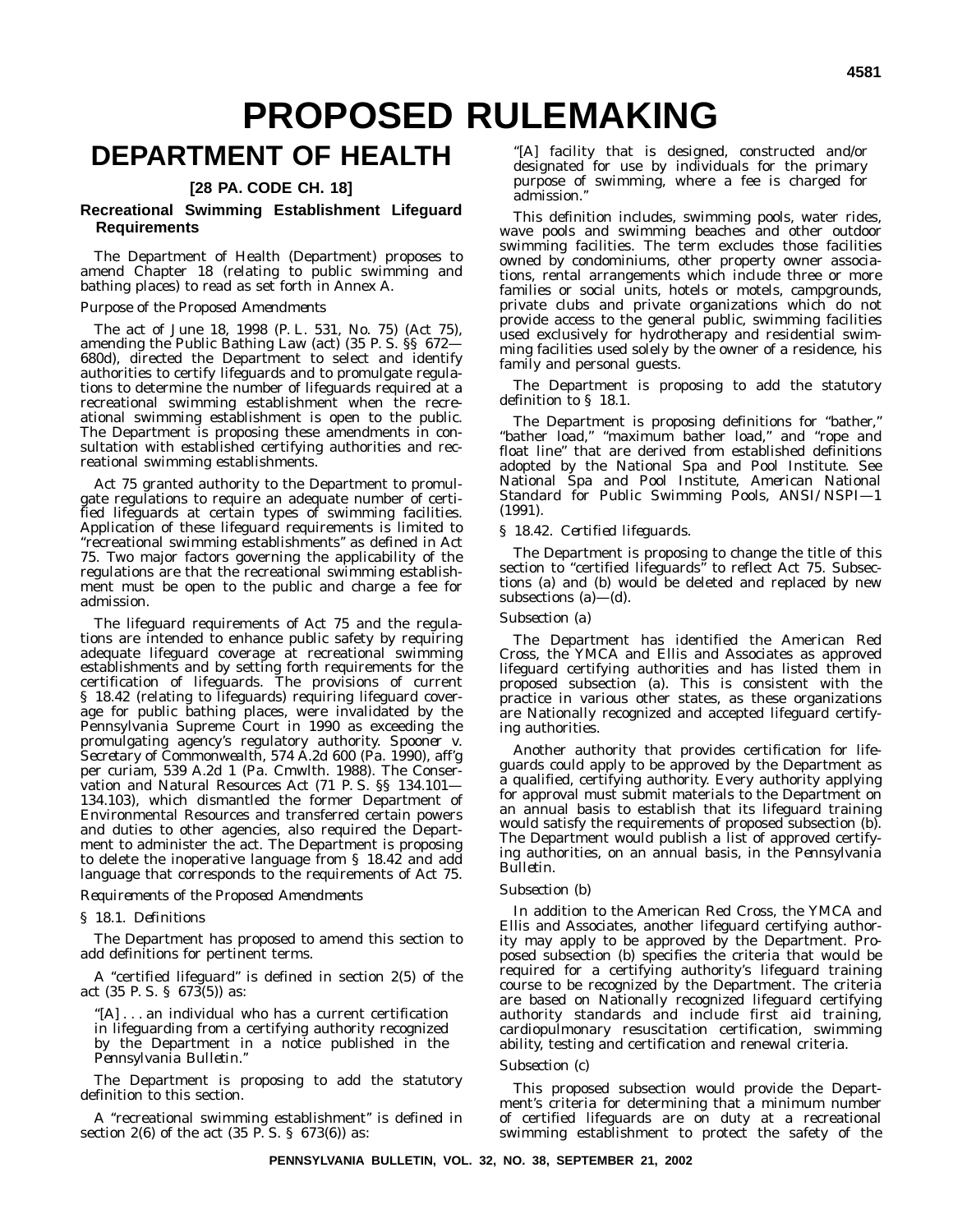public when that establishment is in operation. Traditionally, the number of lifeguards required at public bathing places, absent any National standards, has been based on the surface area of the facility, the user load (number of swimmers in the pool) or a combination of both.

In this proposed rulemaking, the required number of certified lifeguards would be based on a determination of water surface area. Computations based upon water surface area would provide a consistent method for determining the number of lifeguards needed, even though there could be considerable differences in the design, size and type of facility and a variable user load.

Various states employ different standards for determining the appropriate number of lifeguards for a public bathing facility. There is no single industry standard or consensus regarding an appropriate lifeguard ratio. Nationally recognized lifeguard training organizations, such as the American Red Cross and Ellis and Associates, recommend that each lifeguard be able to survey the lifeguard's assigned area every 10 seconds and be able to respond to a distressed swimmer within 20 seconds. This standard, called the "10/20 rule," is the basis upon which the majority of lifeguards are trained.

The Department has held several stakeholder meetings over the past years to gather input from interested parties on recommended lifeguard staffing ratios. Many pool owner/operators base their lifeguard staff ratios on experience. Some owner/operations will staff at higher levels during the peak periods of the day and week (early to mid-afternoon and weekends) and provide lower staff levels during off-peak hours (early morning hours, late evening hours). The majority of the stakeholders have consistently indicated that a staffing ratio based on the number of swimmers (for example, I lifeguard for every 70 swimmers) would be impractical and impossible to enforce or monitor, as the pool personnel and lifeguards would constantly be counting swimmers to determine if there is compliance with the regulatory requirements.

The Department has identified recommended lifeguard ratios. These ratios range from one lifeguard for every 2,000 square feet of water surface area, which is supported by the Great Lakes Upper Mississippi River Basin Commission and the National Environmental Health Association, to one lifeguard for every 6,700 square feet of water surface area, under ideal conditions, which is supported by a joint study conducted by the New York State Department of Health and aquatics expert, Pia Consulting. Given that "ideal conditions" rarely exist in practice, New York State Department of Health and Pia Consulting further recommend that one lifeguard for 3,400 square feet of water surface area would be sufficient coverage under normal operating conditions. Based on discussions with stakeholders and the available data, the Department is proposing a ratio of one lifeguard for every 4,000 square feet of water surface area during periods when the recreational swimming establishment is open for general purpose swimming. This ratio would provide health and safety protection for swimmers as well as provide a uniform standard that would be easily implemented. The proposed rulemaking includes a provision that provides the pool owner/operator with the option to close portions of the water surface area with a rope and float line during periods when the bather load is low in comparison to the size of the pool.

Proposed subsection (c) would state that a lifeguard, while on duty at the waterside at a facility, may not be assigned to other tasks that would divert the lifeguard's attention from the persons using the facility. Additionally, the Department proposes that, during special events such as swim meets, learn-to-swim programs and lap swimming, at least one lifeguard shall be present whose sole duty is to safeguard the safety of the swimmers in the water. This is based on recommendations from the American Red Cross and Pia Consulting that, even if a swimming instructor or coach is a certified lifeguard, they cannot act simultaneously as an instructor and a lifeguard.

Other provisions for bather safety in proposed subsection (c) relate to wading pools, diving boards and water slides. Proposed subsection (c) would require that, unless there is an unobstructed view of the wading pool from an existing lifeguard station, an additional certified lifeguard be stationed by the wading pool when the recreational swimming establishment is open. Further, if the recreational swimming establishment has a diving board or water slide, a certified lifeguard must be on duty within 50 feet from the diving well or catch area.

The proposed rulemaking provides a very specific and precise formula to calculate the number of certified lifeguards required by a recreational swimming establishment. The formula is capable of a uniform and consistent application by the owners of recreational swimming establishments. Additional assessment by the Department would be triggered only when an unusual configuration of the swimming area compromises the ability of lifeguards to monitor bather safety notwithstanding the regulatory formula for determining the number of lifeguards needed.

The proposed rulemaking identifies three Nationally recognized lifeguard certifying authorities as recognized by the Department. Additionally, the proposed rulemaking lists the specific criteria needed for other lifeguard certifying authorities to be approved by the Department as a recognized lifeguard certifying authority. A list of approved authorities would be published, on an annual basis, in the *Pennsylvania Bulletin*.

#### *Subsection (d)*

Section 8(a) of the act (35 P. S. § 679(a)) requires the Department to enter upon any bathing or swimming place and determine whether the provisions of that act and the rules and regulations of the Department are being satisfied or violated.

If it is determined that a bathing or swimming place is being maintained contrary to those provisions, the facility will be closed to all persons and the bathing or swimming pool is to be drained and kept dry until provision is made to comply with section 8(b) of the act and the Department has given permission to reopen.

If a recreational swimming establishment is found to be in violation of any of the provisions relating to the required number of certified lifeguards, proposed subsection (d) would provide for closing the pool, consistent with Act 75. Unless there are other violations that create a serious risk to the health or safety of the bathers, the Department would not require the pool to be drained. The Department has determined that draining a pool can result in damage to the pool. Also, in a drought or weather conditions limiting the use of water, draining a pool could result in the pool remaining dry and unable to be used for a substantial period of time even after the violations have been corrected.

The Department believes the most practical and efficient provision, consistent with enforcing the requirement that owner/operators of recreational swimming establishments have an adequate number of certified lifeguards on duty at poolside, is to provide for closure of the pool if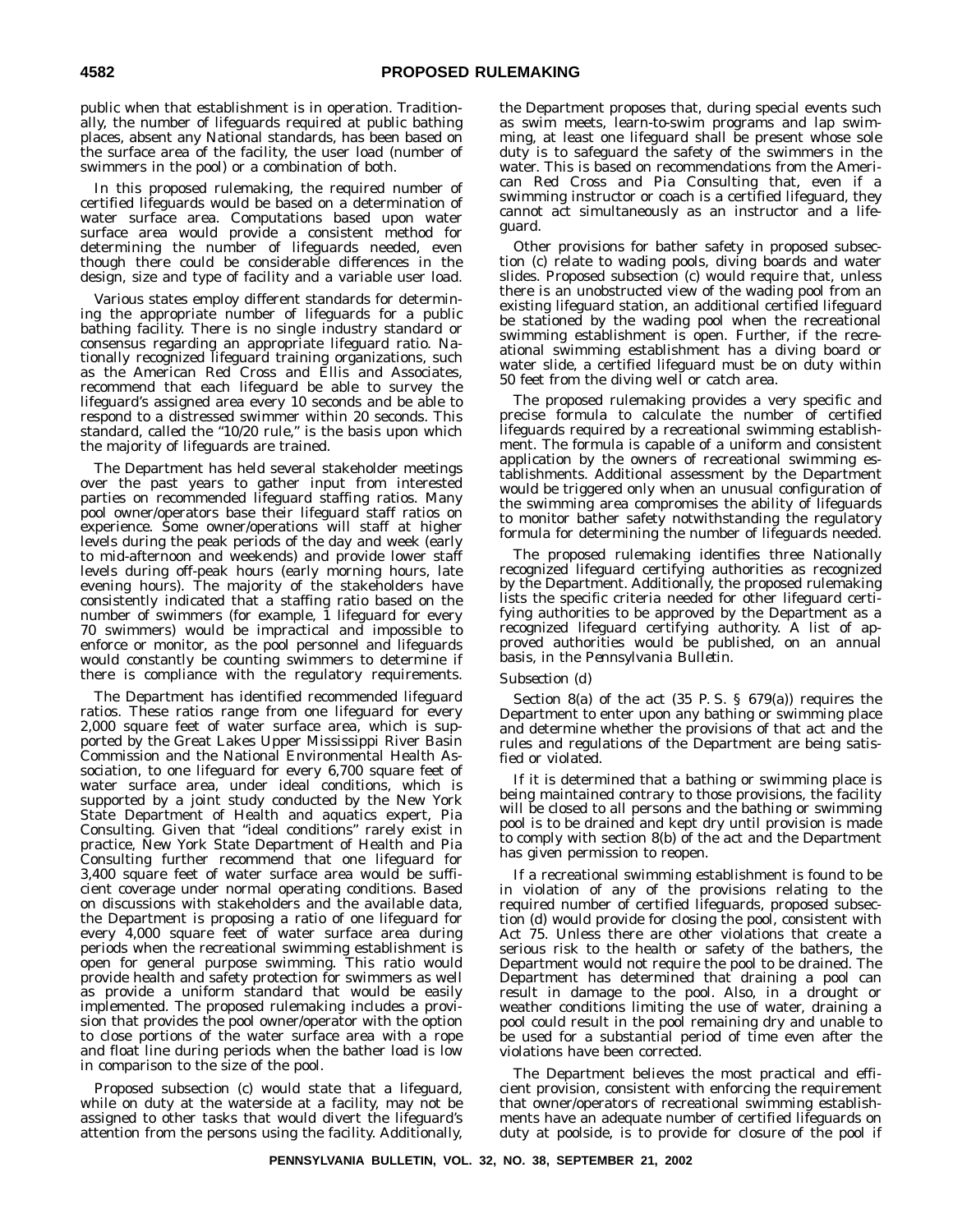there is a determination that the facility has an inadequate number of appropriately certified lifeguards. The pool would remain closed until the Department had conducted a reinspection and provided written authorization to reopen to the owner of the recreational swimming establishment.

The Department intends to conduct the reinspection as soon as possible after the facility owner provides notice that the pool is in compliance with regulatory requirements.

#### *Persons and Entities Affected*

The proposed rulemaking would affect swimming and bathing facilities, meeting the definition of "recreational swimming establishment," when open for use by the general public and a fee is charged for admission. These establishments would include swimming pools, water rides, wave pools and swimming beaches that are not otherwise excluded by the statutory definition of a "recreational swimming establishment." The proposed rulemaking would enhance the safety of the public when they use recreational swimming establishments.

#### *Cost and Paperwork Estimates*

The proposed rulemaking would have little fiscal impact on the Commonwealth, local government, the private sector and the general public. Based on current hiring practices, the Department of Conservation and Natural Resources has estimated it may incur \$90,000 in expenses for additional lifeguard salaries.

Most recreational swimming establishments, as defined by Act 75, currently employ lifeguards to protect the safety of their patrons. Many recreational swimming establishments have lifeguard coverage ratios that exceed the standard in the proposed rulemaking; other recreational swimming establishments use a lifeguard coverage ratio that is below the standard in the proposed rulemaking. The exact cost incurred as a result of the proposed rulemaking would depend on the current practices of the individual recreational swimming establishment and the number of additional lifeguards, if any, that would be required to meet the standard in the proposed rulemaking. The costs incurred would primarily be in the form of lifeguard salaries. The proposed rulemaking would not significantly increase paperwork.

#### *Effective Date/Sunset Date*

The proposed rulemaking would be effective 60 days after publication of final-form rulemaking. No sunset date has been established. The Department would monitor the effectiveness of the regulations on a continuing basis and as part of the annual sanitary inspections conducted by the Department.

#### *Statutory Authority*

The proposed rulemaking is promulgated under the act. Section  $3$  of the act  $(35 \text{ P.S. } \text{S} \ 675.1)$  requires the Department to determine appropriate authorities to certify lifeguards and to issue regulations to determine the number of lifeguards required at a recreational swimming establishment.

#### *Regulatory Review*

Under section 5(a) of the Regulatory Review Act (71 P. S. § 745.5(a)), on September  $11$ , 2002, the Department submitted a copy of this proposed rulemaking to the Independent Regulatory Review Commission (IRRC) and the Chairpersons of the House Health and Human Services Committee and the Senate Health and Human Services Committee and the Senate Public Health and Welfare Committee. In addition to submitting the proposed rulemaking, the Department has provided IRRC and the Committees with a copy of a detailed Regulatory Analysis Form prepared by the Department in compliance with Executive Order 1996-1, "Regulatory Review and Promulgation." A copy of this material is available to the public upon request.

Under section 5(g) of the Regulatory Review Act, if IRRC has objections to any portion of the proposed rulemaking, it will notify the Department within 10 days of the close of the Committees' review period. The notification shall specify the regulatory review criteria that have not been met by the portion of the proposed rulemaking to which an objection is made. The Regulatory Review Act specifies detailed procedures for review, prior to final publication of the rulemaking, by the Department, the General Assembly and the Governor of objections raised.

#### *Contact Person*

Interested persons are invited to submit written comments, suggestions or objections regarding the proposed rulemaking to Dennis C. Wilson, Environmental Health Administrator, Department of Health, Bureau of Community Health Systems, Room 628 Health and Welfare Building, P. O. Box 90, Harrisburg, PA, 17108-0090, (717) 787-4366 within 30 days after publication of this notice in the *Pennsylvania Bulletin*. Persons with a disability who wish to submit comments, suggestions or objections regarding the proposed rulemaking may do so by using V/TT (717) 783-6514 for speech and/or hearing impaired persons or the Pennsylvania AT&T Relay Service at (800) 654-5984 (TT). Persons who require an alternative format of this document may contact Dennis Wilson so that necessary arrangements may be made.

#### ROBERT S. ZIMMERMAN, Jr.,

*Secretary*

**Fiscal Note:** 10-155 Resubmission. (1) General Fund; (2) Implementing Year 2002-03 is \$50,000; (3) 1st Succeeding Year 2003-04 is \$90,000; 2nd Succeeding Year 2004-05 is \$90,000; 3rd Succeeding Year 2005-06 is \$90,000; 4th Succeeding Year 2006-07 is \$90,000; 5th Succeeding Year 2007-08 is \$90,000; (4) 2001-02 Program—\$62,483,000; 2000-01 Program—\$59,696,000; 1999-00—\$58,420,000; (7) State Parks Operations; (8) recommends adoption. No additional costs to the Department of Health. The Department of Conservation and Natural Resources will incur costs, as outlined above, for additional lifeguards to meet requirements.

#### **Annex A**

#### **TITLE 28. HEALTH AND SAFETY**

#### **PART II. LOCAL HEALTH**

#### **CHAPTER 18. PUBLIC SWIMMING AND BATHING PLACES**

#### **GENERAL PROVISIONS**

#### **§ 18.1. Definitions.**

The following words and terms, when used in this chapter, have the following meanings, unless the context clearly indicates otherwise:

\*\*\*\*\*

*Bather***—A person using a recreational swimming establishment in the water or adjoining deck area for the purpose of swimming, water sports or other recreational activity.**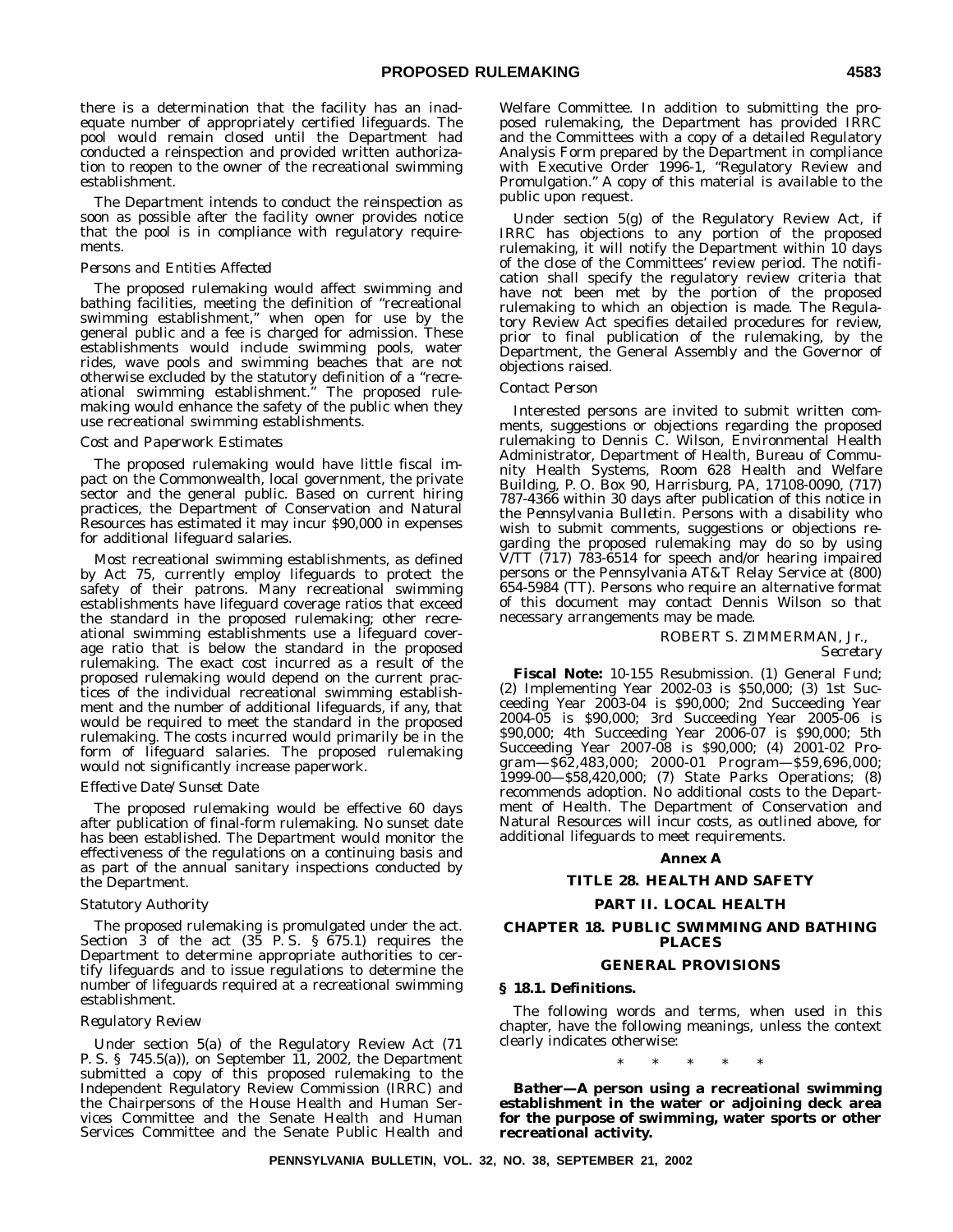*Bather load***—The total number of bathers in a recreational swimming establishment.**

*Certified lifeguard***—An individual who has a current certificate in lifeguarding, issued by a lifeguard certifying authority, as recognized by the Department in a notice published yearly in the** *Pennsylvania Bulletin***.**

\*\*\*\*\*

*Department***—The Department of Health of the Commonwealth.**

\*\*\*\*\*

*Maximum bather load***—The maximum number of bathers that the recreational swimming establishment is designed to accommodate, as defined in the plans and specifications submitted as part of the permit application using the guidelines set forth in the Department's publication,** *Public Bathing Place Manual.*

\*\*\*\*\*

*Recreational swimming establishment***—A facility that is designed, constructed or designated for use by individuals for the primary purpose of swimming, if a fee is charged for admission.**

**(i) The term includes swimming pools, water rides, wave pools and swimming beaches and other outdoor swimming facilities.**

**(ii) The term excludes those facilities owned by condominiums, other property owner associations, rental arrangements that include three or more families or social units, hotels or motels, campgrounds, private clubs and private organizations which do not provide access to the general public, swimming facilities used exclusively for hydrotherapy, and residential swimming facilities used solely by the owner of a residence, the owner's family and personal guests.**

\*\*\*\*\* *Rope and float line***—A continuous line, at least 1/4 inch in diameter, that is supported by buoys and attached to opposite sides of a swimming pool.**

# \*\*\*\*\* **GENERAL SAFETY**

§ 18.42. **[ Lifeguards ] Certified lifeguards**.

(a) **[** *Number.* **One or more competent lifeguards in adequate number shall be on duty at the waterside at all times the public bathing place is open to use by bathers, and may not be assigned other tasks which will divert attention from the safety of the bather.**

**(b)** *Qualifications.* **Lifeguards shall be capable swimmers, skilled in lifesaving methods and in methods of artificial resuscitation as evidenced by the possession of a currently valid certificate or other proof of proficiency from a recognized agency offering instructions in these fields. ]**

*Recognized lifeguard certifying authorities.* **The Department recognizes the American Red Cross, the YMCA and Ellis Associates as lifeguard certifying authorities.**

**(1) Other organizations that intend to qualify as certifying authorities shall submit materials, on an** **annual basis, to the Department to establish that their lifeguard training courses satisfy the criteria in subsection (b).**

**(2) The materials shall be submitted to the Department on or before June 30 of each year and shall include a completed form entitled "Application for Recognition as a Lifeguard Certifying Authority" in the submission.**

**(3) This form is available from the Department.**

**(4) The Department will publish a list of approved certifying authorities annually, on or before December 1 of each year, in the** *Pennsylvania Bulletin.*

**(b)** *Requirements for a lifeguard certifying authority***. The Department will consider approval of a lifeguard certifying authority if the certifying authority's lifeguard training course satisfies the following requirements:**

**(1) The course is conducted pursuant to a written training plan, instructor's manual, and text book.**

**(2) The course provides for confirmation of course completion for certification in cardiopulmonary resuscitation.**

**(3) The course provides for certification in first aid.**

**(4) The course includes a system for evaluating swimming ability.**

**(5) The course provides for instruction in lifeguarding responsibilities.**

**(6) The course provides a method for testing and certification.**

**(7) The course includes a certificate which expires, in no longer than 3 years, if renewal criteria are not satisfied.**

**(8) The instructors of the course have successfully completed a training course that includes:**

**(i) Certification in lifeguard instruction.**

**(ii) Student evaluation.**

**(iii) Program planning.**

**(iv) Cardiopulmonary resuscitation.**

**(v) Conducting practice first aid and rescue sessions.**

**(c)** *Required number of lifeguards***. A recreational swimming establishment shall have on duty an adequate number of certified lifeguards to protect the safety of users. To ensure an adequate number of certified lifeguards, the operator of a recreational swimming establishment shall comply with the following requirements:**

**(1) At least one certified lifeguard for every 4,000 square feet of water surface area, plus one certified lifeguard for any fraction thereof, equal to or greater than 1,000 square feet, shall be on duty at the waterside at all times the recreational swimming establishment is open to use by bathers for general swim purposes. There shall be at least two certified lifeguards present and available to aid bathers whenever the recreational swimming establishment is being used by bathers.**

**(i) The water surface area shall mean the total surface area of water accessible to the bathers, including any wading pools.**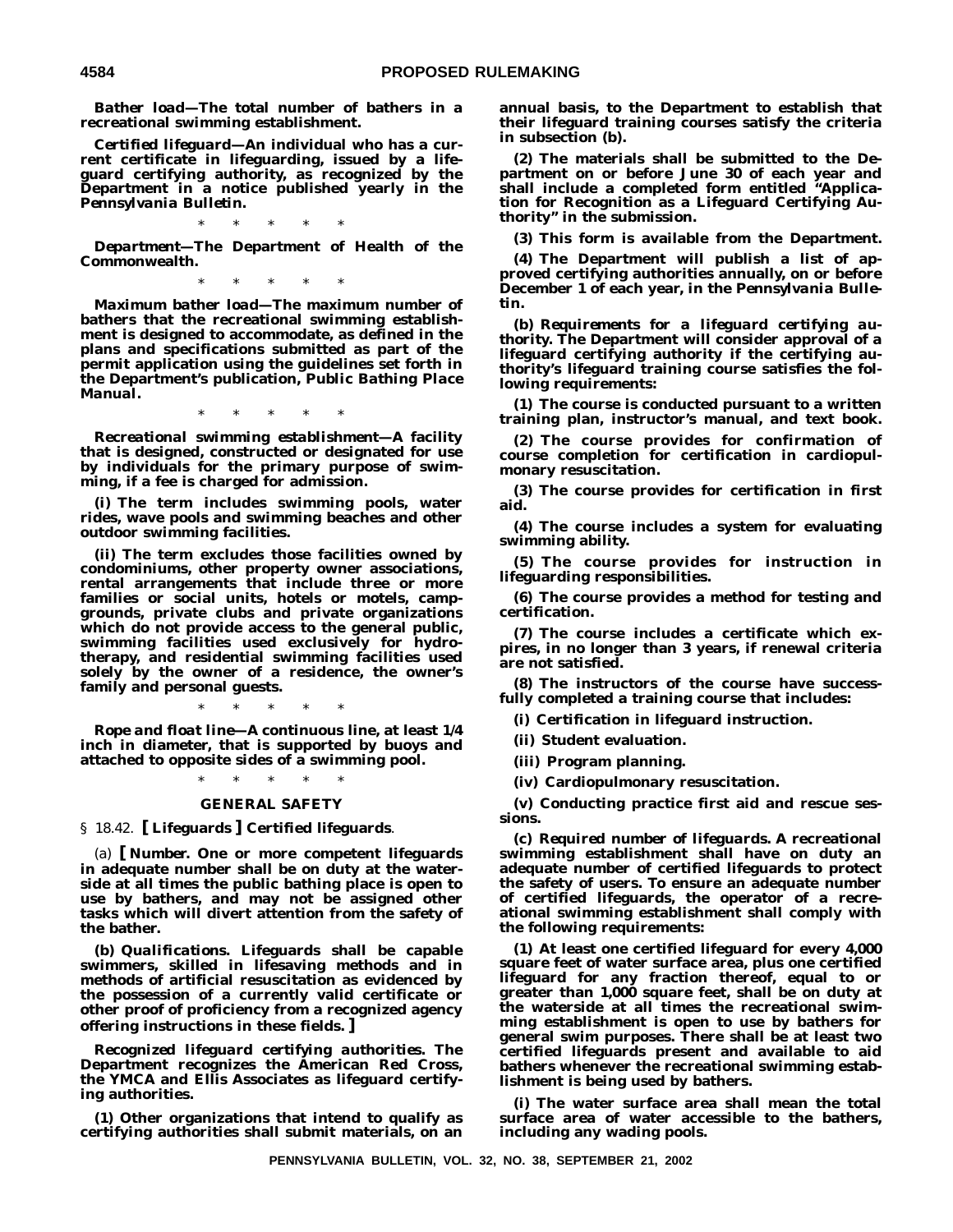**(ii) The operator may reduce the water surface area by closing portions of the swimming area with a rope and float line, provided that the operator maintains adequate notification and supervision to prevent patrons from entering the closed portions of the swimming area. For the purposes of this section, "adequate" means sufficient to accomplish the task, but it does not require any additional certified lifeguards above the minimum number established in this section.**

**(iii) Under circumstances when the ability of a certified lifeguard to survey 4,000 square feet of water surface area is impaired, such as when the size or shape, or both, of the recreational swimming establishment prevents the certified lifeguard from monitoring the assigned area from a designated location, the Department may require additional certified lifeguards to assure the safety of the bathers.**

**(2) The bather load of the recreational swimming establishment may not exceed the maximum bather load as defined in the permit application.**

**(3) During periods when swim meets, swim team practices, learn-to-swim programs, lifeguard training or other special events in which the use of the recreational swimming establishment is restricted to only those persons participating in the special events, at least one certified lifeguard, whose sole duty is to protect the bathers, shall be present at waterside during the event.**

**(4) When a wading pool is open to the public, the certified lifeguard shall have an unobstructed view of the entire wading pool from a certified lifeguard's assigned station. If the certified lifeguard does not have an unobstructed view, an additional certified lifeguard shall be on duty to guard only the wading pool.**

**(5) If the recreational swimming establishment has a diving board or water slide, a certified lifeguard shall be on duty to monitor the diving well or catch area when the diving board or water slide is open to the public.**

**(i) The certified lifeguard shall be stationed within 50 feet of the diving well or slide catch area.**

**(ii) If the swimming area includes both a diving well and slide catch area, or the recreational swimming establishment has multiple slides or diving boards, the operator may not assign a certified lifeguard to monitor both areas unless that lifeguard is stationed within 50 feet of each and can monitor both areas simultaneously.**

**(iii) If the diving well or slide catch area is physically separated from the main swimming area, a certified lifeguard shall be assigned to monitor the diving well or slide catch area exclusively, and the operator shall exclude the water surface area of the diving well or slide catch area from the water surface area of the recreational swimming establishment for the purpose of determining the number of additional certified lifeguards required under paragraph (1).**

**(6) While on duty to watch bathers, a certified lifeguard may not be assigned other tasks which may divert attention from the safety of the bathers, or which are outside the lifeguard's training and certification.**

**(d)** *Violation of certified lifeguard requirement***. The Department may order to be closed to the public any recreational swimming establishment that it finds to be in violation of any of the provisions of subsection (c), until the Department has done the following:**

**(1) Performed a follow-up inspection**

**(2) Found that the facility has met the requirements of subsection (c).**

**(3) Provided that facility with written authorization to reopen.**

[Pa.B. Doc. No. 02-1633. Filed for public inspection September 20, 2002, 9:00 a.m.]

# **[28 PA. CODE CHS. 1101, 1103, 1105, 1107, 1109 AND 1113]**

#### **Supplemental Nutrition Program for Women, Infants and Children**

The Department of Health (Department) proposes to amend Chapters 1101, 1103, 1105, 1107, 1109 and 1113 to read as set forth in Annex A. Those chapters govern the authorization, management and appeal rights of stores participating in the Women, Infants and Children (WIC) Program (WIC authorized stores).

#### A. *Purpose of the Proposed Amendments*

One purpose of the proposed amendments is to achieve compliance with recent amendments to the Federal regulations governing the WIC Program found in 7 CFR Part 246 (relating to supplemental nutrition program for women, infants and children), adopted by the United States Department of Agriculture, Food Nutrition Service (USDA-FNS). The Federal amendments, adopted on December 29, 2000, mandate selection criteria, training requirements, criteria to be used to identify high-risk stores and monitoring requirements, including compliance investigations.

Another purpose of the proposed amendments is to implement the Department's decision, permitted by Federal regulation, to eliminate the limitation criteria used to limit the number of stores authorized to participate in the WIC Program. Currently, a store desiring to become a WIC authorized store has to satisfy the selection and limitation criteria in § 1103.4 (relating to selection and limitation criteria; authorization process). Selection criteria include minimum inventory, product freshness, price and other requirements. Compliance is evaluated during an announced onsite store review conducted by a WIC Program representative. Limitation criteria are applied in the following manner: if the number of stores meeting selection criteria is greater than the number of store slots available in a particular geographic area, the stores with the most competitive prices are assigned to the slots.

Through the proposed amendments, the Department proposes to allow any store that meets the revised selection criteria to participate in the WIC Program. The Department proposes to retain all current selection criteria with some additions and revisions. The most significant of the revisions is to the manner in which the Department imposes price limitations on foods that may be purchased with WIC checks (allowable foods). Currently, the Department maintains limited control on prices for allowable foods by establishing the total maximum allowable cost for two defined "food prescriptions"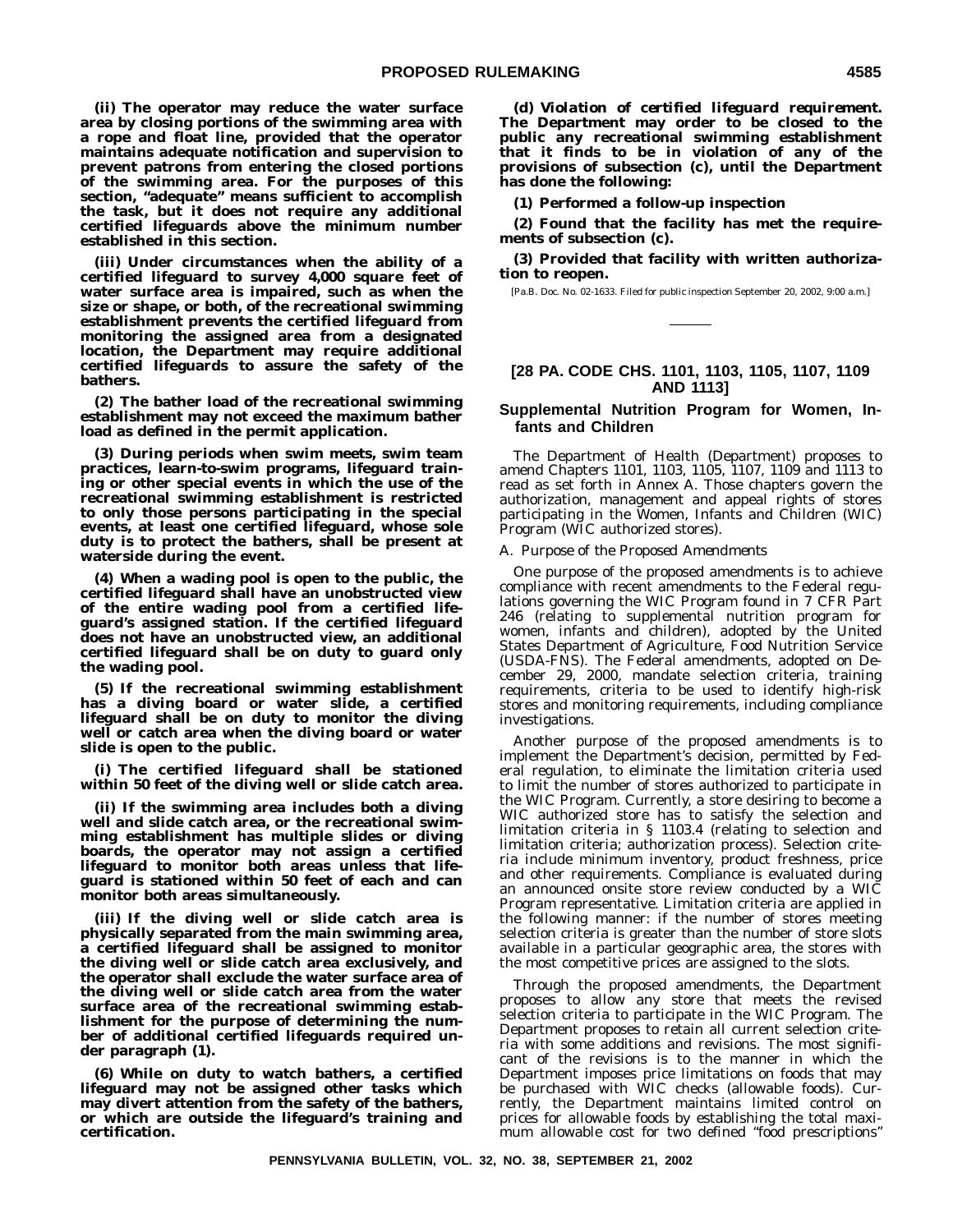consisting of food items that participants purchase most frequently. The Department proposes to establish maximum prices for all allowable foods. Those prices would be published quarterly in the *Pennsylvania Bulletin*. Stores would be required to have allowable foods available at or below the published prices. Payment by the WIC Program of WIC checks submitted for redemption by WIC authorized stores would be limited to no more than the sum total of the maximum prices for each of the WIC food items authorized for purchase on the check.

The Department has engaged in a thorough review of its existing WIC Program regulations under the Governor's Executive Order 1996-1. The Department has held a series of meetings for the purpose of soliciting comments from persons affected by its regulations. The discretionary changes to the Department's regulations, to a large measure, are the result of the discussions held during these meetings.

The Department's regulations are a part of the State Plan of Operations required to be submitted to the USDA-FNS under 7 CFR 246.4 (relating to state plan). Therefore, in addition to meeting the Commonwealth's statutory requirements for amending regulations, the Department must submit any changes to its WIC Program regulations to the USDA-FNS for approval. The Department has submitted the proposed regulations to the USDA-FNS, which has approved the regulations.

#### B. *Summary of Amendments*

#### *§ 1101.1. Background and scope.*

The Department proposes to revise subsection (b) to delete reference to local agencies in the context of appeal rights. The purpose of the regulations is to establish design and operational requirements for the food delivery system for the WIC Program as they apply to stores. A secondary purpose of the regulations is to provide information about the right to appeal an adverse action of the Department. Information in the regulations concerning stores' and participants' appeal rights build upon requirements set forth in Federal regulations. Because the appeal provisions in the regulations applicable to participants and stores contain information not contained in Federal regulations, and because participants and stores do not have easy access to Federal regulations, Department regulations governing appeal rights for participants and stores are essential. The same is not true with regard to local agencies. Department regulations do not expand upon appeal rights for local agencies set forth in Federal regulations. Moreover, local agencies, under their agreement with the Department, are required to be familiar with and comply with Federal regulations. For these reasons, the Department proposes to further limit the scope of the regulations to address appeal rights for participants and stores only. Local agencies may refer to Federal regulations for an explanation of their appeal rights.

#### *§ 1101.2. Definitions.*

The Department proposes to add a definition for ''authorization'' and amend the definition of ''certification.'' ''Authorization'' would be defined as the Department's grant of authority to a store to serve as a WIC authorized store. "Certification" would be defined as the Department's acceptance of an applicant to participate in the WIC Program as a participant. Similarly, the Department proposes to delete the definition of ''recertification'' and substitute, in its place, the definition of ''reauthorization'' which would be defined as the Department's renewal of authorization. Accordingly, all references throughout the

regulations to certification and recertification, as those terms now pertain to stores, would be deleted and replaced with references to authorization and reauthorization.

The Department proposes to revise the definition of ''authorized representative'' to clarify that a ''proxy'' or ''endorser'' is considered an ''authorized representative'' of the participant. The Department also would add a sentence to the definition to provide that the person conducting a ''compliance buy'' or a ''WIC transaction review'' is also an ''authorized representative.''

The Department proposes to add the definition of "claim" as a demand for reimbursement of an overcharge or other improper charge to the WIC Program as a result of a store violation.

The Department proposes to add the definition of ''contract brand'' as the specific manufacturer brand of an allowable food that the Department is contractually bound to prescribe for participants.

The Department proposes to revise the definition of "inventory audit" to incorporate the use of defined terms and promote clarity.

The Department proposes to delete the definition of "limitation criteria," as the Department proposes to cease applying limitation criteria when determining the stores that will be given permission to serve as WIC authorized stores.

The Department proposes to add the definition of "maximum allowable price" as the maximum price the Department will pay for an allowable food.

The Department proposes to revise the definition of ''onsite review'' by adding language to explain that an onsite review may be announced or unannounced. Within the text of the regulations, the Department uses the appropriate modifier to indicate whether the onsite review being discussed would be announced or unannounced.

The Department proposes to add definitions of ''overcharge'' and ''overpayment.'' ''Overcharge'' would be defined as a charge by a WIC authorized store to the WIC Program, through redemption of a WIC check, for an allowable food in excess of the store's shelf price for that food or in excess of the price charged a non-WIC participant for that food. ''Overpayment'' would be defined as payment to a WIC authorized store of a WIC check redeemed by the store in an amount in excess of the amount to which the store was entitled based upon the maximum allowable price of each allowable food authorized for purchase on the WIC check. The distinction between the two terms would be based upon whether the Department made the error, by making payment on a redeemed WIC check in excess of the sum total of the maximum allowable prices for the foods authorized for purchase on the check, or the store made the error, by charging the WIC Program more than the store charges its non-WIC customers. The former is an ''overpayment;'' the latter is an ''overcharge.''

The Department proposes to add the definition of "periodic review." The term is used in the current version of the regulations. The Department proposes to define the term to mean contemporaneous announced onsite reviews of stores in a trade area conducted not less than once every 3 years for the purpose of selecting stores for authorization and reauthorization.

The Department proposes to add the definition of ''probationary authorization.'' The term is used in the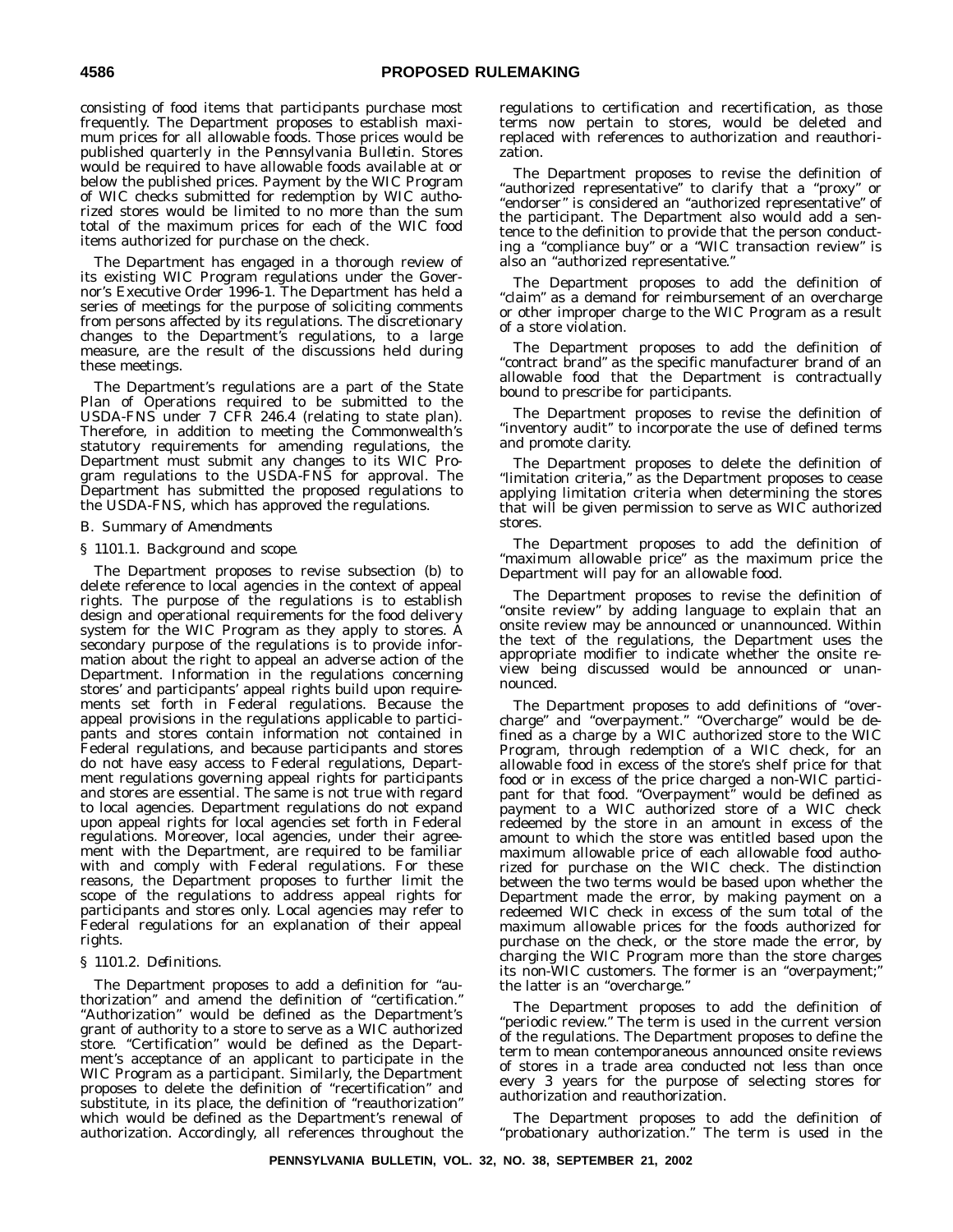current version of the regulations. The Department proposes to add a definition of the term to avoid potential confusion with the term ''temporary authorization.'' The Department proposes to define the term to mean the Department's probationary authorization of a WIC authorized store when inadequate participant access would occur if the store were not authorized or reauthorized or when the store is reviewed prior to opening to the public and has not yet stocked its dairy section or its frozen juice section.

The Department proposes to add the definition of "routine review" as an unannounced onsite review of a WIC authorized store to evaluate adherence by the store with the requirements in the regulations governing the store's participation in the WIC Program.

The Department proposes to delete the definition of "store slot," as the concept of store slots is the primary component of limitation criteria and the Department is proposing to cease applying limitation criteria.

The Department proposes to add the definition of ''store violation'' as any intentional or unintentional action by the owners, officers, managers, agents or employees of a WIC authorized store that violate the requirements in the regulations governing the store's participation in the WIC Program and that may result in a claim.

The Department proposes to add the definition of ''temporary authorization'' as the Department's temporary and conditional authorization of a WIC authorized store that fails to meet specified selection criteria during the initial onsite review for purposes of reauthorization. This addition to the definitions is necessitated by the Department's proposal to change the potential consequence for a WIC authorized store that fails to meet specified selection criteria during the onsite review for reauthorization. Currently, a store that fails to meet one or more selection criteria during the onsite review is denied reauthorization unless participant access to allowable foods would be compromised by denial of the store's application for reauthorization. Otherwise, there is no opportunity to correct violations detected during the onsite review. The Department proposes to incorporate the possibility of temporary authorization in the event a store fails to meet the selection criteria, other than the minimum inventory and price criteria, during the onsite review. There is no possibility of temporary authorization if the store, during the onsite review for purposes of reauthorization, fails to meet minimum inventory and price criteria. The circumstances under which the Department would grant temporary authorization and the terms governing temporary authorization would be set forth in § 1103.3 (relating to authorization of store slots) which would be retitled ''Temporary authorization.''

Finally, the Department proposes to delete the term ''training buy'' and to substitute in its place the term ''WIC transaction review.'' The definition would remain the same. The Department also proposes to add the definition of ''WIC transaction.'' The Department proposes to define the term to mean the presentation of a WIC check by a participant to a WIC authorized store resulting in the purchase of one or more of the allowable foods authorized for purchase on the check.

#### *§ 1101.3. Administration.*

The Department proposes to add a new subsection (b). The Department proposes to form a Vendor Advisory Workgroup to function in an advisory capacity to the Department. Representatives would be chosen from the retail store community, appropriate advocacy groups or associations for retail stores and participants, and from the State and local agencies. The current subsection (b) would become subsection (c).

#### *§ 1103.1. Certification and recertification reviews.*

The Department proposes to revise the title and the text of this section to: (1) mirror proposed revisions in the use of terms to describe authorization of stores; and (2) clarify the authorization and reauthorization process and requirements as a result of the elimination of limitation criteria. Thus, the name of this section would become ''Authorization and reauthorization process and requirements.''

The Department proposes to revise the title and text of subsection (a) which would address ''duration of authorization or reauthorization.'' The Department proposes that this introductory subsection would clarify that a store wishing to serve as a WIC authorized store must be authorized or reauthorized in accordance with the requirements for authorization or reauthorization, set forth in numbered paragraphs in proposed subsections (b) and (c) respectively. Proposed subsection (a) also would state that a store's authorization or reauthorization remains in effect until the Department acts on the store's application for reauthorization when the next periodic review is conducted in the trade area in which the store is located, unless terminated earlier in accordance with subsection (d). Periodic reviews would be conducted once every 3 years, in accordance with changes in Federal regulations. Proposed subsection (a) also would clarify that failure to submit an application for reauthorization in response to the Department's notice of periodic review will result in expiration of the store's authorization or reauthorization. Stores that received a letter of authorization in the 60 days prior the start of the periodic review would be exempt from periodic review.

The text of subsection (b) would be deleted in its entirety, numbered paragraphs outlining the authorization process would be substituted in its place, and the subsection would be retitled ''authorization process.'' Similarly, the text of subsection (c) would be deleted in its entirety, numbered paragraphs outlining the reauthorization process substituted in its place, and the subsection retitled ''reauthorization process.'' The information to be listed in numbered paragraphs in proposed subsections (b) and (c) is not new information. The Department proposes to take information currently contained in each of this section's existing subsections and to reorganize the information under the headings ''authorization'' and ''reauthorization.'' The Department believes the reorganization of information is necessary in light of the Department's proposal to eliminate limitation criteria in the store selection process. If limitation criteria are eliminated, as proposed, a store would no longer need to wait until a store slot opened up, or until a periodic review, to apply for authorization. Any store would be able to apply at any time for authorization. Hence, authorization and reauthorization would assume equal significance for purposes of retail store management within the WIC Program with a concomitant heightened need to clarify, in separate subsections, the process and requirements for both.

Accordingly, both proposed subsection (b) and proposed subsection (c) would address the following: (1) how and where to obtain an application for authorization or reauthorization; (2) what to do with the application once it is completed; (3) the circumstances under which the Department will refuse to accept the application; (4) the onsite review to evaluate compliance with selection criteria; (5)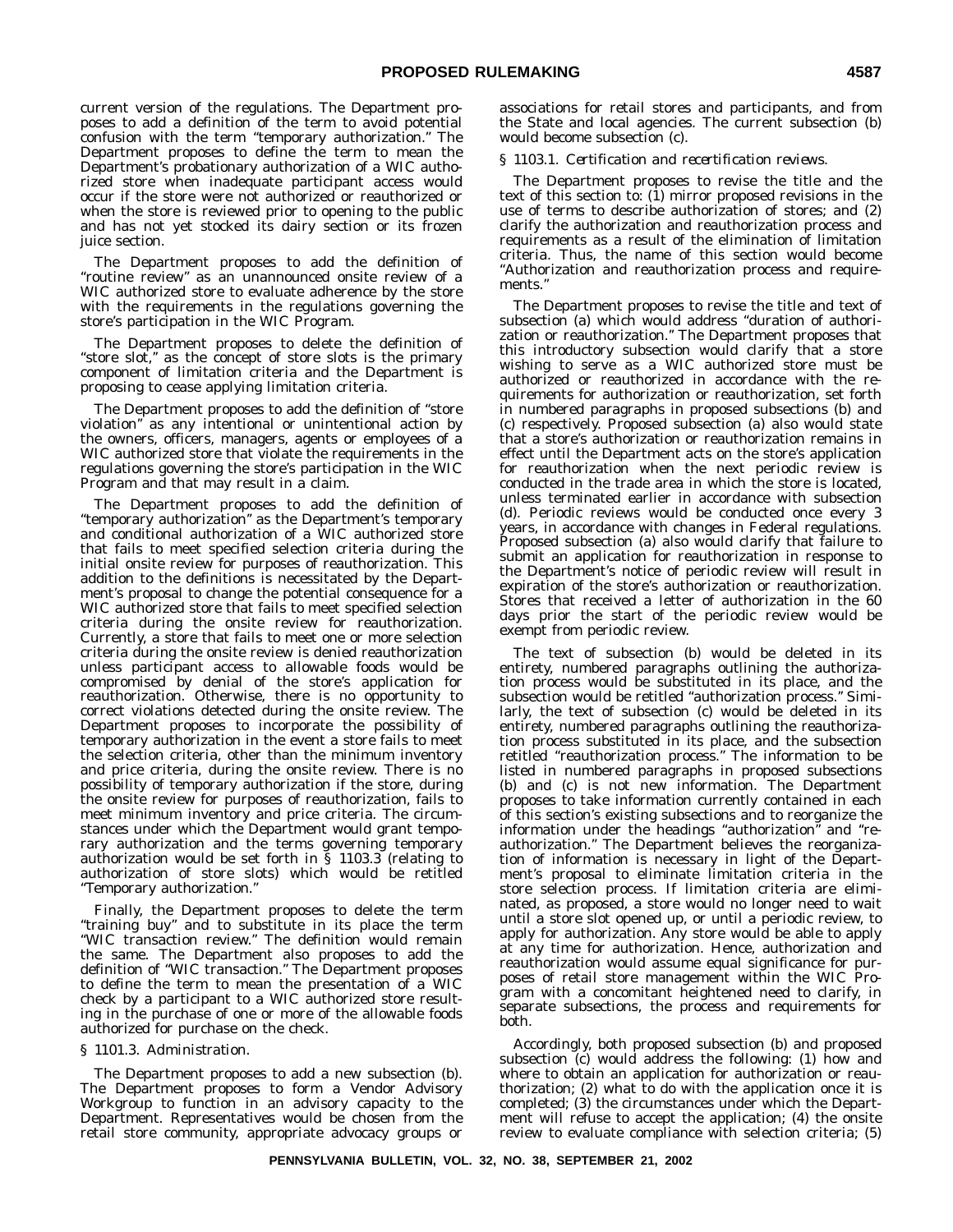the decision-making process; and (6) eligibility to apply at a later date if the application is denied.

Proposed subsection (d) would address termination of authorization and reauthorization, and would list the circumstances under which the Department could terminate authorization. Termination of authorization or reauthorization would be listed under § 1113.1 (relating to right to appeal) as an adverse action that may be appealed.

#### *§ 1103.2. Probationary certification.*

The Department proposes to amend the title of this section by substituting "authorization" for "certification." The Department also proposes to amend the text of the section to mirror changes in the title; that is, the Department proposes to delete the terms ''certification'' and ''recertification'' and substitute in their place the terms ''authorization'' and ''reauthorization'' as appropriate. The Department further proposes to delete references to limitation criteria.

#### *§ 1103.3. Authorization of store slots.*

Because the limitation criteria and store slots would be eliminated, the Department proposes to delete the current text of this section in its entirety, and to substitute in its place the rules regarding temporary authorization. This section also would be retitled "Temporary authorization." This section as proposed would provide that if a WIC authorized store that applies for reauthorization fails to meet one or more of the selection criteria in § 1103.4 the onsite review, the store may request temporary authorization. A store that failed to meet the price and minimum inventory requirements of § 1103.4(5), however, would be ineligible for temporary authorization. A store that is a high-risk store or the subject of an ongoing compliance investigation also would be ineligible for temporary authorization. Under proposed subsection (b), temporary authorization would be conditioned on the following: (1) the store would have only one more opportunity to meet selection criteria during a second announced onsite review; (2) if the Department rescinds temporary authorization for the store's failure to meet selection criteria a second time, the store would not be eligible to reapply for authorization for 1 year from the date of the initial onsite review for purposes of reauthorization; and (3) the Department would reduce by 10% the maximum allowable prices for the foods authorized for purchase on the WIC checks the store redeems for WIC transactions that occur during the first 90 days of the extended authorization period.

#### *§ 1103.4. Selection and limitation criteria; authorization process.*

The Department proposes to delete references within the title of this section to ''limitation criteria'' and ''authorization process'' in accordance with the Department's proposal to eliminate application of limitation criteria as part of the store authorization process. This section as amended would be retitled ''Selection criteria for authorization and reauthorization.'' The proposed revision to the title of the section follows the Department's proposed deletion of subsection (b), which lists limitation criteria, and subsection (c), which addresses the process in the event limitation criteria are required to be applied.

The Department proposes to retain the selection criteria in subsection (a), as revised, but since the other two subsections would be repealed, the subsection (a) designation also would be eliminated. The first paragraph within current subsection (a) that the Department proposes to revise is paragraph (2), which requires a store to serve a minimum number of participants in order to be authorized. The Department recognizes that it is impossible to impose a requirement in connection with a store seeking initial authorization; hence, the Department proposes to revise paragraph (2) to require that a store seeking reauthorization serve at least 25 participants per month. If the store is not serving at least 25 participants in the most recent month for which the Department has participant data at the time of the review, the Department may deny reauthorization. Because the Department will not have participant data for a store seeking initial authorization, participant data will not be a factor in the initial review process; however, the Department proposes to terminate authorization under § 1103.1(d) if, after 8 months following initial authorization, the store is not serving 25 participants.

The most significant revision to the selection criteria is the proposed revision to paragraph (5). The Department proposes that the prices on the store's minimum inventory items shall be equal to or less than the maximum allowable prices for those items. Currently, the Department does not impose price limitations on all WIC food items. Instead, the Department has price limits on some WIC foods and establishes a maximum allowable cost for each of two food prescriptions made up of foods currently listed in paragraph (6). The Department proposes to delete paragraph (6) in its entirety.

With the deletion of the text of paragraph (6), former paragraph (7) would become paragraph (6) and paragraph (8) would become paragraph (7). The Department proposes to add a new paragraph (9) requiring that a store that has been denied authorization or reauthorization in the last 12 months must be eligible to apply for authorization or reauthorization in accordance with § 1103.1(b) or (c) or § 1103.3(b)(2), as applicable. These provisions address eligibility to apply if authorization or reauthorization is denied or the Department rescinds temporary authorization.

The final proposed revision to the selection criteria is the addition of a paragraph (13) which, in accordance with the Federal mandate, would preclude authorization or reauthorization of a store whose owners, officers, or managers have been convicted of or had a civil judgment entered against them for conduct demonstrating a lack of business integrity.

#### *§ 1103.5. Minimum inventory.*

The Department proposes to add language to subsection (a) to emphasize, in keeping with the proposed revision to § 1103.4, that the store's prices for minimum inventory items, listed in this section, must be equal to or less than the maximum allowable prices.

The Department also proposes the following specific changes to the list of minimum inventory items in subsection (b): under proposed amendments to paragraph (1)(i), which addresses minimum inventory requirements for milk-based formula, stores would be required to carry thirty-one 13 ounce cans of liquid concentrate, and nine 14.1 ounce cans of powdered milk-based formula. Under proposed amendments to paragraph (1)(ii), which addresses minimum inventory requirements for soy-based formula, stores would be required to carry nine 14-ounce cans of powdered soy-based formula. Under proposed amendments to subsection (b)(2), addressing minimum inventory requirements for milk, stores would be required to carry 10 half gallons of fluid whole milk. Quart equivalents no longer would be permitted. The Department proposes to increase the minimum inventory re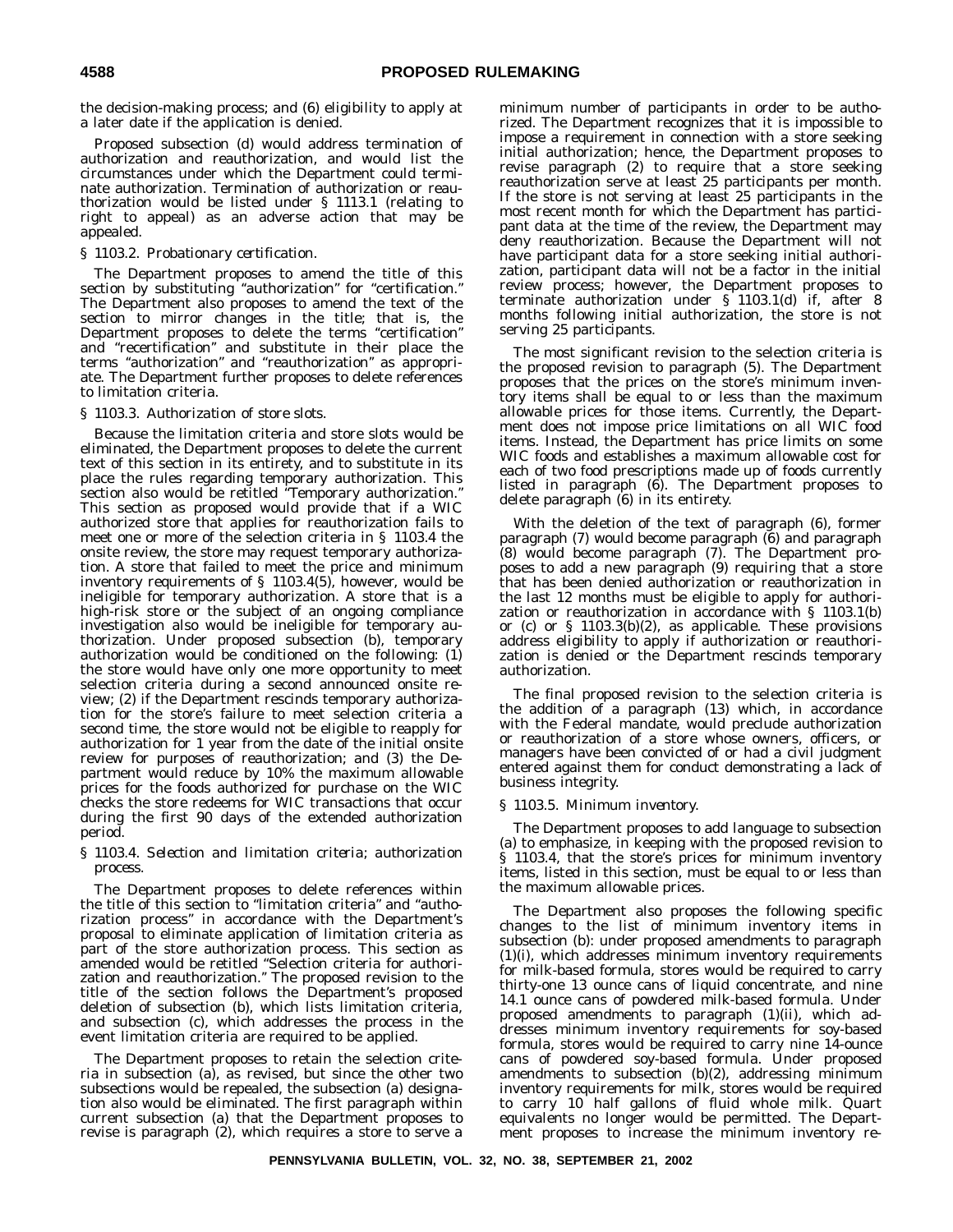quirements for nonfat dry milk to four pounds. Also under subsection (b)(2), stores would be required to carry twenty-four 12 ounce containers of evaporated milk. Under proposed amendments to subsection (b)(3), which addresses minimum inventory requirements for cheese, stores would be required to carry  $\hat{4}$  pounds total of three varieties of cheese, prepackaged in 8 or 16 ounce packages. Under proposed amendments to subsection  $(b)(4)$ , stores would be required to carry not less than three 1 dozen containers of eggs. Under proposed amendments to subsection (b)(5), which addresses minimum inventory requirements for juices, stores would be required to carry two varieties of juices, with a total of seven 46 ounce containers, and two varieties of frozen or shelf stable concentrate, with a total of seven 11.5 to 12 ounce containers. Infant juice would need to be contract brand. Under proposed amendments to subsection (b)(6), which addresses minimum inventory requirements for cereal, stores would be required to carry a total of 40 ounces of five varieties of adult cereal, and a total of 24 ounces of two varieties of contract brand infant cereal. Under proposed amendments to subsection (b)(7), which addresses minimum inventory requirements for peanut butter, stores would be required to carry one 15 to 18 ounce container of peanut butter.

The Department proposes deletion in subsection (c) of language providing for the annual publication of maximum prices established by the Department for certain allowable foods. As previously noted, the Department has proposed in § 1103.4(5) that publication of maximum prices for all allowable foods will occur on a quarterly basis.

The Department proposes to revise the text and title of subsection (d). The section would be retitled "exceptions to minimum inventory requirements,'' and the numbered paragraphs, listing circumstances in which an exception may be granted, would be deleted. The Department proposes that the subsection would provide for the possibility of an exception to minimum inventory requirements for an allowable food when the Department's most recent check redemption information for a store shows no purchases of the allowable food for a period in excess of 90 days.

Finally, the Department proposes to revise the list of allowable foods in subsection (e) for which it may grant an exception to minimum inventory requirements by adding the following two items: contract brand milk based with iron liquid concentrate infant formula, and contract brand soy based liquid concentrate infant formula.

#### *1103.6. Waiting list.*

The Department currently maintains a waiting list to track: (1) stores unable to submit an application because of the absence of an available slot; (2) stores whose weighted prices were higher than other stores competing for one or more slots; and (3) stores located within a mile of a WIC authorized store. Elimination of limitation criteria, as is being proposed, would eliminate the need for a waiting list for stores. One other purpose for which the Department currently maintains a waiting list is to track stores unable to submit an application because the Department has imposed a moratorium on the submission of applications under § 1103.1. Since under the regulations as proposed, the Department would consider applications at any time other than during the 90-day period preceding the start date of triennial reviews, stores would be able to simply wait the 90 days and resubmit an application. No tracking mechanism would be required.

Because the need for a tracking mechanism has been eliminated, the Department proposes to delete this section in its entirety.

#### *§ 1103.7. Inadequate participant access.*

The Department proposes to revise subsection (b) to eliminate consideration of participant access and the possibility of probationary authorization for a store undergoing a change of ownership. The Department would revise subsection (b) to state that the Department will consider participant access when deciding whether to impose a civil money penalty in lieu of disqualification under § 1107.1 (relating to imposition of sanctions).

Subsection (c) contains a listing of the factors used to determine whether inadequate participant access exists. Currently, in assessing whether rejection or removal of a store from the WIC Program will adversely affect participant access, the Department considers the distance to the next closest WIC authorized store as well as the numbers of participants who would be required to travel to the next closest WIC authorized store. Changes in the WIC Program's data processing system will ease the administrative burden associated with mass transfers of WIC participants from one store to another. Therefore, the Department proposes to delete from subsection (c) current paragraphs (5)—(7), which define inadequate participant access in terms of volume of a store's participants relative to the distance to the next closest WIC authorized store.

#### *§ 1105.2. Overcharge recovery system.*

The Department proposes to change the title of this section to "Price adjustment." The Department also proposes to repeal the requirements in current subsections  $(a)$ — $(c)$  and to revise the lettering of the remaining subsections accordingly. Under this section as it would be amended, WIC authorized stores would no longer be required to submit quarterly price reports for the Department's review and determination of the maximum redemption amount of each WIC check submitted by the store based upon prices provided in the store's quarterly price reports. Instead, in each calendar quarter, the Department would compare the maximum amount for which a WIC authorized store could have redeemed a WIC check based upon the maximum allowable prices for foods authorized for purchase on the check against the actual amount for which each WIC check was redeemed. This revised procedure, as proposed, is set forth in proposed subsection (a) entitled ''Determination of overpayment.'' As set forth in proposed subsection (b), the Department would seek reimbursements from a WIC authorized store when price comparisons reveal overpayments to the store in excess of \$10 for a calendar quarter.

In the proposed subsections  $(c)$ — $(e)$ , the Department would delete terms appropriate for the overcharge recovery system and substitute terms appropriate for the proposed price adjustment system. Thus, the term ''overcharge billing'' would be replaced with ''overpayment determination,'' ''overcharge'' would be replaced with ''overpayment,'' and ''reported prices on the Quarterly Price Report'' would be replaced with ''prices for allowable foods.'' References to food prescription costs would be deleted and replaced with references to maximum allowable prices. Also, the Department proposes to add language to clarify that the Department's resolution of an overpayment dispute is not an adverse action that may be appealed. This information also is included in amended § 1113.1(a).

Finally, the Department would delete subsection (i), which addresses disqualification in the circumstance in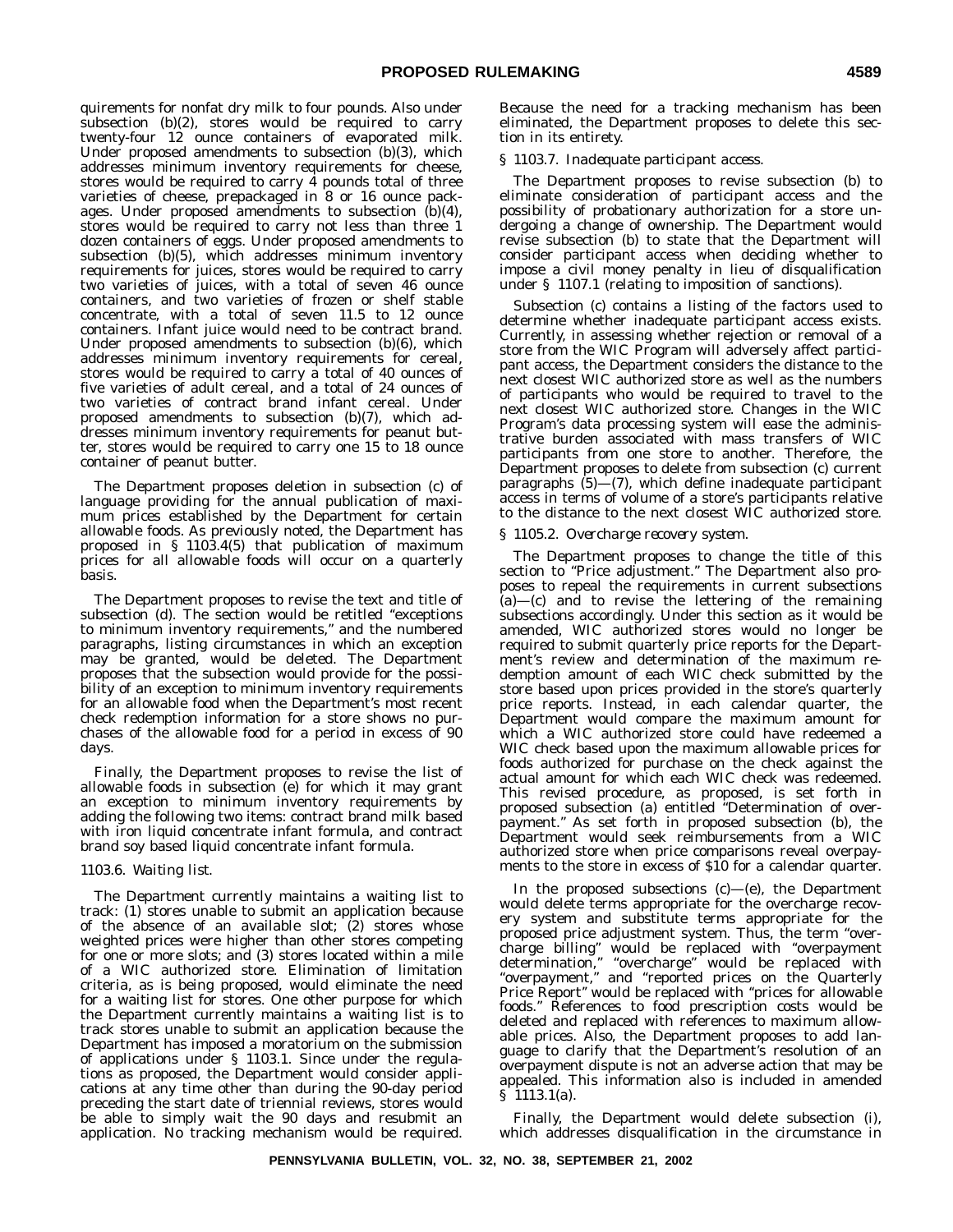which the store's reported prices on the quarterly price report exceed the maximum food prescription costs established by the Department. Under proposed revisions to the regulations, maximum food prescription costs would be eliminated and stores would no longer be required to submit quarterly price reports. Thus, the circumstance envisioned by subsection (i) would no longer be a possibility. The Department proposes to maintain control over prices charged by WIC authorized stores for allowable foods by revising § 1105.3(a) (relating to terms and conditions of participation) to require ongoing compliance with selection criteria. Ongoing compliance with selection criteria would include maintaining the minimum inventory of allowable foods required in § 1103.5 (relating to minimum inventory) at shelf prices equal to or less than the maximum allowable prices for those foods. Failure to comply with terms and conditions of participation places the store at risk of the imposition of sanctions under § 1107.1, including disqualification.

#### *§ 1105.3. Terms and conditions of participation.*

In subsection (a)(4), the Department proposes to substitute, in the place of the specific requirements currently listed in subsection  $(a)(4)$ — $(8)$ , the general requirement that the store comply with the selection criteria in § 1103.4 throughout the authorization period. Because the Department proposes to delete the text of paragraphs (5)—(8), the Department proposes to renumber the remaining paragraphs accordingly. Proposed paragraph (11), currently paragraph (15), would be revised to further define the kinds of records to which representatives of the Federal, State and local agency agencies are required to have access at any time, not just during an onsite review. Proposed paragraph (12), currently paragraph (16), would be revised to incorporate the Federal mandate that stores agree that authorization does not constitute a license or a property interest, and that the store must apply for reauthorization in accordance with proposed § 1103.1(c), relating to authorization and reauthorization process and requirements. The Department proposes to delete existing paragraph (20), as the Department proposes to address the store's reimbursement obligation in detail in subsection (d). Finally, proposed paragraph (16), currently paragraph (21), would be revised, pursuant to Federal mandates, to require stores to maintain product purchase records for allowable foods and records used for Federal tax reporting purposes, for a minimum period of 2 years.

The Department proposes to revise subsection (b) as follows. Throughout subsection (b), the Department would add ''or authorized representative'' after ''participant'' to clarify that the obligation to the participant carries over to an authorized representative, as well. The Department would revise paragraph (3) to clarify that stores are required to provide allowable foods to participants at or below the current price the store charges other customers, and at or below the maximum allowable prices for those foods. The Department would revise paragraph (5) to clarify the prohibition against seeking restitution or payment from participants. The Department would revise paragraph (7) to clarify that stores are required to offer participants the same courtesies offered other customers if no other terms or conditions of participation are violated by doing so. The Department would revise paragraph (9) to substitute more generic language in the place of references to ''trading stamps.'' Thus, the paragraph would require stores to provide a ''promotional incentive'' for a purchase made with a WIC check if that same promotional incentive is given for a cash purchase. Finally, within subsection (b), the Department has proposed, with the addition of paragraph (12), that the store

provide a promotional incentive for use of a WIC check only if the same incentive is offered for a cash purchase.

Within subsection (c), the Department proposes the following revisions. The Department would revise paragraph (1) for purposes of clarifying, not changing, the requirement set forth in that paragraph. The Department would revise paragraph (5) to substitute, for the requirement that the store compare signatures on the WIC check and the WIC identification card, the requirement that the store compare the family identification number on the WIC check with the family identification number on the identification card. The Department proposes to revise paragraph (13) to delete the prohibition against providing change for the difference between the ''Not to Exceed'' and the ''Pay Exactly'' amounts on the WIC check. Under the revised redemption system, as proposed by the Department, which includes maximum allowable prices for WIC foods, WIC checks will not contain a ''Not to Exceed'' figure. The Department proposes to revise paragraph (14) to clarify that stores may not provide an exchange to replace an allowable food unless the exchange is to replace an identical product that was found to be damaged or otherwise unusable. The Department proposes to add a new paragraph (15) which would preclude the store from refunding money for an allowable food purchased in a WIC transaction that is returned by a participant or authorized representative. Finally, under subsection (c), the Department proposes to delete paragraph (22) as the Department proposes to address the reimbursement requirement in detail in subsection (d).

The Department proposes to delete existing language in subsection (d) and to substitute the following in its place: The Department will deny payment of a check submitted for redemption when the Department is aware, prior to payment of the check, that the store has committed a violation affecting the store's right to payment. If the Department makes payment on the check and later determines a violation occurred, the Department would establish a claim for reimbursement by sending the store a written notice of the overcharge or other improper charge. The store could dispute the Department's claim by giving written notice to the Department. The Department would resolve the dispute and notify the store how the dispute was resolved. The Department's resolution of a claim dispute would not be an adverse action that may be appealed.

#### *§ 1105.4. Change of ownership of a WIC authorized store.*

The Department proposes to clarify subsection (a) which would provide that a store's status as a WIC authorized store is void when a change of ownership of the store occurs. The Department proposes to delete subsection (c), thereby eliminating the possibility of probationary authorization when a change of ownership occurs. The Department proposes to add language to the final subsection, which would become subsection (c), to clarify the circumstances under which it will refuse to accept a store's application for authorization. Under this revised subsection, the Department would not accept a store's application for authorization if the Department determines that the store submitting the application, either under prior ownership or in a previous location, was disqualified and the purpose of the relocation or sale of the store was to avoid a WIC disqualification. Similar language appears in proposed changes to § 1103.1(b).

#### *§ 1105.5. Changes in availability or location of WIC authorized stores.*

Within this section, the Department proposes to provide that a store relocating within 1 mile of its current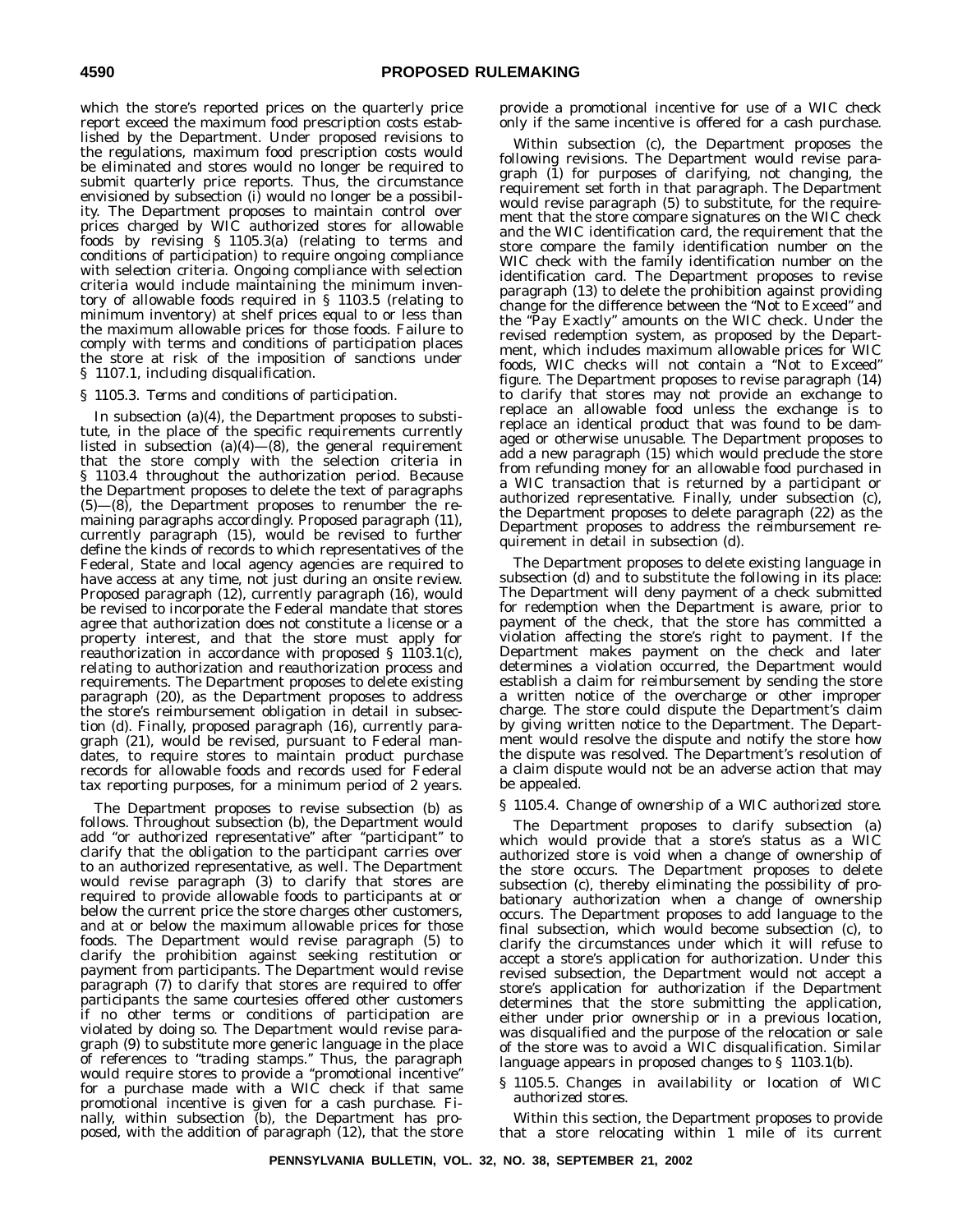location or within the same geographical area assigned to the local agency will not lose its status as a WIC authorized store. A WIC authorized store relocating in excess of 1 mile of its current location and to a geographical area assigned to another local agency would lose its status as a WIC authorized store and would be required to apply for authorization at its new location.

Also, the Department proposes to lengthen the period of time within which the store is required to reopen at its new location. Currently, the Department requires the store to reopen within 3-calendar days. The Department proposes to require a store to reopen within 15-calendar days to continue as a WIC authorized store.

#### *§ 1105.6. Monitoring of WIC authorized stores.*

The Department proposes organizational revisions to subsections (a) and (b). Specifically, the Department proposes to relocate to subsection (a), and to clarify, information regarding the purpose and types of monitoring WIC authorized stores currently contained within subsection (b). Types of monitoring tools listed would include compliance investigations, inventory audits, routine reviews and WIC transaction reviews. The term ''compliance investigation'' would replace ''high risk review'' and the term ''WIC transaction review'' would replace ''training buy.'' The Department also proposes to clarify that the monitoring process operates independently of the authorization process and can overlap more than one authorization period. The remainder of the section would be reorganized to contain a description within distinct and successive subsections (b)—(e) of the monitoring tools listed in subsection (a). The final two subsections, except for being relabeled subsections (f) and (g), would remain substantively unchanged.

#### *§ 1107.1. Imposition of sanctions.*

The Department proposes to add a new subsection (c), which would permit the Department to disqualify a store that has been, assessed a civil money penalty in the Food Stamp Program, unless the disqualification would result in inadequate participant access for WIC participants. If the Department opts to disqualify a store under this section, the length of the disqualification would correspond to the period for which the store would have been disqualified in the Food Stamp Program if that program had not chosen to impose a civil money penalty in lieu of a disqualification. The Department also proposes to clarify that violations documented in a prior authorization period will support a disqualification, by adding language to that effect to proposed subsection (d) (currently subsection (c)). This proposed language mirrors similar proposed language in  $\hat{S}$  1105.6(a). Finally, the Department proposes to add language to proposed subsection (e), currently subsection (d), to advise the vendor community that applicable Federal regulations may prohibit administrative or judicial review of a disqualification from the Food Stamp Program based upon a disqualification from the WIC Program.

#### *§ 1107.1a. Disqualifications.*

The Department proposes to add a new paragraph (2) in subsection (d) to require a 1-year disqualification for charging for an allowable food provided in excess of the quantity authorized for purchase on the WIC check. The remainder of the numbered paragraphs, up to paragraph (11), would be renumbered. Paragraph (12) would be deleted in accordance with the Department's proposal to delete price limitations in connection with food prescriptions, and the current paragraph numbering would continue to apply for existing paragraphs  $(13)$ — $(16)$ .

The Department would revise proposed renumbered paragraph (4) to clarify that the minimum inventory of an allowable food must be priced at or below the current maximum allowable price to avoid a 1-year disqualification. The Department proposes to add to paragraph (14), language permitting a 1-year disqualification for failing to reimburse the Department for overpayments, overcharges or improper charges. Finally, the Department proposes to add a new paragraph (17), which would allow for a 1-year disqualification for providing false information on the application for authorization or reauthorization.

#### *§ 1113.1. Right to appeal.*

The Department proposes to revise the title of this section to "Right to administrative appeal," to distinguish the subject matter of this section from judicial appeals. Consistent with the intent in proposing revisions to § 1101.1 to limit the scope of the regulations to prescribe appeal procedures to be used by stores and participants only, the Department proposes to revise this section and all sections within Chapter 1113 (relating to local agency and store appeals) to delete references to local agency appeals.

The Department also proposes to revise the first three subsections of this section to define adverse actions that may be appealed, list actions and WIC Program decisions that may not be appealed, and introduce the concept of an "effective date" for an adverse action, as required by amendments to Federal regulations. The Department proposes to delete subsections (d) and (e) as superfluous.

#### *§ 1113.2. Appeal procedures.*

The Department proposes to revise the title of this section to "Administrative appeal procedures," to maintain consistency with the proposed change in the title of § 1113.1. In subsection (a), the Department proposes to describe in a more succinct manner its notification obligations in the event of an adverse action. In subsection  $\overline{c}$ , the Department proposes to clarify that the filing deadline for a store appeal shall be within 30 days of the effective date of the adverse action. Also in subsection (c), the Department proposes that the filing of an appeal shall serve to stay the Department's adverse action pending issuance of an adjudication and order by the hearing examiner. The stay would be lifted upon receipt of the hearing examiner's adjudication and order affirming the adverse action, or upon receipt of the store's written notice of withdrawal of the appeal.

#### *§ 1113.3. Adjudication and order.*

The Department proposes to add a new subsection (c) which would provide that if the hearing examiner upholds the Department's adverse action, the adverse action would be effective as of the date of the store's receipt of written notice of the hearing examiner's adjudication and order. The remaining subsections, currently subsections (c) and (d), would be renamed (d) and (e).

#### C. *Fiscal Impact*

The WIC Program is 100% Federally funded. No State dollars are involved in the operation of the WIC Program. The proposed regulatory change to § 1103.3, which deals with authorization of stores, to eliminate provisions regarding store slots and competition for those slots based upon prices, in and of itself, has the potential for increasing dramatically the number of stores that may be authorized to participate in the WIC Program. Through introduction of provisions regarding maximum allowable prices for all WIC allowable foods, however, the Department hopes to realize two objectives: (1) to keep the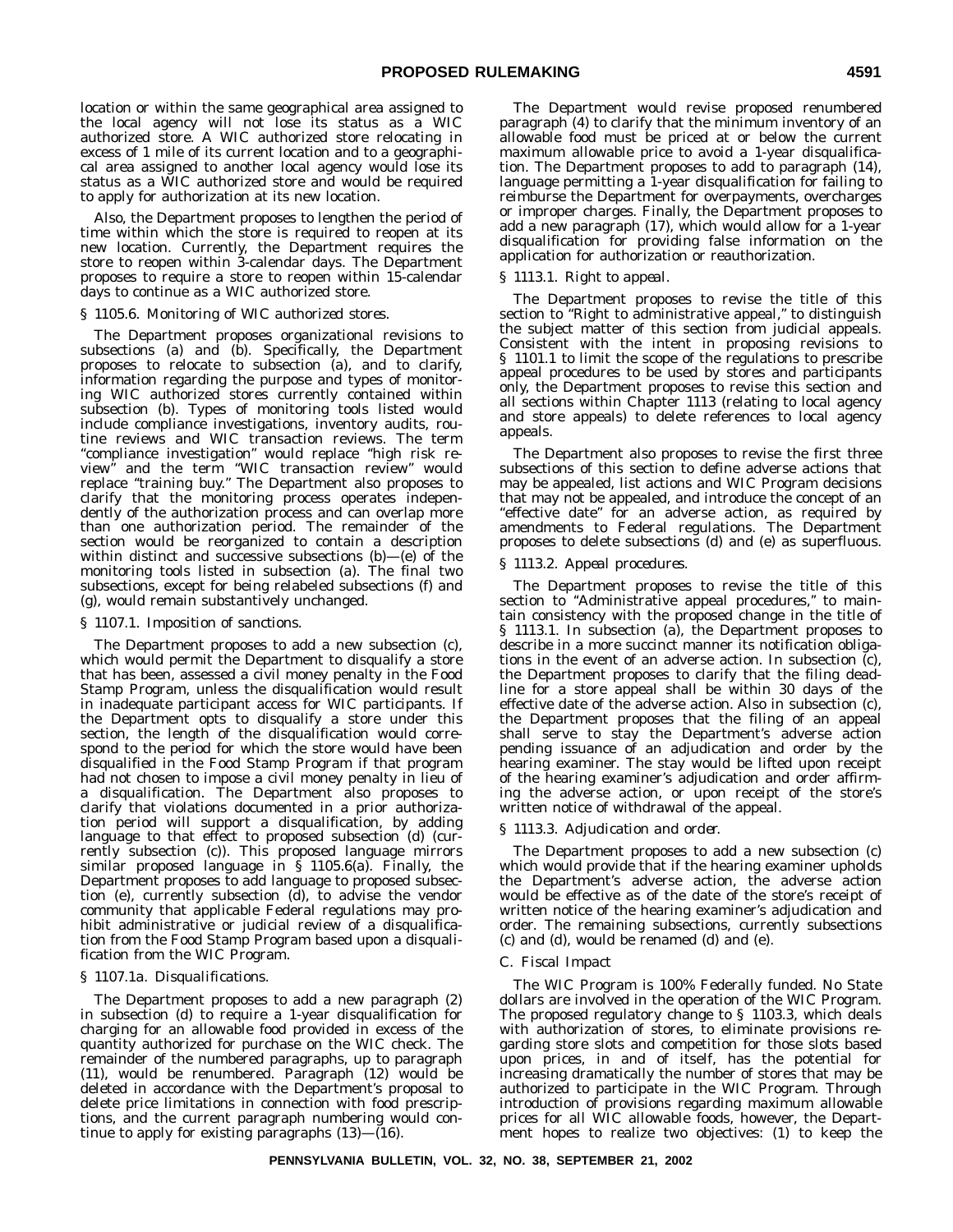number of stores applying for authorization within reasonable limits; and (2) to achieve savings in foods costs that may translate into the additional administrative dollars needed to monitor the additional stores. Other aspects of these regulatory changes, such as repeal of provisions imposing limitations on the number of store slots and removal of provisions requiring store input and WIC Program collection of quarterly prices from each retail store, will generate Program savings. Overall, the Department anticipates the fiscal impact of these regulations to be neutral.

#### D. *Paperwork Requirements*

The proposed amendments will not increase paperwork for WIC Program participants or those grocery stores voluntarily participating in the WIC Program. The increase in the Department's paperwork requirements that will result from the elimination of store slots and the increase in the number of authorized stores will be offset by the decrease in paperwork associated with identifying, based on price calculations, which stores will be awarded available store slots. Paperwork requirements also will decrease as a result of the elimination of the overcharge recovery system. Moreover, the Department anticipates fewer appeals by stores denied authorization. Only stores failing to meet selection criteria will be denied authorization and reauthorization and, through extended authorization, stores may have more than one opportunity to meet selection criteria.

#### F. *Effective Date/Sunset Date*

The amendments will become effective upon publication as a final-form rulemaking. These proposed amendments will be monitored continually and will be updated as required by changes in Federal statute or Federal regulations governing the WIC Program. Therefore, no sunset date has been set.

#### G. *Statutory Authority*

The WIC Program was authorized through an amendment to the Child Nutrition Act of 1966 (42 U.S.C.A. § 1786). Congress authorized the USDA-FNS to contract with and make funds available to States to administer the program. In the Commonwealth, the WIC Program receives 100% of its funding from the USDA-FNS.

There are no State statutes governing the operation or administration of the WIC Program. The Women's, Infants' and Children's Nutrition Improvement Act (62 P. S. §§ 2951—2955) authorizes additional State funding for the expansion of the WIC Program. The Commonwealth, however, has not provided funding for the expansion of the program since State Fiscal Year 1996.

The existing State regulations were developed and published at 29 Pa.B. 3841 (July 24, 1999), following the decision of the Commonwealth Court in *Giant Food Stores, Inc. v. Commonwealth of Pennsylvania, Department of Health*, 713 A.2d 177 (1998). The Court held that the Department was required to promulgate regulations governing the selection and management of grocery stores to participate in the WIC Program. The State regulations added Part VIII (relating to supplemental nutrition program for women, infants and children (WIC Program)). The regulations also deleted §§ 8.41—8.74, the Department's then existing regulations pertaining to WIC Program administrative appeals.

The proposed amendments contained in Annex A are submitted under the Department's general power to promulgate regulations to carry out its duties and its duty to protect the health of the people of this Commonwealth under section 2102 of The Administrative Code of 1929 (71 P. S. § 532) and the *Giant* decision.

#### H. *Regulatory Review*

Under section 5(a) of the Regulatory Review Act (71 P. S. § 745.5(a)), on September 11, 2002, the Department submitted a copy of the proposed rulemaking to the Independent Regulatory Review Commission (IRRC) and to the Chairpersons of the House Committee on Health and Human Services and the Senate Committee on Public Health and Welfare. In addition to submitting the proposed rulemaking, the Department has provided IRRC and the Committees with a copy of a Regulatory Analysis Form prepared by the Department in compliance with Executive Order 1996-1, ''Regulatory Review and Promulgation.'' A copy of this material is available to the public upon request.

If IRRC has objections to any portion of the proposed rulemaking, it will notify the Department within 10 days of the close of the Committees' review period. The notification shall specify the regulatory review criteria which have not been met by that portion. The Regulatory Review Act specifies detailed procedures for review, prior to the final publication of the regulations, by the Department, the General Assembly and Governor, of objections raised.

#### I. *Contact Person*

Interested persons are invited to submit all comments, suggestions or objections regarding the proposed amendments to Greg Landis, Acting Director, WIC Program, Room 604, Health and Welfare Building, Harrisburg, PA 17108, (717)783-1289, within 30 days after publication of this notice in the *Pennsylvania Bulletin*. Persons with a disability may also submit comments, suggestions or objections regarding the proposed amendments to Greg Landis in alternative formats, such as by audio tape, Braille or by using V/TT: (717) 783-6514. Persons with a disability who require an alternative format of this document (that is, large print, audio tape, braille) should contact Greg Landis so that he may make necessary arrangements.

#### ROBERT S. ZIMMERMAN, Jr.

*Secretary*

**Fiscal Note:** 10-169. No fiscal impact; (8) recommends adoption.

#### **Annex A**

#### **TITLE 28. HEALTH AND SAFETY**

#### **Part VIII. SUPPLEMENTAL NUTRITION PROGRAM FOR WOMEN, INFANTS AND CHILDREN (WIC PROGRAM)**

**CHAPTER 1101. GENERAL PROVISIONS**

**§ 1101.1. Background and scope.**

## \*\*\*\*\*

(b) *Scope.* This part establishes design and operational requirements for the food delivery system for the WIC Program, and prescribes procedures to be used by applicants, participants**[ , local agencies ]** and stores to appeal actions of the Department and local agencies that may adversely impact upon them.

#### **§ 1101.2. Definitions.**

The following words and terms, when used in this part, have the following meanings, unless the context clearly indicates otherwise:

\*\*\*\*\*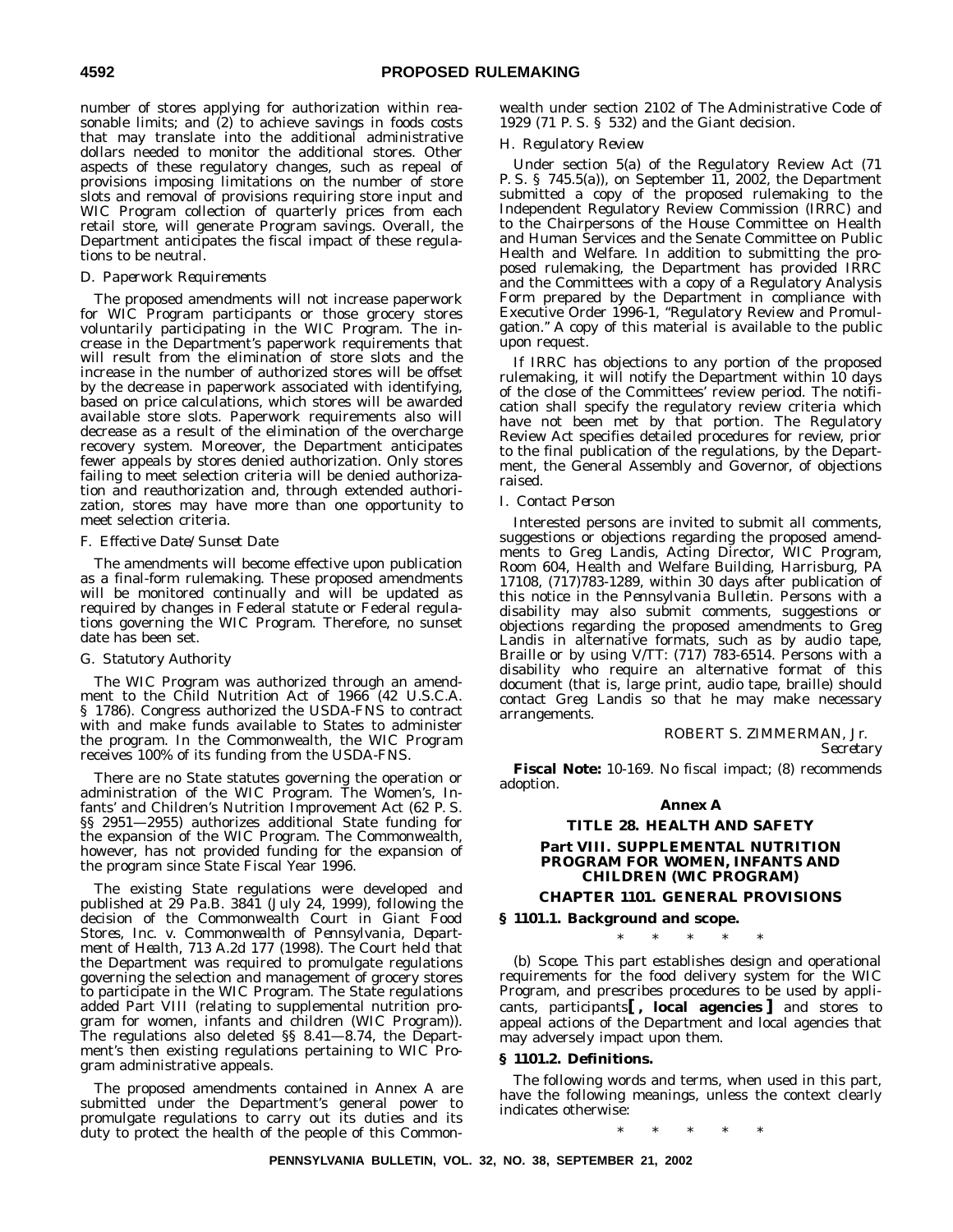#### *Authorization***—The grant of authority to a store to serve as a WIC authorized store.**

*Authorized representative*—For an applicant or participant, **[ an adult applicant or participant, ]** a parent or guardian of an applicant or participant who is an infant or child**, a proxy or endorser,** or an individual designated **[ by that person ]** to represent the applicant or participant in administrative proceedings involving the WIC Program. For a **[ local agency or ]** store, an individual designated by the **[ local agency or ]** store to represent it in administrative proceedings involving the WIC Program. **For a compliance buy or WIC transaction review, the person conducting the compliance buy or WIC transaction review.**

\*\*\*\*\*

*Certification—***[ For purposes of this chapter and Chapters 1103, 1105, 1107, 1109 and 1113, the term means the Department's acceptance of a store, not currently authorized to participate in the WIC Program, as a WIC authorized store. For purposes of Chapter 1111 (relating to applicant and participant appeals), the term means the ] The** Department's acceptance of an applicant to participate in the WIC Program as a participant.

*Claim***—A demand for reimbursement of an overcharge or other improper charge to the WIC Program as a result of a store violation.**

\*\*\*\*\*

\*\*\*\*\*

*Contract brand***—The specific manufacturer brand of an allowable food that the Department is contractually bound to prescribe for participants.**

\*\*\*\*\*

*High risk store*—A store identified as a possible perpetrator of fraud or abuse through analysis of redemption patterns of WIC checks or WIC sales, **[ through compliance violations, ]** or by complaints of participants or WIC Program staff.

\*\*\*\*\*

*Inventory* **[** *audits* **]** *audit*—A comparison of a WIC authorized store's inventory levels **[ and purchases ]** of a particular **[ WIC product ] allowable food** over a specific period of time, to **[ actual WIC ]** purchases of the **[ same product ] allowable food with WIC checks** during the same period of time, to determine if the store had **[ adequate product quantities available to satisfy claims made for WIC reimbursement of the product during the same period of time ] a quantity of the allowable food available for sale during that time sufficient to support its claim for reimbursement for the sale of the allowable food**.

**[** *Limitation criteria***—Criteria in § 1103.4(b) (relating to selection and limitation criteria; authorization process) which the Department has established to limit the number of WIC authorized stores in a particular area to assure that State and local officials can effectively manage, review and monitor WIC authorized stores. ]**

\*\*\*\*\*

*Maximum allowable price***—The maximum price the Department will pay for an allowable food.**

\*\*\*\*\*

*Onsite review—***[ An overt ] A** visit to a store by Federal, Department or local agency personnel to determine if the store meets the selection criteria necessary to be **[ certified or recertified as ]** a WIC authorized store, or a visit to a WIC authorized store **[ after certification or recertification, ]** to determine whether the store is complying with this part governing the store's participation in the WIC Program. **An onsite review may be announced or unannounced.**

*Overcharge***—A charge by a WIC authorized store to the WIC Program through redemption of a WIC check for an allowable food in excess of the store's shelf price for that food or in excess of the price charged a non-WIC participant for that food.**

*Overpayment***—Payment to a WIC authorized store of a WIC check redeemed by the store in an amount in excess of the amount to which the store was entitled based upon the maximum allowable price of each allowable food authorized for purchase on the WIC check.**

\*\*\*\*\*

*Periodic review***—Contemporaneous announced onsite reviews of stores in a trade area conducted not less than once every 3 years to select stores for reauthorization.**

\*\*\*\*\*

*Premises*—The sales floor and storage areas within the building housing the **WIC** authorized store.

*Price adjustment***—The retroactive reduction in the amount paid for a redeemed check as a result of a determination of overpayment.**

*Probationary authorization***—The Department's probationary authorization of a WIC authorized store when inadequate participant access would occur if the store were not authorized or reauthorized or when the store is reviewed prior to opening to the public and has not yet stocked its dairy section or its frozen juice section.**

\*\*\*\*\*

**[** *Recertification* **]** *Reauthorization*—The Department's **[ authorization of a WIC authorized store, following a review process, to continue as a WIC authorized store ] renewal of authorization**.

**[** *Redeem* **]** *Redemption***—[ A WIC authorized store submitting ] Submission of** a WIC check **by a WIC authorized store** to its bank for the purpose of securing a money payment for the amount appearing in the ''Pay Exactly'' box on the WIC check.

*Routine review***—An unannounced onsite review of a WIC authorized store to evaluate adherence by the store to the requirements in this part governing the store's participation in the WIC Program.**

\*\*\*\*\*

*Sanction*—A penalty imposed by the Department upon a WIC authorized store for violation of this part governing the store's participation in the WIC Program. The term does not include a decision to deny **[ certification or recertification ] authorization or reauthorization** following **[ a certification or recertification ] an announced** onsite review **[ process ]**.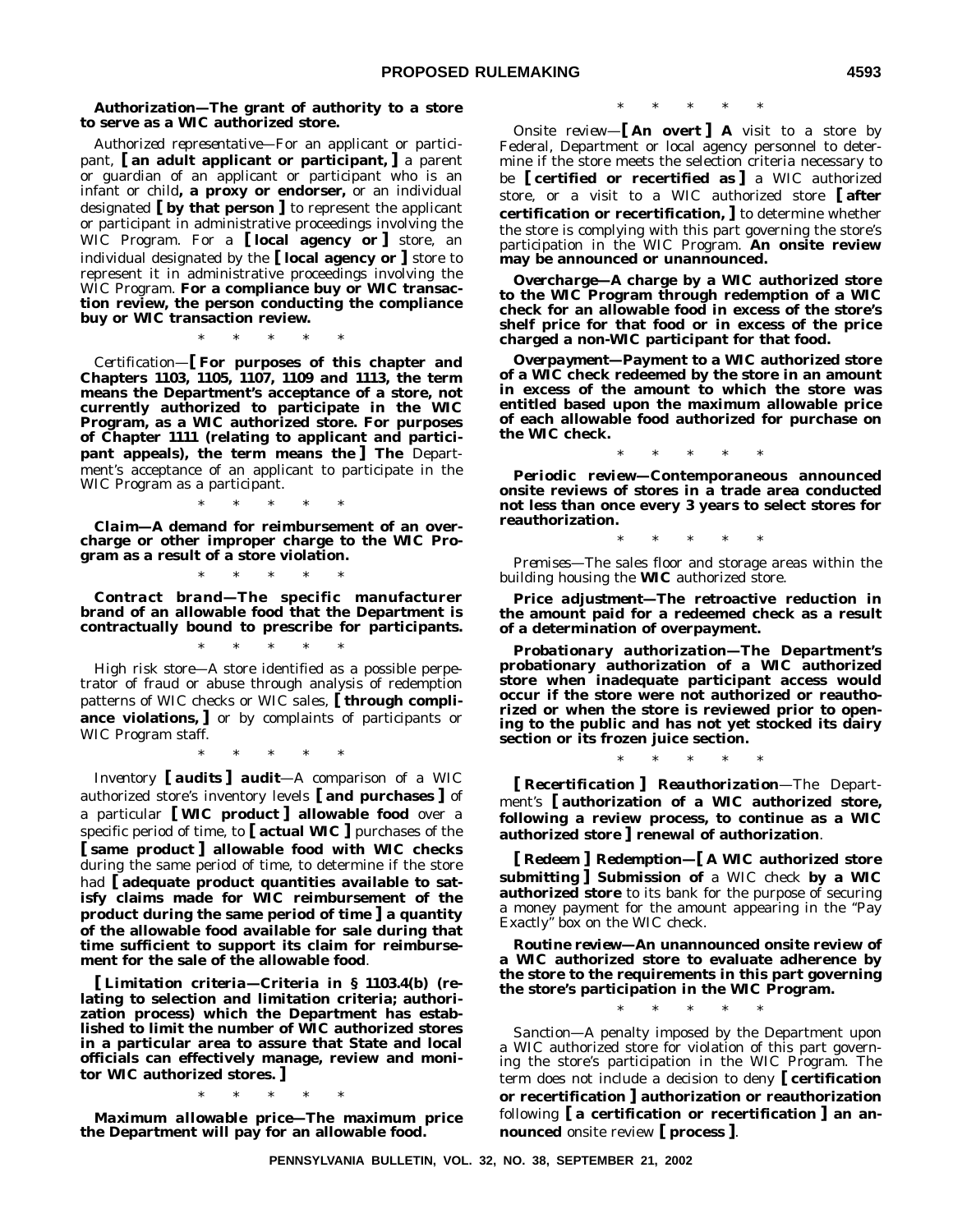*Secretary*—The Secretary **[ of Health ]** of the Department.

*Selection criteria*—Criteria in § 1103.4**[ (a) ] (relating to selection criteria for authorization and reauthorization)** which the Department has established which a store seeking to be **[ certified or recertified ] authorized or reauthorized** is required to satisfy.

\*\*\*\*\*

**[** *Store slot***—A slot established by the Department for a WIC authorized store in a trade area. The number of store slots the Department authorizes for a geographic area assigned to a local agency is based on the density of participant population in the county in which the trade area is located and the actual number of participants in the county. ]**

*Store violation***—Intentional or unintentional action by the owners, officers, managers, agents or employees of a WIC authorized store that violates the requirements in this part governing the store's participation in the WIC Program and that may result in a claim.**

*Temporary authorization***—The Department's temporary and conditional authorization of a WIC authorized store that fails to meet specified selection criteria during the initial onsite review for purposes of reauthorization.**

*Trade area*—A designated geographic area within the geographical area assigned to a local agency, which is organized to serve the participant populations in that designated area **[ through an assigned number of store slots ]**.

**[** *Training buy***—The presentation of a WIC check by a Federal, Department or local agency representative to purchase foods at a WIC authorized store, which does not result in the actual tender of the WIC check or the purchase of the foods, to evaluate adherence by a WIC authorized store with this part governing the store's participation in the WIC Program. ]**

\*\*\*\*\*

*WIC authorized store*—A retail food store which is authorized **[ through certification or recertification ] or reauthorized in accordance with § 1103.1 (relating to authorization and reauthorization process and requirements)** to provide allowable foods to participants by accepting WIC checks.

*WIC identification card*—A document issued by the Department to a participant, which is used for identification purposes**[ , signature verification ]** and **[ authorization ] verification of eligibility** to purchase allowable foods with WIC checks at a WIC authorized store.

\*\*\*\*\*

\*\*\*\*\*

*WIC transaction***—The presentation of a WIC check by a participant or authorized representative to a WIC authorized store resulting in the purchase of one or more of the allowable foods designated on the check.**

*WIC transaction review***—The presentation of a WIC check by a Federal, Department or local agency representative to purchase foods at a WIC authorized store, which does not result in the** **actual tender of the WIC check or the purchase of the foods, to evaluate adherence by a WIC authorized store with the requirements in this part governing the store's participation in the WIC Program.**

**§ 1101.3. Administration.**

\*\*\*\*\*

(b) *Vendor Advisory Workgroup.* **The Department will form a Vendor Advisory Workgroup with representation from the retail store community, appropriate advocacy groups and associations for retail stores and participants, and from the State and local agencies. The Department will schedule at least two meetings of the Vendor Advisory Workgroup annually to review and discuss retail store and food delivery issues. The Vendor Advisory Workgroup shall function in an advisory capacity only; acceptance of Workgroup recommendations shall be at the discretion of the Department.**

**(c)** *Local agency responsibilities.* Local agencies shall determine whether participants meet eligibility criteria developed by the Department, develop food prescriptions for participants, provide nutrition education to participants, provide referral information regarding ongoing health services, issue WIC checks to participants to purchase allowable foods and ensure that all participants are served without discrimination. Local agencies shall function as representatives of the Department in conducting **[ certification and recertification ] onsite** reviews, and in monitoring the activities of WIC authorized stores.

#### **CHAPTER 1103. AUTHORIZATION OF STORES**

§ 1103.1. **[ Certification and recertification reviews ] Authorization and reauthorization process and requirements**.

(a) **[** *Qualifying for certification or recertification* **]** *Duration of authorization or reauthorization*. To **[ be certified or recertified ] serve** as a WIC authorized store, a store shall **[ meet the selection criteria in § 1103.4(a) (relating to selection and limitation criteria; authorization process) at the time of the onsite review ] be authorized in accordance with the requirements in subsection (b) or reauthorized in accordance with the requirements in subsection (c). [ If the number of applicants satisfying the selection criteria exceeds the number of stores the Department permits to participate in the WIC Program under the limitation criteria in § 1103.4(b), the Department will determine which store to certify or recertify under the process in § 1103.4(c). The Department will exempt a store from satisfying the selection and limitation criteria only if there is a finding of inadequate participant access, as set forth in § 1103.7 (relating to inadequate participant access). ] A store's authorization or reauthorization shall remain in effect until the Department acts on the store's application for reauthorization when the next periodic review is conducted in the trade area in which the store is located, unless terminated earlier in accordance with subsection (d). At least once every 3 years, the Department will conduct a periodic review in each trade area. Failure to submit an application for reauthorization as prescribed under subsection (c) shall result in expiration of the store's authoriza-**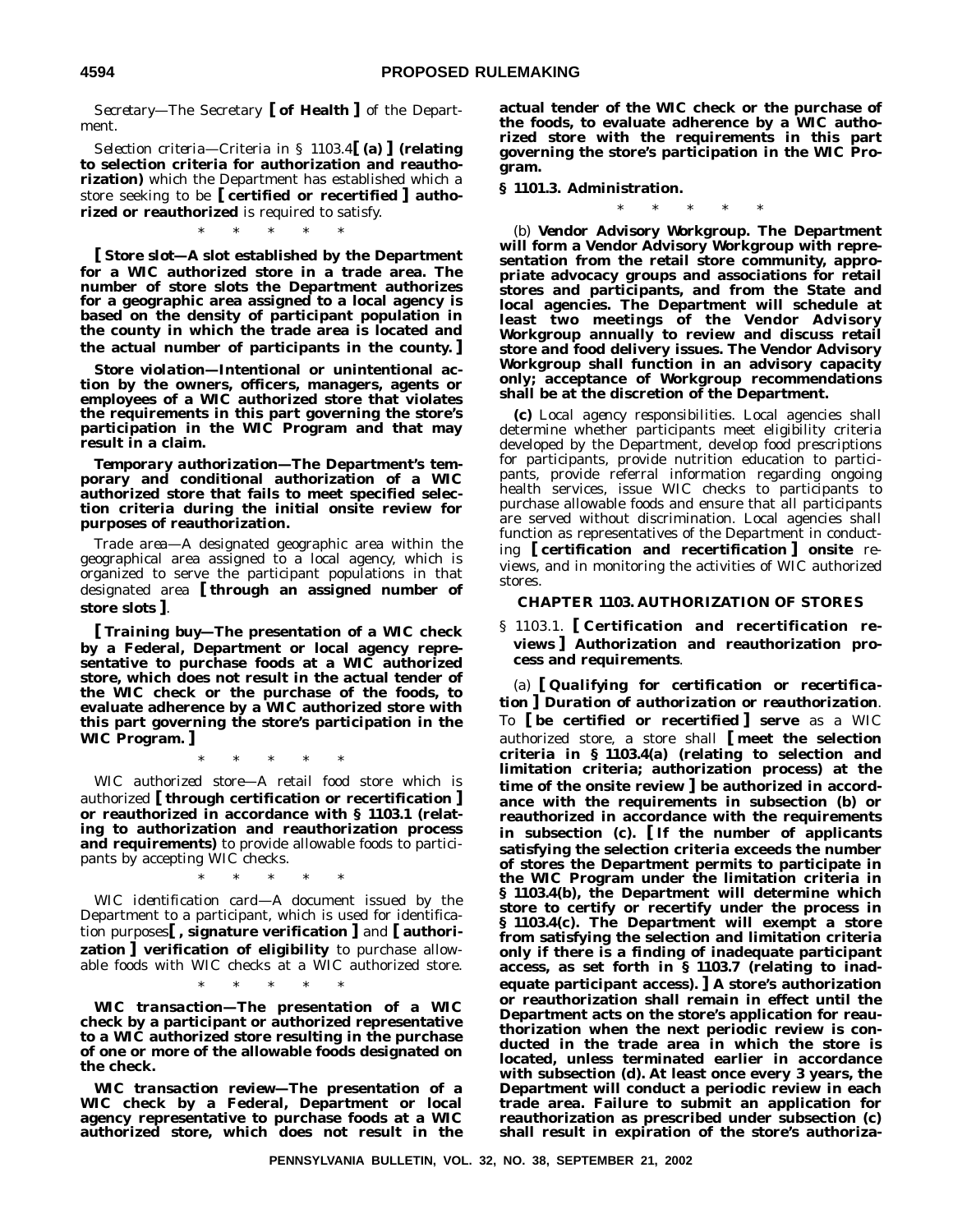**tion or reauthorization. The Department will provide 30 days written notice to the store prior to expiration of authorization or reauthorization for any store failing to submit an application. A store that has received a letter of authorization dated less than 60 days prior to the date of the notice of the periodic review in the store's trade area shall be exempt from the periodic review.**

(b) **[** *Certification or recertification review process.* **The certification or recertification review process is as follows:**

**(1) A person authorized on behalf of a store to make an application for certification or recertification shall contact the local agency responsible for the county in which the store is located to request an application.**

**(2) The local agency shall determine if a store slot is available in accordance with § 1103.4.**

**(3) If a store slot is available, the local agency shall send the WIC Program information and an application to the store.**

**(4) A store that is not certified shall complete the application in accordance with the instructions therein and return it to the local agency. If the local agency is apprised by a certified store that it wants to be recertified, the local agency shall collect the application from the store at the time of the onsite review. The Department will not accept an application for certification or recertification from a store that has been provided notice of disqualification or is disqualified from the WIC Program. The WIC Program disqualification period shall be completed before an application will be accepted by the Department. The Department may deny an application for certification from a new owner of a recently purchased store if the Department determines that the purpose of the sale of the business was a sham transaction to avoid a WIC disqualification.**

**(5) A person authorized on behalf of a chain of stores to make an application for certification or recertification shall complete a separate application for each store in the chain that seeks certification or recertification.**

**(6) The local agency shall schedule an onsite review of the store for the purpose of determining if the store meets the selection criteria in § 1103.4(a). The local agency will notify the store of the approximate date of the review.**

**(7) The local agency shall conduct the onsite review and forward the results to the Department for a decision on the store's application for certification or recertification.**

**(8) The Department will notify the store of its decision on the store's application for certification or recertification. ]**

#### *Authorization process.*

**(1) The store's representative shall contact the local agency responsible for the trade area where the store is located to request an application for authorization. The local agency shall send WIC Program information and an application for authorization to the store. The store shall complete the application for authorization and return it to the local agency.**

**(2) The Department will refuse to accept an application from a store if the store has been provided notice of disqualification or is disqualified from the WIC Program, if the Department determines that the store relocated or effected a change of ownership to avoid a disqualification, or if the store has been denied authorization or reauthorization and is not eligible to apply for authorization.**

**(3) The Department will not accept an application for authorization less than 90 days prior to the scheduled start date of the periodic review in that trade area unless the Department finds that there would be inadequate participant access, as set forth in § 1103.7, if it does not consider the application.**

**(4) If the store's application for authorization is accepted, the local agency shall schedule, as expeditiously as possible, an announced onsite review of the store to determine if the store meets the selection criteria in § 1103.4 (relating to selection criteria for authorization and reauthorization). The local agency shall notify the store in advance of the approximate date of the review.**

**(5) The local agency shall conduct the onsite review and forward the results to the Department for a decision on the store's application.**

**(6) The Department will deny the application if the selection criteria in § 1103.4 are not satisfied, unless the Department grants probationary authorization under § 1103.2 (relating to probationary authorization). The Department will notify the store in writing whether the store's application for authorization is granted or denied. If the Department denies the application for authorization, the store shall be eligible to reapply for authorization 6 months after the effective date of the denial.**

(c) **[** *Duration of certification or recertification.* **The certification or recertification of a store shall remain in effect until the store is disqualified, changes ownership, withdraws from the WIC Program, its application for recertification is denied or its certification expires if it fails to apply for recertification. The Department will provide 30 days written notice to the store prior to expiration of WIC certification for any store failing apply for recertification. Either the Department or the WIC authorized store may terminate the certification for cause after providing at least 30 days advance written notice. ]**

#### *Reauthorization process.*

**(1) The Department will include an application for reauthorization with the notice of periodic review it sends to the store. The local agency will collect the application for reauthorization at the time of the announced onsite review of the store to determine if the store meets the selection criteria in § 1103.4. The local agency shall notify the store in advance of the approximate date of the review.**

**(2) The local agency shall conduct the onsite review and forward the results to the Department for a decision on the store's application.**

**(3) The Department will deny the application without advance warning if the selection criteria in § 1103.4 are not satisfied, unless the store requests and the Department grants temporary authorization in accordance with § 1103.3 (relating to temporary authorization) or the Department grants pro-**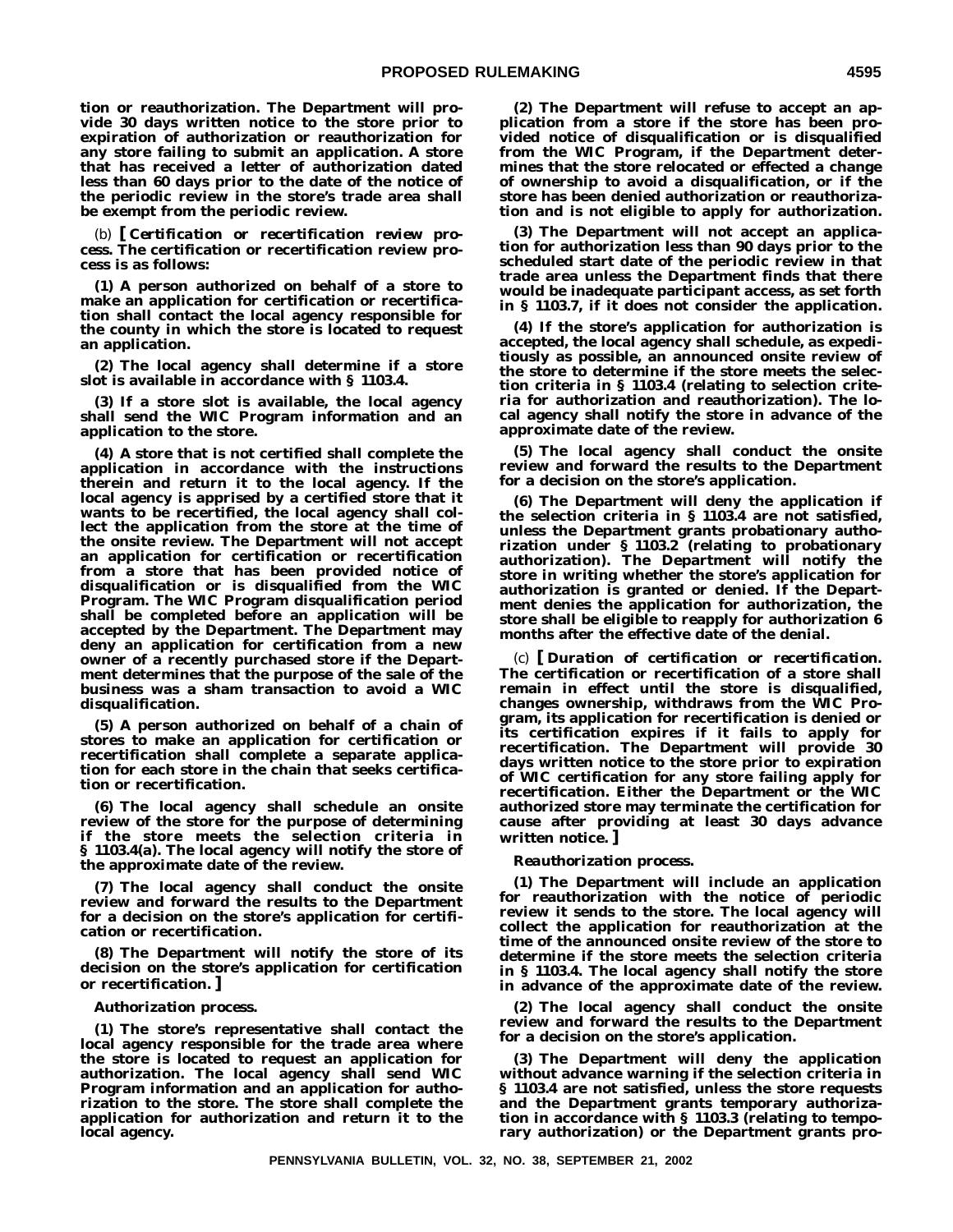**bationary authorization in accordance with § 1103.2. The Department will notify the store in writing whether the store's application for reauthorization is granted or denied. If the Department denies the application for reauthorization, the store shall be eligible to apply for authorization 6 months after the effective date of the denial. If the Department grants and later rescinds temporary authorization, the store shall be eligible to apply for authorization 1 year from the date of the first onsite review for reauthorization.**

(d) **[** *Periodic reviews.* **At least once every 2 years, the Department will conduct contemporaneous certification and recertification reviews in a trade area for the purpose of filling store slots in that trade area with WIC authorized stores. Both stores that are certified, and stores that are not certified but want to become WIC authorized stores, shall make an application for certification or recertification. The Department will send a notification of the contemporaneous certification/recertification review process to each WIC authorized store and each store on the waiting list. The notice shall include information advising the store of the procedure for being reviewed for the purpose of receiving certification or recertification. The Department will notify a store which fails to seek recertification or is denied recertification under this subsection of the date the store's current certification expires. Expiration of the certification shall be no less than 30 days after the mailing date of the notice. ]**

*Termination of authorization or reauthorization.* **The Department will terminate a store's authorization or reauthorization if:**

**(1) The store has been disqualified.**

**(2) The store supplied false information in the application for authorization or reauthorization.**

**(3) The store is not serving at least 25 participants 8 months following authorization.**

**(4) Ownership of the store changes.**

**(5) The store relocates in excess of 1 mile of its current location and to a geographical area assigned to another local agency.**

**(6) The store closes for more than 3 business days and does not notify the Department.**

**[ (e)** *Moratorium on applications.* **The Department will not accept applications, or schedule or conduct certification reviews in a trade area 90 days or less prior to the scheduled start date of the contemporaneous certification/recertification reviews in that trade area. The Department will grant an exception to this moratorium only if the Department finds that there would be inadequate participant access, as set forth in § 1103.7, if it does not consider the application. A store granted certification under this exception shall be exempt from the contemporaneous certification/recertification review if it has been certified for less than 60 days prior to the date the contemporaneous reviews begin in the trade area.**

**(f)** *No opportunity to correct problems.* **When the Department is making a decision on an application for certification or recertification, it will deny the application if the criteria for certification or recertification set forth in § 1103.4(a) and (b) are not**

**satisfied. The Department will make its decision on the application without providing a warning or an opportunity to correct problems identified during the certification or recertification review.**

**(g)** *Eligibility for stores denied certification or recertification.* **A store which has been denied certification or recertification shall wait 6 months from the effective date of the Department's decision to reapply, except a store denied certification or recertification under § 1103.4(c)(2) will be placed on a waiting list and will be considered immediately for certification if a store slot becomes open. ]**

§ 1103.2. Probationary **[ certification ] authorization**.

(a) *Criteria for probationary* **[** *certification* **]** *authorization*. If during the **[ certification or recertification ] onsite** review, the store fails to meet **[ one or more of the qualifications in ] selection criteria at** § 1103.4**[ (a) and (b) ] (3), (4), (5), (6), (7) or (8)** (relating to selection **[ and limitation ]** criteria**[ ; ] for** authorization **[ process ] and reauthorization)**, the Department **[ may ] will** grant probationary **[ certification ] authorization** to the store for a period not to exceed 6 months when either of the following applies:

(1) Inadequate participant access would occur if the store is not **[ certified or recertified ] authorized or reauthorized**.

(2) A store is reviewed prior to opening to the public and the store has not **yet** stocked its dairy section or its frozen juice section **[ at the time of the review ]**.

## (b) **[** *Probationary certification reviews* **]** *Reviews during probationary authorization period*.

**[ (1) ]** If a store receives probationary **[ certification, except in situations of inadequate participant access identified in § 1103.7(c)(8) (relating to inadequate participant access) ] authorization**, the Department will conduct an unannounced onsite review during the probationary **[ certification ] authorization** period to determine **[ if regular status should be granted to ] whether** the store **is in compliance with selection criteria in § 1103.4**. The Department **[ may ] will** rescind probationary **[ certification ] authorization** and deny the store's application to serve as a WIC authorized store if the store fails to meet one or more of the selection criteria during this review**, unless extension is required under subsection (c)**. **The Department will grant authorization or reauthorization, as applicable, if the store meets all selection criteria during the second onsite review.**

**[ (2) If a store receives probationary certification due to inadequate participant access as identified in § 1103.7(c)(8), the Department will conduct a certification review of the store and any other stores on the waiting list within the store's trade area. The Department may rescind probationary certification and deny the store's application to serve as a WIC authorized store if the store fails to meet one or more of the selection or limitation criteria during this review. ]**

(c) *Extension of probationary* **[** *certification* **]** *authorization*. If the store fails the review conducted during the probationary **[ certification ] authorization** period,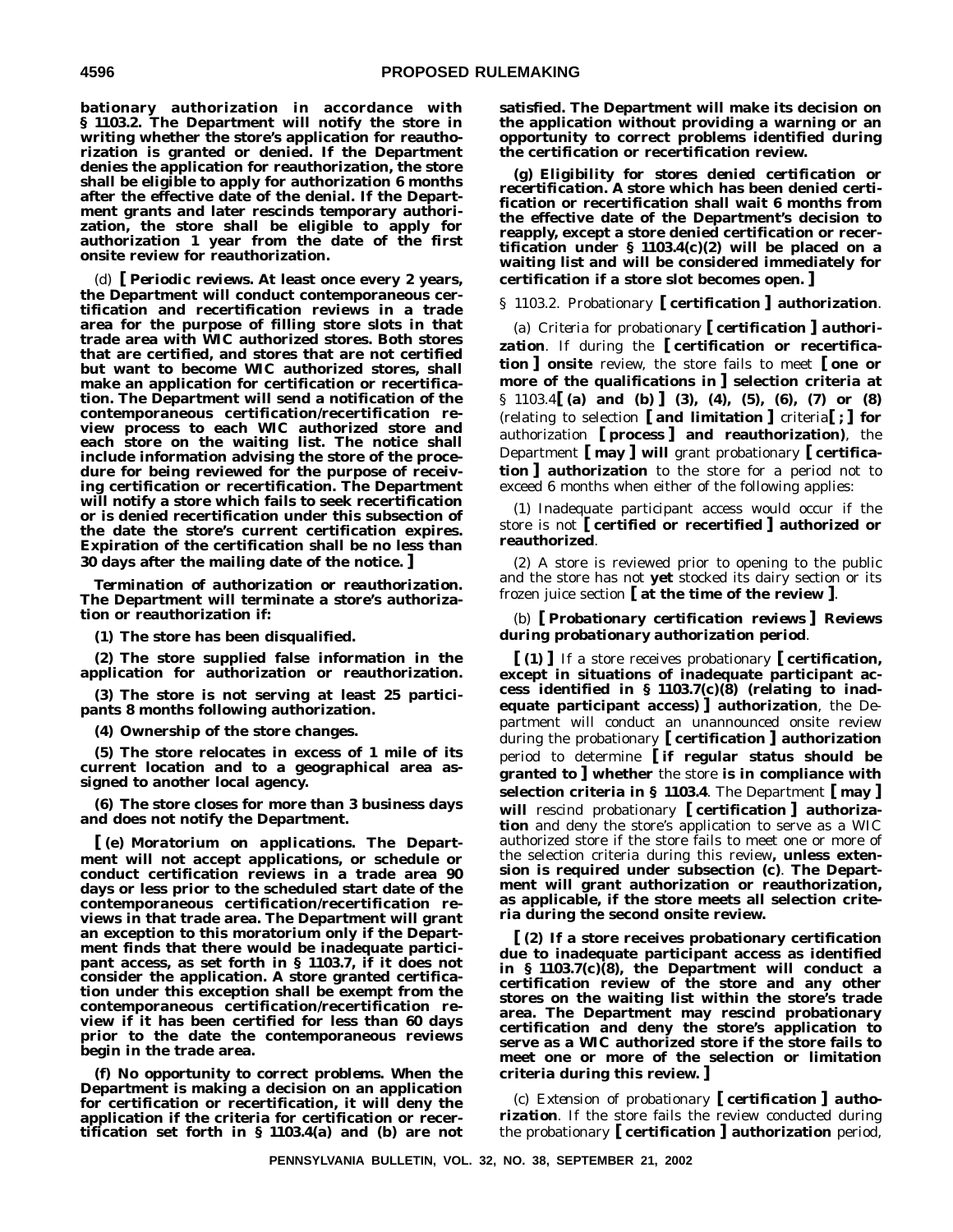and inadequate participant access exists as determined by the Department, the Department **[ may ] will** extend probationary **[ certification ] authorization** for an additional 3 months during which time at least one representative of the store who is responsible for training store personnel on the WIC Program shall attend corrective training.

(d) *Extended probationary* **[** *certification* **]** *authorization reviews*. The Department will conduct an unannounced onsite review during the extended probationary **[ certification ] authorization** period after the store representative has attended corrective training, to determine **[ if certification should be granted to ] whether** the store **is in compliance with the selection criteria in § 1103.4**. The Department will rescind probationary **[ certification ] authorization** and deny the store's application to serve as a WIC authorized store if the store fails to meet one or more of the selection criteria during this review. **The Department will grant authorization or reauthorization, as applicable, if the store meets all selection criteria during the third and final unannounced onsite review.**

(e) *Rescission of probationary* **[** *certification* **]** *authorization*. If the Department rescinds the probationary or extended probationary **[ certification ] authorization** of a store, the store is **[ not ]** eligible to **[ reapply ] apply** for **[ certification for ] authorization** 6 months from the date of the Department's rescission of **[ the certification ] probationary or extended probationary authorization.**

§ 1103.3. **[ Authorization of store slots ] Temporary authorization**.

**[ (a)** *Assignment of store slots.* **The Department will assign store slots based upon WIC participant density according to the following:**

**(1) In counties with WIC participant density greater than 100 participants per square mile, the Department will assign one store slot for every 175 WIC participants.**

**(2) In counties with WIC participant density of 25 to 100 participants per square mile, the Department will assign one store slot for every 150 WIC participants.**

**(3) In counties with WIC participant density less than 25 participants per square mile, the Department will assign one store slot for every 125 WIC participants.**

**(b)** *Yearly allocation of store slots.* **By October 1 of each year, the Department will evaluate WIC participant population to determine store slot allocations per county for each Federal Fiscal Year. The Department will publish these allocations in the** *Pennsylvania Bulletin* **no later than October 30 of each year. ]**

**(a)** *Failure to meet selection criteria during onsite review.* **If a WIC authorized store that applies for reauthorization fails to meet one or more of the selection criteria in § 1103.4 (relating to selection criteria for authorization and reauthorization) during the announced onsite review, the store may request temporary authorization, except that a store that fails to meet the price and minimum inventory requirements of § 1103.4(5) shall be ineli-** **gible for temporary authorization. A store that is a high risk store or the subject of an ongoing compliance investigation also shall be ineligible for temporary authorization.**

**(b)** *Conditions of temporary authorization.* **Temporary authorization shall be conditioned upon the following:**

**(1) The Department will conduct a second announced onsite review during the temporary authorization period to determine whether the store is in compliance with the selection criteria in § 1103.4. The Department will grant reauthorization if the store meets all selection criteria during this review. The Department will rescind temporary authorization and deny the store's application for reauthorization if the store fails to meet one or more of the selection criteria during the second review.**

**(2) If the Department rescinds the temporary authorization of a store, the store is eligible to apply for authorization 1 year after the date of the first onsite review that was conducted following the Department's receipt of the store's application for reauthorization.**

**(3) The Department will reduce by 10% the maximum allowable prices for foods authorized for purchase on WIC checks the store redeems for WIC transactions that occur during the first 90 days of the temporary authorization period.**

§ 1103.4. Selection **[ and limitation ]** criteria**[ ; ] for** authorization **[ process ] and reauthorization**.

**[ (a)** *Selection criteria.* **]** The Department will use the following selection criteria to identify stores that meet the operational criteria to serve as a WIC authorized store:

\*\*\*\*\*

(2) A store **seeking reauthorization** shall serve **[ or reasonably expect to serve ]** at least 25 participants per month.

**[ (i) The Department will provide a store seeking certification which has not been certified previously, an 8-month period to determine if the store is serving 25 participants. The Department may disqualify a store for a period of no less than 6 months in accordance with § 1107.1a(j) (relating to disqualifications) if it is not serving 25 participants at the end of the 8-month period.**

**(ii) ]** The Department **[ may ] will** deny **[ recertification ] reauthorization** if the store is not serving 25 participants per month in the most recent month for which the Department has participant data at the time the **[ recertification ] onsite** review **for reauthorization** is conducted.

\*\*\*\*\*

(5) The store shall have available on the premises at all times the minimum inventory **[ requirements ] of allowable foods required** in § 1103.5 (relating to minimum inventory) **[ of allowable foods ] at shelf prices that are equal to or less than the maximum allowable prices for those foods**. The Department will publish in the *Pennsylvania Bulletin* **quarterly the maximum allowable prices for allowable foods for the next quarter.**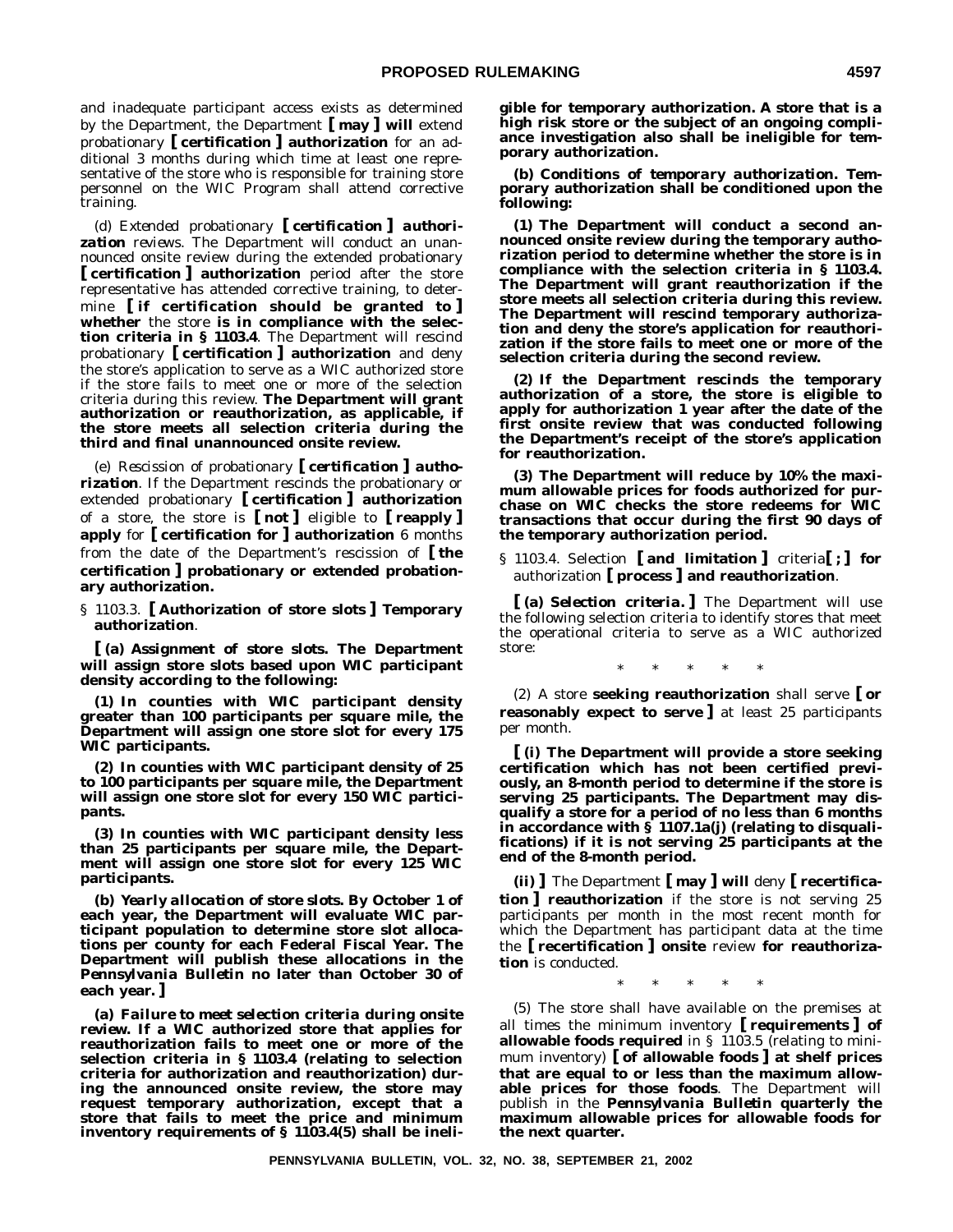**[ (6) The store shall have shelf prices less than the maximum allowable cost established by the Department for Food Prescription One and Food Prescription Two. The highest price of each allowable food available at the store, regardless of brand, shall be recorded to determine if the store's prices are within the maximum allowable prices established by the Department. The Department will publish in the** *Pennsylvania Bulletin***, no later than September 15 of each year, the maximum allowable prices for Food Prescription One and Food Prescription Two. Revisions to the maximum allowable prices will be published in the same manner. Food Prescription One and Food Prescription Two are as follows:**

**(i) Food Prescription One consists of the following:**

**(A) Eighteen quarts or nine half gallons of milk.**

**(B) One pound of cheese.**

**(C) One dozen eggs.**

**(D) One 15 to 18 ounce container of peanut butter.**

**(E) One pound of dried beans or peas.**

**(F) Four 11.5 to 12 ounce containers of frozen concentrated juice or four 46 ounce containers of single strength juice.**

**(G) Thirty ounces of cereal.**

**(ii) Food Prescription Two consists of: Thirty-one 13 ounce cans of concentrated contract brand milk or soy based infant formula. ]**

**[ (7) ] (6)** The store shall be open for business **and able to serve participants** at least 8 hours per day, 6 days per week.

**[ (8) ] (7)** The store shall be sanitary. There may not be **[ evidence of ]** unremoved rubbish, vermin, or general lack of cleanliness.

**[ (9) ] (8)** \*\*\*

**(9) If the store has been denied authorization or reauthorization within the past 12 months, the store must be eligible to apply for authorization under § 1103.1(b) or (c) (relating to authorization and reauthorization process and requirements) or § 1103.3(b)(2) (relating to temporary authorization).**

(10) The store may not be currently disqualified from participation in the Food Stamp Program **or have been assessed a civil money penalty in lieu of a disqualification from the Food Stamp Program that, had it been imposed, would not yet have expired**.

(11) The store may not be currently disqualified from the WIC Program **[ or have been denied certification or recertification by the WIC Program within the past 6 months unless the conditions of § 1103.6(a)(2) (relating to waiting list) are met ]**.

(12) The store shall have implemented all required corrective actions resulting from monitoring by the Department, including **[ repayment ] reimbursement** of any overcharges **[ to the WIC Program ] or overpayments**, and shall be in compliance with all applicable Federal and State regulations.

**(13) None of the store's current owners, officers, or managers shall have been convicted of or had a** **civil judgment entered against them for conduct demonstrating a lack of business integrity.**

**[ (b)** *Limitation criteria.* **The Department will use the following criteria to limit the number of WIC authorized stores in a trade area:**

**(1) A store slot shall be available in the trade area in which the store is located.**

**(2) The store shall not be located within 1-mile of another WIC authorized store within the same trade area unless the Department determines that there is sufficient WIC participant shopping within the 1 mile area to support an additional WIC authorized store or stores. For the purpose of this paragraph, to support the authorization of each additional WIC authorized store within the 1 mile radius, sufficient WIC participant shopping shall be determined by the following:**

**(i) For counties with WIC participant density greater than 100 participants per square mile, there shall be at least 175 WIC participants shopping within 1 mile of the applying store for each store slot authorized.**

**(ii) For counties with WIC participant density of 25 to 100 participants per square mile, there shall be at least 150 WIC participants shopping within 1 mile of the applying store for each store slot authorized.**

**(iii) For counties with WIC participant density less than 25 participants per square mile, there shall be at least 125 WIC participants shopping within 1 mile of the applying store for each store slot authorized.**

**(c)** *Authorization process.*

**(1) If the total number of stores meeting all selection criteria are less than or equal to the total number of store slots assigned to the trade area and there is sufficient WIC participant shopping as defined in subsection (b)(2), all stores meeting the selection criteria shall be authorized to participate in the WIC Program.**

**(2) If the total number of stores meeting all selection criteria are greater than the total number of store slots assigned to the trade area, the Department will certify or recertify the stores having the lowest weighted prices for the two food prescriptions, until the store slots in the trade area have been filled. For determining the weighted food prices for the two food prescriptions, the Department will add 80% of the total of the store's highest price for Food Prescription One to 20% of the store's highest price for Food Prescription Two.**

**(3) The criteria in paragraph (2) also apply when more than one store applies for certification or recertification within 1 mile and there is not sufficient WIC participant shopping as defined in subsection (b)(2) to support an additional WIC authorized store or stores. ]**

#### **§ 1103.5. Minimum inventory.**

(a) A store shall have available on the premises at the time of the **[ certification or recertification ]** onsite review, and maintain at all times thereafter while participating as a WIC authorized store, **the** minimum inventory **[ requirements ]** of allowable foods **at shelf prices equal to or less than the maximum allowable prices**.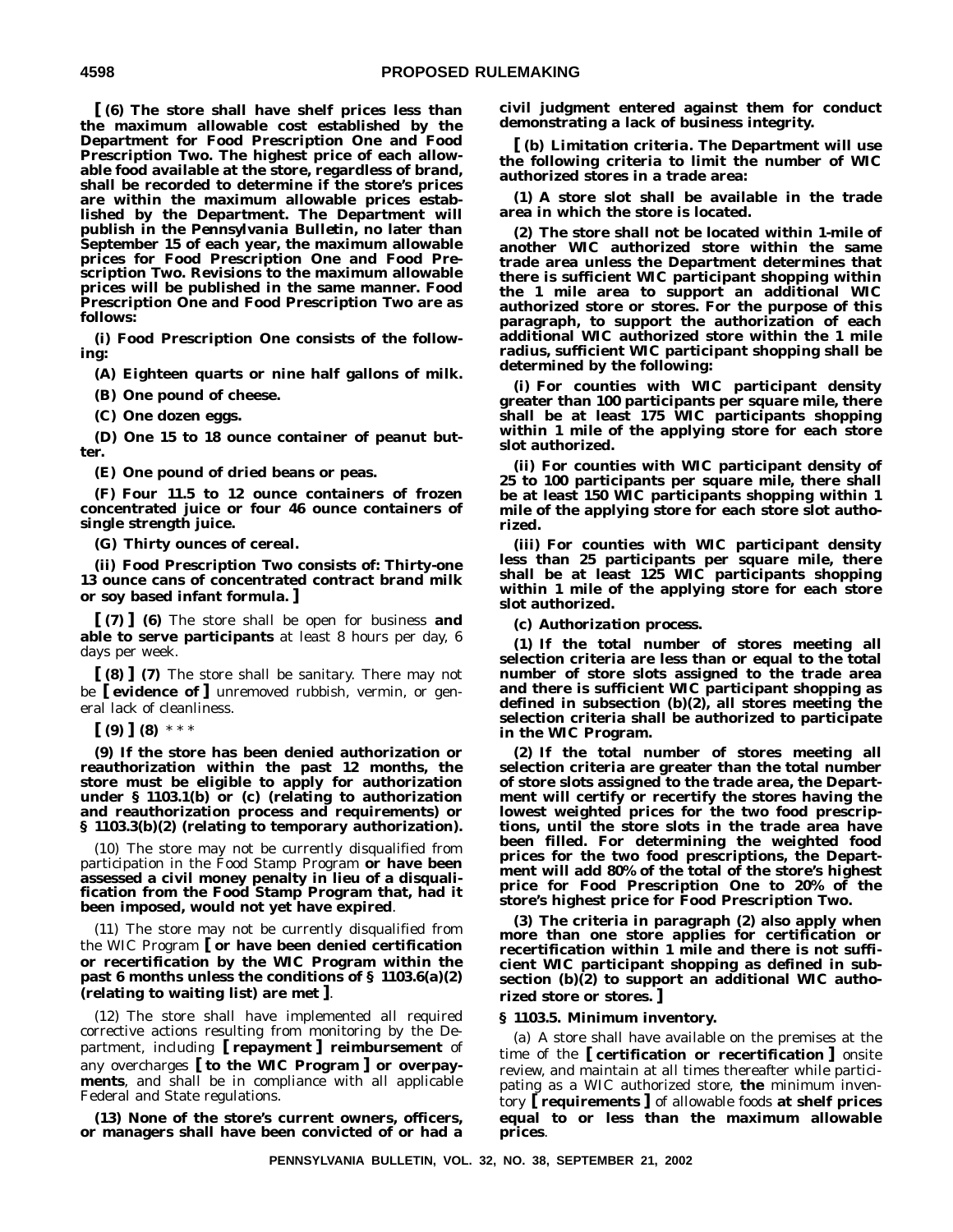(b) Minimum inventory requirements of allowable foods are as follows:

(1) *Formula.*

(i) Contract **brand** milk-based formula with iron:

(A) **[ Sixty-two ] Thirty-one** 13 ounce cans of liquid concentrate.  $*$ 

(C) **[ Six ] Nine** 14.1 ounce cans of powdered.

(ii) Contract **brand** soy-based formula:

\*\*\*\*\*

(C) **[ Six ] Nine** 14 ounce cans of powdered. \*\*\*\*\*

(2) *Milk.*

(i) Fluid whole, vitamin D fortified, **[ fourteen ] ten** 1/2 gallons **[ or quart equivalent ]**.

(ii) Fluid skim or low fat, vitamin A and D fortified, four 1/2 gallons **[ or quart equivalent ]**.

(iii) Nonfat dry, **[ 2 ] 4** pounds, in 1 or 2 pound containers.

(iv) Evaporated, **[ twelve ] twenty-four** 12 ounce cans.

(3) *Natural domestic cheese.* **[ One pound each ] Four pounds total** of three varieties prepacked in 8 or 16 ounce packages.

(4) *Grade ''A'' eggs.* **[ Five ] Three**, 1 dozen containers.

(5) *Juices.*

(i) **[ Three ] Two** varieties with a total of **[ nine ] seven** 46 ounce containers.

(ii) **[ Frozen ] Two varieties of frozen** concentrated or shelf stable concentrated, **[ two varieties ]** with a total of **[ nine ] seven** 11.5 to 12 ounce containers.

(iii) Infant, three varieties **of contract brand** with a total of fifteen 4 ounce individual containers.

(6) *Cereal.*

(i) Adult, five varieties in 8 ounce or larger packages totaling at least **[ 72 ] 40** ounces.

(ii) Infant, two varieties **of contract brand in 8 ounce packages**, totaling at least **[ 32 ] 24** ounces.

(7) *Peanut butter.* **[ Five ] One** 15 to 18 ounce **[ containers ] container**.

\*\*\*\*\*

(c) *Annual publication of WlC food list.* The Department will publish in the *Pennsylvania Bulletin*, no later than September 15 of each year, the name of the contract brand of **infant** formula**, juice and cereal** and, if applicable, the names of **[ allowable ]** brands **and types** of **allowable** foods**[ , and the maximum price permitted for those allowable foods for which the Department establishes a maximum price ]**.

(d) **[** *Waivers* **]** *Exceptions to minimum inventory requirements*. The Department **[ may ] will** grant **an exception to the** minimum inventory **[ waivers ] requirements** for **an** allowable **[ foods ] food** listed in

subsection (e) **[ under the following circumstances: ] when the Department's most recent check redemption information for a store shows no purchases of the allowable food for more than 90 days.**

**[ (1) For a WIC authorized store, the Department has no current reported purchases of the allowable foods based upon WIC checks redeemed by the store.**

**(2) For a store seeking certification, the Department has no current reported purchases of the allowable foods based upon WIC checks redeemed by the WIC authorized store closest to the store applying for certification.**

**(3) The store occupies the same physical location as a prior WIC authorized store, the waiver was granted to the prior WIC authorized store, and the application for certification from the new owner is received by the Department within 3 months after the date the prior WIC authorized store's certification to participate in the WIC Program terminated. ]**

(e) **[** *Waiverable allowable* **]** *Allowable foods to which exception may apply*. These foods are:

(1) **Contract brand milk based with iron liquid concentrate infant formula.**

**[ (1) ] (2)** Contract **brand** milk based with iron readyto-feed infant formula.

**[ (2) ] (3)** Contract **brand** milk based with iron powdered infant formula.

**(4) Contract brand soy based liquid concentrate infant formula**

**[ (3) ] (5)** Contract **brand** soy based ready-to-feed infant formula.

**[ (4) ] (6)** Contract **brand** soy based powdered infant formula.

 $\lceil (5) \rceil$  (7) \*\*\*  $(6)$   $(8)$  \*\*\*  $\left[ (7) \right] (9)$  \*\*\*  $(8)$   $(10)$  \*\*\*

(f) *Expiration of* **[** *waivers* **]** *exception to minimum inventory requirements*. **[ A ] The exception to** minimum inventory **[ waiver of ] requirements for** an allowable food granted by the Department shall expire upon the presentation to the store, on behalf of a participant, of a WIC check for the purchase of that allowable food. The WIC authorized store shall provide the food item within **[ 72 ] 48** hours after presentation of the WIC check.

§ 1103.6. **[ Waiting list ] (Reserved)**.

**[ (a)** *Placement of stores on the waiting list.* **The Department will place on a waiting list eligible stores as follows:**

**(1) A store that seeks to become a WIC authorized store if no store slots are open in the trade area where the store is located.**

**(2) When the total number of stores seeking certification or recertification is greater than the total number of store slots available for the trade area,**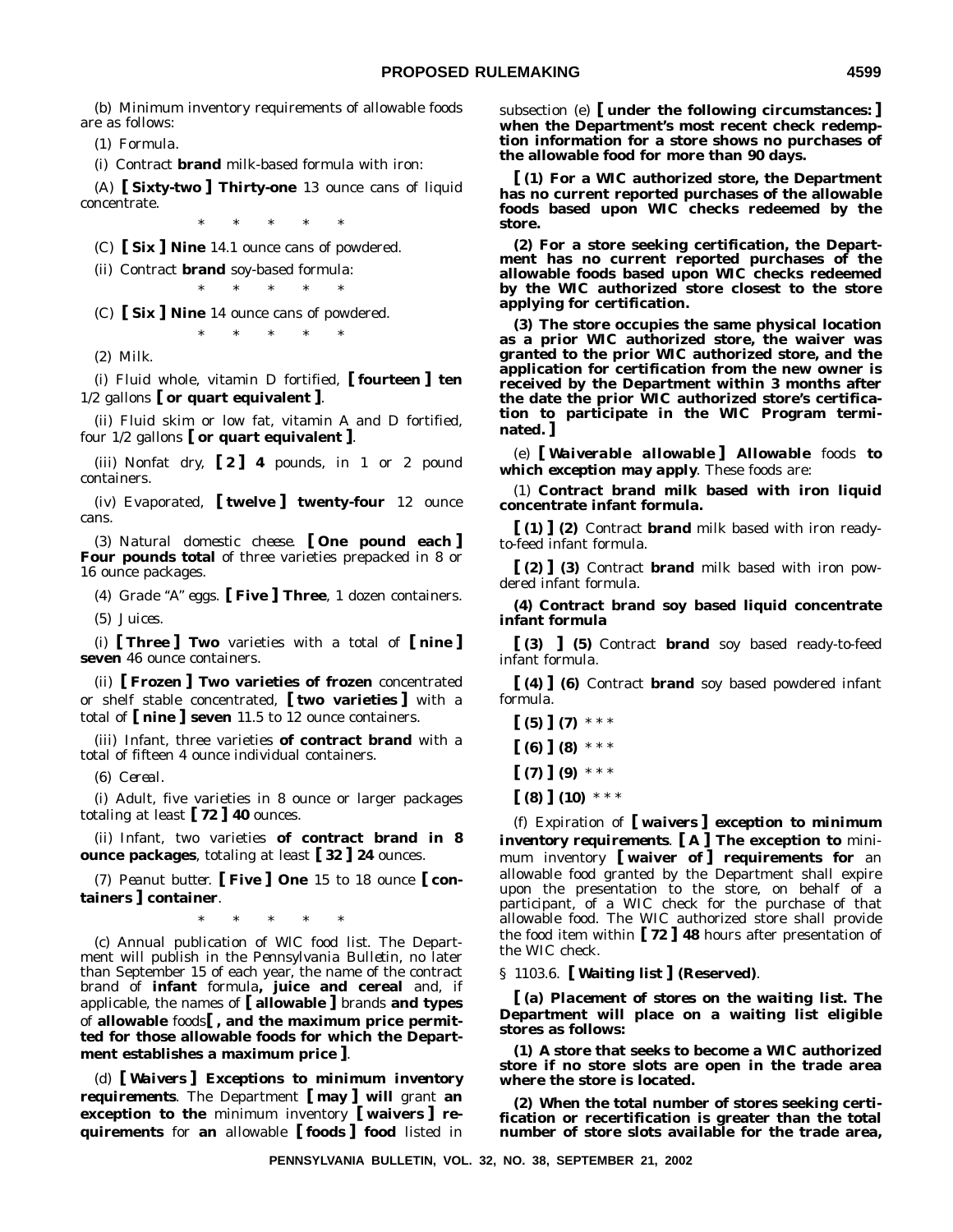**and the store meets all selection criteria and has prices within the maximum allowable costs of Food Prescription One and Food Prescription Two, but is denied authorization because its weighted price is higher than other stores meeting all selection and limitation criteria.**

**(3) A store that seeks to apply during a moratorium as set forth in § 1103.1(c) (relating to certification and recertification reviews).**

**(4) When a store slot is open and the store seeking certification is located within 1 mile of a WIC authorized store, if the Department determines that there is not sufficient WIC participant shopping within the 1-mile area to support an additional WIC authorized store.**

**(b)** *Certification review of stores on waiting list.* **The Department will ensure that all stores on the waiting list in a trade area will be reviewed when a store slot becomes available in the trade area, or when stores in the trade area are reviewed during the next contemporaneous certification/recertification review process. The only exception to reviewing all stores on the waiting list is when a store slot opens as a result of a change of ownership of a store and the store, under new ownership, applies for certification under section § 1105.4(c) (relating to change of ownership of a WIC authorized store). The Department will review the store under its new ownership to determine if the store should receive certification. ]**

**§ 1103.7. Inadequate participant access.**

(a) The Department will consider whether there is inadequate participant access when considering whether to place a store on probation, rather than deny **[ recertification ] authorization or reauthorization**, for failure to meet selection **[ and limitation ]** criteria in § 1103.4**[ (a) and (b) ]** (relating to selection **[ and limitation ]** criteria**[ ; ] for** authorization **[ process ] and reauthorization**) during **[ recertification reviews ] the onsite review**.

(b) The Department may **[ also ]** consider whether there is inadequate participant access when deciding **[ whether to place on probation a store undergoing a change of ownership under § 1105.4(b) and (c) (relating to change of ownership of a WIC authorized store) ] whether to impose a civil money penalty in lieu of disqualification under § 1107.1 (relating to imposition of sanctions).**

(c) Inadequate participant access is any of the following:

(1) Ten or more participants whose specific nationality, ethnicity or religious dietary needs can not be served properly by another WIC authorized store located in accordance with one of the following:

(i) Less than 3 miles of the store for counties with **[ WIC ]** participant density less than 25 participants per square mile.

(ii) Less than 2 miles of the store for counties with **[ WIC ]** participant density of 25 to 100 participants per square mile.

(iii) Less than 1 mile of the store for counties with **[ WIC ]** participant density greater than 100 participants per square mile.

(2) Ten or more participants will be required to travel in accordance with one of the following:

(i) Three or more miles to the next closest WIC authorized store for counties with **[ WIC ]** participant density less than 25 participants per square mile.

(ii) Two or more miles to the next closest WIC authorized store for counties with **[ WIC ]** participant density of 25 to 100 participants per square mile.

(iii) One or more miles to the next closest WIC authorized store for counties with **[ WIC ]** participant density greater than 100 participants per square mile.

(3) A participant has a physical disability that cannot be accommodated by another WIC authorized store in accordance with one of the following:

(i) Within 3 miles of the store for counties with **[ WIC ]** participant density less than 25 participants per square mile.

(ii) Within 2 miles of the store for counties with **[ WIC ]** participant density of 25 to 100 participants per square mile.

(iii) Within 1 mile of the store for counties with **[ WIC ]** participant density greater than 100 participants per square mile.

\*\*\*\*\*

**[ (5) One hundred or more participants but less than 200 participants use WIC checks to purchase allowable foods at the store and the distance to the next closest WIC authorized store exceeds 2 miles.**

**(6) Two hundred or more participants but less than 300 participants use WIC checks to purchase allowable foods at the store and the distance to the next closest WIC authorized store exceeds 1 mile.**

**(7) Three hundred or more participants use WIC checks to purchase allowable foods at the store and the distance to the next closest WIC authorized store exceeds 3/10 of a mile.**

**(8) A WIC authorized store changes ownership without the Department receiving prior notice sufficient to arrange other accommodations for participants. ]**

#### **CHAPTER 1105. REQUIREMENTS OF WIC AUTHORIZED STORES**

#### **§ 1105.1. Training.**

(a) *Initial training.* Following **[ certification ] authorization**, the local agency shall provide initial training for the personnel **[ a certified ] the WIC authorized** store designates. The training shall be mandatory and shall occur within 30 days after the date of **[ certification ] authorization**. A store receiving **[ certification ] authorization** may not accept WIC checks prior to having its designated personnel attend the initial mandatory training.

(b) *Annual training.* The Department will provide for WIC authorized stores annual training which is designed to prevent WIC Program errors and abuses and to improve WIC Program services. The following apply to annual training:

\*\*\*\*\*

(5) Failure to have at least one representative attend training shall result in the Department imposing sanc-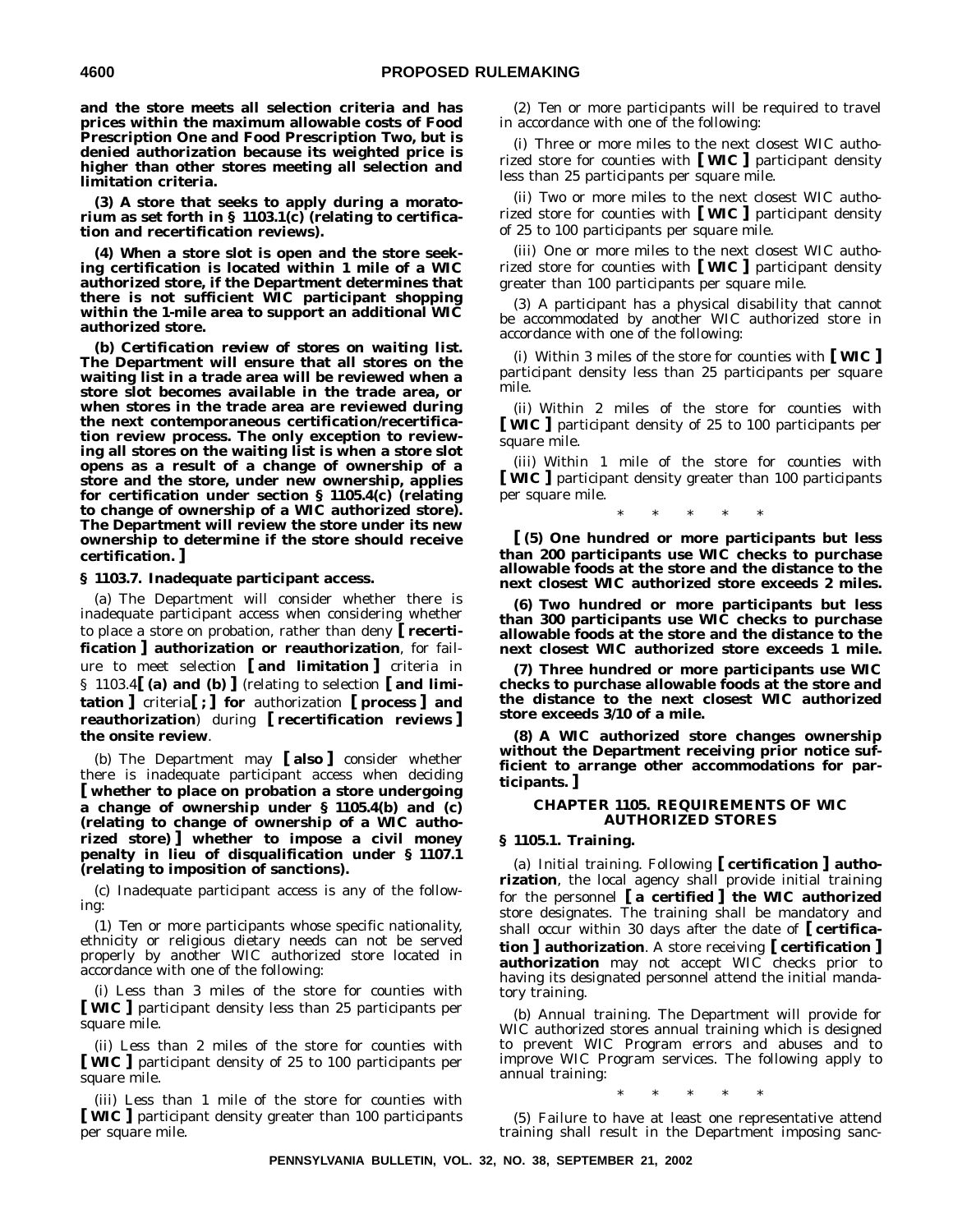tions against the WIC authorized store **[ as in ] under** § 1107.1a(d)(16) (relating to disqualifications).

(c) *Corrective training.* The Department will provide corrective training as set forth in §§ 1103.2 and 1105.6 (relating to probationary **[ certification ] authorization**; and monitoring of WIC authorized stores). Attendance is mandatory.

§ 1105.2. **[ Overcharge recovery system ] Price adjustment**.

(a) **[** *Quarterly price reports***. A WIC authorized store shall provide to the Department, in a format prescribed by the Department, the highest prices the store charged for allowable foods during the previous quarter for which the Department collects prices. The report shall be known as the Quarterly Price Report. A store may submit its Quarterly Price Report by mail or fax. If submitted by mail, the Quarterly Price Report shall be postmarked no later than the 15th of the month following the end of the calendar quarter. If submitted by fax, the Quarterly Price Report must be received by the Department by the 15th of the month following the end of the calendar quarter.**

**(b)** *Department review.* **The Department will review WIC check amounts redeemed by a WIC authorized store against the prices reported on the store's Quarterly Price Report to determine and collect overcharges owed to the Department.**

**(c)** *Determination of maximum redemption amount of each WIC check.* **For each WIC check redeemed for which the store was reimbursed for the sale of foods for which the Department collects prices, the Department will determine the maximum amount for which the WIC authorized store could have redeemed the check based upon prices provided in the Quarterly Price Reports supplied by the store.**

**(d) ]** *Determination of* **[** *overcharges* **]** *overpayment*. **[ The ] In each calendar quarter, the** Department will compare the maximum amount for which a WIC authorized store could have redeemed a WIC check based upon **[ the prices in the store's Quarterly Price Report, ] the maximum allowable prices for foods authorized for purchase on the check** against the actual amount for which **[ each ] the** WIC check **[ accepted by the store during a reporting quarter ]** was redeemed, to determine **[ any overcharge owed to the Department ] whether there was an overpayment**.

**[ (e) ] (b)** *Pursuit of reimbursement.* The Department will seek reimbursements from a WIC authorized store **[ for the store's overcharges totaling \$10 or more for ] when the price comparison reveals overpayments to the store in excess of \$10 in** a calendar quarter.

**[ (f) ] (c)** *Reimbursement of* **[** *overcharges* **]** *overpayments*. A WIC authorized store shall **[ submit reimbursement of overcharges to ] reimburse** the Department **for overpayments** within 20-calendar days of the date on the Department's **[ billing ]** notice **[ for the overcharge ] of the overpayment**, unless the WIC authorized store disputes the **[ overcharge ]** determination **of overpayment**.

**[ (g)** *Overcharge disputes* **] (d)** *Dispute of overpayments*. A WIC authorized store that disputes **[ an overcharge billing ] a determination of overpayment** shall submit the basis for its dispute in writing to the Department, postmarked within 15-calendar days of the date on the Department's **[ billing ]** notice. **[ Upon resolution of an overcharge dispute, any overcharge ] Reimbursement** the Department determines to be owing shall be due within 15-calendar days of the mailing date **[ on ] of** the Department's notification of its resolution of the dispute. **The Department's resolution of a dispute regarding overpayments is not an adverse action that may be appealed.**

**[ (h) ] (e)** *Sanctions.* The Department will impose a sanction against a WIC authorized store under § 1107.1a(d)**[ (14) ](12)** (relating to disqualifications) if the store fails to **[ pay overcharges due ] reimburse the Department for an overpayment** within the time required under subsections  $[(f) \cdot \phi]$  (c) and  $[(g) \cdot \phi]$  (d).

**[ (i)** *Disqualification.* **The Department may disqualify a WIC authorized store if the store's reported prices on the Quarterly Price Report exceed the current maximum allowable cost as published by the Department for Food Prescription One or Food Prescription Two, set forth in § 1103.4(a)(6)(i) and (ii) (relating to selection and limitation criteria; authorization process). ]**

#### **§ 1105.3. Terms and conditions of participation.**

(a) *General terms and conditions.* A WIC authorized store shall adhere to this subsection. Failure to do so shall result in the imposition of sanctions **[ as in ] under** § 1107.1 (relating to imposition of sanctions). A WIC authorized store shall:

\*\*\*\*\*

(3) **[ Monitor, supervise and be ] Be** accountable for the actions of **owners, officers, managers, agents and [ employes ] employees** in the handling of WIC checks, the selling of allowable foods, and the performance of other conduct related to the WIC Program.

(4) **[ Maintain the minimum inventory of allowable foods on the premises ] Comply with the selection criteria in § 1103.4 (relating to selection criteria for authorization and reauthorization) throughout the authorization period**.

**[ (5) Ensure that allowable foods are properly stored and refrigerated.**

**(6) Ensure that there are no stale dated allowable foods on the sales floor.**

**(7) Provide the Department, on the Quarterly Price Report Form provided by the Department, the highest prices of allowable foods specified on the report form.**

**(8) Maintain a clean and sanitary store. ]**

**[ (9) ] (5) \* \* \* [ (10) ] (6) \* \* \* [ (11) ] (7) \* \* \* [ (12) ] (8) \* \* \* [ (13) ] (9) \* \* \***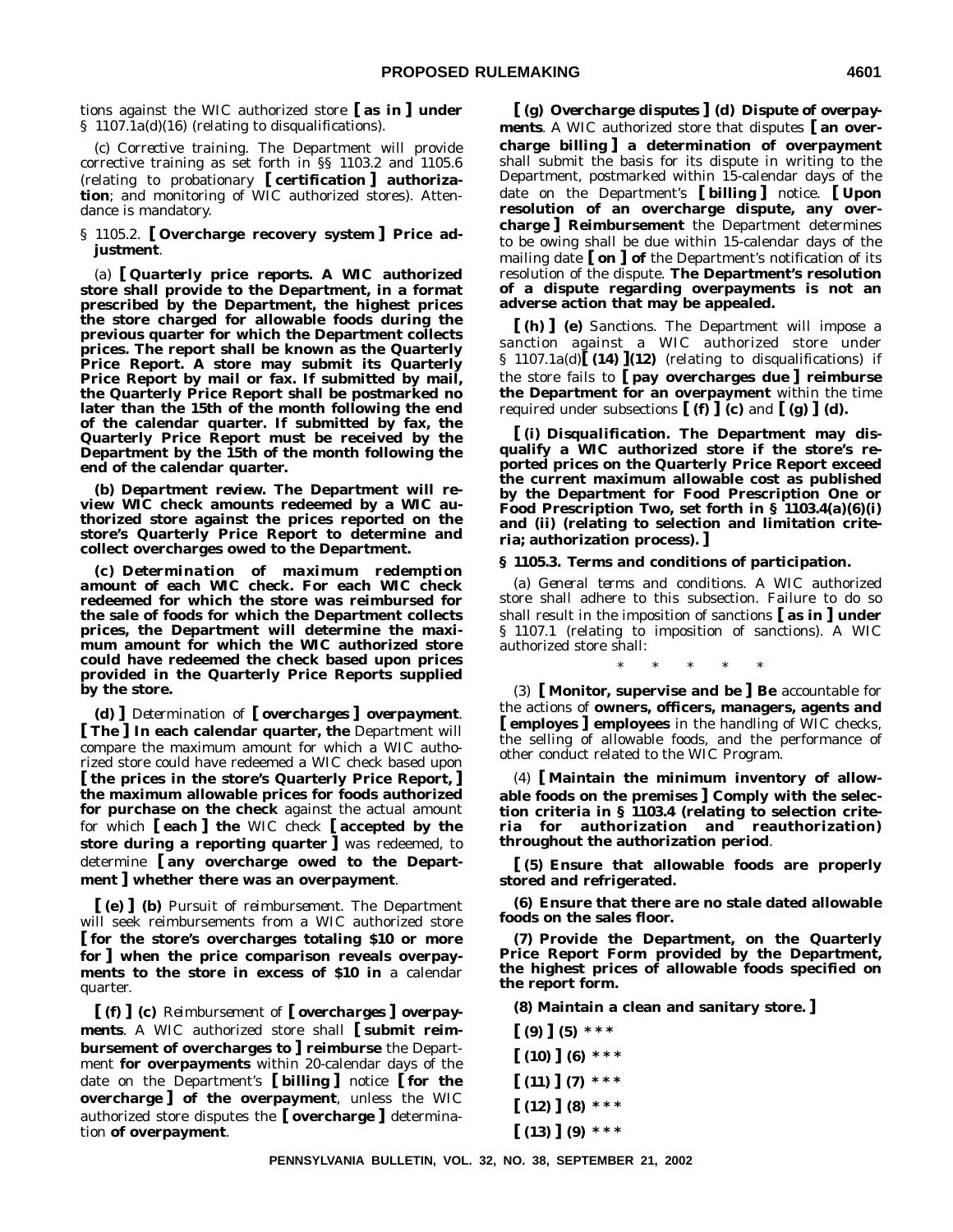**[ (14) ] (10) \* \* \***

**[ (15) ] (11)** Provide Federal, State, Department and local agency representatives who are involved in monitoring the store's compliance with statutes and regulations governing the WIC Program, access**, which includes providing copies if requested by the Department,** to **[ price and inventory ] purchase** records **[ during an onsite review ] used for Federal tax reporting purposes and other records as requested to determine compliance with WIC Program requirements**

**[ (16) ] (12)** Agree that **authorization does not constitute a license or a property interest, that the store must reapply for authorization in accordance with § 1103.1(c) (relating to authorization and reauthorization process and requirements), and that** neither the Department nor the WIC authorized store has an obligation to renew the store's authorization to participate in the WIC Program.

 $\lceil (17) \rceil (13)$  \*\*\*

**[ (18) ] (14)** \*\*\*

**[ (19) ] (15)** Not transfer or assign its WIC **[ certification or recertification ] authorization or reauthorization** to another person or entity.

**[ (20) Reimburse the Department for funds received through transactions involving WIC checks which were not conducted in accordance with this part.**

**(21) ] (16)** Maintain **[ price and inventory ] purchase** records **and records used for Federal tax reporting purposes** for allowable foods for a minimum **[ period ]** of **[ 6 months from the date of receipt of the inventory ] 2 years**.

(b) *Terms and conditions of participation with regard to participants.* A WIC authorized store shall serve participants **and authorized representatives** as set forth in this subsection. The Department will impose sanctions against a WIC authorized store that fails to do so, as set forth in § 1107.1. A WIC authorized store shall:

(1) Provide allowable foods to **[ participants ] a participant or authorized representative** only as authorized on the WIC food list and as specified on the WIC check.

(2) Not encourage or discourage a participant **or authorized representative** from purchasing **an** allowable **[ foods ] food** specified on the WIC check.

(3) Provide **an** allowable **[ foods ] food** to **[ participants ] a participant or authorized representative** at or below the current price the store charges other customers**, and at or below the maximum allowable price**.

(4) Not seek restitution or payment from **[ participants ] a participant or authorized representative** for **a** WIC **[ checks ] check** not reimbursed by the Department, or contact **[ participants ] a participant or authorized representative** concerning **a** WIC **[ transactions ] transaction** that **[ occur ] occurs** in the store.

(5) Not seek restitution or payment from **[ participants ] a participant or authorized representative** for **an** allowable **[ foods when the price the store charges for the allowable foods exceeds the ''Not to Exceed'' amount on the WIC check ] food authorized for purchase on the WIC check tendered by the participant or authorized representative**.

(6) Not request **the** personal **[ addresses ] address**, telephone **[ numbers ] number** or other personal identification of **[ participants ] a participant or authorized representative**.

(7) Offer **[ participants ] each participant or authorized representative** the same courtesies offered other customers, and not distinguish or identify **[ participants ] a participant or authorized representative** from other customers**, if no other terms and conditions of participation are violated in doing so**.

(8) Provide services to **[ participants ] each participant or authorized representative** without regard to race, color, age, sex, religion, national origin or disability.

(9) **[ Give trading stamps to participants ] Provide the same promotional incentive** for **[ purchases ] a purchase** made with **a** WIC **[ checks ] check [ if trading stamps are ] as** given for **a** cash **[ purchases ] purchase**.

(10) Accept cents-off coupons, a store discount card or other discounts from **[ participants ] a participant or authorized representative** for **an** allowable **[ foods ] food**, and deduct the savings in calculating the total purchase price entered into the ''Pay Exactly'' amount on WIC checks.

(11) Accept ''buy one get one free'' coupons and manufacturers' promotional free product offers from **[ participants ] a participant or authorized representative**.

**(12) Provide a promotional incentive for use of a WIC check only if the same incentive is offered for a cash purchase.**

(c) *Terms and conditions of participation with regard to WIC check processing and redemption*. A WIC authorized store shall adhere to the requirements of this subsection with regard to WIC check processing and redemption. The Department will impose sanctions against a WIC authorized store that fails to do so, as set forth in § 1107.1. A WIC authorized store shall:

(1) Treat the acceptance of a WIC check as a financial transaction between **[ only the Department and ]** the WIC authorized store **and the Department**, not the participant.

\*\*\*\*\*

(3) Accept a WIC check only if the participant**[ , endorser or proxy ] or authorized representative** presents the WIC check on or between the "First Day to Use" and the "Last Day to Use" designations on the WIC check.

(4) Accept a WIC check only if a valid WIC identification card is presented at the time of **[ redemption ] the WIC transaction**.

(5) Accept a WIC check only if the signature of the participant**[ , endorser or proxy ] or authorized representative** is obtained**[ , ] on the WIC check** at the time of **[ purchase, ] the WIC transaction [ on the WIC check, ]** and the **[ signature on the WIC check**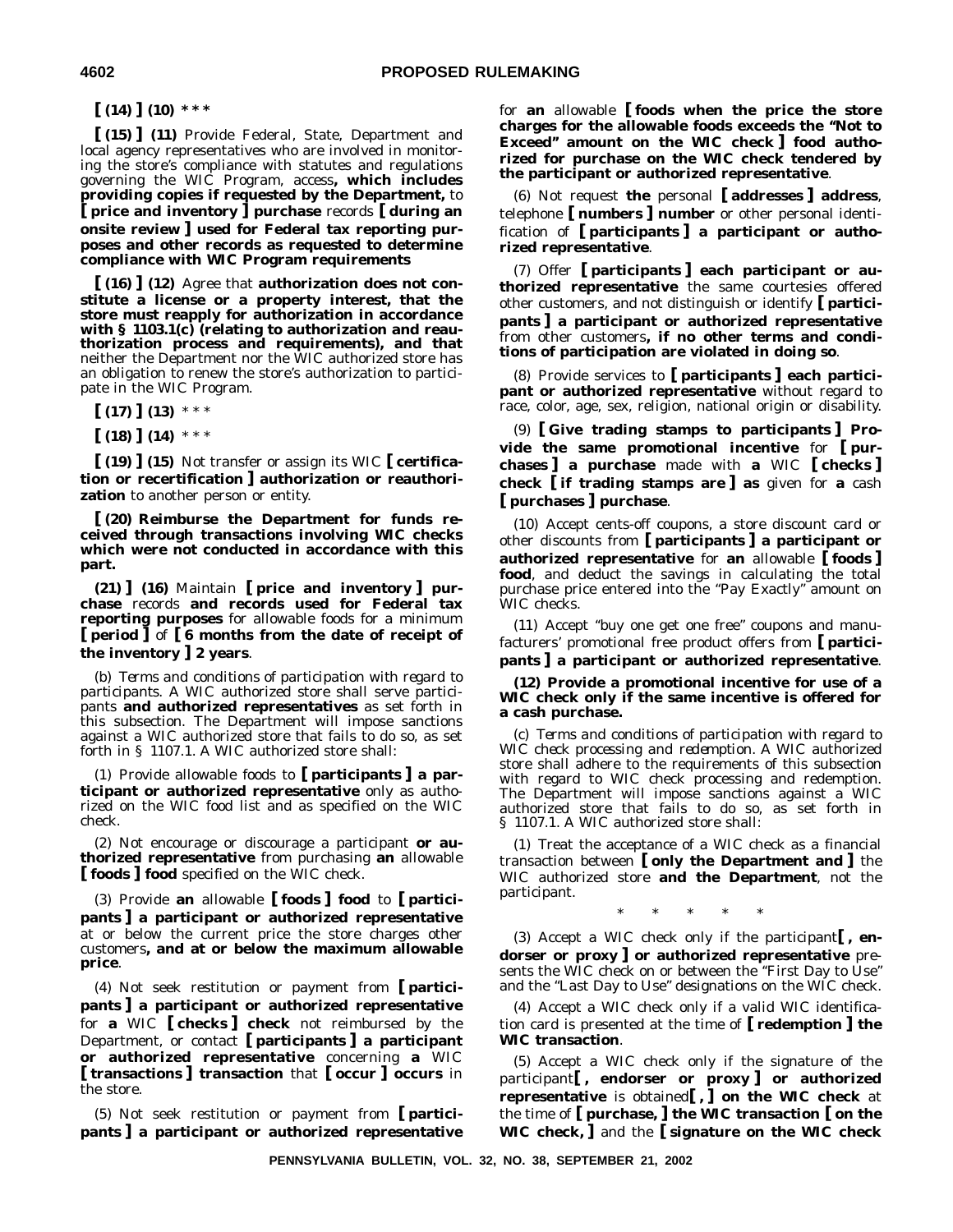**matches the signature on the WIC identification card ] family identification number on the WIC check matches the family identification number on the identification card**.

\*\*\*\*\*

(7) Charge the WIC Program only for the types and quantities of allowable foods specified on the WIC check and selected for purchase by the participant**[ , endorser or the participant's proxy ] or authorized representative**.

(8) Record in ink, on each WIC check immediately after completion of the WIC transaction and prior to the participant**[ , endorser or proxy ] or authorized representative** signing the WIC check, the actual purchase amount of the transaction net of any cents-off coupons or other discounts.

(9) Properly correct an error made in recording the "Pay Exactly" amount of a WIC check by drawing a single line through the incorrect amount and writing the correct amount above or below the error and having the participant**[ , endorser or proxy ] or authorized representative** initial next to the corrected amount. No other corrections are permissible.

(10) Not alter any information on the WIC check as presented by the participant**[ , endorser or proxy ] or authorized representative**.

(11) Not provide **a** substitute **[ items, rainchecks ] item, raincheck** or cash reimbursement for **an** allowable **[ foods ] food** that **[ are ] is** unavailable.

\*\*\*\*\*

(13) Not provide change for **[ the difference between the ''Not to Exceed'' and the ''Pay Exactly'' amounts on the WIC check nor for any coupons ] a coupon** tendered during the WIC transaction.

(14) Not **[ refund money or ]** provide **[ exchanges ] an exchange** to replace **an** allowable **[ foods ] food** returned by **[ participants, endorsers or proxies ] a participant or authorized representative unless the exchange is to replace an identical product that was found to be damaged or otherwise unusable**.

(15) **Not refund money for an allowable food purchased in a WIC transaction that is returned by a participant or authorized representative.**

**(16)** Not accept a WIC check as payment for **[ items ] an item** other than **an** allowable **[ foods ] food** specified on the WIC check.

**[ (16) ] (17)** Not charge the WIC Program for **an** allowable **[ foods ] food** not received by the **[ WIC ]** participant **or authorized representative** or for **an** allowable **[ foods provided ] food** in excess of **[ those listed ] the quantity prescribed** on the WIC check.

**[ (17) ] (18)** \*\*\*

**[ (18) ] (19)** Deposit **a** WIC **[ checks ] check** accepted by it directly to its bank account no later than 45 days after the "First Day to Use" date on the WIC check.

**[ (19) ] (20)** Not receive, transact, redeem or otherwise dispose of a WIC check **[ outside ] in violation** of check redemption procedures set forth in this section.

**[ (20) ] (21)** Not use a WIC check for the purchase of any **[ commodity ] item other than an allowable food** or **for** the payment of any debt.

**[ (21) ] (22)** Not collect sales tax **[ on allowable food purchases ] in connection with a WIC transaction**.

**[ (22) Reimburse the Department for payments the store has received for improperly executed WIC checks. ]**

(d) **[ The Department will deny payment to a WIC authorized store for WIC checks which the store did not process under subsection (c). ] When the Department determines, prior to payment of a check submitted for redemption, that the store has committed a violation of this section that affects the payment to the store, the Department will deny payment. If payment already has been made, Department will establish a claim for reimbursement by sending the store a written notice of the overcharge or other improper charge. The store may dispute the Department's claim and shall submit the basis for its dispute in writing within 15 calendar days of the date of the Department's written notice. The Department will notify the store of the resolution of the claim dispute. The Department's resolution of a claim dispute is not an adverse action that may be appealed.**

**§ 1105.4. Change of ownership of a WIC authorized store.**

(a) **[ A certification or recertification ] A store's status as a WIC authorized store** is void when a change of ownership of **[ a WIC authorized ] the** store occurs.

(b) To allow uninterrupted service to participants subsequent to a change of ownership **of a WIC authorized store**, the Department may accept an application for **[ certification ] authorization** from the prospective new owner of **[ a WIC authorized ] the** store prior to a change of ownership.

(c) **[ When a change of ownership occurs and inadequate participant access as defined in § 1103.7(c)(8) (relating to inadequate participant access) would result, the store under the new ownership may receive probationary certification for a period not to exceed 6 months if the State conducts an immediate onsite visit followed by a complete certification visit at the store. Until the immediate onsite visit is conducted, the new owner may not accept WIC checks. As soon as possible within the 6-month probationary period or during the next recertification process, whichever occurs first, the store under the new ownership shall compete with stores on the waiting list in the trade area for the store slot.**

**(d) The Department will not accept an application for certification from a store that has been provided notice of disqualification or is serving a disqualification if an individual who had at least a 10% ownership interest in the store has at least a 10% ownership interest in the applicant or such ownership interest has been transferred or sold to immediate family members of the individual. ]**

**The Department will not accept a store's application for authorization if the Department determines**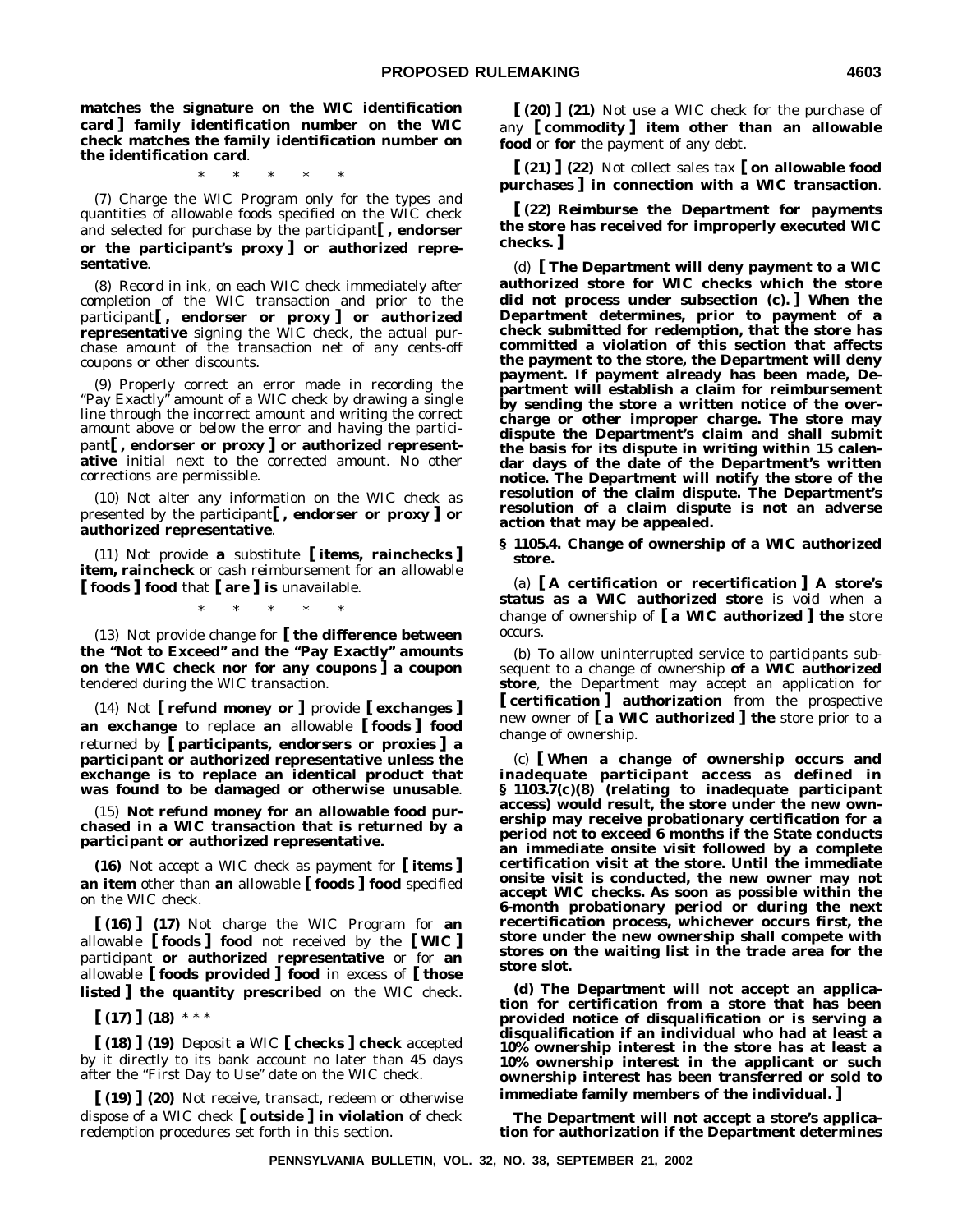**that the store submitting the application, either under prior ownership or in a previous location, was disqualified and the purpose of the relocation or sale of the store was to avoid a disqualification.**

#### **§ 1105.5. Changes in availability or location of WIC authorized stores.**

(a) *Notification of store closing.* A WIC authorized store shall notify the Department at least 15 days prior to a temporary or permanent closing of the store, and **[ of ] provide** the reason for closing and the expected duration of a temporary closing, if it has at least 15 days prior knowledge. Otherwise, it shall provide this information to the Department immediately after it acquires the information.

(b) *Temporary store closing.* The Department may permit a WIC authorized store to temporarily close for reasons such as a natural disaster, death in immediate family or personal illness, without imposing a sanction against the store. In making a determination to permit a temporary closure, as well as the length of time of the closure, the Department will consider circumstances such as the nature of the disaster, number of WIC authorized stores affected by the disaster, nature and expected duration of illness, length of closing anticipated by the WIC authorized store, number of and distance to other WIC authorized stores, number of participants served by the store, **[ number of stores on the waiting list ]** or any other information that the Department may determine to be relevant.

#### (c) *Store closing for remodeling.*

(1) A WIC authorized store that closes for **[ more than 24 hours but ]** less than **[ 3 ] 15** days for remodeling **[ will not lose its certification, provided ] shall continue as a WIC authorized store if** it notifies the Department at least 15-calendar days prior to the day the store closes for remodeling.

(2) A WIC authorized store that closes in excess of **[ 3 ] 15** store operation days for remodeling, shall **automatically** lose its **[ WIC authorization ] status as a WIC authorized store** and shall **[ reapply ] apply** for and secure **[ certification ] authorization** before it may again serve as a WIC authorized store.

#### (d) *Store relocations.*

(1) A WIC authorized store that relocates 1 mile or less from its current location **or within the same geographical area assigned to the local agency**, and reopens within **[ 3- ] 15**-calendar days at its new location, shall provide the Department with written notification of its new address. The store will **[ not lose its certification, provided ] continue as a WIC authorized store if** it notifies the Department at least 15-calendar days prior to the day the store closes for relocating.

(2) A WIC authorized store **[ relocating ] that relocates** in excess of 1 mile of its current location **and to a geographical area assigned to another local agency** shall **[ lose its WIC authorization and shall reapply for certification ] automatically lose its status as a WIC authorized store and shall apply for authorization** at its new location **to again serve as a WIC authorized store**.

(3) A WIC authorized store that closes in excess of 3 store operation days for relocating**[ , without applying** **for and securing permission from ] shall notify** the Department **[ to do ] before doing** so, **or** shall **automatically** lose its **status as a** WIC **[ authorization ] authorized store** and shall **[ reapply ] apply** for **[ certification ] authorization to again serve as a WIC authorized store**.

#### \*\*\*\*\*

#### **§ 1105.6. Monitoring of WIC authorized stores.**

(a) *Purpose and types of monitoring of WIC authorized stores.* Federal, State or local representatives will conduct announced and unannounced onsite reviews of WIC authorized stores to determine compliance with applicable Federal and State regulations, and to investigate complaints regarding a store. The types of onsite reviews that may be conducted for monitoring purposes are **[ high risk reviews ] compliance investigations, inventory audits**, routine reviews and **[ training buys ] WIC transaction reviews**. **The monitoring process, to determine compliance with applicable Federal and State regulations, operates independently of the authorization process and may overlap more than one authorization period.**

(b) **[** *High risk reviews* **]** *Compliance investigations*. **[ The Department will monitor all high risk stores. The Department will use either compliance investigations or inventory audits as methods to monitor high risk stores. The Department also may conduct compliance buys and inventory audits on stores that have not been identified as high risk stores.**

**(1)** *Compliance investigations.* **]** The following standards apply:

- **[ (i) ] (1)** \*\*\*
- $\left[ \text{ (ii) } (2) \; * \; * \; * \right]$

**[ (iii) ] (3)** The Department will provide written notification to the WIC authorized store of the results of each compliance buy, including the store's violation of a statute or regulation governing its participation in the WIC Program, unless **[ subparagraph (viii) ] paragraph (8)** applies.

**[ (iv) ] (4)** The Department will provide to the personnel of the WIC authorized store mandatory corrective training after two compliance buys detect violations of **[ statutes or regulations ] a statute or regulation** governing the store's participation in the WIC Program**, unless paragraph (8) applies**.

**[ (v) ] (5) [ The ] If paragraph 8 does not apply, the** Department will **[ conduct a third compliance buy at ] continue a compliance investigation of** the WIC authorized store after store personnel have attended mandatory corrective training.

**[ (vi) ] (6)** The Department will impose a sanction in accordance with § 1107.1 (relating to imposition of sanctions) **[ against the store ]** if three compliance buys detect violations of **[ statutes or regulations ] a statute or regulation** governing the store's participation in the WIC Program. If multiple violations are found during the compliance investigation, the Department will impose the sanction against the store for the term corresponding to the most serious violation.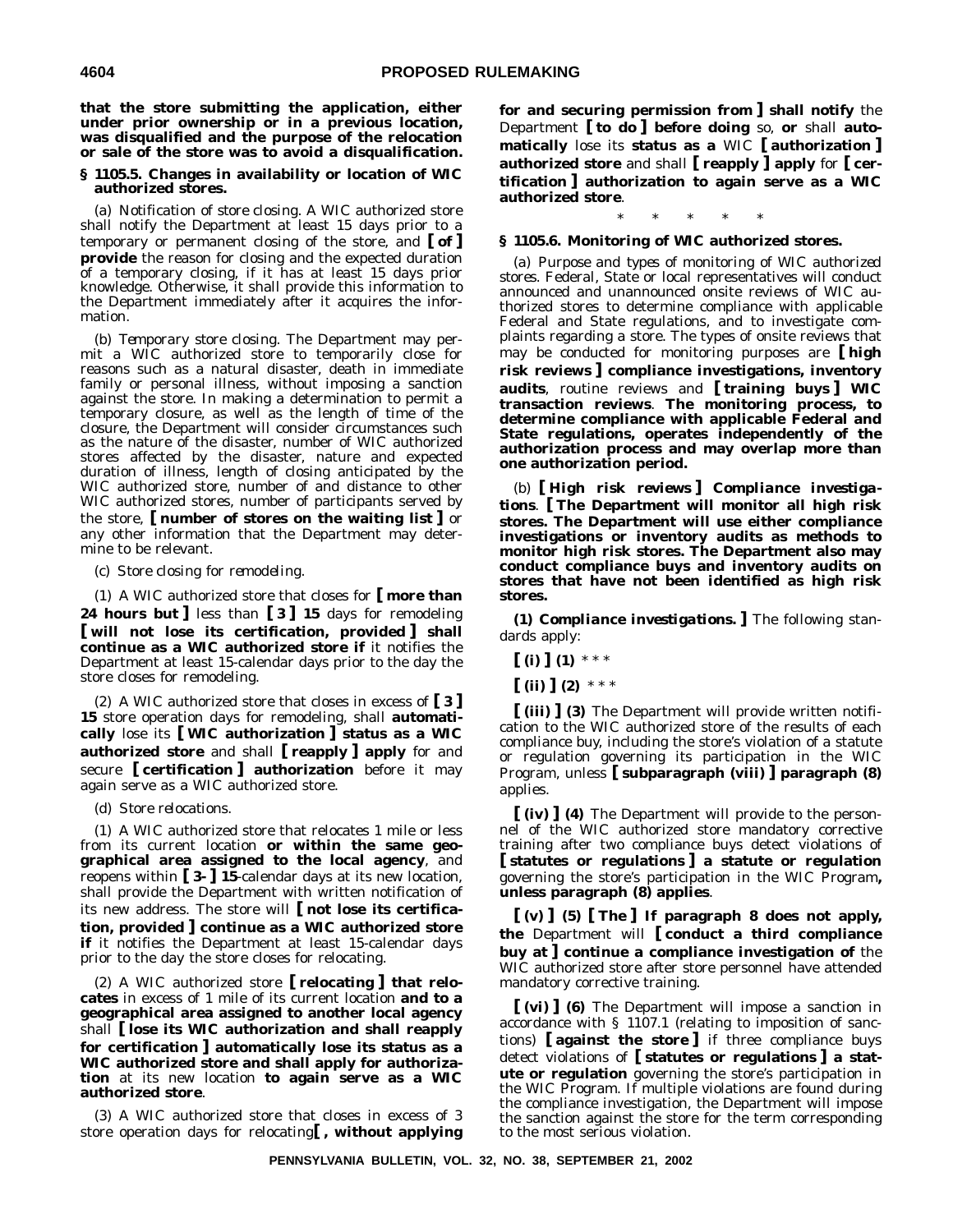**[ (vii) ] (7)** The Department will close the compliance investigation on a WIC authorized store if **the Department discovers** no **[ violations ] violation** of a statute or regulation governing the store's participation in the WIC Program **[ are discovered ]** after two consecutive compliance buys.

**[ (viii) ] (8)** The Department may withhold notification of compliance buy results, and may withhold providing training or conducting further compliance investigations, when fraudulent **[ activities ] activity** by the WIC authorized store **[ are ] is** indicated during a compliance investigation or by local agency or participant complaint.

**[ (2) ] (c)** *Inventory audits.* The Department will disqualify **[ the ] a** WIC authorized store when an inventory audit establishes **[ the claim of reimbursement for authorized ] that the store has redeemed or attempted to redeem WIC checks for the purported sale of an allowable** food in excess of documented inventory. No warning **[ letters ] letter** will be issued.

**[ (c) ] (d)** *Routine reviews.* The Department will use **routine** reviews as follows to determine whether a WIC authorized store is in compliance with the **[ selection and limitation criteria in § 1103.4(a) and (b) (relating to selection and limitation criteria; authorization process) and ]** terms and conditions of participation in § 1105.3 (relating to terms and conditions of participation):

\*\*\*\*\*

(6) The Department will impose a sanction in accordance with § 1107.1 against a store if a third routine review detects violations of a statute or regulation governing the store's participation in the WIC Program. If multiple violations are found during the routine reviews, the Department will impose **[ the sanction ]** against the store **[ for the term corresponding to the most serious violation ] the most severe sanction the Department may impose for any one of the violations committed by the store**.

**[ (d)** *Training buys* **] (e)** *WIC transaction reviews.* The Department will use **[ training buys ] WIC transaction reviews** to monitor WIC **[ check ]** transaction procedures and compliance with statutes and regulations governing the store's participation in the WIC Program. The following standards **[ shall ]** apply:

(1) The Department will not notify the WIC authorized store that a **[ training buy ] WIC transaction review** is scheduled.

(2) The Department will provide written notification to the WIC authorized store of the results of each **[ training buy ] WIC transaction review**, including violations of a statute or regulation governing the store's participation in the WIC Program.

(3) The Department will conduct a second **[ training buy ] WIC transaction review** at the WIC authorized store if the first **[ training buy ] WIC transaction review** detects **[ violations ] a violation** of a statute or regulation governing the store's participation in the WIC Program.

(4) The Department will provide the personnel of the WIC authorized store mandatory corrective training after two **[ training buys ] WIC transaction reviews** detect violations of a statute or regulation governing the store's participation in the WIC Program.

(5) The Department will conduct a third **[ training buy ] WIC transaction review** at the WIC authorized store after store personnel have attended the mandatory corrective training.

(6) The Department will impose a sanction in accordance with § 1107.1 **[ against a store ]** if a third **[ training buy ] WIC transaction review** detects **[ violations ] a violation** of a statute or regulation governing the store's participation in the WIC Program. If multiple violations are found during the **[ training buys ] WIC transaction reviews**, the Department will impose **[ the sanction ]** against the store **[ for the term corresponding with the most serious violation ] the most severe sanction the Department may impose for any one of the violations committed by the store**.

**[ (e) ] (f)** \*\*\*

**[ (f) ] (g)** *Reimbursement.* The Department will seek reimbursement from a WIC authorized store that received funds improperly due to a violation of regulations governing the store's participation in the WIC Program discovered during monitoring reviews. The Department will send notice to the store of the amount of money to be reimbursed to the WIC Program. The store shall make payment within 20 days from the date **[ of ] on** the notice.

#### **CHAPTER 1107. SANCTIONS**

#### **§ 1107.1. Imposition of sanctions.**

(a) The Department may disqualify a **WIC authorized** store or impose a civil money penalty in lieu of disqualification for reasons of **[ program ] WIC Program** abuse. In the case of fraud, trafficking, sale of alcohol or alcoholic beverages or tobacco products the Department will not provide the store with a prior warning that violations were occurring before imposing the sanctions. For other serious program violations or offenses, the Department may choose to not provide the store with prior warning that violations were occurring before imposing the sanctions. The store may appeal a Department decision pertaining to disqualification, denial of **[ application to participate ] authorization or reauthorization**, or other adverse **[ actions ] action** that **[ affect participation during the agreement performance period ] affects the store's status as a WIC authorized store** in accordance with § 1113.1 (relating to right to **administrative** appeal). Expiration of **[ an agreement with a store ] authorization**, disqualification of a store as a result of disqualification from the Food Stamp Program, and the Department's determination regarding inadequate participant access are not subject to review.

(b) The Department will disqualify a store which has been disqualified from the Food Stamp Program unless the Department determines that the disqualification of the store would result in inadequate participant access under § 1103.7 (relating to inadequate participant access). If the Department determines that disqualification of the store would result in inadequate participant access under § 1103.7, the Department will give the store the option of paying a civil money penalty in lieu of **[ WIC ]** disqualification.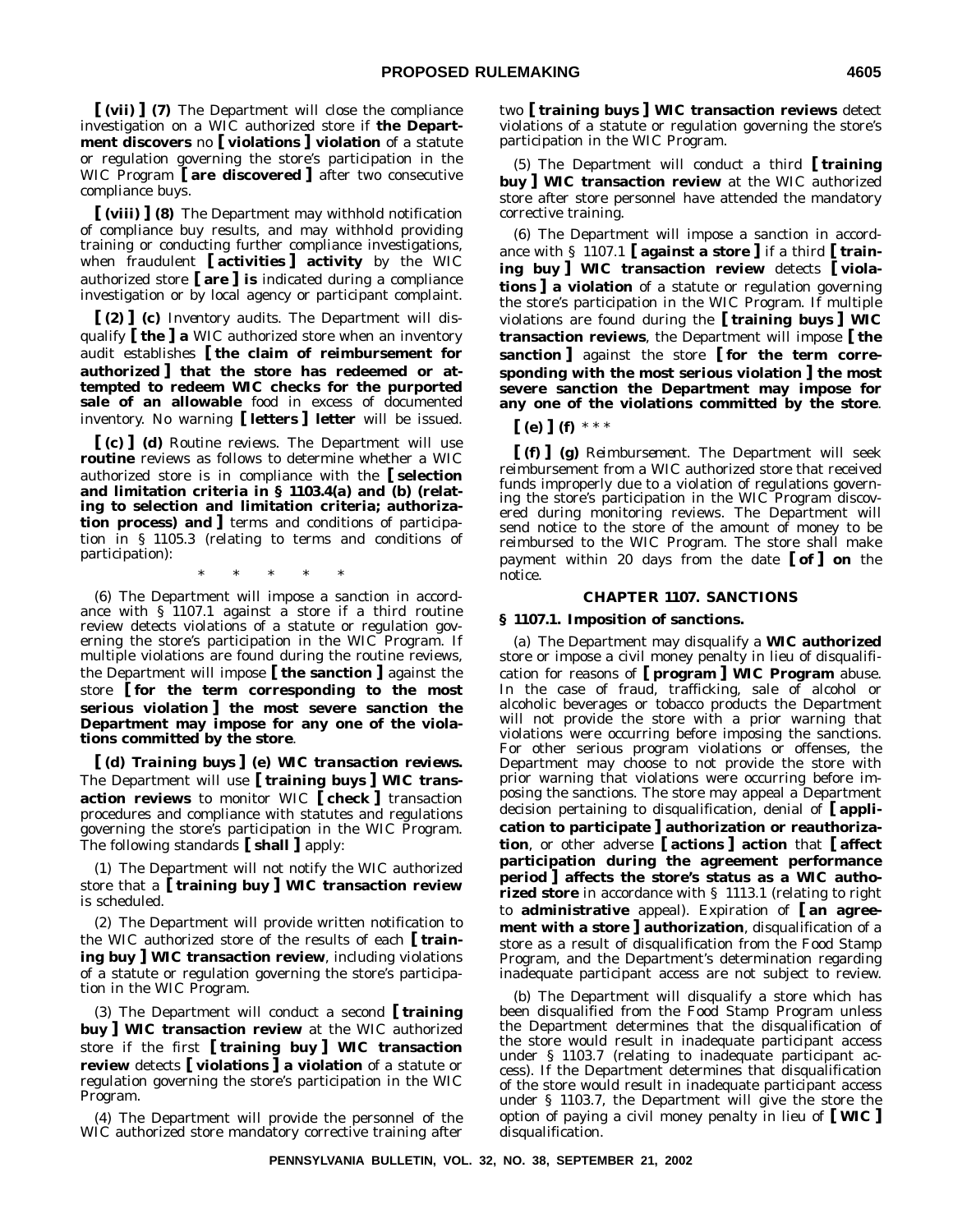(c) **The Department will disqualify a store that has been assessed a civil money penalty in lieu of disqualification under the Food Stamp Program unless disqualification of the store from the WIC Program would result in inadequate participant access or would otherwise adversely affect the interest of participants. If the Department disqualifies a store under this subsection, the length of the disqualification will correspond to the period for which the store would otherwise have been disqualified from participating in the Food Stamp Program.**

**(d)** The Department will disqualify a store for WIC Program violations in § 1107.1a (relating to disqualifications) unless the Department determines that disqualification of the store under  $\S$  1107.1a(b)-(d) would result in inadequate participant access. In that case, the Department will give the store the option of paying a civil money penalty in lieu of disqualification. The Department will not **[ impose ] give the store the option of paying** a civil money penalty in lieu of disqualification for third or subsequent **[ sanctions for ]** violations. **A violation committed during a prior authorization period will support a disqualification.**

**[ (d) ] (e)** Disqualification from the WIC Program may result in disqualification as a retailer in the Food Stamp Program **under regulations governing the Food Stamp Program**. **[ The disqualification may not be subject to administrative or judicial review under the Food Stamp Program. ] Applicable Federal regulations may prohibit administrative or judicial review of a disqualification from the Food Stamp Program based upon a disqualification from the WIC Program.**

**[ (e) ] (f)** In addition to imposing a sanction against a WIC authorized store that commits fraud or abuse of the WIC Program, the Department may prosecute or make a referral **[ for prosecution ]** of the WIC authorized store to a criminal prosecution agency for prosecution under applicable Federal, State or local laws.

**[ (f) ] (g)** A WIC authorized store that has a sanction imposed against it by the Department for accepting a WIC check for **[ items ] an item** other than those specified on the WIC check shall also reimburse the Department for **[ monies received for the purchase of these items with the ] moneys it receives through the WIC check redemption process after accepting a** WIC check **for the purchase of the item**.

**[ (g) ] (h)** The Department may impose a sanction against a WIC authorized store for failing to remit any amount demanded due to violations of statutes or regulations governing its participation in the WIC Program within the time frame **[ in § 1105.2(f) and (g) (relating to reimbursement of overcharges) ] imposed by regulation** or **in** the notice given **to the store** by the Department **[ under § 1105.6(f) (relating to monitoring of WIC authorized stores) ] of the store's obligation to reimburse the Department**.

#### **§ 1107.1a. Disqualifications.**

\*\*\*\*\*

(c) *Three-year disqualification.* The Department will disqualify a WIC authorized store for 3 years for any of the following violations:

\*\*\*\*\*

(2) A pattern of claiming reimbursement for the sale of an amount of a specific allowable food, which exceeds the store's documented inventory of that specific allowable food **[ item ]** for a specific period of time. A pattern may be established during a single inventory audit encompassing a 2-month period when a WIC authorized store's records indicate that the WIC authorized store's **WIC check** redemptions for a specific allowable food exceed the WIC authorized store's documented inventory for that allowable food.

(3) Two or more incidences of **[ charging participants more for an allowable food than non-WIC customers or charging participants more than the current shelf price ] overcharges**.

(4) Two or more incidences of receiving, transacting or redeeming **[ WIC checks outside of authorized channels, including the use of an unauthorized store or an unauthorized person, or both ] a WIC check that the store is not authorized to receive, transact or redeem**.

\*\*\*\*\*

(d) *One-year disqualification.* The Department will disqualify a WIC authorized store for 1 year for any of the following violations:

(1) Two or more incidences of providing **[ unauthorized food items ] a food item other than an allowable food** in exchange for WIC checks**[ , including charging for allowable food provided in excess of those listed on the WIC check ]**.

(2) **Providing an allowable food in excess of the amount authorized for purchase on the WIC check.**

**(3)** Having **a** stale-dated allowable food on the sales floor.

**[ (3) ] (4)** Failing to maintain on the premises at all times minimum inventory requirements of an allowable food **at or below the current maximum allowable price for that food**.

**[ (4) ] (5)** Failing to request **[ the participant's ] a** WIC identification card prior to accepting a WIC check.

- $\left[ (5) \right] (6)$  \*\*\*
- $[(6)]$   $(7)$  \*\*\*

**[ (7) ] (8)** Failing to properly store **[ and ] or** refrigerate **an** allowable **[ foods ] food**.

 $(8)$   $(9)$  \*\*\*

**[ (9) ] (10)** Charging or demanding that a participant **or authorized representative** pay for an allowable food with **[ the participant's own ]** money or with another WIC check for purchases made with a WIC check.

**[ (10) ] (11)** Securing the signature of the participant**[ , endorser or proxy ] or authorized representative** prior to completing the "Pay Exactly" box on the WIC check.

**[ (11) ] (12) [ Overcharging ] Charging** the WIC Program **[ by charging ]** sales tax.

**[ (12) Having or charging prices which exceed the current maximum allowable costs established by the Department and published in the** *Pennsylvania*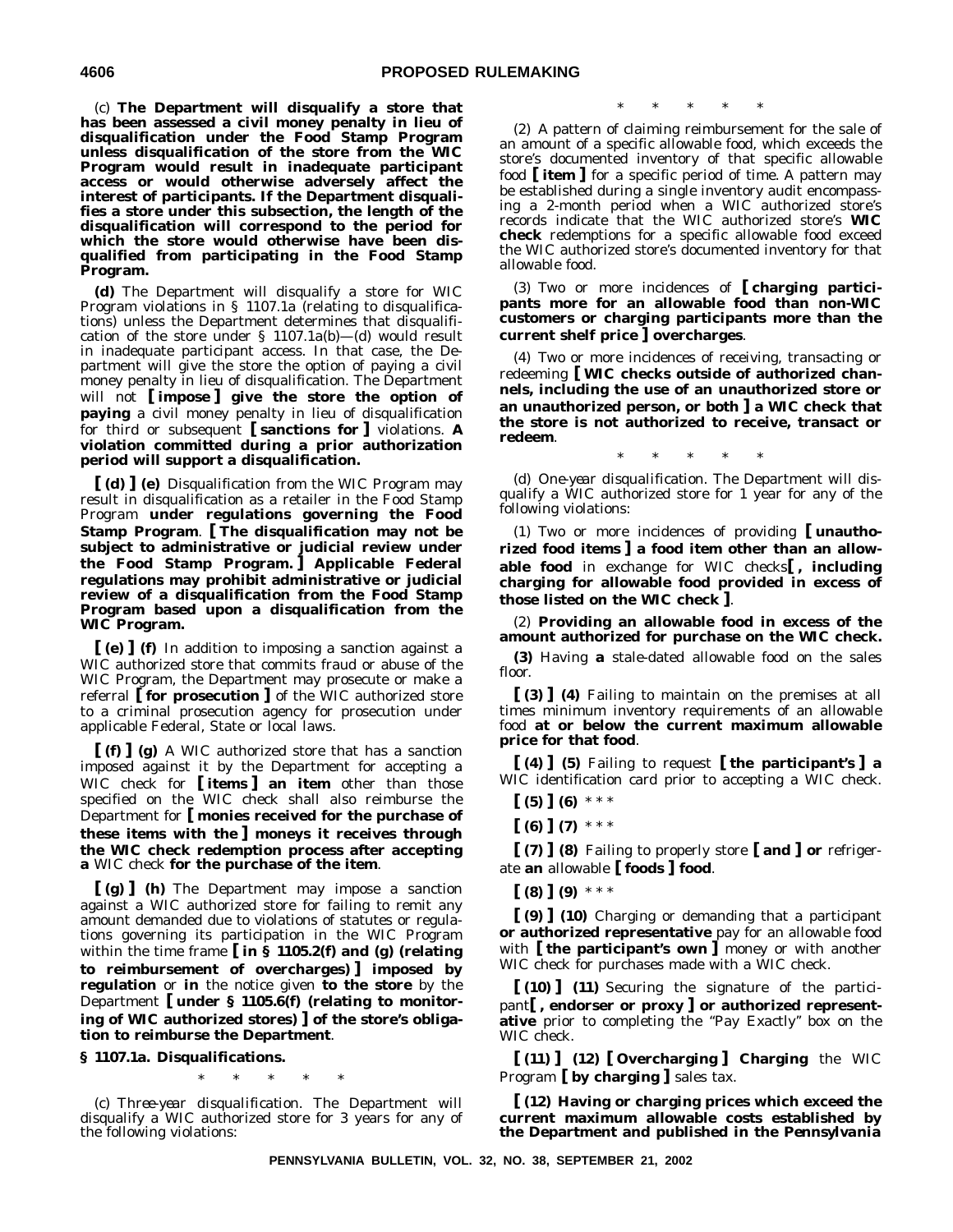*Bulletin* **for either Food Prescription One or Food Prescription Two set forth in § 1103.4(a)(6)(i) and (ii) (relating to selection and limitation criteria; authorization process). ]**

(13) Giving monetary change to **[ an authorized individual ] the person** who tenders a WIC check.

(14) Failing to **[ remit payment for an overcharge ] reimburse the Department for overpayments, overcharges or other improper charges** within the specified time frame **[ under either §§ 1105.2(f) and (g) or 1105.6(f) (relating to overcharge recovery system; monitoring of WIC authorized stores) ]**.

#### \*\*\*\*\*

**(17) Providing false information on the application for authorization or reauthorization.**

(e) *Second mandatory sanction.* **[ When ] If** a WIC authorized store, which previously has been assessed a sanction for any of the violations in subsections  $(b)$ — $(d)$ , receives another sanction for any of these violations, the Department will double the second sanction. The Department will double civil money penalties up to the limits allowed under § 1107.2(c) (relating to civil money penalties).

(f) *Third or subsequent mandatory sanction.* **[ When ] If** a WIC authorized store, which previously has been assessed two or more sanctions for any of the violations listed in subsections (b)—(d), receives another sanction for any of these violations, the Department will double the third sanction and all subsequent sanctions. The Department will not **[ impose ] permit the store to pay** a civil money **[ penalties ] penalty** in lieu of disqualification for third or subsequent **[ sanctions for ]** violations listed in subsections (b)—(d).

(g) *Multiple violations during a single investigation.* When during the course of a single investigation the Department determines a WIC authorized store has committed multiple violations, the Department will disqualify the WIC authorized store for the period corresponding to the most serious violation. However, the Department will include all violations in the notice of disqualification **[ action ]**.

(h) *Disqualification based on a Food Stamp Program disqualification.* The Department will disqualify a WIC authorized store which has been disqualified from the Food Stamp Program. The disqualification shall be for the same length of time as the Food Stamp Program disqualification, but may begin at a later date than the Food Stamp Program disqualification. Under 7 CFR  $246.12(k)(1)(vii)$  and § 1113.1(b)(3) (relating to right to **administrative** appeal), the WIC **[ program ] Program** disqualification is not subject to administrative or judicial review **[ under the WIC Program ]**.

(i) *Voluntary withdrawal or nonrenewal of agreement.* The Department will not accept voluntary withdrawal of the WIC authorized store from the WIC Program as an alternative to disqualification for the violations listed in subsections  $(a)$ — $(d)$ , but will enter the disqualification on the record. The Department will not permit the store to use **[ nonrenewal of a store agreement ] expiration of authorization** as an alternative to disqualification.

(j) *Other violations.* For **[ any ] a** violation of a statute or regulation governing the store's participation in the WIC Program which is not specifically classified in subsections (a)—(d), the Department will determine the appropriate type and level of sanction to be imposed upon the store based upon the nature and severity of the violation. A disqualification imposed under this subsection will not exceed 1 year.

(k) *Advance notice.* The Department will provide a WIC authorized store at least 30 days advance notice of the effective date of **[ any disqualifications and, if appropriate, an opportunity to appeal the disqualification under § 1113.1 ] a disqualification**. **The notice will include the store's appeal rights, if applicable.**

(l) **[** *Certification* **]** *Authorization following expiration of disqualification period.* A store that has been disqualified from the WIC Program may apply for **[ certification ] authorization** following expiration of the disqualification period. If the store chooses to apply for **[ certification ] authorization** after expiration of the disqualification, the Department will not consider the prior disqualification **[ from the WIC Program ]** when determining eligibility. The **[ store will be considered ] Department will consider the store's application** in accordance with § 1103.4 (relating to selection **[ and limitation ]** criteria **[ ; ] for** authorization **[ process ] and reauthorization) [ or placed on a waiting list in accordance with § 1103.6 (relating to waiting list) ]**.

#### **§ 1107.2. Civil money penalties.**

(a) *Option available in lieu of a disqualification or denial of reauthorization*. The Department may offer to a **WIC authorized** store the option of paying a civil money penalty in lieu of a denial of **[ recertification ] reauthorization** or a disqualification required under § 1107.1 (relating to imposition of sanctions), only if the Department finds inadequate participant access as set forth in § 1103.7 (relating to inadequate participant access). The Department will not provide this option for third or subsequent violations **[ in ] under** § 1107.1a(b)—(d) (relating to disqualifications).

(b) *Calculation of civil money penalty.*

(1) For **a** civil money **[ penalties ] penalty** in lieu of **[ disqualifications ] a disqualification** under § 1107.1a(b), (c) **[ and ] or** (d)(1) **and (2)**, the Department will calculate the civil money penalty for each violation identified by multiplying 10% of the average monthly total value of WIC checks redeemed for the most recent 6-month period by the number of months the store would be disqualified under § 1107.1. If 6 months of information relating to the monthly value of WIC checks redeemed is not available, the Department will calculate the monthly average based upon the number of months for which information is available.

(2) For **[ disqualifications identified in § 1107.1a(d)(2)—(16) ] a civil money penalty in lieu of disqualification under § 1107.1a(d)(3)—(16)**, the Department will calculate the civil money penalty for each violation identified by multiplying 5% of the average monthly total value of WIC checks redeemed for the most recent 6-month period by the number of months the store would be disqualified under § 1107.1. For **[ stores which are denied recertification ] a store to which the Department may deny reauthorization and** for which this option is available, the Department will multiply 5% of the average monthly total value of WIC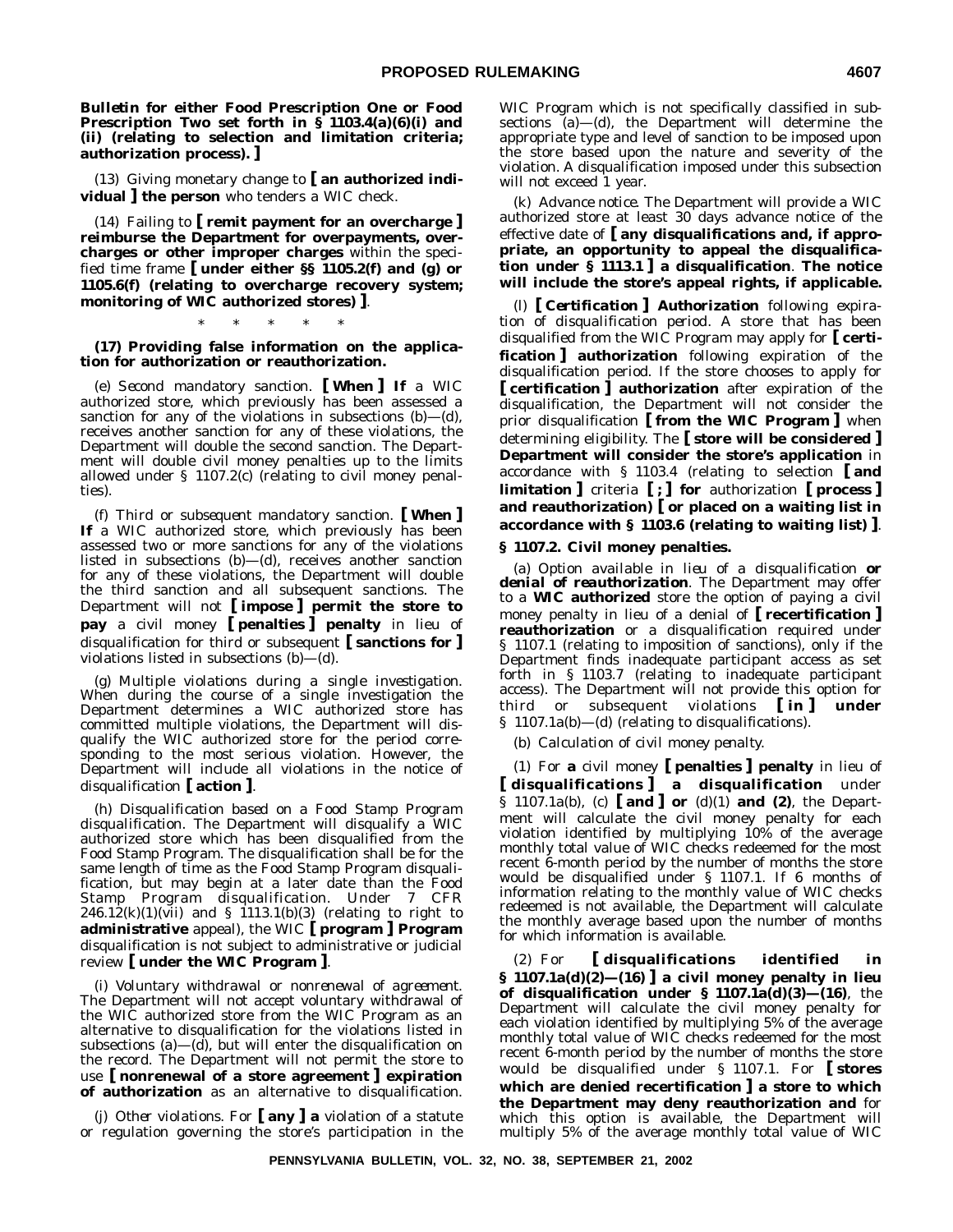checks for the most recent 6-month period by 6 months to determine the civil money penalty to be paid. If 6 months of information relating to the monthly value of WIC checks redeemed is not available, the Department will calculate the monthly average based upon the number of months for which information is available.

(c) *Limitation of* **[** *Penalties* **]** *penalties*. The amount of the civil money penalty will not exceed \$10,000 for each violation. **[ When ] If**, during the course of a single investigation, the Department determines a store has committed multiple violations, the Department will impose a civil money penalty for each violation. The total **[ amount of ]** civil money **[ penalties imposed ] penalty** for **all** violations investigated as part of a single investigation will not exceed \$40,000.

\*\*\*\*\*

(e) *Payment of the civil money penalty.* If a WIC authorized store does not pay, only partially pays, or fails to timely pay a civil money penalty assessed in lieu of disqualification, the Department will disqualify the WIC authorized store for the length of the disqualification **[ corresponding to ] authorized for** the violation for which the civil money penalty was assessed. If a civil money penalty is assessed for more than one violation, the Department will impose the disqualification for the period **[ corresponding to ] authorized for** the most serious violation. The Department may permit payment of **a** civil money **[ penalties ] penalty** by installments.

(f) *Outstanding financial liabilities.* Payment of the civil money penalty, unless specifically provided for in a written agreement between the Department and the store, does not relieve the store of any other past or future financial liability incurred by the store by reason of its participation in the WIC Program. This includes, by way of example, **[ payment ] reimbursement** to the Department of **[ outstanding overcharges for the acceptance of WIC checks for the sale of unauthorized foods ] overpayments**.

#### **CHAPTER 1109. ADMINISTRATIVE APPEALS**

#### **§ 1109.2. Scope and purpose.**

Chapters 1111 and 1113 (relating to applicant and participant appeals; and **[ local agency and ]** store appeals) apply to hearings held under 42 U.S.C.A. § 1786(f)(9), relating to the WIC Program. Those chapters supplement the Federal regulations, 7 CFR Part 246 (relating to special supplemental nutrition program for women, infants, and children) governing hearings afforded under this part to applicants, participants, **and** stores **[ denied certification or recertification and local agencies ]**, and supplement or supersede regulations in 1 Pa. Code Part II (relating to General Rules of Administrative Practice and Procedure) when their application would be inappropriate or inadequate.

#### CHAPTER 1113. **[ LOCAL AGENCY AND ]** STORE APPEALS

#### § 1113.1. Right to **administrative** appeal.

(a) A store **[ or local agency adversely affected by a Division of WIC action ]** has the right to appeal **an adverse action of the Division of WIC that affects the store's participation in the WIC Program as a WIC authorized store**. **[ The right of appeal shall be granted when a local agency's or store's application** **to participate in the WIC Program is denied; or during the course of an agreement or period of authorization, when a local agency or store is disqualified; or when any other adverse action during the period of authorization which affects participation is taken against the store or local agency by the Division of WIC ] Adverse actions include:**

**(1) Termination of authorization or reauthorization in accordance with § 1103.1(d) (relating to authorization and reauthorization process and requirements).**

**(2) Denial of an application for authorization or reauthorization.**

**(3) Refusal to accept an application for authorization or reauthorization.**

(b) **[ The following actions are not subject to appeal ] A store may not appeal the following**:

(1) The expiration of **[ a WIC ]** authorization **or reauthorization**.

(2) **[ The Division of WIC's determination regarding participant access ] The validity or appropriateness of selection criteria**.

(3) **[ Disqualification from the WIC Program of a store as a result of disqualification from the Food Stamp Program ] The validity or appropriateness of the Department's participant access criteria and the Division of WIC's participant access determination**.

**(4) Disqualification from the WIC Program as a result of disqualification from the Food Stamp Program.**

**(5) The resolution of an overpayment dispute under § 1105.2(d) (relating to price adjustment) or the resolution of an overcharge dispute under § 1105.3(d) (relating to terms and conditions of participation).**

(c) **[ The appeal process is designed to secure and protect the interest of both the store or local agency and the Division of WIC and to ensure equitable treatment for all involved. ] A denial of authorization under § 1103.1(b)(6) and a disqualification imposed under § 1107.1a(a) (relating to disqualifications) shall be effective on the date of the store's receipt of notice of the adverse action. All other adverse actions shall be effective on the date set forth in the written notice.**

**[ (d) Except for permanent disqualifications assessed under § 1107.1a(a) (relating to disqualifications), the Department may take adverse action against a store after 30 days advance notification.**

**(e) In the case of a disqualification of a local agency, the Department will provide at least 60 days advance notice. ]**

§ 1113.2. **[ Appeal ] Administrative appeal** procedures.

(a) *Notification.* **[ At the time the Division of WIC denies an application of a store, or disqualifies a WIC authorized store or takes an adverse action against a local agency or store during a period in which the local agency or store is authorized, the**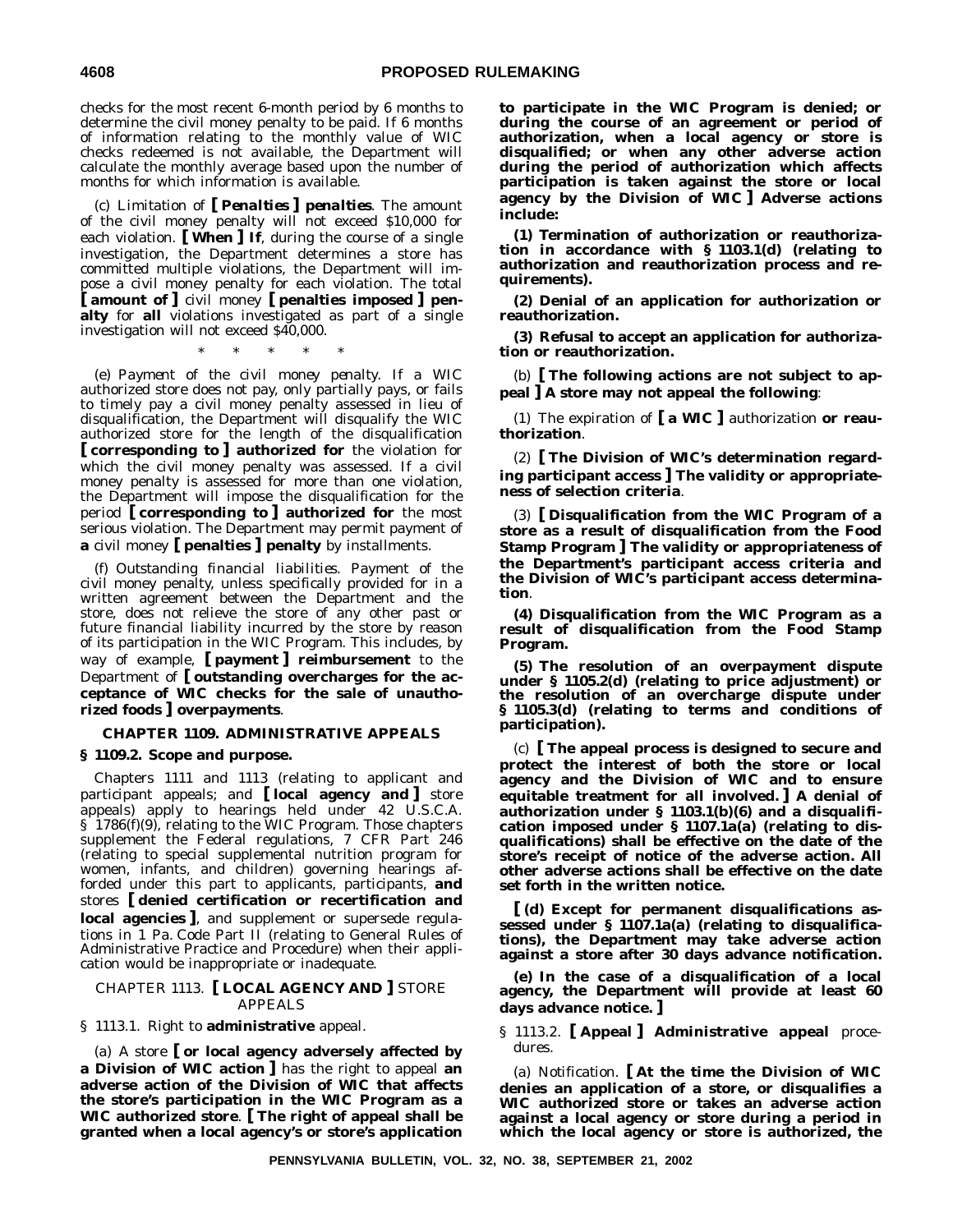**Division of WIC will notify the local agency or store of its right to an administrative appeal ] The Division of WIC will provide to the store written notice of the adverse action, the procedures to follow to appeal the adverse action and the cause for and the effective date of the action**.

(b) *Form of administrative appeal*. The appeal shall be made by the **[ local agency or ]** store or its authorized representative, in writing, stating the reasons for the appeal.

(c) *Time for and effect of filing an administrative appeal*. The appeal shall be filed with the Director of the Division of WIC within 30 days after **[ any final decision by the Division of WIC ] the effective date of the adverse action**. **The filing of an appeal shall serve to stay the Department's adverse action pending issuance of an adjudication and order by the hearing examiner under § 1113.3 (relating to adjudication and order). The stay shall be lifted upon receipt of the hearing examiner's adjudication and order affirming the adverse action, or upon receipt of the store's written notice of withdrawal of the appeal.**

(d) *Scheduling the hearing.*

\*\*\*\*\*

(3) The hearing examiner shall send notice to the **[ local agency or ]** store, or its authorized representative, at least 10 days in advance of the date of the hearing.

(4) The hearing examiner shall schedule the hearing to be held within 21 days after the date of receipt by the Division of WIC of the **[ local agency or ]** store appeal.

(5) The **[ Department ] Division of WIC** or the **[ appellant ] store** may request in writing that the hearing be rescheduled for another time or date and the hearing examiner shall consider the request.

(e) *Hearing examiner.* The Secretary will appoint a hearing examiner to preside over the appeal. The person shall be an impartial decision-maker, whose **[ decision as to the validity of the Department's action shall rest solely on the evidence presented at the hearing and the statutory and regulatory provisions governing the WIC program, and who may not have participated in the decision made by the Division of WIC or have any personal stake in the outcome ] determination is based solely on whether the Division of WIC has correctly applied Federal and State statutes, regulations, policies and procedures governing the WIC Program, according to the evidence presented at the hearing**.

#### (f) *Hearing procedures.*

(1) The **[ local agency or ]** store may be assisted or represented by an attorney or other authorized representative.

(2) The **[ local agency or ]** store, or its authorized representative, may examine, prior to and during the hearing, the documents and records considered by the Division of WIC in reaching its decision under appeal.

\*\*\*\*\*

\*\*\*\*\*

#### **§ 1113.3. Adjudication and order.**

(b) The hearing examiner shall provide the Director of the Division of WIC and the **[ local agency or ]** store, or its authorized representative, with the adjudication and order within 60 days after the date of the receipt by the Division of WIC of the appeal, adjusted for any continuance of the hearing that causes it to be held more than 21 days after the date the appeal was filed.

(c) **If the hearing examiner upholds the Department's adverse action, the adverse action shall be effective as of the date of the store's receipt of written notice of the hearing examiner's adjudication and order.**

**(d)** The hearing examiner shall maintain a written record of the hearing. The record shall include a docket number and caption for the appeal, any documentary evidence submitted, the transcript of the testimony presented at the hearing, the adjudication and order of the hearing examiner, and a copy of the document transmitting the adjudication and order to the **[ local agency or ]** store, or its authorized representative.

**[ (d) ] (e)** \*\*\*

#### **§ 1113.4. Continuing responsibilities.**

Appealing an action does not relieve the **[ local agency or ]** store from the responsibility of continued compliance with **[ the terms of any written agreement or contract with the Department or certification or recertification by the Department ] regulations under this part applicable to a WIC authorized store**. **§ 1113.5. Judicial review.**

If the adjudication and order of the hearing examiner **[ is rendered against the local agency or store ] upholds the Department's adverse action**, the hearing examiner will inform the **[ local agency or ]** store within the adjudication and order, or by notice accompanying the adjudication and order, of the right to pursue judicial review of the adjudication and order.

[Pa.B. Doc. No. 02-1634. Filed for public inspection September 20, 2002, 9:00 a.m.]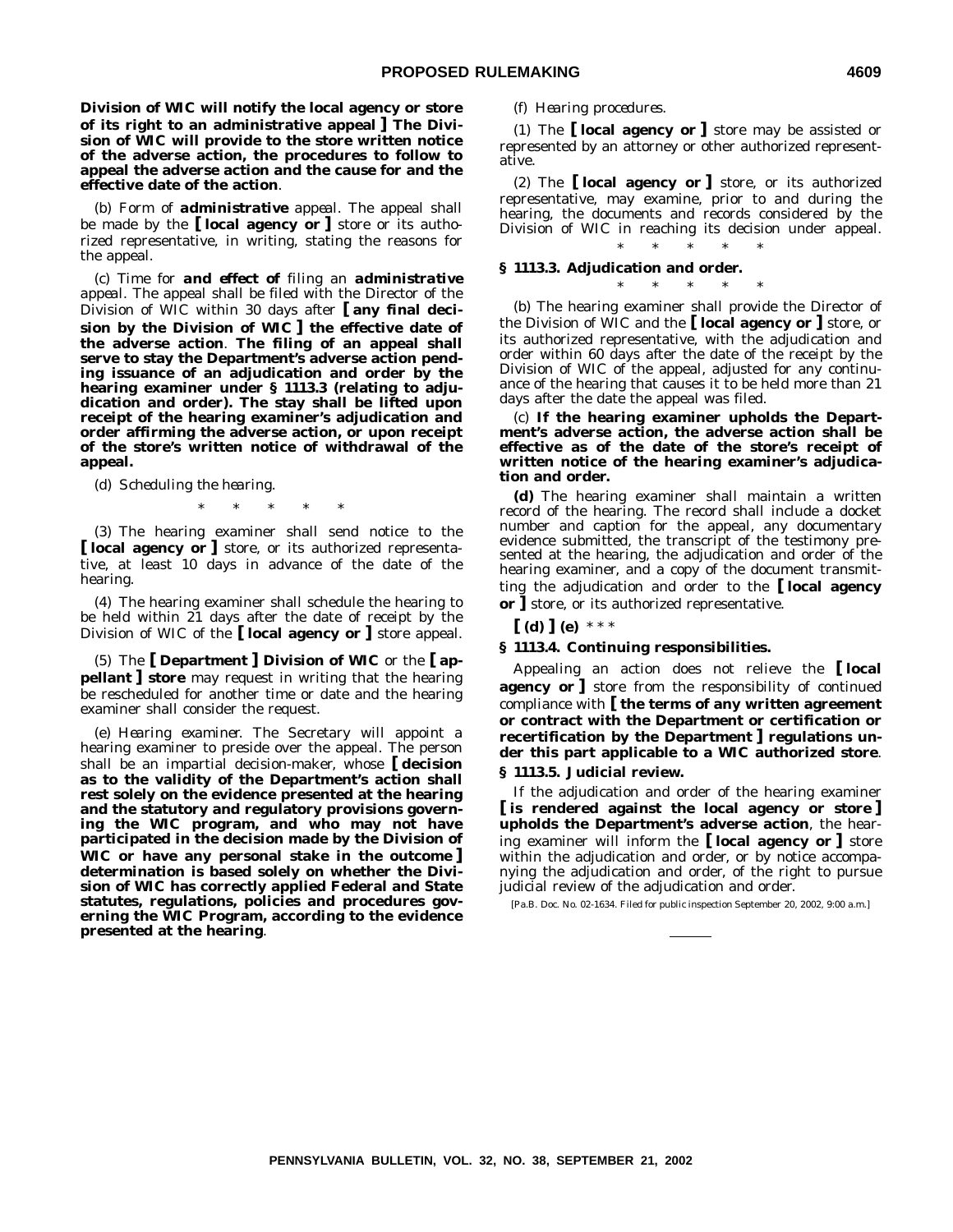# **DEPARTMENT OF BANKING**

# **Action on Applications**

The Department of Banking, under the authority contained in the act of November 30, 1965 (P. L. 847, No. 356), known as the Banking Code of 1965; the act of December 14, 1967 (P. L. 746, No. 345), known as the Savings Association Code of 1967; the act of May 15, 1933 (P. L. 565, No. 111), known as the Department of Banking Code; and the act of December 19, 1990 (P. L. 834, No. 198), known as the Credit Union Code, has taken the following action on applications received for the week ending September 3, 2002.

#### **BANKING INSTITUTIONS**

### **Mutual Holding Company Reorganization**

| Date          | Name of Bank                                                           |                                                                                                                            | Location                                                                                                     | Action           |
|---------------|------------------------------------------------------------------------|----------------------------------------------------------------------------------------------------------------------------|--------------------------------------------------------------------------------------------------------------|------------------|
| $8 - 28 - 02$ | Keystone Savings Bank<br><b>Bethlehem</b><br><b>Northampton County</b> |                                                                                                                            | <b>Bethlehem</b>                                                                                             | Filed            |
|               | <b>Holding Company.</b> "                                              |                                                                                                                            | Application represents reorganization into a mutual holding company to be known as "Keystone Mutual          |                  |
|               |                                                                        | <b>Branch Applications</b>                                                                                                 |                                                                                                              |                  |
| Date          | Name of Bank                                                           |                                                                                                                            | Location                                                                                                     | Action           |
| $8-26-02$     | Abington Savings Bank<br>Jenkintown<br><b>Montgomery County</b>        | <b>Regency Towers</b><br>1001 Easton Road<br><b>Willow Grove</b><br><b>Montgomery County</b><br>(Limited Service Facility) |                                                                                                              | Filed            |
| $8-26-02$     | Abington Savings Bank<br>Jenkintown<br><b>Montgomery County</b>        |                                                                                                                            | 12106-B Centennial<br><b>Station</b><br>Warminster<br><b>Montgomery County</b><br>(Limited Service Facility) | Filed            |
| $8-26-02$     | <b>First Financial Bank</b><br>Downingtown<br><b>Chester County</b>    |                                                                                                                            | 300 Simpson Drive<br><b>Chester Springs</b><br><b>Chester County</b>                                         | Filed            |
| $8 - 28 - 02$ | <b>Community Banks</b><br>Millersburg<br>Dauphin County                |                                                                                                                            | 55 Wetzel Drive<br><b>Hanover</b><br>Conewago Township<br><b>Adams County</b>                                | Approved         |
|               |                                                                        | <b>Branch Relocations/Consolidations</b>                                                                                   |                                                                                                              |                  |
| Date          | Name of Bank                                                           |                                                                                                                            | Location                                                                                                     | Action           |
| $8 - 28 - 02$ | <b>Pennview Savings Bank</b><br>Souderton<br><b>Montgomery County</b>  |                                                                                                                            | To: Route 309 and<br><b>Stump Road</b><br>Montgomeryville<br><b>Montgomery County</b>                        | Approved         |
|               |                                                                        |                                                                                                                            | From: 706 N. Wales Road<br>Montgomeryville<br><b>Montgomery County</b>                                       |                  |
| $8 - 28 - 02$ | Northwest Savings Bank<br>Warren<br><b>Warren County</b>               |                                                                                                                            | Into: 3805 Peach Street<br>Erie<br><b>Erie County</b>                                                        | Filed            |
|               |                                                                        |                                                                                                                            | From: 121 West 26th Street<br>Erie<br><b>Erie County</b>                                                     |                  |
| $8 - 28 - 02$ | Keystone Savings Bank<br><b>Bethlehem</b><br><b>Northampton County</b> |                                                                                                                            | To: Giant Store<br>301 Town Center Blyd.<br><b>Forks Township</b><br>Northampton County                      | <b>Effective</b> |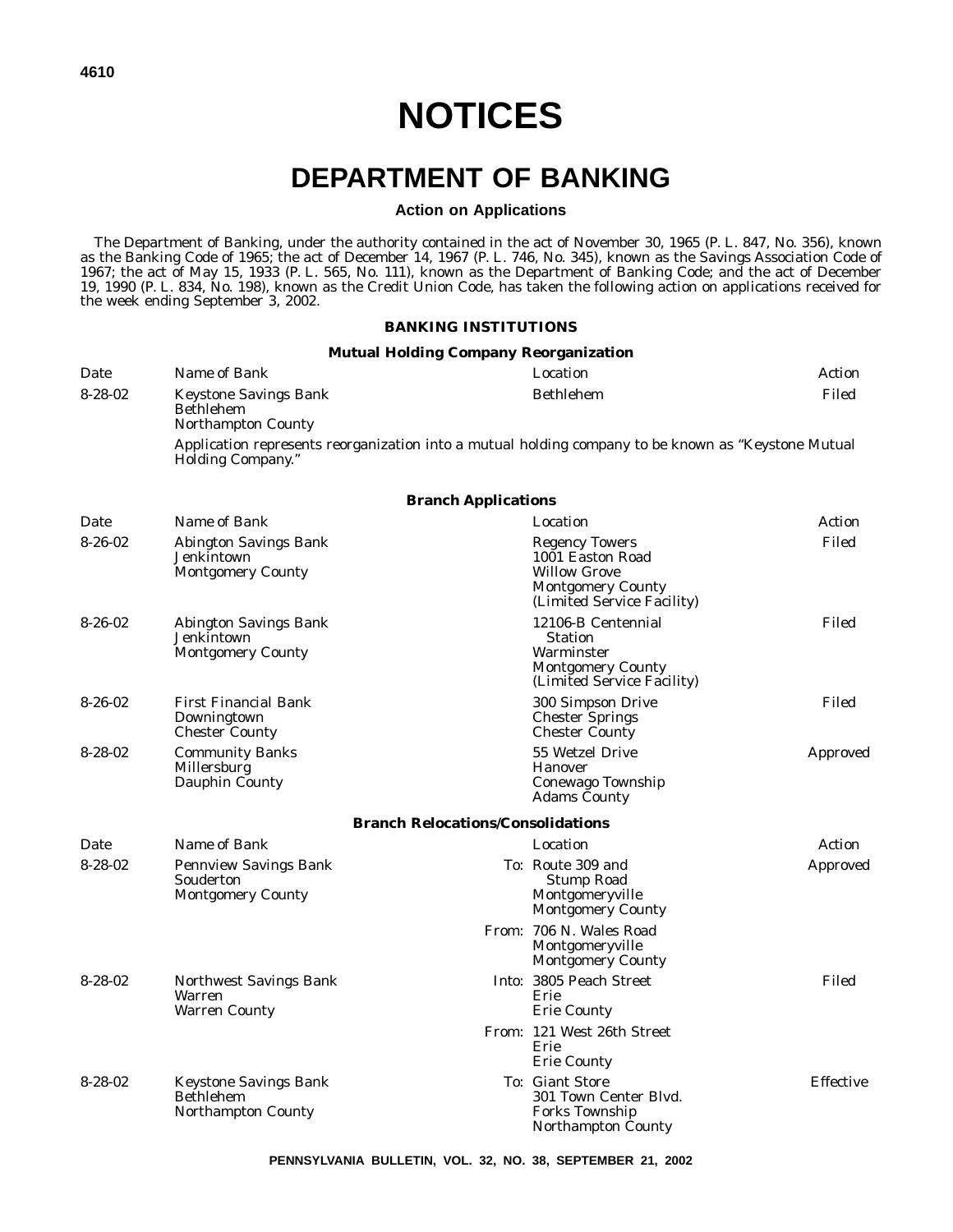| Date          | Name of Bank                                                                                                                                                                                                                                                                              |                                  | Location                                                                            | Action                                           |
|---------------|-------------------------------------------------------------------------------------------------------------------------------------------------------------------------------------------------------------------------------------------------------------------------------------------|----------------------------------|-------------------------------------------------------------------------------------|--------------------------------------------------|
|               |                                                                                                                                                                                                                                                                                           |                                  | From: 1800 Sullivan Trail<br><b>Forks Township</b><br>Northampton County            |                                                  |
| $8 - 30 - 02$ | Citizens Bank of<br>Pennsylvania<br>Philadelphia<br>Philadelphia County                                                                                                                                                                                                                   |                                  | <i>To:</i> 2001 Market Street<br>Philadelphia<br>Philadelphia County                | Filed                                            |
|               |                                                                                                                                                                                                                                                                                           |                                  | <i>From:</i> 2200-2202 Market St.<br>Philadelphia<br>Philadelphia County            |                                                  |
|               |                                                                                                                                                                                                                                                                                           | <b>SAVINGS INSTITUTIONS</b>      |                                                                                     |                                                  |
|               |                                                                                                                                                                                                                                                                                           | No activity.                     |                                                                                     |                                                  |
|               |                                                                                                                                                                                                                                                                                           | <b>CREDIT UNIONS</b>             |                                                                                     |                                                  |
|               |                                                                                                                                                                                                                                                                                           | No activity.                     |                                                                                     |                                                  |
|               |                                                                                                                                                                                                                                                                                           |                                  |                                                                                     | PAUL H. WENTZEL, Jr.,<br><b>Acting Secretary</b> |
|               |                                                                                                                                                                                                                                                                                           |                                  | [Pa.B. Doc. No. 02-1635. Filed for public inspection September 20, 2002, 9:00 a.m.] |                                                  |
|               |                                                                                                                                                                                                                                                                                           | <b>Action on Applications</b>    |                                                                                     |                                                  |
|               | 1967; the act of May 15, 1933 (P. L. 565, No. 111), known as the Department of Banking Code; and the act of December<br>19, 1990 (P. L. 834, No. 198), known as the Credit Union Code, has taken the following action on applications received for<br>the week ending September 10, 2002. | <b>BANKING INSTITUTIONS</b>      |                                                                                     |                                                  |
|               |                                                                                                                                                                                                                                                                                           | <b>Bank Holding Acquisitions</b> |                                                                                     |                                                  |
| Date          | Name of Corporation                                                                                                                                                                                                                                                                       |                                  | Location                                                                            | <b>Action</b>                                    |
| $9 - 7 - 02$  | S&T Bancorp, Inc., Indiana,<br>to acquire 100% of the voting<br>shares of Peoples Financial<br>Corporation, Inc., Ford City                                                                                                                                                               |                                  | Indiana                                                                             | Effective                                        |
|               |                                                                                                                                                                                                                                                                                           |                                  | <b>Consolidations, Mergers and Absorptions</b>                                      |                                                  |
| Date          | Name of Bank                                                                                                                                                                                                                                                                              |                                  | Location                                                                            | Action                                           |
| $9 - 6 - 02$  | S&T Bank, Indiana, and<br>PFC Bank, Ford City<br>Surviving Institution-<br>S&T Bank, Indiana                                                                                                                                                                                              |                                  | Indiana                                                                             | Approved<br>Effective<br>$9 - 7 - 02$            |
|               | As a result of the merger, all branches of PFC Bank will become branches of S&T Bank, including the<br>former main office located at:                                                                                                                                                     |                                  |                                                                                     |                                                  |
|               | 323 Ford Street<br><b>Ford City</b><br><b>Armstrong County</b>                                                                                                                                                                                                                            |                                  |                                                                                     |                                                  |
|               |                                                                                                                                                                                                                                                                                           | <b>Branch Applications</b>       |                                                                                     |                                                  |
| Date          | Name of Bank                                                                                                                                                                                                                                                                              |                                  | Location                                                                            | Action                                           |
| $8 - 12 - 02$ | <b>Commonwealth Bank</b>                                                                                                                                                                                                                                                                  |                                  | <b>Giant Supermarket</b>                                                            | Opened                                           |

| Date          | <i>Name of Bank</i>                                                 | <i>Location</i>                                                                                        | Action |
|---------------|---------------------------------------------------------------------|--------------------------------------------------------------------------------------------------------|--------|
| $8 - 12 - 02$ | <b>Commonwealth Bank</b><br>Norristown<br><b>Montgomery County</b>  | <b>Giant Supermarket</b><br>2910 Springfield Road<br><b>Broomall</b><br><b>Delaware County</b>         | Opened |
| $8 - 22 - 02$ | <b>Iron Workers Savings Bank</b><br>Aston<br><b>Delaware County</b> | Old Ridge Village<br>Wilmington Pike and<br>Ridge Road<br><b>Chadds Ford</b><br><b>Delaware County</b> | Opened |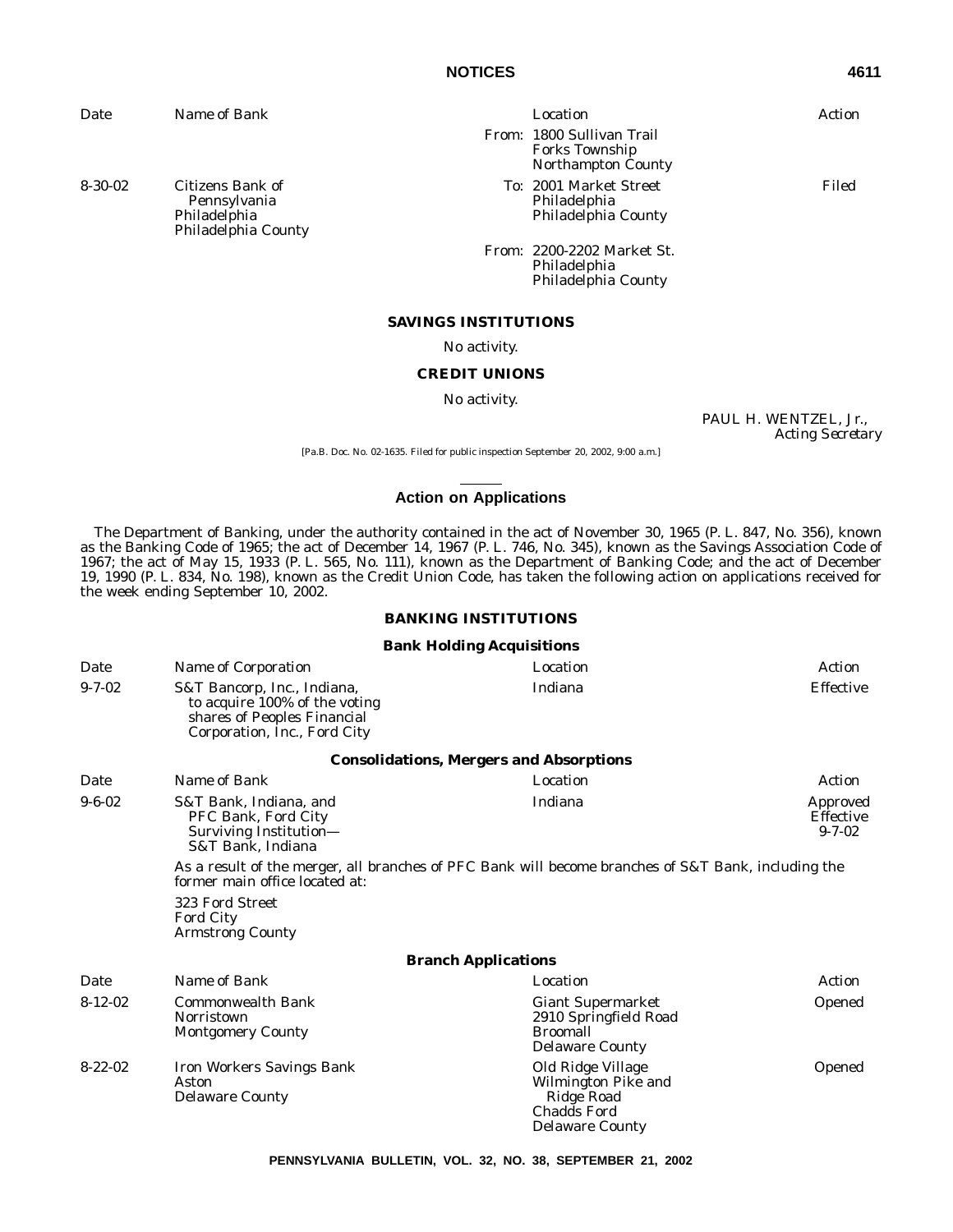| Date         | Name of Bank                                                                      | Location                                                                               | Action   |  |  |
|--------------|-----------------------------------------------------------------------------------|----------------------------------------------------------------------------------------|----------|--|--|
| $9 - 5 - 02$ | Citizens Bank of<br>Pennsylvania<br>Philadelphia<br>Philadelphia County           | 2775 West Main St.<br><b>Norristown</b><br><b>Montgomery County</b>                    | Approved |  |  |
| $9 - 6 - 02$ | <b>Community Banks</b><br>Millersburg<br>Dauphin County                           | 16 N. George St.<br>York<br><b>York County</b>                                         | Approved |  |  |
| $9 - 9 - 02$ | <b>First American Bank</b><br>of Pennsylvania<br>Everett<br><b>Bedford County</b> | 24 N. Cedar Street<br>Lititz<br><b>Lancaster County</b>                                | Filed    |  |  |
| $9-10-02$    | HomeTowne Heritage Bank<br><b>Intercourse</b><br><b>Lancaster County</b>          | 1298 Georgetown Road<br>Quarryville<br><b>Bart Township</b><br><b>Lancaster County</b> | Filed    |  |  |
|              |                                                                                   | <b>Branch Discontinuances</b>                                                          |          |  |  |
| Date         | Name of Bank                                                                      | Location                                                                               | Action   |  |  |
| $9-10-02$    | <b>S&amp;T Bank</b><br>Indiana<br>Indiana County                                  | Route 119<br><b>Black Lick</b><br><b>Burrell Township</b><br>Indiana County            | Filed    |  |  |
| $9-10-02$    | S&T Bank<br>Indiana<br>Indiana County                                             | Chestnut Ridge Plaza<br>Route 22 East<br><b>Blairsville</b><br><b>Indiana County</b>   | Filed    |  |  |
|              | <b>SAVINGS INSTITUTIONS</b>                                                       |                                                                                        |          |  |  |

No activity.

#### **CREDIT UNIONS**

No activity.

PAUL H. WENTZEL, Jr., *Acting Secretary*

[Pa.B. Doc. No. 02-1636. Filed for public inspection September 20, 2002, 9:00 a.m.]

# **DEPARTMENT OF ENVIRONMENTAL PROTECTION**

**Applications, Actions and Special Notices**

# **APPLICATIONS**

# **NATIONAL POLLUTION DISCHARGE ELIMINATION SYSTEM (NPDES) PERMITS**

# **NPDES APPLICATIONS**

## **PART I PERMITS**

Under the Federal Clean Water Act and The Clean Streams Law, the following parties have applied for an NPDES permit or to renew their current permit to discharge controlled wastewaters into the waters of this Commonwealth or to conduct other activities required by the NPDES permit. For renewal applications listed in Section I, the Department of Environmental Protection (Department) has made a tentative determination to reissue these permits for 5 years subject to effluent limitations and monitoring and reporting requirements in their current permits, with appropriate and necessary updated requirements to reflect new and changed regulations and other requirements. For all new permit applications, renewal application with major changes or applications for permits not waived by the EPA, the Department, based upon preliminary reviews, also made a tentative determination of proposed effluent limitations and other terms and conditions for the permit applications listed in Section II. These determinations are published as proposed actions for comments prior to taking final actions.

Unless indicated otherwise, the EPA Region III Administrator has waived the right to review or object to this proposed permit action under the waiver provision 40 CFR 123.24(d).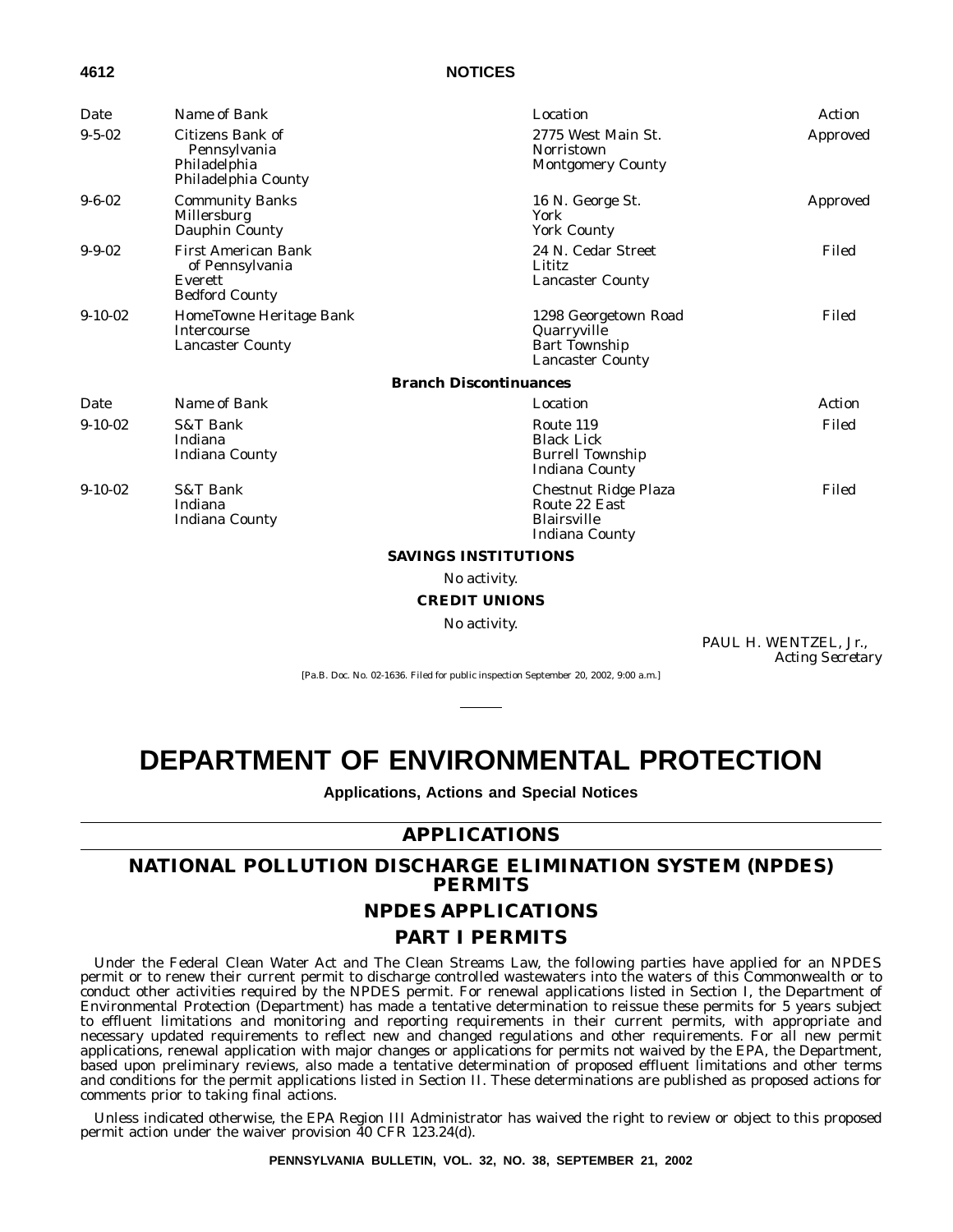Persons wishing to comment on the proposed permit are invited to submit a statement, to the office noted before the application, within 30 days from the date of this public notice. Comments received within this 30-day comment period will be considered in the formulation of the final determinations regarding this application. The comments should include the name, address and telephone number of the writer and a concise statement to inform the Department of the exact basis of a comment and the relevant facts upon which it is based. A public hearing may be held if the responsible office considers the public response significant. Following the comment period, the Department's Water Management Program Manager will make a final determination regarding these applications. Notice of this final determination will be published in the *Pennsylvania Bulletin* at which time this determination may be appealed to the Environmental Hearing Board.

The renewal application, including proposed effluent limitations and special conditions, is available on file. For new permit applications, information submitted with the applications is available on file. The information may be inspected and arrangements made for copying at the office indicated before the application.

Persons with a disability, who require an auxiliary aid, service, including TDD users or other accommodations to seek additional information, should contact the Department through the Pennsylvania AT&T Relay Service at (800) 654-5984.

#### **I. NPDES Renewal Applications**

|                                   | Northeast Region: Water Management Program Manager, 2 Public Square, Wilkes-Barre, PA 18711-0790. |                                                    |                              |                       |
|-----------------------------------|---------------------------------------------------------------------------------------------------|----------------------------------------------------|------------------------------|-----------------------|
| NPDES No.<br>(Type)               | <i>Facility Name &amp;</i><br>Address                                                             | County &<br><i>Municipality</i>                    | Stream Name<br>(Watershed #) | EPA Waived<br>$Y/N$ ? |
| PA0062243<br><b>Minor Renewal</b> | <b>Borough of Nesquehoning</b><br>114 West Catawissa Street<br>Nesquehoning, PA 18240-1511        | <b>Carbon County</b><br>Borough of<br>Nesquehoning | Nesquehoning<br>Creek<br>2B  |                       |

|                                 | Northcentral Region: Water Management Program Manager, 208 West Third Street, Williamsport, PA 17701. |                                                              |                                            |                       |
|---------------------------------|-------------------------------------------------------------------------------------------------------|--------------------------------------------------------------|--------------------------------------------|-----------------------|
| NPDES No.<br>(Type)             | <b>Facility Name &amp;</b><br><i>Address</i>                                                          | County &<br>Municipality                                     | Stream Name<br>(Watershed #)               | EPA Waived<br>$Y/N$ ? |
| PA0113824<br>Sewerage Nonpublic | <b>GSP Management Company</b><br>P.O. Box 677<br>Morgantown, PA 19543-0677                            | <b>Lycoming County</b><br><b>Upper Fairfield</b><br>Township | <b>Kaiser Hollow</b><br>10B                | Y                     |
| PA0020699<br>Sewerage           | Montgomery Water and Sewer<br>Authority<br>35 South Main Street<br>Montgomery, PA 17752-0125          | <b>Lycoming County</b><br>Montgomery<br>Borough              | West Branch<br>Susquehanna<br>River<br>10C | Y                     |

*Northwest Region: Water Management Program Manager, 230 Chestnut Street, Meadville, PA 16335-3481.*

**PA0030104**, Sewage, **Polk Center**, P. O. Box 94, Polk, PA 16342. This proposed facility is located in Polk Borough, **Venango County**.

Description of Proposed Activity: renewal of an existing discharge of treated sewage.

For the purpose of evaluating effluent requirements for TDS,  $NO_2\text{-}NO_3$ , fluoride and phenolics, the existing/proposed downstream potable water supply (stream and public water supplier) considered during the evaluation is the Emlenton Water Company intake on the Allegheny River located at Emlenton, approximately 12 miles below point of discharge.

The receiving stream, Little Sandy Creek, is in watershed 16-G and classified for CWF, aquatic life, water supply and recreation.

The proposed effluent limits for Outfall 001 based on a design flow of 0.45 MGD.

*Interim Limit*

|                                | Average        | Average                                  | Instantaneous  |
|--------------------------------|----------------|------------------------------------------|----------------|
| Parameter                      | Monthly (mg/l) | Weekly $(mg/l)$                          | Maximum (mg/l) |
| CBOD <sub>5</sub>              |                |                                          |                |
| $(5-1 \text{ to } 10-31)$      | 15             |                                          | 30             |
| $(11-1 \text{ to } 4-30)$      | 25             |                                          | 50             |
| <b>Total Suspended Solids</b>  | 30             |                                          | 60             |
| $NH_{3}-N$                     |                |                                          |                |
| $(5-1 \text{ to } 10-31)$      | 2              |                                          | 4              |
| $(11-1 \text{ to } 4-30)$      | 6              |                                          | 12             |
| <b>Fecal Coliform</b>          |                |                                          |                |
| $(5-1 \text{ to } 9-30)$       |                | 200/100 ml as a geometric average        |                |
| $(10-1 \text{ to } 4-30)$      |                | 2,500/100 ml as a geometric average      |                |
| Dissolved Oxygen               |                | minimum of $6 \text{ mg/l}$ at all times |                |
| <b>Total Residual Chlorine</b> | 0.1            |                                          | 0.4            |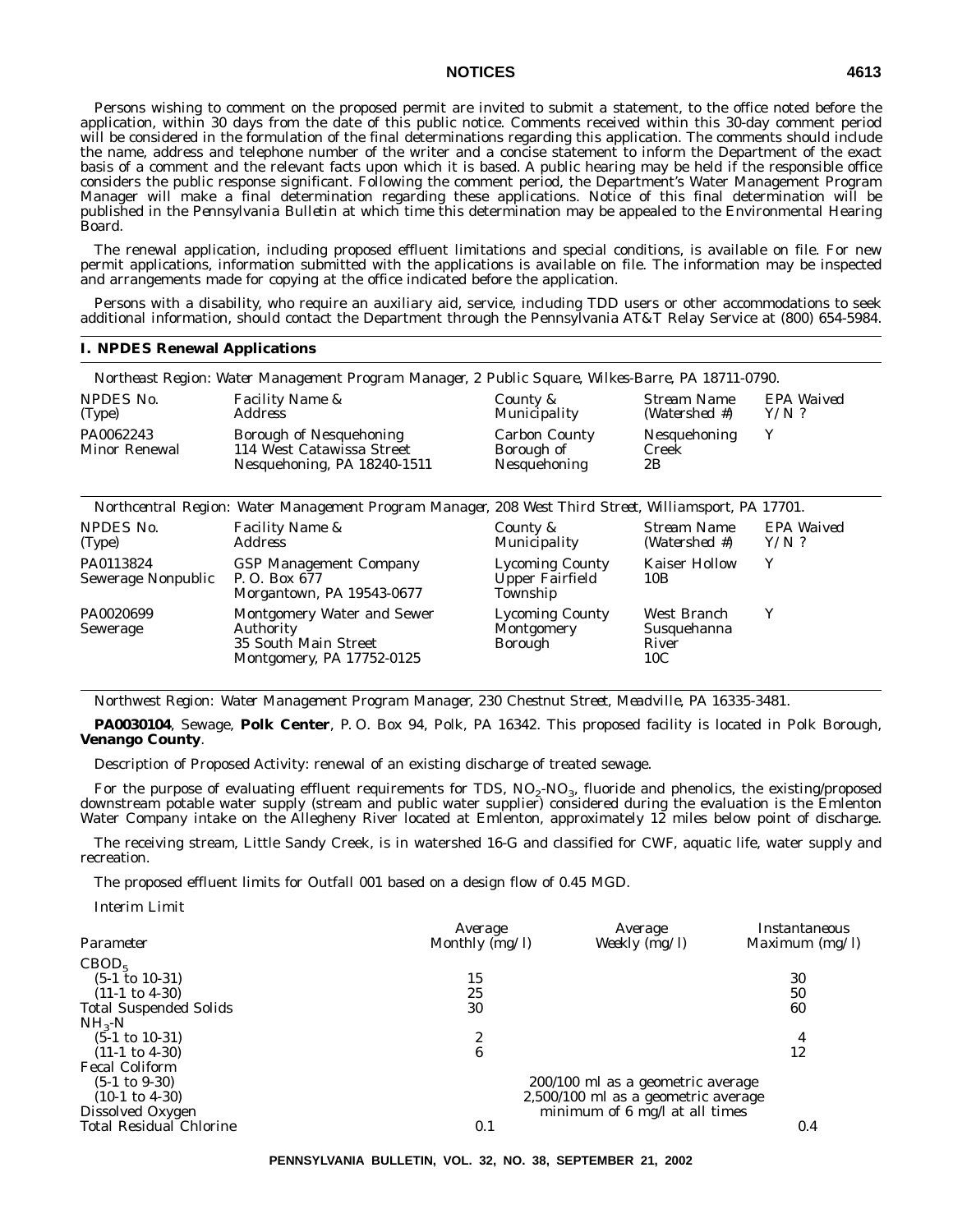| Parameter                              | Average<br>Monthly (mg/l) | Average<br>Weekly $(mg/l)$             | Instantaneous<br>Maximum $(mg/l)$ |
|----------------------------------------|---------------------------|----------------------------------------|-----------------------------------|
| Copper (Total)<br>(Interim)<br>(Final) | 0.046<br>0.012            |                                        | 0.092<br>0.024                    |
| pH                                     |                           | 6.0 to 9.0 standard units at all times |                                   |

The proposed effluent limits for Outfall 001 based on a design flow of 0.45 MGD.

*Final Limit*

|                                | Average                                                  | Average                                              | Instantaneous    |  |
|--------------------------------|----------------------------------------------------------|------------------------------------------------------|------------------|--|
| Parameter                      | Monthly $(mg/l)$                                         | Weekly $(\overline{mg}/l)$                           | Maximum $(mg/l)$ |  |
| CBOD <sub>5</sub>              |                                                          |                                                      |                  |  |
| $(5-1 \text{ to } 10-31)$      | 15                                                       |                                                      | 30               |  |
| $(11-1 \text{ to } 4-30)$      | 25                                                       |                                                      | 50               |  |
| <b>Total Suspended Solids</b>  | 30                                                       |                                                      | 60               |  |
| $NH3-N$                        |                                                          |                                                      |                  |  |
| $(5-1 \text{ to } 10-31)$      | 2                                                        |                                                      | 4                |  |
| $(11-1 \text{ to } 4-30)$      | $\boldsymbol{6}$                                         |                                                      | 12               |  |
| <b>Fecal Coliform</b>          |                                                          |                                                      |                  |  |
| $(5-1 \text{ to } 9-30)$       |                                                          | 200/100 ml as a geometric average                    |                  |  |
| $(10-1 \text{ to } 4-30)$      | $2,500/100$ ml as a geometric average                    |                                                      |                  |  |
| Dissolved Oxygen               |                                                          | minimum of $6 \text{ mg}/1$ at all times             |                  |  |
| <b>Total Residual Chlorine</b> | 0.1                                                      |                                                      | $0.4\,$          |  |
| Copper (Total)                 |                                                          |                                                      |                  |  |
| (Interim)                      | 0.046                                                    |                                                      | 0.092            |  |
| (Final)                        | 0.012                                                    |                                                      | 0.024            |  |
| Ultraviolet Light Intensity    |                                                          | Monitor and Report the average intensity from the UV |                  |  |
|                                | intensity meter in microwatts/square centimeter for each |                                                      |                  |  |
|                                |                                                          | bank of modules on the monthly DMRs.                 |                  |  |
| pH                             |                                                          | 6.0 to 9.0 standard units at all times               |                  |  |

#### The EPA Waiver is in effect.

**PA0102644**, Sewage, **Williams Mobile Home Park**, 320 Dinnerbell Road, Butler, PA 16002-8899. This proposed facility is located in Penn Township, **Butler County**.

Description of Proposed Activity: Permit renewal for the discharge of treated sewage.

The receiving stream, dry/intermittent tributary to Thorn Creek, is in watershed 20-C and classified for CWF, water supply and recreation. For the purpose of evaluating effluent requirements for TDS,  $NO<sub>2</sub>-NO<sub>3</sub>$ , fluoride and phenolics, the existing/proposed downstream potable water supply (stream and public water supplier) considered during the evaluation is the Zelienople Municipal Water Works intake on Connoquenessing Creek located at Zelienople, approximately 18 miles below the point of discharge.

The proposed effluent limits for Outfall 001 is based on a design flow of 0.0065 mgd.

| Parameter                      | Average<br>Monthly $\overline{(mg/l)}$ | Instantaneous<br>Maximum (mg/l)            |
|--------------------------------|----------------------------------------|--------------------------------------------|
| CBOD <sub>5</sub>              | 25                                     | 50                                         |
| <b>Total Suspended Solids</b>  | 30                                     | 60                                         |
| $NH_{3}-N$                     |                                        |                                            |
| $(5-1 \text{ to } 10-31)$      | 5.5                                    | 11                                         |
| $(11-1 \text{ to } 4-30)$      | 16.5                                   | 33                                         |
| <b>Fecal Coliform</b>          |                                        |                                            |
| $(5-1 \text{ to } 9-30)$       |                                        | 200/100 ml as a geometric average          |
| $(10-1 \text{ to } 4-30)$      |                                        | 2,000/100 ml as a geometric average        |
| Total Phosphorus (as P)        |                                        |                                            |
| $(4-1 \text{ to } 10-31)$      |                                        | 4                                          |
| <b>Total Residual Chlorine</b> | 1.5                                    | 3.5                                        |
| Dissolved Oxygen               |                                        | minimum of $3.0 \text{ mg/l}$ at all times |
| pH                             |                                        | 6.0 to 9.0 standard units at all times     |

The EPA Waiver is in effect.

**PA0222101**, Sewage, **Joel Miller**, 6795 Honey Lane, Erie, PA 16509. This proposed facility is located in Summit Township, **Erie County**.

Description of Proposed Activity: Renewal of an NPDES permit for the discharge of treated sewage from the Honey Estates Association, Inc. sewage treatment plant.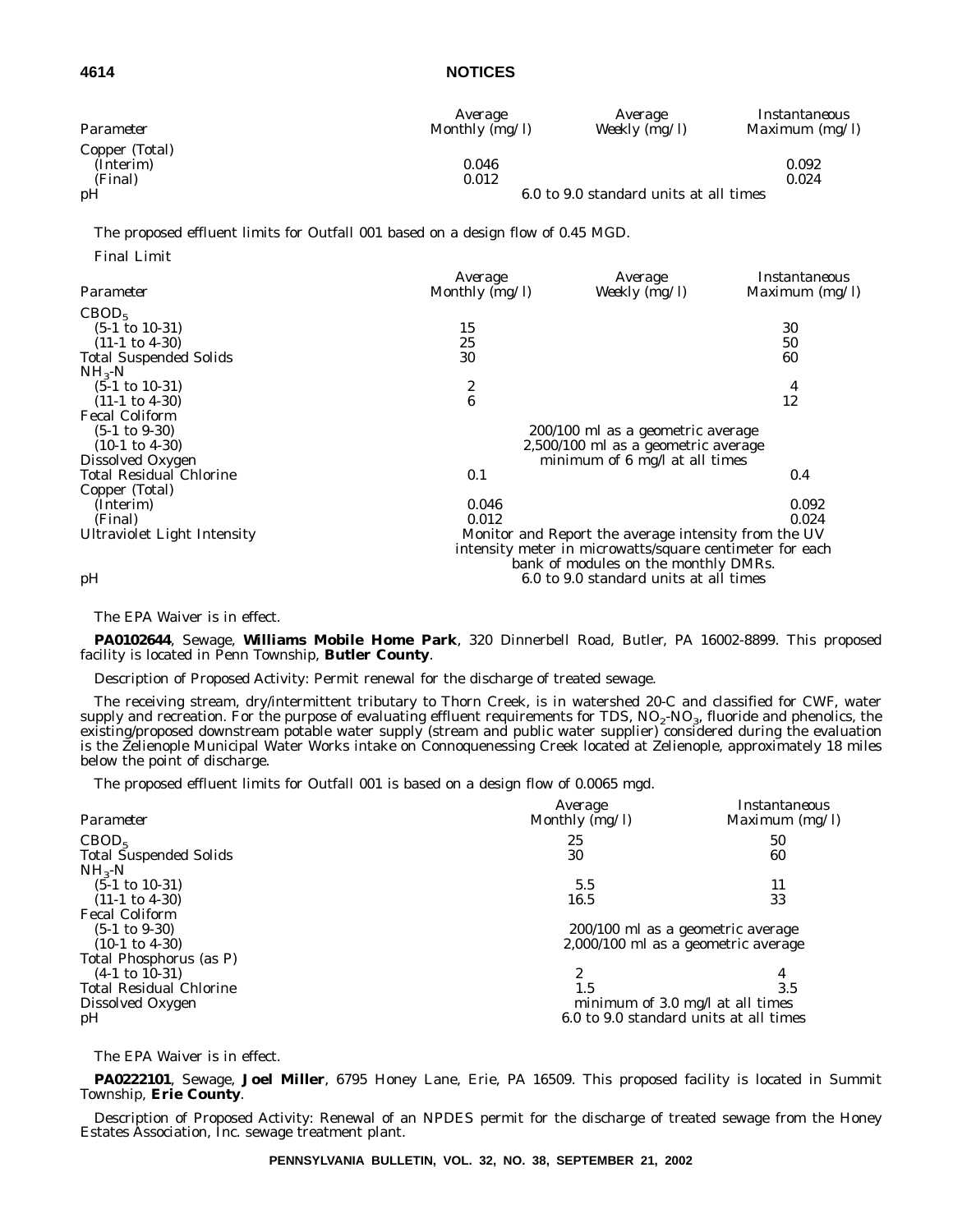The receiving stream, Walnut Creek, is in Lake Erie watershed and classified for CWF, migratory fishery, aquatic life, water supply and recreation. For the purpose of evaluating effluent requirements for TDS, NO<sub>2</sub>-NO<sub>3</sub>, fluoride and<br>phenolics, the existing downstream potable water supply considered during the evaluation is the City of Er water plant, located approximately 20 miles below the point of discharge.

The proposed effluent limits for Outfall 001 based on a design flow of 0.0052 MGD.

| Parameter                      | Average<br>Monthly $(mg/l)$ | Average<br>Weekly $(mg/l)$                 | <i>Instantaneous</i><br>Maximum $(mg/l)$ |
|--------------------------------|-----------------------------|--------------------------------------------|------------------------------------------|
| CBOD <sub>5</sub>              | 25                          |                                            | 50                                       |
| <b>Total Suspended Solids</b>  | 30                          |                                            | 60                                       |
| Dissolved Oxygen               |                             | minimum of $3.0 \text{ mg/l}$ at all times |                                          |
| <b>Total Residual Chlorine</b> | 0.50                        |                                            | 0.75                                     |
| <b>Phosphorus</b>              | 1.0                         |                                            |                                          |
| <b>Fecal Coliform</b>          |                             |                                            |                                          |
| $(5-1 \text{ to } 9-30)$       |                             | 200/100 ml as a geometric average          |                                          |
| $(10-1 \text{ to } 4-30)$      |                             | 94,000/100 ml as a geometric average       |                                          |
| pH                             |                             | 6.0 to 9.0 standard units at all times     |                                          |
| The EPA Waiver is in effect.   |                             |                                            |                                          |

#### **II. Applications for New or Expanded Facility Permits, Renewal of Major Permits and EPA Nonwaived Permit Applications**

*Southeast Region: Water Management Program Manager, Lee Park, Suite 6010, 555 North Lane, Conshohocken, PA 19428.*

**No. PA0054909**, Industrial Waste, **North Penn and North Wales Water Authorities**, P. O. Box 317, Chalfont, PA 18914-0317. This application is for renewal of an NPDES permit to discharge untreated from Bradshaw Reservoir in Plumstead Township, **Bucks County**. This is existing discharge to North Branch Neshaminy Creek.

The receiving stream is classified for WWF, aquatic life, water supply and recreation.

The proposed effluent limits for Outfall 001, based on an average flow of 22.0 MGD, are as follows:

|                          | Average          | Maximum                                              | Instantaneous    |
|--------------------------|------------------|------------------------------------------------------|------------------|
| Parameter                | Monthly $(mg/l)$ | Daily $(mg/l)$                                       | Maximum $(mg/l)$ |
| Dissolved Oxygen         |                  |                                                      |                  |
| $(2-15$ to $7-31)$       | 6.0              | 5.0 Inst. Min.                                       |                  |
| $(8-1 \text{ to } 2-14)$ | 5.0              | $4.0$ Inst. Min.                                     |                  |
| <b>Temperature</b>       | Monitor          |                                                      |                  |
| pH                       |                  | Within limits of 6.0–9.0 Standard Units at all times |                  |
| Aluminum, Total          | Monitor          |                                                      |                  |
| Cadmium, Total           | Monitor          |                                                      |                  |
| Iron, Total              | Monitor          |                                                      |                  |
| Iron, Dissolved          | Monitor          |                                                      |                  |
| Mercury, Total           | Monitor          |                                                      |                  |
| Phenolics, Total         |                  |                                                      |                  |
| (AAAP)                   | Monitor          |                                                      |                  |
| Zinc, Total              | Monitor          |                                                      |                  |
|                          |                  |                                                      |                  |

The EPA Waiver is in effect.

**No. PA0032301**, Sewage, **American Water Services, Inc.**, 435 Booth Road, Downingtown, PA 19335. This application is for renewal of an NPDES permit to discharge treated sewage from an existing STP in Concord Township, **Delaware County**. This is an existing discharge to West Branch of Chester Creek.

The receiving stream is classified for TSF, aquatic life, water supply and recreation.

The proposed effluent limits for Outfall 001, based on an average flow of .02 MGD, are as follows:

| Parameter                      | Average<br>Monthly $(mg/l)$                          | Instantaneous<br>Maximum $(mg/l)$ |
|--------------------------------|------------------------------------------------------|-----------------------------------|
| CBOD <sub>5</sub>              | 25                                                   | 50                                |
| <b>Suspended Solids</b>        | 30                                                   | 60                                |
| Ammonia (as N)                 |                                                      |                                   |
| $(5-1 \text{ to } 10-31)$      | 3.0                                                  | 6.0                               |
| $(11-1 \text{ to } 4-30)$      | 9.0                                                  | 18.0                              |
| <b>Total Residual Chlorine</b> | 0.5                                                  | 1.2                               |
| <b>Fecal Coliform</b>          | 200 colonies/100 ml as a geometric average           |                                   |
| Dissolved Oxygen               | minimum of 2 mg/l at all times                       |                                   |
| pH                             | Within limits of 6.0-9.0 Standard Units at all times |                                   |

The EPA Waiver is in effect.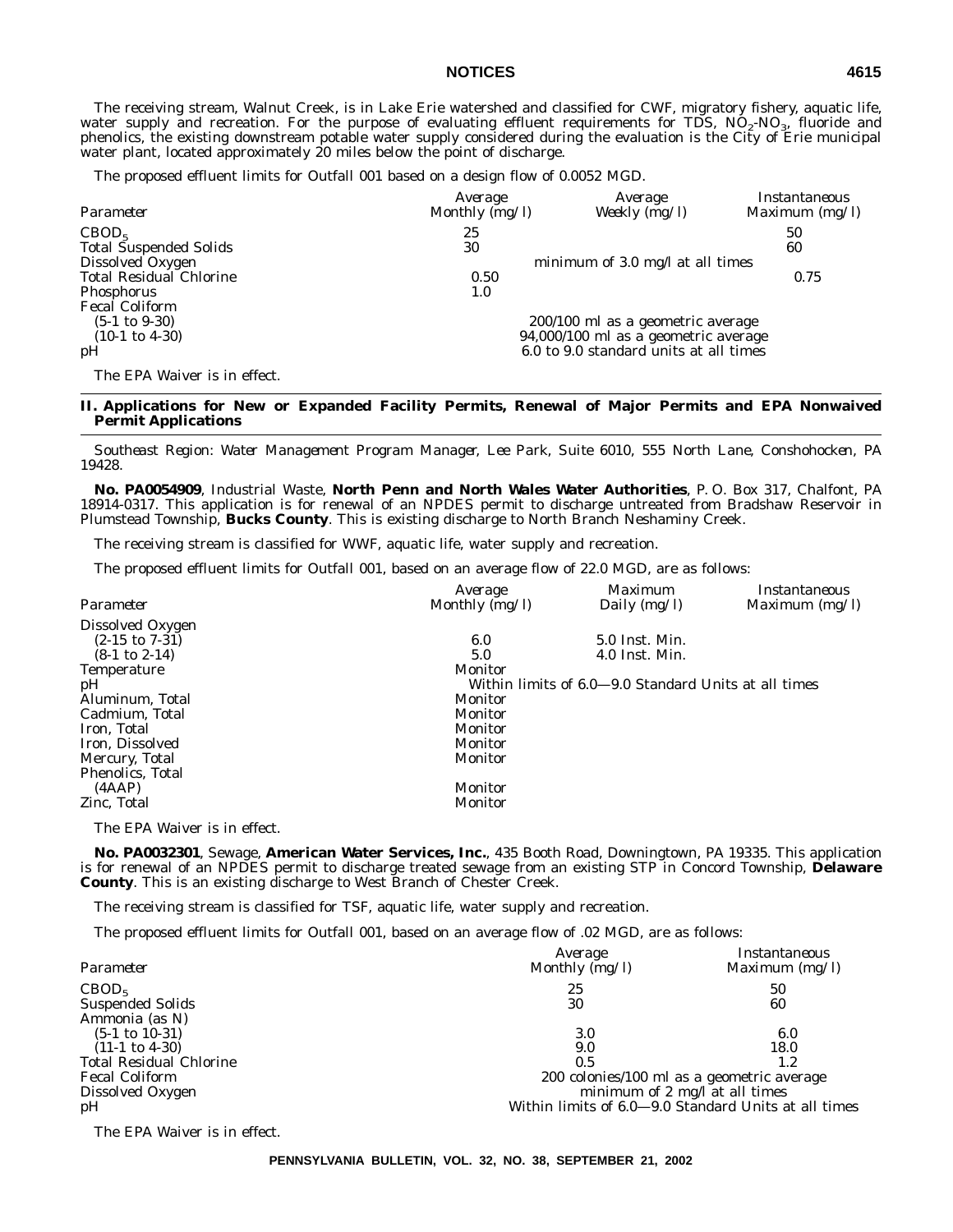**No. PA0057045**, Industrial Waste, **Shryock Brothers, Inc., Dorlans Paper Mill**, P. O. Box 415, Route 282 and Dorlans Mill Road, Downingtown, PA 19335-0415. This application is for renewal of an NPDES permit to discharge stormwater from the Dorlans Paper Mill in Downingtown Borough, **Chester County**. This is an existing discharge to East Branch Brandywine Creek.

The receiving stream is classified for HQ-TSF, aquatic life, water supply and recreation.

The proposed effluent limits for Outfall 001, based on an average storm event, are as follows:

| Parameter                                                                                                                                                                    | Average          | Average                                              | <i>Instantaneous</i>                                                                                                                                  |
|------------------------------------------------------------------------------------------------------------------------------------------------------------------------------|------------------|------------------------------------------------------|-------------------------------------------------------------------------------------------------------------------------------------------------------|
|                                                                                                                                                                              | Monthly $(mg/l)$ | Weekly $(mg/l)$                                      | Maximum $(mg/l)$                                                                                                                                      |
| CBOD <sub>5</sub><br>Chemical Oxygen Demand<br><b>Total Suspended Solids</b><br>Total Phosphorus (as P)<br>Oil and Grease<br>Dissolved Iron<br>Total Kjeldahl Nitrogen<br>pH |                  | Within limits of 6.0–9.0 Standard Units at all times | <b>Monitor Only</b><br>MonitorOnly<br><b>Monitor Only</b><br><b>Monitor Only</b><br><b>Monitor Only</b><br><b>Monitor Only</b><br><b>Monitor Only</b> |

The EPA Waiver is in effect.

**No. PA0052965**, Industrial Waste, **Rex Heat Treat—Lansdale, Inc.**, P. O. Box 270, Lansdale, PA 19446. This application is for renewal of an NPDES permit to discharge treated groundwater from groundwater remediation system and stormwater from the facility in Lansdale Borough, **Montgomery County**. This is an existing discharge to an unnamed tributary to West Branch of Neshaminy Creek.

The receiving stream is classified for WWF, aquatic life, water supply and recreation.

The proposed effluent limits for Outfall 003, based on an average flow of 60,000 gpd, are as follows:

| Parameter             | Average<br>Monthly (mg/l) | <i>Maximum</i><br>Daily (mg/l)                       | Instantaneous<br>Maximum $(mg/l)$ |
|-----------------------|---------------------------|------------------------------------------------------|-----------------------------------|
| pH                    |                           | Within limits of 6.0–9.0 Standard Units at all times |                                   |
| Tetrachloroethylene   | Monitor and Report        | <b>Monitor and Report</b>                            |                                   |
| Trichloroethylene     | <b>Monitor and Report</b> | Monitor and Report                                   |                                   |
| 1, 1-Dichloroethylene | Monitor and Report        | <b>Monitor and Report</b>                            |                                   |
| Vinyl Chloride        | Monitor and Report        | <b>Monitor and Report</b>                            |                                   |

The proposed effluent limits for stormwater Outfalls 001—004 are as follows:

| Parameter                                                                                                                                                          | Average          | Maximum        | Instantaneous                                                                                                                                                                                                          |
|--------------------------------------------------------------------------------------------------------------------------------------------------------------------|------------------|----------------|------------------------------------------------------------------------------------------------------------------------------------------------------------------------------------------------------------------------|
|                                                                                                                                                                    | Monthly $(mg/l)$ | Daily $(mg/l)$ | Maximum $(mg/l)$                                                                                                                                                                                                       |
| CBOD <sub>5</sub><br><b>COD</b><br>Oil and Grease<br>pH<br><b>Total Suspended Solids</b><br>Total Kjeldahl Nitrogen<br><b>Total Phosphorus</b><br>Iron (Dissolved) |                  |                | Monitor and Report<br><b>Monitor and Report</b><br><b>Monitor and Report</b><br><b>Monitor and Report</b><br><b>Monitor and Report</b><br><b>Monitor and Report</b><br><b>Monitor and Report</b><br>Monitor and Report |

The EPA Waiver is in effect.

**No. PA0054704**, Sewage, **Tri County Respite**, 1096 Apple Road, Quakertown, PA 18951. This application is for renewal of an NPDES permit to discharge treated sewage from Tri County Respite STP in East Rockhill Township, **Bucks County**. This is an existing discharge to an unnamed tributary to Tohickon Creek.

The receiving stream is classified for TSF, aquatic life, water supply and recreation.

The proposed effluent limits for Outfall 001, based on an average flow of 0.0077 MGD, are as follows:

| Parameter                      | Average<br>Monthly $(mg/l)$                          | Instantaneous<br>Maximum $(mg/l)$ |
|--------------------------------|------------------------------------------------------|-----------------------------------|
| CBOD <sub>5</sub>              | 25                                                   | 50                                |
| <b>Total Suspended Solids</b>  | 30                                                   | 60                                |
| Ammonia (as N)                 |                                                      |                                   |
| $(5-1 \text{ to } 10-31)$      | 2.0                                                  | 4.0                               |
| $(11-1 \text{ to } 4-30)$      | 6.0                                                  | 12.0                              |
| Phosphorus (as P)              | 0.5                                                  | $1.0\,$                           |
| <b>Total Residual Chlorine</b> | 0.05                                                 | 0.12                              |
| <b>Fecal Coliform</b>          | 200 colonies/100 ml as a geometric average           |                                   |
| Dissolved Oxygen               | Minimum of 6.0 mg/l at all times                     |                                   |
| pH                             | Within limits of 6.0-9.0 Standard Units at all times |                                   |

The EPA Waiver is in effect.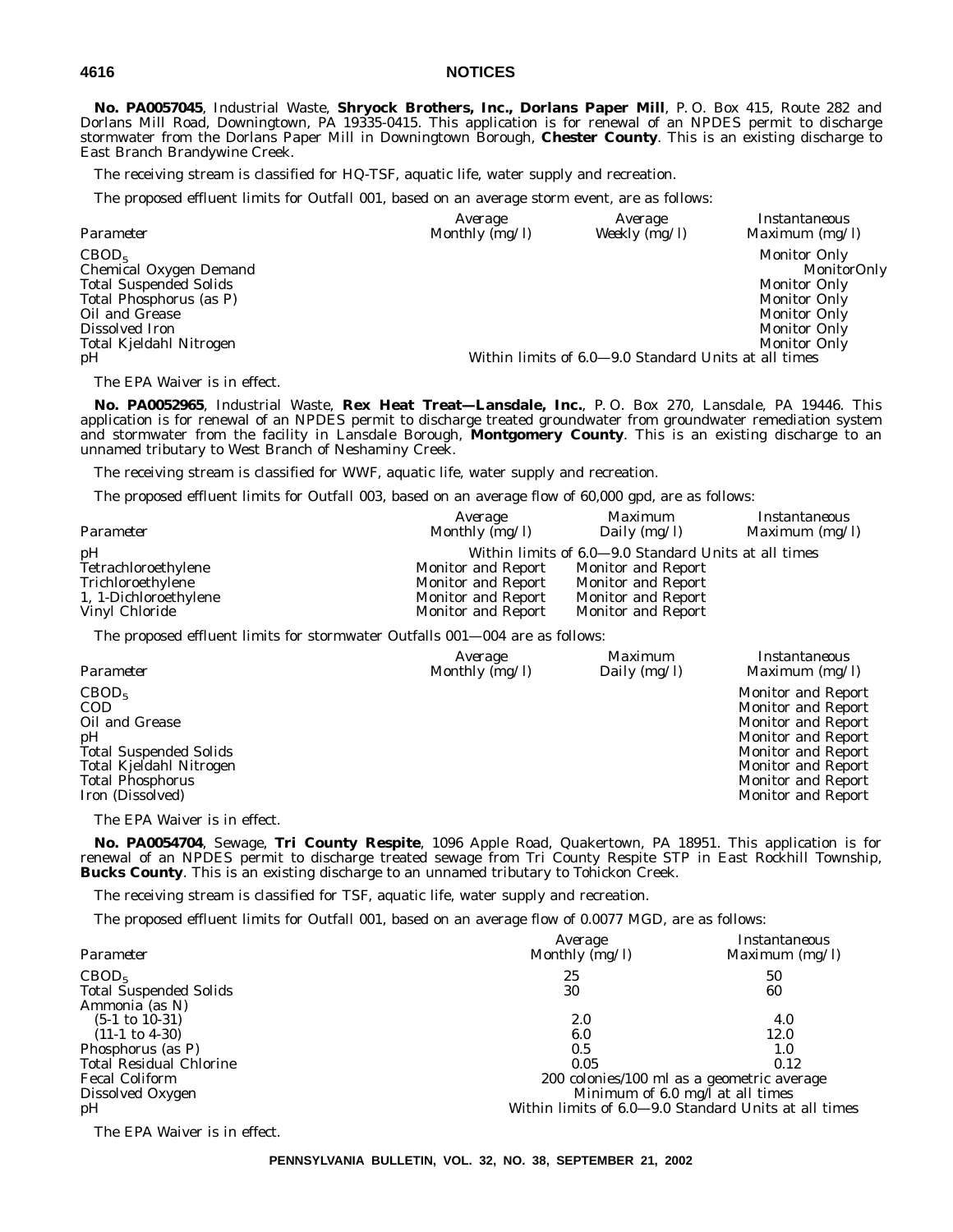*Northeast Region: Water Management Program Manager, 2 Public Square, Wilkes-Barre, PA 18711-0790.*

**PA0044920**, Industrial Waste, **Lehighton Electronics, Inc.**, 208 Memorial Drive, Lehighton, PA 18235-0328. This proposed facility is located in Mahoning Township, **Carbon County**.

Description of Proposed Activity: Renew NPDES Permit.

The receiving stream, Mahoning Creek, is in the State Water Plan watershed #2B and is classified for CWF. The nearest downstream public water supply intake for Northampton Borough Authority is located on Lehigh River, over 20 miles below the point of discharge.

The proposed effluent limits for Outfall 001 based on a design flow of 0.010 MGD.

|                   | <i>Mass</i> $(lb/day)$    |                         | <i>Concentration</i> ( $mg/l$ ) |                         |
|-------------------|---------------------------|-------------------------|---------------------------------|-------------------------|
| Parameter         | Average<br><b>Monthly</b> | <i>Maximum</i><br>Daily | Average<br>Monthly              | <i>Maximum</i><br>Daily |
| Trichloroethylene |                           |                         | 50.0                            | 78.0                    |

*Southcentral Region: Water Management Program Manager, 909 Elmerton Avenue, Harrisburg, PA 17110, (717) 705-4707.*

**PA0246905**, CAFO, **Lauden Farms**, 2248 Back Road, Halifax, PA 17032. This proposed facility is located in Wayne Township, **Dauphin County**.

Description of Proposed Activity: Lauden Farms is an expanding dairy operation with a total AEUs of 1,493.3. An estimated quantity of total annual manure production is 31,858 tons. The operation consists of 800 mature Holstein cows, 325 heifers and 150 calves. The dairy will be expanding by adding an addition to the existing dairy barn. The expansion will be approximately 132 ft. x 112 ft. with a 10 foot deep below-house manure storage providing an additional 995,000 gallons of storage. The existing barn has two below-house pits each 45 ft. x 386 ft. x 8 ft. with a combined storage capacity of 1.819 million gallons. With the existing storage and the expansion, there will be a total of 2.814 million gallons of storage assuming 1 foot of freeboard. These pits will handle all of the manure from the milking herd and half of the dry cows as well as the milk house wash water. Shavings will be used as bedding in the free-stall. Confined heifers will be in an adjacent barn. The manure will be handled as a liquid stored in a steel slurry store 60 ft. x 15 ft. with a useable storage of 250,000 gallons assuming 2 feet of freeboard. Approximately 40 of the mature cows and the calves will be kept on a bedded pack. All of the manure generated on the farm will be used on the farm.

The receiving stream, Powell Creek, is in the State Water Plan watershed 6-C and is classified for TSF.

The proposed effluent limits for the operation/activity include: Except for the chronic or catastrophic rainfall events defined as over the 25 year/24 hour rain storms, the CAFO general permit is a nondischarge NPDES permit. Where applicable, compliance with 40 CFR Federal effluent limitation guidelines is required. The general permit requires no other numeric effluent limitations and compliance with Pennsylvania Nutrient Management Act and The Clean Stream Law constitutes compliance with the State narrative water quality standards.

**PA0246948**, CAFO, **Donald M. Eckman**, 357 Black Barren Road, Peach Bottom, PA 17563. This proposed facility is located in Fulton Township, **Lancaster County**.

Description of Proposed Activity: The Eckman Farm is an existing swine and dairy operation with a total AEUs of 516.35. An estimated quantity of total annual manure production is 6,231 tons. The operation consists of 3,200 swine and 50 dairy cows. The swine manure storage system was designed and built by King Construction in 1997-1998. The barn dimensions are 101 feet x 294 feet with a 6 foot manure storage vault beneath the animal living area. There is no leak detection system around the perimeter of the storage structure. Manure is stored in the structure until it can be properly applied to the agricultural crop fields. There is no storage for the dairy manure at this time. Of the 1.262 million gallons of swine manure produced on the farm, 595,000 gallons is used on the farm with 667,000 gallons exported. All of the 1,284 tons of dairy manure produced is used on the farm.

The receiving streams, Conowingo Creek and Little Conowingo Creek, are in the State Water Plan watershed 7-K and is classified for HQ.

The proposed effluent limits for the operation/activity include: Except for the chronic or catastrophic rainfall events defined as over the 25 year/24 hour rain storms, the CAFO general permit is a nondischarge NPDES permit. Where applicable, compliance with 40 CFR Federal effluent limitation guidelines is required. The general permit requires no other numeric effluent limitations and compliance with Pennsylvania Nutrient Management Act and The Clean Stream Law constitutes compliance with the State narrative water quality standards.

**PAG123564**, CAFO, **Mike Buckwalter**, 350 Rock Point Road, Marietta, PA 17547. This proposed facility is located in East Donegal Township, **Lancaster County**.

Description of Proposed Activity: The Buckwalter Farm is an existing swine and steer operation with a total AEUs of 499. An estimated quantity of total annual manure production is 5,962 tons. The operation consists of 3,000 swine and 350 steers. The swine manure storage system was designed and built in 1993 and then rebuild in 1996. The barn dimensions are 100 feet x 240 feet with a 5 foot manure storage vault beneath the animal living area. There is no leak detection system around the perimeter of the storage structure. Manure is stored in the structure until it can be properly applied to the agricultural crop fields. The steer operation uses manure produced on the farm as bedding that is temporarily stacked until it can be applied to land according to the nutrient management plan. Of the 947,489 gallons of swine manure produced on the farm, 852,250 gallons is used on the farm with 95,239 gallons exported. All of the 2,015 tons of steer manure produced is used on the farm.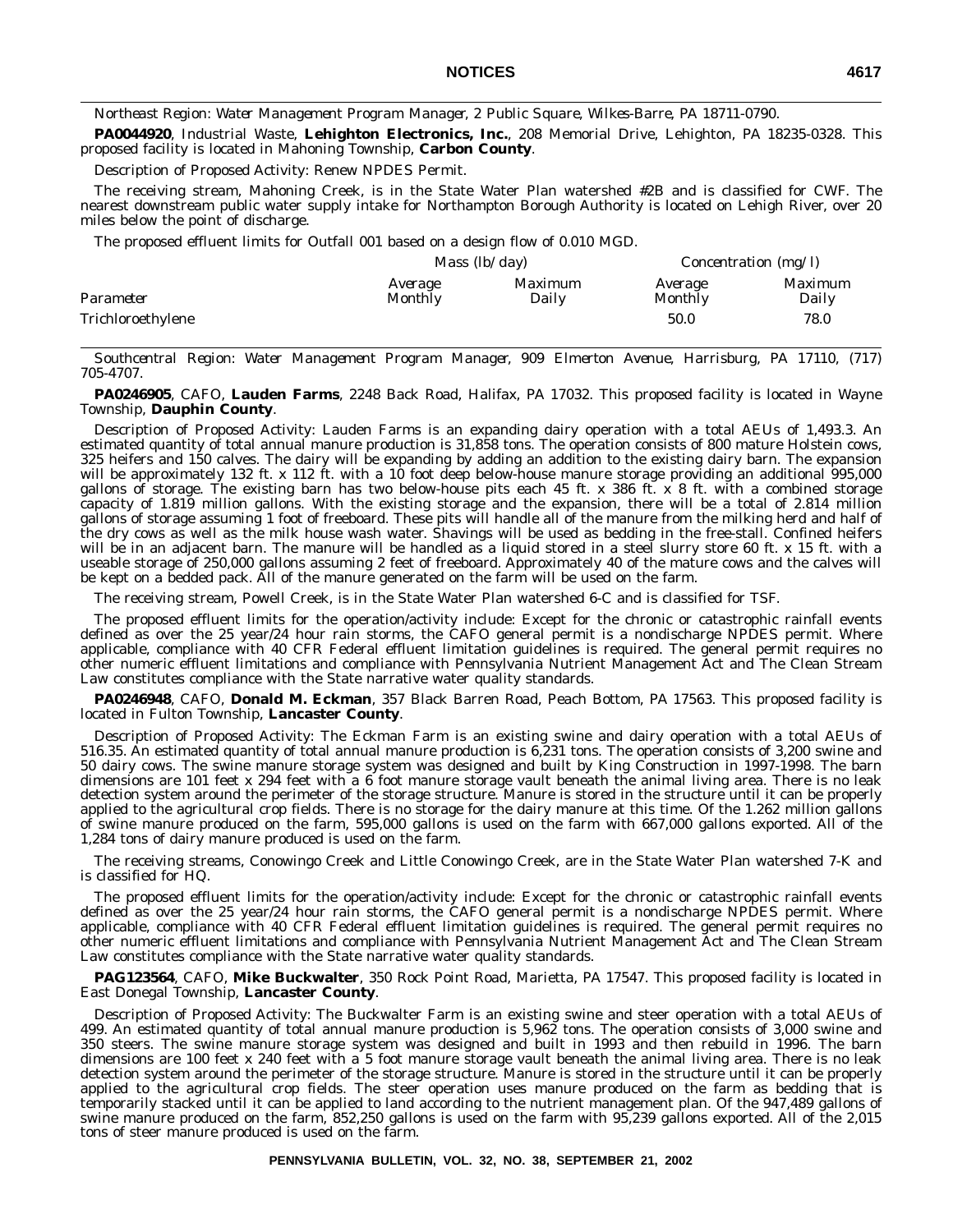The receiving stream, UNT to Susquehanna River, is in the State Water Plan watershed 7-G and is classified for CWF.

The proposed effluent limits for the operation/activity include: Except for the chronic or catastrophic rainfall events defined as over the 25 year/24 hour rain storms, the CAFO general permit is a nondischarge NPDES permit. Where applicable, compliance with 40 CFR Federal effluent limitation guidelines is required. The general permit requires no other numeric effluent limitations and compliance with Pennsylvania Nutrient Management Act and The Clean Stream Law constitutes compliance with the State narrative water quality standards.

**PAG123561**, CAFO, **Elvin Martin**, 980 Little Mountain Road, Myerstown, PA 17067. This proposed facility is located in Bethel Township, **Berks County**.

Description of Proposed Activity: The Martin Farm is an existing/expanding swine and beef cattle operation with a total AEUs of 422.63. An estimated quantity of total annual manure production is fattening hogs—945,172 gallons; beef cattle—204 tons; and piglets—288,605 gallons. The operation consists of 4,400 swine and 25 beef cattle. Their Nutrient Management Plan is based on the additional building for 2,200 head fattening barn. The old facility has an outside lagoon and the new structure will have its own storage under the building. The manure that is generated by the beef cattle will be spread on the pasture. Of the swine manure, 945,172 gallons is used on the farm and 661,277 gallons is exported. All the manure from the piglets is exported.

The receiving stream, Little Swatara Creek, is in the State Water Plan watershed 7-D and is classified for CWF.

The proposed effluent limits for the operation/activity include: Except for the chronic or catastrophic rainfall events defined as over the 25 year/24 hour rain storms, the CAFO general permit is a nondischarge NPDES permit. Where applicable, compliance with 40 CFR Federal effluent limitation guidelines is required. The general permit requires no other numeric effluent limitations and compliance with Pennsylvania Nutrient Management Act and The Clean Stream Law constitutes compliance with the State narrative water quality standards.

*Northcentral Region: Water Management Program Manager, 208 West Third Street, Williamsport, PA 17701.*

**PA0228605**, Sewage, SIC 4952, **Lee R. Kaltenbach**, R. R. 6, Box 106A, Wellsboro, PA 16901. This proposed facility is located in Delmar Township, **Tioga County**.

Description of Proposed Activity: This is an application for a SFTF serving a bed and breakfast.

The receiving stream, UNT to Kelsey Creek, is in the State Water Plan watershed 9A and is classified for CWF. The nearest downstream public water supply intake is Jersey Shore Area Joint Water Authority, located on Pine Creek, 69.4 miles below the point of discharge.

The proposed effluent limits for Outfall 001 are based on a design flow of 0.0019 MGD.

| Parameter                      | Average<br>Monthly $(mg/l)$ | Average<br>Weekly (mg/l) | Maximum<br>Daily (mg/l)        | Instantaneous<br>Maximum $(mg/l)$ |
|--------------------------------|-----------------------------|--------------------------|--------------------------------|-----------------------------------|
| Flow                           |                             |                          | Monitor                        |                                   |
| <b>Fecal Coliforms</b>         | $200/100$ ml                |                          |                                |                                   |
| CBOD <sub>5</sub>              | 10                          |                          |                                | 20                                |
| <b>Total Suspended Solids</b>  | 20                          |                          |                                | 40                                |
| <b>Total Chlorine Residual</b> |                             |                          | <b>Monitor and Report</b>      |                                   |
| pH                             |                             |                          | Within the Range of 6.0 to 9.0 |                                   |

The EPA waiver is in effect.

**PA0027553**, Sewerage SIC, 4952, **Pine Creek Municipal Authority**, P. O. Box 608, Avis, PA 17721. This existing facility is located in Pine Creek Township, **Clinton County**.

Description of Proposed Activity: This proposed action is for renewal of an NPDES permit for an existing discharge of treated sewage wastewater.

The receiving stream, West Branch Susquehanna River, is in the State Water Plan watershed 9B and classified for WWF. The nearest downstream public water supply intake for Pennsylvania-American Water Company is located on West Branch Susquehanna River, 51 miles below the point of discharge.

The proposed effluent limits for Outfall 001 based on a design flow of 1.3 MGD.

| Parameter                      | Average<br>Monthly $(mg/l)$          | Average<br>Weekly (mg/l) | Dailv<br>Maximum $(mg/l)$ | Instantaneous<br>Maximum $(mg/l)$ |
|--------------------------------|--------------------------------------|--------------------------|---------------------------|-----------------------------------|
| CBOD <sub>5</sub>              | 25                                   | 40                       |                           | 50                                |
| <b>TSS</b>                     | 30                                   | 45                       |                           | 60                                |
| Total Cl <sub>2</sub> Residual | 0.50                                 |                          |                           | 1.6                               |
| <b>Fecal Coliform</b>          |                                      |                          |                           |                                   |
| $(5-1 \text{ to } 9-30)$       | 200 col/100 ml as a geometric mean   |                          |                           |                                   |
| $(10-1 \text{ to } 4-30)$      | 2,000 col/100 ml as a geometric mean |                          |                           |                                   |
| pH                             | 6.0 to 9.0 at all times              |                          |                           |                                   |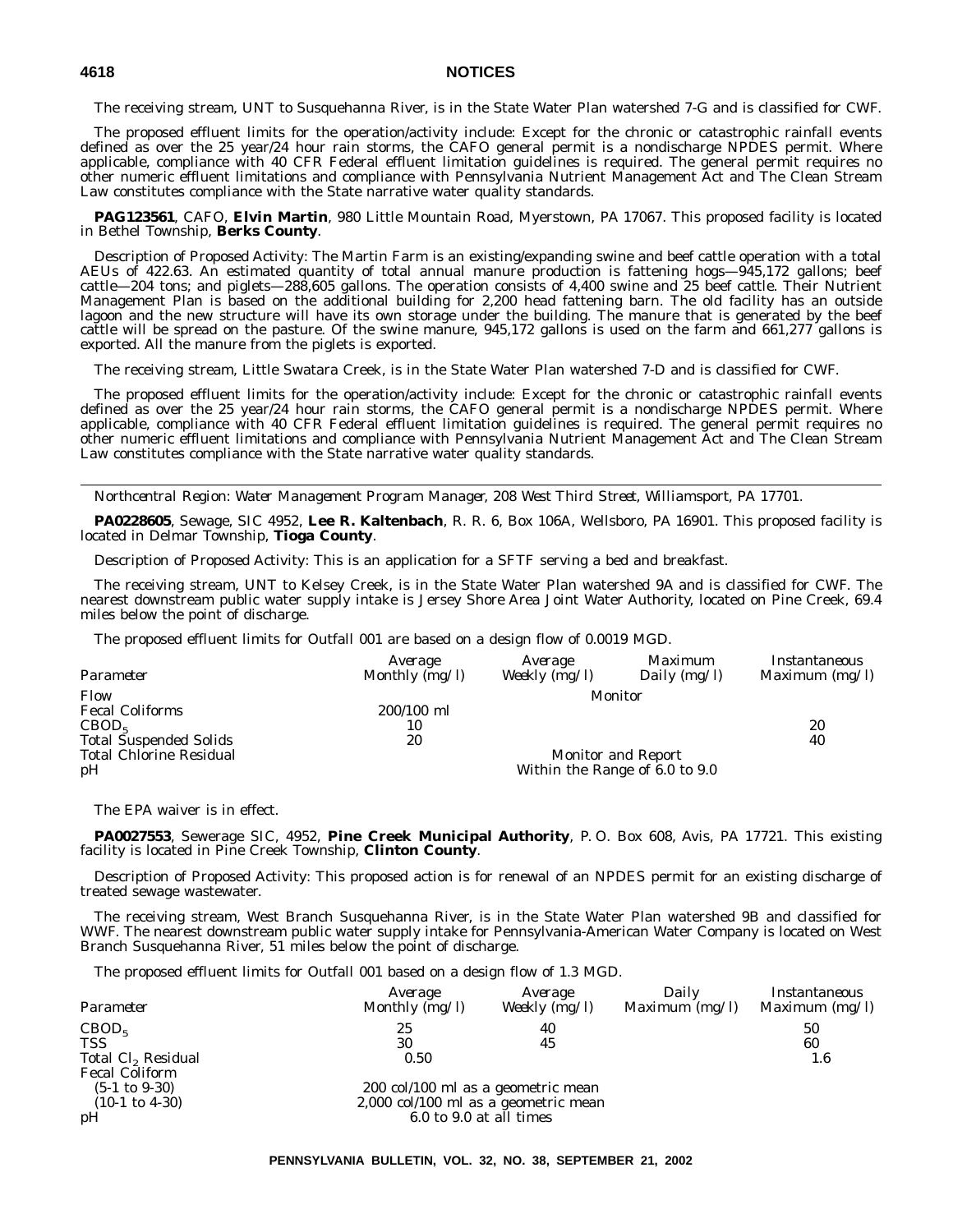*Southwest Regional Office: Regional Manager, Water Management, 400 Waterfront Drive, Pittsburgh, PA 15222-4745; (412) 442-4000.*

**PA0027618-A1**, Sewage, **Bethel Park Municipal Authority**, 5100 West Library Avenue, Bethel Park, PA 15102. This application is for amendment of an NPDES permit to discharge treated sewage from the Bethel Park Sewage Treatment Plant (Piney Fork STP) in South Park Township, **Allegheny County**.

The following effluent limitations are proposed for discharge to the receiving waters, known as Piney Fork, which are classified as a TSF with existing and/or potential uses for aquatic life, water supply and recreation. The first downstream potable water supply intake from this facility is the Pennsylvania-American Water Company.

*Outfall 001:* existing discharge, design flow of 4.92 mgd.

Based on the results of a water effects ratio, as published at 32 Pa.B. 3655 (July 27, 2002), a copper limit for this discharge is not necessary. Therefore, the copper limit was removed from the Bethel Park Municipal Authority's NPDES Permit.

The EPA waiver is not in effect.

**PA0098094**, Sewage, **Stonewood Family Limited Partnership**, 116 East Pittsburgh Street, Suite 200, Greensburg, PA 15601. This application is for renewal of an NPDES permit to discharge treated sewage from Pittsburgh Airport Park STP in Independence Township, **Beaver County**.

The following effluent limitations are proposed for discharge to the receiving waters, known as Raccoon Creek, which are classified as a WWF with existing and/or potential uses for aquatic life, water supply and recreation. The first downstream potable water supply intake from this facility is the Midland Borough Water Works.

*Outfall 001*: existing discharge, design flow of 0.0125 mgd.

|                                                                                               | Concentration (mg/l)                                                                                           |                   |                  |                          |
|-----------------------------------------------------------------------------------------------|----------------------------------------------------------------------------------------------------------------|-------------------|------------------|--------------------------|
| Parameter                                                                                     | Average<br>Monthly                                                                                             | Average<br>Weekly | Maximum<br>Daily | Instantaneous<br>Maximum |
| CBOD <sub>5</sub><br><b>Suspended Solids</b><br><b>Fecal Coliform</b>                         | 25<br>30                                                                                                       |                   |                  | 50<br>60                 |
| $(5-1 \text{ to } 9-30)$<br>$(10-1 \text{ to } 4-30)$<br><b>Total Residual Chlorine</b><br>pH | 200/100 ml as a geometric mean<br>$2,000/100$ ml as a geometric mean<br>not less than 6.0 nor greater than 9.0 |                   |                  | 3.3                      |

The EPA waiver is in effect.

**PA0098299**, Sewage, **Laurel Highlands Lodge/Donegal Inn, Inc.**, 4 Snyder Road, Donegal, PA 15628. This application is for renewal of an NPDES permit to discharge treated sewage from Laurel Highlands Lodge STP in Donegal Township, **Westmoreland County**.

The following effluent limitations are proposed for discharge to the receiving waters, known as drainage swale tributary to Four Mile Run, which are classified as a TSF with existing and/or potential uses for aquatic life, water supply and recreation. The first downstream potable water supply intake from this facility is the Latrobe Municipal Authority.

*Outfall 001*: existing discharge, design flow of 0.022 mgd.

|                                                                                                                                            |                                                                                                                                               | Concentration $(mg/l)$ |                  |                                 |
|--------------------------------------------------------------------------------------------------------------------------------------------|-----------------------------------------------------------------------------------------------------------------------------------------------|------------------------|------------------|---------------------------------|
| Parameter                                                                                                                                  | Average<br>Monthly                                                                                                                            | Average<br>Weekly      | Maximum<br>Daily | Instantaneous<br><i>Maximum</i> |
| CBOD <sub>5</sub><br><b>Suspended Solids</b><br>Ammonia Nitrogen                                                                           | 25<br>30                                                                                                                                      |                        |                  | 50<br>60                        |
| $(5-1 \text{ to } 10-31)$<br>$(11-1 \text{ to } 4-30)$                                                                                     | 2.5<br>7.5                                                                                                                                    |                        |                  | 5.0<br>15.0                     |
| <b>Fecal Coliform</b><br>$(5-1 \text{ to } 9-30)$<br>$(10-1 \text{ to } 4-30)$<br><b>Total Residual Chlorine</b><br>Dissolved Oxygen<br>pH | 200/100 ml as a geometric mean<br>$2,000/100$ ml as a geometric mean<br>1.4<br>not less than 5 mg/l<br>not less than 6.0 nor greater than 9.0 |                        |                  | 3.3                             |

The EPA waiver is in effect.

**PA0205257**, Sewage, **Greensboro-Monongahela Township Joint Sewage Authority**, P. O. Box 342, Greensboro, PA 15338-0342. This application is for renewal of an NPDES permit to discharge treated sewage from Greensboro-Monongahela Township Sewage Treatment Plant in Monongahela Township, **Greene County**.

The following effluent limitations are proposed for discharge to the receiving waters, known as back channel of the Monongahela River, which are classified as a WWF with existing and/or potential uses for aquatic life, water supply and recreation. The first downstream potable water supply intake from this facility is the Dunkard Valley Joint Municipal Authority.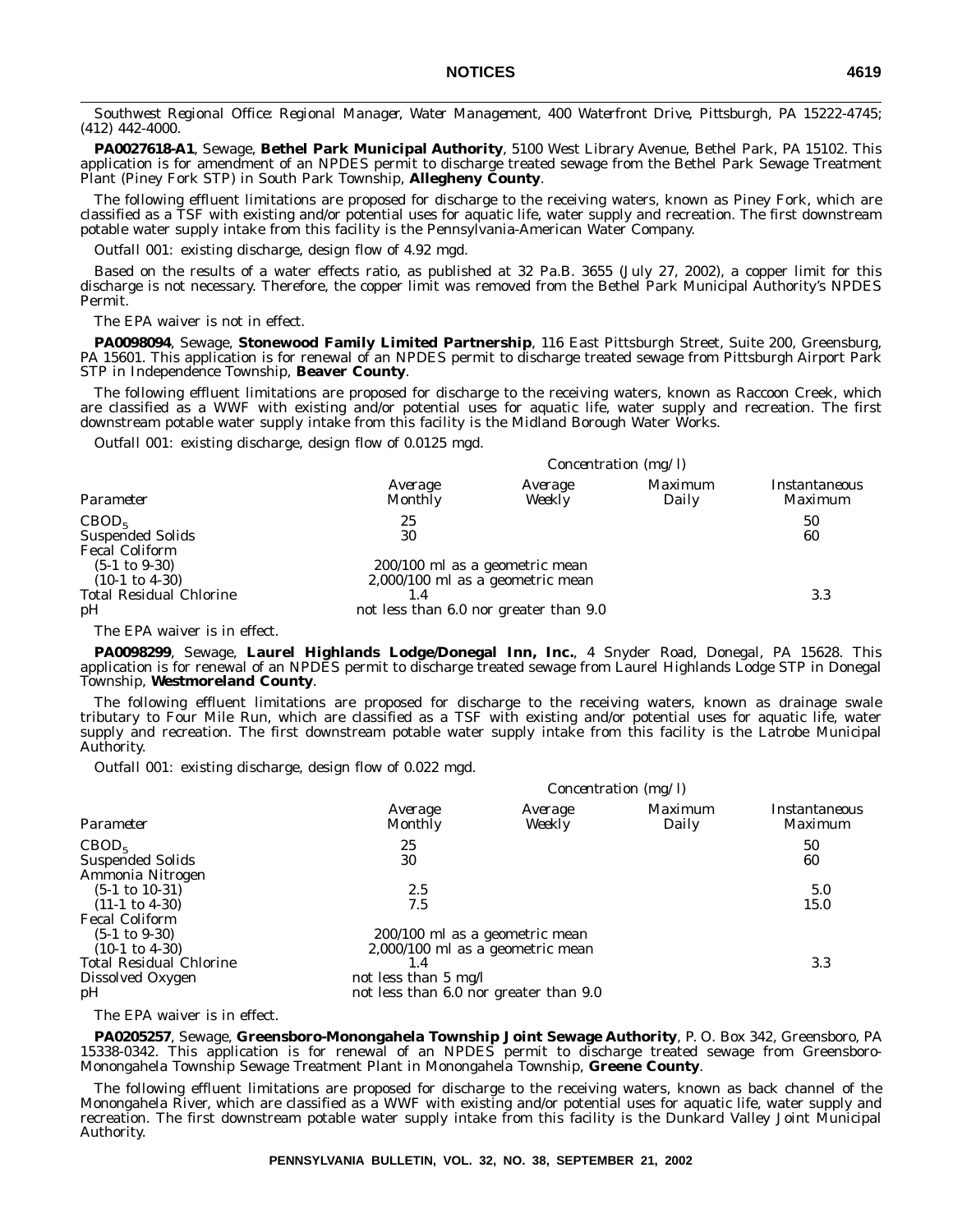*Outfall 001*: existing discharge, design flow of 0.110 mgd.

|                                                             |                                        |                                      | Concentration $(mg/l)$  |                                 |
|-------------------------------------------------------------|----------------------------------------|--------------------------------------|-------------------------|---------------------------------|
| Parameter                                                   | Average<br><b>Monthly</b>              | Average<br>Weekly                    | <i>Maximum</i><br>Daily | <i>Instantaneous</i><br>Maximum |
| CBOD <sub>5</sub>                                           | 25                                     | 37.5                                 |                         | 50                              |
| <b>Suspended Solids</b>                                     | 30                                     | 45                                   |                         | 60                              |
| <b>Fecal Coliform</b><br>$(5-1 \text{ to } 9-30)$           | 200/100 ml as a geometric mean         |                                      |                         |                                 |
| $(10-1 \text{ to } 4-30)$<br><b>Total Residual Chlorine</b> | 0.5                                    | $100,000/100$ ml as a geometric mean |                         | 1.6                             |
| pH                                                          | not less than 6.0 nor greater than 9.0 |                                      |                         |                                 |

The EPA waiver is in effect.

# **WATER QUALITY MANAGEMENT PERMITS**

#### **CONTROLLED INDUSTRIAL WASTE AND SEWAGE WASTEWATER**

#### **APPLICATIONS UNDER THE CLEAN STREAMS LAW**

#### **PART II PERMITS**

The following permit applications or requests for plan approval have been received by the Department of Environmental Protection (Department).

Persons wishing to comment on any of the applications are invited to submit a statement to the office noted before the application within 15 days from the date of this public notice. Comments received within this 15-day comment period will be considered in making the final decision regarding the application. The comments should include the name, address and telephone number of the writer and a concise statement to inform the Department of the exact basis of a comment and the relevant facts upon which it is based.

The Department reserves the right to hold a public hearing if the responsible office considers the public response significant. If a hearing is scheduled, a notice of the hearing will be published in the *Pennsylvania Bulletin* and a newspaper of general circulation of the area. If no hearing is held, the Department's Water Management Program Manager will make a final determination regarding the applications after a complete review. Notice of this final determination will be published in the *Pennsylvania Bulletin* at which time this determination may be appealed to the Environmental Hearing Board.

A copy of the permit application or proposed plan is on file in the office indicated and is open to public inspection. Appointments to review the application may be made by contacting Records Management at the indicated telephone number.

#### **I. Industrial Waste and Sewerage Applications under The Clean Streams Law (35 P. S. §§ 691.1— 691.1001).**

*Southeast Region: Water Management Program Manager, Lee Park, Suite 6010, 555 North Lane, Conshohocken, PA 19428.*

**WQM Permit No. 4602411**, Sewerage, **New Hanover Township**, 2943 N. Charlotte Street, Gilbertsville, PA 19525. This proposed facility is located in New Hanover Township, **Montgomery County**.

Description of Proposed Action/Activity: Construction and operation of a sewage pump station to serve Acorn Hills golf course and residential subdivision.

**WQM Permit No. 3502402, Scranton Sewer Authority**, 307 North Washington Avenue, Scranton, PA 18503. This proposed facility is located in the City of Scranton, **Lackawanna County**.

Description of Proposed Action/Activity: This project (Minooka interceptor upgrade) is to increase the size of existing sewer lines to accept additional peak flow and eliminate overflows.

*Southcentral Region: Water Management Program Manager, 909 Elmerton Avenue, Harrisburg, PA 17110, (717) 705-4707.*

**WQM Permit No. 2897402 (Transfer)**, Sewerage, Sean W. and Monique B. White, 8835 Iron Bridge Road, Chambersburg, PA 17201. This proposed facility is located in Letterkenny Township, **Franklin County**.

Description of Proposed Action/Activity: Permit transfer.

**WQM Permit No. 5095401, Amendment 02-1**, Sewerage, **Caldwell Development Company, Inc.**, P. O. Box 80, Lemoyne, PA 17043. This proposed facility is located in Howe Township, **Perry County**.

Description of Proposed Action/Activity: Addition/ modification to the wastewater treatment facility serving the Newport Plaza.

**WQM Permit No. 0102406**, Sewerage, **Lutheran Camping Corporation of Central Pennsylvania**, P. O. Box 459, Arendtsville, PA 17303-0459. This proposed facility is located in Menallen Township, **Adams County**.

Description of Proposed Action/Activity: Construction/ operation of a wastewater treatment facility with effluent disposal to a wooded spray field at Camp Nawakwa.

**WQM Permit No. 0602408**, Sewerage, **Borough of Lenhartsville**, P. O. Box 238, Lenhartsville, PA 19534. This proposed facility is located in Lenhartsville Borough, **Berks County**.

Description of Proposed Action/Activity: Construction/ operation of a wastewater treatment facility to serve the Borough of Lenhartsville.

**WQM Permit No. 2202201**, CAFO Operation, **Lauden Farms**, 2248 Back Road, Halifax, PA 17032. This proposed facility is located in Wayne Township, **Dauphin County**.

Description of Proposed Action/Activity: Authorization for the expansion of manure storage facilities.

*Northcentral Region: Water Management Program Manager, 208 West Third Street, Williamsport, PA 17701.*

**WQM Permit No. 0802403**, Sewerage, **Smithfield Township Authority**, R. R. 2, Box 189, Columbia Cross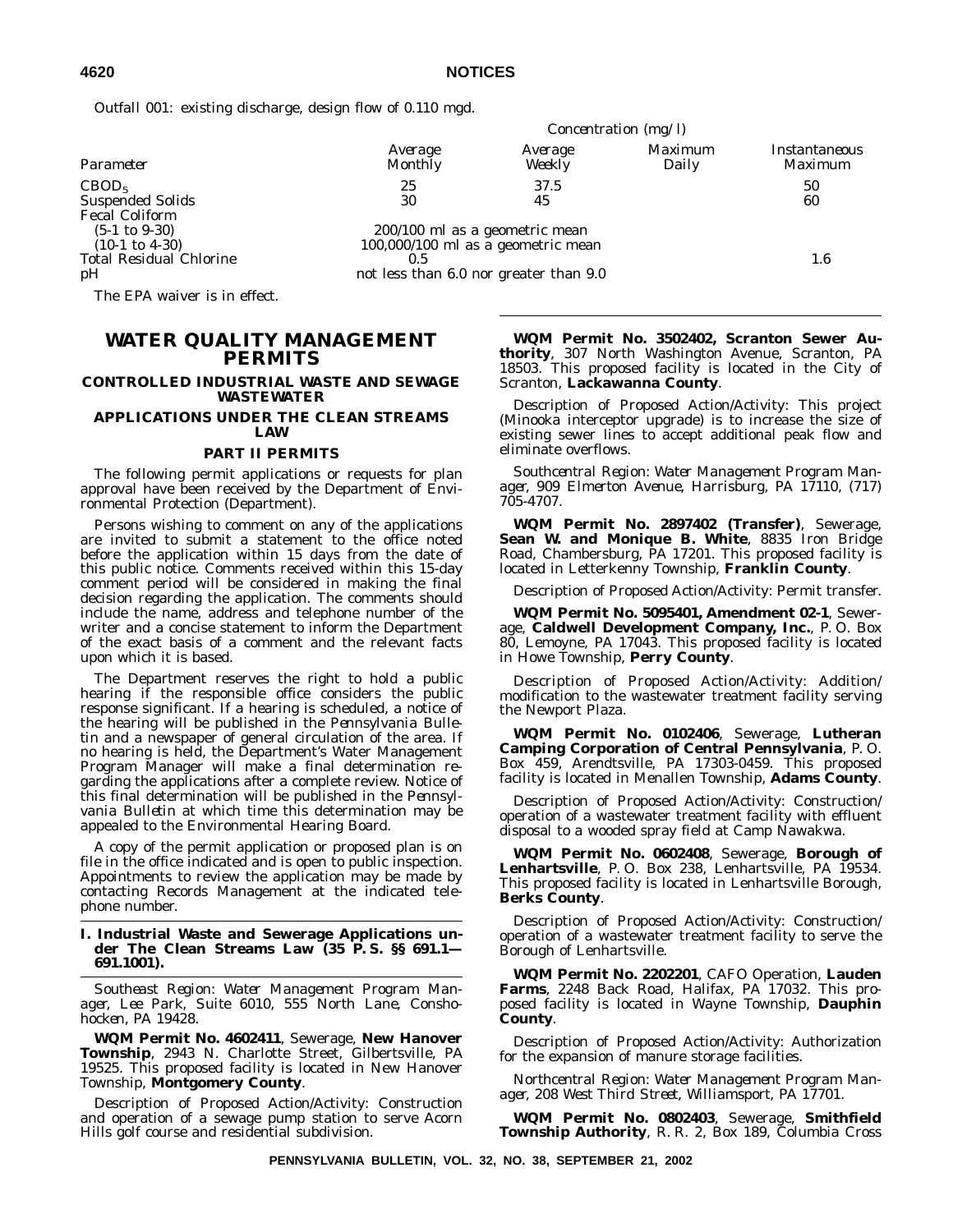Roads, PA 16914. This proposed facility is located in Smithfield Township, **Bradford County**.

Description of Proposed Action/Activity: The project involves the construction of a conventional gravity and a low-pressure conveyance system, including a new pump station, to a new 60,000 gpd extended aeration wastewater treatment plant. The system will be owned and operated by the Smithfield Township Authority and will provide sanitary sewer collection and treatment for the area in and around the unincorporated Village of East Smithfield.

**WQM Permit No. 1402404**, Sewerage, **Huston Township Authority**, P. O. Box 40, Julian, PA 16844. This proposed facility is located in Huston Township, **Centre County**.

Description of Proposed Action/Activity: The project involves the construction of sewerage facilities to serve the Village of Julian and surrounding areas with public sewer service. The facilities will include gravity sewer lines and appurtenances, main pressure sewer lines plus laterals, individual residential grinder pumps, a sewage pump station with a force main and a 40,000 gpd package wastewater treatment plant.

**WQM Permit No. 5502401**, Sewerage, **Spring Township Municipal Authority**, P. O. Box 133, Beaver Springs, PA 17812. This proposed facility is located in Spring Township, **Snyder County**.

Description of Proposed Action/Activity: The Authority proposes to rerate the hydraulic and organic capacities of the contact stabilization process sewage treatment plant serving the Village of Beaver Springs.

**WQM Permit No. 1702403**, Sewerage, **Sandy Township Board of Supervisors**, 12th Street and Chestnut Avenue, DuBois, PA 15801.

Description of Proposed Action/Activity: This application covers two projects. A proposed collection facility is located in the West Liberty area of Sandy Township, **Clearfield County** with an interceptor sewer passing through Brady Township, Clearfield and Winslow Township, **Jefferson County** along US 119 to the Sykesville wastewater treatment plant. This application also covers the replacement of some existing 8- and 12-inch sewers southwest of the City of DuBois near US 219.

**WQM Permit No. 5302201**, CAFO SIC 0241, **Tor-View Farms**, 59 SR 244, Coudersport, PA 16915. This proposed facility is located in Hebron Township, **Potter County**.

Description of Proposed Action/Activity: Construction and operation of a 1,727,300 gallon liquid manure storage.

*Southwest Region: Water Management Program Manager, 400 Waterfront Drive, Pittsburgh, PA 15222-4745.*

**Application No. 0202409**, Sewerage, **Neva and Joe Stanger**, 3823 Anderson Road, Gibsonia, PA 15044. Application for the construction and operation of a single residence sewage treatment plant to serve the Stanger Residence located in Richland Township, **Allegheny County**.

**Application No. 0302402**, Sewerage, **Leechburg Borough**, 260 Market Street, Leechburg, PA 15656. Application for the construction and operation of a sanitary sewer extension to serve the Kiski Valley Area in Leechburg Borough, **Armstrong County**.

The Pennsylvania Infrastructure Investment Authority (PennVEST), which administers the State Revolving Fund, has been identified as a possible funding source. The Department's review of the sewage facilities plan revision has not identified any significant environmental impacts resulting from this proposal.

**Application No. 6502407**, Sewerage, **Mark and Carrie Hult**, P. O. Box 170 Main Street, Slickville, PA 15650. Application for the construction and operation of a single residence sewage treatment plant to serve Mark and Carrie Hult in Salem Township, **Westmoreland County**.

**Application No. 6502408**, Sewerage, **Washington Township Municipal Authority**, 283 Pine Run Church Road, Apollo, PA 15613. Application for the construction and operation of a sanitary sewer extension to be served by the Paulton Area of Washington Township, **Westmoreland County**.

PennVEST has been identified as a possible funding source. The Department's review of the sewage facilities plan revision has not identified any significant environmental impacts resulting from this proposal.

*Northwest Region: Water Management Program Manager, 230 Chestnut Street, Meadville, PA 16335-3481.*

**WQM Permit No. 4202201**, Industrial Waste, **American Refining Group, Inc.**, 77 North Kendall Avenue, Bradford, PA 16701. This proposed facility is located in Bradford City, **McKean County**.

Description of Proposed Action/Activity: This project is to add additional wastewater treatment equipment to an existing wastewater treatment plant.

**WQM Permit No 6202407**, Sewerage, **Frank J. Malena, Jr.**, 1811 West 8th Street, Erie, PA 16505. This proposed facility is located in Spring Creek Township, **Warren County**.

Description of Proposed Action/Activity: This project is for a single residence sewage treatment plant.

#### **NPDES Stormwater Individual Permit**

The following parties have applied for an NPDES permit to discharge stormwater associated with a construction activity into waters of this Commonwealth. Unless otherwise indicated, on the basis of preliminary review and application of lawful standards and regulations, the Department of Environmental Protection (Department) proposes to issue a permit to discharge, subject to certain limitations set forth in the permit conditions. These proposed determinations are tentative. Limitations are provided as erosion and sediment control best management practices which restrict the rate and quantity of sediment discharged.

Where indicated, the EPA Region III Administrator has waived the right to review or object to this proposed permit action under the waiver provision 40 CFR 123.24(d).

Persons wishing to comment on the proposed permit are invited to submit a statement to the appropriate Department Regional Office noted before the application within 30 days from the date of this public notice. Comments reviewed within this 30-day period will be considered in the formulation of the final determinations regarding this application. Responses should include the name, address and telephone number of the writer and a concise statement to inform the Department of the exact basis of a comment and relevant facts upon which it is based. A public hearing may be held after consideration of comments received by the appropriate Department Regional Office during the 30-day public comment period.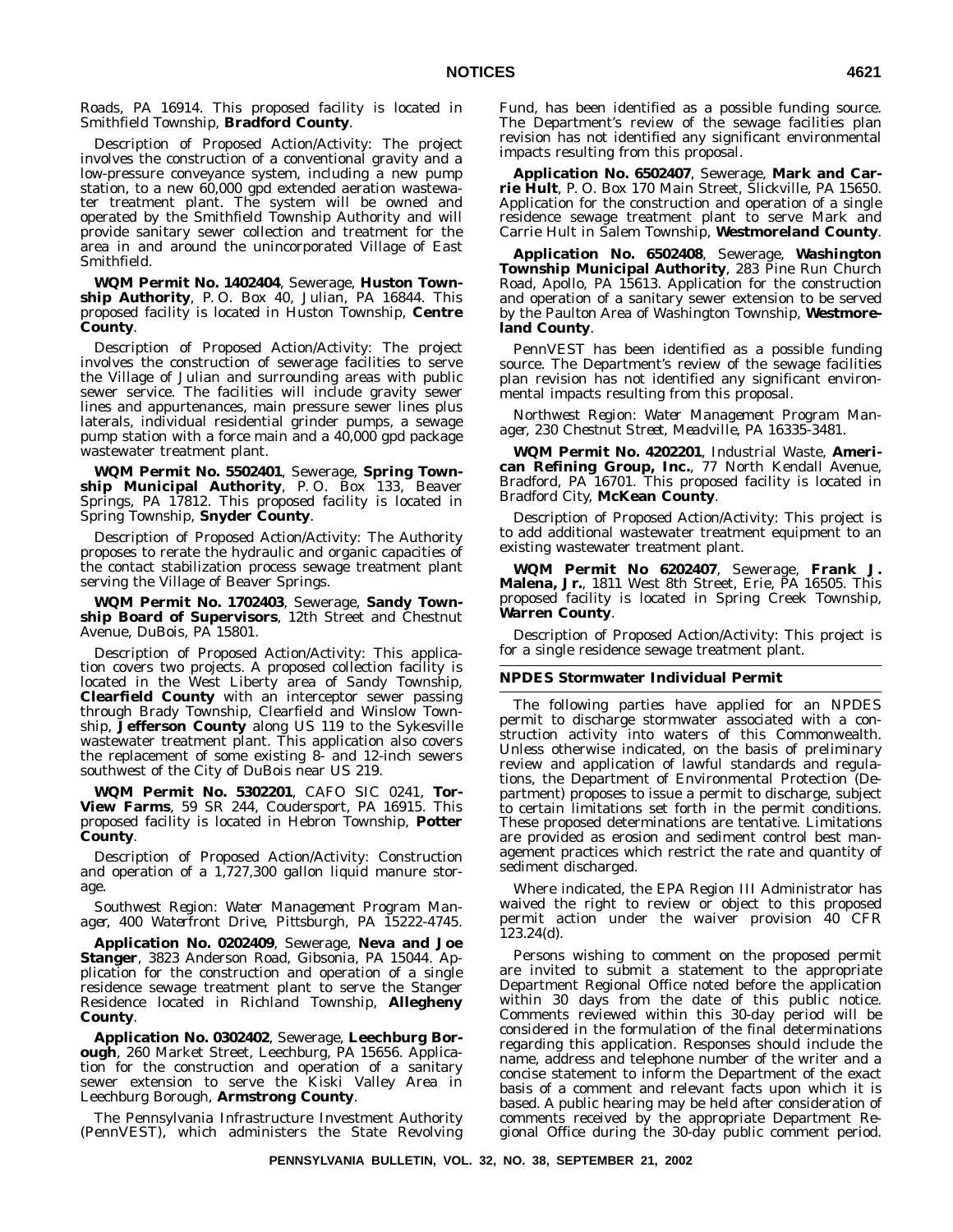Following the 30-day comment period, the appropriate Regional Office Water Management Program Manager will make a final determination regarding the proposed permit. Notice of this determination will be published in the *Pennsylvania Bulletin* at which time this determination may be appealed to the Environmental Hearing Board.

The application and related documents, including the erosion and sediment control plan for the earth disturbance activity, are on file and may be inspected at the office identified in this notice.

Persons with a disability who require an auxiliary aid, service or other accommodation to participate during the 30-day public comment period should contact the specified Regional Office. TDD users may contact the Department through the Pennsylvania AT&T Relay Service at (800) 654-5984.

*Southeast Region: Water Management Program Manager, Lee Park, Suite 6010, 555 North Lane, Conshohocken, PA 19428.*

**NPDES Permit PAS10G541**, Stormwater, **David Nelson**, 960 Street Road, Oxford, PA 19363, has applied to discharge stormwater associated with a construction activity located in Upper Oxford Township, **Chester County** to West Branch Big Elk Creek (HQ-TSF-MF).

**NPDES Permit PAS10G542**, Stormwater, **All County Properties, Inc.**, Suite 610, 2500 East High Street, Pottstown, PA 19464, has applied to discharge stormwater associated with a construction activity located in East Coventry Township, **Chester County** to unnamed tributary to Pigeon Creek (HQ-TSF).

**NPDES Permit PAS10G543**, Stormwater, **Valley View Property Development**, 180 Pumpkin Hill Road, Glenmoore, PA 19343, has applied to discharge stormwater associated with a construction activity located in East Coventry Township, **Chester County** to unnamed tributary to Pigeon Creek (HQ-TSF).

**NPDES Permit PAS10G544**, Stormwater, **Distinctive Contractors, Inc.**, 886 Vaughn Road, Pottstown, PA 19464-0886, has applied to discharge stormwater associated with a construction activity located in East Coventry Township, **Chester County** to unnamed tributary to Pigeon Creek (HQ-TSF).

**NPDES Permit PAS10J059**, Stormwater, **Henderson Group, Inc.**, 112 Chesley Drive, Suite 200, Media, PA 19063, has applied to discharge stormwater associated with a construction activity located in Middletown Township, **Delaware County** to Ridley Creek/Delaware River Basin (HQ-TSF).

*Northeast Region: Water Management Program Manager, 2 Public Square, Wilkes-Barre, PA 18711-0790.*

*Lackawanna County Conservation District: 1300 Old Plank Road, Mayfield, PA 18433, (570) 281-9495.*

| <b>NPDES</b><br>No. | Applicant Name &<br>Address                                                      | County &<br>Municipality                                        | Receiving<br><i>Water/Use</i>                                                                                                                                          |
|---------------------|----------------------------------------------------------------------------------|-----------------------------------------------------------------|------------------------------------------------------------------------------------------------------------------------------------------------------------------------|
| PAS10N023R-2        | Jefferson Township Sewer<br>Authority<br>487 Cortez Road<br>Lake Ariel, PA 18436 | Lackawanna County<br>Jefferson Township<br>and Olyphant Borough | Eddy Creek-WWF<br>Little Roaring Brook-HQ-CWF<br>Unnamed tributary to West Branch<br>of Wallenpaupack Creek-HQ-CWF<br>Unnamed tributary to Rock Bottom<br>Creek-HQ-CWF |

*Monroe County Conservation District: 8050 Running Valley Road, Stroudsburg, PA 18360, (570) 629-3060.*

| <b>NPDES</b>     | <i>Applicant Name &amp;</i>                                            | County &                                              | Receiving                              |
|------------------|------------------------------------------------------------------------|-------------------------------------------------------|----------------------------------------|
| No.              | Address                                                                | Municipality                                          | <i>Water/Use</i>                       |
| <b>PAS10S115</b> | Evergreen Estates Romec, Inc.<br>P. O. Box 99<br>Pocono Lake, PA 18347 | <b>Monroe County</b><br>Middle Smithfield<br>Township | <b>Bushkill Creek</b><br><b>HQ-CWF</b> |

*Southcentral Region: Water Management Program Manager, 909 Elmerton Avenue, Harrisburg, PA 17110.*

*Berks County Conservation District, P. O. Box 520, 1238 County Welfare Road, Leesport, PA 19533; (610) 372-4657.*

| <b>NPDES</b><br>No. | Applicant Name &<br>Address                                                                                | County &<br><i>Municipality</i>           | Receiving<br>Water/Use            |
|---------------------|------------------------------------------------------------------------------------------------------------|-------------------------------------------|-----------------------------------|
| <b>PAS10C052</b>    | PA SE Conf. of United Church<br>of Christ<br>505 S. Second Street<br>Collegeville, PA 19426                | District and Hereford<br><b>Townships</b> | West Branch of<br>Perkiomen<br>EV |
|                     | Cumberland County Conservation District, 43 Brookwood Avenue, Suite 4, Carlisle, PA 17013; (717) 240-7812. |                                           |                                   |
| <b>NPDES</b><br>No. | Applicant Name &<br><i>Address</i>                                                                         | County &<br>Municipality                  | Receiving<br>Water/Use            |
| <b>PAS10H097</b>    | <b>Silver Spring Township</b>                                                                              | Silver Spring Township Trindle Spring Run |                                   |

|                  | Paul Walter Mem. Park            | <b>Cumberland County</b> | HQ                |
|------------------|----------------------------------|--------------------------|-------------------|
|                  | 6475 Carlisle Pike               |                          |                   |
|                  | Mechanicsburg, PA 17050          |                          |                   |
| <b>PAS10H098</b> | Michael Joseph Acquisition Corp. | Carlisle Borough         | Letort Spring Run |
|                  | P. O. Box 1198                   | <b>Cumberland County</b> | <b>HQ-CWF</b>     |
|                  | Wexford, PA 15090                |                          |                   |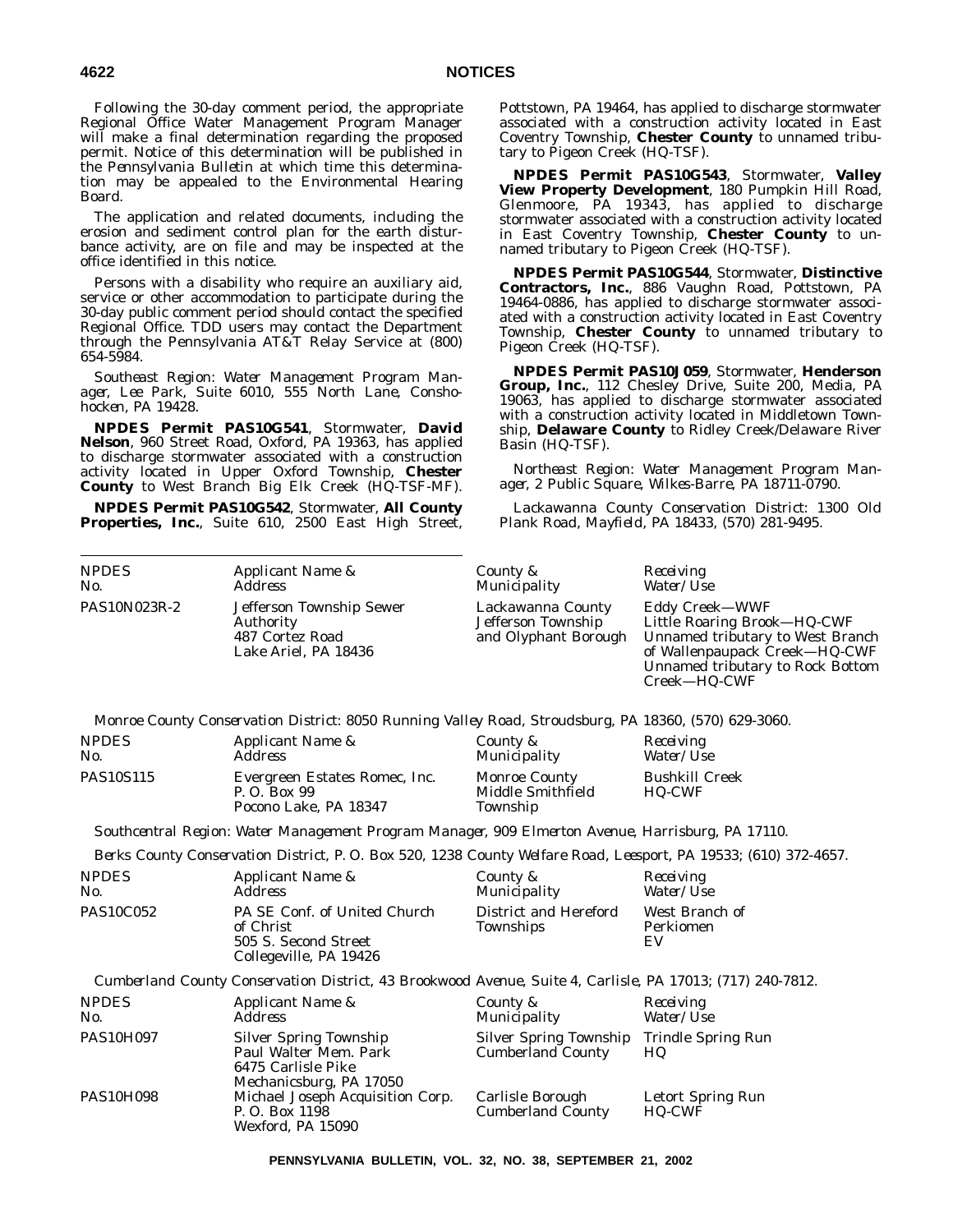# **PUBLIC WATER SUPPLY (PWS) PERMIT**

Under the Pennsylvania Safe Drinking Water Act, the following parties have applied for a PWS permit to construct or substantially modify a public water system.

Persons wishing to comment on the permit application are invited to submit a statement to the office listed before the application within 30 days of this public notice. Comments received within this 30-day comment period will be considered in the formulation of the final determinations regarding this application. Comment responses should include the name, address and telephone number of the writer and a concise statement to inform the Department of the exact basis of a comment and the relevant facts upon which it is based. A public hearing may be held after consideration of comments received during the 30-day public comment period.

Following the comment period, the Department will make a final determination regarding the proposed permit. Notice of this final determination will be published in the *Pennsylvania Bulletin* at which time this determination may be appealed to the Environmental Hearing Board.

The permit application and any related documents are on file at the office listed before the application and available for public review. Arrangements for inspection and copying information should be made with the office listed before the application.

Persons with a disability who require an auxiliary aid, service or other accommodations to participate during the 30-day public comment period should contact the office listed before the application. TDD users may contact the Department through the Pennsylvania AT&T Relay Service at (800) 654-5984.

#### **SAFE DRINKING WATER**

#### **Applications Received under the Pennsylvania Safe Drinking Water Act (35 P. S. §§ 721.1—721.17).**

*Southeast Region: Water Supply Management Program Manager, Lee Park, Suite 6010, 555 North Lane, Conshohocken, PA 19428.*

**Permit No. 2302502,** Public Water Supply.

| Applicant                           | Pennsylvania Suburban<br>Water Company                                                                                                                                                                                                             |
|-------------------------------------|----------------------------------------------------------------------------------------------------------------------------------------------------------------------------------------------------------------------------------------------------|
| Townships                           | Springfield and Nether Provi-<br>dence                                                                                                                                                                                                             |
| Responsible Official                | <b>Morris Coulter</b><br>762 W. Lancaster Avenue<br>Bryn Mawr, PA 19010                                                                                                                                                                            |
| Type of Facility                    | <b>PWS</b>                                                                                                                                                                                                                                         |
| <b>Consulting Engineer</b>          | <b>CET</b> Engineering, Service<br>6240 N. Mountain Road<br>Harrisburg, PA 17112-1788                                                                                                                                                              |
| <b>Application Received</b><br>Date | September 5, 2002                                                                                                                                                                                                                                  |
| Description of Action               | For the modifications to the<br>Crum Water Treatment Plant.<br>Proposed modifications include<br>construction of a chlorine scrub-<br>ber, residuals basin, raw water<br>pumping station, flocculation/<br>sedimentation basin and water<br>lines. |

*Southcentral Region: Water Supply Management Program Manager, 909 Elmerton Avenue, Harrisburg, PA 17110.*

| <b>Permit No. 3602509, Public Water Supply.</b> |                                                                                                                                               |
|-------------------------------------------------|-----------------------------------------------------------------------------------------------------------------------------------------------|
| Applicant                                       | Timber Villa Inc.                                                                                                                             |
| <b>Municipality</b>                             | <b>West Donegal Township</b>                                                                                                                  |
| County                                          | Lancaster                                                                                                                                     |
| Responsible Official                            | David G. Heisey, President<br>Timber Villa Inc.<br>1898 North Market Street<br>P. O. Box 408<br>Elizabethtown, PA 17022                       |
| Type of Facility                                | <b>PWS</b>                                                                                                                                    |
| <b>Consulting Engineer</b>                      | David J. Gettle<br>Kohl Bros., Inc.<br>P. O. Box 350<br>Myerstown, PA 17067                                                                   |
| <b>Application Received</b><br>Date             | April 29, 2002                                                                                                                                |
| Description of Action                           | Addition of Well No. 2 to aug-<br>ment the existing source of sup-<br>ply. Water will be treated<br>through the existing treatment<br>system. |

#### **MINOR AMENDMENT**

**Applications Received under the Pennsylvania Safe Drinking Water Act (35 P. S. §§ 721.1—721.17).**

*Northeast Region: Water Supply Management Program Manager, 2 Public Square, Wilkes-Barre, PA 18711-0790.*

#### **Application No. Minor Amendment.**

| Applicant                               | Pennsylvania-American<br><b>Water Company</b>                                                                                                    |
|-----------------------------------------|--------------------------------------------------------------------------------------------------------------------------------------------------|
| Township or Borough                     | Middle Smithfield Township                                                                                                                       |
| Responsible Official                    | Paul A. Zielinski, Director<br>Water Quality<br>Pennsylvania-American Water<br>Company<br>800 West Hersheypark Drive<br>Hershey, PA 17033        |
| <b>Type of Facility</b>                 | <b>PWS</b>                                                                                                                                       |
| <b>Application Received</b><br>Date     | August 30, 2002                                                                                                                                  |
| Description of Action                   | Transfer of PWS Permit No.<br>4594503                                                                                                            |
| <b>Application No. Minor Amendment.</b> |                                                                                                                                                  |
| Applicant                               | Pennsylvania-American<br><b>Water Company</b>                                                                                                    |
| Township or Borough                     | Middle Smithfield Township                                                                                                                       |
| Responsible Official                    | Paul A. Zielinski, Director<br><b>Water Quality</b><br>Pennsylvania-American Water<br>Company<br>800 West Hersheypark Drive<br>Hershey, PA 17033 |
| Type of Facility                        | PWS                                                                                                                                              |
| <b>Application Received</b><br>Date     | <b>August 30, 2002</b>                                                                                                                           |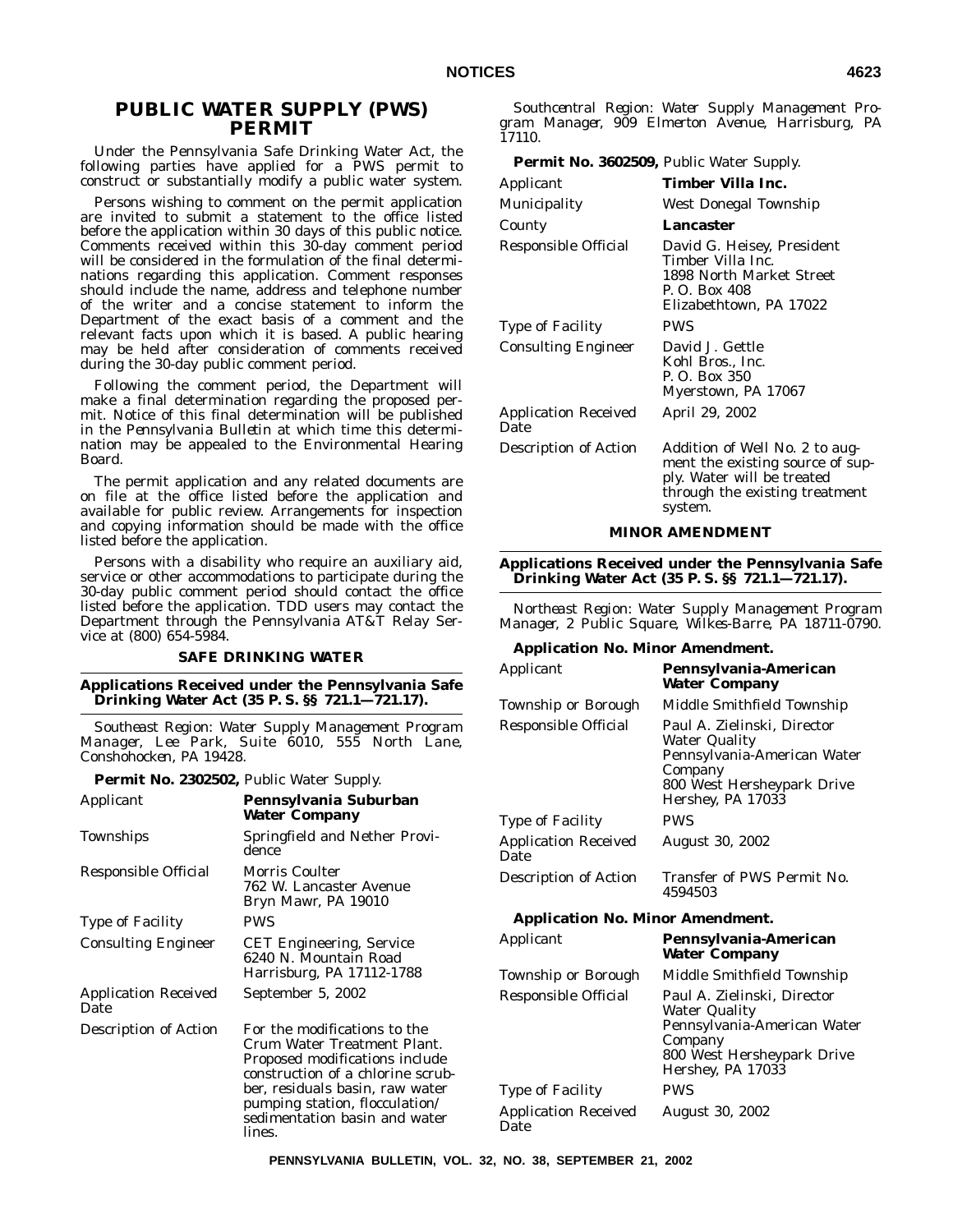| Description of Action                   | Transfer of PWS Permit No.<br>4594513                                                                                                     |
|-----------------------------------------|-------------------------------------------------------------------------------------------------------------------------------------------|
| <b>Application No. Minor Amendment.</b> |                                                                                                                                           |
| Applicant                               | Pennsylvania-American<br><b>Water Company</b>                                                                                             |
| Township or Borough                     | Middle Smithfield Township                                                                                                                |
| Responsible Official                    | Paul A. Zielinski, Director<br>Water Quality<br>Pennsylvania-American Water<br>Company<br>800 West Hersheypark Drive<br>Hershey, PA 17033 |
| <b>Type of Facility</b>                 | <b>PWS</b>                                                                                                                                |
| <b>Application Received</b><br>Date     | <b>August 30, 2002</b>                                                                                                                    |
| Description of Action                   | Transfer of PWS Minor Permit<br>Amendment originally issued on<br>March 4, 2002, to the Mid-<br>Monroe Development Corpora-<br>tion.      |
|                                         | <b>LAND RECYCLING AND</b><br>ENVIRONMENTAL REMEDIATION                                                                                    |

# **UNDER ACT 2, 1995**

#### **PREAMBLE 1**

#### **Acknowledgment of Notices of Intent to Remediate Submitted under the Land Recycling and Environmental Remediation Standards Act (35 P. S. §§ 6026.101—6026.908).**

Sections 302—305 of the Land Recycling and Environmental Remediation Standards Act (Act) require the Department of Environmental Protection (Department) to publish in the *Pennsylvania Bulletin* an acknowledgment noting receipt of any Notices of Intent to Remediate. An acknowledgment of the receipt of a Notice of Intent to Remediate is used to identify a site where a person proposes to, or has been required to, respond to a release of a regulated substance at a site. Persons intending to use the background standard, Statewide health standard, the site-specific standard, or who intend to remediate a site as a special industrial area, must file a Notice of Intent to Remediate with the Department. A Notice of Intent to Remediate filed with the Department provides a brief description of the location of the site, a list of known or suspected contaminants at the site, the proposed remediation measures for the site and a description of the intended future use of the site. A person who demonstrates attainment of one, or a combination of the cleanup standards, or who receives approval of a special industrial area remediation identified under the Act, will be relieved of further liability for the remediation of the site for any contamination identified in reports submitted to and approved by the Department. Furthermore, the person shall not be subject to citizen suits or other contribution actions brought by responsible persons not participating in the remediation.

Under sections  $304(n)(1)(ii)$  and  $305(c)(2)$  of the Act, there is a 30-day public and municipal comment period for sites proposed for remediation using a site-specific standard, in whole or in part and for sites remediated as a special industrial area. This period begins when a summary of the Notice of Intent to Remediate is published in a newspaper of general circulation in the area of the site. For the sites identified, proposed for remediation

to a site-specific standard or as a special industrial area, the municipality, within which the site is located, may request to be involved in the development of the remediation and reuse plans for the site if the request is made within 30 days of the date specified. During this comment period the municipality may request that the person identified, as the remediator of the site, develop and implement a public involvement plan. Requests to be involved and comments, should be directed to the remediator of the site.

For further information concerning the content of a Notice of Intent to Remediate, contact the Environmental Cleanup Program Manager in the Department Regional Office under which the notice appears. If information concerning this acknowledgment is required in an alternative form, contact the Community Relations Coordinator at the appropriate Regional Office listed. TDD users may telephone the Department through the AT&T Relay Service at (800) 654-5984.

The Department has received the following Notices of Intent to Remediate:

*Southcentral Region: Environmental Cleanup Program Manager, 909 Elmerton Avenue, Harrisburg, PA 17110.*

**CFI Property**, Manheim Township, **Lancaster County**. Lancaster County Solid Waste Management Authority, 1299 Harrisburg Pike, P. O. Box 4425, Lancaster, PA 17604, submitted a Notice of Intent to Remediate site soils and groundwater contaminated with BTEX, PHCs, PAHs and solvents. The applicant proposes to remediate the site to meet the Site-Specific standard requirements. A summary of the Notice of Intent to Remediate was reported to have been published in the *Lancaster New Era* on August 26, 2002.

**Rite Aid Store No. 246**, Derry Township, **Dauphin County**. BL Companies, 830 Sir Thomas Court, Harrisburg, PA 17109, on behalf of Rite Aid Corporation, 451 South St. John's Church Road, Camp Hill, PA 17011, submitted a Notice of Intent to Remediate site soils and groundwater contaminated with BTEX and PHCs. The applicant proposes to remediate the site to meet the Statewide Health standard requirements. A summary of the Notice of Intent to Remediate was reported to have been published in the *Hershey Chronicle* on July 5, 2002.

**Eric and Holly Stokes Residence**, Myerstown Borough, **Lebanon County**. Eric Stokes, 242 East Main Street, Myerstown, PA 17067 submitted a Notice of Intent to Remediate site soils contaminated with fuel oil No. 2. The applicant proposes to remediate the site to meet the Statewide Health standard requirements. A summary of the Notice of Intent to Remediate was reported to have been published in the *Lebanon Daily News* on August 7, 2002.

#### **INFECTIOUS AND CHEMOTHERAPEUTIC WASTE TRANSPORTER LICENSES**

**Applications received or withdrawn under the Solid Waste Management Act (35 §§ 6018.101—6018.1003) and the Infectious and Chemotherapeutic Waste Law (35 P. S. §§ 6019.1— 6019.6) and regulations to transport infectious and chemotherapeutic waste.**

*Central Office: Bureau of Land Recycling and Waste Management, Division of Hazardous Waste Management, P. O. Box 8471, Harrisburg, PA 17105-8471.*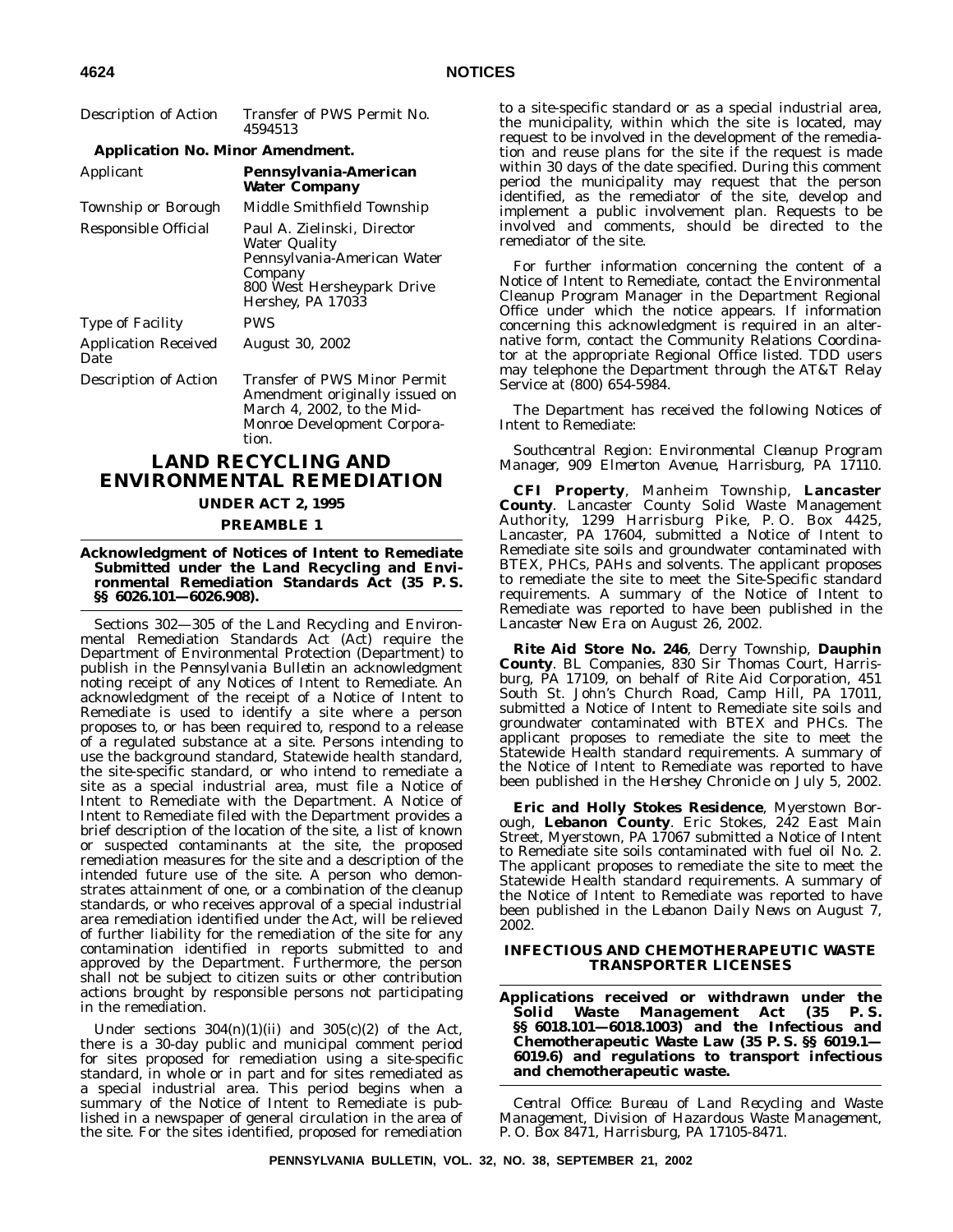#### *Renewal Applications Received*

**Cole Care, Inc.**, 1001 E. Second Street, Coudersport, PA 16915. License No. **PA-HC 0178**. Received on September 4, 2002.

#### **HAZARDOUS WASTE TREATMENT, STORAGE AND DISPOSAL FACILITIES**

#### **Applications received under the Solid Waste Management Act (35 P. S. §§ 6018.101—6018.1003) and regulations to operate a hazardous waste treatment, storage or disposal facility.**

*Northeast Region: Regional Solid Waste Manager, 2 Public Square, Wilkes-Barre, PA 18711-0790.*

**PA5213820892, Tobyhanna Army Depot**, 11 Hap Arnold Boulevard, Tobyhanna, PA 18466-50866. An application to renew Tobyhanna Army Depot's hazardous waste storage permit. This facility is a United States military support and service facility located in Tobyhanna Township, **Monroe County**. Activities at the base include: fabrication and repair/rebuilding of military electronic and communication equipment, printed circuit board fabrication, metal surfaces preparation, painting, metal finishing and vehicle maintenance. Wastes generated as a result of these activities include spent plating solutions, alkalis, acids, sandblasting residues, waste stripper solvent and solid residues and sludges. The application was received in the Regional Office on June 26, 2002; on September 5, 2002, the application was found to be administratively complete.

Under 25 Pa. Code § 270a.80, the Department gives public notice of an application for a permit under 25 Pa. Code § 270a.41.

Persons wishing to comment on the permit renewal application should submit the comments in writing to the William Tomayko, Regional Solid Waste Manager, Department of Environmental Protection, Waste Management Program, 2 Public Square, Wilkes-Barre, PA 18722-0790. Copies of the permit renewal application may be reviewed at the Northeast Regional Office, 2 Public Square, Wilkes-Barre, PA 18711-0790. Contact Robert C. Wallace at (570) 826-2511 for further information.

#### **RESIDUAL WASTE GENERAL PERMITS**

**Application Received under the Solid Waste Management Act (35 P. S. §§ 6018.101—6018.1003); the Municipal Waste Planning, Recycling and Waste Reduction Act (53 P. S. §§ 4000.101—4000.1904); and Residual Waste Regulations for a General Permit to Operate Residual Waste Processing Facilities and the Beneficial Use of Residual Waste other than Coal Ash.**

*Central Office: Division of Municipal and Residual Waste, Rachel Carson State Office Building, 14th Floor, 400 Market Street, Harrisburg, PA 17105-8472.*

**General Permit Application No. WMGR084, Geo** Specialty Chem. Inc., 2409 Cedar Crest Blvd., Allentown, PA 18104-9733. The application is for beneficial use of industrial wastewater treatment residual from the production of formaldehyde, trimethyloethane, dimethylolproprionic acid and calcium formate. The proposed beneficial uses of the residual are as a soil additive for agricultural utilization and land reclamation and as an ingredient to produce other soil additives. The application was accepted by the Central Office on September 6, 2002.

Comments concerning the application should be directed to Ronald C. Hassinger, Chief, General Permits/ Beneficial Use Section, Division of Municipal and Residual Waste, Bureau of Land Recycling and Waste Management, P. O. Box 8472, Harrisburg, PA 17105-8472, (717) 787-7381. TDD users may contact the Department through the Pennsylvania Relay Service, (800) 654-5984. Public comments must be submitted within 60 days of this notice and may recommend revisions to and approval or denial of the application.

#### **OPERATE WASTE PROCESSING OR DISPOSAL AREA OR SITE**

**Application received under the Solid Waste Management Act (35 P. S. §§ 6018.101—6018.1003), the Municipal Waste Planning, Recycling and Waste Reduction Act (53 P. S. §§ 4000.101—4000.1904) and Regulations to Operate Solid Waste Processing or Disposal Area or Site.**

*Southcentral Region: Regional Solid Waste Manager, 909 Elmerton Avenue, Harrisburg, PA 17110.*

**Permit Application No. 100739, Western Berks Refuse Authority**, 455 Popular Neck Road, Birdsboro, PA 19508, Cumru Township, **Berks County**. Application received is for WBRA Municipal Waste Landfill. The application was determined to be administratively complete by Southcentral Regional Office on September 5, 2002.

Comments concerning the application should be directed to John Krueger, Program Manager, Waste Management Program, 909 Elmerton Avenue, Harrisburg, PA 17110. Persons interested in obtaining more information about the general permit application may contact the Waste Management Program, (717) 705-4706. TDD users may contact the Department through the Pennsylvania Relay Service, (800) 654-5984. Public comments must be submitted within 60 days of this notice and may recommend revisions to and approval or denial of the application.

*Southwest Region: Regional Solid Waste Manager, 400 Waterfront Drive, Pittsburgh, PA 15222-4745.*

**Permit Application No. 300837, Reliant Energy NE Management Company**, 1001 Broad Street, P. O. Box 1050, Johnstown, PA 15907-1050. Conemaugh Station Disposal Site, 1442 Power Plant Road, SR 2008, New Florence, PA 15944-9154. An application for a major permit modification to add six minor waste streams to the existing residual waste landfill in West Wheatfield, **Indiana County**, was received in the Regional Office on September 3, 2002.

Comments or information concerning the application should be directed to Michael Forbeck, Facilities Manager, Department of Environmental Protection, 400 Waterfront Drive, Pittsburgh, PA 15222-4745. TDD users may contact the Department through the Pennsylvania Relay Service, (800) 654-5984. Public comments must be submitted within 60 days of this notice and may recommend revisions to and approval or denial of the application.

### **AIR QUALITY**

#### **PLAN APPROVAL AND OPERATING PERMIT APPLICATIONS**

#### **NEW SOURCES AND MODIFICATIONS**

The Department of Environmental Protection (Department) has developed an ''integrated'' plan approval, State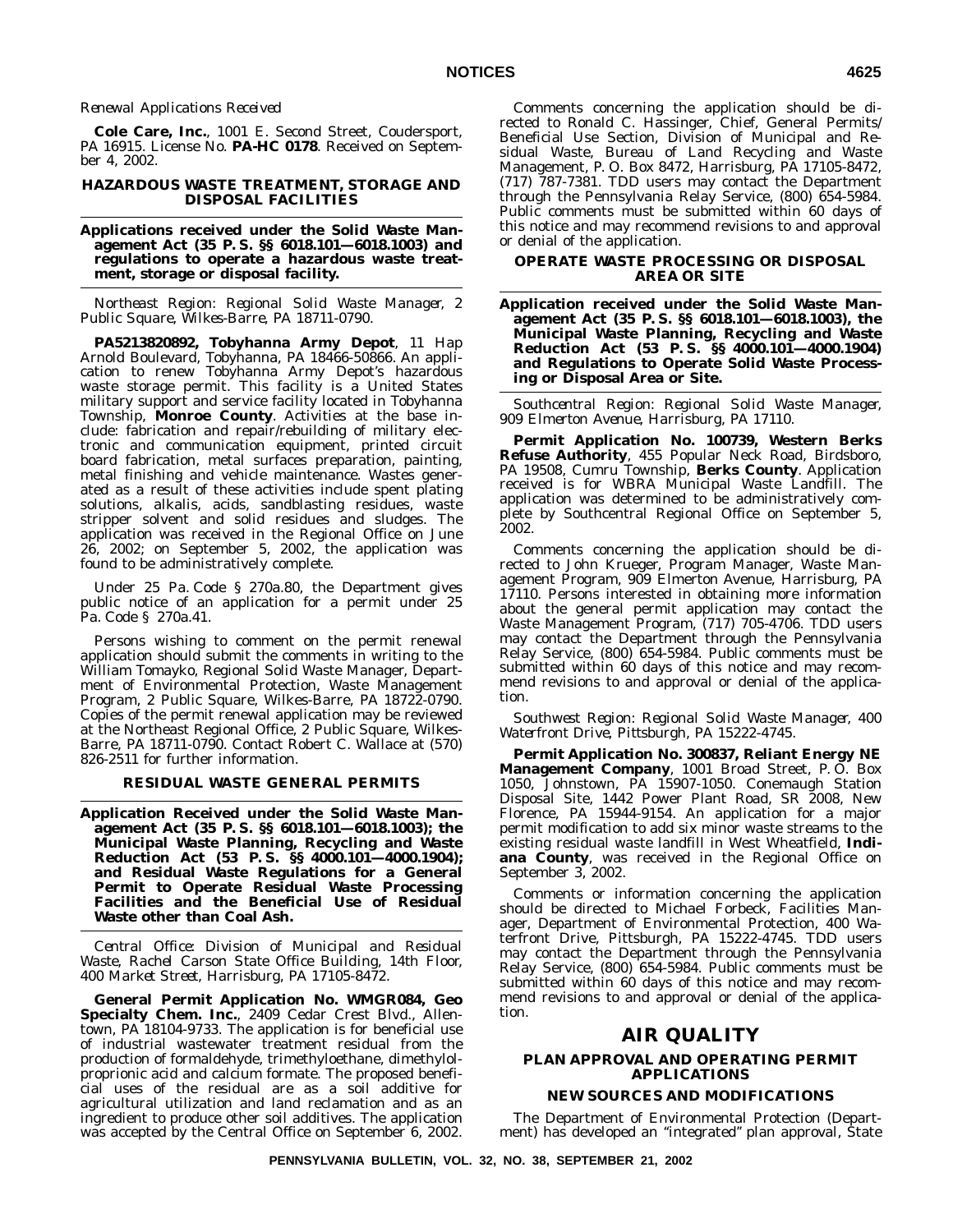Operating Permit and Title V Operating Permit program. This integrated approach is designed to make the permitting process more efficient for the Department, the regulated community and the public. This approach allows the owner or operator of a facility to complete and submit all the permitting documents relevant to its application one time, affords an opportunity for public input and provides for sequential issuance of the necessary permits.

The Department has received applications for plan approvals and/or operating permits from the following facilities.

Copies of these applications, subsequently prepared draft permits, review summaries and other support materials are available for review in the Regional Office identified in this notice. Persons interested in reviewing the application files should contact the appropriate Regional Office to schedule an appointment.

Persons wishing to receive a copy of the proposed Plan Approval or Operating Permit must indicate their interest to the Department Regional Office within 30 days of the date of this notice and must file protests or comments on a Proposed Plan Approval or Operating Permit within 30 days of the Department providing a copy of the proposed document to that person or within 30 days of its publication in the *Pennsylvania Bulletin*, whichever comes first. Interested persons may also request that a hearing be held concerning the proposed plan approval and operating permit. Comments or protests filed with the Department Regional Offices must include a concise statement of the objections to the issuance of the plan approval or operating permit and relevant facts, which serve as the basis for the objections. If the Department schedules a hearing, a notice will be published in the *Pennsylvania Bulletin* at least 30 days prior the date of the hearing.

Persons with a disability who wish to comment and require an auxiliary aid, service or other accommodation to participate should contact the Regional Office identified. TDD users may contact the Department through the Pennsylvania AT&T Relay Service at (800) 654-5984.

Final plan approvals and operating permits will contain terms and conditions to ensure that the source is constructed and operating in compliance with applicable requirements in 25 Pa. Code Chapters 121—143, the Federal Clean Air Act and regulations adopted under the Act.

#### **PLAN APPROVALS**

**Plan Approval Applications Received under the Air Pollution Control Act (35 P. S. §§ 4001—4015) and 25 Pa. Code Chapter 127, Subchapter B that may have special public interest. These applications are in review and no decision on disposition has been reached.**

*Northeast Region: Air Quality Program, 2 Public Square, Wilkes-Barre, PA 18711-0790; Contact: Mark Wejkszner, Acting New Source Review Chief, (570) 826- 2531.*

**54-399-033: Pine Grove Manufactured Homes, Inc.** (P. O. Box 128, Pine Grove, PA 17963) for construction of a cutting, adhesive and seal operation and associated air cleaning device in Pine Grove Township, **Schuylkill County**.

**39-399-054: Agere Systems, Inc.** (555 Union Boulevard, Allentown, PA 18109) for installation of an air cleaning device to control atmospheric emissions from a dielectric isolation operation in Allentown, **Lehigh County**.

**54-305-020: WPS Westwood Generation LLC** (1088 Springhurst Drive, Green Bay, WI 54304-5495) for installation of a coal crusher in Frailey and Porter Townships, **Schuylkill County**.

**40-302-147: Fairchild Semiconductor Corp.** (125 Crestwood Road, Mountaintop, PA 18707-2189) for installation of two 12.5 mmBtu Cleaver Brooks boilers fired on natural gas/#2 oil in Wright Township, **Luzerne County**.

*Northcentral Region: Air Quality Program, 208 West Third Street, Williamsport, PA 17701; Contact: David Aldenderfer, Program Manager, (570) 327-3637.*

**08-399-047B: OSRAM SYLVANIA Products, Inc.** (Hawes Street, Towanda, PA 18848) on August 13, 2002, for operation of four CVD phosphor coating reactors and associated air cleaning devices (a catalytic oxidizer and a selective catalytic reduction system) in North Towanda Township, **Bradford County**.

**41-318-047: Reynolds Iron Works, Inc.** (157 Palmer Industrial Road, Williamsport, PA 17701) on August 27, 2002, for operation of a steel parts surface coating operation in Woodward Township, **Lycoming County**.

*Southwest Region: Air Quality Program, 400 Waterfront Drive, Pittsburgh, PA 15222-4745; Contact: William Charlton, New Source Review Chief, (412) 442-4174.*

**32-00365A: Rosebud Mining Co.** (301 Market Street, Kittanning, PA 16201) for installation of screen at Dutch Run/Parker Mine in Washington Township, **Indiana County**.

*Northwest Region: Air Quality Program, 230 Chestnut Street, Meadville, PA 16335-3481; Contact: Devendra Verma, New Source Review Chief, (814) 332-6940.*

**25-069H: Engelhard Corp.** (1729 East Avenue, Erie, PA 16503) for installation of a new dust collector at the Sphere Plant (Catalyst Manufacturing Plant) in the City of Erie, **Erie County**.

*Department of Public Health, Air Management Services: 321 University Avenue, Philadelphia, PA 19104; Contact: Thomas Barsley, Chief, (215) 685-9428.*

**02122: Calpine Philadelphia, Inc.** (Pilot House, 2nd Floor, Lewis Wharf, Boston, MA 02110) for installation of an 875 HP digestor gas fired internal combustion engine to replace two existing 593 hp engines at Southwest Water Pollution Control Plant, 8200 Enterprise Avenue, City of Philadelphia, **Philadelphia County**. This is a Title V facility. With this plan approval, facility emission limit for NOx will change from 30 tons per year to 24 tons per year, CO emissions will change from 58.0 tons per year to 76.7 tons per year, VOC emissions will change from 15.0 tons per year to 13.4 tons per year,  $SO_2$  emissions will change from 15.1 tons per year to 7.26 tons per year and  $PM/\bar{P}M_{10}$  emissions will change from 1.5 tons per year to 3.84 tons per year. The plan approval will contain operating and recordkeeping requirements to ensure operation within all applicable requirements.

**Intent to Issue Plan Approvals and Intent to Issue or Amend Operating Permits under the Air Pollution Control Act (35 P. S. §§ 4001—4015) and 25 Pa. Code Chapter 127, Subchapter B. These actions may include the administrative amendments of an associated operating permit.**

*Northeast Region: Air Quality Program, 2 Public Square, Wilkes-Barre, PA 18711-0790; Contact: Michael Safko, Facilities Permitting Chief, (570) 826-2531.*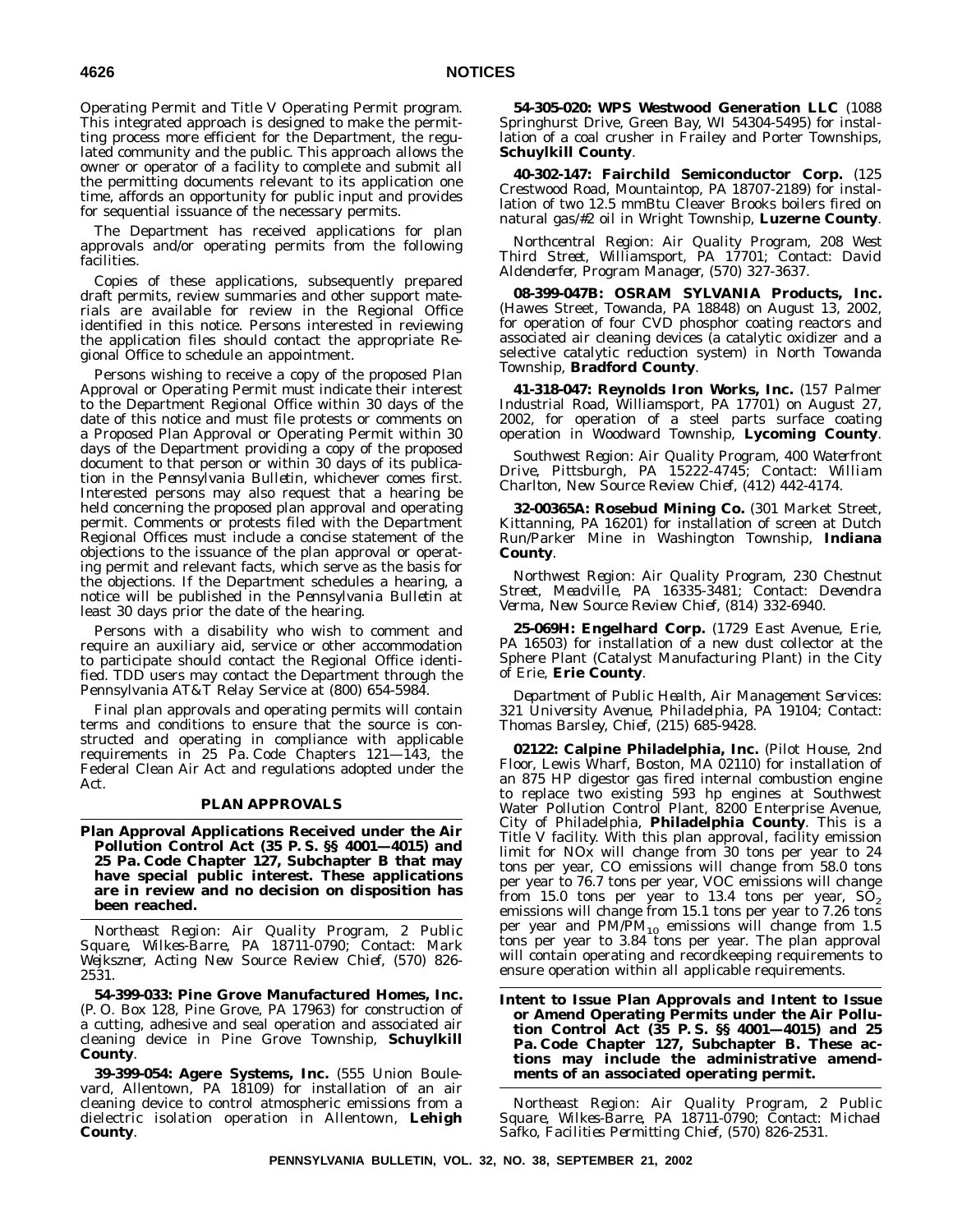**39-318-111: Gateway Industrial Services** (805 Harrison Street, Allentown, PA 18103) for construction of two paint spray booths and associated air cleaning devices in the City of Allentown, **Lehigh County**. The manufacturing facility is a non-Title V facility. Annual VOC emissions from the spray booths will be 10.27 tons per year of which 9.16 tons per year will be HAPs. Particulate matter emissions from the process will be controlled through the use filter panels and will be less than 0.02 gr/dscf. The plan approval will include all appropriate monitoring, recordkeeping and reporting requirements designed to keep the sources operating within all applicable air quality requirements.

**35-318-082: Gentex Corporation** (P. O. Box 315, Carbondale, PA 18407) for installation of an air cleaning device (regenerative thermal oxidizer) as a replacement to an existing oxidizer, to control atmospheric emissions from three coating lines in Fell Township, **Lackawanna County**. The volatile organic emissions from the facility shall never exceed 50 tons per any 12 consecutive month rolling sum. The thermal oxidizer will be operated at 1,400°F. The plan approval will include all appropriate monitoring, recordkeeping and reporting requirements designed to keep the sources operating within all applicable air quality requirements.

**39-309-058: Lafarge North America** (5160 Main Street, Whitehall, PA 18052) for installation of an air cleaning device (fabric collector) for the loadout spouts of Nos. 2 and 6 clinker storage silos at the Whitehall Plant in Whitehall Township, **Lehigh County**. Only one loadout spout can be in operation at any given time. The particulate emissions from the fabric collector will not exceed the Best Available Technology standard of 0.015 grain/DSCFT (0.65 ton per year). The Plan Approval and Operating Permit will contain additional recordkeeping and operating restrictions designed to keep the facility operating within all applicable air quality requirements. The facility currently has a Title V Operating Permit No. 39-00011. This plan approval will, in accordance with 25 Pa. Code § 127.450, be incorporated into the Title V Operating Permit through an administrative amendment at a later date.

*Southcentral Region: Air Quality Program, 909 Elmerton Avenue, Harrisburg, PA 17110; Contact: Yasmin Neidlinger, Facilities Permitting Chief, (717) 705-4702.*

**06-05121A: Williams Metalfinishing, Inc.** (P. O. Box 2029, Sinking Spring, PA 19608) for construction of a vapor degreaser controlled by a refrigerated chiller in the Borough of Sinking Spring, **Berks County**. The source is subject to 40 CFR Part 63, Subpart T—National Emission Standards for Halogenated Solvent Cleaning. This is a non-Title V (State only) facility at this time. This construction will result in no change in the potential to emit VOC. The applicant will be required to remove from service an existing degreaser. The applicant will be required to record the solvent usage and calculate the VOC emissions monthly. The approval will include monitoring, recordkeeping, work practices and reporting requirements designed to keep the source operating within all applicable air quality requirements.

*Southwest Region: Air Quality Program, 400 Waterfront Drive, Pittsburgh, PA 15222-4745; Contact: Mark Wayner, Facilities Permitting Chief, (412) 442-4174.*

**63-00016: Allegheny Energy Supply Co., LLC** (4350 Northern Pike, Monroeville, PA 15146-2841) administratively amended for correction of typographical errors and clarification of permit condition language for their facility in Monongahela Township, **Washington County**.

*Northwest Region: Air Quality Program, 230 Chestnut Street, Meadville, PA 16335-3481; Contact: Eric Gustafson, Facilities Permitting Chief, (814) 332-6940.*

**24-083E: Carbone of America—Graphite Materials Division** (215 Stackpole Street, St. Marys, PA 15857) for installation of a scrubber to control sulfur oxide emissions from existing Car Kilns (Nos. 1—3 and CBH Kiln Nos. 29—32) in St. Marys, **Elk County**. This installation will result in approximately 90% reduction in sulfur oxide emissions from the kilns. The facility currently has a Title V Operating Permit (24-00083). This plan approval will, in accordance with 25 Pa. Code § 127.450, be incorporated into the Title V Operating Permit through an administrative amendment at a later date.

**37-248D: US Can Co.** (1902 Old Butler Road, New Castle, PA 16101) for construction of an ultraviolet lithographic press coating line in Shenango Township, **Lawrence County**. The facility currently has a Title V Operating Permit No. 37-00248. This plan approval will, in accordance with 25 Pa. Code § 127.450, be incorporated into the Title V Operating Permit through an administrative amendment at a later date. This installation will result in no increase in air emissions.

**43-278B: Jones Performance Products, Inc.** (1 Jones Way, West Middlesex, PA 16159) for modification of the defined facility VOC limit from 25.0 tons/year to 35.0 tons/year for their plant in West Middlesex, **Mercer County**. The facility currently has a Title V Operating Permit No. 43-00287. This plan approval will, in accordance with 25 Pa. Code § 127.450, be incorporated into the Title V Operating Permit through an administrative amendment at a later date. This installation will result in an increase in the facility potential to emit; however, the increase is the result of changing emission factors for this process type.

*Department of Public Health, Air Management Services: 321 University Avenue, Philadelphia, PA 19104; Contact: Edward Braun, Chief, (215) 685-9476.*

**02122: Calpine Philadelphia, Inc.** (Pilot House, 2nd Floor, Lewis Wharf, Boston, MA 02110) for installation of an 875 HP digestor gas fired internal combustion engine to replace two existing 593 hp engines at Southwest Water Pollution Control Plant, 8200 Enterprise Avenue, City of Philadelphia, **Philadelphia County**. This is a Title V facility which will become a natural minor facility due to this change. With this plan approval, facility emission limit for NOx will change from 30 tons per year to 24 tons per year, CO emissions will change from 58.0 tons per year to 76.7 tons per year, VOC emissions will change from 15.0 tons per year to 13.4 tons per year,  $SO_2$ emissions will change from 15.1 tons per year to 7.26 tons per year and  $PM/PM_{10}$  emissions will change from 1.5 tons per year to 3.84 tons per year. The plan approval will contain operating and recordkeeping requirements to ensure operation within all applicable requirements.

#### **Intent to Issue Operating Permits under the Air Pollution Control Act (35 P. S. §§ 4001—4015) and 25 Pa. Code Chapter 127, Subchapter F.**

*Southeast Region: Air Quality Program, Lee Park, Suite 6010, 555 North Lane, Conshohocken, PA 19428; Contact: Edward Brown, Facilities Permitting Chief, (610) 832- 6242.*

**09-00083: Brinker's Fuels, Inc.** (445 West North Street, Doylestown, PA 18901) for operation of a bulk gasoline plant in Doylestown Township, **Bucks County**. The sources of emissions include a 30,000-gallon bulk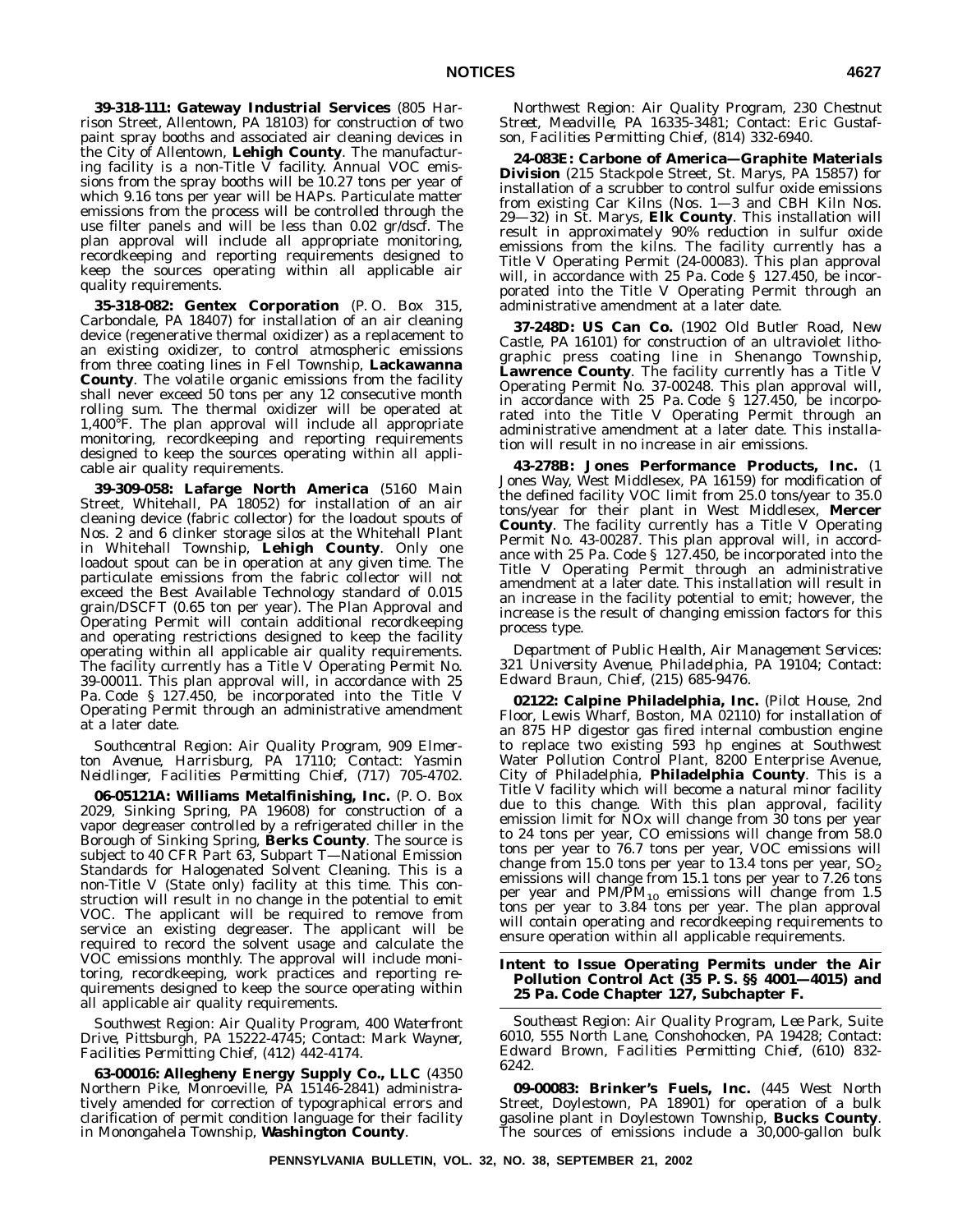headed aboveground storage tank for regular and premium gasoline and two 10,000-gallon underground storage tanks for gasoline. The facility has the potential to emit 9.48 tons of VOCs per year. Emissions from the tanks are controlled by vapor recovery systems. Monitoring, recordkeeping and reporting requirements have been added to the permit to address applicable limitations.

**09-00093: Castrol Industrial North America, Inc.** (775 Louis Drive, Warminster, PA 18974) for operation of a manufacturing plant of sulfurized products for the automotive industry in Warminster Township, **Bucks County**. The sources of emissions include four batch reactors and 14 blow tanks with a potential to emit 121 tons of hydrogen sulfide gas per year and 0.7 ton of mercaptans per year. Emissions from the facility are controlled by a two-stage and a three-stage scrubber system. Monitoring, recordkeeping and reporting requirements have been added to the permit to address applicable limitations.

**23-00053: Delaware County Memorial Hospital** (501 North Lansdowne Avenue, Drexel Hill, PA 19026) for operation of boilers and emergency generators in Upper Darby Township, **Delaware County**. This facility has the potential to emit 24.9 tons per year of NOx. The permit will include monitoring, recordkeeping and reporting requirements designed to keep the plant operating within all applicable air quality requirements

**46-00072: Department of the Air Force, Air Reserve Station** (2164 McGuire Street, Willow Grove, PA 19090) for operation of an aircraft repair facility in Horsham Township, **Montgomery County**. The sources of emissions include boilers, emergency generators, spray booths, degreasers and aboveground storage tanks. The facility has a potential to emit VOCs. Monitoring, recordkeeping and reporting requirements have been added to the permit to address applicable limitations.

*Southcentral Region: Air Quality Program, 909 Elmerton Avenue, Harrisburg, PA 17110; Contact: Yasmin Neidlinger, Facilities Permitting Chief, (717) 705-4702.*

**01-03024: Tucker Industrial Liquid Coatings, Inc.** (407 North Avenue, East Berlin, PA 17316) for operation of its miscellaneous metal parts job shop in East Berlin Borough, **Adams County**. The potential annual VOC emissions are approximately 25 tons. The Natural Minor Operating Permit will include testing, monitoring, recordkeeping and reporting requirements, emission restrictions and work practice standards designed to keep the facility operating within all applicable air quality requirements.

**06-03056: Bodycote Lindberg Corp.** (41 Denis Drive, Reading, PA 19606) for operation of its metal heat treating facility in Exeter Township, **Berks County**. The facility has the potential to emit 22.6 tons per year of CO, 7.7 tons per year of NOx, 6.7 tons per year of particulate matter and 1.5 tons per year of SOx. The Natural Minor Operating Permit shall contain additional testing, monitoring, recordkeeping and reporting requirements, emission restrictions and work practice standards designed to keep the facility operating within all applicable air quality requirements.

**21-03057: Pennsy Supply, Inc.** (P. O. Box 3331, Harrisburg, PA 17105) for operation of a crushing plant and concrete plant controlled by wet suppression and fabric collectors at the Silver Spring Quarry in Silver Spring Township, **Cumberland County**. Actual emissions for criteria pollutants will be below Title V thresholds. The operating permit will contain appropriate conditions designed to keep the facility operating below Title V thresholds for criteria pollutants and within all other applicable air quality requirements.

**22-05023: ExxonMobil Oil Corp. (formerly Mobil Oil Corp.)** (5140 Paxton Street, Harrisburg, PA 17111) for a Synthetic Minor Operating Permit administrative amendment to operating permit No. 22-05023 to incorporate modifications to a loading rack controlled by a new vapor combustion unit as per Plan Approval 22-05023A at the Harrisburg Terminal in Swatara Township, **Dauphin County**. The sources primarily emit VOCs. The Synthetic Minor Operating Permit shall contain additional monitoring, recordkeeping and reporting requirements designed to keep the facility operating within all applicable air quality requirements.

**22-05040: Pennsy Supply, Inc.** (P. O. Box 3331, Harrisburg, PA 17105) for operation of a drum mix asphalt plant controlled by a knockout box and fabric collector at the Fiddlers Elbow Quarry in Lower Swatara Township, **Dauphin County**. Actual emissions for criteria pollutants will be below Title V thresholds. This will be accomplished by limiting the production of drum mix asphalt. The operating permit will contain appropriate conditions designed to keep the facility operating below Title V thresholds for criteria pollutants and within all other applicable air quality requirements.

**36-03039: TYCO Electronics Corp.** (30 Kauffman Road, Landisville, PA 17538) for electroplating and connector component production and a gas-fired emergency generator in East Hempfield Township, **Lancaster County**. The annual emissions of VOCs, HAPs and NOx from the operation are approximately 3 tons, 2 tons and 2 tons respectively; and the annual emissions of the particulate matter and oxides of sulfur are less than a ton each. The Natural Minor Operating Permit shall contain additional recordkeeping and operating restrictions designed to keep the facility operating within all applicable air quality requirements.

## **MINING ACTIVITY APPLICATIONS**

Applications under the Surface Mining Conservation and Reclamation Act (52 P. S. §§ 1396.1—1396.19a); the Noncoal Surface Mining Conservation and Reclamation Act (52 P. S. §§ 3301—3326); The Clean Streams Law (35 P. S. §§ 691.1—691.1001); the Coal Refuse Disposal Control Act (52 P. S. §§ 30.51—30.66); The Bituminous Mine Subsidence and Land Conservation Act (52 P. S. §§ 1406.1—1406.21). Mining activity permits issued in response to the applications will also address the applicable permitting requirements of the following statutes: the Air Pollution Control Act (35 P. S. §§ 4001—4015); the Dam Safety and Encroachments Act (32 P. S. §§ 693.1-693.27); and the Solid Waste Management Act (35 P. S. §§ 6018.101—6018.1003).

The following permit applications to conduct mining activities have been received by the Department of Environmental Protection (Department). A copy of the application is available for inspection at the District Mining Office indicated before each application. Where a 401 Water Quality Certification is needed for any aspect of a particular proposed mining activity, the submittal of the permit application will serve as the request for certification.

Written comments, objections or requests for informal conferences on applications, may be submitted by any person or any officer or head of any Federal, State or local government agency or authority to the Department at the same address within 30 days of this publication, or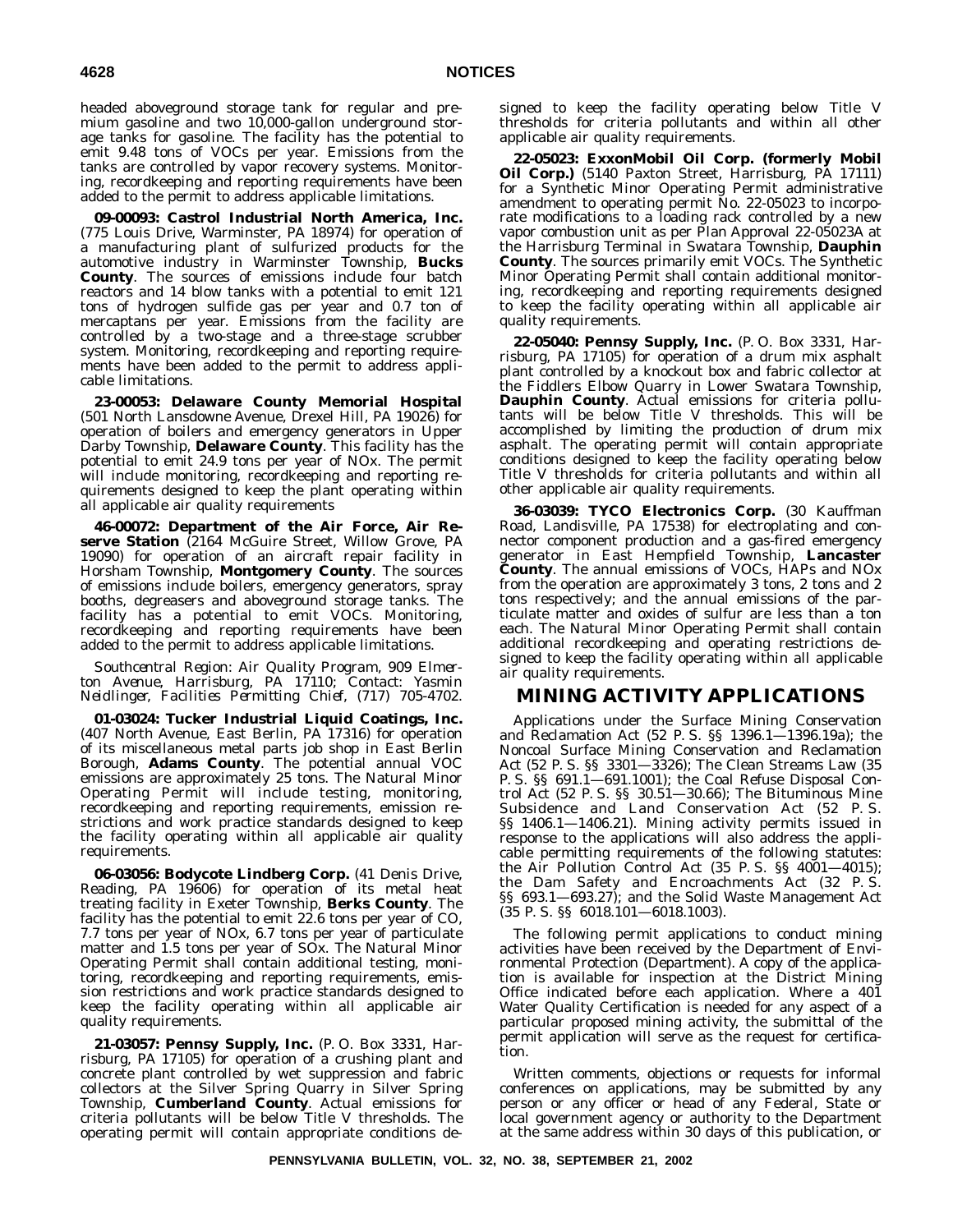within 30 days after the last publication of the applicant's newspaper advertisement, as provided by 25 Pa. Code §§ 77.121—77.123 and 86.31—86.34 (relating to public notices of filing of permit applications, opportunity for comment and informal conferences).

Where any of the mining activities listed will have discharges of wastewater to streams, the Department will incorporate NPDES permits into the mining activity permits issued in response to these applications. NPDES permits will contain, at a minimum, technology-based effluent limitations (as described in the Department's regulations—25 Pa. Code §§ 77.522, 87.102, 88.92, 88.187, 88.242, 89.52 and 90.102) for iron, manganese, suspended solids, settleable solids, alkalinity and pH. In addition to the previous, more restrictive effluent limitations, restrictions on discharge volume, or restrictions on the extent of mining which may occur will be incorporated into a mining activity permit, when necessary, for compliance with water quality standards (in accordance with 25 Pa. Code Chapters 93 and 95). Persons or agencies which have requested review of the NPDES permit requirements for a particular mining activity within the previously-mentioned public comment period will be provided with a 30-day period to review and submit comments on those requirements.

Written comments or objections should contain the name, address and telephone number of persons submitting comments or objections; application number; and a statement of sufficient detail to inform the Department on the basis of comment or objection and relevant facts upon which it is based. Requests for an informal conference must contain the name, address and telephone number of requestor; application number; a brief summary of the issues to be raised by the requestor at the conference; and a statement whether the requestor desires to have the conference conducted in the locality of the proposed mining activities.

#### *Coal Applications Received*

*Hawk Run District Mining Office: Empire Road, P. O. Box 209, Hawk Run, PA 16840-0209, (814) 342-8200.*

**17970106 and NPDES Permit No. PA0220612. Forcey Coal, Inc.**, P. O. Box 225, Madera, PA 16661. Renewal of an existing bituminous surface mine permit in Decatur Township, **Clearfield County** affecting 119.9 acres. Receiving streams: Big Run to Moshannon Creek, Moshannon Creek to the West Branch of the Susquehanna River. Application received July 17, 2002.

**17970101 and NPDES Permit No. PA0220167. Sky Haven Coal, Inc.**, R. D. 1, Box 180, Penfield, PA 15849. Renewal of an existing bituminous surface mine-auger permit in Lawrence Township, **Clearfield County** affecting 103.9 acres. Receiving streams: unnamed tributary to Pine Run, unnamed tributary to Clearfield Creek, Clearfield Creek, unnamed tributary to Flegals Run to Lick Run to West Branch of the Susquehanna River. Application received August 8, 2002.

*McMurray District Mining Office: 3913 Washington Road, McMurray, PA 15317, (724) 941-7100.*

**30743711. NPDES Permit PA0033511, RAG Cumberland Resources, L. P.** (158 Portal Rd., P. O. Box 1020, Waynesburg, PA 15370), to revise the permit for the Cumberland Coal Refuse Disposal Facility No. 1 in Whiteley Township, **Greene County** to increase the height of the slurry pond embankment and final reclamation plan, Surface Acres Proposed N/A, Underground Acres Proposed N/A, SCP Acres Proposed N/A, CRDP Support Acres Proposed N/A, CRDP Refuse Disposal

Acres Proposed N/A, no additional discharges, classified for the following uses: N/A. The first downstream potable water supply intake from the point of discharge is N/A. Application received August 1, 2002.

**32851601. NPDES Permit PA0095966, P & N Coal Company, Inc.** (240 Mahoning St., P. O. Box 331, Punxsutawney, PA 15767), to renew the permit for the Hillman Tipple in Banks Township, **Indiana County**, renewal, Surface Acres Proposed N/A, Underground Acres Proposed N/A, SCP Acres Proposed N/A, CRDP Support Acres Proposed N/A, CRDP Refuse Disposal Acres Proposed N/A, no additional discharges, classified for the following uses: N/A. The first downstream potable water supply intake from the point of discharge is N/A. Application received August 28, 2002.

*Knox District Mining Office: White Memorial Building, P. O. Box 669, Knox, PA 16232-0669, (814) 797-1191.*

**16010103 and NPDES Permit No. PA0242021. RFI Energy, Inc.** (555 Philadelphia Street, Indiana, PA 15701). Revision to an existing bituminous and tipple refuse disposal operation in Perry Township, **Clarion County** affecting 136.5 acres. Receiving streams: unnamed tributaries to the Allegheny River, classified for WWF and unnamed tributaries to the Clarion River classified for CWF. The first downstream potable water supply intake from the point of discharge is the West Freedom Water Company. Revisions to include a land use change from cropland and pastureland to forestland on a tract owned by Frederick J. Dunlap et al., an insignificant boundary correction for an additional 3.5 acres and the addition of Module 27: Coal Ash Beneficial Use as a soil additive/substitute. Application received September 5, 2002.

**33970113 and NPDES Permit No. PA0227633. Falls Creek Energy Co., Inc.** (R. D. 6, Box 231, Kittanning, PA 16201). Renewal of an existing bituminous surface strip operation in Young Township, **Jefferson County** affecting 43.0 acres. Receiving streams: Elk Run, classified for CWF. There are no potable surface water supply intakes within 10 miles downstream. Application for reclamation only. Application received September 6, 2002.

**24870102 and NPDES Permit No. PA0107875. Black Oak Development, Inc.** (P. O. Box 205, Glen Campbell, PA 15742-0205). Renewal of an existing bituminous surface strip and tipple refuse disposal operation in Jay Township, **Elk County** affecting 94.5 acres. Receiving streams: unnamed tributary to Bennett Branch Sinnemahoning Creek, classified for CWF. There are no potable surface water supply intakes within 10 miles downstream. Application for reclamation only. Application received September 6, 2002.

#### *Noncoal Applications Received*

*Pottsville District Mining Office: 5 West Laurel Boulevard, Pottsville, PA 17901-2454, (570) 621-3118.*

**39970301C and NPDES Permit PA0223786. Lafarge North America, Inc.** (5160 Main Street, Whitehall, PA 18052-1827), renewal of NPDES Permit in Whitehall Township, **Lehigh County**, receiving stream: Coplay Creek (CWF). First potable water supply intake from the point of discharge is the Allentown City Filtration Plant. Application received August 30, 2002.

*Hawk Run District Mining Office: Empire Road, P. O. Box 209, Hawk Run, PA 16840-0209, (814) 342-8200.*

**41990301 and NPDES Permit No. PA0238287. Glenn O. Hawbaker, Inc.**, P. O. Box 135, State College, PA 16803. Revision to an existing Large Industrial Miner-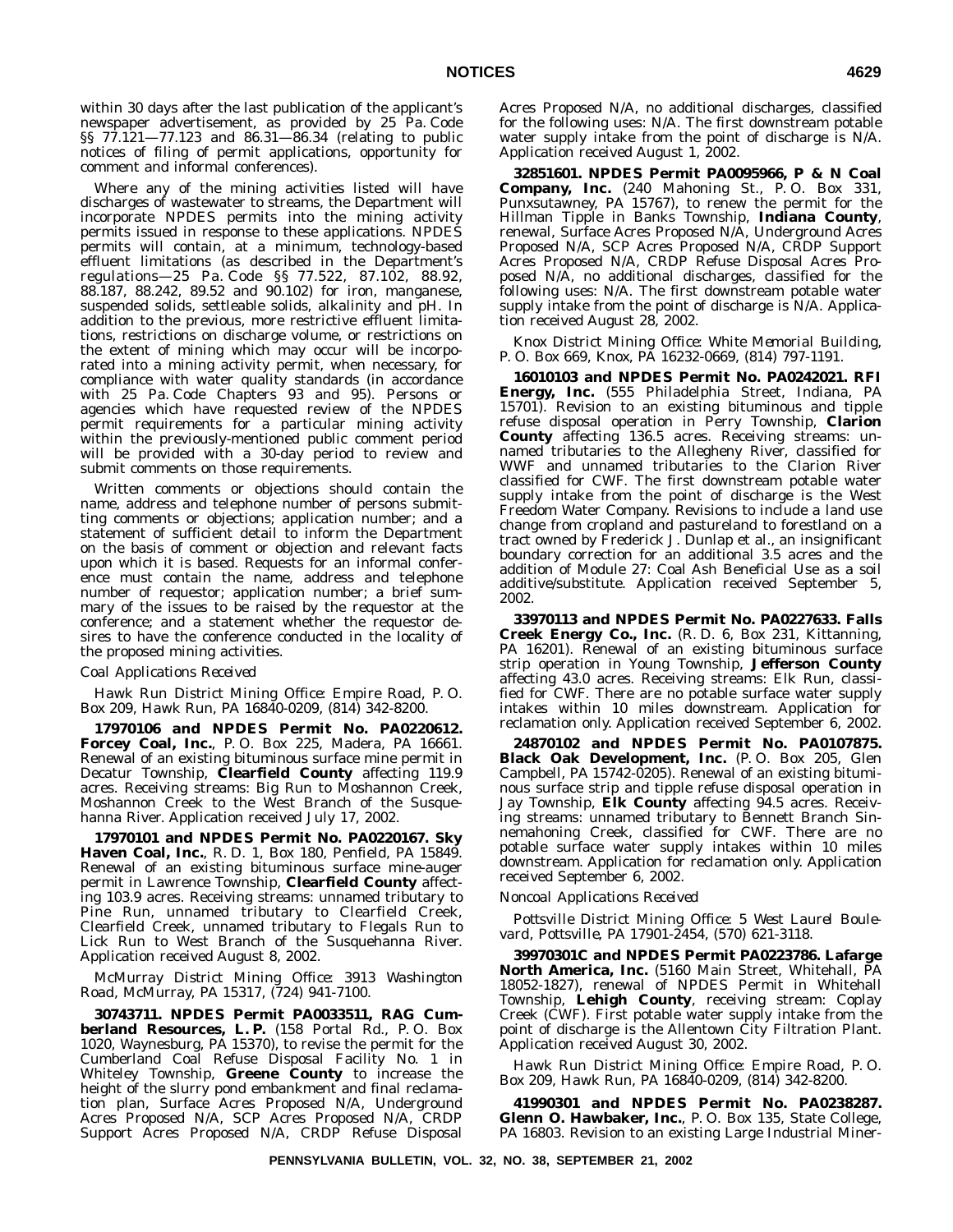als (Sandstone) permit for an extension of the permit to 97.56 acres. The permit is located in Armstrong Township, **Lycoming County**. Receiving streams: Hagersmans Run, tributary to the Susquehanna River. Application received August 8, 2002.

**18020803. Tom Evers Plumbing & Heating**, 113 N. Water Street, Mill Hall, PA 17751. Commencement, operation and restoration of a Small Industrial Minerals (Rock) permit in Wayne Township, **Clinton County** affecting 5 acres. Receiving streams: unnamed tributary, tributary to Susquehanna River. Application received August 9, 2002.

#### **PROJECTS UNDER THE ENVIRONMENTAL GOOD SAMARITAN ACT**

The Environmental Good Samaritan Act (27 Pa.C.S. §§ 8001—8114) provides certain protections and immunities from civil liability for landowners and persons who voluntarily undertake reclamation and abatement projects to address land and water adversely affected by mining or oil or gas extraction or exploration for natural resources and left in an unreclaimed condition or left discharging water pollution. For landowners and persons to qualify for immunity, the projects must be approved by the Department of Environmental Protection (Department).

The following project proposals have been received by the Department. A copy of the proposals is available for inspection at the office indicated before each proposal.

Written comments or objections may be submitted by any person or any office or head of any Federal, State or local government agency or authority to the Department at the same address within 30 days of this publication.

Written comments or objections should contain the name, address and telephone number of the person submitting comments or objections; the proposal identification number; and a statement of sufficient detail to inform the Department of the basis of the comment or objection and the relevant facts upon which it is based.

#### *Project Proposals Received*

*Cambria District Mining Office: 286 Industrial Park Road, Ebensburg, PA 15931, (814) 472-1900.*

**11970104 and NPDES Permit No. PA0234486. M. B. Energy, Inc.**, 175 McKnight Road, Blairsville, PA 15717- 7960, permit renewal for reclamation only and for continued restoration of a bituminous surface and auger mine and for discharge of treated mine drainage in Blacklick Township, **Cambria County**, affecting 449.6 acres. Receiving streams: unnamed tributaries to/and South Branch Blacklick Creek classified for CWF. There are no potable water supply intakes within 10 miles downstream. Application received August 30, 2002.

# **FEDERAL WATER POLLUTION CONTROL ACT, SECTION 401**

The following permit applications and requests for Environmental Assessment approval and requests for Water Quality Certification have been received by the Department of Environmental Protection (Department). Section 401 of the Federal Water Pollution Control Act (FWPCA) (33 U.S.C.A. § 1341(a)), requires the State to certify that the involved projects will not violate the applicable provisions of sections 301—303, 306 and 307 of the FWPCA (33 U.S.C.A. §§ 1311—1313, 1316 and 1317) as well as relevant State requirements. Initial requests for 401 Water Quality Certification will be published concurrently with the permit application. Persons objecting to approval of a request for certification under section 401 or to the issuance of a Dam Permit or Water Obstruction and Encroachment Permit, or the approval of an Environmental Assessment must submit any comments, suggestions or objections within 30 days of the date of this notice as well as any questions to the office noted before the application. Comments should contain the name, address and telephone number of the person commenting, identification of the certification request to which the comments or objections are addressed and a concise statement of comments, objections or suggestions including the relevant facts upon which they are based.

The Department may conduct a fact-finding hearing or an informal conference in response to comments if deemed necessary. Each individual will be notified, in writing, of the time and place of a scheduled hearing or conference concerning the certification request to which the comment, objection or suggestion relates. Maps, drawings and other data pertinent to the certification request are available for inspection between the hours of 8 a.m. and 4 p.m. on each working day at the office noted before the application.

Persons with a disability who wish to attend the hearing and require an auxiliary aid, service or other accommodation to participate in the proceedings should contact the specified program. TDD users may contact the Department through the Pennsylvania AT&T Relay Service at (800) 654-5984.

**Applications Received under the Dam Safety and Encroachments Act (32 P. S. §§ 693.1—693.27) and section 302 of the Flood Plain Management Act (32 P. S. § 679.302) and Requests for Certification under section 401 of the Federal Water Pollution Control Act (33 U.S.C.A. § 1341(a)).**

#### **WATER OBSTRUCTIONS AND ENCROACHMENTS**

*Southeast Region: Water Management Program Manager, Lee Park, Suite 6010, 555 North Lane, Conshohocken, PA 19428.*

**E09-841. Orleans Homebuilders**, One Greenwood Square, Suite 101, Bensalem, PA 19020, Newtown Township, **Bucks County**, ACOE Philadelphia District.

To construct and maintain 642 linear feet of twin 34-inch by 53-inch, elliptical reinforced concrete stream enclosure in and along an unnamed tributary of Core Creek (CWF, MF). The structure will replace several existing private enclosures and driveway crossings along the west side of Upper Silver Lake Road located within 700 feet of the intersection of Upper Silver Lake Road and Newtown Yardley Road. The project also proposes to construct and maintain approximately 69 linear feet of 18 inch high by 8 foot wide concrete box culvert crossing of an unnamed tributary of Core Creek to replace the existing culvert crossing of the Upper Silver Lake Road at the intersection with Newtown Yardley Road. The project site is located at the corner of Upper Silver Lake Road and Newtown Yardley Road (Langhorne, PA Quadrangle N: 19.5 inches; W: 4 inches).

**E09-842. Bucks County Chapter Trout Unlimited**, 507 Union Street, Perkasie, PA 18974, Durham Township, **Bucks County**, ACOE Philadelphia District.

To restore and stabilize 770 linear feet of stream banks along Cooks Creek (EV-CWF) using bioengineering and conventional structural methods. The work will involve grading, planting and seeding of the streambanks; the installation of flow deflectors, boulders and other habitat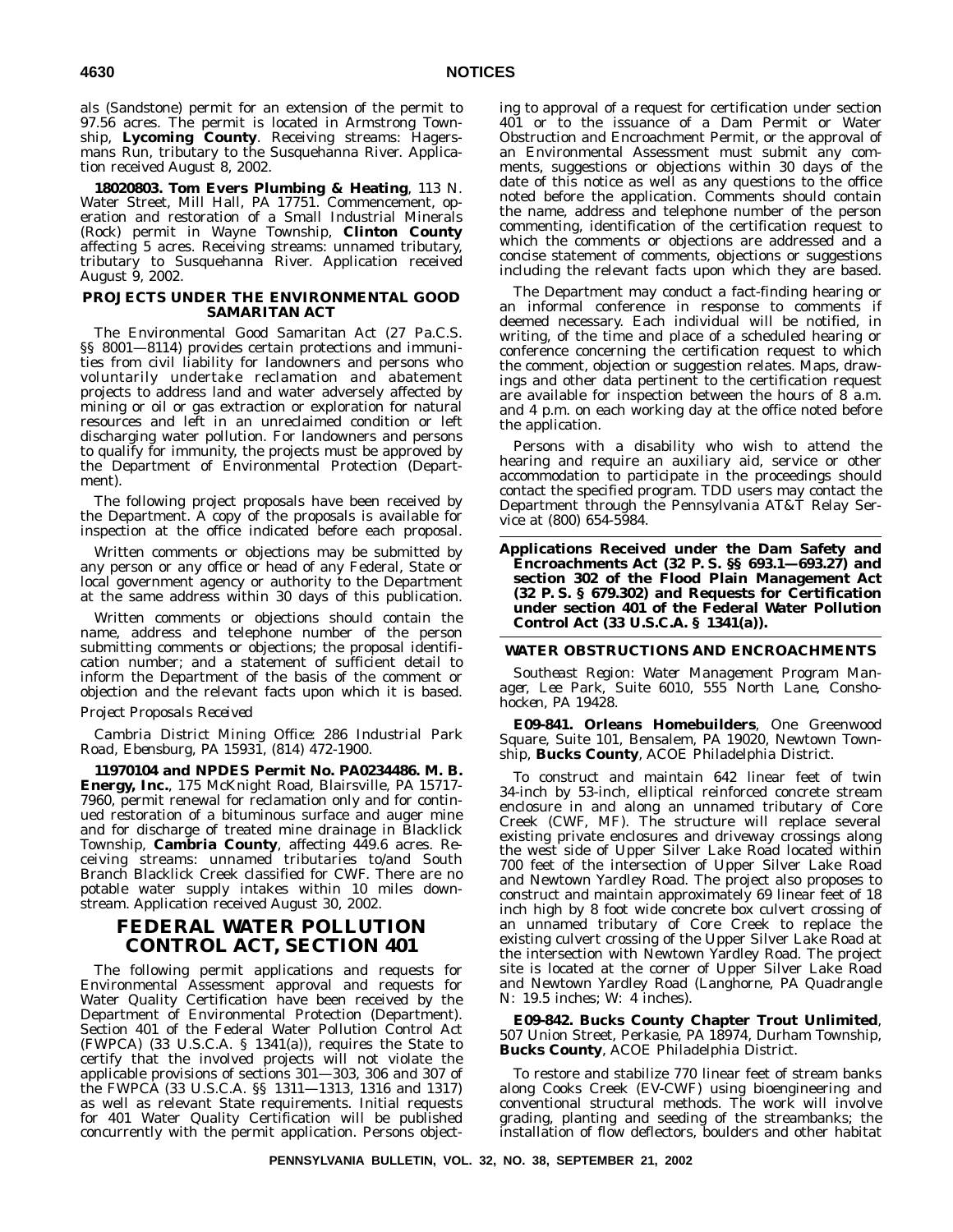enhancement devices; the placement of tree revetment, bush layering willow post and other related activities. The project site is located approximately 1,364 feet south of the intersection of Dogwood Lane and Durham Road (Riegelsville, PA Quadrangle N: 14.62 inches; W: 13.85 inches).

**E09-843. Richland Township**, 1328 California Road, P. O. Box 249, Richlandtown, PA 18955, Richland Township, **Bucks County**, ACOE Philadelphia District.

To replace, construct and maintain the Trumbauersville Road Bridge crossing Beaver Run. The project involves the removal of the existing 20 feet by 35 feet spanning bridge structure. The proposed structure is an 18-foot wide, 5-foot high, 39-foot long concrete box culvert and associated wing-walls. The bridge replacement is part of a larger project to widen a portion of Trumbauersville Road. The project site is located approximately 1,000 feet south of the intersection of Williams Street and Trumbauersville Road (Quakertown, PA Quadrangle N: 9.6 inches; W: 14.9 inches).

**E23-425. Pennsylvania Department of Transportation, District 6-0**, 7000 Geerdes Boulevard, King of Prussia, PA 19406-1525, Upper Chichester Township, **Delaware County**, ACOE Philadelphia District.

To remove an existing single span reinforced concrete frame bridge and to construct and maintain, in its place, a single cell precast reinforced concrete box culvert across Spring Run (WWF) associated with the roadway improvements for Bethel Road. The proposed culvert will have a clear span of 20.0 feet and an underclearance of 4.5 feet. This work also includes placement and maintenance of associated riprap protection at the inlet and outlet of the culvert. The site is located approximately 200 feet west of the intersection of Bethel Road (SR 3017, Sec. 31M) and Larkin Road (Marcus Hook, PA-NJ USGS Quadrangle N: 16.6 inches; W: 12.0 inches).

**E15-694. Chester County Parks and Recreation Department**, 601 Westtown Road, Suite 160, West Chester, PA 19380-0990, West Caln Township, **Chester County**, ACOE Philadelphia District.

To install and maintain 200 linear feet of streambank stabilization consisting of bio-logs and plantings along Birch Run (HQ-TSF-MF) at Hibernia County Park (Wagontown, PA Quadrangle N: 4.7 inches; W: 13.0 inches).

**E15-695. Chester County Parks and Recreation Department**, 601 Westtown Road, Suite 160, West Chester, PA 19380-0990, Warwick Township, **Chester County**, ACOE Philadelphia District.

To construct and maintain a 12-foot by 20-foot wood deck and an attached 5-foot by 144-foot boardwalk over existing riprap partially within the floodway of French Creek (HQ-TSF) at Warwick County Park (Pottstown, PA Quadrangle N: 8.25 inches; W: 13.35 inches).

**E23-426. Delaware County Council**, Government Services Center, 2nd and Orange Streets, Media, PA 19063, Springfield and Nether Providence Townships, **Delaware County**, ACOE Philadelphia District.

To modify and expand Smedley Park which involves the construction of a new 13-foot wide by 65-foot span new steel bridge and the replacement of an existing bridge across the Crum Creek (WWF); grading and construction work in the floodway, utility crossings and the construction of a stormwater basin and associated outlet piping. The project is located approximately 2,300 feet north of the Exit 3 interchange of Interstate Route 476 and Baltimore Pike (Lansdowne, PA Quadrangle N: 8.50 inches; W: 16.50 inches).

**E51-203. Summit Realty Advisors**, 621 Delaware Street, New Castle, DE 19720, City of Philadelphia, **Philadelphia County**, ACOE Philadelphia District.

To construct and maintain a CVS pharmacy building and associated parking areas in the floodway of the Tacony-Frankford Creek (WWF). The project consists of the demolition and removal of two existing buildings as well as grading activities. Proposed floodway encroachments consist of the placement of fill and a portion of the CVS building on the southern most corner of the property. The site is located at the corner of Vandyke Street and Torresdale Avenue (Frankford, PA Quadrangle N: 1.0 inch; W: 12.7 inches).

**E15-696. Valley Township Board of Supervisors**, P. O. Box 467, Coatesville, PA 19320, **Chester County**, ACOE Philadelphia District.

To reconstruct and maintain a damaged retaining wall structure and to construct and maintain approximately 100 linear feet of new retaining wall to improve the deteriorated section of Wagontown Road (T-230) for traffic safety. Total retaining rehabilitation is 300 feet long and about 25 feet high within the 100-year floodplain of West Branch Brandywine Creek (WWF-MF). The site is located approximately 1,000 feet northwest of the intersection of Glencrest East Road and Manor Road (Coatesville, PA-USGS Quadrangle, N: 20.20 inches; W: 10.90 inches).

**E23-422. County of Montgomery**, Court House, P. O. Box 311, Norristown, PA 19404-0311, Towamencin Township, **Montgomery County**, ACOE Philadelphia District.

To remove an existing deteriorated iron beam and truss bridge over Towamencin Creek (TSF) and to construct and maintain a single span composite prestressed box beam bridge having a span of 80 linear feet at the same location and with approximately the same horizontal alignment. The site is located between Metz and Kriebel Roads (Lansdale, PA Quadrangle, N: 18.8 inches; W: 16.0 inches).

*Northeast Region: Water Management Program Manager, 2 Public Square, Wilkes-Barre, PA 18711-0790.*

**E40-611. Pennsylvania Department of Transportation, Engineering District 4-0**, P. O. Box 111, Scranton, PA 18501, in Slocum Township, **Luzerne County**, U. S. Army Corps of Engineers, Baltimore District.

To remove the existing structures and to construct and maintain two road crossings of a tributary to Pond Creek (known as Black Brook) (CWF), located approximately 1,000 feet apart. The upstream proposed structure is a 10.0-foot by 6.0-foot reinforced concrete box culvert with its invert depressed 1.0 foot and the downstream structure is a 14.0-foot by 6.0-foot reinforced concrete box culvert with its invert depressed 1.0 foot. Temporary culverts are proposed to divert flow during construction, bypassing approximately 160 linear feet of channel at the upstream structure and approximately 260 linear feet of channel at the downstream structure. The project is located along SR 3005, Sections 370 and 371, approximately 500 feet east of the Slocum Township/Conyngham Township boundary (Nanticoke, PA Quadrangle N: 0.8 inch; W: 10.3 inches).

*Southcentral Region: Water Management Program Manager, 909 Elmerton Avenue, Harrisburg, PA 17110.*

**E06-574. Ronald Knepp, Centre Township**, 449 Bucks Hill Road, Mohrsville, PA 19541 in Centre Township, **Berks County**, ACOE Philadelphia District.

To remove the existing 17-foot, 9-inch span girder bridge and to construct and maintain a 24-foot span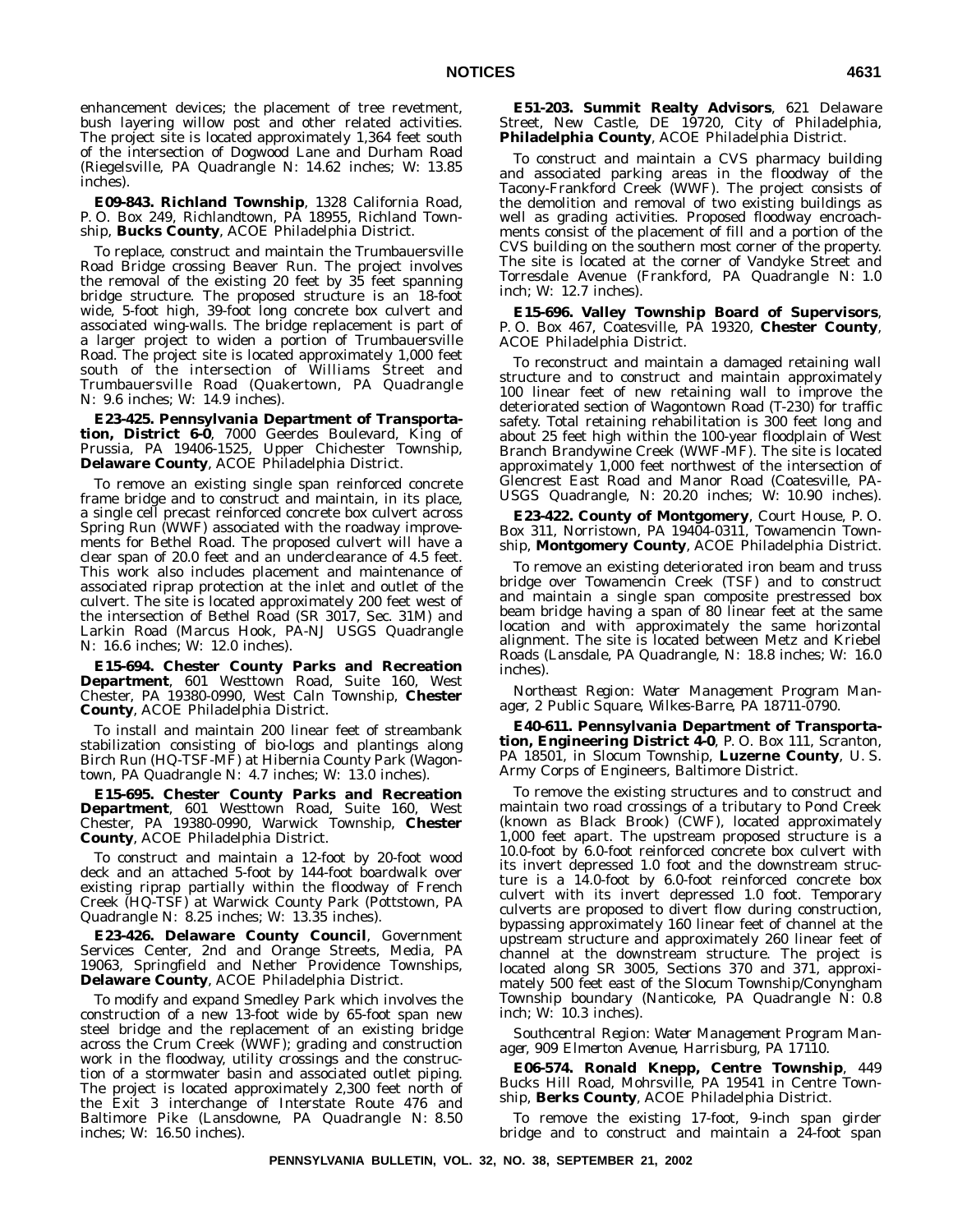concrete box culvert with a 6-foot, 6-inch rise at a point crossing Irish Creek (WWF) along Trolley Road (T-726) (Bernville, PA Quadrangle N: 18.5 inches; W: 14.1 inches) in Centre Township, Berks County.

**E21-344. Robert Kemper**, 31 N. Humer Street, Enola, PA 17025 in East Pennsboro Township, **Cumberland County**, ACOE Baltimore District.

To maintain fill placed within the floodway of an unnamed tributary to Conodoquinet Creek (WWF) at a point behind the residence at 31 Hummer Street, Enola, PA (Harrisburg West, PA Quadrangle N: 7.5 inches; W: 9.1 inches) in East Pennsboro Township, Cumberland County.

**E22-443. George Zimmerman, Kendale Oaks Corp.**, 113 S. Market St., P. O. Box 151, Elizabethtown, PA 17022 in Lower Paxton Township, **Dauphin County**, ACOE Baltimore District.

To place fill and to a 36-inch culvert in approximately 0.21 acre of wetlands adjacent to Beaver Creek (WWF) and to construct a sewer line crossing and a temporary stream crossing in a tributary to Beaver Creek (Nyes Run) at a point near the intersection of Nyes Run and Beaver Creek (Harrisburg East, Quadrangle N: 5.0 inches; W: 0.5 inch) for the purpose of constructing the Kendale Oaks Residential Development in Lower Paxton Township, Dauphin County.

**E36-745. William Adams**, Lancaster Township, 1240 Maple Avenue, Lancaster, PA 17603 in Lancaster Township, **Lancaster County**, ACOE Baltimore District.

To construct the existing abutments and to construct and maintain: (1) two pedestrian footbridges crossing the Little Conestoga Creek (WWF) at points near the intersection of Columbia Avenue and Stonemill Road (Lancaster, PA Quadrangle N: 6.9 inches; W: 13.0 inches); and (2) a single pedestrian bridge with abutments across an unnamed tributary to Little Conestoga Creek (WWF) at a point approximately 1,000 feet south of the intersection of Columbia Avenue and Stonemill Road (Lancaster, PA Quadrangle N: 5.9 inches; W: 12.95 inches) in Lancaster Township, Lancaster County.

**E36-747. Ivan Smucker**, 6251 Division Highway, Narvon, PA 17555 in Caernarvon Township, **Lancaster County**, ACOE Baltimore District.

To construct and maintain: (1) a 16-foot by 80-foot concrete manure storage tank; (2) two 6-inch diameter outfall structures from downspouts; and (3) a 10-inch outfall from an existing 2-foot  $\overline{x}$  3-foot drop box all to be located within the floodway of an unnamed tributary to Conestoga Creek (WWF) at a point approximately 1,000 feet south of Beartown (Honeybrook, PA Quadrangle N: 20.0 inches; W: 14.8 inches) in Caernarvon Township, Lancaster County.

**E38-134. Kathleen Moe, Friends of Old Annville, Quittie Creek Nature Park Committee**, 308 E. Main Street, Annville, PA 17003 in Annville and South Annville Township, **Lebanon County**, ACOE Baltimore District.

To construct and maintain a 72-foot span pedestrian bridge crossing the Quittapahilla Creek (TSF) at a point along Bachman Road (Palmyra, PA Quadrangle N: 14.0 inches; W: 1.0 inch) in Annville and South Annville Township, Lebanon County.

*Southwest Region: Water Management Program Manager, 400 Waterfront Drive, Pittsburgh, PA 15222-4745.*

**E02-012 A. Victor A. and Susan Sutey**, 1 River Road, Vic's Boat Park, McKees Rocks, PA 15136-2859. McKees Rocks Borough, **Allegheny County**, ACOE Pittsburgh District.

To reissue and amend Permit E02-012 to operate and maintain the existing boat docking facility and two mobile homes along with their associated fill, to place and maintain additional fill for a total distance of 226 feet and to construct and maintain a 6 foot high by 131 foot long precast concrete wall along the left bank of the Ohio River back channel near River Mile 2.7 (Pittsburgh West, PA Quadrangle N: 16.7 inches; W: 7.3 inches).

**E02-1394. Levin Furniture**, 301 Fitz Henry Road, Smithton, PA 15479. Municipality of Monroeville, **Allegheny County**, ACOE Pittsburgh District.

To place and maintain fill in 0.17 acre of wetlands, to construct and maintain a stormwater pond within a tributary to Thompson Run (WWF) and to construct and maintain various outfall structures to Thompson Run for a proposed Levin Furniture Store. The project is located in the northeast corner of the intersection of Old William Penn Highway and Elliott Road. To meet wetland replacement requirements the applicant proposes to pay into the wetland replacement fund. This project will also culvert approximately 665 feet of stream channel that qualifies for authorization under the Department's waiver 105.12(a)(2) (Murrysville, PA Quadrangle N: 16.7 inches; W: 14.9 inches).

**E02-1396. Township of Indiana**, 941 Route 910, P. O. Box 788, Indianola, PA 15051-0788. Township of Indiana, **Allegheny County**, ACOE Pittsburgh District.

To construct and maintain a pedestrian walking bridge having a span of 56.0 feet across the channel of Deer Creek (CWF) for the purpose of providing pedestrian access at Emmerling Park. The project is located at Emmerling Park, approximately 2,400 feet north from the intersection of Bull Run Road and SR 910 (New Kensington West, PA Quadrangle N: 14.3 inches; W: 16.1 inches).

**E03-410. Pennsylvania Department of Transportation, Engineering District 10-0**, 2550 Oakland Avenue, P. O. Box 429, Indiana, PA 15701. West Franklin Township, **Armstrong County**, ACOE Pittsburgh District.

To remove the existing structure and to construct and maintain a 1.0-foot depressed 8.0-foot x 9.0-foot reinforced concrete culvert in an unnamed tributary to Buffalo Creek (TSF) for the purpose of improving transportation safety and roadway standards. The project is located on SR 4033, Segment 0010, Offset 0605, Section 150, Station 5 + 85 (Kittanning, PA Quadrangle N: 18.3 inches; W: 17.2 inches).

**E03-411. North Buffalo Township**, R. D. 4, Box 331C, Kittanning, PA 16201. North Buffalo Township, **Armstrong County**, ACOE Pittsburgh District.

To remove the existing structure and to construct and maintain a 5.0-foot x 5.0-foot concrete box culvert in Sipes Run (HQ-TSF) for the purpose of improving transportation safety and roadway standards. The project is located on T-300, approximately 0.7 mile south of the intersection with SR 3015 (Worthington, PA Quadrangle N: 4.4 inches; W: 6.1 inches).

**E04-288. Cooper and Cooper Company**, 2703 US Route 30, Hookstown, PA 15050. Greene Township, **Beaver County**, ACOE Pittsburgh District.

To operate and maintain the existing fill along the right bank of an unnamed tributary to Mill Creek (TSF) and to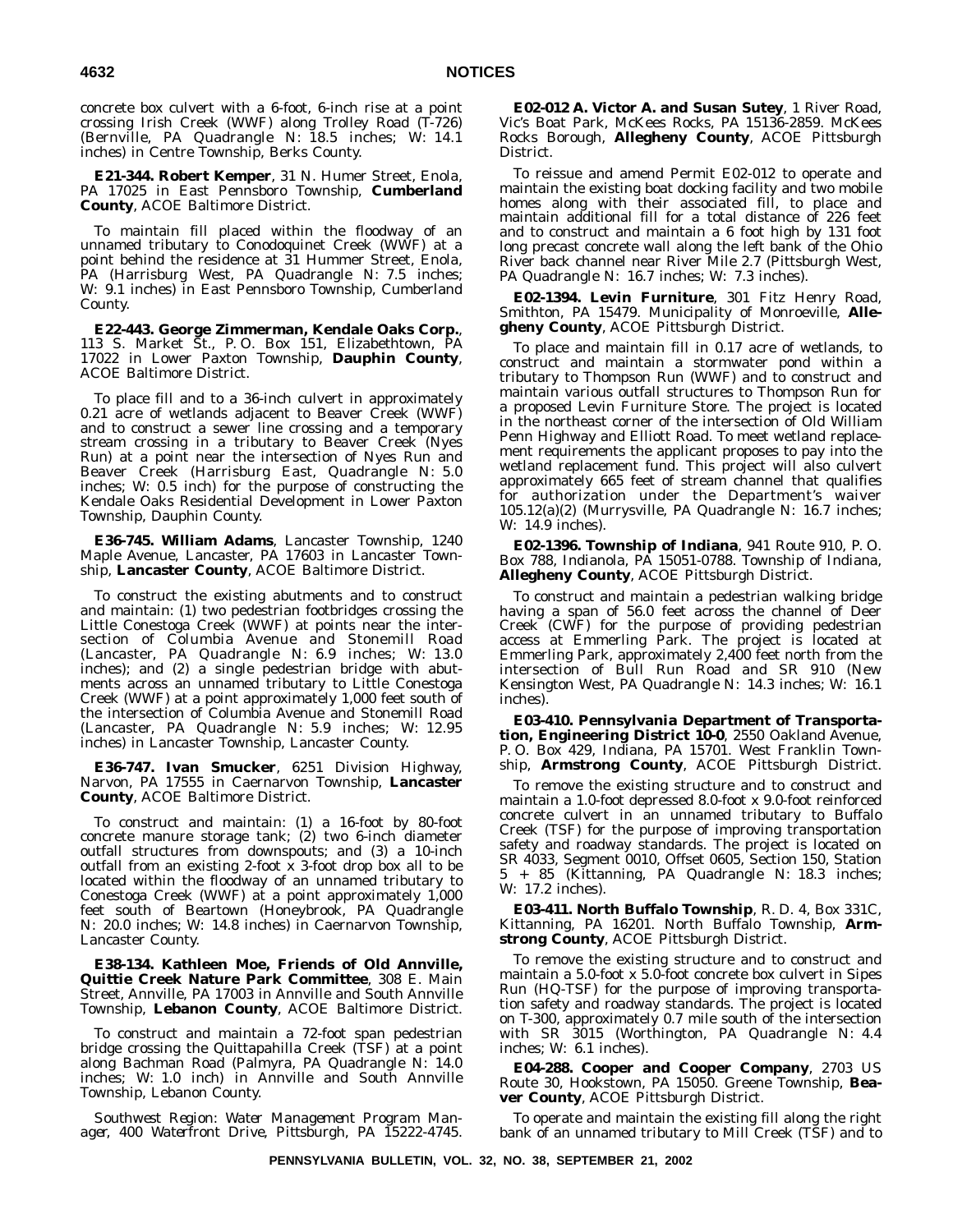place and maintain fill along the right bank of said stream for a distance of approximately 250 feet for the purpose of constructing a truck garage and parking area and expanding a steel fabrication business. The project is located on the west side of Silver Slipper Road, approximately 600 feet southeast from the intersection of Silver Slipper Road and US Route 30 (Hookstown, PA Quadrangle N: 14.2 inches; W: 13.0 inches).

**E26-298. Indian Creek Valley Water Authority**, P. O. Box 486, 2068 Indian Health Road, Indian Head, PA 15446-0486. Stewart Township and Ohiopyle Borough, **Fayette County**, ACOE Pittsburgh District.

To install and maintain an 8 inch waterline across Bear Run (EV) associated with a water system extension project. The project is located off of SR 0381 (Mill Run, PA Quadrangle N: 5.1 inches; W: 12.6 inches).

**E65-809. Westmoreland County Public Works Department**, R. D. 12, Box 203 Donohoe Road, Greensburg, PA 15601-9217. Mount Pleasant Township, **Westmoreland County**, ACOE Pittsburgh District.

To construct and maintain a single span pedestrian bridge having a normal span of 50.0 feet and an underclearance of 6.0 feet across Welty Run (HQ-CWF) for the purpose of serving a handicapped accessible walkway around Mammoth Lake. The project is located in Mammoth Park off of SR 982 south, 8 miles south of its intersection with Route 30 (Mammoth, PA Quadrangle N: 16.3 inches; W: 10.8 inches).

# **ACTIONS**

# **FINAL ACTIONS TAKEN UNDER THE CLEAN STREAMS LAW AND THE FEDERAL CLEAN WATER ACT—NPDES AND WQM PART II PERMITS**

# **INDUSTRIAL WASTE AND SEWERAGE WASTEWATER**

The Department of Environmental Protection has taken the following actions on previously received permit applications and requests for plan approval.

Persons aggrieved by an action may appeal, under section 4 of the Environmental Hearing Board Act (35 P. S. § 7514) and 2 Pa.C.S. §§ 501—508 and 701—704 (relating to the Administrative Agency Law), to the Environmental Hearing Board, Second Floor, Rachel Carson State Office Building, 400 Market Street, P. O. Box 8457, Harrisburg, PA 17105-8457, (717) 787-3483. TDD users may contact the Environmental Hearing Board (Board) through the Pennsylvania Relay Service, (800) 654-5984. Appeals must be filed with the Board within 30 days of publication of this notice in the *Pennsylvania Bulletin*, unless the appropriate statute provides a different time period. Copies of the appeal form and the Board's rules of practice and procedure may be obtained from the Board. The appeal form and the Board's rules of practice and procedure are also available in Braille or on audiotape from the Secretary to the Board at (717) 787-3483. This paragraph does not, in and of itself, create any right of appeal beyond that permitted by applicable statutes and decision law.

For individuals who wish to challenge an action, appeals must reach the Board within 30 days. A lawyer is not needed to file an appeal with the Board.

Important legal rights are at stake, however, so individuals should show this notice to a lawyer at once. Persons who cannot afford a lawyer may qualify for free pro bono representation. Call the Secretary to the Board at (717) 787-3483 for more information.

#### **I. Municipal and Industrial Permit Actions under The Clean Streams Law (35 P. S. §§ 691.1— 691.1001).**

*Southeast Region: Water Management Program Manager, Lee Park, Suite 6010, 555 North Lane, Conshohocken, PA 19428.*

**NPDES Permit No. PA0058530**, Industrial Waste, **Georgia-Pacific Corporation**, 133 Peachtree Street Northeast, P. O. Box 105605, Atlanta, GA 30303. This proposed facility is located in Lower Merion Township, **Montgomery County**.

Description of Proposed Action/Activity: Approval is authorized to discharge from a facility located at 600 Righters Ferry Road, Bala Cynwyd, PA 19004 to receiving waters named Schuylkill River-Wissahickon-3F.

**NPDES Permit No. PA0058611**, Sewage, **Tom Helder**, 3260 Mink Road, Kintnersville, PA 18930. This proposed facility is located in Springfield Township, **Bucks County**.

Description of Proposed Action/Activity: Approval to discharge from an unnamed tributary of Haycock Creek-2D.

**NPDES Permit No. PA0030228**, Sewage, **East Brandywine Township Municipal Authority**, 1214 Horseshoe Pike, Downingtown, PA 19355 and **Delaware County Community College**, 901 South Media Line Road, Media, PA 19063. This proposed facility is located in East Brandywine Township, **Chester County**.

Description of Proposed Action/Activity: Renewal to discharge into an unnamed tributary to Beaver Creek.

**NPDES Permit No. PA0058491**, Sewage, **PECO Energy Company**, 300 Front Street, Building No. 1, Conshohocken, PA 19428. This proposed facility is located in Lower Merion Township, **Montgomery County**.

Description of Proposed Action/Activity: Approval to discharge into Cobbs Creek via storm sewer and Dry Swale-3G.

**NPDES Permit No. PA0058505**, Sewage, **Kilcar House Inc.**, 199 Union Road, Quakertown, PA 18951. This proposed facility is located in Richland Township, **Bucks County**.

Description of Proposed Action/Activity: Approval to discharge into Tohickon Creek-2D-Three Mile.

**NPDES Permit No. PA0053279**, Sewage, **The McKee Group**, 1490 Durham Road, New Hope, PA 18938. This proposed facility is located in Buckingham Township, **Bucks County**.

Description of Proposed Action/Activity: Renewal to discharge into an unnamed tributary to Mill Creek.

**NPDES Permit No. PA0050458**, Sewage, **Little Washington Wastewater Company**, 762 West Lancaster Avenue, Bryn Mawr, PA 19010. This proposed facility is located in East Brandywine Township, **Chester County**.

Description of Proposed Action/Activity: Renewal to discharge into Culbertson Run-3H Watershed.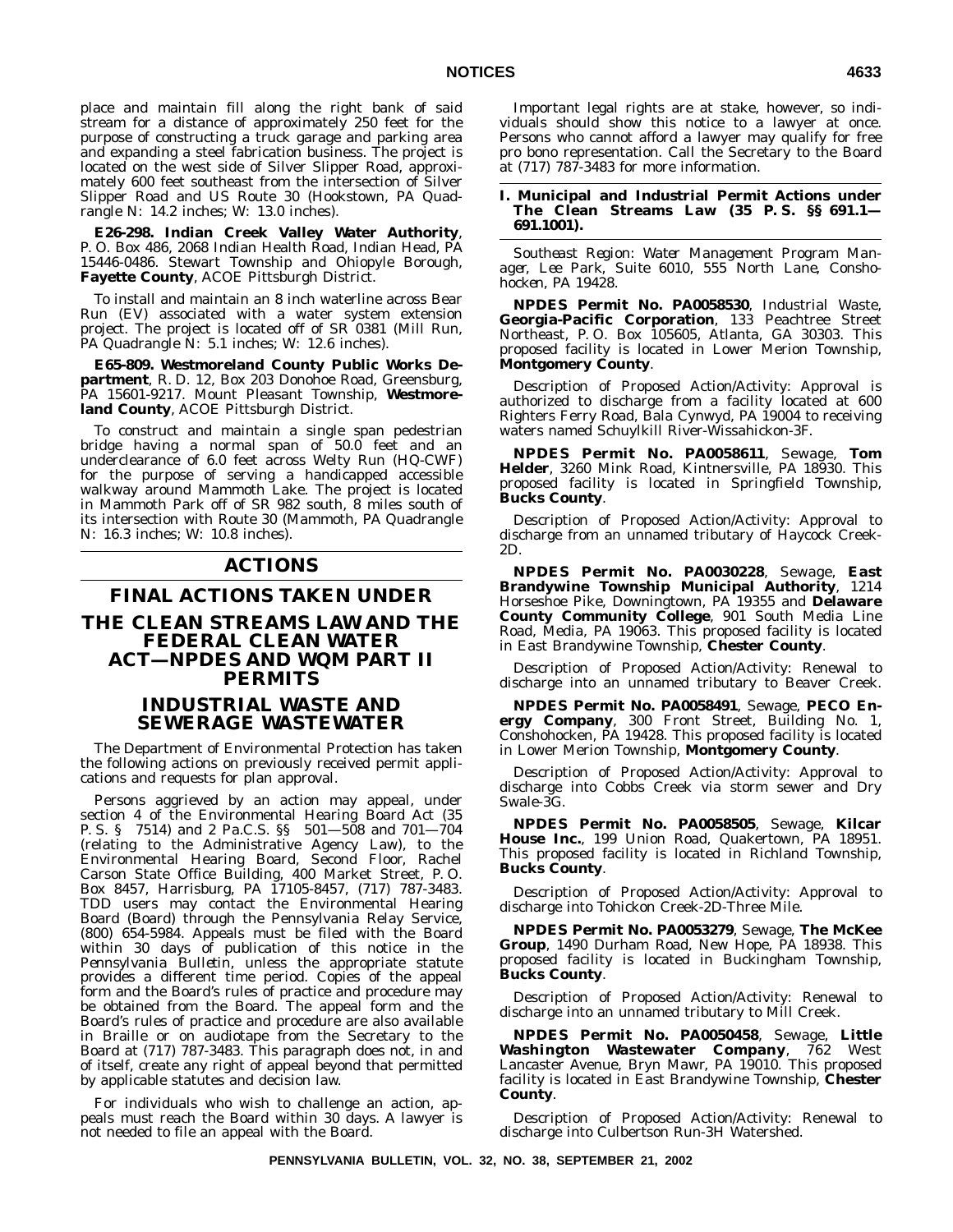**NPDES Permit No. PA0058513**, Sewage, **Greg Thompson**, P. O. Box 18, Ferndale, PA 18921. This proposed facility is located in Springfield Township, **Bucks County**.

Description of Proposed Action/Activity: Approval to discharge into an unnamed tributary to Haycock Creek-Three Mile-2D.

**WQM Permit No. 1500421 Amendment No. 1**, Sewerage, **Upper Uwchlan Township**, 140 Pottstown Pike, Chester Springs, PA 19425. This proposed facility is located in Upper Uwchlan Township, **Chester County**.

Description of Proposed Action/Activity: Approval to amend existing permit for the construction and operation of gravity sewers two pump stations, spray irrigation and drip disposal system to serve the proposed residential development known as the Reserve at Eagle.

**WQM Permit No. 2387434 Amendment No. 1**, Sewerage, **Springhill Farms Wastewater Treatment Facility**, P. O. Box 756, Chadds Ford, PA 19317. This proposed facility is located in Chadds Ford Township, **Delaware County**.

Description of Proposed Action/Activity: Amend existing permit to install a dechlorination system at the wastewater treatment facility.

**WQM Permit No. 4602402**, Sewerage, **Horsham Township Water and Sewer Authority**, 617B Horsham Road, Horsham, PA 19044. This proposed facility is located in Horsham Township, **Montgomery County**.

Description of Proposed Action/Activity: Approval for the construction and operation of a new pump station a sanitary sewer line and a forcemain.

**WQM Permit No. 0902403**, Sewerage, **Greg Thomp**son, P.O. Box 18, Ferndale, PA 18921. This proposed facility is located in Springfield Township, **Bucks County**.

Description of Proposed Action/Activity: Construction and operation of a single residential sewage treatment plant.

**WQM Permit No. 1599201**, Industrial Waste, **Pennsylvania Suburban Water Company**, 762 West Lancaster Avenue, Bryn Mawr, PA 19010-3489. The proposed facility is located in Wallace Township, **Chester County**.

Description of Proposed Action/Activity: On March 19, 1999, the Pennsylvania Suburban Water Company submitted an application for construction and operation of two proposed sludge lagoons to handle residual materials resulting from the water treatment plant and to discharge lagoon supernatant to the Cornog Quarry. A flow of 38,440 gallons per day of wastewater will be directed from the water treatment plant to the sludge lagoons. The proposed facilities will be constructed and operated within Wallace, East Brandywine and West Brandywine Townships in a manner consistent with the franchise service areas authorized by and agreements filed with the Pennsylvania Public Utility Commission and with municipal zoning ordinances and zoning approvals concerning new or expanded development.

*Northeast Region: Water Management Program Manager, 2 Public Square, Wilkes-Barre, PA 18711-0790.*

**NPDES Permit No. PA0013064**, Industrial Waste, **Elementis Pigments, Inc.**, 1525 Wood Avenue, Easton, PA 18042-1497. This proposed facility is located in City of Easton, **Northampton County**.

Description of Proposed Action/Activity: To renew NPDES Permit.

**NPDES Permit No. PA0023051**, Sewage, **Borough of Palmerton**, 443 Delaware Avenue, Palmerton, PA 18071. This proposed facility is located in Palmerton Borough, **Carbon County** and discharge to Aquashicola Creek.

Description of Proposed Action/Activity: Renewal of NPDES Permit.

**NPDES Permit No. PA0064190**, Sewage, **DSV, Inc.**, P. O. Box 87, Hamlin, PA 18427. This proposed facility is located in Salem Township, **Wayne County**.

Description of Proposed Action/Activity: To issue a new NPDES Permit.

**WQM Permit No. 3502401**, Sewerage, **Lackawanna River Basin Sewer Authority**, P. O. Box 9068, Dickson City, PA 18519. This proposed facility is located in Throop Borough, **Lackawanna County**.

Description of Proposed Action/Activity: Construction and operation of the Throop Borough Pump Station.

**WQM Permit No. 4502402**, Sewerage, **Coolbaugh Township Board of Supervisors**, 5550 Memorial Boulevard, Tobyhanna, PA 18466. This proposed facility is located in Coolbaugh Township, **Monroe County**.

Description of Proposed Action/Activity: Part II permit to construct a 16,000 gallon equalization tank at the Coolbaugh Township Wastewater Treatment Plant.

*Southcentral Region: Water Management Program Manager, 909 Elmerton Avenue, Harrisburg, PA 17110, (717) 705-4707.*

**NPDES Permit No. PA0084948**, Sewage, **Waynesboro Borough Authority**, 57 East Main Street, Waynesboro, PA 17320. This proposed facility is located in Quincy Township, **Franklin County**.

Description of Proposed Action/Activity: Authorization to discharge to East Branch Antietam Creek in Watershed 13-C.

**WQM Permit No. 3678402 Amendment 01-1**, Sewerage, **Mount Joy Borough Authority**, P. O. Box 25, Mount Joy, PA 17552. This proposed facility is located in East Donegal Township, **Lancaster County**.

Description of Proposed Action/Activity: Modifications to the construction/operation of sewage treatment facilities.

**NPDES Permit No. 6702404**, Sewerage, **Red Lion Municipal Authority**, P. O. Box 190, Red Lion, PA 17356-0190. This proposed facility is located in Red Lion Borough, **York County**.

Description of Proposed Action/Activity: Construction/ operation of the High Street Pump Station.

**NPDES Permit No. PA0088935**, CAFO, **Mike Mullady, Harmony Farms, LLC**, P. O. Box 248, Camp Hill, PA 17001. This proposed facility is located in North Codorus Township, **York County**.

Description of Size and Scope of Proposed Operation/ Activity: Authorization to operate a 1,717-AEU swine CAFO with a discharge in Watershed 7-H.

*Northcentral Region: Water Management Program Manager, 208 West Third Street, Williamsport, PA 17701.*

**PA0031283**, Sewage, SIC 4952, **West Branch Area School District**, R. R. 2, Box 194, Morrisdale, PA 16858- 9312. This existing facility is located in Morris Township, **Clearfield County**.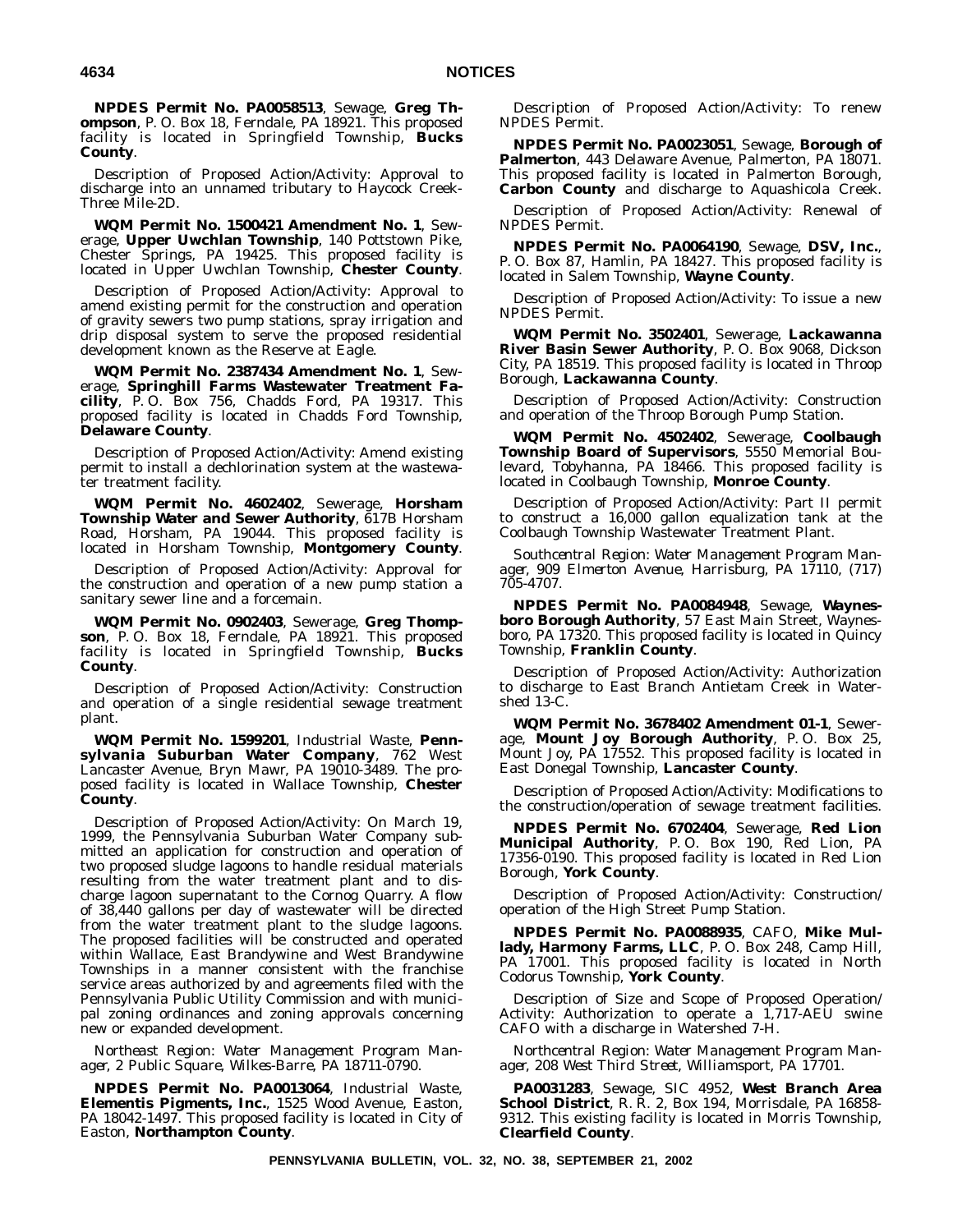Description of Proposed Activity: Renewal of an NPDES permit for the sewage treatment facility, which serves the junior/senior high and the elementary schools.

**NPDES Permit No. PA0044661**, Sewerage SIC 4952, **Lewisburg Area Joint Sewer Authority**, P. O. Box 305, Lewisburg, PA 17837. This proposed facility is located in East Buffalo Township, **Union County**.

Description of Proposed Action/Activity: Renewal of NPDES Permit.

**NPDES Permit No. PA0115053**, Sewage 4952, **Nicholas Wolff Foundation**, R. D. 2 Box 180, Millville, PA 17846. This facility is located in Greenwood Township, **Columbia County**.

Description of Action/Activity: Renewal of NPDES permit for nonmunicipal wastewater treatment facilities.

**NPDES Permit No. PA0008443**, Industrial Waste SIC 4911, **PPL Montour LLC**, Two North Ninth Street, Allentown, PA 18101. This proposed facility is located in Derry Township, **Montour County**.

Description of Proposed Action/Activity: Renewal of NPDES Permit.

**NPDES Permit No. PA0113034**, Sewage 4952, **Beaver Lake Sewer Company**, P. O. Box 1, Cambria, PA

*Internal Outfall 102*

| Parameter | Average                  | <i>Maximum</i> | <i>Average</i> | <i>Average</i> | Maximum           | Instantaneo |
|-----------|--------------------------|----------------|----------------|----------------|-------------------|-------------|
|           | Monthly                  | Dailv          | Monthly        | Weekly         | Dailv             | Maximum     |
| Total PCB | Not<br><b>Detectable</b> |                |                |                | Not<br>Detectable |             |

Also, Internal Outfalls 202 and 111 are eliminated because the direct discharge of wastewater has been eliminated.

**NPDES Permit No. PA0004740**, Sewage, **Nautical Mile Marina, Inc.**, 206 Butler Road, Kittanning, PA 16201 is authorized to discharge from a facility located at The Nautical Mile Marina at Templeton Sewage Treatment Plant, Pine Township, **Armstrong County** to receiving waters named Allegheny River.

**NPDES Permit No. PA0021113**, Sewage, **Borough of Glassport**, Fifth and Monongahela Avenues, Glassport, PA 15045 is authorized to discharge from a facility located at Glassport Sewage Treatment Plant, Borough of Glassport, **Allegheny County** to receiving waters named Monongahela River.

**NPDES Permit No. PA0026824**, Sewage, **Clairton Municipal Authority**, One North State Street, Clairton, PA 15025 is authorized to discharge from a facility located at the Clairton Sewage Treatment Plant, City of Clairton, **Allegheny County** to receiving waters named Peters Creek.

**NPDES Permit No. PA0046671**, Sewage, **United Steelworkers of America**, Five Gateway Center, Pittsburgh, PA 15222 is authorized to discharge from a facility located at Linden Hall United Steelworkers STP, Lower Tyrone Township, **Fayette County** to receiving waters named drainage swale tributary to Youghiogheny River.

**NPDES Permit No. PA0091243**, Sewage, **Allegheny Trails Council (BSA)**, Flag Plaza, Pittsburgh, PA 15219- 3699 is authorized to discharge from a facility located at Heritage Reservation Sewage Treatment Plant, Wharton

18611. This facility is located in Penn Township, **Lycoming County**.

Description of Action/Activity: Renewal of NPDES permit for nonmunicipal wastewater treatment facilities.

*Southwest Region: Water Management Program Manager, 400 Waterfront Drive, Pittsburgh, PA 15222-4745.*

**NPDES Permit No. PA0001287**, Industrial, **Armstrong World Industries, Inc.**, 1018 11th Street, Beaver Falls, PA 15010 is authorized to discharge from a facility located at the Beaver Falls Plant, Beaver Falls, **Beaver County** to receiving waters named Walnut Bottom Run (Outfalls 001, 005, 007—009, 011 and 012) and Brighton Alley Run (Outfalls 002—004 and 006).

**NPDES Permit No. PA0002933**, Industrial Waste, **West Penn Power Company d/b/a Allegheny Power**, South Seventh Street, Connellsville, PA 15425 is authorized to discharge from a facility located at the West Penn/Allegheny Power Connellsville West Side Facility, City of Connellsville, **Fayette County** to receiving waters named Youghiogheny River.

This notice reflects changes from the notice published at 31 Pa.B. 3780 (July 14, 2001).

| Average                  | <i>Maximum</i> | Average | Average | <i>Maximum</i>    | Instantaneous  |
|--------------------------|----------------|---------|---------|-------------------|----------------|
| Monthly                  | Daily          | Monthly | Weekly  | Daily             | <i>Maximum</i> |
| <b>Not</b><br>etectable) |                |         |         | Not<br>Detectable |                |

Township, **Fayette County** to receiving waters named drainage swale tributary to an unnamed tributary of Little Sandy Creek.

**NPDES Permit No. PA0096130**, Sewage, **Nemacolin, Inc.**, 803 Pershing Boulevard, P. O. Box 117, Nemacolin, PA 15351 is authorized to discharge from a facility located at Nemacolin, Inc. Sewage Treatment Plant, Cumberland Township, **Greene County** to receiving waters named Monongahela River.

**NPDES Permit No. PA0204200**, Sewage, **Joseph T. Naviglia, Jr.**, 1743 Wildlife Lodge Road, Lower Burrell, PA 15068 is authorized to discharge from a facility located at the Naviglia SR STP, Lower Burrell, **Westmoreland County** to receiving waters named unnamed tributary to Little Pucketa Creek.

**NPDES Permit No. PA0205681**, Sewage, **Somerset Township Municipal Authority**, 2209 North Center Avenue, P. O. Box 247, Somerset, PA 15501-0247 is authorized to discharge from a facility located at Somerset Correctional Facility Sewage Treatment Plant, Black Township, **Somerset County** to receiving waters named unnamed tributary of Laurel Run.

**NPDES Permit No. PA0217727**, Sewage, **Rices Landing Borough**, Main Street, P. O. Box 185, Rices Landing, PA 15357 is authorized to discharge from a facility located at the Rices Landfill STP, Borough of Rices Landing, **Greene County** to receiving waters named Monongahela River.

**NPDES Permit No. PA0219177**, Sewage, **Dana Mining Company of PA, Inc.**, P. O. Box 1209, Morgantown, WV 26507 is authorized to discharge from a facility located at Titus Mine Sewage Treatment Plant, Dunkard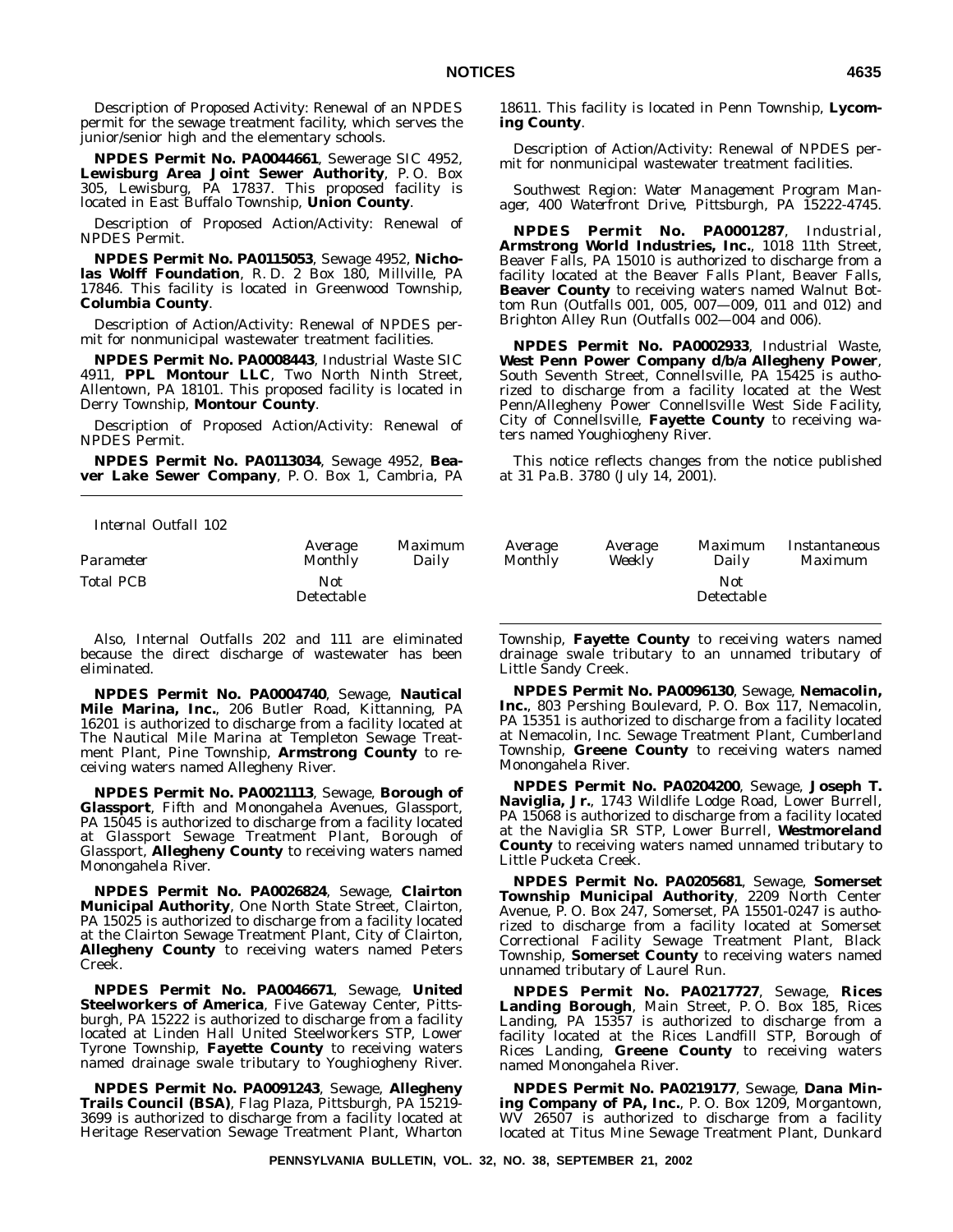Township, **Greene County** to receiving waters named unnamed tributary of Dunkard Creek.

**NPDES Permit No. PA0219240**, Sewage, **Donald Andrick**, 3919 Constitution Boulevard, Darlington, PA 16115 is authorized to discharge from a facility located at Andrick Property, Bell Acres Borough, **Allegheny County** to receiving waters named unnamed tributary to Little Sewickley Creek.

**NPDES Permit No. PA0219258**, Sewage, **268 Center, Inc.**, R. D. 1, Box 290, Cowansville, PA 16218 is authorized to discharge from a facility located at Mechling-Shakley Veterans Center Sewage Treatment Plant, Sugarcreek Township, **Armstrong County** to receiving waters named drainage swale tributary to unnamed tributary of Patterson Creek.

**Permit No. 2685202-A1**, Industrial Waste, **West Penn Power d/b/a Allegheny Power**, 800 Cabin Hill Drive, Greensburg, PA 15601-1689. Construction of wastewater equipment at an electrical utility service and warehouse facility located in City of Connellsville, **Fayette County** to serve West Penn/Allegheny Power Connellsville West Side Facility.

**Permit No. 0202407**, Sewerage, **Donald Andrick**, 3919 Constitution Boulevard, Darlington, PA 16119. Construction of small flow sewage treatment plant—single residence located in Bell Acres Borough, **Allegheny County** to serve Andrick Property.

**Permit No. 3002401**, Sewerage, **Dana Mining Com**pany of PA, Inc., P.O. Box 1209, Morgantown, WV 26507. Construction of a sewage treatment plant located in Dunkard Township, **Greene County** to serve Titus Mine Sewage Treatment Plant.

*Northwest Region: Water Management Program Manager, 230 Chestnut Street, Meadville, PA 16335-3481.*

**NPDES Permit No. PA0238759**, Sewage, **Nancy Jane Oesterling**, 454 Keck Road, Butler, PA 16002. This proposed facility is located in Summit Township, **Butler County**.

Description of Proposed Action/Activity: This project is authorized to discharge to unnamed tributary to Bonnie Brook.

**WQM Permit No. 1002408**, Sewerage, **Nancy Jane Oesterling**, 454 Keck Road, Butler, PA 16002. This proposed facility is located in Summit Township, **Butler County**.

Description of Proposed Action/Activity: This project is for a single residence sewage treatment plant.

**WQM Permit No. 2502414**, Sewerage, **Paul L. and Esther V. Stewart**, 6832 Garfield Avenue, Harborcreek, PA 16421. This proposed facility is located in Harborcreek Township, **Erie County**.

Description of Proposed Action/Activity: This project is for a single residence sewage treatment plant.

#### **NPDES STORMWATER INDIVIDUAL PERMITS—(PAS)**

The following NPDES Individual Permits for Discharges of Stormwater Associated with Construction Activities have been issued.

Persons aggrieved by an action may appeal, under section 4 of the Environmental Hearing Board Act (35 P. S. § 7514) and 2 Pa.C.S. §§ 501—508 and 701—704 (relating to the Administrative Agency Law), to the Environmental Hearing Board, Second Floor, Rachel Carson State Office Building, 400 Market Street, P. O. Box 8457, Harrisburg, PA 17105-8457, (717) 787-3483. TDD users may contact the Environmental Hearing Board (Board) through the Pennsylvania Relay Service, (800) 654-5984. Appeals must be filed with the Board within 30 days of publication of this notice in the *Pennsylvania Bulletin*, unless the appropriate statute provides a different time period. Copies of the appeal form and the Board's rules of practice and procedure may be obtained from the Board. The appeal form and the Board's rules of practice and procedure are also available in Braille or on audiotape from the Secretary to the Board at (717) 787-3483. This paragraph does not, in and of itself, create any right of appeal beyond that permitted by applicable statutes and decision law.

For individuals who wish to challenge an action, appeals must reach the Board within 30 days. A lawyer is not needed to file an appeal with the Board.

Important legal rights are at stake, however, so individuals should show this notice to a lawyer at once. Persons who cannot afford a lawyer may qualify for free pro bono representation. Call the Secretary to the Board at (717) 787-3483 for more information.

*Southeast Region: Water Management Program Manager, Lee Park, Suite 6010, 555 North Lane, Conshohocken, PA 19428.*

| <b>NPDES</b><br>Permit No. | Applicant Name &<br><b>Address</b>                                                     | County         | Municipality               | Receiving<br><i>Water/Use</i>                       |
|----------------------------|----------------------------------------------------------------------------------------|----------------|----------------------------|-----------------------------------------------------|
| <b>PAR10D124</b>           | <b>Ashley Development Company</b><br>559 Main Street, Suite 300<br>Bethlehem, PA 18018 | <b>Bucks</b>   | Springfield Township       | Cooks Creek<br>EV                                   |
| <b>PAS10G338</b>           | Pennsylvania Suburban Water Co.<br>762 Lancaster Avenue<br>Bryn Mawr, PA 19010-3489    | <b>Chester</b> | <b>Wallace Township</b>    | East Branch<br><b>Brandywine Creek</b><br>HQ-TSF-MF |
| <b>PAS10G467</b>           | Sandy Hill, LP<br>960 Pottstown Pike<br>Chester Springs, PA 19425                      | <b>Chester</b> | West Caln Township         | <b>Birch Run</b><br>HQ                              |
| <b>PAS10G520</b>           | White Manor County Club<br>831 Providence Road<br>Malvern, PA 19335                    | Chester        | <b>Willistown Township</b> | Tributary to Crum<br>Creek<br>EV                    |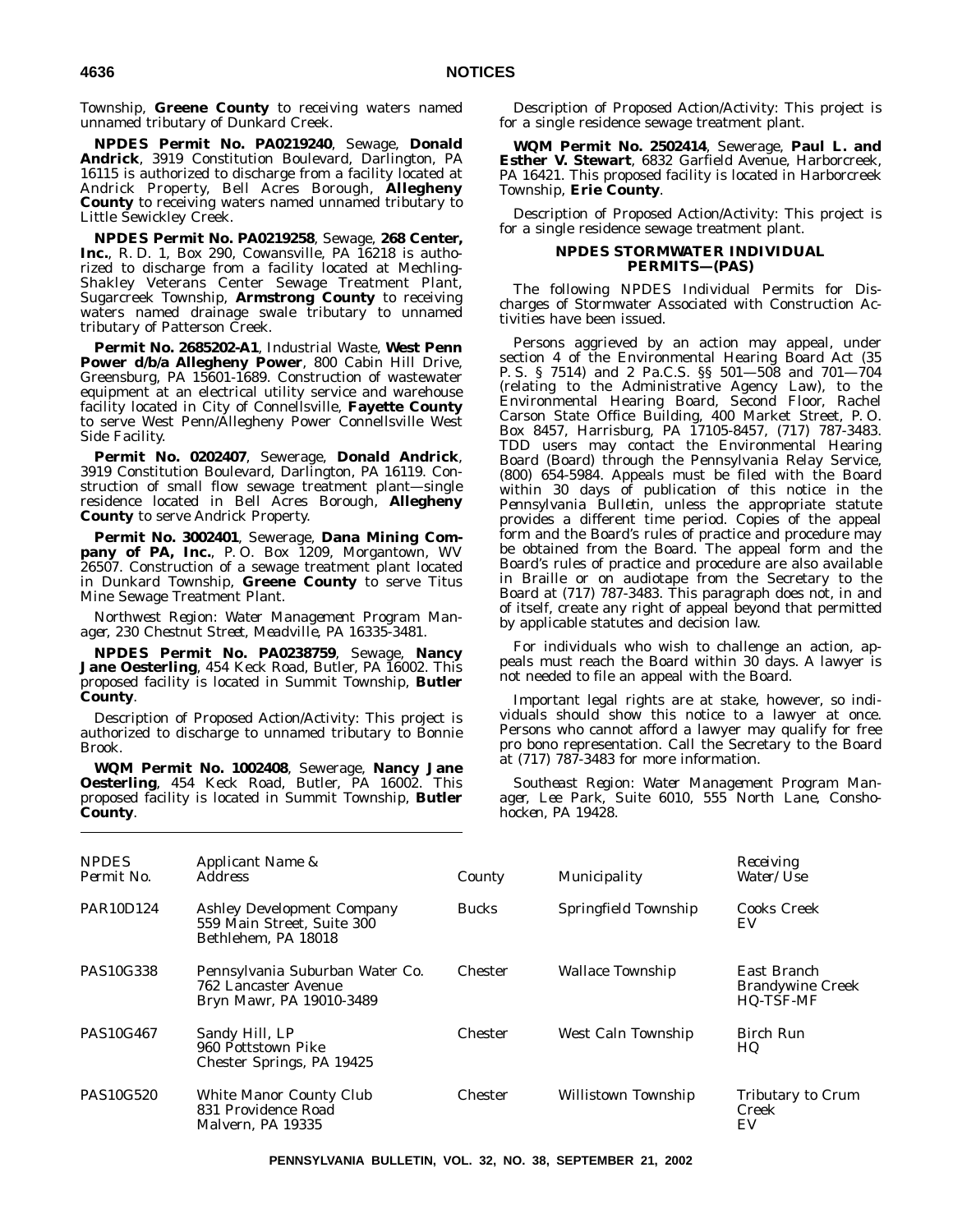*NPDES Applicant Name & County Municipality Receiving*<br>Permit No. Address *Receiving County Municipality Water/Use Municipality* PAS10Q234 R.A.B. Management 711 Frutchey Rd. Easton, PA 18040 Lehigh Lower Macungie Township Little Lehigh Creek HQ-CWF PAS10Q242 Lehigh Career & Technical Institute 4500 Education Park Dr. Schnecksville, PA 18078 Lehigh N. Whitehall Township Unnamed tributaries to Jordan Creek HQ-CWF PAS10S105 Price Township Development Corp. 1 Empire Plaza SR 611 Stroudsburg, PA 18360 Monroe Price and Smithfield Townships Michael Creek HQ-CWF PAS10U175 Reen Development Co., LLC 5303 Cider Press Rd. Schnecksville, PA 18078 Northampton Plainfield Township Little Bushkill Creek HQ-CWF PAS10U174 Muschlitz Excavating, Inc. 586 Moorestown Dr. Bath, PA 18014 Northampton Moore Township Bushkill Creek HQ-CWF

*Northeast Region: Water Management Program Manager, 2 Public Square, Wilkes-Barre, PA 18711-0790.*

#### **APPROVALS TO USE NPDES AND/OR OTHER GENERAL PERMITS**

The following parties have submitted: (1) Notices of Intent for Coverage under (1) General NPDES Permits to Discharge Wastewater into the Waters of the Commonwealth. The approval for coverage under these general NPDES permits is subject to applicable effluent limitations. Monitoring, reporting requirements and other conditions set forth in the general permit: (2) General Permits for Beneficial Use of Sewage Sludge or Residential Septage by Land Application in this Commonwealth; (3) General NPDES Permit Authorizing the Discharge of Stormwater Associated with Construction Activities to Waters of the Commonwealth; (4) Notification for First Use Application of Sewage Sludge.

The approval of coverage for land application of sewage sludge or residential septage under these general permits is subject to pollutant limitations, pathogen and vector attraction reduction requirements, operational standards, general requirements, management practices and other conditions set forth in the respective permit. The Department of Environmental Protection approves the following coverage under the specific General Permit.

The EPA Region III Administrator has waived the right to review or object to this permit action under the waiver provision 40 CFR 123.23(d).

The application and related documents, effluent limitations, permitting requirements and other information are on file and may be inspected and arrangements made for copying at the contact office noted.

|               | LIST OF INT DES ANG/OF OTHER GENERAL FULNIT TYPES                                                                                                                               |
|---------------|---------------------------------------------------------------------------------------------------------------------------------------------------------------------------------|
| $PAG-1$       | General Permit for Discharges From Stripper Oil Well Facilities                                                                                                                 |
| PAG-2         | General Permit for Discharges of Stormwater Associated With Construction Activities (PAR)                                                                                       |
| PAG-3         | General Permit for Discharges of Stormwater From Industrial Activities                                                                                                          |
| $PAG-4$       | General Permit for Discharges From Single Residence Sewage Treatment Plant                                                                                                      |
| $PAG-5$       | General Permit for Discharges From Gasoline Contaminated Ground Water Remediation Systems                                                                                       |
| $PAG-6$       | General Permit for Wet Weather Overflow Discharges From Combined Sewer Systems (CSO)                                                                                            |
| $PAG-7$       | General Permit for Beneficial Use of Exceptional Quality Sewage Sludge by Land Application                                                                                      |
| PAG-8         | General Permit for Beneficial Use of Nonexceptional Quality Sewage Sludge by Land Application to<br>Agricultural Land, Forest, a Public Contact Site or a Land Reclamation Site |
| PAG-8 (SSN)   | Site Suitability Notice for Land Application under Approved PAG-8 General Permit Coverage                                                                                       |
| $PAG-9$       | General Permit for Beneficial Use of Nonexceptional Quality Sewage Sludge by Land Application to<br>Agricultural Land, Forest, or a Land Reclamation Site                       |
| PAG-9 (SSN)   | Site Suitability Notice for Land Application under Approved PAG-9 General Permit Coverage                                                                                       |
| <b>PAG-10</b> | General Permit for Discharge Resulting from Hydrostatic Testing of Tanks and Pipelines                                                                                          |
| <b>PAG-11</b> | (To Be Announced)                                                                                                                                                               |
| $PAG-12$      | <b>Concentrated Animal Feeding Operations (CAFOs)</b>                                                                                                                           |

# **List of NPDES and/or Other General Permit Types**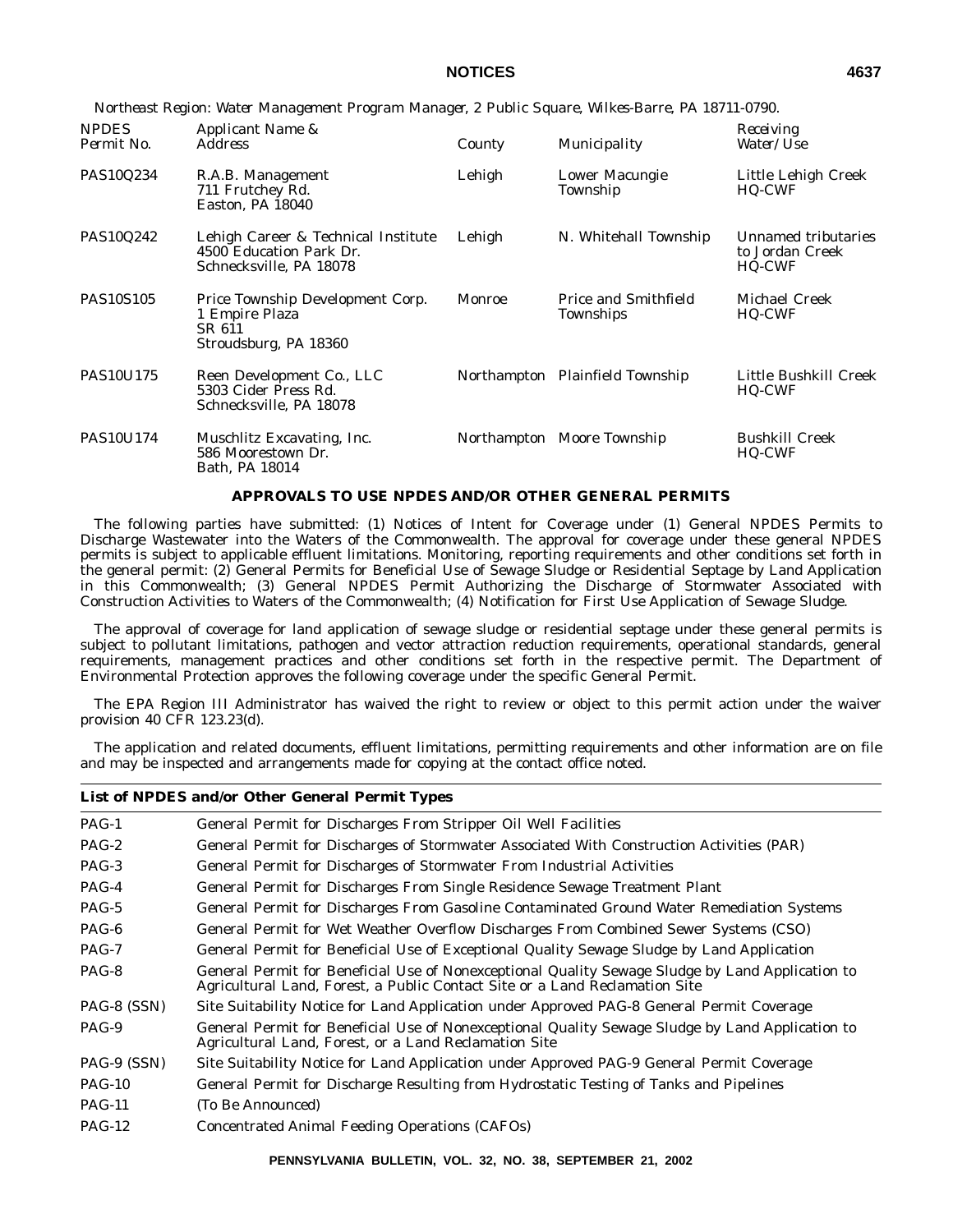| General Permit Type-PAG 2                                 |                  |                                                                                                                                                            |                                                                 |                                                                                                                             |
|-----------------------------------------------------------|------------------|------------------------------------------------------------------------------------------------------------------------------------------------------------|-----------------------------------------------------------------|-----------------------------------------------------------------------------------------------------------------------------|
| <b>Facility Location</b><br>and Municipality              | Permit No.       | <b>Applicant Name</b><br>and Address                                                                                                                       | Receiving<br>Water/Use                                          | Contact Office and<br>Telephone No.                                                                                         |
| <b>Butler County</b><br>Jackson Township                  | <b>PAR10E194</b> | <b>Kenny Ross</b><br><b>Chevrolet-Buick</b><br>5989 Penn Circle South<br>Pittsburgh, PA 15206                                                              | <b>Breakneck Creek</b><br><b>WWF</b>                            | <b>Butler Conservation</b><br><b>District</b><br>$(724) 284 - 5270$                                                         |
| <b>Butler County</b><br>Washington Township               | <b>PAR10E179</b> | Seneca Land Fill Inc.<br>P.O. Box 1080<br>Mars, PA 16046                                                                                                   | Hilliards Branch of<br><b>Slippery Rock Creek</b><br><b>CWF</b> | <b>Butler Conservation</b><br><b>District</b><br>(724) 284-5270                                                             |
| <b>Washington Township</b><br><b>Jefferson County</b>     | PAS103313        | Robert W. Shaffer<br>P.O. Box 229<br>Falls Creek, PA 15840                                                                                                 | Kyle Run<br>Tributary to<br><b>Falls Creek</b>                  | <b>Jefferson County</b><br>$(814) 849 - 7463$                                                                               |
| Harborcreek Township<br><b>Erie County</b>                | <b>PAR10K202</b> | The Pennsylvania State<br>University<br><b>Behrend College</b><br><b>University Support</b><br>Bldg. II<br>Room 110<br>5091 Station Road<br>Erie, PA 16553 | <b>Tributary to Four Mile</b><br>Creek<br>WWF; MF               | <b>Erie County</b><br><b>Conservation District</b><br>$(814)$ 825-6403                                                      |
| Millcreek Township<br><b>Erie County</b>                  | <b>PAR10K200</b> | Eagles L. P.<br>3435 West Lake Road<br>Erie, PA 16506                                                                                                      | <b>UNT</b> to Walnut Creek<br>WWF; CWF                          | <b>Erie County</b><br><b>Conservation District</b><br>$(814)$ 825-6403                                                      |
| City of Erie<br>Erie County                               | <b>PAR10K201</b> | Pennsylvania<br>Department of<br>Transportation<br>255 Elm Street<br>Oil City, PA 16301                                                                    | Millcreek<br>WWF; MF                                            | <b>Erie County</b><br><b>Conservation District</b><br>$(814)$ 825-6403                                                      |
| City of Erie<br><b>Erie County</b>                        | <b>PAR10K203</b> | Erie-Western<br>Pennsylvania<br><b>Port Authority</b><br>100 State Street<br>Suite 205<br>Erie, PA 16507                                                   | Millcreek<br>WWF; MF                                            | <b>Erie County</b><br><b>Conservation District</b><br>$(814)$ 825-6403                                                      |
| <b>Scott Township</b><br><b>Lawrence County</b>           | PAR103751        | <b>Samuel and Becky</b><br>McCracken<br>R. D. 3 Box 301<br>Slippery Rock, PA 16057                                                                         | <b>Slippery Rock Creek</b><br><b>CWF</b>                        | <b>Lawrence County</b><br><b>Conservation District</b><br>$(724)$ 652-4512                                                  |
| <b>Hilltown Township</b><br><b>Bucks County</b>           | <b>PAR10D600</b> | <b>Frank McGowen</b><br>P.O. Box 794<br>Uwchlan, PA<br>19480-0794                                                                                          | <b>Neshaminy Creek</b><br><b>WWF-MF</b>                         | Southeast Regional<br><b>Office</b><br>Suite 6010, Lee Park<br>555 North Lane<br>Conshohocken, PA 19428<br>$(610)$ 832-6000 |
| <b>Upper Makefield</b><br>Township<br><b>Bucks County</b> | <b>PAR10D606</b> | John Lehman<br>1054 Creamery Road<br>Upper Makefield, PA<br>18940                                                                                          | <b>Delaware River</b><br><b>WWF-MF</b>                          | Southeast Regional<br>Office<br>Suite 6010, Lee Park<br>555 North Lane<br>Conshohocken, PA 19428<br>$(610)$ 832-6000        |
| Tullytown Borough<br><b>Bucks County</b>                  | <b>PAR10D655</b> | DLC Management Corp.<br>580 White Plains Road<br>Tarrytown, NY 10591                                                                                       | Unnamed<br>tributary to<br><b>Delaware River</b><br><b>WWF</b>  | Southeast Regional<br>Office<br>Suite 6010, Lee Park<br>555 North Lane<br>Conshohocken, PA 19428<br>$(610)$ 832-6000        |
| <b>Buckingham</b><br>Township<br><b>Bucks County</b>      | PAR10D661        | <b>DeLuca Enterprises</b><br>107 Floral Vale<br><b>Boulevard</b><br>Yardley, PA 19067                                                                      | <b>Neshaminy Creek</b><br><b>WWF-MF</b>                         | Southeast Regional<br>Office<br>Suite 6010, Lee Park<br>555 North Lane<br>Conshohocken, PA 19428<br>$(610)$ 832-6000        |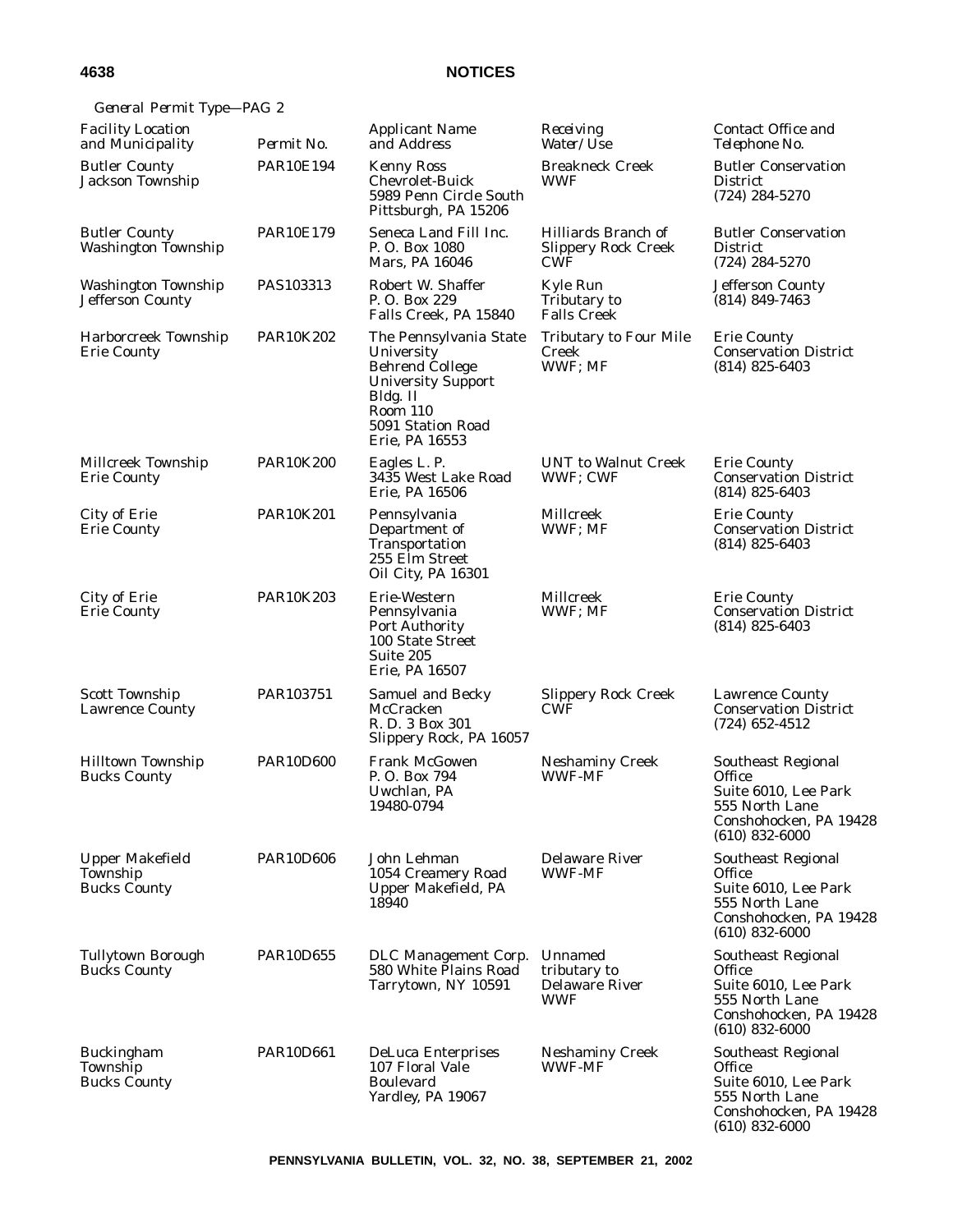| <b>Facility Location</b><br>and Municipality                                         | Permit No.  | <b>Applicant Name</b><br>and Address                                                  | Receiving<br>Water/ <i>Use</i>                                 | Contact Office and<br>Telephone No.                                                                                         |
|--------------------------------------------------------------------------------------|-------------|---------------------------------------------------------------------------------------|----------------------------------------------------------------|-----------------------------------------------------------------------------------------------------------------------------|
| Northampton<br>Township<br><b>Bucks County</b>                                       | PAR10D468-1 | Site Development Inc.<br>1700 Horizon Way<br>Mt. Laurel. PA 08054                     | <b>Iron Works Creek</b><br><b>TSF-MF</b>                       | <b>Southeast Regional</b><br>Office<br>Suite 6010, Lee Park<br>555 North Lane<br>Conshohocken, PA 19428<br>$(610)$ 832-6000 |
| Middletown Township<br><b>Bucks County</b>                                           | PAR10D507-1 | Pennswood Village<br>1382 Langhorne Road<br>Newtown, PA 18940                         | <b>Neshaminy Creek</b><br><b>WWF-MF</b>                        | Southeast Regional<br>Office<br>Suite 6010, Lee Park<br>555 North Lane<br>Conshohocken, PA 19428<br>$(610) 832 - 6000$      |
| Newtown Township<br><b>Bucks County</b>                                              | PAR10D578-1 | Orleans Homebuilders,<br>Inc.<br>3333 Street Road<br>Suite 1<br>Bensalem, PA 19020    | <b>Core Creek</b><br><b>WWF</b>                                | Southeast Regional<br>Office<br>Suite 6010, Lee Park<br>555 North Lane<br>Conshohocken, PA 19428<br>$(610)$ 832-6000        |
| <b>Upper Providence</b><br>Township<br><b>Delaware County</b>                        | PAR10J233   | <b>Greenbriar LLP</b><br>347 East Conestoga<br>Road<br>Wayne, PA 19087                | Crum Creek<br><b>CWF</b>                                       | Southeast Regional<br>Office<br>Suite 6010, Lee Park<br>555 North Lane<br>Conshohocken, PA 19428<br>$(610)$ 832-6000        |
| <b>Lower Chichester</b><br>Township<br>Marcus Hook Borough<br><b>Delaware County</b> | PAR10J252   | <b>PECO Energy</b><br>405 Park Avenue<br>Warminster, PA 18974                         | Unnamed<br>tributary to<br><b>Delaware River</b><br><b>WWF</b> | Southeast Regional<br>Office<br>Suite 6010, Lee Park<br>555 North Lane<br>Conshohocken, PA 19428<br>$(610)$ 832-6000        |
| <b>Worcester Township</b><br><b>Montgomery County</b>                                | PAR10T811   | Cedars Hill, LLP<br>900 East 8th Avenue<br>Suite 300<br>King of Prussia, PA<br>19406  | Zacharias Creek<br><b>WWF-MF</b>                               | <b>Southeast Regional</b><br>Office<br>Suite 6010, Lee Park<br>555 North Lane<br>Conshohocken, PA 19428<br>$(610)$ 832-6000 |
| <b>Pottstown Borough</b><br><b>Montgomery County</b>                                 | PAR10T859   | <b>Borough of Pottstown</b><br>100 East High Street<br>Pottstown, PA 19464            | Schuylkill River<br><b>CWF</b>                                 | Southeast Regional<br>Office<br>Suite 6010, Lee Park<br>555 North Lane<br>Conshohocken, PA 19428<br>$(610)$ 832-6000        |
| <b>Montgomery Township</b><br><b>Montgomery County</b>                               | PAR10T869   | Montgomery Sq.<br>Partnership<br>585 Skippack Pike<br>Blue Bell, PA 19422             | <b>Little Neshaminy Creek</b><br>WWF                           | Southeast Regional<br>Office<br>Suite 6010, Lee Park<br>555 North Lane<br>Conshohocken, PA 19428<br>$(610) 832 - 6000$      |
| <b>Towamencin Township</b><br><b>Montgomery County</b>                               | PAR10T843   | Dock Woods Community<br>275 Dock Drive<br>Lansdale, PA 19446                          | Unnamed<br>tributary to<br><b>Skippack Creek</b><br>TSF        | Southeast Regional<br>Office<br>Suite 6010, Lee Park<br>555 North Lane<br>Conshohocken, PA 19428<br>$(610)$ 832-6000        |
| <b>Montgomery Township</b><br><b>Montgomery County</b>                               | PAR10T892   | <b>United Stor-All Centers</b><br>1787 Sentrey Parkway<br>West<br>Blue Bell, PA 19422 | <b>Trewellyn Creek</b><br>WWF                                  | Southeast Regional<br><b>Office</b><br>Suite 6010, Lee Park<br>555 North Lane<br>Conshohocken, PA 19428<br>$(610)$ 832-6000 |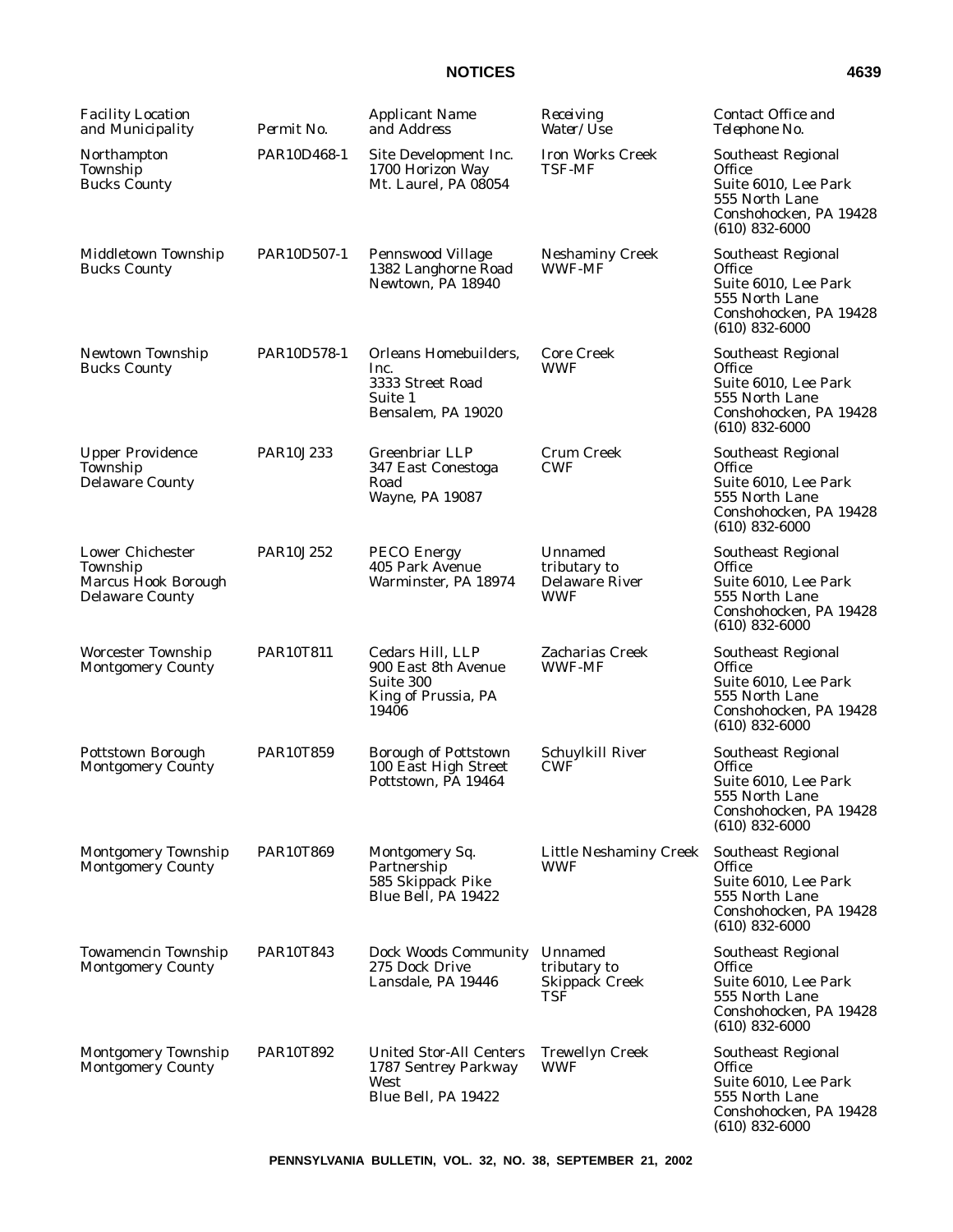| <b>Facility Location</b><br>and Municipality                    | Permit No.       | <b>Applicant Name</b><br>and Address                                                                 | Receiving<br>Water/Use                                          | Contact Office and<br>Telephone No.                                                                                           |
|-----------------------------------------------------------------|------------------|------------------------------------------------------------------------------------------------------|-----------------------------------------------------------------|-------------------------------------------------------------------------------------------------------------------------------|
| <b>Montgomery Township</b><br><b>Montgomery County</b>          | <b>PAR10T765</b> | <b>Integral Development</b><br>Corp.<br>1809 Walnut Street<br>Suite 425<br>Philadelphia, PA 19103    | <b>Tributary of Little</b><br><b>Neshaminy Creek</b><br>WWF, MF | Southeast Regional<br>Office<br>Suite 6010, Lee Park<br>555 North Lane<br>Conshohocken, PA 19428<br>$(610)$ 832-6000          |
| <b>Upper Pottsgrove</b><br>Township<br><b>Montgomery County</b> |                  | PAR10T356-R2 Rouse Chamberlin<br><b>Homes</b><br>500 Exton Commons<br>Exton, PA 19341                | <b>Manatawny Creek</b><br><b>CWF</b>                            | Southeast Regional<br>Office<br>Suite 6010, Lee Park<br>555 North Lane<br>Conshohocken, PA 19428<br>$(610)$ 832-6000          |
| <b>Upper Providence</b><br>Township<br><b>Montgomery County</b> | <b>PAR10T704</b> | The Sukonick Building<br>1250 Germantown Pk.<br>Suite 100<br><b>Plymouth Meeting, PA</b><br>19462    | Mingo Creek<br><b>WWF</b>                                       | Southeast Regional<br>Office<br>Suite 6010, Lee Park<br>555 North Lane<br>Conshohocken, PA 19428<br>$(610)$ 832-6000          |
| <b>Limerick Township</b><br><b>Montgomery County</b>            | <b>PAR10T736</b> | 40-44 High Street, Inc.<br>1030 Germantown Pk<br>P. O. Box 19409<br>Fairview Village, PA<br>19409    | <b>Brook Evans Creek</b><br><b>WWF</b>                          | Southeast Regional<br>Office<br>Suite 6010, Lee Park<br>555 North Lane<br>Conshohocken, PA 19428<br>$(610)$ 832-6000          |
| Lackawanna County<br>City of Scranton                           | PAR10N116-1      | Christopher J. Speicher<br>Tripp CDC, Inc.<br>1710 Madison Ave.<br>Dunmore, PA 18512                 | Lackawanna River<br>TSF                                         | Lackawanna County<br><b>Conservation District</b><br>$(570)$ 281-9495                                                         |
| <b>Northampton County</b><br><b>Allen Township</b>              | PAR10U180        | Louis Tepes, Jr.<br>3185 Center Rd.<br>Northampton, PA 18067                                         | Lehigh River<br>WWF                                             | <b>Northampton County</b><br><b>Conservation District</b><br>$(610)$ 746-1971                                                 |
| <b>Silver Spring Township</b><br><b>Cumberland County</b>       | PAR10H297        | <b>Robert Yentzer</b><br>6355 Basehore Road<br>Mechanicsburg, PA<br>17055                            | Simmons Run<br><b>WWF</b>                                       | <b>Cumberland County</b><br><b>Conservation District</b><br>43 Brookwood Avenue<br>Carlisle, PA 17013<br>$(717)$ 240-7812     |
| Lancaster City<br><b>Lancaster County</b>                       | PAR100459        | <b>High Steel Service</b><br>Center Inc.<br>400 Steel Way<br>Lancaster, PA 17604                     | UNT to Little Conestoga Lancaster County<br>Creek<br><b>WWF</b> | <b>Conservation District</b><br>1383 Arcadia Rd., Rm. 6<br>Lancaster, PA 17601<br>$(717)$ 299-5361                            |
| Lancaster City<br><b>Lancaster County</b>                       | PAR100526        | Redevelopment<br><b>Authority of Lancaster</b><br>120 N. Duke St.<br>Box 1599<br>Lancaster, PA 17602 | Conestoga Creek<br>WWF                                          | <b>Lancaster County</b><br><b>Conservation District</b><br>1383 Arcadia Rd., Rm. 6<br>Lancaster, PA 17601<br>$(717)$ 299-5361 |
| <b>East Lampeter</b><br>Township<br>Lancaster County            | PAR100577        | Metzler/Hess<br>Partnership<br>1172 Penn Grant Rd.<br>Strasburg, PA 17579                            | Mill Creek<br><b>WWF</b>                                        | <b>Lancaster County</b><br><b>Conservation District</b><br>1383 Arcadia Rd., Rm. 6<br>Lancaster, PA 17601                     |
| Rapho Township<br><b>Lancaster County</b>                       | PAR100580        | Leroy G. Musser<br>1901 Cider Press Rd.<br>Manheim, PA 17545                                         | Little Chickies Creek<br>TSF                                    | <b>Lancaster County</b><br><b>Conservation District</b><br>1383 Arcadia Rd., Rm. 6<br>Lancaster, PA 17601<br>$(717)$ 299-5361 |
| <b>West Lampeter</b><br>Township<br><b>Lancaster County</b>     | PAR100584        | Scott H. Haverstick<br>1970 Water St.<br>Washington Borough, PA<br>17582                             | <b>UNT</b> to Mill Creek<br><b>WWF</b>                          | <b>Lancaster County</b><br><b>Conservation District</b><br>1383 Arcadia Rd., Rm. 6<br>Lancaster, PA 17601<br>$(717)$ 299-5361 |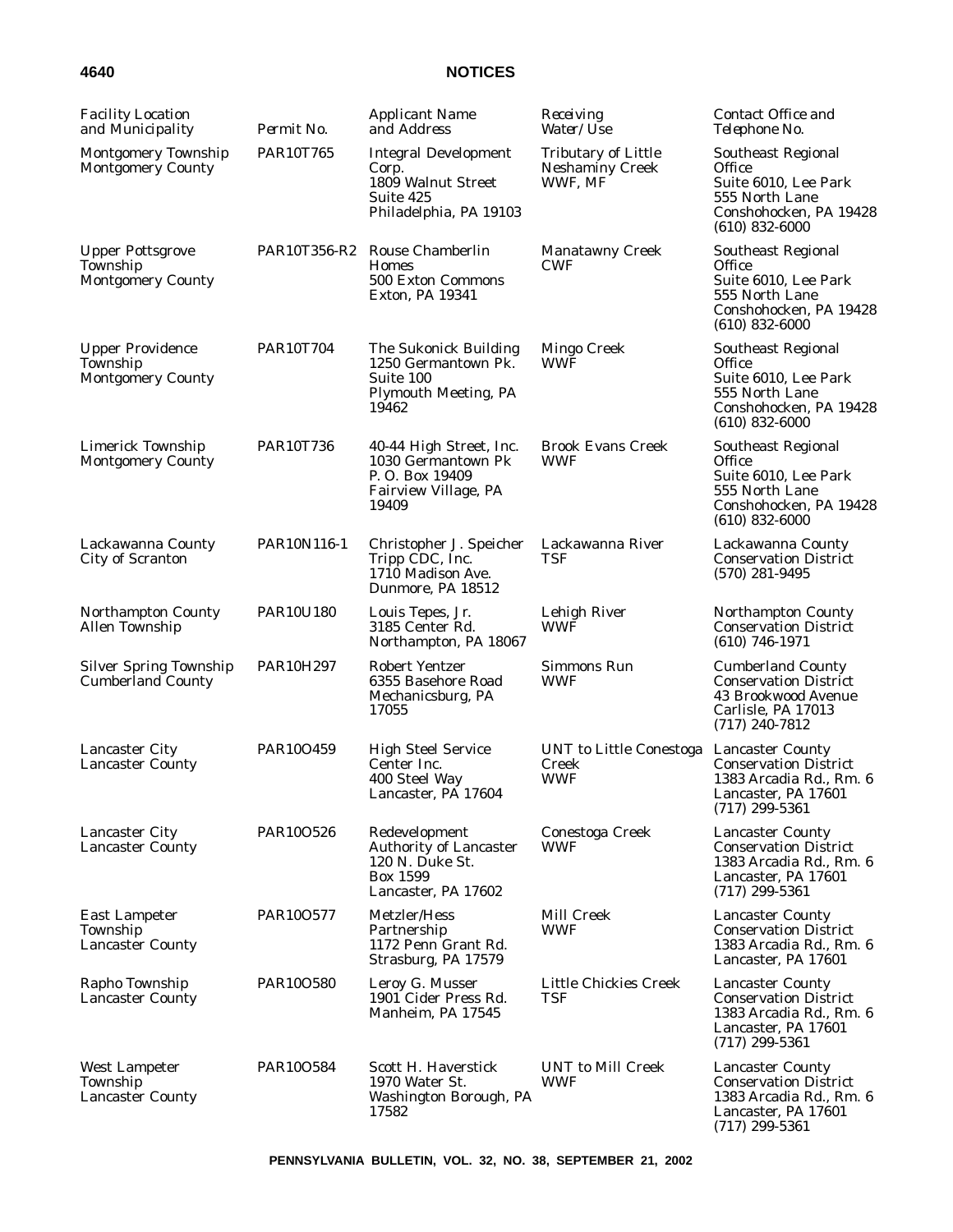| <b>Facility Location</b><br>and Municipality                           | Permit No.       | <b>Applicant Name</b><br>and Address                                                                                         | Receiving<br>Water/Use                                                | Contact Office and<br>Telephone No.                                                                                                        |
|------------------------------------------------------------------------|------------------|------------------------------------------------------------------------------------------------------------------------------|-----------------------------------------------------------------------|--------------------------------------------------------------------------------------------------------------------------------------------|
| Conoy Township<br><b>Lancaster County</b>                              | PAR10O587        | <b>Construction &amp; Develop</b><br>Solutions<br>1219 Willow Street Pike<br>Lancaster, PA 17602                             | <b>UNT</b> to Conoy Creek<br>TSF                                      | <b>Lancaster County</b><br><b>Conservation District</b><br>1383 Arcadia Rd., Rm. 6<br>Lancaster, PA 17601<br>$(717)$ 299-5361              |
| York Township<br><b>York County</b>                                    | <b>PAR10Y598</b> | Cider Ridge<br><b>Clark Drenning</b><br><b>Hantz Enterprises</b><br>2152 Bayberry Lane<br>York, PA 17403                     | <b>UNT</b> to Codorus Creek<br><b>WWF</b>                             | <b>York County</b><br><b>Conservation District</b><br>118 Pleasant Acres Road<br>York, PA 17402<br>$(717) 840 - 7430$                      |
| <b>Richmond Township</b><br><b>Berks County</b>                        | <b>PAR10C437</b> | Daniel Dellicker,<br>Director<br><b>Environmental Affairs</b><br>E. Penn Mfg. Co. Inc.<br>Deka Rd.<br>Lyon Station, PA 19536 | Moselem Creek<br><b>CWF</b>                                           | <b>Berks County</b><br><b>Conservation District</b><br>P.O. Box 520<br>1238 Co. Welfare Rd.<br>Leesport, PA 19533-0520<br>$(610)$ 372-4657 |
| <b>Centre County</b><br>Gregg Township                                 | <b>PAR10F169</b> | <b>Stonefield Subdivision</b><br>Paul Zubler<br>3896 Penns Valley Pike<br>Spring Mills, PA 16875                             | <b>UNT</b> to Penns and<br><b>Sinking Creeks</b><br><b>CWF</b>        | <b>Centre County</b><br><b>Conservation District</b><br>414 Holmes Ave.<br>Suite 4<br>Bellefonte, PA 16823<br>$(814)$ 355-6817             |
| Northumberland County<br>Delaware Township                             | PAR104950        | <b>Revival Tabernacle</b><br><b>Church</b><br>Old Highway 15<br>New Columbia, PA<br>17856                                    | <b>UNT</b> to Muddy Run<br><b>WWF</b>                                 | Northumberland County<br><b>Conservation District</b><br>R. R. 3, Box 238C<br>Sunbury, PA 17801<br>$(570)$ 286-7114 Ext. 4                 |
| <b>Allegheny County</b><br><b>Kennedy Township</b>                     | <b>PAR10A585</b> | <b>Prestige Mortgage</b><br><b>Services</b><br>1789 Pine Hollow Rd.<br>McKees Rocks, PA 15136                                | Moon Run<br><b>WWF</b>                                                | <b>Allegheny County</b><br><b>Conservation District</b><br>$(412)$ 241-7645                                                                |
| <b>Allegheny County</b><br>O'Hara Township                             | <b>PAR10A586</b> | <b>Thomson Properties,</b><br>Inc.<br>9400 McKnight Rd.<br>Suite 207<br>Pittsburgh, PA 15237                                 | <b>UNT</b> to Allegheny River<br><b>WWF</b>                           | <b>Allegheny County</b><br><b>Conservation District</b><br>$(412)$ 241-7645                                                                |
| <b>Allegheny County</b><br><b>Findlay and Moon</b><br><b>Townships</b> | <b>PAR10A591</b> | Pennsylvania<br>Department of<br>Transportation<br>45 Thoms Run Rd.<br>Bridgeville, PA 15017                                 | <b>Raccoon Creek</b><br><b>WWF</b>                                    | <b>Allegheny County</b><br><b>Conservation District</b><br>$(412)$ 241-7645                                                                |
| <b>Allegheny County</b><br><b>Marshall Township</b>                    | PAR10A594        | <b>Gary Herbert</b><br>P. O. Box 297<br>Wexford, PA 15090                                                                    | <b>Pine Creek</b><br><b>CWF</b>                                       | <b>Allegheny County</b><br><b>Conservation District</b><br>$(412)$ 241-7645                                                                |
| <b>Allegheny County</b><br><b>Collier Township</b>                     | PAR10A602        | <b>Collier Town Square</b><br>1370 Washington Pike<br>Bridgeville, PA 15017                                                  | <b>Chartiers Creek</b><br>WWF                                         | <b>Allegheny County</b><br><b>Conservation District</b><br>$(412)$ 241-7645                                                                |
| <b>Allegheny County</b><br><b>Collier Township</b>                     | PAR10A602        | <b>O'Brien Construction</b><br>Company<br>30685 Solon Industrial<br>Parkway<br>Solon, OH 44139                               | <b>Chartiers Creek</b><br>WWF                                         | <b>Allegheny County</b><br><b>Conservation District</b><br>$(412)$ 241-7645                                                                |
| <b>Beaver County</b><br><b>Center Township</b>                         | PAR100292        | Gary Yoko<br>TDS Group, LLC<br>P.O. Box 477<br>Beaver, PA 15009                                                              | UNT to Raccoon Creek<br><b>WWF</b><br><b>Ohio River</b><br><b>WWF</b> | <b>Beaver County</b><br><b>Conservation District</b><br>$(724)$ $774-7090$                                                                 |
| <b>Washington County</b><br><b>North Strabane</b><br>Township          | PAR10W214        | Canon-McMillan School<br><b>District</b><br>One North Jefferson<br>Ave.<br>Canonsburg, PA<br>15317-1305                      | <b>Chartiers Creek</b><br>WWF                                         | <b>Washington County</b><br><b>Conservation District</b><br>$(724)$ 228-6774                                                               |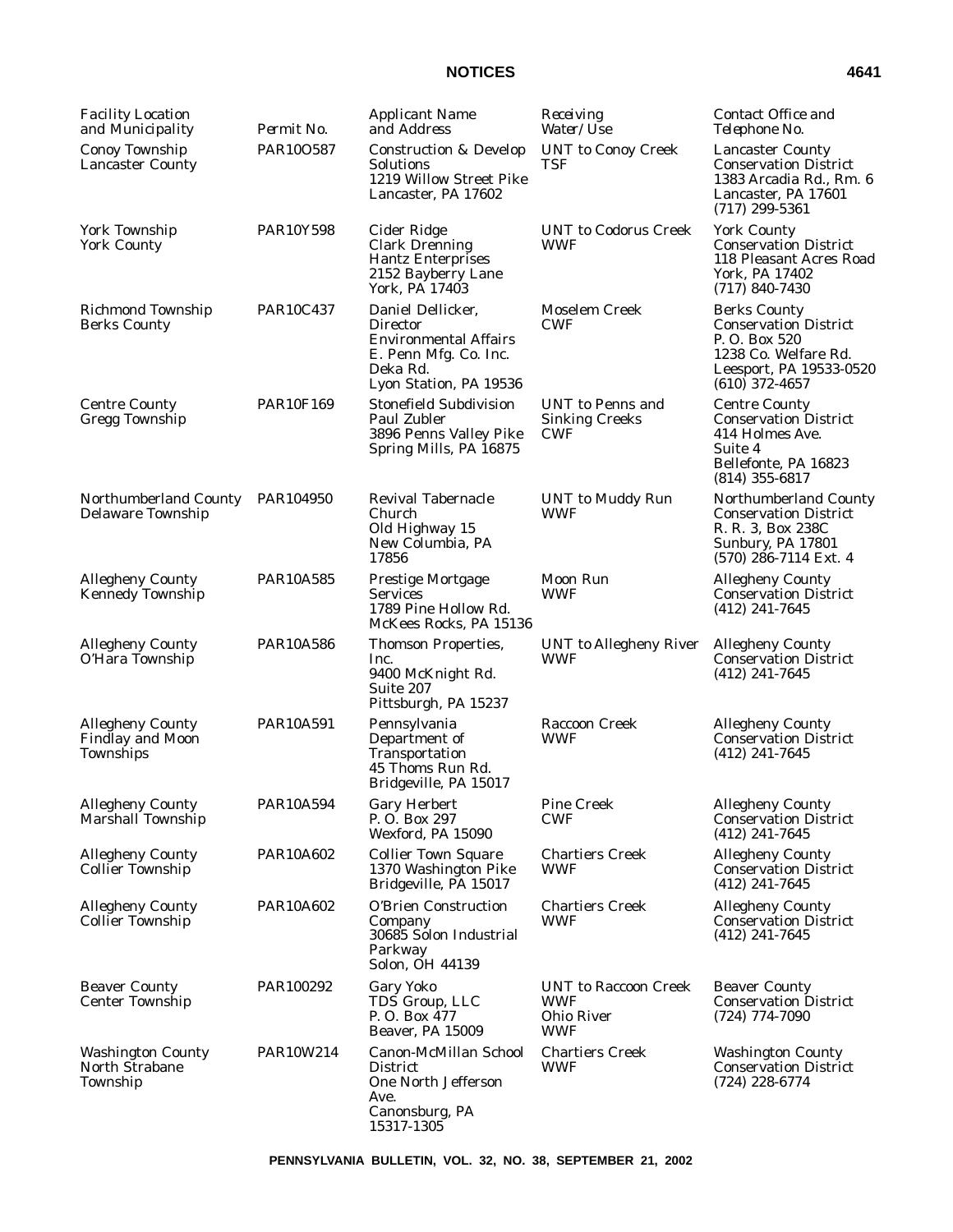| General Permit Type-PAG-3                        |            |                                                                                                                                 |                                                                                          |                                                                                                                                                                  |
|--------------------------------------------------|------------|---------------------------------------------------------------------------------------------------------------------------------|------------------------------------------------------------------------------------------|------------------------------------------------------------------------------------------------------------------------------------------------------------------|
| <b>Facility Location</b><br>and Municipality     | Permit No. | <b>Applicant Name</b><br>and Address                                                                                            | Receiving<br><i>Water/Use</i>                                                            | Contact Office and<br>Telephone No.                                                                                                                              |
| <b>Bensalem Township</b><br><b>Bucks County</b>  | PAR230062  | Betz Dearborn Inc.<br>4636 Somerton Rd.<br>Trevose, PA 19053                                                                    | <b>Poquessing Creek</b><br>2F Watershed                                                  | <b>DEP Southeast Region</b><br>Lee Park, Suite 6010<br>555 North Lane<br>Conshohocken, PA 19428<br>$(610)$ 832-6131                                              |
| City of Philadelphia<br>Philadelphia County      | PAR800085  | Roadway Express Inc.<br>1077 Gorge Blvd.<br><b>Akron. OH 44309</b>                                                              | <b>Frankford Creek</b><br>3J Watershed                                                   | <b>DEP Southeast Region</b><br>Lee Park, Suite 6010<br>555 North Lane<br>Conshohocken, PA 19428<br>$(610)$ 832-6131                                              |
| East Goshen Township<br><b>Chester County</b>    | PAR110029  | <b>MEI/ISI/FLAVIA</b><br>1301 Wilson Dr.<br>West Chester, PA 19380                                                              | <b>Chester Creek</b><br>3G Watershed                                                     | <b>DEP Southeast Region</b><br>Lee Park, Suite 6010<br>555 North Lane<br>Conshohocken, PA 19428<br>$(610)$ 832-6131                                              |
| Middletown Township<br><b>Bucks County</b>       | PAR230046  | Betz Dearborn Inc.<br>4636 Somerton Rd.<br>Trevose, PA 19053                                                                    | Mill Creek<br>2F Watershed                                                               | <b>DEP Southeast Region</b><br>Lee Park, Suite 6010<br>555 North Lane<br>Conshohocken, PA 19428<br>$(610)$ 832-6131                                              |
| <b>Lebanon County</b><br>Lebanon City            | PAR203598  | <b>Lancaster Aluminum</b><br>Co., Ltd.<br>24 Keystone Drive<br>Lebanon, PA 17042                                                | Quittapahilla Creek<br>TSF                                                               | DEP-SCRO<br>909 Elmerton Avenue<br>Harrisburg, PA 17110<br>$(717) 705 - 4707$                                                                                    |
| Franklin Township<br><b>Snyder County</b>        | PAR214824  | Architectural Precast,<br><b>LLC</b><br>P.O. Box 157<br>Middleburg, PA 17824                                                    | <b>UNT</b> to Middle Creek<br><b>CWF</b>                                                 | Northcentral Regional<br><b>Office</b><br><b>Water Management</b><br>Program<br>208 West Third Street<br>Suite 101<br>Williamsport, PA 17701<br>$(570)$ 327-3666 |
| <b>City of Hermitage</b><br><b>Mercer County</b> | PAR808336  | Con-Way Transportation Shenango River<br><b>Services</b><br>$c/\sigma$ CNF, Inc.<br>3240 Hillview Avenue<br>Palo Alto, CA 94304 |                                                                                          | DEP-NWRO<br>Water Management<br>230 Chestnut Street<br>Meadville. PA<br>16335-3481<br>$(814)$ 332-6942                                                           |
| City of St. Marys<br><b>Elk County</b>           | PAR228301  | <b>Babcock Lumber</b><br>Company<br>P.O. Box 8348<br>Pittsburgh, PA 15218                                                       | Unnamed<br>tributary of<br>Iron Run and<br>unnamed<br>tributary of<br>Elk Creek          | DEP-NWRO<br><b>Water Management</b><br>230 Chestnut Street<br>Meadville, PA<br>16335-3481<br>$(814)$ 332-6942                                                    |
| <b>Clinton Township</b><br><b>Butler County</b>  | PAR608321  | Saxonburg Boulevard<br>Auto Parts, Inc.<br>P.O. Box 152<br>Mars, PA 16046                                                       | <b>Bull Creek</b>                                                                        | DEP-NWRO<br><b>Water Management</b><br>230 Chestnut Street<br>Meadville, PA<br>16335-3481<br>$(814)$ 332-6942                                                    |
| Clinton Township<br><b>Butler County</b>         | PAR118320  | <b>II-IV</b> Incorporated<br>375 Saxonburg<br><b>Boulevard</b><br>Saxonburg, PA 16056                                           | Unnamed<br>tributary to Thorn<br><b>Creek and Lardintown</b><br>Run<br><b>Bull Creek</b> | DEP-NWRO<br><b>Water Management</b><br>230 Chestnut Street<br>Meadville, PA<br>16335-3481<br>$(814)$ 332-6942                                                    |
| City of Erie<br><b>Erie County</b>               | PAR218306  | A. Duchini, Inc.<br>P.O. Box 10005<br>Erie, PA 16514-0005                                                                       | Garrison Run to Lake<br>Erie                                                             | DEP-NWRO<br><b>Water Management</b><br>230 Chestnut Street<br>Meadville, PA<br>16335-3481<br>$(814)$ 332-6942                                                    |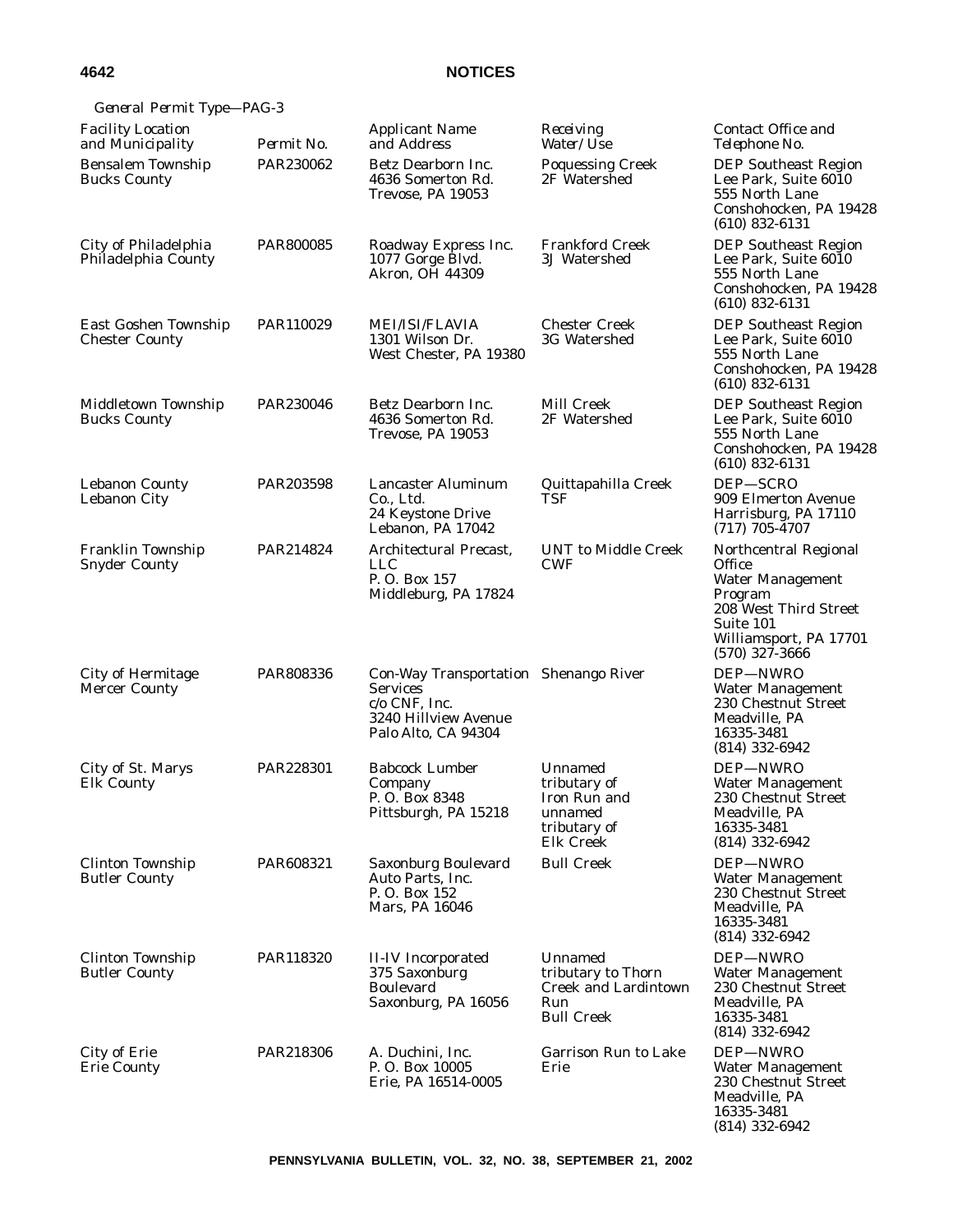| <b>Facility Location</b><br>and Municipality   | Permit No.              | <b>Applicant Name</b><br>and Address                                                             | Receiving<br>Water/Use                     | Contact Office and<br>Telephone No.                                                                                                                |
|------------------------------------------------|-------------------------|--------------------------------------------------------------------------------------------------|--------------------------------------------|----------------------------------------------------------------------------------------------------------------------------------------------------|
| Conewango Township<br><b>Warren County</b>     | PAR708318               | West Penn Oil Company, Jackson Run<br>Inc.<br>P. O. Box 805<br>Warren, PA 16365                  |                                            | DEP-NWRO<br>Water Management<br>230 Chestnut Street<br>Meadville, PA<br>16335-3481<br>$(814)$ 332-6942                                             |
| General Permit Type-PAG-4                      |                         |                                                                                                  |                                            |                                                                                                                                                    |
| <b>Facility Location</b><br>and Municipality   | Permit No.              | <b>Applicant Name</b><br>and Address                                                             | Receiving<br>Water/Use                     | Contact Office and<br>Telephone No.                                                                                                                |
| <b>Franklin County</b><br>Letterkenny Township | PAG043584<br>(Transfer) | Sean W. and Monique B. Lehman Run<br>White<br>8835 Iron Bridge Road<br>Chambersburg, PA<br>17201 | <b>WWF</b>                                 | DEP-SCRO<br>909 Elmerton Ave.<br>Harrisburg, PA 17110<br>$(717)$ 705-4707                                                                          |
| Lewis Township<br>Northumberland County        | PAG045011               | Frank A. Brown<br>R. D. 3, Box 415A<br><b>Muncy, PA 17765</b>                                    | <b>UNT</b> to Warrior Run<br><b>WWF</b>    | Northcentral Regional<br>Office<br>Water Management<br>Program<br>208 West Third Street<br>Suite 101<br>Williamsport, PA 17701<br>$(570)$ 327-3666 |
| Harborcreek Township<br><b>Erie County</b>     | PAG048824               | Paul L. and Esther V.<br><b>Stewart</b><br>6832 Garfield Avenue<br>Harborcreek, PA 16421         | Unnamed<br>tributary to Sevenmile<br>Creek | DEP-NWRO<br>Water Management<br>230 Chestnut Street<br>Meadville, PA<br>16335-3481<br>$(814)$ 332-6942                                             |

# **PUBLIC WATER SUPPLY PERMITS**

The Department of Environmental Protection has taken the following actions on applications received under the Safe Drinking Water Act for the construction, substantial modification or operation of a public water system.

Persons aggrieved by an action may appeal, under section 4 of the Environmental Hearing Board Act (35 P. S. § 7514) and 2 Pa.C.S. §§ 501—508 and 701—704 (relating to the Administrative Agency Law), to the Environmental Hearing Board, Second Floor, Rachel Carson State Office Building, 400 Market Street, P. O. Box 8457, Harrisburg, PA 17105-8457, (717) 787-3483. TDD users may contact the Environmental Hearing Board (Board) through the Pennsylvania Relay Service, (800) 654-5984. Appeals must be filed with the Board within 30 days of publication of this notice in the *Pennsylvania Bulletin*, unless the appropriate statute provides a different time period. Copies of the appeal form and the Board's rules of practice and procedure may be obtained from the Board. The appeal form and the Board's rules of practice and procedure are also available in Braille or on audiotape from the Secretary to the Board at (717) 787-3483. This paragraph does not, in and of itself, create any right of appeal beyond that permitted by applicable statutes and decision law.

For individuals who wish to challenge an action, appeals must reach the Board within 30 days. A lawyer is not needed to file an appeal with the Board.

Important legal rights are at stake, however, so individuals should show this notice to a lawyer at once. Persons who cannot afford a lawyer may qualify for free pro bono representation. Call the Secretary to the Board at (717) 787-3483 for more information.

#### **SAFE DRINKING WATER**

**Actions taken under the Pennsylvania Safe Drinking Water Act (35 P. S. §§ 721.1—721.17).**

*Southeast Region: Water Supply Management Program Manager, Lee Park, Suite 6010, 555 North Lane, Conshohocken, PA 19428.*

**Permit No. 1598513**, Public Water Supply.

| Applicant                                   | Pennsylvania Suburban<br><b>Water Company</b><br>762 W. Lancaster Avenue<br>Bryn Mawr, PA 19101 |
|---------------------------------------------|-------------------------------------------------------------------------------------------------|
| Township                                    | Wallace                                                                                         |
| County                                      | <b>Chester</b>                                                                                  |
| <b>Type of Facility</b>                     | <b>PWS</b>                                                                                      |
| <b>Consulting Engineer</b>                  | <b>CET Engineering Services</b><br>1240 N. Mountain Road<br>Harrisburg, PA 17112-1788           |
| <b>Permit to Construct</b><br><b>Issued</b> | September 6, 2002                                                                               |

**Permit No. 0902505, Minor Amendment.** Public Water Supply.

| Applicant | <b>Newtown Artesian Water</b> |
|-----------|-------------------------------|
|           | Company                       |
|           | P. O. Box 217                 |
|           | Newtown, PA 18940-0217        |
| Borough   | <b>Newtown</b>                |
|           |                               |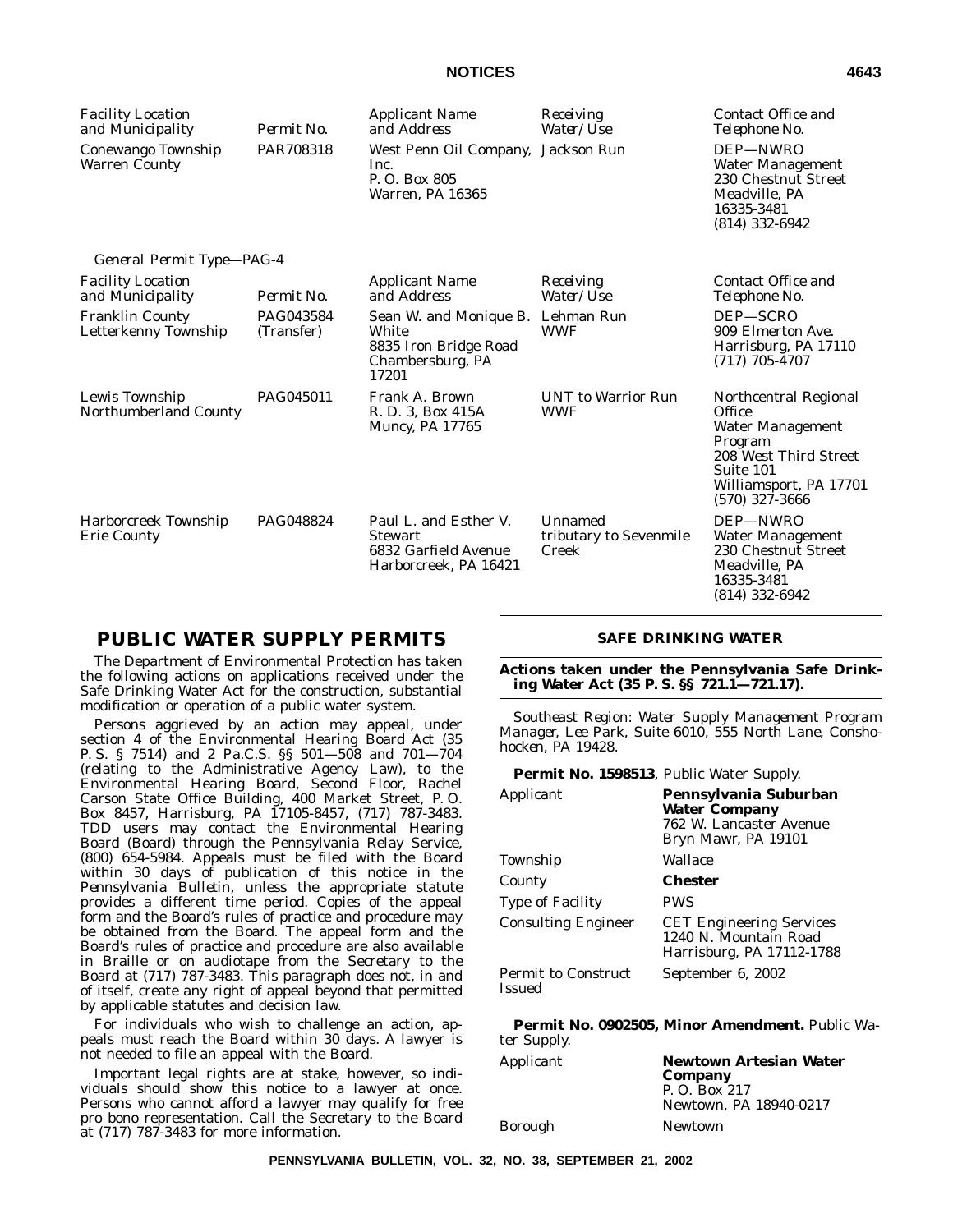| County                                      | <b>Bucks</b>                                                          |
|---------------------------------------------|-----------------------------------------------------------------------|
| <b>Type of Facility</b>                     | <b>PWS</b>                                                            |
| <b>Consulting Engineer</b>                  | Gannett Fleming, Inc.<br>P. O. Box 67100<br>Harrisburg, PA 17106-7100 |
| <b>Permit to Construct</b><br><b>Issued</b> | September 3, 2002                                                     |

*Southcentral Region: Water Supply Management Program Manger, 909 Elmerton Avenue, Harrisburg, PA 17110.*

**Operations Permit** issued to **Huckleberry Land Water Association**, 705 South Mountain Estates Road, Shippensburg, PA 17257, 7210052, Southampton Township, **Cumberland County** on August 26, 2002, for the operation of facilities approved under Construction Permit No. 2100502.

**Operations Permit** issued to **Cavalry Heights, Inc.**, 2160 Hanover Road, Gettysburg, PA 17325, 7010039, Mt. Pleasant Township, **Adams County** on August 30, 2002, for the operation of facilities approved under Construction Permit No. 0101506.

**Operations Permit** issued to **Lincoln Utilities Incorporated**, P. O. Box 308, Greencastle, PA 17225 7280063, Antrim Township, **Franklin County** on July 5, 2002, for the operation of facilities approved under Construction Permit No. 2801507.

**Operations Permit** issued to **Pennsylvania American Water Company**, 800 West Hersheypark Drive, P. O. Box 888, Hershey, PA 16335, 7210029, Hampden Township, **Cumberland County** on August 26, 2002, for the operation of facilities approved under Construction Permit No. 2101505.

*Northcentral Region: Water Supply Management Program Manager, 208 West Third Street, Williamsport, PA 17701.*

**Permit No. 1401506**, Public Water Supply.

| Applicant                            | Aaronsburg Water Pipes, Inc.<br>P. O. Box 254<br>Aaronsburg, PA 16820                                |
|--------------------------------------|------------------------------------------------------------------------------------------------------|
| Township                             | <b>Haines Township</b>                                                                               |
| County                               | Centre                                                                                               |
| <b>Type of Facility</b>              | <b>PWS</b>                                                                                           |
| <b>Consulting Engineer</b>           | Jason Wert, P.E.<br>Herbert, Rowland & Grubic, Inc.<br>474 Windmere Drive<br>State College, PA 16801 |
| <b>Permit to Construct</b><br>Issued | September 6, 2002                                                                                    |

**Operations Permit** issued to **Williamsport Municipal Water Authority**, 253 West Fourth Street, Williamsport, PA 17701, Old Lycoming Township, **Lycoming County** on September 4, 2002, for the operation of the new Grimesville finished water storage tank.

**Operations Permit (Special Permit-by-Rule)** issued to **Harmony Brook d/b/a Culligan Store Solutions**, 1030 Lone Oak Road, Suite 110, Eagan, MN 55121-2251, on August 30, 2002, for the installing and operation of Culligan Store Solutions Fresh Drinking Water System at the Wal-Mart Supercenter #1640, PWS ID 4146363, 1640

North Atherton Place, State College, PA 16803-1417, Patton Township, **Centre County**.

**Operations Permit (Special Permit-by-Rule)** issued to **Harmony Brook d/b/a Culligan Store Solutions**, 1030 Lone Oak Road, Suite 110, Eagan, MN 55121-2251, on August 30, 2002, for the deactivation and removal of a vended water machine, entry point 103 located in Giant Food Store #68, PWS ID 414363, in the Borough of Shamokin Dam, **Snyder County**.

**Operations Permit (Special Permit-by-Rule)** issued to **Harmony Brook d/b/a Culligan Store Solutions**, 1030 Lone Oak Road, Suite 110, Eagan, MN 55121-2251, on August 30, 2002, for the deactivation and removal of a vended water machine, entry point 103 located in Giant Food Store #108, PWS ID 414363, in the Borough of Danville, **Montour County**.

*Northwest Region: Water Supply Management Program Manager, 230 Chestnut Street, Meadville, PA 16335-3481.*

**Permit No. 2402501**, Public Water Supply.

| Applicant                                       | Johnsonburg Municipal<br>Authority<br>520 A Market Street<br>Johnsonburg, PA 15845   |
|-------------------------------------------------|--------------------------------------------------------------------------------------|
| Borough or Township                             | Ridgway                                                                              |
| County                                          | Elk                                                                                  |
| <b>Type of Facility</b>                         | <b>PWS</b>                                                                           |
| <b>Consulting Engineer</b>                      | Uni-Tec Consulting Engineers,<br>Inc.<br>2007 Cato Avenue<br>State College, PA 16801 |
| <b>Permit to Construct</b><br><b>Issued</b>     | September 9, 2002                                                                    |
| <b>Permit No. 1002502, Public Water Supply.</b> |                                                                                      |
| Applicant                                       | <b>Petrolia Water Authority</b><br>P. O. Box 222<br>Petrolia, PA 16050               |
| Borough or Township                             | Petrolia Borough                                                                     |
| County                                          | <b>Butler</b>                                                                        |
| Type of Facility                                | <b>PWS</b>                                                                           |
| <b>Consulting Engineer</b>                      | <b>Olsen Engineering</b><br>126 S. Main Street<br><b>Butler, PA 16991</b>            |
| <b>Permit to Construct</b><br><b>Issued</b>     | September 9, 2002                                                                    |

**Operation Permit** issued to **Foxburg Area Water and Sewer Authority**, P. O. Box 2, Foxburg, PA 16036- 0002, PWS ID 6160004, Foxburg Borough, **Clarion County** on September 6, 2002, for the operation of facilities approved under Construction Permit #1601502.

**Operation Permit** issued to **Cedar Acres MHP**, 1650 Harlansburg Road, New Castle, PA 16101, PWS ID 6370910, Scott Township, **Lawrence County** on September 4, 2002, for the operation of facilities approved under Construction Permit #3702501.

**Operation Permit** issued to **Mars Borough**, P. O. Box 395, 598 Spring Street, Mars, PA 16046, PWS ID 5100049, Adams Township, **Butler County** on September 4, 2002, for the operation of facilities approved under Construction Permit #1095501.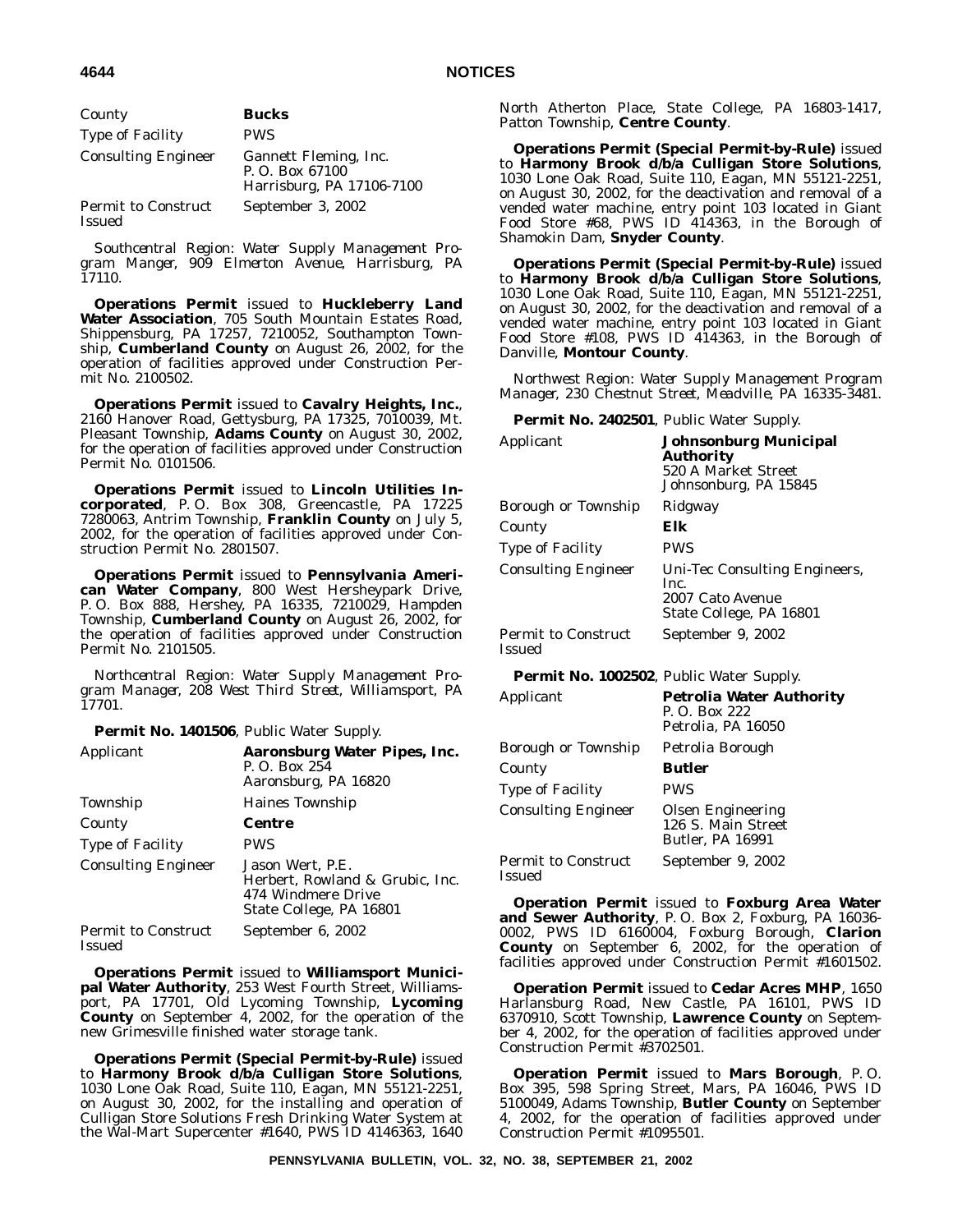# **LAND RECYCLING AND ENVIRONMENTAL REMEDIATION**

# **UNDER ACT 2, 1995**

#### **PREAMBLE 2**

#### **The following final reports were submitted under the Land Recycling and Environmental Remediation Standards Act (35 P. S. §§ 6026.101—6026.908).**

Provisions of Chapter 3 of the Land Recycling and Environmental Remediation Standards Act (Act) require the Department of Environmental Protection (Department) to publish in the *Pennsylvania Bulletin* a notice of submission of final reports. A final report is submitted to document cleanup of a release of a regulated substance at a site where one of the Act's remediation standards. A final report provides a description of the site investigation to characterize the nature and extent of contaminants in environmental media, the basis for selecting the environmental media of concern, documentation supporting the selection of residential or nonresidential exposure factors, a description of the remediation performed and summaries of sampling analytical results which demonstrate that remediation has attained the cleanup standard selected.

For further information concerning the final report, contact the Environmental Cleanup Program Manager in the Department Regional Office under which the notice of receipt of a final report appears. If information concerning a final report is required in an alternative form, contact the Community Relations Coordinator at the appropriate Regional Office listed. TDD users may telephone the Department through the AT&T Relay Service at (800) 654-5984.

The Department has received the following final reports:

*Southcentral Region: Environmental Cleanup Program Manager, 909 Elmerton Avenue, Harrisburg, PA 17110.*

**Rite Aid Store No. 246**, Derry Township, **Dauphin County**. BL Companies, 830 Sir Thomas Court, Harrisburg, PA 17109, on behalf of Rite Aid Corporation, 451 South St. John's Church Road, Camp Hill, PA 17011, submitted a final report concerning remediation of site soils and groundwater contaminated with BTEX and PHCs. The report is intended to document remediation of the site to the Statewide Health standard.

*Northcentral Region: Environmental Cleanup Program Manager, 208 West Third Street, Williamsport, PA 17701.*

**Lucas Brothers Garage**, Westover Borough, **Clearfield County**. Bolger Brothers, Inc., on behalf of Gene Hagens, 120 N. Main Street, Westover, PA 16692, has submitted a Work Plan concerning soil and groundwater contaminated with BTEX, PAHs and PHCs in partial fulfillment of the Special Industrial Area requirements.

# **LAND RECYCLING AND ENVIRONMENTAL REMEDIATION**

# **UNDER ACT 2, 1995**

## **PREAMBLE 3**

**The Department has taken action on the following plans and reports under the Land Recycling and Environmental Remediation Standards Act (35 P. S. §§ 6026.101—6026.908).**

Provisions of 25 Pa. Code § 250.8, Administration of the Land Recycling and Environmental Remediation Standards Act (Act) requires the Department of Environmental Protection (Department) to publish in the *Pennsylvania Bulletin* a notice of its final actions on plans and reports. A final report is submitted to document cleanup of a release of a regulated substance at a site to one of the remediation standards of the Act. Plans and reports required by provisions of the Act for compliance with selection of remediation to a site-specific standard, in addition to a final report, include a remedial investigation report, risk assessment report and cleanup plan. A remedial investigation report includes conclusions from the site investigation, concentration of regulated substances in environmental media; benefits of refuse of the property and, in some circumstances, a fate and transport analysis. If required, a risk assessment report describes potential adverse effects caused by the presence of regulated substances. A cleanup plan evaluates the abilities of potential remedies to achieve remedy requirements. A final report provides a description of the site investigation to characterize the nature and extent of contaminants in environmental media, the basis of selecting the environmental media of concern, documentation supporting the selection of residential or nonresidential exposure factors, a description of the remediation performed and summaries of sampling methodology and analytical results which demonstrate that the remediation has attained the cleanup standard selected. The Department may approve or disapprove plans and reports submitted. This notice provides the Department's decision and, if relevant, the basis for disapproval.

For further information concerning the plans and reports, contact the Environmental Cleanup Program Manager in the Department Regional Office under which the notice of the plan or report appears. If information concerning a final report is required in an alternative form, contact the Community Relations Coordinator at the appropriate Regional Office listed. TDD users may telephone the Department through the AT&T Relay Service at (800) 654-5984.

The Department has received the following final reports:

*Northeast Region: Joseph A. Brogna, Environmental Cleanup Program Manager, 2 Public Square, Wilkes-Barre, PA 18711-0790, (570) 826-2511.*

**Former Alcock Residence**, Westfall Township, **Pike County**. Salvatore Sciascia, President, S&M Management, Inc., P. O. Box 1429, 522 Routes 6 and 209, Milford, PA 18337 submitted a Final Report (on behalf of Thomas and Laureen Alcock, Cramer Drive, Chester, NJ 07930) concerning the remediation of site soils found or suspected to be contaminated with no. 2 fuel oil. The report demonstrated attainment of the Statewide health standard and was approved on September 3, 2002.

*Southcentral Region: Environmental Cleanup Program Manager, 909 Elmerton Avenue, Harrisburg, PA 17110.*

**Washington Square Phase II, Parcel 2**, City of Harrisburg, **Dauphin County**. EPSYS Corporation, 1414 North Cameron Street, Suite 1, Harrisburg, PA 17103, on behalf of UGI Utilities, Inc., 100 Kachel Blvd., Reading, PA 19612-2677 and Harristown Realty Improvement, P. O. Box 1224, Harrisburg, PA 17108, submitted a final report concerning the remediation of site soils and groundwater contaminated with BTEX and PAHs. The final report demonstrated attainment of the site-specific standard and was approved by the Department on September 6, 2002.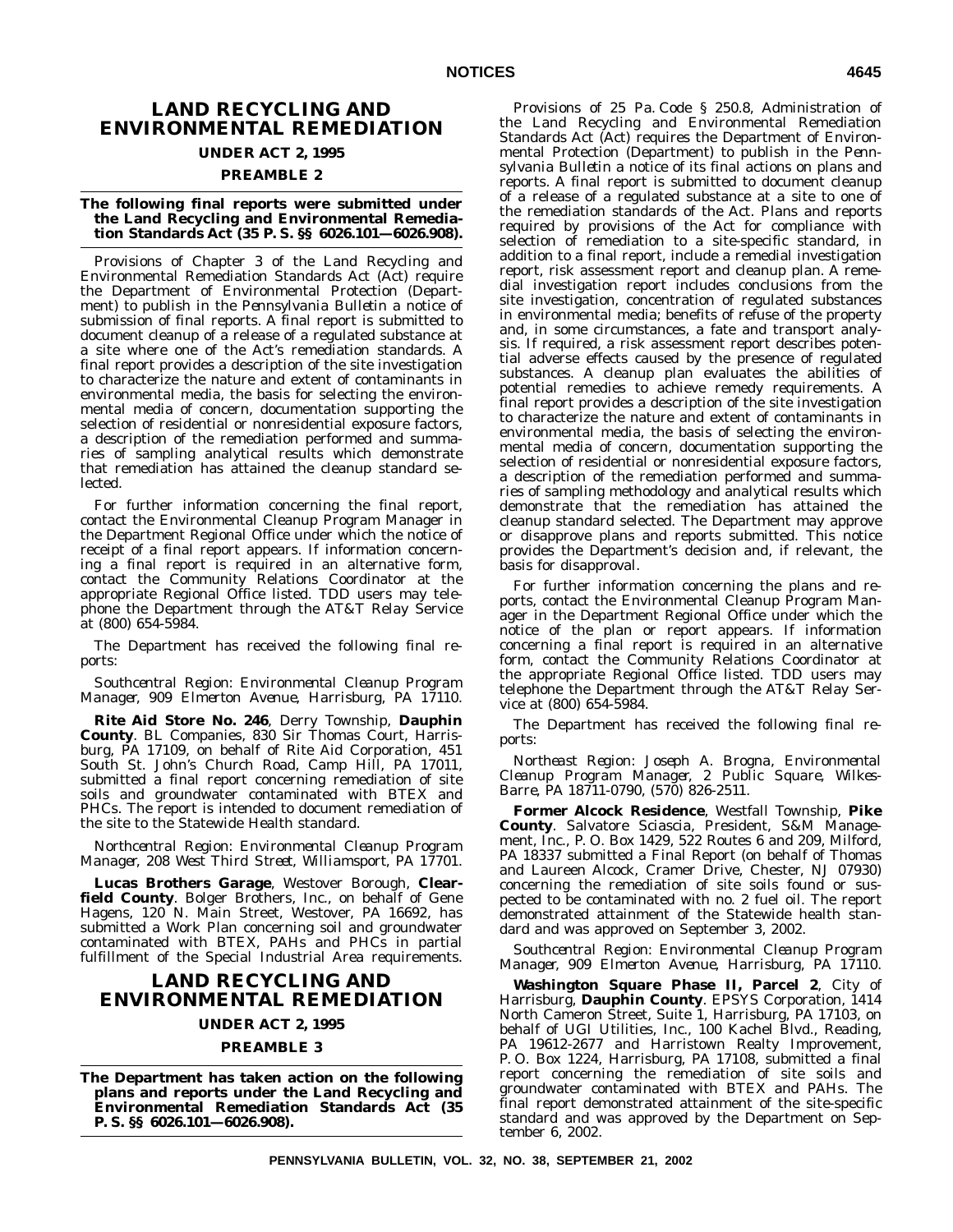*Northcentral Region: Environmental Cleanup Program Manager, 208 West Third Street, Williamsport, PA 17701.*

**Newberry Rail Yard—SEDA-COG**, City of Williamsport, **Lycoming County**. Converse Consultants, on behalf of SEDA-COG, R. R. 1, Box 372, Lewisburg, PA 17827, has submitted a Remedial Investigation Report and Final Report concerning remediation of soil and groundwater contaminated with lead, heavy metals, BTEX, PHCs and PAHs. The Remedial Investigation Report was approved by the Department and the Final Report demonstrated attainment of the Site-Specific Standards and was also approved by Department on August 13, 2002.

**Lucas Brothers Garage**, Westover Borough, **Clearfield County**. Bolger Brothers, Inc. on behalf of Gene Hagens, 120 N. Main Street, Westover, PA 16692, has submitted a Work Plan in partial fulfillment of the Special Industrial Area requirements. It was approved by the Department on September 5, 2002.

**Naftel Residence**, Valley Township, **Montour County**. Chambers Environmental Group, Inc., on behalf of Mr. and Mrs. Brian Naftel, 7 Breezy Court, Danville, PA 16821, has submitted a Final Report concerning soil contaminated with BTEX and PAHs. The Final Report demonstrated attainment of the Statewide Health Standard and was approved by the Department on September 6, 2002.

#### **HAZARDOUS WASTE TRANSPORTER LICENSE**

**Actions on applications for Hazardous Waste Transporter License received under the Solid Waste Management Act (35 P. S. §§ 6018.101—6018.1003) and regulations to transport hazardous waste.**

*Central Office: Bureau of Land Recycling and Waste Management, Division of Hazardous Waste Management, P. O. Box 8471, Harrisburg, PA 17105-8471.*

#### *Hazardous Waste Transporter License Renewed*

**Chemclene Corporation**, 258 N. Phoenixville Pike, Malvern, PA 19355-1126. License No. **PA-AH 0150**. Effective September 10, 2002.

**S&M Management Incorporated**, P. O. Box 1429, Milford, PA 18337-1429. License No. **PA-AH 0412**. Effective September 10, 2002.

**Suttles Truck Leasing, Inc.**, P. O. Box 129, Demopolis, AL 36723. License No. **PA-AH 0332**. Effective September 5, 2002.

**Mid-State Trading Co.**, P. O. Box 3275, 2525 Trenton Avenue, Williamsport, PA 17701. License No. **PA-AH 0148**. Effective September 3, 2002.

## **AIR QUALITY**

**Plan Approvals Issued under the Air Pollution Control Act (35 P. S. §§ 4001—4015) and regulations in 25 Pa. Code Chapter 127, Subchapter B relating to construction, modification and reactivation of air contamination sources and associated air cleaning devices.**

*Southcentral Region: Air Quality Program, 909 Elmerton Avenue, Harrisburg, PA 17110; Contact: Ronald Davis, New Source Review Chief, (717) 705-4702.*

**21-03006A: Nestle´ Purina PetCare Co.** (6509 Brandy Lane, Mechanicsburg, PA 17055) on September 5, 2002, for installation of a boiler and pet food processing line in Hampden Township, **Cumberland County**. The boiler is

subject to 40 CFR Part 60, Subpart Dc—Standards of Performance for Small Industrial-Commercial-Institutional Steam Generating Units.

**28-03039: Warrior Roofing Manufacturing of Pennsylvania, LLC** (3050 Warrior Road, P. O. Box 40185, Tuscaloosa, AL 35404-0185) on September 5, 2002, for construction of an asphalt roofing manufacturing facility in Greene and Letterkenny Townships, **Franklin County**. This facility is subject to 40 CFR Part 60, Subpart UU—Standards of Performance for Asphalt Processing and Asphalt Roofing Manufacture and also 40 CFR Part 60, Subpart Kb—Standards of Performance for Volatile Organic Liquid Storage Vessels (including Petroleum Liquid Storage Vessels) for Which Construction, Reconstruction, or Modification Commenced After July 23, 1984.

*Northcentral Region: Air Quality Program, 208 West Third Street, Williamsport, PA 17701; Contact: David Aldenderfer, Program Manager, (570) 327-3637.*

**49-00019C: Sunoco Partners Marketing and Terminals, L. P.** (1801 Market Street, Philadelphia, PA 19103) on August 13, 2002, for installation of an air cleaning device (a John Zink vapor combustion unit) on two petroleum product loading racks in Point Township, **Northumberland County**.

**08-301-016A: Faithful Companions Pet Cemetery, Inc.** (R. R. 2, Box 210, Ulster, PA 18850) on August 20, 2002, for construction of an animal crematory incinerator in East Smithfield Township, **Bradford County**.

**14-313-042: Rutgers Organics Corporation** (201 Struble Road, State College, PA 16801) on August 20, 2002, for modification of a chemical process facility and associated air cleaning devices (various condensers and two packed tower scrubbers) to produce a new product, ROC-8, in College Township, **Centre County**.

**41-0010B: Andritz, Inc.** (35 Sherman Street, Muncy, PA 17756) on August 27, 2002, for construction of a 650 pound per hour steel-melting electric induction furnace in Muncy Borough, **Lycoming County**.

**41-00010B: Andritz, Inc.** (35 Sherman Street, Muncy, PA 17756) on August 27, 2002, for construction of a thermal foundry sand reclamation system and associated air cleaning devices (one fabric collector and two cartridge collectors) in Muncy Borough, **Lycoming County**.

*Southwest Region: Air Quality Program, 400 Waterfront Drive, Pittsburgh, PA 15222-4745; Contact: William Charlton, New Source Review Chief, (412) 442-4174.*

**56-00011A: New Enterprise Stone and Lime Co., Inc.** (P. O. Box 77, New Enterprise, PA 16664) on September 3, 2002, for installation of screen at Central City Sand Plant in Shade Township, **Somerset County**.

*Northwest Region: Air Quality Program, 230 Chestnut Street, Meadville, PA 16335-3481; Contact: Devendra Verma, New Source Review Chief, (814) 332-6940.*

**43-310F: Duferco Farrell Corp.** (15 Roemer Boulevard, Farrell, PA 16121) on July 14, 2002, for reactivation of the No. 3 Slab Reheat Furnace in Farrell, **Mercer County**.

**25-197C: Erie Bronze and Aluminum Co.** (6300 West Ridge Road, Erie, PA 16505) on July 22, 2002, for modification of the electric induction furnace in Fairview, **Erie County**.

**25-025D: GE Transportation Systems, Inc.** (2901 East Lake Road, Erie, PA 16531) on August 28, 2002, for modifications to Boilers 1, 5 and 9 in Erie, **Erie County**.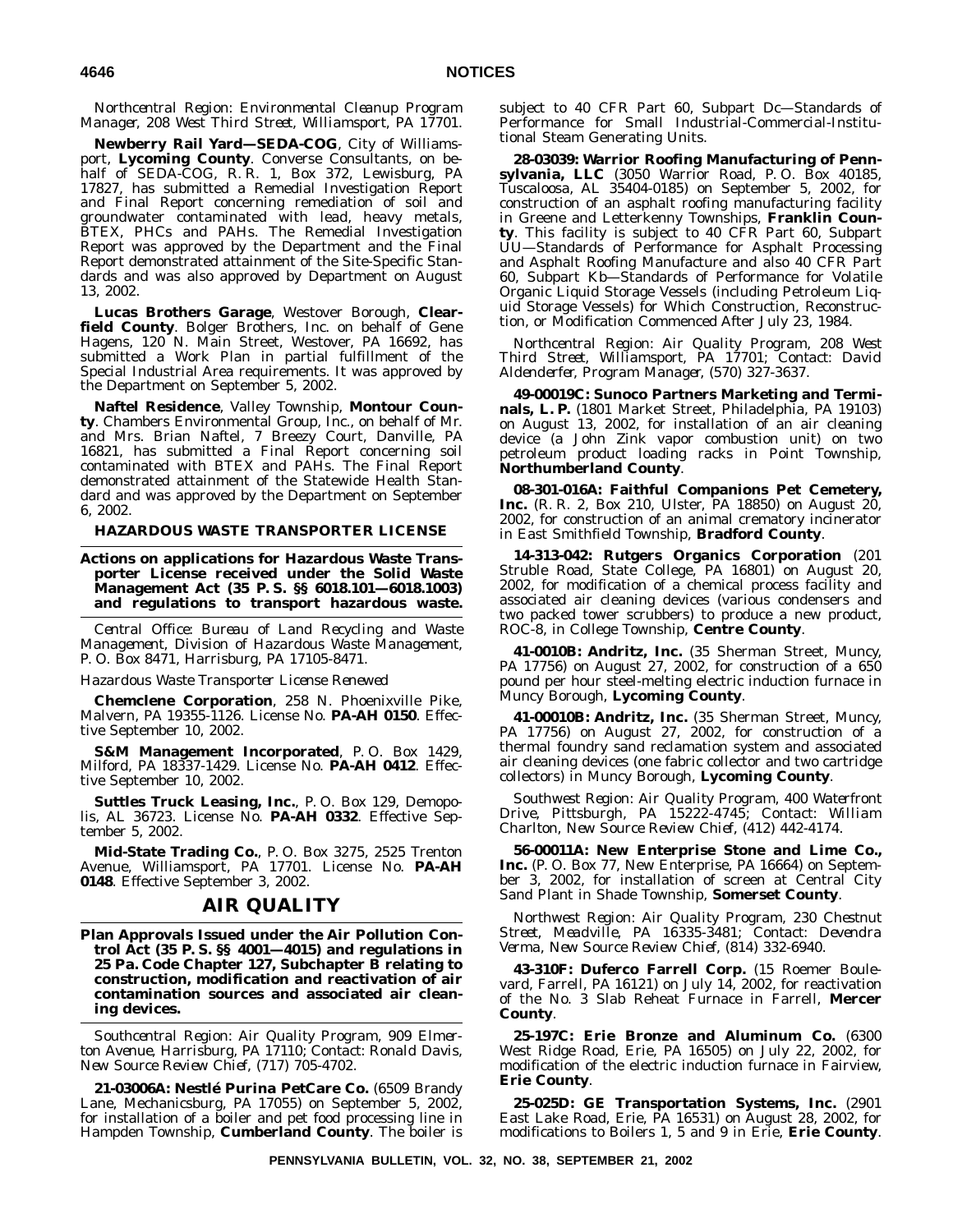#### **Plan Approval Revisions Issued including Extensions, Minor Modifications and Transfers of Ownership under the Air Pollution Control Act (35 P. S. §§ 4001—4015) and 25 Pa. Code §§ 127.13, 127.13a and 127.32.**

*Southeast Region: Air Quality Program, Lee Park, Suite 6010, 555 North Lane, Conshohocken, PA 19428; Contact: Thomas McGinley, New Source Review Chief, (610) 832- 6242.*

**15-0108: Refractory Minerals Co., Inc.** (150 South Jennersville Road, West Grove, PA 19390) on September 3, 2002, for operation of a gas fired dryer in Penn Township, **Chester County**.

**46-0210: Cellco Partnership d/b/a Verizon** (5175 Campus Drive, Plymouth Meeting, PA 19462) on September 3, 2002, for operation of a 600 kW diesel generator in Whitemarsh Township, **Montgomery County**.

**46-0037E: Cabot Performance Materials** (County Line Road, Boyertown, PA 19512) on September 4, 2002, for operation of a sources building No. 49 in Douglass Township, **Montgomery County**.

**23-0001L: Sunoco, Inc.** (R and M) (Delaware Avenue and Green Street, Marcus Hook, PA 19061) on September 4, 2002, for operation of two racing fuel storage tanks in Marcus Hook Borough, **Delaware County**.

**15-0037: Oberthur Card Systems, Inc.** (523 James Hance Court, Exton, PA 19341) on September 5, 2002, for operation of a nonheatset lithographic press in West Whiteland Township, **Chester County**.

**15-0014C: Saint Gobain Performance Plastics Corp.** (57 Morehall Road, Malvern, PA 19355) on September 5, 2002, for operation of an air cleaning control device in East Whiteland Township, **Chester County**.

**09-0131: Pyramid Graphics, Inc.** (1021 Washington Avenue, Croydon, PA 19021) on September 9, 2002, for operation of a heatset web offset printing line in Bristol Township, **Bucks County**.

**09-0028A: FiberMark, Inc.** (45 North 4th Street, Quakertown, PA 18951) on September 6, 2002, for operation of Graphic Art Line No. 2 (DEP Source #302) in Quakertown Borough, **Bucks County**.

**09-0028: FiberMark, Inc.** (45 North 4th Street, Quakertown, PA 18951) on September 6, 2002, for operation of Graphic Art Line No. 1 (DEP Source #301) in Quakertown Borough, **Bucks County**.

*Southcentral Region: Air Quality Program, 909 Elmerton Avenue, Harrisburg, PA 17110; Contact: Ronald Davis, New Source Review Chief, (717) 705-4702.*

**07-03034B: Fry Metals, Inc.** (4100 Sixth Avenue, Altoona, PA 16602) on August 18, 2002, for construction of a soft metal melting area controlled by a fabric filter in the City of Altoona, **Blair County**. This plan approval was extended.

**21-05021B: Arnold Fuel Oil, Inc.** (P. O. Box 2621, Harrisburg, PA 17105) on August 1, 2002, for construction of two gasoline (or distillate) storage tanks at its Mechanicsburg North Terminal in Silver Spring Township, **Cumberland County**. This facility is subject to 40 CFR Part 60, Subpart Kb—Standards of Performance for Volatile Organic Liquid Storage Vessels (including Petroleum Liquid Storage Vessels) for Which Construction, Reconstruction, or Modification Commenced After July 23, 1984. This plan approval was extended.

**36-05067F: C and D Technologies, Inc.** (82 East Main Street, Leola, PA 17540) on August 29, 2002, for operation of a lead-acid battery manufacturing plant in Upper Leacock Township, **Lancaster County**. This facility is subject to 40 CFR Part 60, Subpart KK—Standards of Performance for Lead-Acid Battery Manufacturing Plants. This plan approval was extended.

*Northcentral Region: Air Quality Program, 208 West Third Street, Williamsport, PA 17701; Contact: David Aldenderfer, Program Manager, (570) 327-3637.*

**19-302-031: Dillon Floral Corporation** (P. O. Box 180, Bloomsburg, PA 17815-0180) on September 3, 2002, for operation of two natural gas, #4 oil, #6 oil and reprocessed oil-fired boilers on a temporary basis until January 1, 2003, in Bloomsburg, **Columbia County**. The plan approval was extended.

**49-317-003: Butter Krust Baking Co., Inc.** (249 North Eleventh Street, Sunbury, PA 17801) on September 4, 2002, for operation of a bread and roll baking line and associated air cleaning device (a catalytic oxidizer) on a temporary basis until January 2, 2003, in Northumberland Borough, **Northumberland County**. The plan approval was extended.

*Southwest Region: Air Quality Program, 400 Waterfront Drive, Pittsburgh, PA 15222-4745; Contact: William Charlton, New Source Review Chief, (412) 442-4174.*

**63-00650A: Goldschmidt Industrial Chemical Corp.** (941 Robinson Highway, McDonald, PA 15057) on September 3, 2002, for installation of a hydrochloric acid storage tank venting to a packed column scrubber in Robinson Township, **Washington County**. This plan approval was extended.

**26-00288D: Better Materials Corp.** (P. O. Box 721, Berkeley Springs, WV 25411) on September 3, 2002, for installation of baghouse in Connellsville Township, **Fayette County**. This plan approval was extended.

*Northwest Region: Air Quality Program, 230 Chestnut Street, Meadville, PA 16335-3481; Contact: Devendra Verma, New Source Review Chief, (814) 332-6940.*

**42-197A: M and M Royalty, LTD—Irishtown Plant** (Route 307, Lewis Run, PA 16738) on August 31, 2002, for a natural gas production facility in Lafayette Township, **McKean County**.

**Title V Operating Permits Issued under the Air Pollution Control Act (35 P. S. §§ 4001—4015) and 25 Pa. Code Chapter 127, Subchapter G.**

*Northwest Region: Air Quality Program, 230 Chestnut Street, Meadville, PA 16335-3481; Contact: Eric Gustafson, Facilities Permitting Chief, (814) 332-6940.*

**62-00151: CB and I Water** (1420 Lexington Avenue, Warren, PA 16365) on September 3, 2002, for operation of several natural gas-fired heaters, a stress-relief furnace, steel fabrication, abrasive blasting, surface coating and several degreasers in Warren, **Warren County**. The initial Title V Operating Permit was issued on August 29, 1997 and revised on February 19, 2002. The facility, because of rulemaking, is a Title V facility and is therefore subject to the Title V Operating Permit requirements adopted in 25 Pa. Code Chapter 127, Subchapter G. This operating permit was reissued.

**62-00018: Warren State Hospital** (33 Main Drive, North Warren, PA 16365) for operation of combustion sources in Conewango Township, **Warren County**. This operating permit was reissued.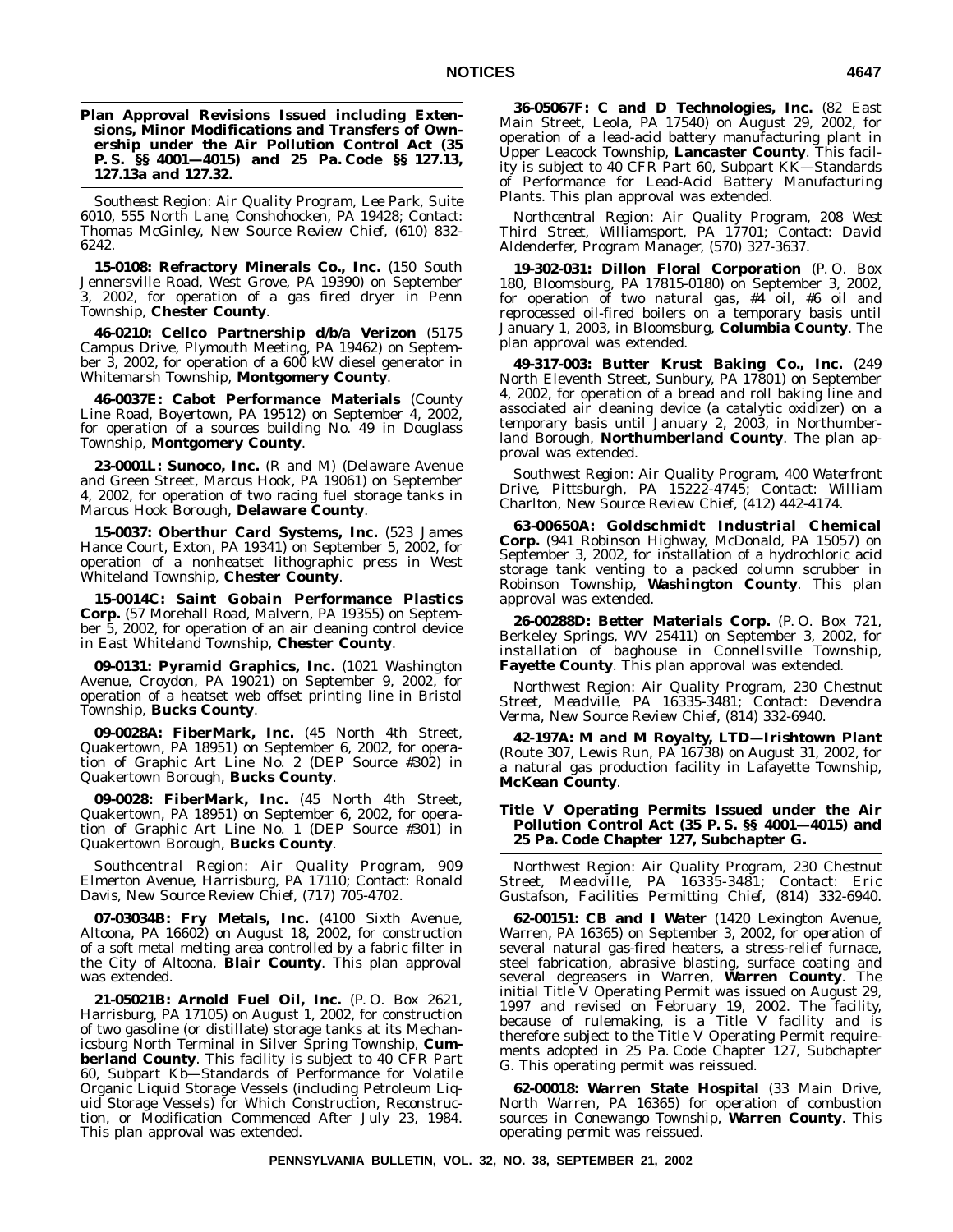*Department of Public Health, Air Management Services: 321 University Avenue, Philadelphia, PA 19104; Contact: Edward Braun, Chief, (215) 685-9476.*

**01-005: PAID Steam Boiler Plant—Philadelphia Naval Business Center** (2000 Constitution Avenue, Philadelphia, PA 19112) on September 6, 2002, for operation of a facility that acquires, holds, constructs, improves, maintains, operates, owns, finances and leases, either in the capacity of lessor or lessee, industrial, commercial or specialized development projects in the City of Philadelphia, **Philadelphia County**. The Title V facility's air emission sources include a 100 HP diesel powered water pump and three 217/207 mmBtu/hr boilers that can burn natural gas, no. 6, no. 2 or waste oil controlled by low NOx burners with associated flue gas recirculation.

**Operating Permits for Non-Title V Facilities Issued under the Air Pollution Control Act (35 P. S. §§ 4001—4015) and 25 Pa. Code Chapter 127, Subchapter F.**

*Southeast Region: Air Quality Program, Lee Park, Suite 6010, 555 North Lane, Conshohocken, PA 19428; Contact: Edward Brown, Facilities Permitting Chief, (610) 832- 6242.*

**23-00046: Container Research Corp.** (Hollow Hill Road, Glen Riddle, PA 19037) on September 3, 2002, for operation of a Synthetic Minor Operating Permit in Aston Township, **Delaware County**.

**09-00091: Columbia Lighting—LCA, Inc.** (1119 Beaver Street, Bristol, PA 19007) on September 5, 2002, for operation of a Natural Minor Operating Permit in Bristol Borough, **Bucks County**.

*Southcentral Region: Air Quality Program, 909 Elmerton Avenue, Harrisburg, PA 17110; Contact: Yasmin Neidlinger, Facilities Permitting Chief, (717) 705-4702.*

**06-05090: Chiyoda America, Inc.** (P. O. Box 470, Morgantown, PA 19543) on August 29, 2002, for operation of a graphic arts facility consisting of four rotogravure presses controlled by two thermal oxidizers in Caernarvon Township, **Berks County**.

**22-03036: Alfa-Laval, Inc.** (300 Chestnut Street, Lykens, PA 17048) on September 5, 2002, for operation of a fabricated metal products plant in Lykens Borough, **Dauphin County**.

**36-05006: Burle Industries, Inc.** (1000 New Holland Avenue, Lancaster, PA 17601) on September 5, 2002, for operation of an electronics manufacturing facility in the City of Lancaster, **Lancaster County**.

**38-03007: Con-O-Lite Burial Vault Co.** (P. O. Box 377, Schaefferstown, PA 17088) on September 5, 2002, for operation of a human crematorium in Heidelberg Township, **Lebanon County**.

*Northcentral Region: Air Quality Program, 208 West Third Street, Williamsport, PA 17701; Contact: David Aldenderfer, Program Manager, (570) 327-3637.*

**08-399-047B: OSRAM SYLVANIA Products, Inc.** (Hawes Street, Towanda, PA 18848) on August 13, 2002, for operation of four CVD phosphor coating reactors and associated air cleaning devices (a catalytic oxidizer and a selective catalytic reduction system) in North Towanda Township, **Bradford County**.

**41-318-047: Reynolds Iron Works, Inc.** (157 Palmer Industrial Road, Williamsport, PA 17701) on August 27,

2002, for operation of a steel parts surface coating operation in Woodward Township, **Lycoming County**.

*Department of Public Health, Air Management Services: 321 University Avenue, Philadelphia, PA 19104; Contact: Edward Braun, Chief, (215) 685-9476.*

**95-071: General Electric International, Inc.** (1040 East Erie Avenue, Philadelphia, PA 19124) on September 6, 2002, for repair of industrial transformers, retrofitting and retrofilling of railroad transformers, large motor repair and rental of energy producing and HVAC equipment in the City of Philadelphia, **Philadelphia County**. The synthetic minor facility's air emission sources include four paint booths, rail bay open coating, surface coating operations outside paint booths for a motor generator department, nine particulate sources, nine combustion units each rated at 2 mmBtu/hr or less and a generator test stand. The facility's air emission control devices include two dust collectors, a cyclone and surface coating filters for particulate capture.

# **ACTIONS ON COAL AND NONCOAL MINING ACTIVITY APPLICATIONS**

**Actions on applications under the Surface Mining Conservation and Reclamation Act (52 P. S. §§ 1396.1—1396.19a); the Noncoal Surface Mining Conservation and Reclamation Act (52 P. S. §§ 3301—3326); The Clean Streams Law (35 P. S. §§ 691.1—691.1001); the Coal Refuse Disposal Control Act (52 P. S. §§ 30.51—30.66); The Bituminous Mine Subsidence and Land Conservation Act (52 P. S. §§ 1406.1—1406.21). The final action on each application also constitutes action on the request for 401 Water Quality Certification and the NPDES permit application. Mining activity permits issued in response to the applications will also address the application permitting requirements of the following statutes; the Air Quality Control Act (35 P. S. §§ 4001—4015); the Dam Safety and Encroachments Act (32 P. S. §§ 693.1— 693.27); and the Solid Waste Management Act (35 P. S. §§ 6018.101—6018.1003).**

*Coal Permits Actions*

*Pottsville District Mining Office: 5 West Laurel Boulevard, Pottsville, PA 17901-2454, (570) 621-3118.*

**54860207R3. South Tamaqua Coal Pockets, Inc.** (804 West Penn Pike, Tamaqua, PA 18252), renewal of an existing coal refuse reprocessing operation in West Penn Township, **Schuylkill County** affecting 65.0 acres, receiving stream: none. Application received June 11, 2002. Renewal issued September 3, 2002.

*Hawk Run District Mining Office: Empire Road, P. O. Box 209, Hawk Run, PA 16840-0209, (814) 342-8200.*

**17970110 and NPDES Permit No. PA 0220655. Moravian Run Reclamation Company, Inc.**, 605 Sheridan Drive, Clearfield, PA 16830. Renewal of an existing bituminous surface mine-auger permit in Penn Township, **Clearfield County** affecting 256 acres. Receiving streams: unnamed tributaries to Bell Run to Bell Run to the West Branch of the Susquehanna River to the Susquehanna River. Application received June 19, 2002. Permit issued August 27, 2002.

**17010103 and NPDES Permit No. PA 0243051. Bell Resources, Inc.**, R. R. 2, Box 281, Curwensville, PA 16833. Commencement, operation and restoration of a bituminous surface mine-auger permit in Greenwood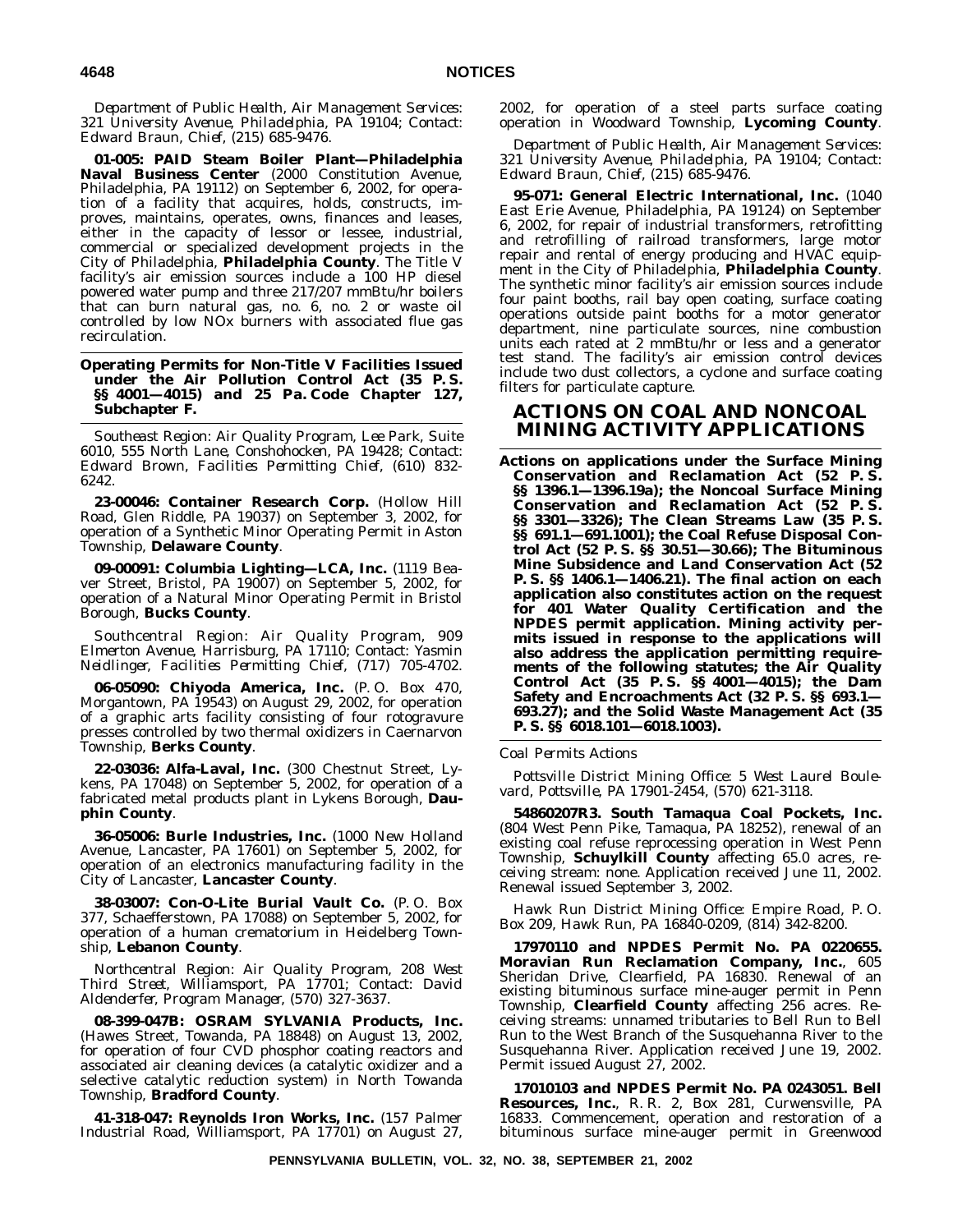Township, **Clearfield County** affecting 23.5 acres. Receiving streams: unnamed tributary to Susquehanna River. Application received June 11, 2001. Permit issued September 4, 2002.

*Greensburg District Mining Office: Armbrust Building, R. R. 2 Box 603-C, Greensburg, PA 15601-0982, (724) 925-5500.*

**65970103 and NPDES Permit No. 0201898. Derry Stone & Lime Co., Inc.** (R. D. 5, Box 34, Latrobe, PA 15650-9624). Renewal permit for continuous operation and reclamation of a bituminous surface mine located in Derry Township, **Westmoreland County**, affecting 130.3 acres. Receiving stream: unnamed tributary to Stoney Run. Renewal application received July 1, 2002. Renewal permit issued September 3, 2002.

**03793072 and NPDES Permit No. 061237. Keystone Coal Mining Corp.** (P. O. Box 219, Shelocta, PA 15774). Name change from Kent Coal Mining Co. to continue operation and reclamation of a bituminous surface mine, located in Kiskiminetas and Young Townships, **Armstrong County**, affecting 302 acres. Receiving streams: unnamed tributary to Long Run and Big Run. Application received June 27, 2002. Permit issued September 3, 2002.

**65840119 and NPDES Permit No. PA0601047. Derry Stone & Lime Co., Inc.** (R. R. 5, Box 34, Latrobe, PA 15650). Permit renewal issued for continued operation and reclamation of a bituminous surface/auger mine and limestone removal/portable stone crushing operation located in Derry Township, **Westmoreland County**, affecting 643.7 acres. Receiving streams: unnamed tributaries to Stony Run and McGee Run. Application received June 28, 2002. Renewal issued September 4, 2002.

**65890104 and NPDES Permit No. PA0591734. Gary Gioia Coal Company** (319 Karen Drive, Elizabeth, PA 15037). Transfer of permit formerly issued to Purco Coal, Inc., for continued operation and reclamation of a bituminous surface/auger mine located in South Huntingdon Township, **Westmoreland County**, affecting 92.5 acres. Receiving stream: unnamed tributary to Barren Run. Application received April 25, 2002. Transfer permit issued September 4, 2002.

**65990104 and NPDES Permit No. PA0202568. Millwood Development, Inc.** (200 West Second Street, Derry, PA 15627). Permit issued for commencement, operation and reclamation of a bituminous surface mine located in Murrysville Borough, **Westmoreland County**, affecting 20 acres. Receiving streams: unnamed tributaries to Lyons Run to Turtle Creek to the Monongahela River. Application originally submitted by Daniel Visnic received July 6, 1999. Permit issued September 6, 2002.

*Cambria District Mining Office: 286 Industrial Park Road, Ebensburg, PA 15931, (814) 472-1900.*

**11970105 and NPDES Permit No. PA0234516. RJC Kohl, Inc.**, P. O. Box 299, Nicktown, PA 15762, permit renewal for reclamation only and for continued restoration of a bituminous surface mine in West Carroll and Susquehanna Townships, **Cambria County**, affecting 41.0 acres. Receiving streams: unnamed tributaries to Fox Run and Fox Run classified for CWF. There are no potable water supply intakes within 10 miles downstream. Application received August 14, 2002. Permit issued August 30, 2002.

**32920102 and NPDES Permit No. PA0599565. Keystone Coal Mining Corporation**, P. O. Box 219, Shelocta, PA 15774, permit renewal for reclamation only and for continued restoration of a bituminous surface and auger mine and for discharge of treated mine drainage in Young Township, **Indiana County**, affecting 190.0 acres. Receiving streams: Marshall Run and unnamed tributaries to Marshall Run classified for CWF. The first downstream potable water supply intake from the point of discharge is Avonmore Kiskiminetas River intake. Application received August 22, 2002. Permit issued August 30, 2002.

**32970102 and NPDES Permit No. PA0234354. M. B. Energy, Inc.**, 175 McKnight Road, Blairsville, PA 15717- 7961, permit renewal for reclamation only and for continued restoration of a bituminous surface mine in Blacklick Township, **Indiana County**, affecting 167.7 acres. Receiving streams: unnamed tributaries to Muddy Run; unnamed tributaries to Blacklick Creek classified for CWF. There are no potable water supply intakes within 10 miles downstream. Application received July 18, 2002. Permit issued August 30, 2002.

**32970107 and NPDES Permit No. PA0234478. Simpson Coal Company**, R. D. 1, Box 244, New Alexandria, PA 15670, permit renewal for reclamation only and for continued restoration of a bituminous surface mine in Young Township, **Indiana County**, affecting 5.7 acres. Receiving streams: unnamed tributaries to Blacklegs Creek classified for CWF. The first downstream potable water supply intake from the point of discharge is Avonmore—Kiskiminetas Intake. Application received July 15, 2002. Permit issued August 30, 2002.

**56870101 and NPDES Permit No. PA0597937. Hilltop Mining, Inc.**, 126 Bronco Drive, Berlin, PA 15530- 9210, permit renewal for reclamation only and for continued restoration of a bituminous surface mine in Brothersvalley Township, **Somerset County**, affecting 15.8 acres. Receiving streams: unnamed tributary to Buffalo Creek classified for CWF. There are no potable water supply intakes within 10 miles downstream. Application received July 16, 2002. Permit issued August 30, 2002.

#### *Noncoal Permits Actions*

*Hawk Run District Mining Office: Empire Road, P. O. Box 209, Hawk Run, PA 16840-0209, (814) 342-8200.*

**08020805. Robert J. Johnson**, R. R. 4, Box 4066, Wyalusing, PA 18853. Commencement, operation and restoration of a Small Industrial Minerals (Bluestone) permit in Stevens Township, **Bradford County** affecting 2 acres. Receiving streams: Wyalusing Creek. Application received May 8, 2002. Permit issued August 21, 2002.

**41020802. Ronald L. Welshans**, 1268 Route 44 North Highway, Jersey Shore, PA 17740. Commencement, operation and restoration of a Small Industrial Minerals (Topsoil) permit in Porter Township, **Lycoming County** affecting 1 acre. Receiving streams: Pine Creek, tributary to the Susquehanna River. Application received June 28, 2002. Permit issued August 27, 2002.

#### **ACTIONS ON BLASTING ACTIVITY APPLICATIONS**

**Actions on applications under the Explosives Acts of 1937 and 1957 (43 P. S. §§ 151—161); and 25 Pa. Code § 211.124 (relating to blasting activity permits). Blasting activity performed as part of a coal or noncoal mining activity will be regulated by the mining permit for that coal or noncoal mining activity.**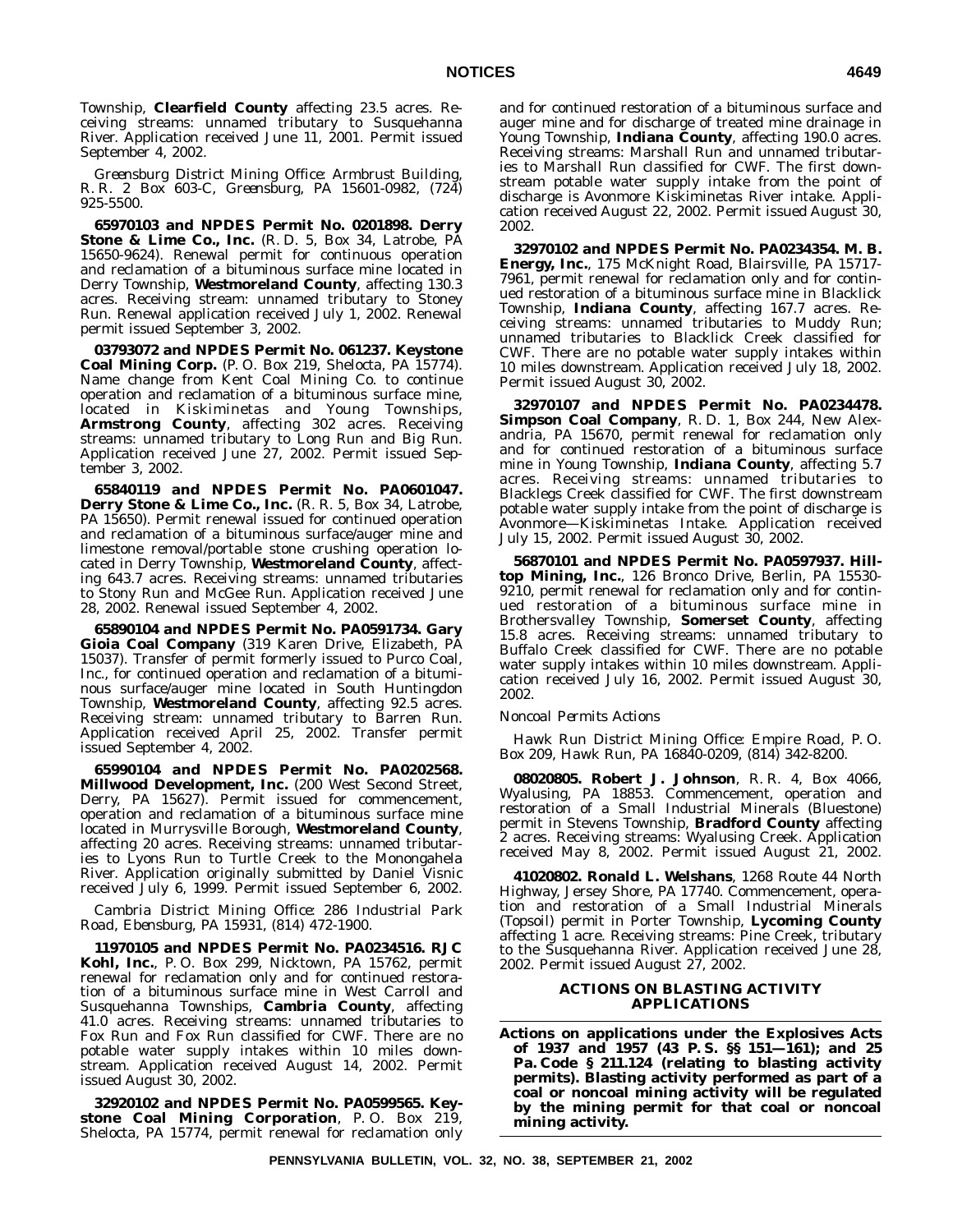*Blasting Permits Actions*

*Hawk Run District Mining Office: Empire Road, P. O. Box 209, Hawk Run, PA 16840-0209, (814) 342-8200.*

**08024003. Sear-Brown**, 261 Governor Park Road, Bellefonte, PA 16823, for construction blasting, located in Leroy Township, **Bradford County**, with an expected duration of 180 days. Permit issued August 28, 2002.

**17024001. Bungo Contracting**, 406 Curtin Street, Osceola Mills, PA 16666, for construction blasting, located in Boggs Township, **Clearfield County**, with an expected duration of 180 days. Permit issued August 29, 2002.

*Greensburg District Mining Office: Armbrust Building, R. R. 2 Box 603-C, Greensburg, PA 15601-0982, (724) 925-5500.*

**04024001. Controlled Demolition, Inc.** (2737 Merrymans Mill Road, Phoenix, MD 21131). Permit issued for a Valspar Polyurethane Residue Removal project located in Rochester Township, **Beaver County**, with an expected duration of 2 days. Permit issued August 8, 2002.

*Cambria District Mining Office: 286 Industrial Park Road, Ebensburg, PA 15931, (814) 472-1900.*

**29024002. P & W Excavating**, P. O. Box 712, McConnellsburg, PA 17233. Blasting activity permit issued for a building site project located in Todd Township, **Fulton County**, Licking-Tonoloway Creek Watershed. Expected duration of blasting is 45 days. Permit issued September 3, 2002.

*Pottsville District Mining Office: 5 West Laurel Boulevard, Pottsville, PA 17901-2454, (570) 621-3118.*

**36024090. ABEL Construction Co., Inc.** (3925 Columbia Avenue, Mountville, PA 17554), construction blasting in Warwick Township, **Lancaster County** with an expiration date of September 15, 2003. Permit issued August 27, 2002.

**67024031. M & J Explosives, Inc.** (P. O. Box 608, Carlisle, PA 17013-0608), construction blasting in Washington Township, **York County** with an expiration date of September 19. 2007. Permit issued August 27, 2002.

**28024024. Marks Contracting, LTD.** (1718 Grace Avenue, Lebanon, PA 17046), construction blasting in Quincy Township, **Franklin County** with an expiration date of March 15, 2003. Permit issued August 27, 2002.

**21024046. Hall Explosives, Inc.** (2981 Elizabethtown Road, Hershey, PA 17033), construction blasting in East Pennsboro Township, **Cumberland County** with an expiration date of September 15, 2003. Permit issued August 27, 2002.

**36024091. Hall Explosives, Inc.** (2981 Elizabethtown Road, Hershey, PA 17033), construction blasting in Manheim Township, **Lancaster County** with an expiration date of June 15, 2003. Permit issued August 27, 2002.

**36024092. Gerlach's Drilling & Blasting, Inc.** (172 Bender Mill Road, Lancaster, PA 17603), construction blasting in East Hempfield Township, **Lancaster County** with an expiration date of September 15, 2007. Permit issued August 27, 2002.

**36024093. Gerlach's Drilling & Blasting, Inc.** (172 Bender Mill Road, Lancaster, PA 17603), construction blasting in Rapho Township, **Lancaster County** with an expiration date of September 19, 2007. Permit issued August 27, 2002.

**36024094. Keystone Biasing Service** (381 Reifsnyder Road, Lititz, PA 17543), construction blasting in Earl Township, **Lancaster County** with an expiration date of December 19, 2002. Permit issued August 27, 2002.

**06024038. J. Roy's, Inc.** (Box 125, Bowmansville, PA 17507), construction blasting in Cumru Township, **Berks County** with an expiration date of December 31, 2002. Permit issued August 28, 2002.

**35024020. Frank Beier** (2,08 Pond Road, Clarks Summit, PA 18411), construction blasting in Newton Township, **Lackawanna County** with an expiration date of October 31, 2002. Permit issued August 28, 2002.

**15024027. Allan A. Myers, L. P.** (P. O. Box 98, Worcester, PA 19490), construction blasting in Valley Township, **Chester County** with an expiration date of September 21, 2003. Permit issued August 28, 2002.

**48024022. M. F. Ronca & Sons** (179 Mikron Road, Bethlehem, PA 18020), construction blasting in Palmer Township, **Northampton County** with an expiration date of January 18, 2003. Permit issued August 28, 2002.

**48024021, Allan A. Myers, L. P.** (P. O. Box 98, Worcester, PA 19490), construction blasting in Williams Township, **Northampton County** with an expiration date of September 19, 2003. Permit issued August 29, 2002.

**45024060. Explosive Services, Inc.** (7 Pine Street, Bethany, PA 18431), construction blasting in Smithfield Township, **Monroe County** with an expiration date of August 6, 2003. Permit issued August 29, 2002.

**67024032. J. Roy's, Inc.** (Box 125, Bowmansville, PA 17507), construction blasting in Shrewsbury Borough, York County with an expiration date of December 31, 2002. Permit issued August 29, 2002.

**45024061. Charles R. Francis, Inc.** (R. D. 3 Box 3183, Stroudsburg, PA 18360), construction blasting in Barrett Township, **Monroe County** with an expiration date of October 31, 2002. Permit issued August 29, 2002.

**09024029. Explosive Services, Inc.** (7 Pine Street, Bethany, PA 18431), construction blasting in Newtown Township, **Bucks County** with an expiration date of August 7, 2003. Permit issued August 29, 2002.

**28024025. Fayetteville Contractors, Inc.** (P. O. Box FCI, Fayetteville, PA 17222), construction blasting in Washington Township, **Franklin County** with an expiration date of May 21, 2003. Permit issued August 29, 3002.

**45024062. Kenneth P. Hillard** (148 Leisure Lands, East Stroudsburg, PA 18301), construction blasting in Middle Smithfield Township, **Monroe County** with an expiration date of September 30, 2002. Permit issued August 29, 2002.

**38024027, Keystone Blasting Service** (381 Reifsnyder Road, Lititz, PA 17543), construction blasting in Union Township, **Lebanon County** with an expiration date of September 21, 2004. Permit issued August 29, 2002.

**38024026. Keystone Blasting Service** (381 Reifsnyder Road, Lititz, PA 17543), construction blasting in South Lebanon Township, **Lebanon County** with an expiration date of September 21, 2007. Permit issued August 29, 2002.

**35024022. Wayne Springer Excavating** (P. O. Box 92, Fleetville, PA 18420), construction blasting in Benton Township, **Lackawanna County** with an expiration date of October 31, 2002. Permit issued August 29, 2002.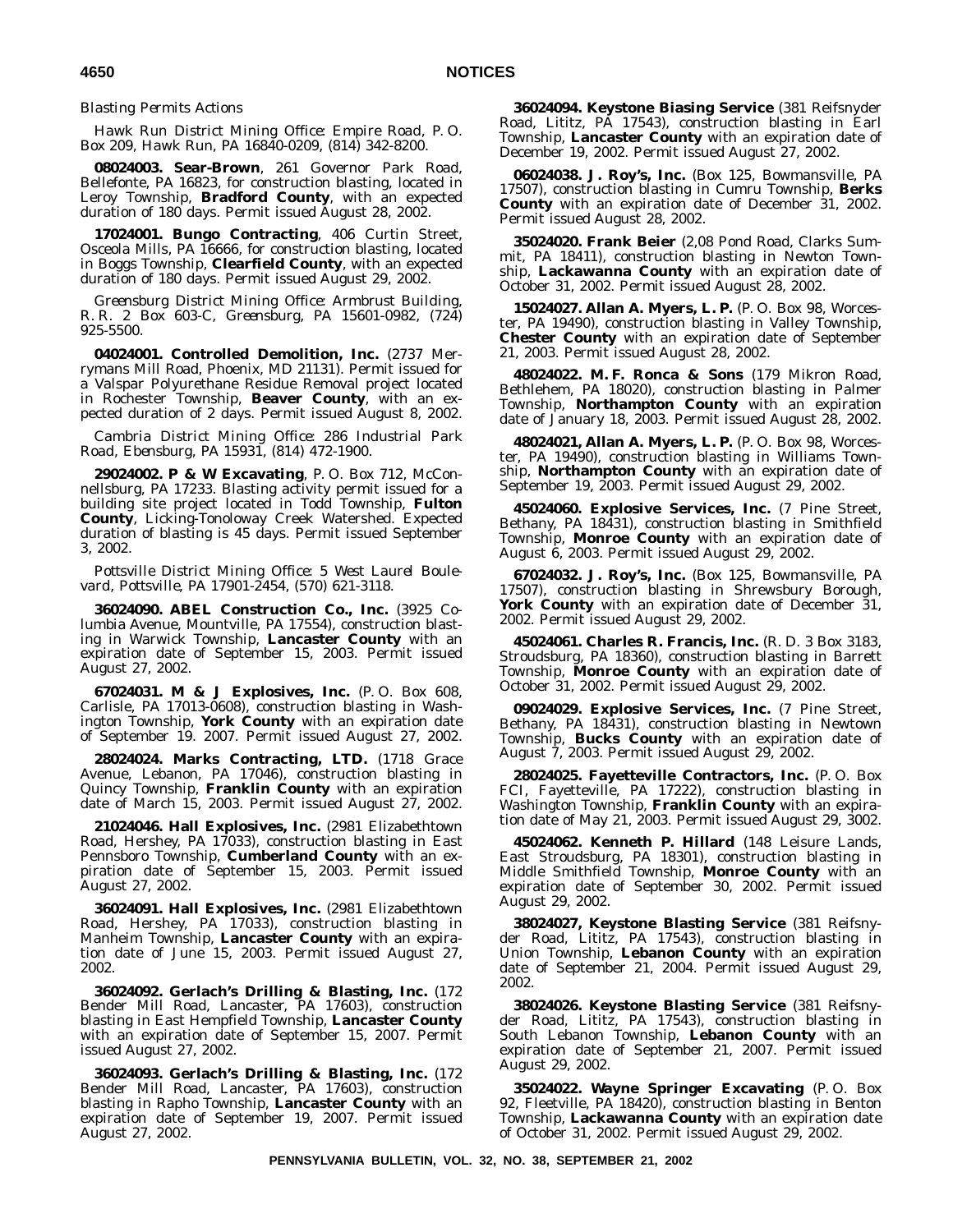**36024095. Gerlach's Drilling & Blasting, Inc.** (172 Bender Mill Road, Lancaster, PA 17603), construction blasting in Ephrata Borough, **Lancaster County** with an expiration date of December 31, 2002. Permit issued August 29, 2002.

**15024028. J. Roy's, Inc.** (Box 125, Bowmansville, PA 17507), construction blasting in Lower Oxford Township, **Chester County** with an expiration date of December 31, 2003. Permit issued August 30, 2002.

**46024053. Rock Work, Inc.** (1257 DeKalb Pike, Blue Bell, PA 19422), construction blasting in Montgomery Township, **Montgomery County** with an expiration date of March 21, 2003. Permit issued August 30, 2002,

**23024009. Eastern Blasting Company, Inc.** (1292 Street Road, New Hope, PA 18938), construction blasting in Thornbury Township, **Delaware County** with an expiration date of March 21, 2003. Permit issued August 30, 2002.

**36024096. J. Roy's, Inc.** (Box 125 Bowmansville, PA 17507), construction blasting in Manheim Township, **Lancaster County** with an expiration date of December 31, 2003. Permit issued August 30, 2002.

**36024097. J. Roy's, Inc.** (Box 125, Bowmansville, PA 17507), construction blasting in Ephrata Township, **Lancaster County** with an expiration date of December 31, 2003. Permit issued August 30, 2002.

**36024098. Keystone Blasting Service** (381 Reifsnyder Road, Lititz, PA 17543), construction blasting in Elizabeth Township, **Lancaster County** with an expiration date of March 31, 2003. Permit issued August 30, 3002.

**36024099, Gerlach's Drilling & Blasting, Inc.** (172 Bender Mill Road, Lancaster, PA 17603), construction blasting in East Donegal Township, **Lancaster County** with an expiration date of December 31, 2003. Permit issued August 30, 2002.

**360240100. Gerlach's Drilling & Blasting, Inc.** (172 Bender Mill Road, Lancaster, PA 17603), construction blasting in Warwick Township, **Lancaster County** with an expiration date of September 27, 2007. Permit issued August 30, 2002.

**28024025. Howard Roberson, Inc.** (809 Stoney Battery Road, Landisville, PA 17538), construction blasting in Quincy Township, **Franklin County** with an expiration date of November 30, 2002. Permit issued August 30, 2002.

**21024048. Brubacher Excavating, Inc.** (825 Reading Road, P. O. Box 528, Bowmansville, PA 17507), construction blasting in Lemoyne Borough, **Cumberland County** with an expiration date of September 21, 2003. Permit issued August 30, 2002.

Persons aggrieved by an action may appeal, under section 4 of the Environmental Hearing Board Act (35 P. S. § 7514) and 2 Pa.C.S. §§ 501—508 and 701—704 (relating to the Administrative Agency Law), to the Environmental Hearing Board, Second Floor, Rachel Carson State Office Building, 400 Market Street, P. O. Box 8457, Harrisburg, PA 17105-8457, (717) 787-3483. TDD users may contact the Environmental Hearing Board (Board) through the Pennsylvania Relay Service, (800) 654-5984. Appeals must be filed with the Board within 30 days of publication of this notice in the *Pennsylvania Bulletin*, unless the appropriate statute provides a different time period. Copies of the appeal form and the Board's rules of practice and procedure may

be obtained from the Board. The appeal form and the Board's rules of practice and procedure are also available in Braille or on audiotape from the Secretary to the Board at (717) 787-3483. This paragraph does not, in and of itself, create any right of appeal beyond that permitted by applicable statutes and decision law.

For individuals who wish to challenge an action, appeals must reach the Board within 30 days. A lawyer is not needed to file an appeal with the Board.

Important legal rights are at stake, however, so individuals should show this notice to a lawyer at once. Persons who cannot afford a lawyer may qualify for free pro bono representation. Call the Secretary to the Board at (717) 787-3483 for more information.

# **FEDERAL WATER POLLUTION CONTROL ACT SECTION 401**

The Department of Environmental Protection (Department) has taken the following actions on previously received permit applications, requests for Environmental Assessment approval and requests for Water Quality Certification under section 401 of the Federal Water Pollution Control Act (FWPCA) (33 U.S.C.A. § 1341(a)).

Except as otherwise noted, the Department certifies that the construction and operation herein described will comply with the applicable provisions of sections 301— 303, 306 and 307 of the FWPCA (33 U.S.C.A. §§ 1311— 1313, 1316 and 1317) and that the construction will not violate applicable Federal and State Water Quality Standards.

Persons aggrieved by an action may appeal, under section 4 of the Environmental Hearing Board Act (35 P. S. § 7514) and 2 Pa.C.S. §§ 501—508 and 701—704 (relating to the Administrative Agency Law), to the Environmental Hearing Board, Second Floor, Rachel Carson State Office Building, 400 Market Street, P. O. Box 8457, Harrisburg, PA 17105-8457, (717) 787-3483. TDD users may contact the Environmental Hearing Board (Board) through the Pennsylvania Relay Service, (800) 654-5984. Appeals must be filed with the Board within 30 days of publication of this notice in the *Pennsylvania Bulletin*, unless the appropriate statute provides a different time period. Copies of the appeal form and the Board's rules of practice and procedure may be obtained from the Board. The appeal form and the Board's rules of practice and procedure are also available in Braille or on audiotape from the Secretary to the Board at (717) 787-3483. This paragraph does not, in and of itself, create any right of appeal beyond that permitted by applicable statutes and decision law.

For individuals who wish to challenge an action, appeals must reach the Board within 30 days. A lawyer is not needed to file an appeal with the Board.

Important legal rights are at stake, however, so individuals should show this notice to a lawyer at once. Persons who cannot afford a lawyer may qualify for free pro bono representation. Call the Secretary to the Board at (717) 787-3483 for more information.

**Actions on applications for the following activities filed under the Dam Safety and Encroachments Act (32 P. S. §§ 693.1—693.27), section 302 of the Flood Plain Management Act (32 P. S. § 679.302) and The Clean Streams Law (35 P. S. §§ 691.1— 691.702) and Notice of Final Action for Certification under section 401 of the Federal Water Pollution Control Act (33 U.S.C.A. § 1341(a)).** (*Note*: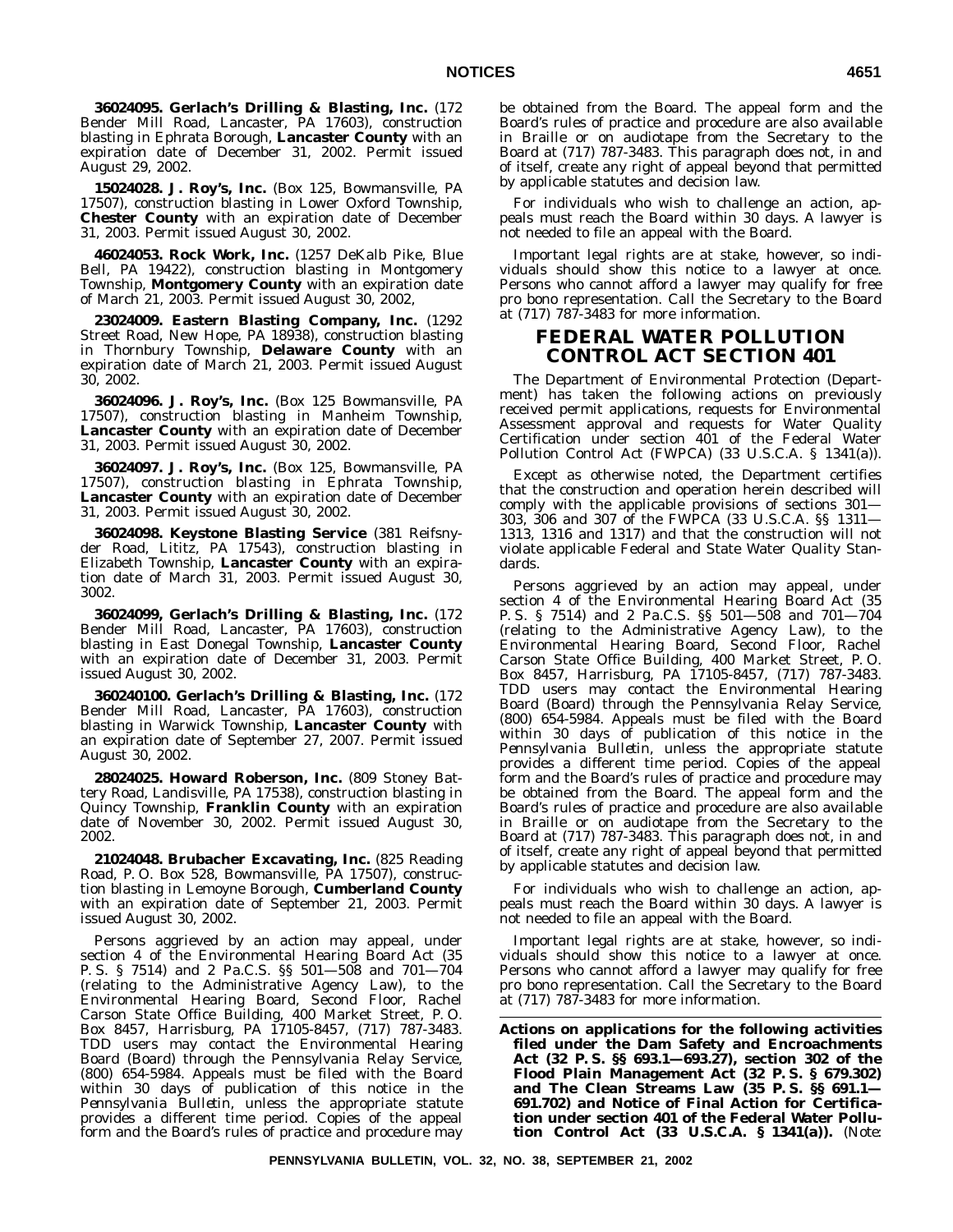Water Obstruction and Encroachment Permits issued for Small Projects do not include 401 Certification, unless specifically stated in the description).

*Permits Issued and Actions on 401 Certifications*

# **WATER OBSTRUCTIONS AND ENCROACHMENTS**

*Southeast Region: Water Management Program Manager, Lee Park, Suite 6010, 555 North Lane, Conshohocken, PA 19428.*

**EA46-010SE. Cedars Hill LLP**, 900 E. Eighth Avenue, King of Prussia, PA 19406, Worcester Township, **Montgomery County**, ACOE Philadelphia District.

An approval for an environmental assessment for impacts associated with the construction, operation and maintenance of a nonjurisdictional dam across an unnamed tributary to the Zacharias Creek (TSF). The proposed dam will provide stormwater management for a residential subdivision. The application also includes a request for General Permit  $\# 7$ , "Minor Road Crossing," for three crossings of Zacharias Creek and adjacent wetlands. The project will impact 324 linear feet of stream and 0.11 acre of wetlands (PEM/SS). The project is located about 700 feet southeast of the intersection of Skippack Pike and Bustard Road. (Lansdale, PA Quadrangle N: 16.00 inches; W: 16.00 inches).

**E15-589. Pennsylvania Suburban Water Company**, 762 West Lancaster Avenue, Bryn Mawr, PA 19010, Wallace Township, **Chester County**, ACOE Philadelphia District.

To construct and maintain an approximately 23-foot wide raw water intake on the East Branch Brandywine Creek (HQ-TSF-MF) for transferring water from the creek to the Cornog Quarry during periods of elevated stream flows and a 48-inch intake tunnel to pump water from the quarry to the water treatment plant for treatment before distributing to customers of the Water Company. The permit also authorizes the construction and maintenance of a surface swale and 16-inch outfall structure to direct water into Cornog quarry, which shall be done in accordance with the conditions of General Permit No. 4. The site is located about 1,500 feet east of the intersection of Marshall Road and Creek Road (Downingtown USGS Quadrangle N: 13.70 inches, W: 17.50 inches).

*Northeast Region: Water Management Program Manager, 2 Public Square, Wilkes-Barre, PA 18711-0790.*

**E39-409. Whitehall Township**, 3219 MacArthur Road, Whitehall, PA 18052. Whitehall Township, **Lehigh County**, Army Corps of Engineers Philadelphia District.

To construct and maintain a 352-foot concrete box stream enclosure, having cell dimensions of 17-foot by 4.5-foot; to construct and maintain six stormwater outfalls, varying in size from 4-inch diameter to 24-inch diameter; and to place fill in and along a tributary to Coplay Creek for the purpose of constructing the Whitehall Township Municipal Complex. The project is located immediately southeast of the intersection of SR 0145 (MacArthur Road) and Municipal Drive (Cementon, PA Quadrangle N: 5.7 inches; W: 1.0 inch).

**E13-131. Carbon County**, P. O. Box 129, Jim Thorpe, PA 18229. Packer Township, **Carbon County**, Army Corps of Engineers Philadelphia District.

To remove the existing structure and to construct and maintain a single-span concrete box-beam bridge having a normal span of 30 feet and an approximate underclearance of 6.5 feet across Quakake Creek. The project is located on Grist Mill Drive, approximately 0.8 mile southeast of its intersection with SR 4010 (Hazleton, PA Quadrangle N: 4.2 inches; W: 2.1 inches).

**E40-599. Thomas Smith**, 972 Alberdeen Road, Mountaintop, PA 18707. Dorrance Township, **Luzerne County**, Army Corps of Engineers Baltimore District.

To maintain two road crossings of tributaries to Big Wapwallopen Creek and adjacent wetlands, consisting of: (1) a single-span concrete bridge having a span of approximately 21.4 feet and an underclearance of approximately 5 feet; and (2) a 24-inch PVC culvert, for the purpose of providing access to a 10.2-acre property for private, recreational use. The project includes placement of fill in a de minimis area of wetlands equal to 0.04 acre. The project is located along the east side of SR 0081, south of SR 3010 (Alberdeen Road) (Freeland, PA Quadrangle N: 19.7 inches; W: 11.7 inches).

**E40-595. Luzerne County Board of Commissioners**, Luzerne County Courthouse, 200 North River Street, Wilkes-Barre, PA 18711-1001. Sugarloaf Township, **Luzerne County**, Army Corps of Engineers, Baltimore District.

To remove the existing structure and to construct and maintain a single-span prestressed concrete adjacent box beam bridge, having a span of 34.0 feet and an underclearance of 6.4 feet, across Little Nescopeck Creek. The structure, known as County Bridge #57313, is located along T-338 (Center Hill Road), approximately 0.2 mile south of the intersection of T-338 and T-422 (Conyngham, PA Quadrangle N: 22.0 inches; W: 6.1 inches).

**E35-355. Pennsylvania Department of Transportation, Engineering District 4-0**, P. O. Box 111, Scranton, PA 18501. Spring Brook Township, **Lackawanna County**, Army Corps of Engineers Baltimore District.

To remove a portion of the existing structure; to construct and maintain a 184-foot long reinforced concrete box stream enclosure, depressed 1 foot below streambed elevation, having cell dimensions of 9 feet by 6 feet in Rattlesnake Creek; to construct and maintain three. 1-foot high rock dams in Rattlesnake Creek; to construct and maintain an 18-inch outfall pipe and rip-rap lined outfall channel in the floodway of Rattlesnake Creek; and to place fill in a de minimis area of wetlands equal to 0.025 acre. The project is located at the intersection of SR 0690, SR 2019 and Matthews Road (Moscow, PA Quadrangle N: 12.9 inches; W: 11.7 inches).

**E39-400. Pennsylvania Department of Transportation, Engineering District 5-0**, 1713 Lehigh Street, Allentown, PA 18103, Upper Saucon and Lower Milford Townships, **Lehigh County**, Army Corps of Engineers Philadelphia District.

To authorize previously placed fill in 1.51 acres of wetlands within the Saucon Creek Watershed for the purpose of constructing a stormwater management basin associated with the construction of Interstate 78, Section 600 (Violation Site) and to authorize the placement of fill in 0.21 acre of wetlands within the same watershed for the purpose of constructing replacement wetlands (Hoffman Lane Site). The permittee is required to provide 3.80 acres of replacement wetlands at the Hoffman Lane Site. The Violation Site is located 700 feet west of the intersection of I-78 and Vera Cruz Road (Allentown East, PA Quadrangle N: 10.5 inches; W: 9.3 inches) in Upper Saucon Township, Lehigh County. The Hoffman Lane Site is located 900 feet southwest of the intersection of Hoffman Lane and Limeport Pike (Allentown East, PA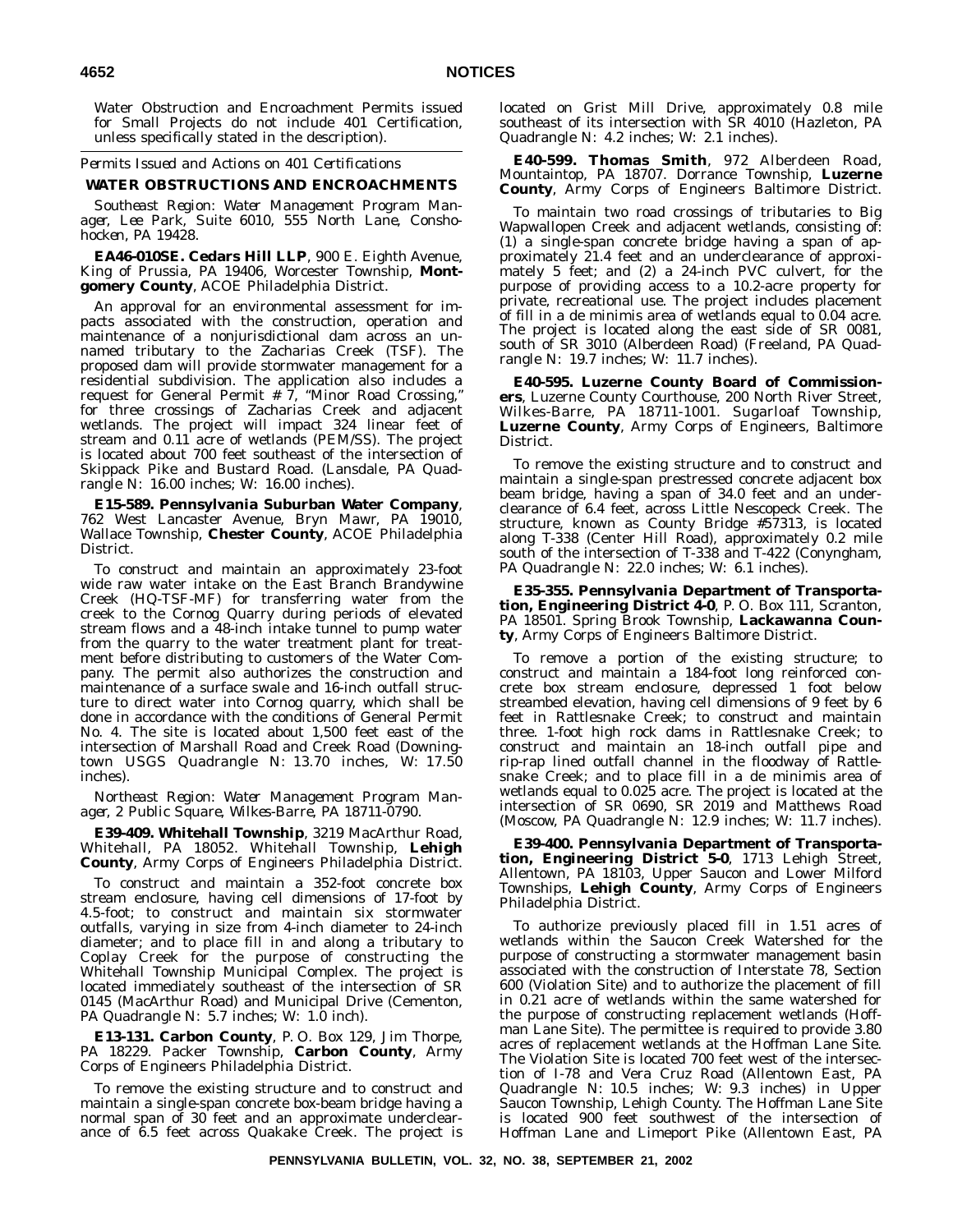Quadrangle N: 0.9 inch; W: 10.2 inches) in Lower Milford Township, Lehigh County.

**E45-426. Price Township Development Corporation**, One Empire Plaza, Stroudsburg, PA 18360. Price Township, **Monroe County**, Army Corps of Engineers Philadelphia District.

To construct and maintain the following water obstructions: (1) a road crossing consisting of an open-bottom, CMP structural plate arch culvert having a single span of 35.4 feet and an underclearance of 11.5 feet and one 24-inch diameter HDPE culvert (Crossing No. 1) in Michael Creek, the floodway of Michael Creek and 0.23 acre of adjacent wetlands along Road A; (2) an openbottom, CMP structural plate arch culvert (Crossing No. 2) having a single span of 9 feet and an underclearance of 4.7 feet in a tributary to Michael Creek and 0.04 acre of adjacent wetlands along Road B; (3) a 66-inch diameter CMP culvert (Crossing No. 3) in 0.08 acre of wetlands along Road B; and  $(4)$  a 48-inch diameter CMP culvert (Crossing No. 4) in 0.09 acre of wetlands along Road A for the purpose of providing access to a 137-acre planned residential development known as The Highlands at Rob Roy. The permittee is required to provide 0.45 acre of replacement wetlands. The project also includes electric, cable and communication utility line stream crossings at each of the four road crossings and is located southeast of the intersection of Township Road T556 (Wooddale Road) and SR 1005 (School House Road) (East Stroudsburg, PA Quadrangle N: 12.5 inches; W: 8.5 inches).

**E48-311. Wind Gap Borough**, 29 Mechanic Street, Wind Gap, PA 18091-1320. Wind Gap Borough, **Northampton County**, Army Corps of Engineers Philadelphia District.

To construct and maintain three stormwater outfall structures and associated energy dissipaters in a de minimis area of wetlands equal to 0.05 acre for the purpose of alleviating flooding of the intersection of East West Street and Fairview Street. The work also includes the construction of four 24-inch diameter CMP culverts in a tributary to Little Bushkill Creek for the purpose of providing access to Wind Gap Borough Park. The project is located south of East West Street, approximately 700 feet east of SR 0512 (Wind Gap, PA Quadrangle N: 17.2 inches; W: 5.7 inches).

**E52-178. Vincent C. Giampapa**, 67 Highland Avenue, Montclair, NJ 07042. Greene Township, **Pike County**, Army Corps of Engineers Philadelphia District.

To excavate in 0.51 acre of wetlands for the construction of a pond. Issuance of this permit also constitutes approval of the Environmental Assessment for a 0.25-acre wetland fill associated with the construction of a nonjurisdictional dam and a 0.2-acre secondary wetland impact associated with the impoundment of water over wetlands. This project was previously authorized by Permit E52- 135. The permittee is required to provide 0.96 acre of replacement wetlands. The project is located approximately 1,400 feet east of the intersection of SR 0447 and T-370 (Newfoundland, PA Quadrangle N: 2.6 inches; W: 4.1 inches).

*Southcentral Region: Water Management Program Manager, 909 Elmerton Avenue, Harrisburg, PA 17110.*

**E01-234. Biglerville Borough Authority**, 33 Musselman Avenue, Biglerville, PA 17307 in Butler Township, **Adams County**.

To construct and maintain a 30-foot by 40-foot polestyle building for storage of various equipment and vehicles within the floodplain of an unnamed tributary to the Conewago Creek (WWF). The building will be located on the Biglerville Borough's Wastewater Treatment Facility's property approximately 25 miles south of Biglerville Borough (Biglerville, PA Quadrangle N: 8.05 inches; W: 16.90 inches) in Butler Township, Adams County.

**E07-358. New Enterprises Stone & Lime, Co., Inc.**, P. O. Box 77, New Enterprises, PA 16664 in Taylor Township, **Blair County**, ACOE Baltimore District.

To widen an existing bridge with a 24-foot span and a 5.3 foot underclearance by constructing an extension with a 39.4-foot span and a 5.3-foot underclearance across the channel of Halter Creek (WWF) at a point approximately 1,200 feet downstream of Route 36 (Roaring Spring, PA Quadrangle N: 17.4 inches; W: 3.9 inches) in Taylor Township, Blair County.

*Northcentral Region: Water Management Program Manager, 208 West Third Street, Williamsport, PA 17701.*

**E08-389. Clyde A. and Jeanne Applegate**, P. O. Box, Soper Drive, Burlington, PA 18814. Channel work, in Smithfield Township, **Bradford County**, ACOE Baltimore District (East Troy, PA Quadrangle N: 10.95 inches; W: 2.0 inches).

To construct and maintain approximately 50 feet of creek channel to eliminate an eroding 90 degree stream bank bend. This project is located about 200 feet north of the intersection of Soper Drive with the Berwick Turnpike (SR 4013) in Smithfield Township, Bradford County. This permit was issued under section 105.13(e) ''Small Projects.'' This permit also includes 401 Water Quality Certification.

**E08-392. Pennsylvania Department of Transportation, Engineering District 3-0**, 715 Jordan Avenue, Montoursville, PA 17754. Culvert replacement, in Sheshequin Township, **Bradford County**, ACOE Baltimore District (Towanda, PA Quadrangle N: 19.4 inches; W: 6.7 inches).

To remove the existing 54 inch diameter CIP culvert and to construct and maintain a 60 inch diameter by 40 foot long CMP culvert on SR 1020 approximately 1.2 miles from the intersection of SR 1020 with SR 1022 in Little Wysox Creek in Sheshequin Township, Bradford County. This permit was issued under section 105.13(e) ''Small Projects.'' This permit also includes 401 Water Quality Certification.

**E14-425. Walker Township Supervisors**, 816 Nittany Valley Drive, Bellefonte, PA 16823. Walker Township dry hydrants, in Walker Township, **Centre County**, ACOE Baltimore District (Madisonburg, PA Quadrangle N: 21.9 inches and 16.3 inches; W: 8.3 inches and 14.3 inches).

To construct and maintain two 6-inch PVC dry hydrants, labeled DH 9 and DH 10, in Little Fishing Creek located at: DH 9—the north corner of the intersection of SR 64 and Snydertown Road; DH10—240 feet southeast of the intersection of Heckman Drive and Hublersburg Road at the Tice Farm (Madisonburg, PA Quadrangle N: 21.9 inches and 16.3 inches; W: 8.3 inches and 14.3 inches). Hydrant installation and maintenance will be the responsibility of the local township, with assistance from the local fire departments. This permit was issued under section 105.13(e) ''Small Projects.'' This permit also includes 401 Water Quality Certification.

**E17-373. Pennsylvania Department of Transportation, Engineering District 2-0**, P. O. Box 342, Clearfield, PA 16830. SR 4021 Bridge Replacement in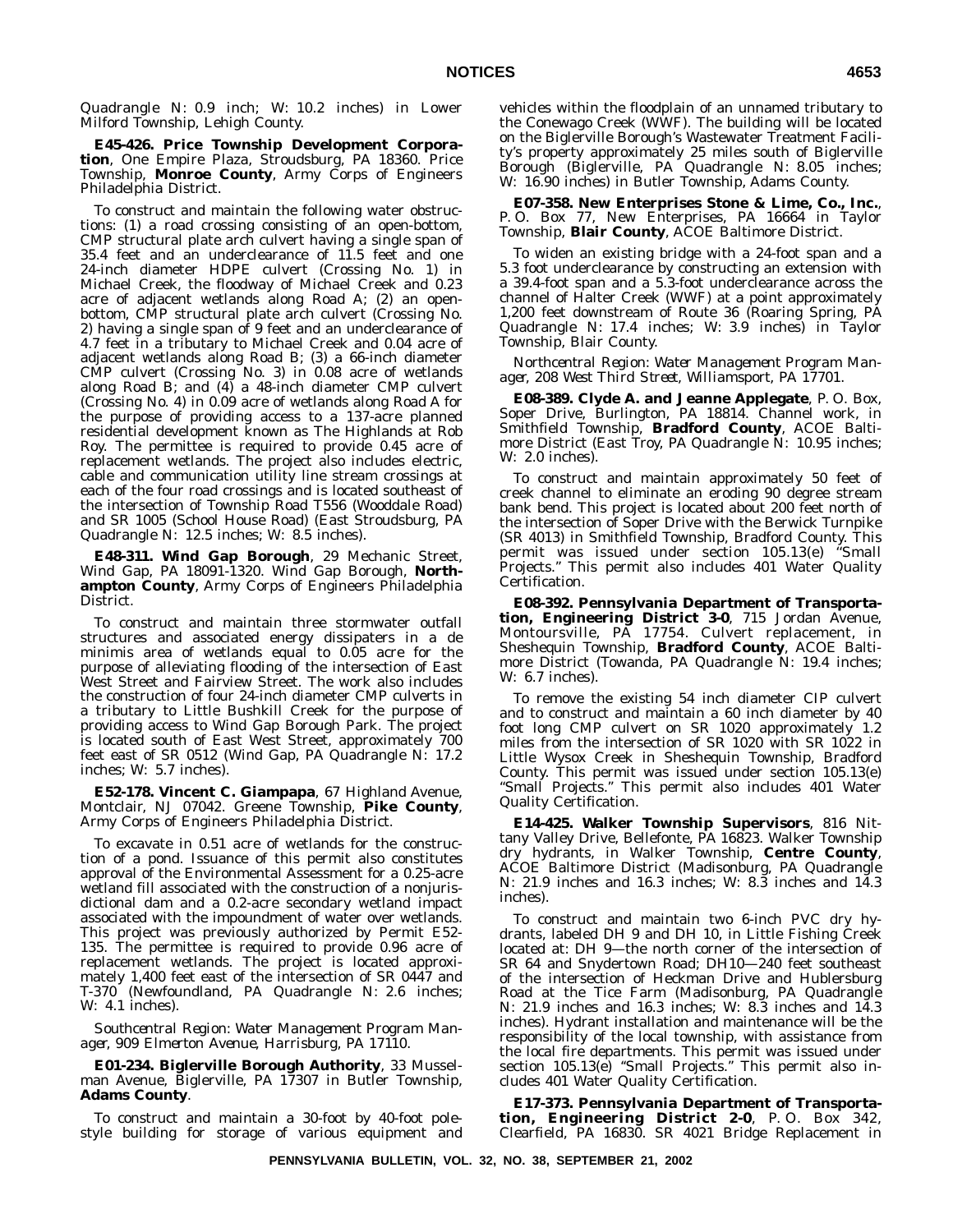Sandy Township, **Clearfield County**, ACOE Baltimore District (Sabula, PA Quadrangle N: 14.31 inches; W: 6.06 inches).

To remove an existing bridge and construct, operate and maintain a single cell precast concrete box culvert to carry SR 4021 across Mountain Run to improve public highway safety. The single cell box culvert shall be constructed with a minimum span of 14-feet, rise of 5.5-feet, skew of 90-degrees and depressed 1.0-foot. The bridge replacement project is located on SR 1011 approximately 200-feet north of T-407 and SR 4021 intersection.

**E18-334. William Dittmar**, P. O. Box 308, West Milton, PA 17886. Dittmar Water Co. tract, in Lamar Township, **Clinton County**, ACOE Baltimore District (Beech Creek, PA Quadrangle N: 14.32 inches; W: 1.65 inches).

To construct and maintain a 6-foot diameter by 40-foot long corrugated metal pipe and the associated clean earthen approach fill in an unnamed tributary to Fishing Creek for timber harvesting access located 2 miles southwest of SR 64 from the Bald Eagle Mountain/SR 64 gap. This permit was issued under section 105.13(e) ''Small Projects.'' This permit also includes 401 Water Quality Certification.

**E18-340. Department of Conservation and Natural Resources, Bureau of Facility Design and Construction**, P. O. Box 8451, Harrisburg, PA 17105-8451. Right Branch-Hyner Run Road Rehabilitation, in Chapman Township, **Clinton County**, ACOE Baltimore District (Slate Run, PA Quadrangle N: 6.2 inches; W: 10.1 inches).

To operate and maintain nine roadways cross drains along Spring Run; and modify, operate and maintain three public road crossings to carry Right Branch-Hyner Run across Spring Run. The modification of the public road crossings shall consist of removing the three 36-inch diameter plastic culvert pipes; reinstalling culverts pipes with a minimum depression of 0.5 foot into the stream bed; and installing stream bank scour protection along culvert outlets. All instream activity shall be conducted during stream low flow. Culvert modification work shall be completed in dry work conditions by fluming or damming and pumping stream flow around work areas. Since Spring Run is a wild trout stream, no construction or future repair work shall be conducted in or along Spring Run between October 1 and December 31 without prior written approval of the Fish and Boat Commission. The project is located along the western right-of-way of SR 0044 approximately 1 mile west of Right Branch-Hyner Run Road and SR 0044 intersection. This permit also authorizes the construction, operation, maintenance and removal of temporary diversions and/or cofferdams; upon completion of the stream bank stabilization activities, all temporary structures shall be removed with the stream channel restored to pre-existing geometry, profile and pattern.

**E18-344. Clinton County Commissioners**, Garden Building, 232 East Main Street, Lock Haven, PA 17745. Clinton County Conservation District dry hydrant project, in Logan, Green, Crawford, Lamar and Porter Townships, **Clinton County**, ACOE Baltimore District.

|        |                           | North             | West              |
|--------|---------------------------|-------------------|-------------------|
|        | Hydrant No. PA Quadrangle | ( <i>inches</i> ) | ( <i>inches</i> ) |
| $DH-1$ | Beech Creek               | 2.9               | 4.3               |
| $DH-2$ | Millheim                  | 21.6              | 6.5               |
| DH-3   | Mill Hall                 | 1.0               | 1.6               |

|      | Hydrant No. PA Quadrangle | North<br>( <i>inches</i> ) | West<br>( <i>inches</i> ) |
|------|---------------------------|----------------------------|---------------------------|
| DH-4 | Carroll                   | 7.2                        | 13.0                      |
| DH-5 | Carroll                   | 14.3                       | 7.6                       |
| DH-6 | Mill Hall                 | 10.4                       | 12.9                      |
| DH-7 | Mill Hall                 | 15.7                       | 12.9                      |
| DH-8 | <b>Beech Creek</b>        | 10.1                       | 2.2                       |
|      |                           |                            |                           |

To construct and maintain eight dry hydrants (DH) within the Fishing Creek Watershed for improved rural fire protection (hydrant installation and maintenance will be the responsibility of the local townships, with assistance from the local fire departments): DH-1 is located on the Nittany Water Company property along TR 341 Spring Run Road at the spring in Lamar in Porter Township; DH-2 is located on the Jeff Breon property along Summer Mountain Road at the eastern edge of Tylersville in Logan Township located at the northwestern corner of the bridge over Fishing Creek; DH-3 is located on the Edith Muthler property on Logan Mills Road in Logan Township located on the southwest corner of the bridge with no disturbance planned to the Logan Mills Covered Bridge; DH-4 is located on the Donnell Jefferies property on Winter Road in Greene Township located on the northwest abutment near the bridge over Fishing Creek; DH-5 is located at Shaffer Pond on 4th Gap Road in Crawford Township located along the southern edge of the pond near the township line; DH-6 is located on Keystone Central School District property near the intersection of Duck Run Road and Mackeyville Road in Lamar Township located near the southwest corner of the ''Hump Bridge''; DH-7 is located on the Hanson Aggregates property off SR 477 in Lamar Township located on the southwest corner of Hanson's bridge over Long Run; and DH-8 is located on the Cedar Springs Trout Hatchery property along Jacksonville Road in Porter Township located at the southeastern corner of the hatchery access road over Cedar Run. This permit was issued under section 105.13(e) ''Small Projects.'' This permit also includes 401 Water Quality Certification.

**E41-508. Stephen and Patricia Dershem**, 1519 Torbert Lane, Jersey Shore, PA 17740. Small Projects Water Obstruction and Encroachment Joint Permit Application, in Watson Township, **Lycoming County**, ACOE Susquehanna River Basin District (Jersey Shore, PA Quadrangle N: 20.4 inches; W: 11.8 inches).

To remove an existing 1,500 square foot residence and construct and maintain a 2,150 square foot primary residence in the floodway of the Pine Creek, all of which is located 5 miles north of the intersection of SR 0044 and SR 0220 to Torbert Lane, in Watson Township, Lycoming County. This permit was issued under section 105.13(e) ''Small Projects.''

**E41-512. Candace R. Clark**, 92 Canal Lane, Linden, PA 17744. Small Projects Water Obstruction and Encroachment Joint Permit Application, in Piatt Township, **Lycoming County**, ACOE Susquehanna River Basin District (Linden, PA Quadrangle N: 13.35 inches; W: 9.28 inches).

To remove an existing at-grade 12-foot x 70-foot mobile home and construct and maintain a 28-foot by 48-foot modular home in the floodway of the West Branch of Susquehanna River, all of which is located 1/2 mile west of the intersection of SR 3007 and School House Road along Canal Lane, in Piatt Township, Lycoming County. This permit was issued under section 105.13(e) ''Small Projects.''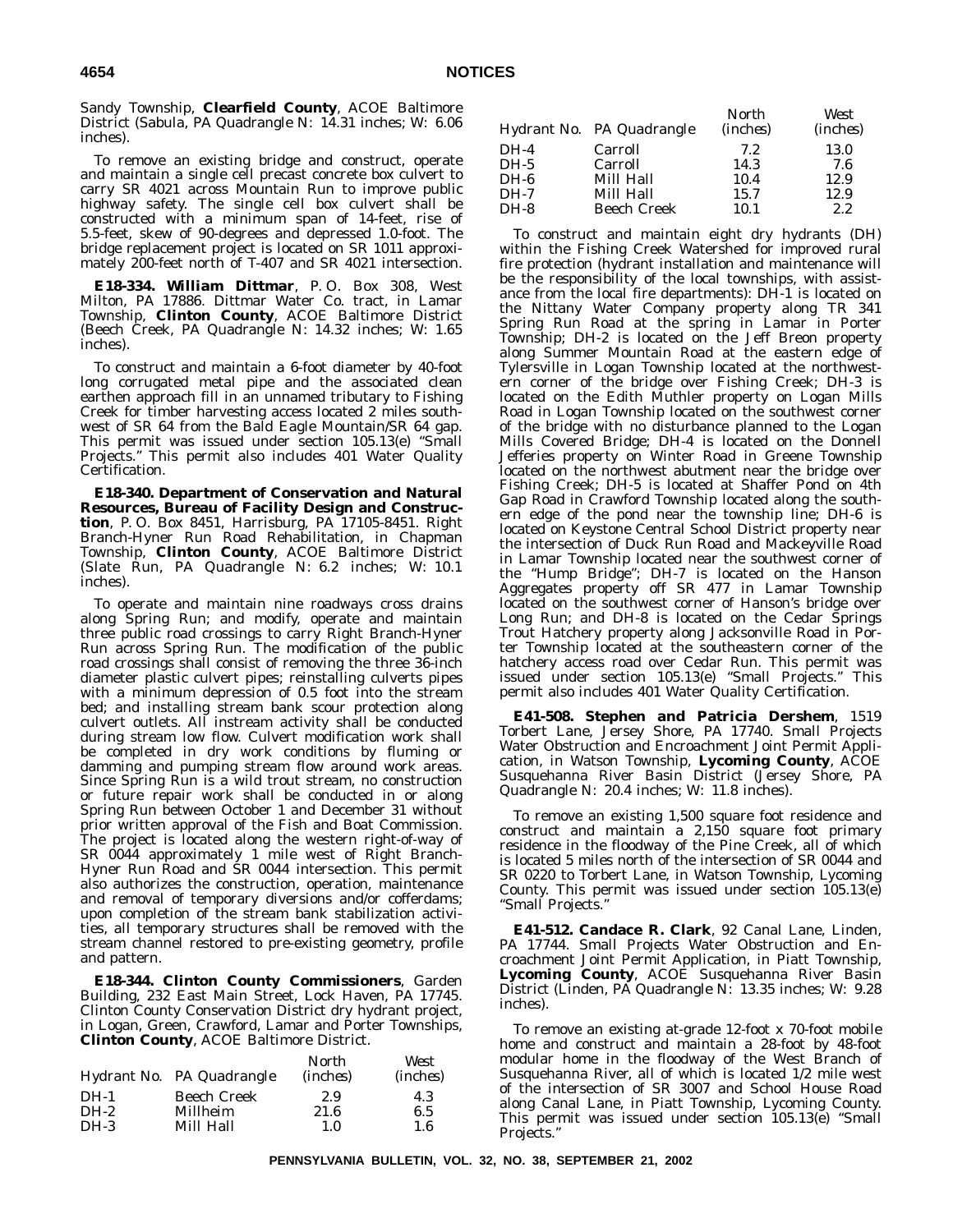**E59-433. Richmond Township**, 536 Valley Road, Mansfield, PA 16933. Culvert construction in Richmond Township, **Tioga County**, ACOE Baltimore District (Mansfield, PA Quadrangle N: 12.8 inches; W: 14.1 inches).

To remove the existing steel bridge and to construct and maintain an 8.4 foot high by 12.8 foot wide by 50 foot long corrugated metal pipe arch culvert in Manns Creek on T-546 approximately 0.6 mile west of the intersection of T-546 with SR 1001. This permit was issued under section 105.13(e) ''Small Projects.'' This permit also includes 401 Water Quality Certification.

*Southwest Region: Water Management Program Manager, 400 Waterfront Drive, Pittsburgh, PA 15222-4745.*

**E30-205. Greene County Board of Commissioners**, 93 East High Street, Waynesburg, PA 15370. Cumberland and Monongahela Townships, **Greene County**, ACOE Pittsburgh District.

To remove the Greene County Bridge No. 12 and to construct and maintain a bridge having a normal clear span of 40.0 feet and an underclearance of 6.7 feet across Little Whiteley Creek (WWF), a temporary cofferdam during construction and approximately 142.5 feet of gabion wall within the assumed floodway of an unnamed tributary to Little Whiteley Creek. The project will impact a de minimis (0.01 acre) amount of wetland. The project is located on T-688 at a point approximately 300 feet south of its intersection with SR 0021 (Masontown, PA Quadrangle N: 19.8 inches; W: 11.8 inches).

**E32-441. Armstrong Township**, 977 Parkwood Road, Indiana, PA 15701. Armstrong Township, **Indiana County**, ACOE Pittsburgh District.

To remove the existing structure and to construct and maintain a twin cell box culvert in Curry Run (CWF). Both parallel cells will be depressed 10 inches and the high flow cell will have a 1.5 foot weir at its inlet. The low flow cell will have a normal span of 18.0 feet and an underclearance of 5.14 feet, the high flow cell will have a normal span of 18.0 feet and an underclearance of 4.5 feet. The project is located near the intersection of SR 0422 and Township Road T-410. Station  $1 + 94.67$ (Elderton, PA Quadrangle N: 4.9 inches; W: 3.1 inches).

**E32-442. Pennsylvania Department of Transportation, Engineering District 10-0**, P. O. Box 429, Indiana, PA 15701. Armstrong Township, **Indiana County**, ACOE Pittsburgh District.

To widen and maintain an existing multi-steel stringer bridge having three spans at 50.7 feet, 50.0 feet and 50.7 feet and an underclearance of 11.0 feet over Crooked Creek (WWF). Also to construct and maintain a temporary causeway and temporary cofferdams in Crooked Creek (WWF). Station 109+75.30 (Elderton, PA Quadrangle N: 5.4 inches; W: 5.8 inches).

To rehabilitate and maintain an existing reinforced concrete T-beam bridge having a span of 30.0 feet and an underclearance of 9.0 feet over Anthony Run (CWF). Station 120+60.41 (Elderton, PA Quadrangle N: 5.3 inches; W: 5.2 inches).

To rehabilitate and maintain an existing reinforced concrete T-beam bridge having a span of 32.0 feet and an underclearance of 6.0 feet over Curry Run (CWF). Station 138+17.43 (Elderton, PA Quadrangle N: 5.3 inches; W: 4.3 inches).

To remove the existing structure and to construct and maintain a precast concrete box culvert having a normal span of 18.0 feet and an effective underclearance of 6.0 feet in Cheese Run (CWF). The invert of the box culvert will be depressed 1.0 foot and contain baffles. Also, to construct and maintain a temporary crossing consisting of two 5.5 foot diameter pipes in Cheese Run (CWF). Station 170+13.5 (Elderton, PA Quadrangle N: 4.8 inches; W: 2.9 inches).

**E56-315. Department of Conservation and Natural Resources, Bureau of Forestry**, Rachel Carson Office Building, P. O. Box 8451, Harrisburg, PA 17105-4892. Jefferson Township, **Somerset County**, ACOE Pittsburgh District.

To remove existing Bridge 4-0006 and to construct and maintain a 22.5-foot long box culvert having a normal clear span of 20 feet and an underclearance of 6 feet in Jones Mill Run (EV). Invert of the structure includes baffle and will be depressed 1 foot. The project includes construction and maintenance of bank stabilization with riprap along the right stream bank for 50 feet downstream of the culvert. The structure is located on Jones Mill Run Road in Forbes State Forest (Seven Springs, PA Quadrangle N: 7.3 inches; W: 2.0 inches).

**E63-533. Friendship Community Church**, P. O. Box J, Washington, PA 15301. Canton Township, **Washington County**, ACOE Pittsburgh District.

To construct and maintain a 60 foot x 110 foot expansion to an existing church within the floodway of a tributary to Log Pile Run (WWF). The project is located in the northeast corner of the intersection of Prigg Avenue and Weirich Avenue (Washington, PA Quadrangle N: 7.5 inches; W: 5.4 inches).

*Northwest Region: Water Management Program Manager, 230 Chestnut Street, Meadville, PA 16335-3481.*

**E10-344, Landmark Properties, Inc.**, 4848 Route 8, Unit 2, Allison Park, PA 15101. Emeryville Drive Lots 1 and 2, in Cranberry Township, **Butler County**, ACOE Pittsburgh District (Mars, PA Quadrangle N: 9.3 inches; W: 14.1 inches).

To fill 0.13 acre of wetland on Emeryville Drive Lots 1 and 2 for construction of a five-story office building and associated parking area along Emeryville Drive approximately 0.25 mile east of Margarite Drive. Also to construct and maintain a 6-inch diameter PVC sanitary sewer pipeline crossing across an unnamed tributary to Brush Creek. Project includes contribution to the Pennsylvania Wetland Replacement fund for replacement of impacted wetland.

**E10-359, William F. and Christine E. Klink**, 418 Kriess Road, Renfrew, PA 16053. Klink Bridge across tributary to Connoquenessing Creek, in Connoquenessing Township, **Butler County**, ACOE Pittsburgh District (Butler, PA Quadrangle N: 14.4 inches; W: 14.8 inches).

To construct and maintain a single span bridge having a clear span of 16 feet with an underclearance of 3.3 feet across an unnamed tributary to Connoquenessing Creek for access from Reiber Road (T-830) to a new home site on the Klink property. The oak planks shall be placed on four 10-inch by 14-inch steel I-beams placed on concrete abutments. Also, to construct and maintain a 12-foot wide driveway of which approximately 150 foot of the driveway shall be constructed within 50 foot of the top of the bank of the unnamed tributary.

**E20-503, Titusville Redevelopment Authority**, P. O. Box 425, Titusville, PA 16354-0425. Titusville Opportunity Park, in the City of Titusville, **Crawford County**,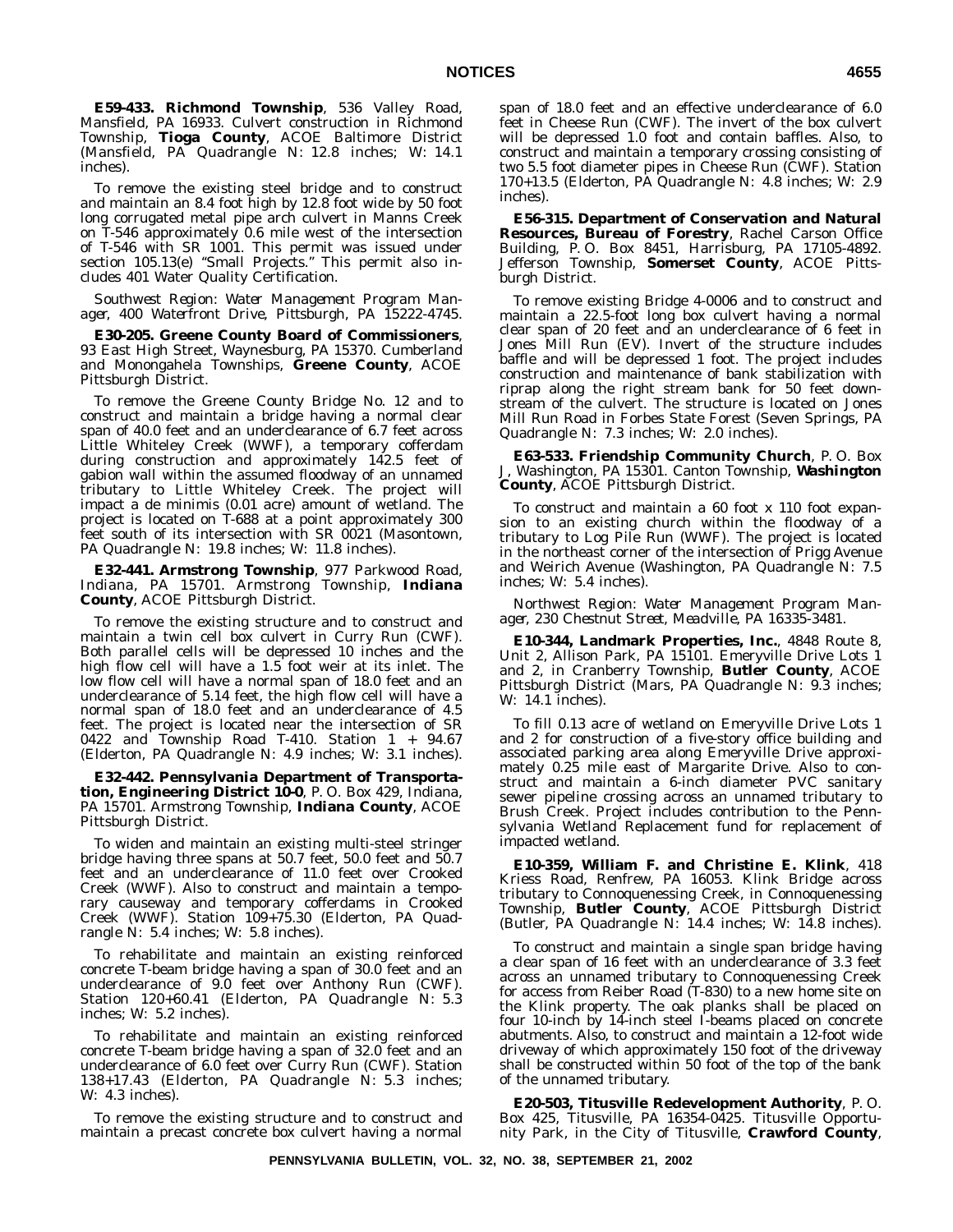ACOE Pittsburgh District (Titusville North, PA Quadrangle N: 22.1 inches; W: 3.5 inches).

To perform site grading at five lots including impacts to a total of 5.51 acres of wetland for development of Titusville Opportunity Park industrial park project within the 100-year flood plain of Oil Creek on the former Cytemp Specialty Steel property south of SR 27 approximately 0.5 mile east of SR 8. Project includes creation of a total of 5.51 acres of replacement wetlands, restoration of 0.51 acre of impacted wetland and establishment of 43.22 acres of conservation easement within the 100-year flood plain of Oil Creek.

**E20-515, Conneaut Lake Borough**, North Third Street, Conneaut Lake, PA 16316. Fireman's Beach Shoreline Stabilization, in Sadsbury Township, **Crawford County**, ACOE Pittsburgh District (Conneaut Lake, PA Quadrangle N: 19.3 inches; W: 7.2 inches).

To install and maintain approximately 500 feet of shoreline protection using precast concrete barriers along the western shore of Conneaut Lake at Fireman's Beach east of Lakeview Avenue approximately 400 feet north of Water Street (SR 322).

**E24-220, Jones Township**, P. O. Box 25, Wilcox, PA 15870. Jones Township Ballfield Park, in Jones Township, **Elk County**, ACOE Pittsburgh District (Wilcox, PA Quadrangle N: 14.4 inches; W: 8.9 inches).

To construct and maintain a public park including a ball field, horseshoe pit, picnic pavilions, concession stand with restrooms, parking areas and other appurtenances within the 100-year flood plain near the confluence of West Branch Clarion River and Wilson Run and impacting a total of 0.15 acre of wetland south of T-631 (Old Kane Road) in the Village of Wilcox. Project includes creation of 0.16 acre of replacement wetland adjacent to existing wetlands onsite within the flood plain.

**E24-221, Department of Conservation and Natural Resources, Bureau of Forestry**, P. O. Box 8451, Harrisburg, PA 17105-8451. Bridge 09-0006 Replacement, in Jay Township, **Elk County**, ACOE Baltimore District (Huntley, PA Quadrangle N: 21.8 inches; W: 13.15 inches).

To remove the existing structure (Bridge 09-0006) and to construct and maintain a single span prestressed concrete spread box beam bridge having a clear span of 55.17 feet and an underclearance of 12.52 feet on an 85° skew across Laurel Run on Blackwell Road. Project includes replacement of the existing abutments.

**E24-223, Pennsylvania Department of Transportation, District 2-0**, 1924-30 Daisy Street, P. O. Box 342, Clearfield, PA 16830. SR 0948, Section A01, Segment 0070, Offset 0000 across tributary to Daguscahonda Run, in Fox Township, **Elk County**, ACOE Pittsburgh District (Kersey, PA Quadrangle N: 20.3 inches; W: 15.1 inches).

To remove the existing structure and to construct and maintain a 66-foot long precast reinforced concrete box culvert having a 10-foot wide by 3.8-foot high waterway opening in an unnamed tributary to Daguscahonda Run on SR 0948, Section A01, Segment 0070, Offset 0000.

**E24-224, Jones Township**, P. O. Box 25, Wilcox, PA 15870. Jones Township Ball Field Park, in Jones Township, **Elk County**, ACOE Pittsburgh District (Wilcox, PA Quadrangle N: 14.4 inches; W: 8.9 inches).

To construct and maintain a public park including a ball field, horseshoe pit, picnic pavilions, concession stand with restrooms, parking areas and other appurtenances within the 100-year flood plain near the confluence of West Branch Clarion River and Wilson Run and impacting a total of 0.15 acre of wetland south of T-631 (Old Kane Road) in the Village of Wilcox. Project includes creation of 0.16 acre of replacement wetland adjacent to existing wetlands onsite within the flood plain.

**E24-225, Steven W. and Coleen B. Kronenwetter**, R. R. 1, Box 84K, SR 555, Weedville, PA 15868. Wapiti Woods Driveway Construction, in Benezette Township, **Elk County**, ACOE Pittsburgh District (Weedville, PA Quadrangle N: 5.6 inches; W: 5.8 inches).

To construct and maintain a 12 foot wide driveway of which 350 foot of the driveway shall be constructed within 50 foot of the top of the bank of the Bennett Branch of Sinnemahoning Creek and over a de minimis wetland (0.002 acre) adjacent to the south side of SR 555 approximately 1 mile southwest of the intersection of SR 555 and SR 2004 to develop a rental cabin business on the property.

**E25-645, Amity Township Supervisors**, 15030 Casler Road, Union City, PA 16438. Lowe Road across Lake Pleasant Outlet, in Amity Township, **Erie County**, ACOE Pittsburgh District (Waterford, PA Quadrangle N: 20.6 inches; W: 2.2 inches.)

To remove the existing bridge superstructure, abutment stems and wingwalls and to construct and maintain three 33-foot long, 7-foot diameter culverts in the Lake Pleasant Outlet on Lowe Road (Township Road T-555) approximately 0.5 mile southwest of the intersection of Lowe Road (Township Road T-555) and Arbuckle Road. The project includes construction of stacked concrete block wingwalls with rip-rap protection and the impact of less than 0.01 acre of wetland.

**E25-646, Millcreek Township**, 3608 West 26th Street, Erie, PA 16508-2037. Channel cleaning of unnamed tributary to Marshall Run, in Millcreek Township, **Erie County**, ACOE Pittsburgh District (Swanville, PA Quadrangle N: 15.3 inches; W: 4.5 inches).

To excavate debris and sediment to the original stream contours and to maintain the contours of 1,600 feet of an unnamed tributary to Marshall Run starting west of Powell Avenue and extending downstream to the culvert under the existing tracks just east of Caughey Road to reduce flooding of nearby commercial properties.

**E25-650, Pennsylvania Department of Transportation, District 1-0**, 255 Elm Street, P. O. Box 398, Oil City, PA 16301-1412. SR 4034, Section A70 Erie East Side Access Highway, in City of Erie, **Erie County**, ACOE Pittsburgh District.

To construct and maintain the following in tributaries to Lake Erie as part of the construction of the East Side Access Highway, SR 4034, Section A70 (Erie South, PA Quadrangle N: 22.2 inches; W: 2.4 inches westward to Erie South, PA Quadrangle N: 22.4 inches; W: 5.8 inches): 1) a 320-foot long, 4-foot diameter reinforced concrete pipe extension to an existing stream enclosure in an unnamed tributary to McDaniel's Run; and (2) replacement of a portion of an existing stream enclosure with an approximately 35-foot long, 4.5-foot diameter reinforced concrete pipe and an approximately 35-foot long, 5-foot diameter reinforced concrete pipe in series in Cemetery Run. This project includes placement of fill in 0.58 acre of PFO wetland. Construction of replacement wetlands for this project was previously authorized under Permit E25-626.

**E25-651, City of Erie**, 626 State Street, Room 400, Erie, PA 16501-1128. Cascade Creek enclosure, in the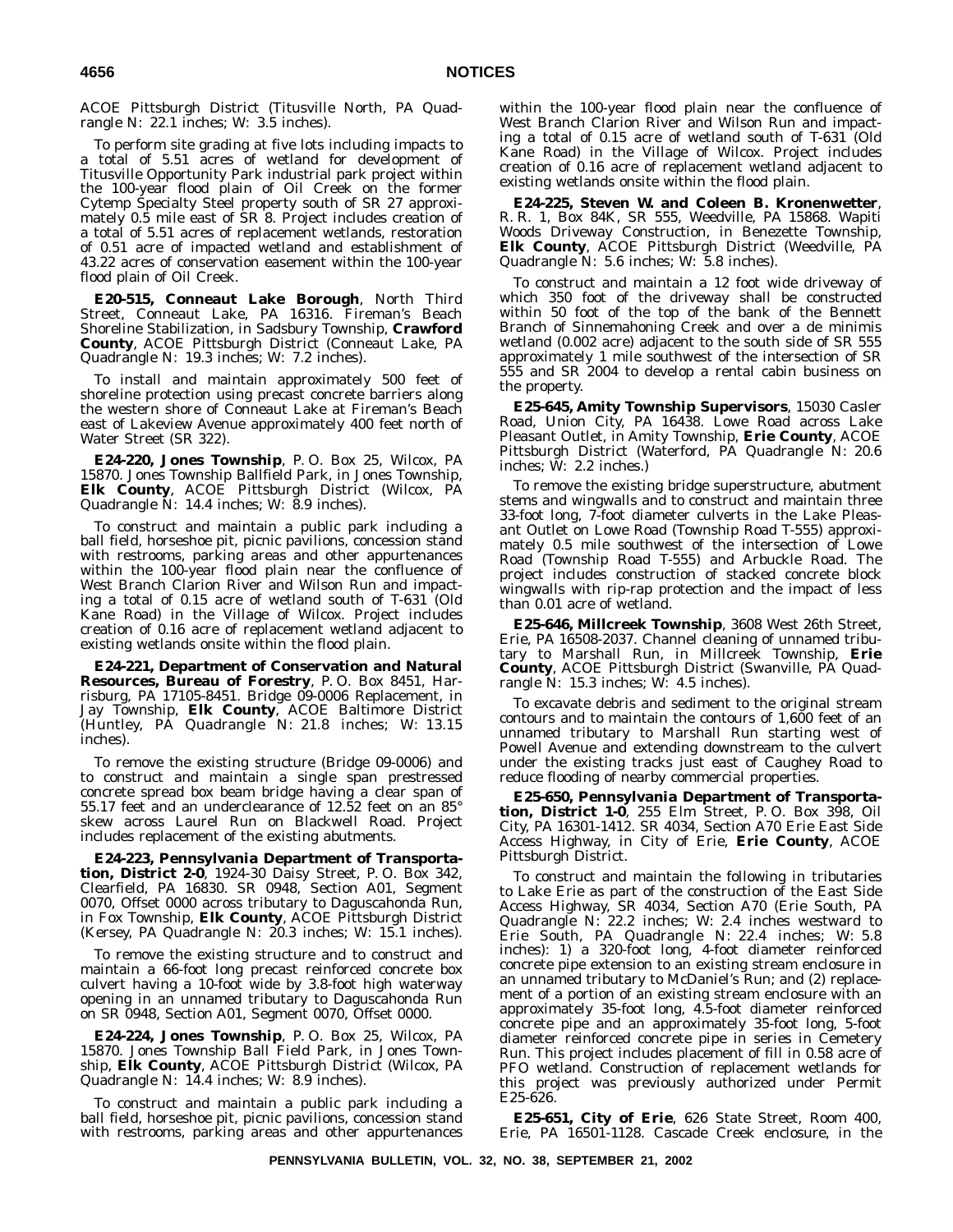City of Erie, **Erie County**, ACOE Pittsburgh District (Erie South, PA Quadrangle N: 20.1 inches; W: 15.2 inches).

To partially remove the existing structure and to install and maintain, a 781 foot-long, 102 inch diameter centrifugally cast fiberglass reinforced polymer mortar stream enclosure in Cascade Creek (WWF; MF). The project is adjacent to the southeast corner of West 12th Street and Veshecco Drive. The project includes removal of the existing accumulated sediment from the existing the 75-foot long concrete open channel at the outlet of the existing structure.

**E42-289, Lafayette Township Board of Supervisors**, 7534 Route 59, Lewis Run, PA 16738. T-329 across East Branch Tunungwant Creek, in Lafayette Township, **McKean County**, ACOE Pittsburgh District (Lewis Run, PA Quadrangle N: 19.75 inches; W: 2.9 inches).

To remove the existing structure and to construct and maintain a composite P/S concrete spread box beam bridge having a clear span of 65 feet and an underclearance of 6.75 feet on a 70-degree skew across East Branch Tunungwant Creek on T-329 approximately 3 miles northwest of Lewis Run. This project includes placement of fill in a de minimis area of wetland (0.045 acre) with roadway approach widening.

#### **ENVIRONMENTAL ASSESSMENTS**

*Central Office: Bureau of Waterways Engineering, Rachel Carson State Office Building, Floor 3, 400 Market Street, Harrisburg, PA 17105.*

**D28-002EA. Department of Conservation and Natural Resources**, P. O. Box 8451, Harrisburg, PA 17105-8451. Southampton Township, **Franklin County**, ACOE Baltimore District.

To breach and remove the Stony Point Dam across Furnace Run (CWF) for the purpose of restoring the stream to a free flowing condition. The dam is located approximately 2,500 feet south of the intersection of Middle Ridge Road and Linsay Lot Road in Michaux State Forest (Scotland, PA Quadrangle N: 20.7 inches; W: 0.2 inch).

#### **DAM SAFETY**

*Central Office: Bureau of Waterways Engineering, 400 Market Street, Floor 3, P. O. Box 8554, Harrisburg, PA 17105-8554.*

**D10-113, D10-115 and D10-114. Slippery Rock University**, Slippery Rock, PA 16057-1326. Project proposes to remove accumulated silts and sediments from the reservoirs of three jurisdictional dams as follows: Stadium Drive Dam (D10-113) 0.05 acre; Founders Hall Bridge Dam (D10-114) 0.22 acre; Founders Hall Dam (D10-115) 0.21 acre. The dams are located across a tributary to Slippery Rock Creek (CWF) on the Slippery Rock University Campus (Slippery Rock, PA Quadrangle, N: 11.5 inches; W: 5.7 inches). Slippery Rock Township, **Butler County**.

## **SPECIAL NOTICES**

#### **Public Comment Period Correction**

#### **Proposed Commercial Building Site in Unity Township, Westmoreland County**

*E65-796. Colony Development Company*, 8954 Hill Drive, North Huntingdon, PA 15642. Unity Township, *Westmoreland County*, ACOE Pittsburgh District.

The Department of Environmental Protection (Department) held a public hearing on August 21, 2002, at Latrobe Elementary School Auditorium, Latrobe, Westmoreland County. The purpose of the hearing was to receive public comment on a water obstruction and encroachment permit to place and maintain fill in a 0.72 acre of wetlands and approximately 750 linear feet of an intermittent watercourse in the watershed of unnamed tributaries to Ninemile Run (WWF) for the purpose of a commercial site development for Wal-Mart and Lowe's Improvement Warehouse.

The site is located along SR 30, approximately 0.5 mile south of the intersection of Theater Drive (T-898) and SR 30 (Latrobe Quadrangle N: 6.9 inches; W: 1 inch), in Unity Township, Westmoreland County.

In addition to the water obstruction and encroachment permit, the Department also took comments on a notice of intent for coverage under the general NPDES permit for discharges of stormwater associated with construction activities.

At 32 Pa.B. 3557 (July 20, 2002), the Department incorrectly identified October 21, 2002, as the ending date for public comment on this application. The correct deadline for comments is September 22, 2002. Comments should be sent to Tim Dreier, Department of Environmental Protection, 400 Waterfront Drive, Pittsburgh, PA 15222.

#### **Public Hearing on Pennsylvania General Energy NPDES Permit Applications**

#### **Kingsley and Jenks Townships, Forest County**

The Department of Environmental Protection (Department) will conduct a public hearing on October 23, 2002, at 7 p.m. in the Marienville Area Civic Association Building, adjacent to the Jenks Township Building, Marienville, PA. The hearing is in response to comments received on two applications from Pennsylvania General Energy, 208 Liberty Street, Warren, PA 16365 for discharges of stormwater associated with oil and gas developmental construction activities. The issues raised include, but are not limited to, potential impacts on threatened and endangered species, public resources and water quality. The permit applications were published as follows, on the dates indicated.

*NPDES Permit PAS102706*, Stormwater, *Pennsylvania General Energy Corporation*, 208 Liberty Street, Warren, PA 16365 has applied to discharge stormwater associated with a construction activity located in Jenks Township, *Forest County* to Little Salmon Creek (HQ-CWF). (32 Pa.B. 2612 (May 25, 2002))

*NPDES Permit PAS102707*, Stormwater, *Pennsylvania General Energy Corporation*, 208 Liberty Street, Warren, PA 16365 has applied to discharge stormwater associated with a construction activity located in Jenks and Kingsley Townships, *Forest County* to Salmon Creek (HQ-CWF). (32 Pa.B. 3009 (June 22, 2002))

Persons who wish to present testimony at the hearing should submit a written notice of intent, by October 21, 2002, to Robert Gleeson, Oil and Gas Management, Department of Environmental Protection, 230 Chestnut Street, Meadville, PA 16335-3494. The written notice should include the person's name, address, telephone number and a brief statement as to the nature of the testimony to be offered at the hearing. Testimony may be presented in either written or oral form. Testimony should be concise and relevant to the permit issue. Oral testimony will be limited to a maximum of 5 minutes per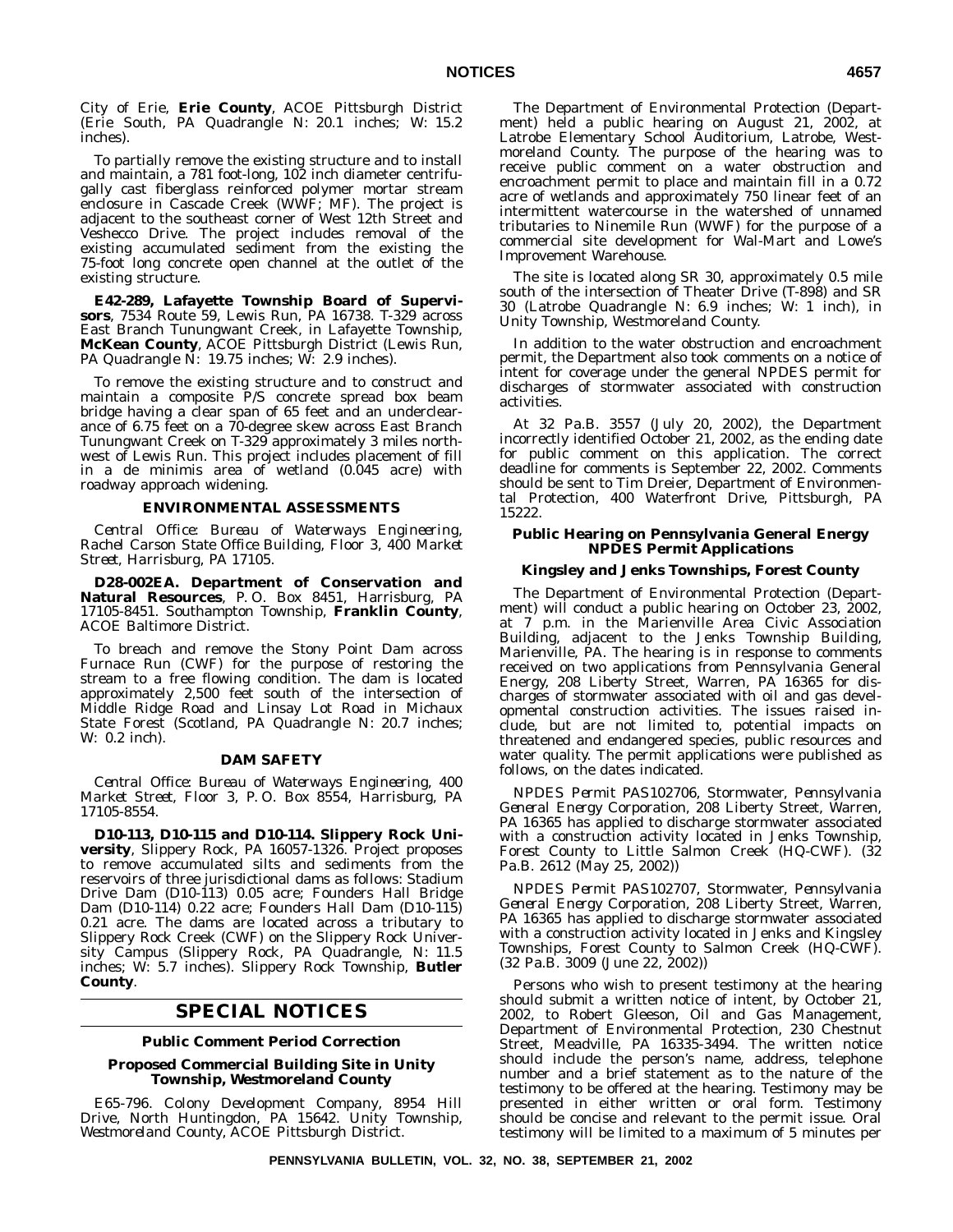speaker. Those presenting written testimony can submit a written copy of the comments and relevant documents at the hearing. Written testimony may also be sent to Robert Gleeson at the previous address either before the hearing or until November 2, 2002.

Following the hearing, the Department will prepare a document including a summary of the written and oral comments submitted at the hearing, the Department's responses to the comments and the reasons for the responses. The Department will make its decision on the applications following completion of this summary.

Interested persons may obtain further information or inspect and copy public forms and related documents at the Department Regional Office, 230 Chestnut Street, Meadville, PA between 8 a.m. and 4 p.m., Monday through Friday. To ensure adequate opportunity for all interested parties, appointments for file reviews should be made by calling (814) 332-6340.

#### **BUREAU OF DEEP MINE SAFETY**

#### **Approval of Request for Variance**

The Department of Environmental Protection (Department), Bureau of Deep Mine Safety (BDMS) has approved Dunkard Mining Company's request for a variance from the requirements of section 224(b) of the Pennsylvania Bituminous Coal Mine Act (act) at the Dunkard Mine. This notification contains a summary of this request and the basis for the Department's approval. A complete copy of the variance request may be obtained from Allison Gaida, (724) 439-7469 or from the BDMS website: http:// www.dep.state.pa.us/dep/deputate/minres/dms/dms.htm.

*Summary of the Request*: Dunkard Mining Company requested a variance from section 224(b) of the act to drill a horizontal borehole to the west of the Rosedale #8 Mine to protect miners against accidentally mining into the abandoned mine. The proposal accords protections to persons and property substantially equal to or greater than the requirements of section 224(b) of the act.

The basis for the Bureau's approval is summarized as follows:

1. The long horizontal borehole method proposed in lieu of the requirements set forth in section 224(b) of the act is a proven technology which has been used successfully in other underground mines in this Commonwealth.

2. The long horizontal borehole method proposed is much less labor intensive and provides much less exposure to lifting and strain type injuries by not having to handle and use hand-held drills and steels. By mining normal depth cuts, the work force will be subjected to less risk associated with equipment place changes, rather than mining the outside entry 8 feet at a time.

3. The long horizontal borehole proposed in lieu of the requirements set forth in section 224(b) of the act will provide a greater coal barrier than required by section 224(b) of the act.

4. The long horizontal boreholes will provide a quicker method to close the borehole in the event of contacting the abandoned mine by closing the valve located at the end of the pipe grouted in the rib and will be more suitable for grouting, if needed.

5. The long horizontal borehole will provide a much larger area of coverage for protecting the workers against accidentally mining into the abandoned mine.

This approval is limited to the alternate method to drill test holes as required in section 224(b) of the act. All other terms and requirements of section 224(b) of the act shall remain in effect. Continued authorization for operation under the approval is contingent upon compliance with the measures described in Dunkard's approved variance proposal and the following stipulation. Upon completion of the horizontal borehole, and before mining starts, Dunkard Mine is required to provide a print to BDMS showing the vertical and horizontal view of the hole location, data logs and include the hole properly referenced on future Dunkard Mine maps. The roof and bottom shall be sufficiently tagged and the entire borehole plot is to be recorded on a map as the hole is drilled to ensure that the drilling occurs within the coal seam.

#### **Request for Comments for the Proposed Total Maximum Daily Load (TMDL) for the McGourvey Run Watershed**

The Department of Environmental Protection (Department) is accepting comments on a proposed TMDL, established in accordance with the requirements of section 303(d) of The Clean Water Act. The Department held a public meeting on August 14, 2002, at the Holiday Inn in Clarion, PA, to discuss and accept comments on the proposed TMDL. The meeting was scheduled to coincide with the monthly meeting of the Mill Creek Coalition, a local group actively involved in watershed restoration. McGourvey Run has been identified as impaired on the 1996 and 1998 Pennsylvania 303(d) list due to depressed pH, high concentrations of metals and other inorganics. The listed segment and miles degraded are shown in the following table.

| Stream Code | Stream Name   | Miles Degraded |
|-------------|---------------|----------------|
| 49796       | McGourvey Run | 2.17           |

The proposed plan provides calculations of stream's total capacity to accept metals (aluminum, iron, manganese and acidity), pH and maintain levels below water quality criteria. The applicable water quality criteria are as follows:

| Parameter   | Criterion value<br>(mg/l)              | Total Recoverable/<br><i>Dissolved</i> |
|-------------|----------------------------------------|----------------------------------------|
| Aluminum    | 0.1 of the 96 hour<br>LC <sub>50</sub> | <b>Total Recoverable</b>               |
|             | 0.75                                   |                                        |
| <b>Iron</b> | 1.5                                    | <b>Total Recoverable</b>               |
|             | 0.3                                    | <b>Dissolved</b>                       |
| Manganese   | 1.00                                   | <b>Total Recoverable</b>               |
| PH          | $6.0 - 9.0$                            | NΔ                                     |

The primary pollutant source for the watershed is abandoned mine workings and abandoned gas well. This watershed was sporadically mined for coal in the late 19th to the mid 20th centuries. The effects of this are still present. All of the allocations made in the TMDL are load allocations (LA) which are made to nonpoint sources of pollution.

The TMDL was developed using Monte Carlo Simulation (MCS) to determine long term average concentrations that each stream segment could accept and still meet water quality criteria 99% of the time. MCS allows for the expansion of a data set based on its statistical makeup. Since there was no critical flow condition where criteria were exceeded, the Department used the average flow to express the loading values in the TMDL.

The TMDL sets allowable loading rates for metals and acidity at specified points in the watershed. The basis of information used in the establishment of this TMDL is field data collected over the past 10 years.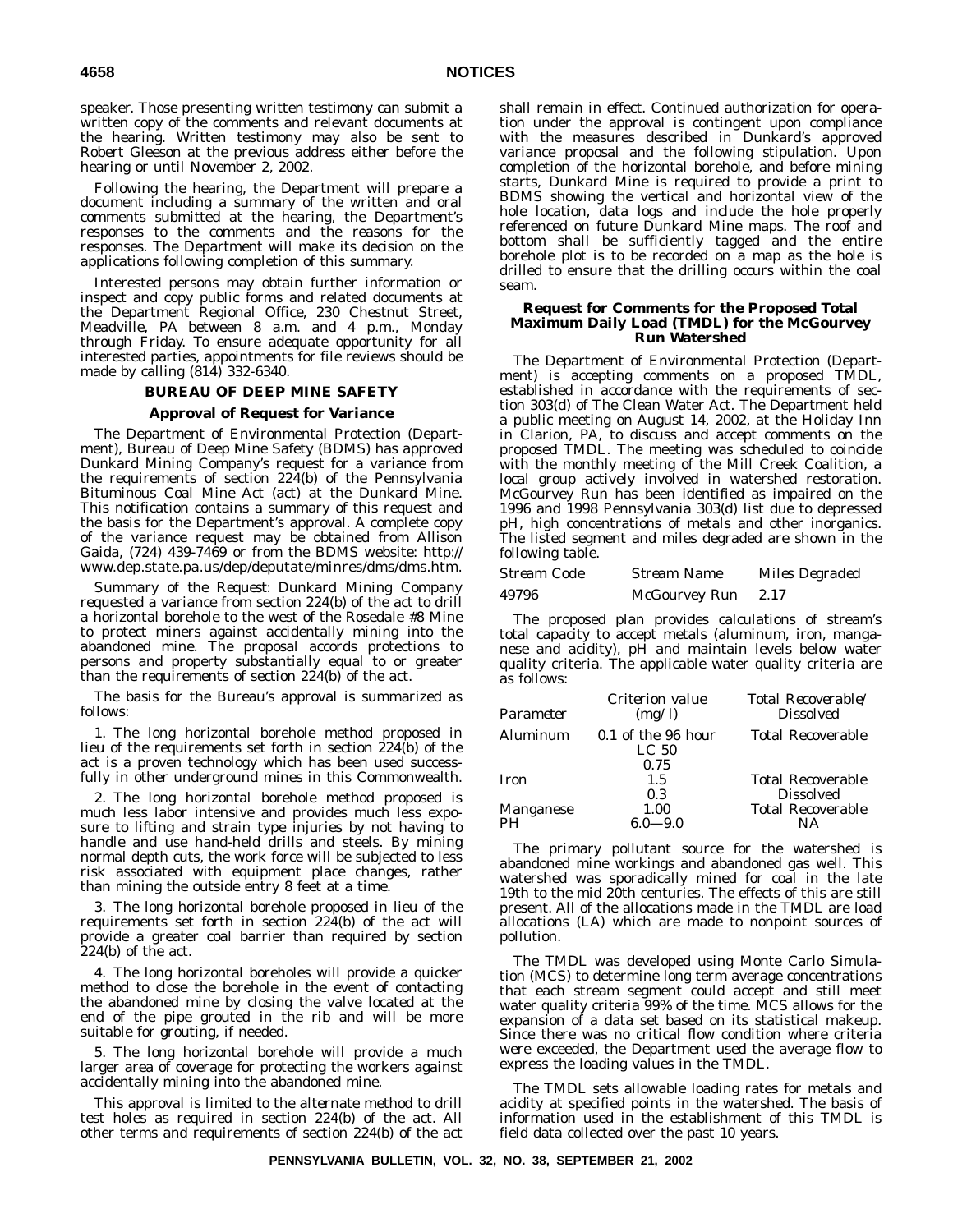The data and all supporting information used to develop the proposed TMDL are available from the Department. To request a copy of the proposed TMDL and an information sheet, contact Joseph Tarantino, Knox District Mining Office, P. O. Box 669, Knox, PA 16232, (814) 797-1191, jtarantino@state.pa.us.

The TMDL can be viewed and printed at www.dep. state.pa.us direct link ''TMDL'' or http://www.dep. state.pa.us\watermanagement\_apps\tmdl\

Written comments will be accepted at the previously noted address and must be postmarked by October 20, 2002. The Department will consider all comments in developing the final TMDL which will be submitted to the EPA for approval.

#### **Request for Comments and Notice of Public Meeting for the Proposed TMDL for the Jones Run and Douglas Run Watersheds**

The Department is accepting comments on a proposed TMDL, established in accordance with the requirements of section 303(d) of The Clean Water Act. The Department held a public meeting on August 14, 2002, at the Holiday Inn in Clarion, PA, to discuss and accept comments on the proposed TMDL. The meeting was scheduled to coincide with the monthly meeting of the Mill Creek Coalition, a local group actively involved in watershed restoration. Seven stream segments in the Jones Run and Douglas Run watersheds have been identified as impaired on the 1996 and 1998 Pennsylvania 303(d) list due to depressed pH, high concentrations of metals and other inorganics. The listed segments and miles degraded are show in the following table:

| <i>Stream Code</i> | Stream Name                | Miles Degraded |
|--------------------|----------------------------|----------------|
| 49719              | Douglass Run               | 3.23           |
| 49724              | UNT to Douglass Run        | 0.44           |
| 49725              | <b>UNT</b> to Douglass Run | 0.85           |
| 49756              | <b>UNT</b> to Douglass Run | 0.83           |
| 49720              | Jones Run                  | 2.55           |
| 49722              | UNT to Jones Run           | 0.96           |
| 49723              | <b>UNT</b> to Jones Run    | 0.51           |

The proposed plan provides calculations of stream's total capacity to accept metals (aluminum, iron, manganese and acidity), pH and maintain levels below water quality criteria. The applicable water quality criteria are as follows:

| Parameter   | Criterion value<br>(mg/l)              | Total Recoverable/<br><b>Dissolved</b>       |
|-------------|----------------------------------------|----------------------------------------------|
| Aluminum    | 0.1 of the 96 hour<br>LC <sub>50</sub> | <b>Total Recoverable</b>                     |
|             | 0.75                                   |                                              |
| <b>Iron</b> | 1.5<br>0.3                             | <b>Total Recoverable</b><br><b>Dissolved</b> |
| Manganese   | 1.00                                   | <b>Total Recoverable</b>                     |
| PН          | $6.0 - 9.0$                            | NΑ                                           |

The primary pollutant source for the watershed is abandoned mine workings. This watershed was heavily mined for coal in the late 19th to the mid 20th centuries. The effects of this are still present. All of the allocations made in the TMDL are LAs which are made to nonpoint sources of pollution.

The TMDL was developed using MCS to determine long term average concentrations that each stream segment could accept and still meet water quality criteria 99% of the time. MCS allows for the expansion of a data set based on its statistical makeup. Since there was no critical flow condition where criteria were exceeded, the Department used the average flow to express the loading values in the TMDL.

The TMDL sets allowable loading rates for metals and acidity at specified points in the watershed. The basis of information used in the establishment of this TMDL is field data collected over the past 10 years.

The data and all supporting information used to develop the proposed TMDL are available from the Department. To request a copy of the proposed TMDL and an information sheet, contact Joseph Tarantino, Knox District Mining Office, P. O. Box 669, Knox, PA 16232, (814) 797-1191, jtarantino@state.pa.us.

The TMDL can be viewed and printed at www.dep.state.pa.us direct link ''TMDL'' or at http:// www.dep.state.pa.us\watermanagement\_apps\tmdl\

Written comments will be accepted at the previously noted address and must be postmarked by October 20, 2002. Persons who plan to make a presentation at the public meeting should notify the Department no later than 4 p.m. on September 24, 2002. The Department will consider all comments in developing the final TMDL which will be submitted to the EPA for approval.

#### **Request for Comments and Notice of Public Meeting for the Proposed TMDL for the Babb Creek Watershed**

The Department is holding a public meeting on October 1, 2002, at 6 p.m. at the Arnot Sportsmen's Club in Arnot, PA, to discuss and accept comments on a proposed TMDL, established in accordance with the requirements of section 303(d) of The Clean Water Act. Three stream segments in the Babb Creek Watershed have been identified as impaired on the 1996 and 1998 Pennsylvania 303(d) list due to depressed pH and/or high concentrations of metals. The listed segments and miles degraded are shown in the following table:

| Stream Code | Stream Name         | Miles Degraded |
|-------------|---------------------|----------------|
| 21681       | <b>Babb Creek</b>   | 0.99           |
| 21681       | <b>Babb Creek</b>   | 12.85          |
| 21730       | <b>Wilson Creek</b> | 2.3            |

The proposed plan provides calculations of stream's total capacity to accept metals (aluminum, iron, manganese and acidity), pH and maintain levels below water quality criteria. The applicable water quality criteria are as follows:

| Parameter       | Criterion value<br>(mg/l)              | Total Recoverable/<br><b>Dissolved</b>       |
|-----------------|----------------------------------------|----------------------------------------------|
| Aluminum        | 0.1 of the 96 hour<br>LC <sub>50</sub> | <b>Total Recoverable</b>                     |
| Iron            | 0.75<br>1.5<br>0.3                     | <b>Total Recoverable</b><br><b>Dissolved</b> |
| Manganese<br>PН | 1.00<br>$6.0 - 9.0$                    | <b>Total Recoverable</b><br>NΔ               |

The primary pollutant source for the watershed is abandoned mine workings. This watershed was heavily mined for coal in the late 19th to the mid 20th centuries. The effects of this are still present. All of the allocations made in the TMDL are LAs which are made to nonpoint sources of pollution.

The TMDL was developed using MCS to determine long term average concentrations that each stream segment could accept and still meet water quality criteria 99% of the time. MCS allows for the expansion of a data set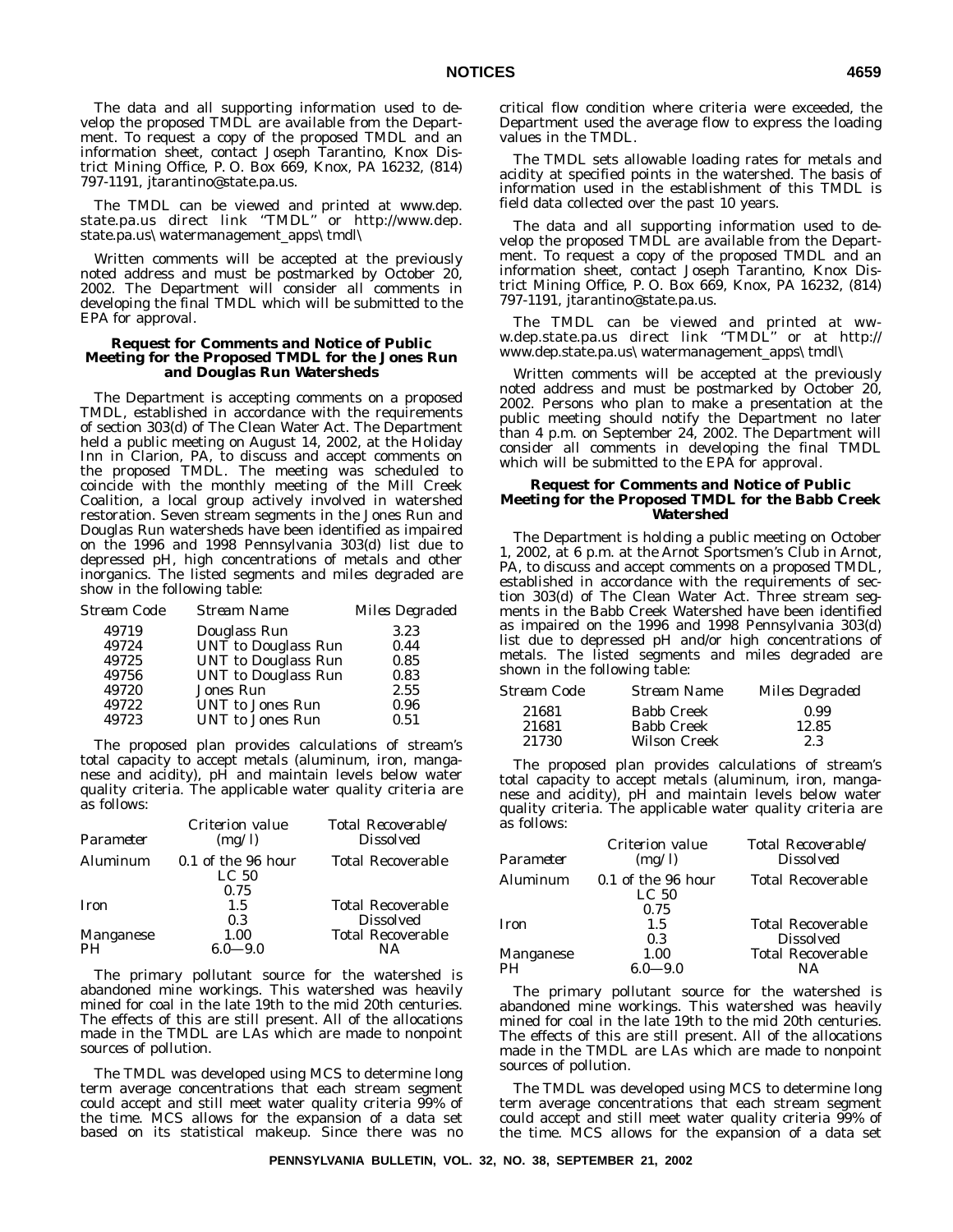based on its statistical makeup. Since there was no critical flow condition where criteria were exceeded, the Department used the average flow to express the loading values in the TMDL.

The TMDL sets allowable loading rates for metals and acidity at specified points in the watershed. The basis of information used in the establishment of this TMDL is field data collected over the past 10 years.

The data and all supporting information used to develop the proposed TMDL are available from the Department. To request a copy of the proposed TMDL and an information sheet, contact John Mital, Hawk Run District Mining Office, P. O. Box 209, 792 Empire Road, Hawk Run, PA 16840-0209, (814) 342-8200, jmital@state.pa.us. Directions to the Arnot Sportsmen's Club meeting place can also be obtained by contacting this address.

The TMDL can be viewed and printed at http:// www.dep.state.pa.us/watermanagement\_apps/tmdl/

Written comments will be accepted at the previously noted address and must be postmarked by November 6, 2002. Persons who plan to make a presentation at the public meeting should notify the Department no later than 4 p.m. on September 24, 2002. The Department will consider all comments in developing the final TMDL which will be submitted to the EPA for approval.

[Pa.B. Doc. No. 02-1637. Filed for public inspection September 20, 2002, 9:00 a.m.]

# **Air Quality Technical Advisory Committee Meeting Cancellation; Ad Hoc Committee on NOx Monitoring Issues Meeting**

The Air Quality Technical Advisory Committee (AQTAC) meeting scheduled for September 19, 2002, has been cancelled.

The AQTAC Ad Hoc Committee on NOx Monitoring Issues will meet on September 19, 2002, at 8:30 a.m. in the Second Floor Training Room, Rachel Carson State Office Building, 400 Market Street, Harrisburg, PA.

For further information, contact Terry Black at (717) 787-2030.

> DAVID E. HESS, *Secretary*

[Pa.B. Doc. No. 02-1638. Filed for public inspection September 20, 2002, 9:00 a.m.]

#### **Availability of Technical Guidance**

Technical guidance documents are on the Department of Environmental Protection's (Department) website (www.dep.state.pa.us) at the Public Participation Center page. The ''July 2002 Inventory'' heading is the Governor's list of nonregulatory guidance documents. The ''Final Documents'' heading is the link to a menu of the various Department bureaus and from there to each bureau's final technical guidance documents. The ''Draft Technical Guidance'' heading is the link to the Department's draft technical guidance documents.

The Department will continue to revise its nonregulatory documents, as necessary, throughout 2002.

#### *Ordering Paper Copies of Department Technical Guidance*

The Department encourages the use of the Internet to view guidance documents. When this option is not available, persons can order a bound paper copy of the latest inventory or an unbound paper copy of any of the final documents listed on the inventory by calling the Department at (717) 783-8727.

In addition, bound copies of some of the Department's documents are available as Department publications. Check with the appropriate bureau for more information about the availability of a particular document as a publication.

#### *Changes to Technical Guidance Documents*

Following is the current list of recent changes. Persons who have questions or comments about a particular document should call the contact person whose name and phone number is listed with each document.

#### *Final Technical Guidance*

DEP ID: 253-4500-606. Title: Applicable or Relevant and Appropriate Requirements (ARARs) for Cleanup Response and Remedial Actions in Pennsylvania. Description: This recently updated document contains a list of state standards and requirements for cleanup related activities at waste sites in this Commonwealth. The purpose of this document is to identify, in a general fashion, State standards and requirements that will serve as a guide for the determination of specific cleanup related criteria. Effective Date: August 24, 2002. Contact: Craig Olewiler at (717) 783-2388 or e-mail colewiler@state.pa.us.

#### *Final Technical Guidance—Minor Revision*

DEP ID: 273-4130-003. Title: Guidance for Application of Regional Civil Penalty Procedure. Description: This policy establishes uniform criteria for assessing monetary penalties for Clean Air Act violations. The Department adopted this policy in May 1996. Since that time, there have been minor changes made to this policy. These changes included consolidating tables, which resulted in reducing the length of the policy. In addition, some policy language and procedures were updated for clarification purposes. Effective Date: September 21, 2002. Contact: Scott Kepner at (717) 772-2330 or e-mail skepner@ state.pa.us.

> DAVID E. HESS, *Secretary*

[Pa.B. Doc. No. 02-1639. Filed for public inspection September 20, 2002, 9:00 a.m.]

# **DEPARTMENT OF HEALTH**

### **Infant Hearing Screening Advisory Committee Meeting**

The Infant Hearing Screening Advisory Committee, established under the Infant Hearing Education, Assessment, Reporting and Referral Act (11 P. S. §§ 876-1—876- 9) will hold a public meeting on Friday, September 27, 2002, in Conference Room 812, Department of Health, 7th and Forster Streets, Harrisburg, PA from 1 p.m. to 4 p.m.

For additional information, contact Karl Hoffman, Program Administrator, Hearing Program, Division of Newborn Disease Prevention and Identification, (717) 783- 8143.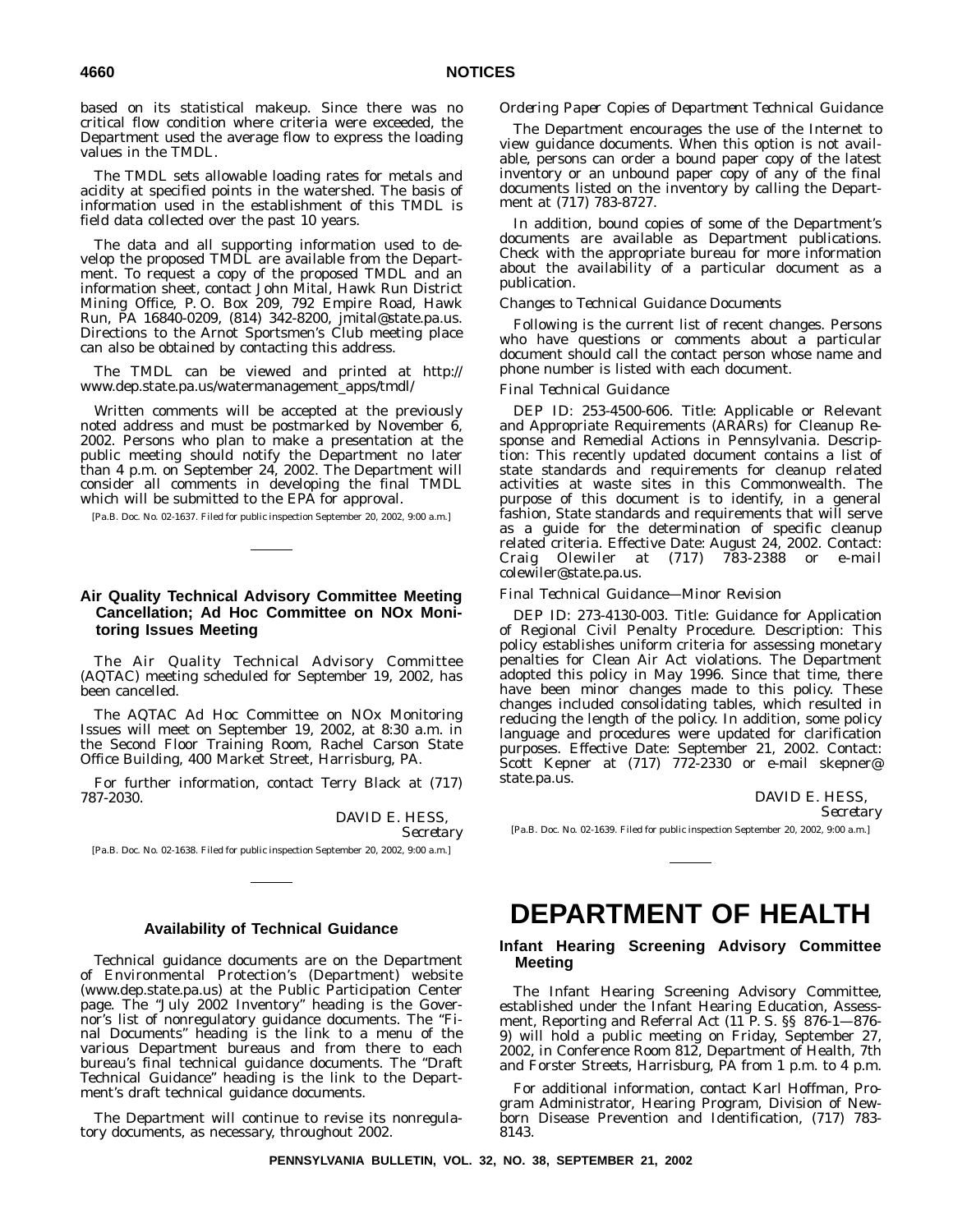Persons with a disability who wish to attend the meeting and require auxiliary aid, service or other accommodation to do so, should contact the Newborn Hearing Screening Program at (717) 783-8143. Speech and/or hearing impaired persons can use V/TT (717) 783-6514 or the Pennsylvania AT&T Relay Services at (800) 654-5984 [TT].

### ROBERT S. ZIMMERMAN, Jr.,

*Secretary*

[Pa.B. Doc. No. 02-1640. Filed for public inspection September 20, 2002, 9:00 a.m.]

# **DEPARTMENT OF PUBLIC WELFARE**

### **Payments to Nursing Facilities; July 1, 2002 Proposed Rates**

This notice announces proposed changes in payment rates for nursing facilities beginning July 1, 2002, and to identify the methodology and justification for these proposed rates. Under 42 U.S.C.A. § 1902(a)(13)(A), as amended by section 4711 of the Balanced Budget Act of 1997 (Pub. L. No. 105-33), a state must use a public process when it proposes to make changes in payment rates or payment methodologies for nursing facility services under its approved Title XIX State Plan.

The Department of Public Welfare (Department) is not proposing to amend its State Plan or to change its regulations, 55 Pa. Code Chapter 1187 (relating to nursing facility services). Rather, the Department is proposing to make changes in its nursing facility payment rates because those rate changes are required by the ratesetting methodology contained in its approved State Plan and regulations.

*Rates*

The proposed July 1, 2002, rates are available at the local county assistance offices throughout this Commonwealth, on the Office of Medical Assistance Programs' (OMAP) website at www.dpw.state.pa.us/omap or by contacting Tom Jayson, Policy Unit of the Bureau of Long Term Care Programs, (717) 705-3705.

## *Methodology*

The methodology the Department used to set the proposed rates is contained in 55 Pa. Code Chapter 1187, Subchapter G (relating to rate setting) and the Commonwealth's Title XIX State Plan. The criteria used to determine the appropriate adjustments is available on the OMAP website or by contacting Tom Jayson. The database used for rate setting is available on the OMAP website.

#### *Justification*

The justification for the proposed rates is that they were set under the rate-setting methodology required by the Commonwealth's regulations and approved State Plan.

The estimated increase in annual aggregate expenditures for Medical Assistance nursing facility services for FY 2002-2003 is \$70.427 million (\$31.918 million in State funds).

Interested persons are invited to submit written comments about the proposed rates to the Department within 30 days of publication of this notice in the *Pennsylvania Bulletin*. Comments should be addressed to Department of Public Welfare, Attention: Suzanne Love, P. O. Box 2675, Harrisburg, PA 17105. Persons with a disability may use the AT&T Relay Services, (800) 654-5984 (TDD users) or (800) 654-5988 (voice users).

# FEATHER O. HOUSTOUN,

*Secretary*

**Fiscal Note**: 14-NOT-335. (1) General Fund; (2) Implementing Year 2002-03 is \$31,918,000; (3) 1st Succeeding Year 2003-04 is \$34,820,000; 2nd Succeeding Year 2004-05 is \$34,820,000; 3rd Succeeding Year 2005-06 is \$34,820,000; 4th Succeeding Year 2006-07 is \$34,820,000; 5th Succeeding Year 2007-08 is \$34,820,000; (4) 2001-02 Program—\$761,877,000; 2000-01 Program—\$722,565,000; 1999-00—\$693,625,000; (7) Medical Assistance—Long Term Care; (8) recommends adoption. Funding for these changes is included in the 2002-03 budget.

[Pa.B. Doc. No. 02-1641. Filed for public inspection September 20, 2002, 9:00 a.m.]

#### **2002 Group One Exception Requests; Medical Assistance Long Term Care Participation Review**

The Department of Public Welfare (Department), by statement of policy effective December 18, 1996, adopted an interim policy announcing that, as a general matter, it intended to exercise its discretion to refuse to enter into new Medical Assistance (MA) provider agreements and to terminate any provider of MA nursing facility services that sought to increase the number of MA certified nursing facility beds through expansion, unless the Department granted an exception on a case-by-case basis to permit that provider to enroll or expand. A statement of policy that sets forth the guidelines the Department will use when making its case-by-case exception request decisions was published at 28 Pa.B. 138 (January 10, 1998) and is codified in 55 Pa. Code § 1187.21a (relating to nursing facility exception requests statement of policy).

By this notice, published under 55 Pa. Code § 1187.21a(e)(4), the Department announces the 2002 Group One Exception Requests covering the submission period of January 1, 2002, through June 30, 2002.

| <b>Expansion Projects</b> |                        |                                                 |         |              |
|---------------------------|------------------------|-------------------------------------------------|---------|--------------|
| Number                    | <i>Facility</i>        | Address                                         | County  | Beds         |
| <b>JJ02001</b>            | <b>Homeland Center</b> | 1901 North Fifth Street<br>Harrisburg, PA 17102 | Dauphin | $\mathbf{2}$ |

A copy of the previously listed exception request is available for review by the public during regular business hours. To schedule an appointment to review the request, call (717) 705-3705.

The Department will accept written comments related to the request for a 30-day period following the date of this publication. Written comments may be submitted to Department of Public Welfare, Bureau of LTC Programs, Attention: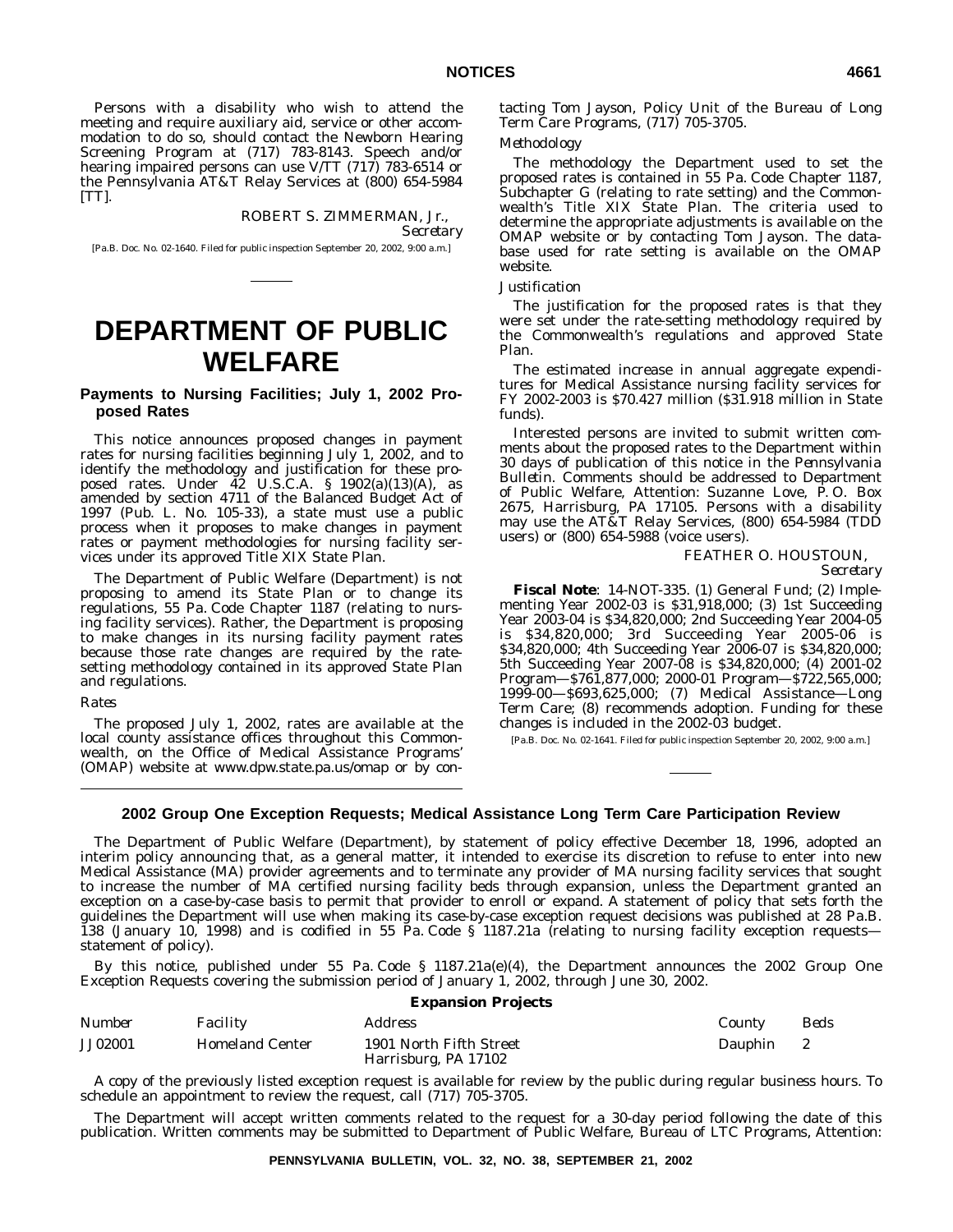Policy Section, P. O. Box 2675, Harrisburg, PA 17105. Persons with a disability may use the AT&T Relay Service, (800) 654-5984 (TDD users) or (800) 654-5988 (voice users).

> FEATHER O. HOUSTOUN, *Secretary*

**Fiscal Note**: 14-NOT-336. No fiscal impact; (8) recommends adoption.

[Pa.B. Doc. No. 02-1642. Filed for public inspection September 20, 2002, 9:00 a.m.]

# **DEPARTMENT OF TRANSPORTATION**

## **Addendum and Revision of the Listing of Approved Speed-Timing Devices and Appointment of Maintenance and Calibration Stations**

The Department of Transportation (Department), Bureau of Motor Vehicles, under the authority of 75 Pa.C.S. § 3368 (relating to speed timing devices), published at 31 Pa.B. 7078 (December 29, 2001), a notice of approved speed-timing devices and maintenance and calibration stations for use until the next comprehensive list is published.

#### *Change of Ownership and Name*

As an addendum to the listing of approved official maintenance and calibration stations, the Department hereby gives notice of the change of ownership and name of station number S48:

Reading Mack Distributors Inc., 4226 Pottsville Pike, Reading, Berks County, PA 15063.

The new station name will be:

Mack Enterprises of Reading, 4226 Pottsville Pike, Reading, Berks County, PA 15063.

As a result of the change in ownership, the new station number will be S1.

Comments, suggestions or questions may be directed to Peter Gertz, Manager, Admin/Tech Support Section, Vehicle Inspection Division, Bureau of Motor Vehicles, Third Floor, Riverfront Office Center, 1101 South Front Street, Harrisburg, PA 17104, (717) 783-7016.

Other approved speed-timing devices and appointment of maintenance and calibration stations appear at 31 Pa.B. 7078 and addenda at 32 Pa.B. 669 (February 2, 2002), 32 Pa.B. 1145 (February 23, 2002), 32 Pa.B. 1589 (March 23, 2002), 32 Pa.B. 1778 (April 6, 2002), 32 Pa.B. 2170 (April 27, 2002) and 32 Pa.B. 2828 (June 8, 2002). BRADLEY L. MALLORY,

*Secretary*

[Pa.B. Doc. No. 02-1643. Filed for public inspection September 20, 2002, 9:00 a.m.]

# **Receipt of Applications for Section 5310 Program**

The Department of Transportation, Bureau of Public Transportation, under the authority contained in 49 U.S.C.A. § 5310, gives notice that it will receive applications for the State-administered Section 5310 Program (formerly known as Section 16 Program). Under this program, private nonprofit organizations and designated public bodies may apply for Federal capital assistance to pay up to 80% of the purchase cost of new wheelchair

accessible small transit vehicles and other equipment used to provide needed transportation services for senior citizens and persons with disabilities who cannot be reasonably accommodated by existing transportation providers.

A guidelines and procedures package containing application forms can be obtained by calling the Bureau of Public Transportation at (717) 787-7540. The initial filing deadline for the program is November 1, 2002. Questions, comments or suggestions may be directed to Ben Brosius, Section 5310 Program Manager, P. O. Box 3151, Harrisburg, PA 17105-3151, (717) 787-1211.

> BRADLEY L. MALLORY, *Secretary*

[Pa.B. Doc. No. 02-1644. Filed for public inspection September 20, 2002, 9:00 a.m.]

# **INDEPENDENT REGULATORY REVIEW**

### **Notice of Comments Issued**

**COMMISSION**

Section 5(d) of the Regulatory Review Act (71 P. S. § 745.5(d)) provides that the designated standing Committees may issue comments within 20 days of the close of the public comment period, and the Independent Regulatory Review Commission (Commission) may issue comments within 10 days of the close of the Committee comment period. The Commission's comments are based upon the criteria contained in section 5.1(h) and (i) of the Regulatory Review Act (71 P. S. § 745.5a(h) and (i)).

The Commission has issued comments on the following proposed regulations. The agency must consider these comments in preparing the final-form regulation. The final-form regulation must be submitted within 2 years of the close of the public comment period or it will be deemed withdrawn.

| Reg.<br>No. | <i>Agency/Title</i>                                                                                  | Close of<br>the Public<br><b>Comment</b><br>Period | <i>IRRC</i><br><b>Comments</b><br><i>Issued</i> |
|-------------|------------------------------------------------------------------------------------------------------|----------------------------------------------------|-------------------------------------------------|
| 10-165      | Department of Health<br><b>Hearing Aid Sales</b><br>and Registration<br>32 Pa.B. 3223 (July 6, 2002) | 8/5/02                                             | 9/5/02                                          |
| $7B-4$      | Department of<br><b>Conservation and</b>                                                             | 8/7/02                                             | 9/6/02                                          |

Natural Resources State Forest Picnic Areas 32 Pa.B. 2851 (June 8, 2002)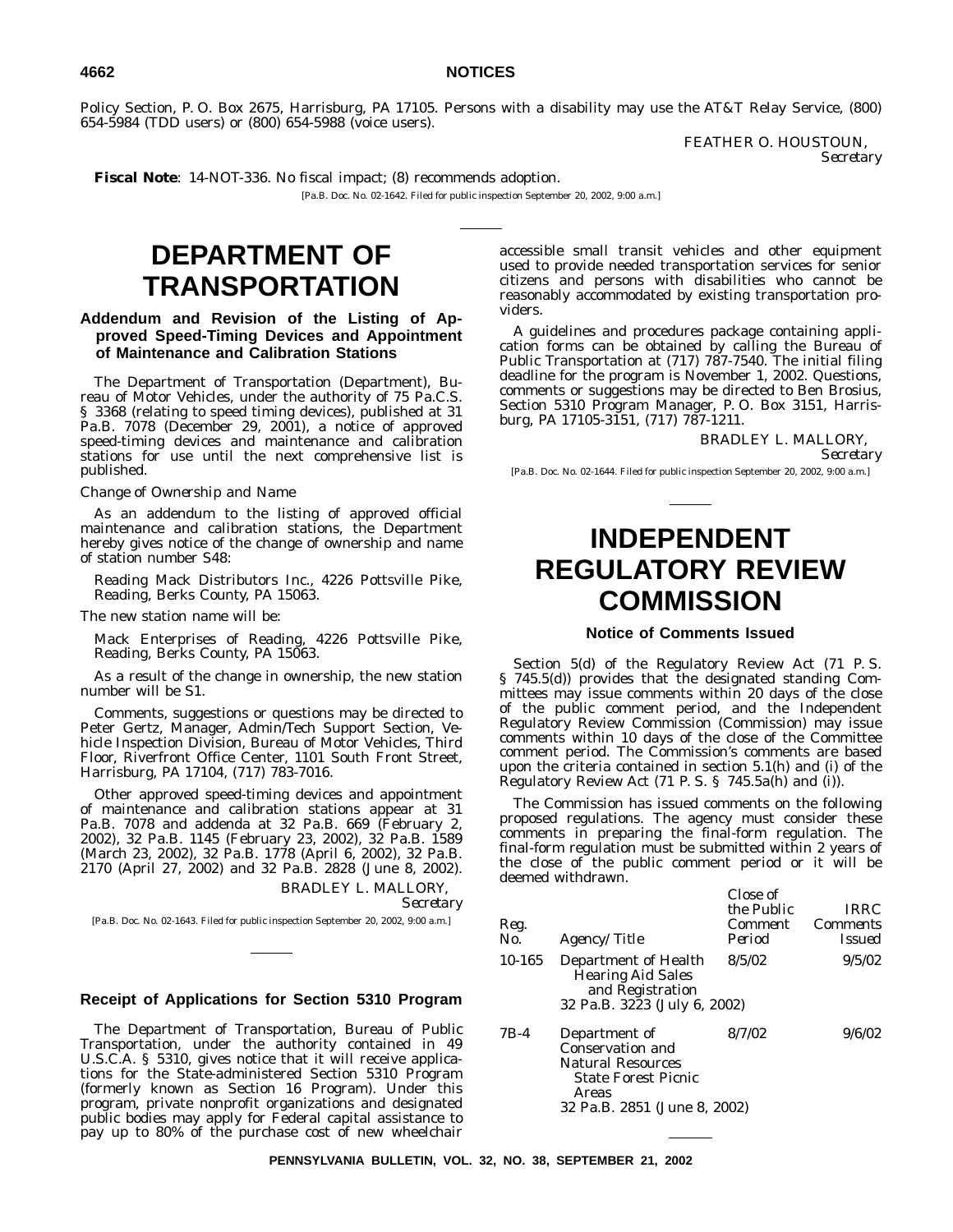#### **Department of Health Regulation No. 10-165**

#### **Hearing Aid Sales and Registration September 5, 2002**

We submit for consideration the following objections and recommendations regarding this regulation. Each objection or recommendation includes a reference to the criteria in the Regulatory Review Act (71 P. S. § 745.5a(h) and (i)) which have not been met. The Department of Health (Department) must respond to these Comments when it submits the final-form regulation. If the finalform regulation is not delivered within 2 years of the close of the public comment period, the regulation will be deemed withdrawn.

#### **1. General.—Clarity.**

The terms "prospective hearing aid user," "purchaser" and ''hearing aid user'' are used throughout the regulation. To avoid confusion, these terms should be defined in § 25.202.

#### **2. Section 25.202. Definitions.—Clarity; Reasonableness.**

The definition of ''physician'' includes the phrase, ''An individual who has a currently registered license to practice medicine or osteopathic medicine in this Commonwealth.'' For the purpose of obtaining a medical recommendation under § 25.212, will Commonwealth residents be permitted to seek medical treatment for hearing problems from out-of-State physicians? If so, the definition should be revised to reflect this. If residents will not be permitted to seek treatment from out-of-State physicians under this regulation, the Department should explain why.

#### **3. Section 25.204. Application for and renewal of registration.—Clarity; Reasonableness.**

#### *Subsection (d)*

The Preamble states that ''all registration certificates expire on the same date—April 15 of each year.'' Subsection (d) contains the phrase ''At least 30 days before the expiration of a registration certificate,...'' For increased clarity, the Department should replace the language cited above with ''By March 16 of each year.''

#### *Subsection (f)*

This subsection contains language barring issuance of more than two renewals of a fitter's temporary registration certificate. It includes the phrase, ''except upon petition of an applicant for good and sufficient cause shown.'' How is the petition submitted? The Department should insert language that clearly sets forth the process that will be followed to petition for good and sufficient cause.

#### *Subsection (g)*

This subsection contains the phrase ''the expiration of the registration certificate.'' The Preamble states that this expiration occurs on April 15 of each year. For clarity, the Department should replace this phrase with "April 15," or provide examples of when this would not apply.

#### **4. Section 25.205. Additional registration requirements.—Clarity; Reasonableness.**

#### *Subsection (d)(3)*

In this subsection, the word "affirmed" is used twice. For clarity, the Department should explain how affirmation is accomplished.

#### *Subsection (d)(3) and (4)*

These paragraphs state that an apprentice hearing aid fitter or a sponsor of an apprentice may terminate the mentor/apprentice relationship. In this situation, would either party have to show good cause for termination of the relationship? The Department should explain this in the final-form regulation.

#### **5. Section 25.206. Examinations.—Clarity.**

Subsection (b) states, "The date of an examination may be obtained by writing to the Department.'' For clarity, the Department should provide the actual address in this section of the final-form regulation or a citation to the applicable address.

Further, is it possible to request the date of an examination by e-mail or telephone? If so, the Department should put these methods in the final-form regulation.

#### **6. Section 25.207. Categories of registrations; fee schedule.—Clarity; Reasonableness.**

Subsection (h) is unclear. To improve clarity, the Department should reword subsection (h) to make it more understandable to the reader. For example, the Department could say, ''The fee to retake the fitter's examination for an applicant who has previously failed the examination is \$50.''

#### **7. Section 25.208. Display of registration certificates; offices.—Clarity.**

Subsection (d) states, "a registrant shall file notice of a change in the registrant's place of business.'' It is unclear where the registrant is required to send this notice. The Department should explain the process for filing the required notice.

#### **8. Section 25.209. Facilities, procedures and instrumentation.—Clarity.**

# *Subsection (b)(1)*

The Department has deleted the following language from this section, ''a physician, surgeon, audiologist, or registered fitter or by an individual supervised by any of the aforementioned persons.'' In its place, the phrase ''an individual authorized by law'' had been added. To facilitate compliance and an understanding of who the Department considers "an individual authorized by law," the Department should restore the previously mentioned language to the final-form regulation or define the phrase.

#### *Subsection (c)(1)*

This subsection makes reference to the American National Standards Institute standards for pure tone speech and audiometry as identified by A.N.S.I. S 3.6-1969. The Department has indicated that "1969" should be "1996." This typographical error should be fixed in the final-form regulation.

#### **9. Section 25.210. Receipt, disclosure agreement and money back guarantee to purchaser—purchaser protection.—Need; Reasonableness.**

We have an issue and two questions pertaining to subsection (b).

First, commentators indicate that an initial screening and further testing are necessary to determine if a patient will need a hearing device. However, the regulation requires the entire disclosure form to be completed prior to any services being provided. Given the variety of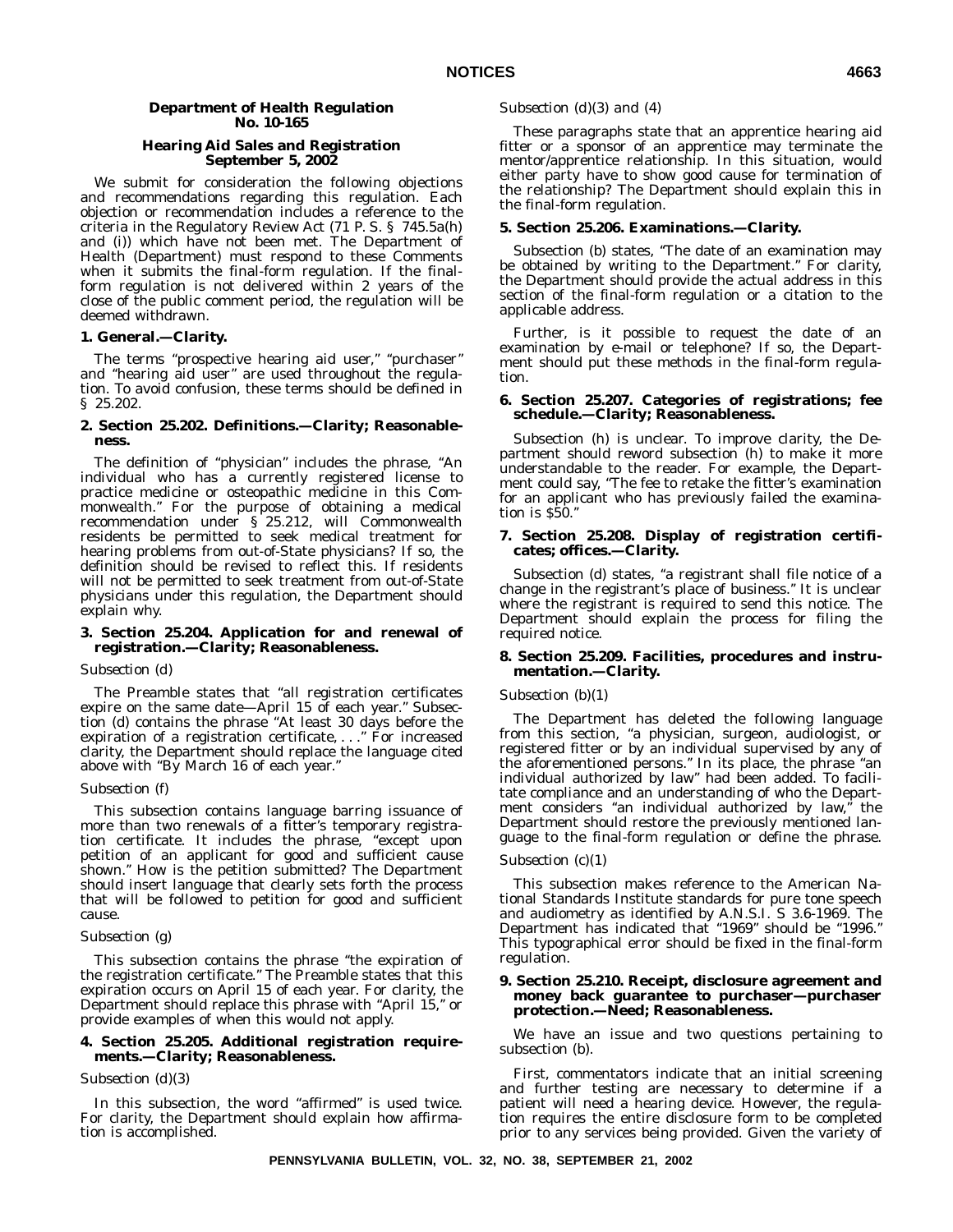hearing aids available, it will be difficult to accurately estimate costs for a hearing aid without first completing an examination.

The Department should restructure this form to require the completion of Part A on the disclosure form with the patient's signature, date and time prior to testing. Once the testing is finished, and it has been determined that a hearing aid is needed, Part B on the disclosure form should be completed.

Second, the ''HEARING AID DISCLOSURE AGREE-MENT/MONEY BACK GUARANTEE'' form in this subsection includes a space for the time that the form was completed. If the entire form must be completed prior to rendering any services, what is the purpose of requiring the time of completion?

Finally, licensees may want to use forms other then those provided by the Department. Has the Department considered also including language, ''or on a form approved by the Department,'' in this subsection?

#### **10. Section 25.211. Medical recommendations; waiver forms.—Clarity.**

#### *Subsection (a)*

This subsection contains the phrase "... is 18 years of age. . . .'' However, the Department has indicated that this phrase should be ''is *at least* 18 years of age.'' (Emphasis added.) This change should be made in the final-form regulation.

#### *Subsection (b)*

The phrase, "a legally proper waiver" is used in this subsection. This phrase is unclear. Does this include both the Federal and State waiver forms? The Department should clarify what constitutes a ''legally proper waiver'' in this subsection.

#### **11. Section 25.213. Consumer review.—Clarity; Reasonableness.**

We have two concerns with subsection (b). First, it states that the notice of rescission is effective ''when deposited'' in the mail. The phrase ''when deposited'' is unclear. When would a piece of mail be considered officially ''deposited,'' when it is postmarked?

Second, the phrase, ''when service is made in another manner which gives the registrant notice of rescission'' is included. What other ways are acceptable to give notice of rescission? If there are other ways in which notice of rescission may be given, they should be included in the final-form regulation.

#### **12. Section 25.216. Continuing education requirements.—Clarity.**

Subsection (d) states that the continuing education requirements will become effective on April 15, 2003. However, the version printed in the *Pennsylvania Bulletin* uses the date ''April 15, 2002.'' This discrepancy should be corrected in the final-form regulation.

#### **13. Section 25.217. Approval of continuing education programs.—Clarity.**

#### *Subsection (a)(1)*

This subsection is not needed and should be deleted. Its contents are adequately covered in subsection (a)(2).

#### *Subsection (a)(4)*

This subsection contains the phrase ''materials shall be well written.'' How will the Department enforce this standard?

#### *Subsection (a)(5)*

This subsection stipulates that a ''qualified'' instructor shall present a program. Who is a qualified instructor? How does one become qualified? How will it be determined that an instructor is qualified?

This subsection also contains the phrase "suitable setting.'' Who makes this determination? What will qualify as a suitable setting?

#### **14. Section 25.218. Credit for continuing education.—Clarity; Reasonableness.**

#### *Subsection (e)*

The Department requires the submission of ''materials'' prior to the preapproval of the continuing education course. What materials are to be provided to the Department? Also, what is the procedure if the necessary materials are not available until after the course registration? Can a registrant request approval after taking the course? If the Department will consider approving a course after completion, the final-form regulation should include that provision.

#### *Subsections (c) and (g)*

These two subsections deal with similar issues and should be combined in the final-form regulation.

#### **Department of Conservation and Natural Resources Regulation No. 7B-4**

#### **State Forest Picnic Areas**

#### **September 6, 2002**

We submit for consideration the following objections and recommendations regarding this regulation. Each objection or recommendation includes a reference to the criteria in the Regulatory Review Act (71 P. S. § 745.5a(h) and (i)) which have not been met. The Department of Conservation and Natural Resources (Department) must respond to these Comments when it submits the finalform regulation. If the final-form regulation is not delivered within years of the close of the public comment period, the regulation will be deemed withdrawn.

#### **1. Written permission of the Department.—Reasonableness; Implementation procedures; Clarity.**

Sections 23.11(c)(1) and 23.22 include the phrases ''written permission of the Department'' or ''written authorization of the Department.'' This regulation also references § 21.62(b) regarding authorization from the District Forester or a designee. The final-form regulation should describe how to apply for ''approval'' or indicate where this information is available.

#### **2. Section 23.11. Schedule.—Implementation procedures; Clarity.**

Subsection (b) states: ''A State forest picnic area may be closed by the Department to public use.'' The final-form regulation should identify how the public will be notified of a closure.

#### **3. Section 23.15. Litter.—Reasonableness; Clarity; Protection of the Commonwealth's natural resources.**

This section states that trash accumulated during the use of a picnic area can be placed in trash containers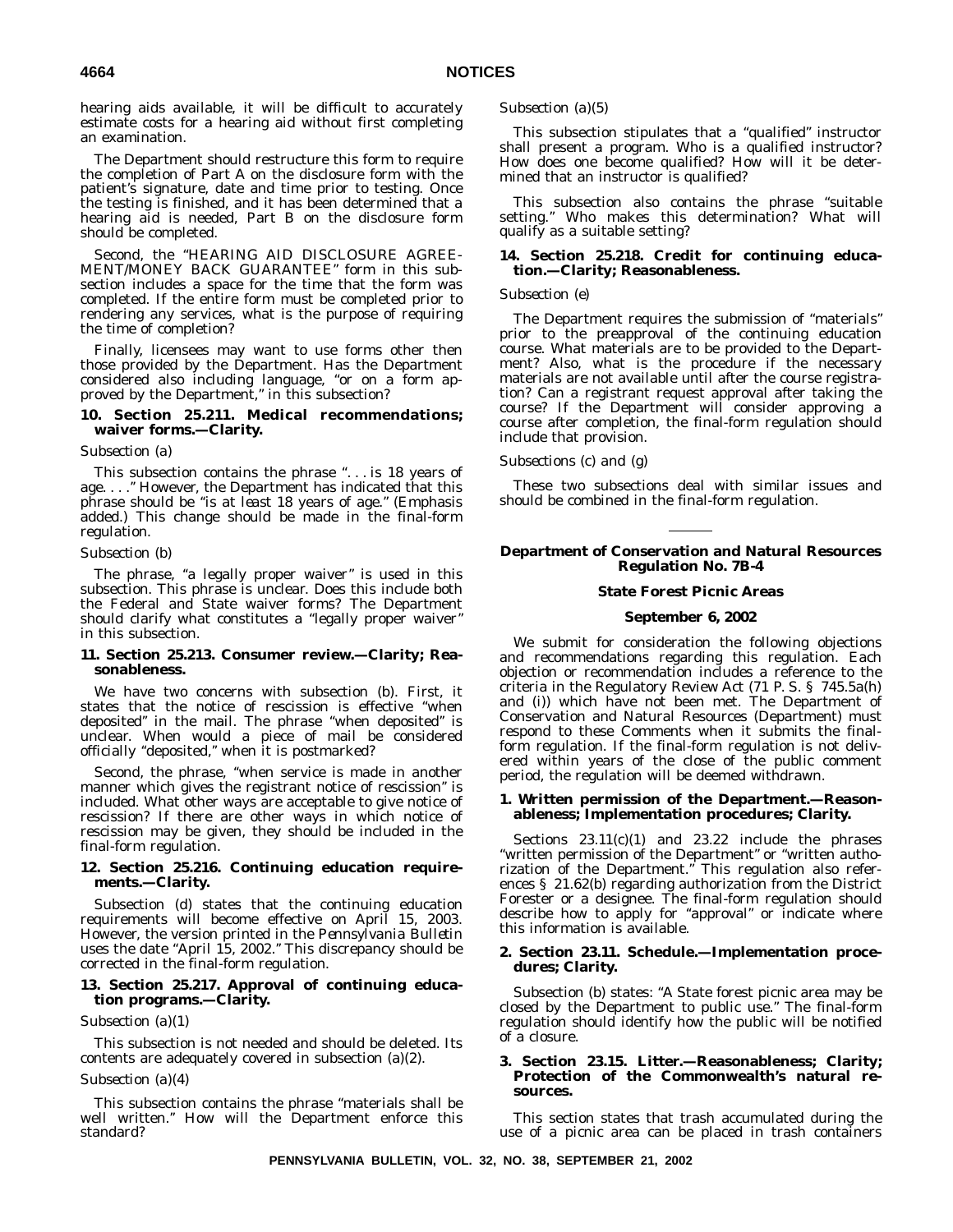found in those areas. This revised section does not address litter. It addresses trash and garbage accumulated while in a picnic area. We recommend that the title of this section be changed to more accurately reflect the subject matter addressed.

#### **4. Section 23.16. Fires.—Need; Clarity.**

Under subsection (a), ''open fires'' are permitted in ''designated facilities,'' but neither term is defined. The Department should either define or provide examples of these terms in the final-form regulation.

Subsection (d) refers to § 21.62(b) that prohibits ''open fires'' in picnic areas from March 1 through May 25 and from October 1 through December 1 without written authorization from a District Forester. Is this prohibition needed since subsection (a) only allows fires in designated facilities? If the reference is retained, the term "open fires'' needs to be used consistently in both §§ 23.16 and 21.62.

#### **5. Section 23.22. Organized Events.—Reasonableness; Implementation procedures; Clarity.**

This section requires written authorization from the Department for an ''instruction, exhibition, competition, demonstration or other organized or special event'' but does not define these events or indicate a minimum number of participants. The section should clearly state what specific activities require a permit. It should also specify the minimum number of people that constitute a group or event.

JOHN R. MCGINLEY, Jr., *Chairperson* [Pa.B. Doc. No. 02-1645. Filed for public inspection September 20, 2002, 9:00 a.m.]

# **Notice of Filing of Final Rulemakings**

The Independent Regulatory Review Commission (Commission) received the following regulations on the dates indicated. To obtain the date and time of the meeting at which the Commission will consider these regulations, contact the Commission at (717) 783-5417 or visit its website at www.irrc.state.pa.us. To obtain a copy of the regulation, contact the promulgating agency.

*Final-Form*

| Reg. No.          | Agency/Title                                                                        | Received    |
|-------------------|-------------------------------------------------------------------------------------|-------------|
| $#11 - 204$       | <b>Insurance Department</b><br><b>Safeguarding Insurer</b><br><b>Securities</b>     | 09/05/02    |
| <i>Final-Omit</i> |                                                                                     |             |
| Reg. No.          | <i>Agency/Title</i>                                                                 | Received    |
| $#15 - 421$       | Department of Revenue<br>Cash 5, Super 6 Lotto and<br>Powerball                     | 09/09/02    |
|                   | JOHN R. MCGINLEY, Jr.,                                                              | Chairperson |
|                   |                                                                                     |             |
|                   | [Pa.B. Doc. No. 02-1646. Filed for public inspection September 20, 2002, 9:00 a.m.] |             |

# **INSURANCE DEPARTMENT**

### **Agency Contract Termination of Adlen-O'Brien Insurance Agency under Act 143; National Grange Mutual Insurance Company; Doc. No. AT02-09- 002**

A prereview telephone conference initiated by this office is scheduled for October 10, 2002, at 10 a.m. A review shall occur on October 31, 2002, at 10:30 a.m. in the Administrative Hearings Office, Room 200, 901 North Seventh Street, Harrisburg, PA 17102. At the prereview conference, the parties shall be prepared to discuss settlement, stipulations, witnesses and the documents anticipated for use at the hearing, estimated time for the review, special evidentiary or legal issues and other matters relevant to the orderly, efficient and just resolution of this matter. Pending the review in this matter, parties shall exchange proposed exhibits, the names of witnesses and provide an offer of proof with respect to each witness and informally attempt to resolve undisputed facts by stipulation.

Except as established at the prehearing conference, both parties shall appear at the scheduled hearing prepared to offer all relevant testimony or other evidence. Each party must bring documents, photographs, drawings, claims, files, witnesses and the like necessary to support the party's case. A party intending to offer documents for photographs into evidence shall bring enough copies for the record and for each opposing party.

Motions preliminary to those at hearing, protests, petitions to intervene or notices of intervention, if any, must be filed on or before October 17, 2002, with the Hearings Administrator, Administrative Hearings Office, Capitol Associates Building, Room 200, 901 North Seventh Street, Harrisburg, PA 17102. Answer to petitions to intervene shall be filed on or before October 29, 2002.

Persons with a disability who wish to attend the previously referenced administrative hearing and require an auxiliary aid, service or other accommodation to participate in the hearing, should contact Tracey Pontius, Agency Coordinator at (717) 787-4298.

M. DIANE KOKEN,

*Insurance Commissioner*

[Pa.B. Doc. No. 02-1647. Filed for public inspection September 20, 2002, 9:00 a.m.]

#### **Alleged Violation of Insurance Laws; Paul R. Bender; Doc. No. SC02-09-001**

Notice is hereby given of the Order to Show Cause issued on September 4, 2002, by the Deputy Insurance Commissioner of this Commonwealth in the previously referenced matter. Violation of the following is alleged: sections 604, 622, 633 and 639 of the Insurance Department Act of 1921 (40 P. S. §§ 234, 252, 273 and 279); and (31 Pa. Code §§ 37.46 and 37.47).

Respondent shall file a written answer to the Order to Show Cause within 30 days of the date of issue. If respondent files a timely answer, a formal administrative hearing shall be held in accordance with 2 Pa.C.S. §§ 501—508 and 701—704 (relating to Administrative Agency Law); 1 Pa. Code Part II (relating to General Rules of Administrative Practice and Procedure); 31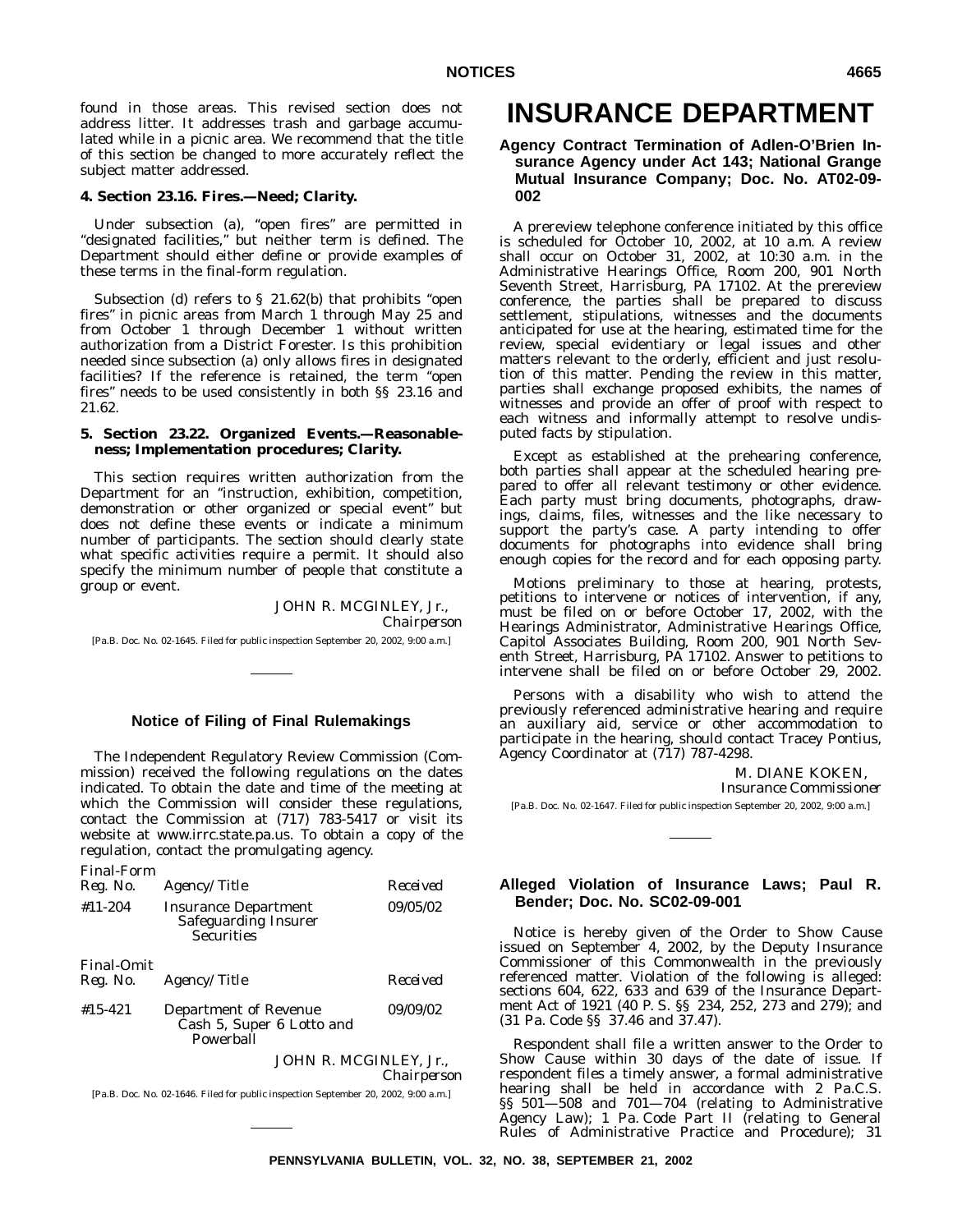Pa. Code Chapter 56 (relating to special rules of administrative practice and procedure) and other relevant procedural provisions of law.

Answers, motions preliminary to those at hearing, protests, petitions to intervene or notices of intervention, if any, must be filed in writing with the Hearings Administrator, Insurance Department, Administrative Hearings Office, 901 North 7th Street, Harrisburg, PA 17102.

Persons with a disability who wish to attend the previously referenced administrative hearing and require an auxiliary aid, service or other accommodation to participate in the hearing, should contact Tracey Pontius, Agency ADA Coordinator at (717) 787-4298.

> M. DIANE KOKEN, *Insurance Commissioner*

[Pa.B. Doc. No. 02-1648. Filed for public inspection September 20, 2002, 9:00 a.m.]

# **Federal Employees Health Benefits Program**

The United States Office of Personnel Management (OPM) has requested the publication of the following notice regarding the Federal Employees Health Benefits (FEHB) Program for the 2004 calendar year.

The FEHB Program is the Nation's largest employersponsored health insurance program. Almost 9 million people, including Federal employees, retirees and eligible dependents, are members of the FEHB Program. The OPM is now accepting applications from prospective HMOs to participate in the FEHB Program.

Applicants must submit their applications to OPM by January 31, 2003. Approved applicants will begin participation in the FEHB Program on January 1, 2004. OPM is seeking applications from plans that can process enrollments electronically and that have some form of health plan accreditation from a National accreditation organization.

Application materials for the FEHB Program are available on OPM's website at www.opm.gov/insure/carriers/ index.htm or may be obtained by calling (202) 606-0755 or (202) 606-0737.

#### M. DIANE KOKEN, *Insurance Commissioner*

[Pa.B. Doc. No. 02-1649. Filed for public inspection September 20, 2002, 9:00 a.m.]

# **Highmark Inc. d/b/a Pennsylvania Blue Shield and d/b/a Highmark Blue Cross Blue Shield; Increases in UCR and PremierBlue Shield Allowances; Filing No. 200220**

Highmark Inc. d/b/a Pennsylvania Blue Shield and d/b/a Highmark Blue Cross Blue Shield submitted a request to increase the customary (Level II) UCR allowance and the PremierBlue Shield preferred provider program fee schedule for certain evaluation and management, consultations, anesthesia, inpatient hospital visits, intensive care, preventative visits and select diagnostic and surgical services. Highmark Inc. requests the approval without a corresponding increase in rates for the programs affected by these codes.

Copies of the filing are available for public inspection during normal working hours, by appointment, at the Insurance Department's regional office in Harrisburg, PA.

Interested parties are invited to submit written comments, suggestions or objections to Bharat Patel, Actuary, Insurance Department, Accident and Health Bureau, Office of Rate and Policy Regulation, 1311 Strawberry Square, Harrisburg, PA 17120, within 15 days of publication of this notice in the *Pennsylvania Bulletin*.

M. DIANE KOKEN,

*Insurance Commissioner*

[Pa.B. Doc. No. 02-1650. Filed for public inspection September 20, 2002, 9:00 a.m.]

#### **Keystone Health Plan West; Rate Filing**

On August 30, 2002, Keystone Health Plan West submitted Filing No. 2-RATPROC-02-KHPW (Department ID A63079001) requesting approval to experience rate prospective group clients that have not been enrolled in Keystone and do not have claims experience with Keystone. The proposed effective date is for prospective client's rates issued with a notification date on or after the first day of the calendar month following approval by the Insurance Department (Department).

This filing is available for public inspection during normal working hours at the Department's regional offices in Harrisburg and Pittsburgh, PA.

Interested parties are invited to submit written comments, suggestions or objections to Cherri Sanders-Jones, Actuary, Insurance Department, Bureau of Accident and Health Insurance, Office of Rate and Policy Regulation, 1311 Strawberry Square, Harrisburg, PA 17120, within 30 days of publication of this notice in the *Pennsylvania Bulletin.*

M. DIANE KOKEN,

*Insurance Commissioner*

[Pa.B. Doc. No. 02-1651. Filed for public inspection September 20, 2002, 9:00 a.m.]

#### **Medical Care Availability and Reduction of Error Fund's Assessment; Notice 2002-09**

The Medical Professional Liability Catastrophe Loss Fund (Fund), under the Medical Care Availability and Reduction of Error Act (40 P. S. §§ 1303.101—1303.5108), has proposed a 43% assessment for use in calendar year 2003 by the Fund.

The proposed assessment indicates the following:

This year's percentage calculation is premised on the Joint Underwriting Association's rates approved as of September 6, 2002, and effective January 1, 2003.

The proposed assessment applies to policies effective on or after January 1, 2003.

Copies of the proposed assessment are available for public inspection during normal working hours at the Insurance Department's regional offices in Harrisburg, Philadelphia, Pittsburgh and Erie, PA.

Interested parties are invited to submit written comments, suggestions or objections to Sarah Lawhorne, Special Assistant to the Insurance Commissioner, P. O.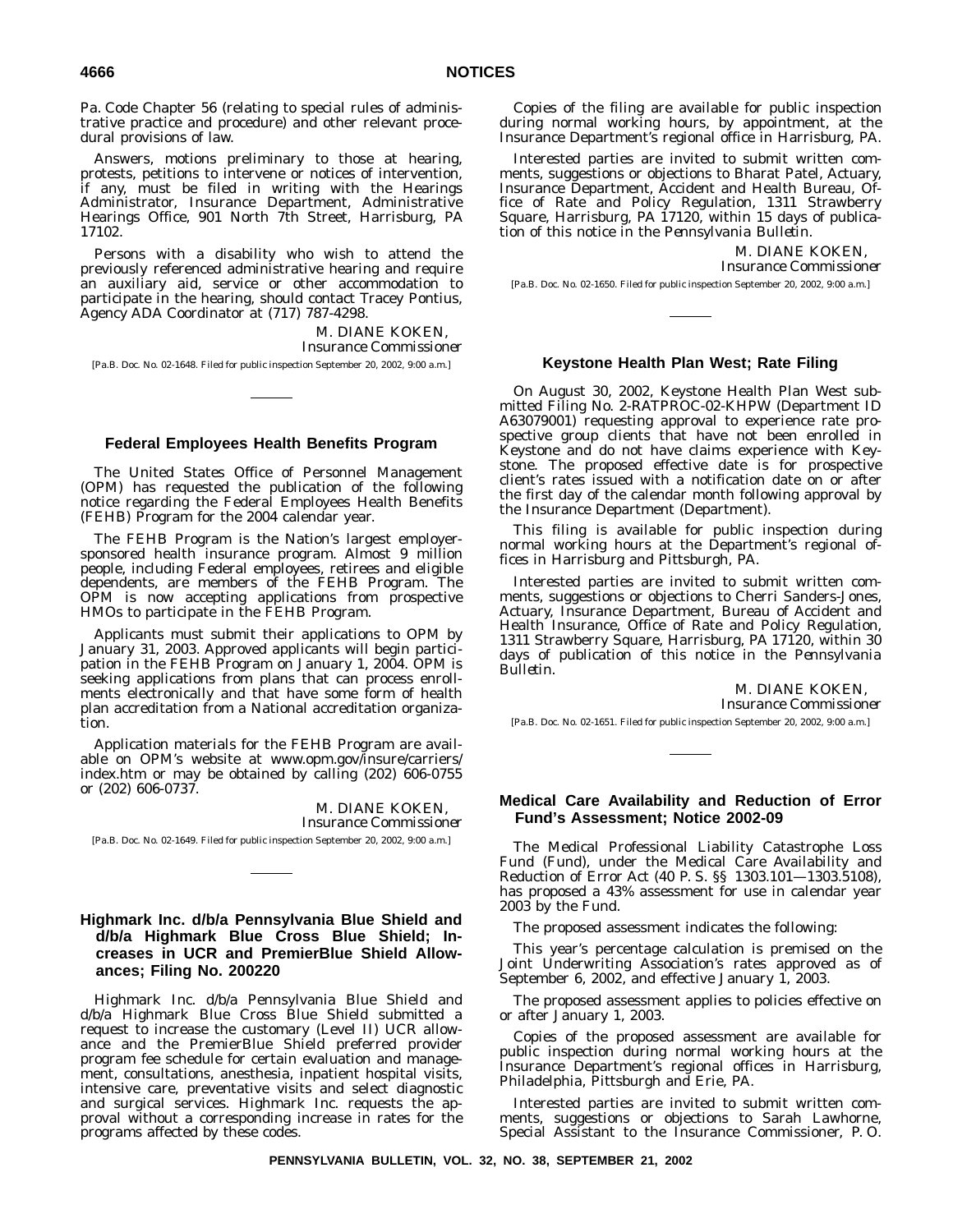Box 12030, Harrisburg, PA 17108, e-mail at mcslawhorne@state.pa.us, within 30 days after publication of this notice in the *Pennsylvania Bulletin*.

> M. DIANE KOKEN, *Insurance Commissioner*

[Pa.B. Doc. No. 02-1652. Filed for public inspection September 20, 2002, 9:00 a.m.]

## **Pennsylvania Compensation Rating Bureau; F-Classification and USL&HW Rating Value Filing**

On September 3, 2002, the Insurance Department (Department) received from the Pennsylvania Compensation Rating Bureau (PCRB) proposed revisions to rates and rating values pertaining to F-classification and United States Longshore and Harbor Workers (USL&HW) Compensation Act coverages to be effective February 1, 2003. The filing proposes the following:

An overall average increase in collectible F-classification rates of 10.52%.

An overall average increase in manual rates for F-classifications of 9.75% consistent with the proposed overall average change in collectible rates. The proposed changes in manual rates for individual F-classifications range from increases of 4.5% to 16.5%.

A change in the USL&HW compensation coverage percentage from 78.7% to 79.3%.The filing will be available for review on the PCRB website at www.pcrb.com in the "Filings" section.

Interested parties are invited to submit written comments, suggestions or objections to Ken Creighton, ACAS, Insurance Department, Bureau of Regulation of Rates and Policies, 1311 Strawberry Square, Harrisburg, PA 17120, e-mail at kcreighton@state.pa.us.

> M. DIANE KOKEN, *Insurance Commissioner*

[Pa.B. Doc. No. 02-1653. Filed for public inspection Setptember 20, 2002, 9:00 a.m.]

# **Review Procedure Hearings; Cancellation or Refusal of Insurance**

The following insureds have requested a hearing as authorized by the act of June 17, 1998 (P. L. 464, No. 68), in connection with the termination of the insured's automobile policy. The hearings will be held in accordance with the requirements of the act; 1 Pa. Code Part II (relating to the General Rules of Administrative Practice and Procedure); and 31 Pa. Code §§ 56.1—56.3 (relating to Special Rules of Administrative Practice and Procedure). The administrative hearings will be held in the Insurance Department's regional offices in Philadelphia, PA. Failure by an appellant to appear at a scheduled hearing may result in dismissal with prejudice.

The following hearings will be held in the Philadelphia Regional Office, Room 1701 State Office Building, 1400 Spring Garden Street, Philadelphia, PA 19130.

Appeal of David and Ingrid Kaplan; file no. 02-210- 03549; Travelers Insurance Company; doc. no. PH02-08- 036; October 17, 2002, at 10 a.m.

Appeal of Frances R. Taylor; file no. 02-210-03658; Deerbrook Insurance Company; doc. no. PH02-08-038; October 17, 2002, at 11:30 a.m.

Parties may appear with or without counsel and offer relevant testimony or evidence. Each party must bring documents, photographs, drawings, claims files, witnesses, and the like, necessary to support the party's case. A party intending to offer documents or photographs into evidence shall bring enough copies for the record and for each opposing party.

In some cases, the Insurance Commissioner (Commissioner) may order that the company reimburse an insured for the higher cost of replacement insurance coverage obtained while the appeal is pending. Reimbursement is available only when the insured is successful on appeal, and may not be ordered in all instances. If an insured wishes to seek reimbursement for the higher cost of replacement insurance, the insured must produce documentation at the hearing which will allow comparison of coverages and costs between the original policy and the replacement policy.

Following the hearing and receipt of the stenographic transcript, the Commissioner will issue a written order resolving the factual issues presented at the hearing and stating what remedial action, if any, is required. The Commissioner's Order will be sent to those persons participating in the hearing or their designated representatives. The Order of the Commissioner may be subject to judicial review by the Commonwealth Court.

Persons with a disability who wish to attend an administrative hearing and require an auxiliary aid, service or other accommodation to participate in the hearing, should contact Tracey Pontius, Agency Coordinator, (717) 787-4298.

> M. DIANE KOKEN *Insurance Commissioner*

[Pa.B. Doc. No. 02-1654. Filed for public inspection September 20, 2002, 9:00 a.m.]

## **Review Procedure Hearings under the Unfair Insurance Practices Act**

The following insurer has requested a hearing as authorized by section 8 of the Unfair Insurance Practices Act (40 P. S. § 1171.8) in connection with the company's termination of the insureds' policy. The administrative hearing will be held in the Insurance Department's regional office in Harrisburg, PA. Failure by an appellant to appear at a scheduled hearing may result in dismissal with prejudice.

The following hearing will be held in the Administrative Hearings Office, Capitol Associates Building, Room 200, 901 North Seventh Street, Harrisburg, PA 17102.

Appeal of Millville Mutual Insurance Company; file no. 02-124-04827; Kevin J. and Annette Carrico; doc. no. P02-08-037; October 9, 2002, at 10 a.m.

Each party may appear with or without counsel and offer relevant testimony and/or other relevant evidence. Each party must bring documents, photographs, drawings, claims files, witnesses, and the like, necessary to support the party's case. A party intending to offer documents or photographs into evidence shall bring enough copies for the record and for each opposing party.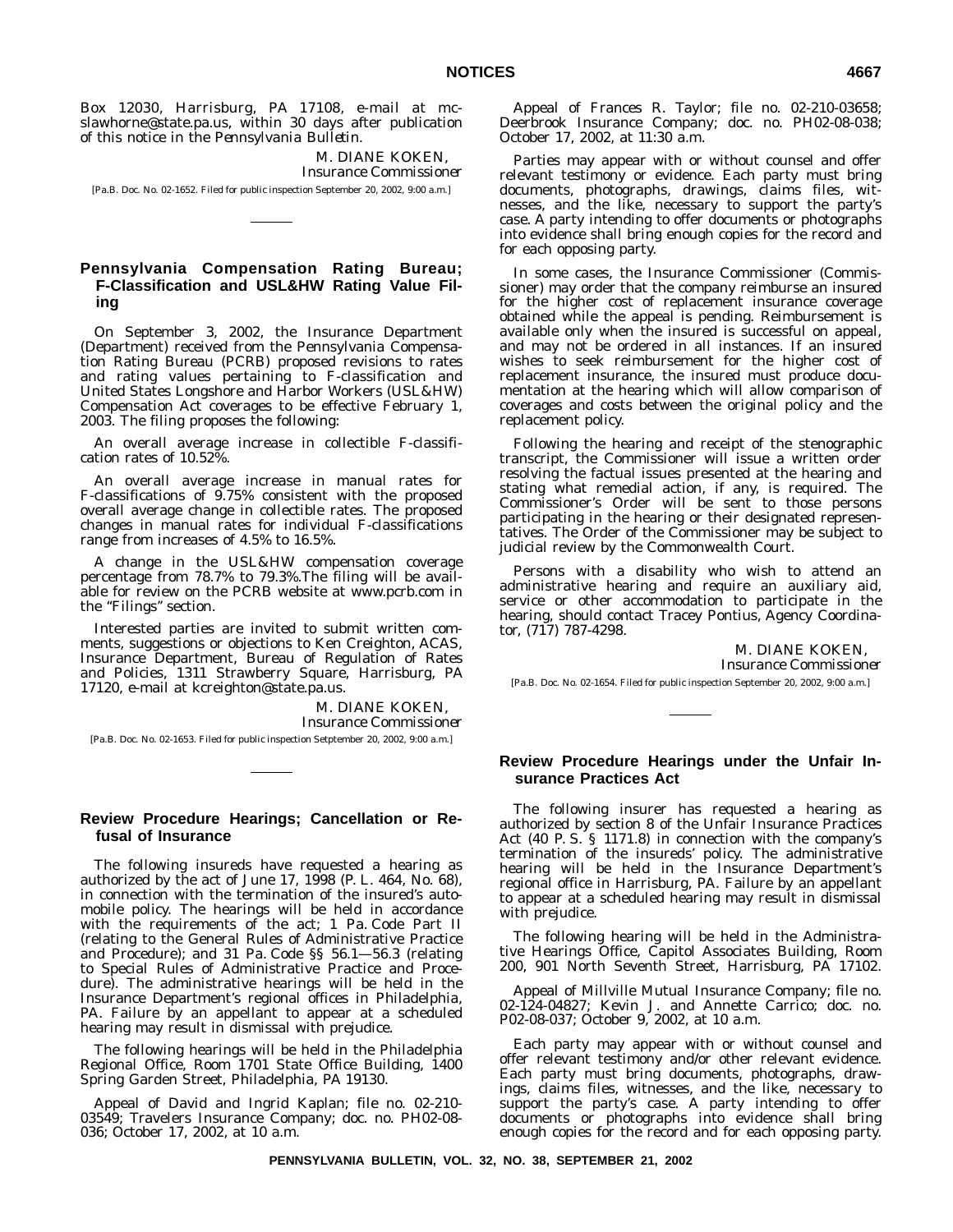Following the hearing and receipt of the stenographic transcript, the Insurance Commissioner (Commissioner) will issue a written order resolving the factual issues presented at the hearing and stating what remedial action, if any, is required. The Commissioner's Order will be sent to those persons participating in the hearing or their designated representatives. The Order of the Commissioner may be subject to judicial review by the Commonwealth Court.

Persons with a disability who wish to attend an administrative hearing and require an auxiliary aid, service or other accommodation to participate in the hearing should contact Tracey Pontius, Agency Coordinator, (717) 787-4298.

M. DIANE KOKEN, *Insurance Commissioner* [Pa.B. Doc. No. 02-1655. Filed for public inspection September 20, 2002, 9:00 a.m.]

# **LEGISLATIVE REFERENCE BUREAU**

#### **Documents Filed But Not Published**

The Legislative Reference Bureau (Bureau) accepted the following documents during the preceding calendar month for filing without publication under 1 Pa. Code § 3.13(b) (relating to contents of Bulletin). The Bureau will continue to publish on a monthly basis either a summary table identifying the documents accepted during the preceding calendar month under this subsection or a statement that no documents have been received. For questions concerning or copies of documents filed, but not published, call (717) 783-1530.

#### *Executive Board*

Resolution #CB-02-225, Dated August 27, 2002. This resolution authorizes the collective bargaining agreement between the Commonwealth and the United Food and Commercial Worker—Liquor Store Clerk (M1) Unit, effective August 5, 2002, through June 30, 2003. This agreement encompasses approximately 2,517 employees in the nonsupervisory unit who did not have a labor agreement with the Commonwealth since July 1, 1996.

Resolution #CB-02-238, Dated August 30, 2002. Authorizes the side letter between the Commonwealth and AFSCME concerning a monthly stipend of \$50 to be provided to certain  $\overline{L}$  & I employment security employees for using their home to conduct Commonwealth business.

#### *Governor's Office*

Manual M110.1—2003-04 Budget Instructions, Dated August 2002.

Manual M210.3—Index of Issuances—Directives Management System, Amended July 23, 2002.

Management Directive No. 505.30—Prohibition of Sexual Harassment in Commonwealth Work Settings, Revision No. 1, Dated August 2, 2002.

Administrative Circular No. 02-21—Availability— Commonwealth Telephone Directory, Dated July 29, 2002.

Administrative Circular No. 02-22—Revenue Estimates, 2003-04 Fiscal Year, Dated August 5, 2002.

Administrative Circular No. 02-23—2003-04 Budget Instructions, Dated August 15, 2002.

> MARY JANE PHELPS, *Acting Director Pennsylvania Bulletin*

[Pa.B. Doc. No. 02-1656. Filed for public inspection September 20, 2002, 9:00 a.m.]

# **LIQUOR CONTROL BOARD**

### **Expiration of Leases**

The following Liquor Control Board lease will expire:

Bradford County, Wine & Spirits Shoppe #0803, 49 Canton Street, Troy, PA 16947-1417.

*Lease Expiration Date:* August 31, 2003

Lease retail commercial space to the Commonwealth. Proposals are invited to provide the Liquor Control Board with approximately 1,300 net useable square feet of new or existing retail commercial space within 3 miles of the intersection of US Route 6 and SR 14, Troy.

*Proposals due:* October 11, 2002, at 12 p.m.

|                  | <b>Department:</b> Liquor Control Board |
|------------------|-----------------------------------------|
| <b>Location:</b> | Real Estate Division, Brandywine        |
|                  | Plaza, 223 Paxton Church Road, Har-     |
|                  | risburg, PA 17110-9661                  |
| <b>Contact:</b>  | Charles D. Mooney, (717) 657-4228       |
|                  | JOHN E. JONES, III.                     |

*Chairperson*

[Pa.B. Doc. No. 02-1657. Filed for public inspection September 20, 2002, 9:00 a.m.]

# **MEDICAL PROFESSIONAL LIABILITY CATASTROPHE LOSS FUND**

#### **Medical Care Availability and Reduction of Error Fund's Assessment; Notice 2002-09**

The Medical Professional Liability Catastrophe Loss Fund (Fund), under the Medical Care Availability and Reduction of Error Act (40 P. S. §§ 1303.101—1303.5108), has proposed a 43% assessment for use in calendar year 2003 by the Fund.

The proposed assessment indicates the following:

This year's percentage calculation is premised on the Joint Underwriting Association's rates approved as of September 6, 2002, and effective January 1, 2003.

The proposed assessment applies to policies effective on or after January 1, 2003.

Copies of the proposed assessment are available for public inspection during normal working hours at the Insurance Department's regional offices in Harrisburg, Philadelphia, Pittsburgh and Erie, PA.

Interested parties are invited to submit written comments, suggestions or objections to Sarah Lawhorne, Special Assistant to the Insurance Commissioner, P. O.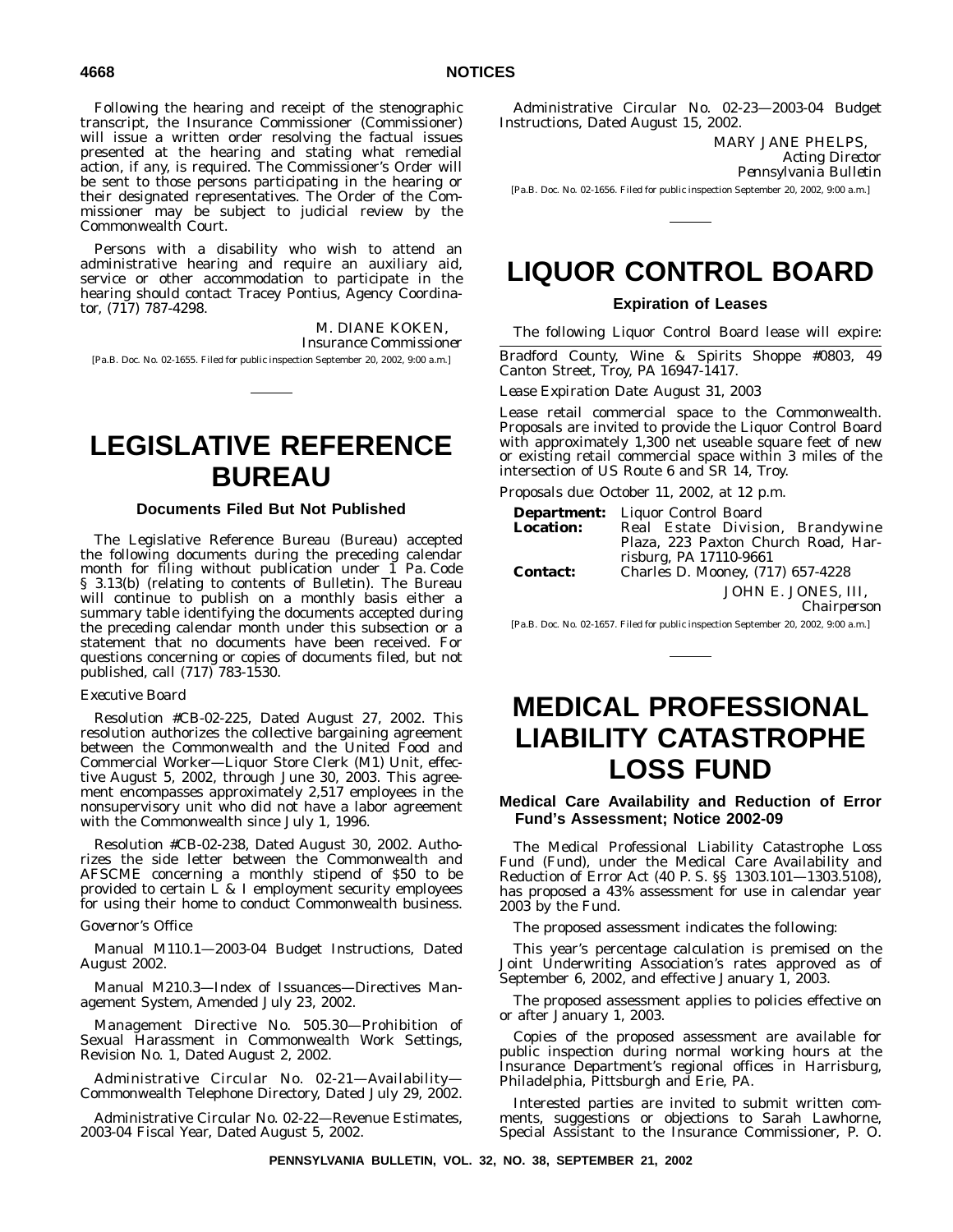Box 12030, Harrisburg, PA 17108, e-mail at mcslawhorne@state.pa.us, within 30 days after publication of this notice in the *Pennsylvania Bulletin*.

> M. DIANE KOKEN, *Insurance Commissioner*

[Pa.B. Doc. No. 02-1658. Filed for public inspection September 20, 2002, 9:00 a.m.]

# **PENNSYLVANIA PUBLIC UTILITY COMMISSION**

### **Railroad**

#### **With Hearing**

**I-00020091. Pennsylvania Public Utility Commission.** Investigation upon the Pennsylvania Public Utility Commission's own motion into matters pertaining to the proper service, accommodation, convenience and safety of the traveling public using the bridge carrying Ridge Road (AAR 472 753 H, T-599) over the tracks of the Wheeling and Lake Erie Railroad Company in Carroll Township, Washington County.

An initial hearing on this matter will be held on Thursday, November 7, 2002, at 10 a.m. in an 11th floor hearing room, Pittsburgh State Office Building, 300 Liberty Avenue, Pittsburgh, PA, when and where all persons in interest may appear and be heard, if they so desire.

JAMES J. MCNULTY

*Secretary*

[Pa.B. Doc. No. 02-1659. Filed for public inspection September 20, 2002, 9:00 a.m.]

# **Railroad**

#### **With Hearing**

**A-00109901. South Lebanon Township.** Application of South Lebanon Township for the approval of the alteration of the crossing (AAR 591 537 S) where Township Road 705 (Wilhelm Avenue) crosses below grade of the tracks of the Consolidated Rail Corporation in South Lebanon Township, Lebanon County.

An initial hearing on this matter will be held on Wednesday, October 30, 2002, at 10 a.m. in Hearing Room 2, Plaza Level, Commonwealth Keystone Building, 400 North Street, Harrisburg, PA, when and where all persons in interest may appear and be heard, if they so desire.

> JAMES J. MCNULTY, *Secretary*

[Pa.B. Doc. No. 02-1660. Filed for public inspection September 20, 2002, 9:00 a.m.]

#### **Service of Notice of Motor Carrier Applications**

The following temporary authority and/or permanent authority applications for the right to render service as a common carrier or contract carrier in this Commonwealth have been filed with the Pennsylvania Public Utility Commission (Commission). Publication of this notice shall be considered as sufficient notice to all carriers holding authority from this Commission. Applications will be considered without hearing in the absence of protests to the application. Protests to the applications published herein are due on or before October 15, 2002, as set forth at 52 Pa. Code § 3.381 (relating to the applications for transportation of property, household goods in use and persons). The protest shall also indicate whether it applies to the temporary authority application or the permanent application or both.

#### **Application of the following for approval to** *begin* **operating as** *common carriers* **for transportation of** *persons* **as described under the application.**

**A-00119247. Road Scholar Limousine Service, Inc.** (600 West Forth Street, Williamsport, Lycoming County, PA 17701), a Pennsylvania corporation—persons in limousine service, between points in the Counties of Centre, Clinton and Lycoming, and from points in said counties, to points in Pennsylvania, and return.

#### **Application of the following for approval of the** *additional right* **and privilege of operating motor vehicles as** *common carriers* **for transportation of** *persons* **as described under the application.**

**A-00116949, F.2. Queue Business Systems, Inc. t/d/ b/a Raystown Transportation Service.** (R. D. 1, Box 268, Huntingdon, Huntingdon County, PA 16652), a Pennsylvania corporation—additional right—persons in paratransit service, between points in the Counties of Blair, Fulton, Huntingdon and Mifflin, and from points in said counties, to points in Pennsylvania, and return.

#### **Application of the following for approval of the** *beginning* **of the exercise of the right and privilege of operating motor vehicles as contract carriers for the transportation of** *household goods* **by transfer as described under each application.**

**A-00119235. A+ Family Movers, Inc.** (5301 Tacony Street, Box 134, Philadelphia, PA 19137), a Pennsylvania corporation—transfer—(1) household goods in use, between points in the Counties of Philadelphia, Delaware, Chester, Montgomery and Bucks, included within a line which connects the municipal boundaries of Chester, West Chester, Paoli, Norristown, Doylestown and Morrisville but not including said places, and from points in said territory to other points in Pennsylvania and vice versa; limited to the operation of six trucks, two tractors and two trailers, the total maximum gross weight of which, with loads, shall not exceed 78,000 pounds; (2) property, excluding household goods in use, between points in Pennsylvania; which is to be a transfer of the rights authorized under the certificate issued at A-00033323, F.2 to Morroney Transportation Company, subject to the same limitations and conditions. *Attorney:* Erik B. Jensen, Suite 1401, 1528 Walnut Street, Philadelphia, PA 19103. JAMES J. MCNULTY,

*Secretary*

[Pa.B. Doc. No. 02-1661. Filed for public inspection September 20, 2002, 9:00 a.m.]